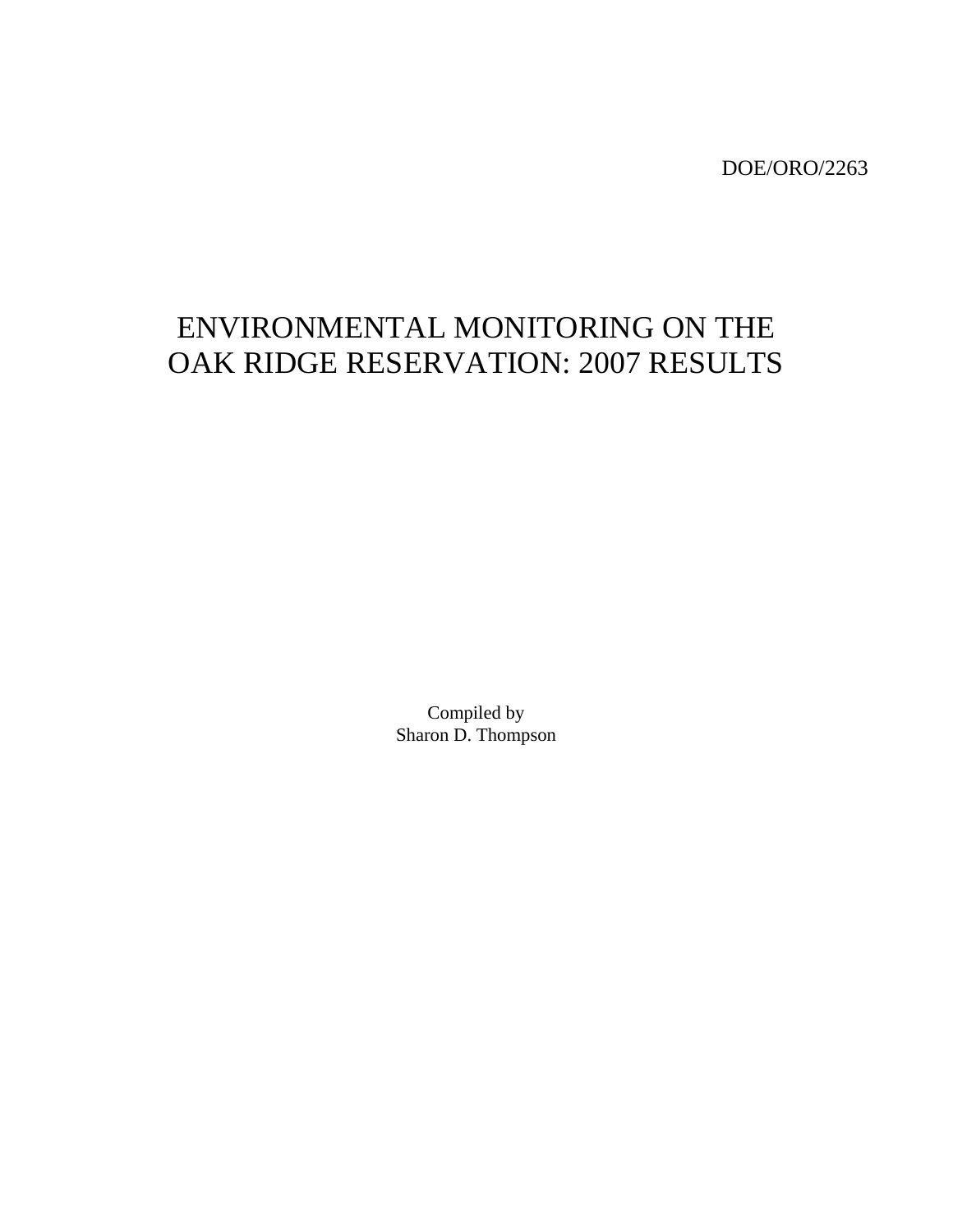## **List of Tables**

## **East Tennessee Technology Park**

#### **Table Page**

| 1.1  | 2007 NPDES Permit Number TN 0002950 ETTP Storm Drain Discharge Points1.1                |  |
|------|-----------------------------------------------------------------------------------------|--|
| 1.2  | Radionuclide concentrations at ETTP discharges and surface water monitoring locations,  |  |
|      |                                                                                         |  |
| 1.3  | Radionuclide concentrations at ETTP discharges and surface water monitoring locations,  |  |
|      |                                                                                         |  |
| 1.4  | Radionuclide concentrations at ETTP discharges and surface water monitoring locations,  |  |
|      |                                                                                         |  |
| 1.5  | Radionuclide concentrations at ETTP discharges and surface water monitoring locations,  |  |
|      | K-1407-J (treated effluents from Central Neutralization Facility and K-1435 Waste Water |  |
|      |                                                                                         |  |
| 1.6  | Radionuclide concentrations at ETTP discharges and surface water monitoring locations,  |  |
|      |                                                                                         |  |
| 1.7  | Radionuclide concentrations at ETTP discharges and surface water monitoring locations,  |  |
|      |                                                                                         |  |
| 1.8  | Radionuclide concentrations at ETTP discharges and surface water monitoring locations,  |  |
|      |                                                                                         |  |
| 1.9  | Radionuclide concentrations at ETTP discharges and surface water monitoring locations,  |  |
|      |                                                                                         |  |
| 1.10 | Radionuclide concentrations at ETTP discharges and surface water monitoring locations,  |  |
|      |                                                                                         |  |
| 1.11 | Radionuclide concentrations at ETTP discharges and surface water monitoring locations,  |  |
|      |                                                                                         |  |
| 1.12 |                                                                                         |  |
| 1.13 |                                                                                         |  |
| 1.14 |                                                                                         |  |
| 1.15 |                                                                                         |  |
| 1.16 |                                                                                         |  |
| 1.17 |                                                                                         |  |
| 1.18 |                                                                                         |  |
| 1.19 |                                                                                         |  |
| 1.20 |                                                                                         |  |

## **Oak Ridge National Laboratory**

| 2.1  |                                                                                                 |  |
|------|-------------------------------------------------------------------------------------------------|--|
| 2.2  |                                                                                                 |  |
| 2.3  |                                                                                                 |  |
| 2.4  |                                                                                                 |  |
| 2.5  | 2.30 2007 radionuclide concentrations in stormwater at ORNL NPDES permitted locations2.30       |  |
| 2.6  |                                                                                                 |  |
| 2.7  |                                                                                                 |  |
| 2.8  |                                                                                                 |  |
| 2.9  | NPDES Permit Number TN 0002941, 2007 ORNL Instream Chlorine monitoring 2.49                     |  |
| 2.10 | Surface water analyses (2007) at ORNL Environmental Monitoring Plan surface water locations2.50 |  |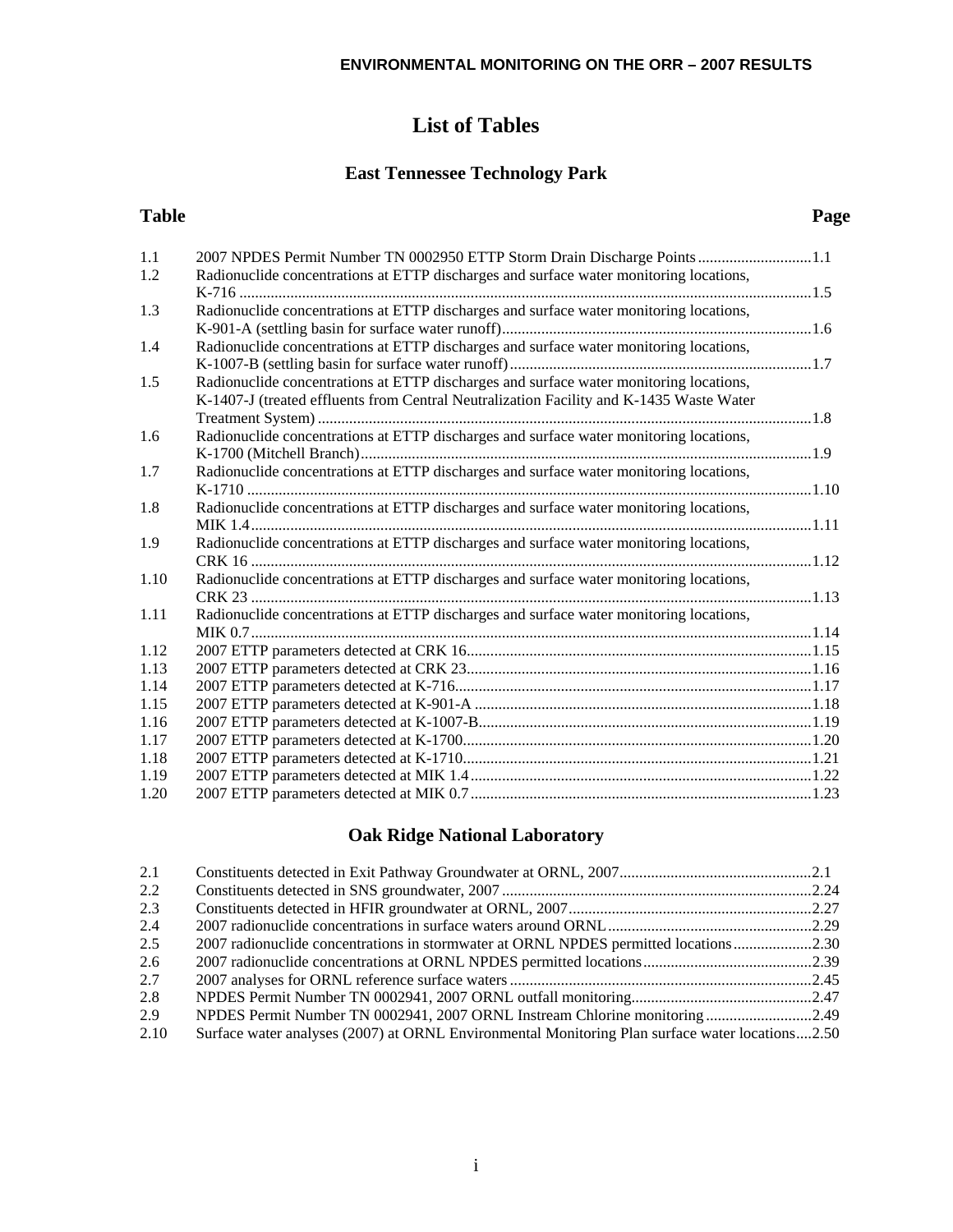#### **ENVIRONMENTAL MONITORING ON THE ORR – 2007 RESULTS**

## **ORR Surveillance**

| 3.1 |                                                                                                 |  |
|-----|-------------------------------------------------------------------------------------------------|--|
| 3.2 |                                                                                                 |  |
| 3.3 |                                                                                                 |  |
| 3.4 | Surface water analyses (2007) at ORR Environmental Monitoring Plan surface water locations 3.10 |  |

## **Y-12 National Security Complex**

| 4.1  |                                                                                        |  |
|------|----------------------------------------------------------------------------------------|--|
| 4.2  |                                                                                        |  |
| 4.3  |                                                                                        |  |
| 4.4  |                                                                                        |  |
| 4.5  |                                                                                        |  |
| 4.6  |                                                                                        |  |
| 4.7  |                                                                                        |  |
| 4.8  |                                                                                        |  |
| 4.9  |                                                                                        |  |
| 4.10 |                                                                                        |  |
| 4.11 |                                                                                        |  |
| 4.12 |                                                                                        |  |
| 4.13 |                                                                                        |  |
| 4.14 | Y-12 Complex Discharge Point 502, West End Treatment Facility, non-radiological 4.14   |  |
| 4.15 | Y-12 Complex Discharge Point 502, West End Treatment Facility, radiological4.15        |  |
| 4.16 | Y-12 Complex Discharge Point 512, Outfall 512 (GWTF), non-radiological 4.16            |  |
| 4.17 |                                                                                        |  |
| 4.18 |                                                                                        |  |
| 4.19 |                                                                                        |  |
| 4.20 | Y-12 Complex Discharge Point 551, Central Mercury Treatment Unit, non-radiological4.20 |  |
| 4.21 | Y-12 Complex Discharge Point 551, Central Mercury Treatment Unit, radiological4.21     |  |
| 4.22 |                                                                                        |  |
| 4.23 |                                                                                        |  |
| 4.24 |                                                                                        |  |
| 4.25 | Y-12 Complex Discharge Point S06, Instream Bear Creek, Downstream of Tributary4.27     |  |
| 4.26 |                                                                                        |  |
| 4.27 |                                                                                        |  |
| 4.28 |                                                                                        |  |
| 4.29 |                                                                                        |  |
| 4.30 | Y-12 Complex Discharge Point S24, Bear Creek Kilometer 9.4, radiological 4.33          |  |
| 4.31 | Y-12 Complex Discharge Point S24, Bear Creek Kilometer 9.4, non-radiological 4.34      |  |
| 4.32 | Y-12 Complex Discharge Point 94221, SWHISS Station 9422-1, radiological4.35            |  |
| 4.33 | Y-12 Complex Discharge Point 94221, SWHISS Station 9422-1, non-radiological 4.36       |  |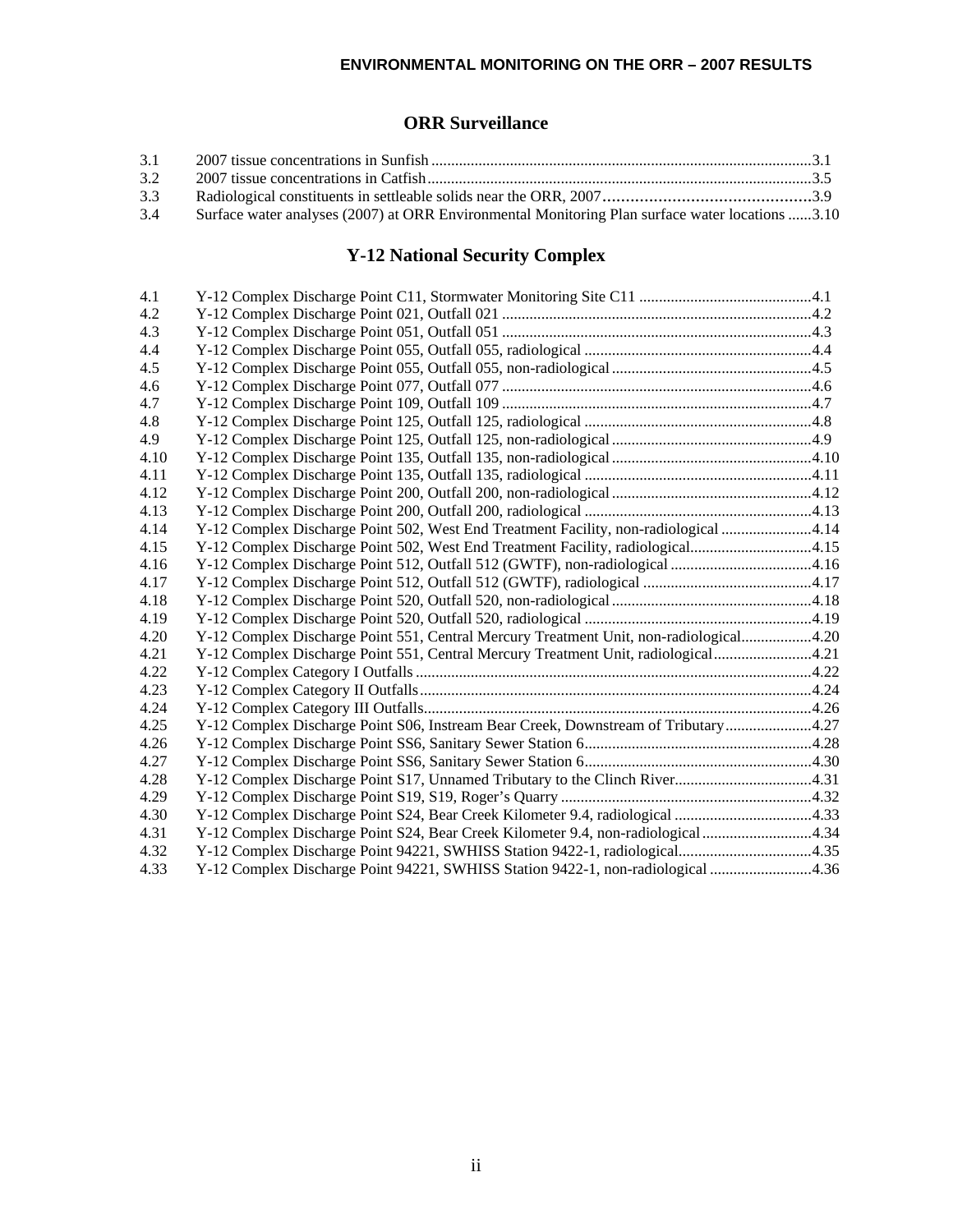| 4.34 |                                              |  |
|------|----------------------------------------------|--|
|      | <b>REGIME - Bear Creek</b>                   |  |
|      |                                              |  |
|      |                                              |  |
|      |                                              |  |
|      |                                              |  |
|      |                                              |  |
|      |                                              |  |
|      |                                              |  |
|      |                                              |  |
|      |                                              |  |
|      |                                              |  |
|      |                                              |  |
|      |                                              |  |
|      | $REGIME = Chestnut Ridge$                    |  |
|      |                                              |  |
|      |                                              |  |
|      |                                              |  |
|      |                                              |  |
|      |                                              |  |
|      |                                              |  |
|      |                                              |  |
|      |                                              |  |
|      |                                              |  |
|      |                                              |  |
|      |                                              |  |
|      |                                              |  |
|      |                                              |  |
|      | <b>REGIME = Upper East Fork Poplar Creek</b> |  |
|      |                                              |  |
|      |                                              |  |
|      |                                              |  |
|      |                                              |  |
|      |                                              |  |
|      |                                              |  |
|      |                                              |  |
|      |                                              |  |
|      |                                              |  |
|      |                                              |  |
|      |                                              |  |
|      |                                              |  |
|      |                                              |  |
|      |                                              |  |
|      |                                              |  |
|      |                                              |  |
|      |                                              |  |
|      |                                              |  |
|      |                                              |  |
|      |                                              |  |
|      |                                              |  |
|      |                                              |  |
|      |                                              |  |
|      |                                              |  |
|      |                                              |  |
|      |                                              |  |
|      |                                              |  |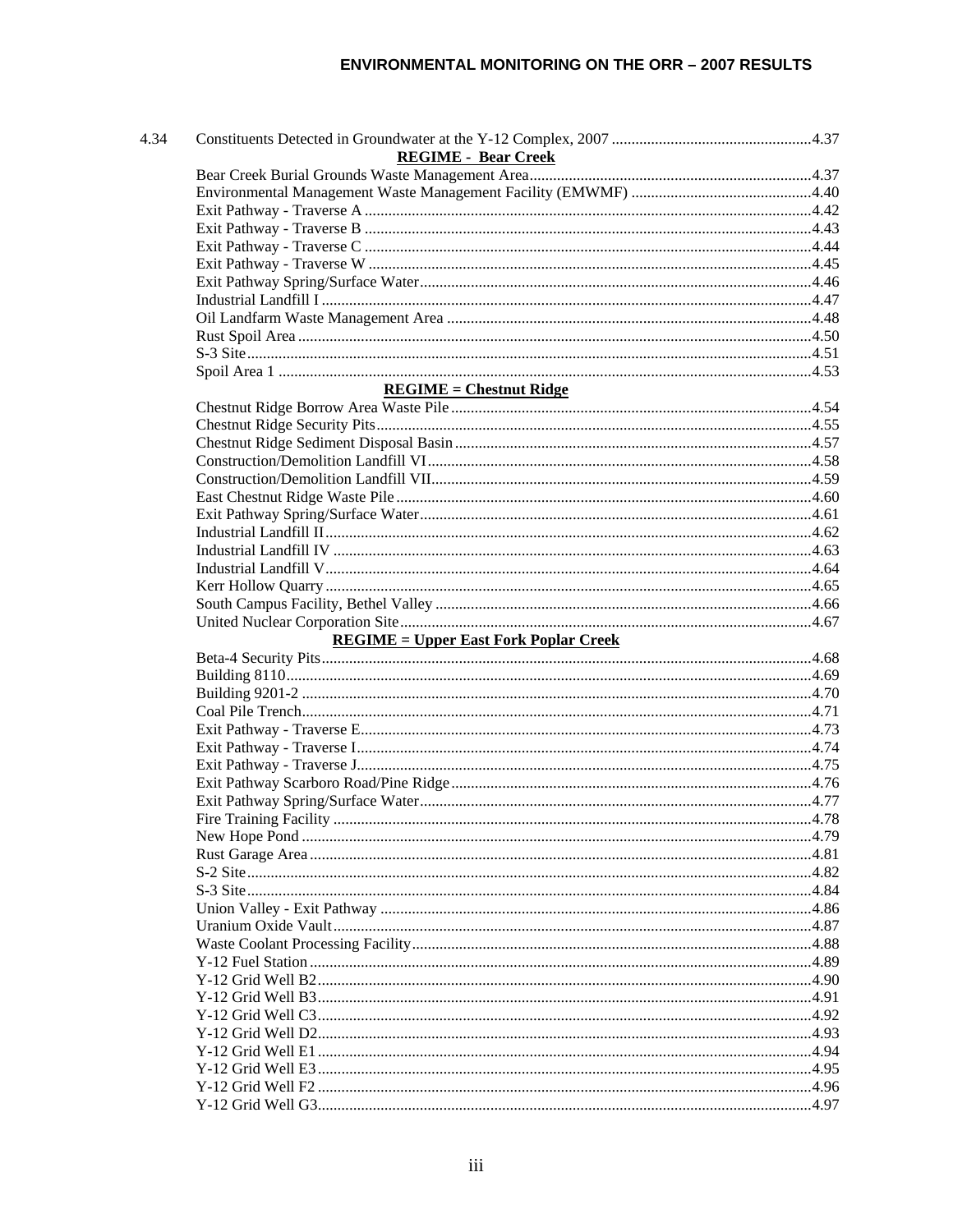## **ENVIRONMENTAL MONITORING ON THE ORR - 2007 RESULTS**

## **Y-12 Complex (continued)**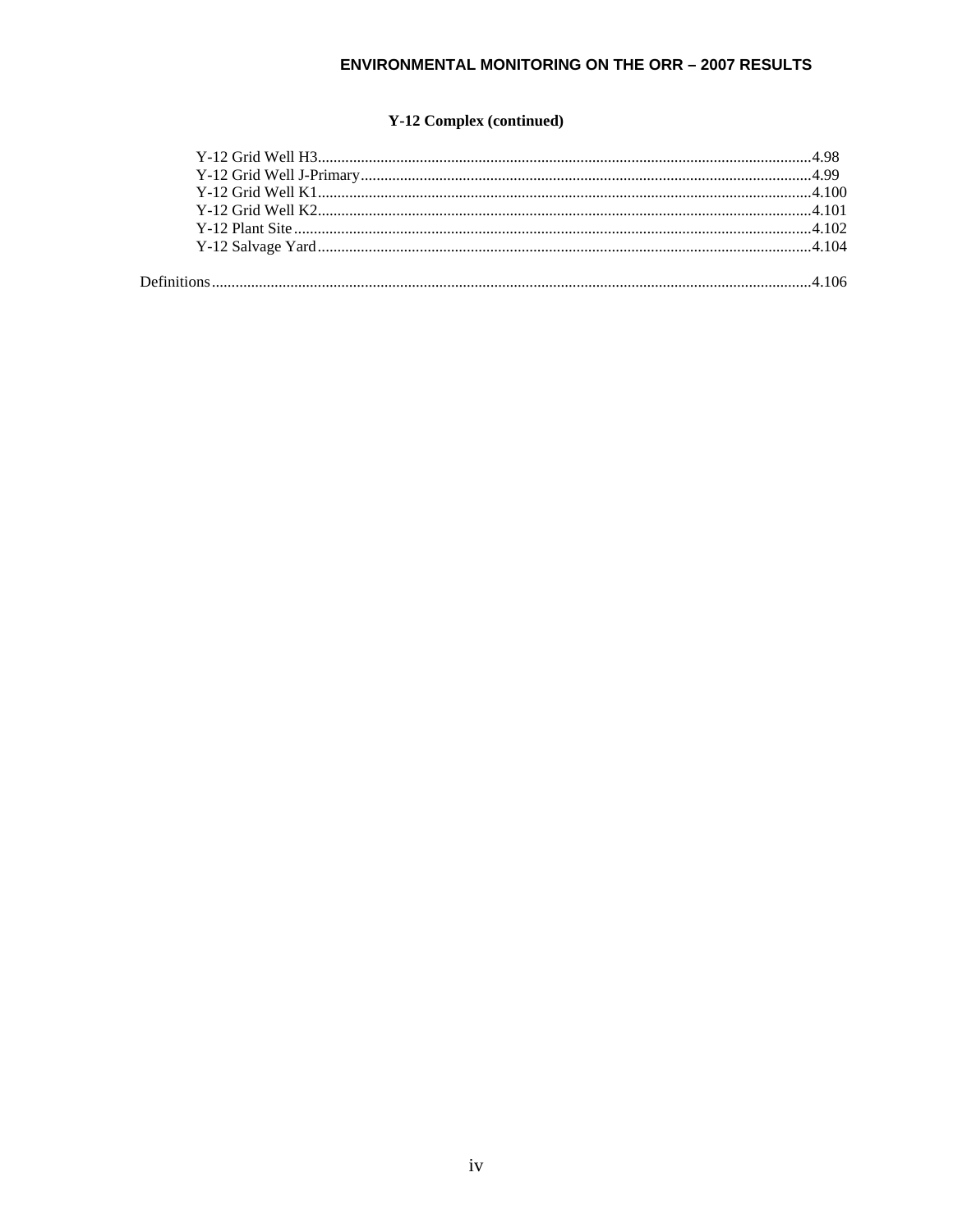|                                |           | No. of values                 |         |         |                    |                  |
|--------------------------------|-----------|-------------------------------|---------|---------|--------------------|------------------|
| Parameter                      | Number of |                               |         |         | Reference          | exceeding        |
|                                | samples   | <b>Max</b>                    | Min     | Avg     | Value <sup>b</sup> | reference        |
|                                |           |                               |         |         |                    |                  |
|                                |           | <b>Discharge Point SD 05A</b> |         |         |                    |                  |
| Flow, GPD                      | 12/12     | 4500                          | 1100    | 2100    |                    |                  |
| <b>Total Suspended Solids</b>  | 4/4       | 17.6                          | 0.8     | 5.1     |                    |                  |
| pH, Standard Units             | 12/12     | 7.6                           | 6.6     | 7.1     | $4.0 - 9.0$        | $\boldsymbol{0}$ |
| Oil & Grease                   | 1/4       | < 5.0                         | 3.0     | <4.5    |                    |                  |
|                                |           | <b>Discharge Point SD 100</b> |         |         |                    |                  |
| Flow, GPD                      | 52/52     | 2456400                       | 394000  | 765700  |                    |                  |
| <b>Total Suspended Solids</b>  | 2/4       | < 2.0                         | 0.6     | <1.45   |                    |                  |
| pH, Standard Units             | 52/52     | 8.1                           | 6.9     | 7.2     | $6.0 - 9.0$        | $\boldsymbol{0}$ |
| Oil & Grease                   | 1/3       | < 5.0                         | 1.8     | <4.2    |                    |                  |
| <b>Total Residual Chlorine</b> | 11/52     | 0.038                         | < 0.005 | < 0.012 | 0.14               | $\boldsymbol{0}$ |
|                                |           | <b>Discharge Point SD 124</b> |         |         |                    |                  |
| Flow, GPD                      | 4/4       | 297700                        | 148000  | 216200  |                    |                  |
| pH, Standard Units             | 4/4       | 8.2                           | 6.4     | 7.4     | $6.0 - 9.0$        | $\boldsymbol{0}$ |
|                                |           | <b>Discharge Point SD 142</b> |         |         |                    |                  |
| Flow, GPD                      | 3/4       | 76300                         | 45700   | 56400   |                    |                  |
| pH, Standard Units             | 3/4       | 7.8                           | 6.4     | 7.3     | $4.0 - 9.0$        | $\boldsymbol{0}$ |
|                                |           | <b>Discharge Point SD 150</b> |         |         |                    |                  |
| Flow, GPD                      | 3/4       | 283400                        | 171100  | 210400  |                    |                  |
| pH, Standard Units             | 3/4       | 7.2                           | 7.0     | 7.1     | $4.0 - 9.0$        | $\Omega$         |
|                                |           | <b>Discharge Point SD 154</b> |         |         |                    |                  |
| Flow, GPD                      | 6/12      | 134400                        | 24500   | 83100   |                    |                  |
| pH, Standard Units             | 6/12      | 7.6                           | 6.7     | 7.2     | $4.0 - 9.0$        | $\boldsymbol{0}$ |
| Oil & Grease                   | 4/4       | 2.5                           | 1.3     | < 1.9   |                    |                  |
| <b>Total Suspended Solids</b>  | 4/4       | 54.4                          | 26      | 41.6    |                    |                  |
|                                |           | <b>Discharge Point SD 158</b> |         |         |                    |                  |
| Flow, GPD                      | 5/12      | 37100                         | 15100   | 26100   |                    |                  |
| pH, Standard Units             | 5/12      | 7.2                           | 6.7     | 6.9     | $4.0 - 9.0$        | $\Omega$         |
| Oil & Grease                   | 2/4       | < 5.0                         | 1.4     | <3.3    |                    |                  |
| <b>Total Suspended Solids</b>  | 4/4       | 4.6                           | 0.9     | < 2.2   |                    |                  |
|                                |           | <b>Discharge Point SD 170</b> |         |         |                    |                  |
| Flow, GPD                      | 12/12     | 774500                        | 102600  | 382700  |                    |                  |
| <b>Total Suspended Solids</b>  | 4/4       | 38.2                          | 1.2     | 14.4    |                    |                  |
| pH, Standard Units             | 12/12     | 10.8                          | 6.4     | 7.5     | $6.0 - 9.0$        | $\mathbf{1}$     |
| Oil & Grease                   | 2/4       | < 5.0                         | 0.9     | < 2.75  |                    |                  |
|                                |           | <b>Discharge Point SD 180</b> |         |         |                    |                  |
| Flow, GPD                      | 12/12     | 732600                        | 105900  | 374000  |                    |                  |
| <b>Total Suspended</b>         | 4/4       | 4.27                          | 1.3     | 2.9     |                    |                  |
| pH, Standard Units             | 12/12     | 8.0                           | 6.7     | 7.5     | $6.0 - 9.0$        | $\mathbf{0}$     |
| Oil & Grease                   | 3/4       | < 5.0                         | 0.9     | < 2.1   |                    |                  |

### **Table 1.1. 2007 NPDES Permit Number TN 0002950 ETTP Storm Drain Discharge Points**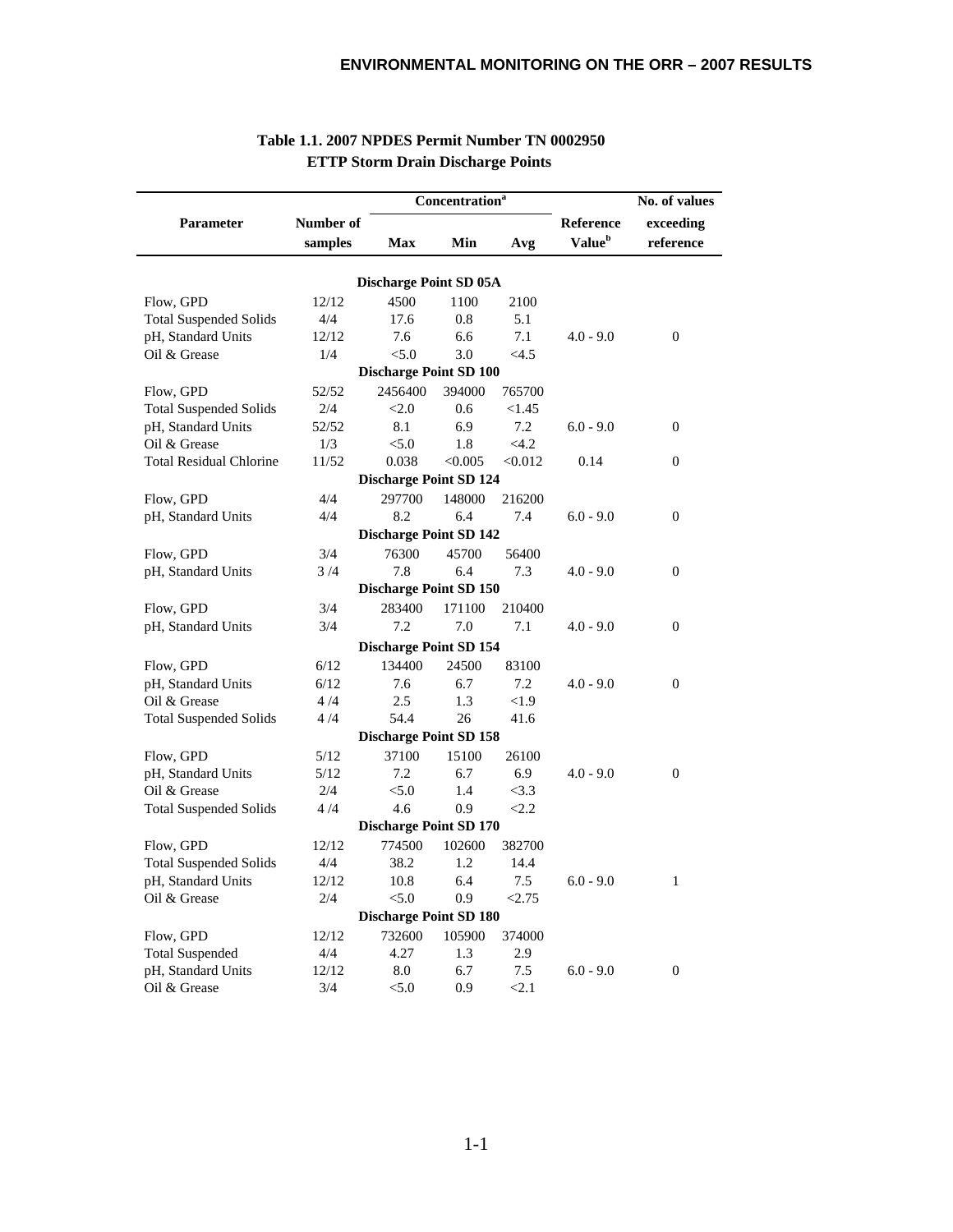|                                    |              |                               | Table 1.1 (continued)      |              |                    |                  |  |  |  |  |
|------------------------------------|--------------|-------------------------------|----------------------------|--------------|--------------------|------------------|--|--|--|--|
|                                    |              |                               | Concentration <sup>a</sup> |              |                    | No. of values    |  |  |  |  |
| Parameter                          | Number of    |                               |                            |              | <b>Reference</b>   | <b>Exceeding</b> |  |  |  |  |
|                                    | samples      | <b>Max</b>                    | Min                        | Avg          | Value <sup>b</sup> | <b>Reference</b> |  |  |  |  |
|                                    |              | <b>Discharge Point SD 190</b> |                            |              |                    |                  |  |  |  |  |
| Flow, GPD                          | 10/12        | 1094200                       | 213500                     | 658800       |                    |                  |  |  |  |  |
| <b>Total Suspended Solids</b>      | 4/4          | 4.1                           | 0.6                        | 2.3          |                    |                  |  |  |  |  |
| pH, Standard Units                 | 10/12        | 7.5                           | 6.9                        | 7.2          | $6.0 - 9.0$        | $\boldsymbol{0}$ |  |  |  |  |
| Oil & Grease                       | 1/4          | < 5.0                         | 1.7                        | <4.2         |                    |                  |  |  |  |  |
| <b>Discharge Point SD 195</b>      |              |                               |                            |              |                    |                  |  |  |  |  |
| Flow, GPD                          | 7/12         | 33400                         | 100                        | 16400        |                    |                  |  |  |  |  |
| pH, Standard Units                 | 7/12         | 7.4                           | 6.8                        | 7.1          | $4.0 - 9.0$        | $\boldsymbol{0}$ |  |  |  |  |
| Oil & Grease                       | 2/4          | < 5.0                         | 1.1                        | < 2.5        |                    |                  |  |  |  |  |
| <b>Total Suspended Solids</b>      | 3/4          | 9.6                           | 7.4                        | < 8.4        |                    |                  |  |  |  |  |
|                                    |              | <b>Discharge Point SD 198</b> |                            |              |                    |                  |  |  |  |  |
| Flow, GPD                          | 2/2          | 251700                        | 183900                     | 217800       |                    |                  |  |  |  |  |
| pH, Standard Units                 | 2/2          | 8.1                           | 7.2                        | 7.7          | $4.0 - 9.0$        | $\mathbf{0}$     |  |  |  |  |
|                                    |              | <b>Discharge Point SD 210</b> |                            |              |                    |                  |  |  |  |  |
| Flow, GPD                          | 9/12         | 618100                        | 110900                     | 352300       |                    |                  |  |  |  |  |
| pH, Standard Units                 | 9/12         | 8.0                           | 6.2                        | 7.3          | $4.0 - 9.0$        | $\boldsymbol{0}$ |  |  |  |  |
| <b>Total Suspended Solids</b>      | 4/4          | 54.8                          | 17.5                       | 36.9         |                    |                  |  |  |  |  |
| Oil & Grease                       | 1/4          | < 5.0                         | 3.4                        | <4.6         |                    |                  |  |  |  |  |
|                                    |              | <b>Discharge Point SD 230</b> |                            |              |                    |                  |  |  |  |  |
| Flow, GPD                          | 12/12        | 686600                        | 121100                     | 380600       |                    |                  |  |  |  |  |
| pH, Standard Units                 | 12/12        | 8.3                           | 7.1                        | 7.7          | $4.0 - 9.0$        | $\boldsymbol{0}$ |  |  |  |  |
| Oil & Grease                       | 1/4          | < 5.0                         | 1.4                        | < 4.1        |                    |                  |  |  |  |  |
| <b>Total Suspended Solids</b>      | 1/4          | < 2.0                         | 1.9                        | < 2.0        |                    |                  |  |  |  |  |
|                                    |              | <b>Discharge Point SD 250</b> |                            |              |                    |                  |  |  |  |  |
|                                    | 1/4          | 38900                         | 38900                      | 38900        |                    |                  |  |  |  |  |
| Flow, GPD<br>pH, Standard Units    | 1/4          | 6.5                           | 6.5                        | 6.5          |                    |                  |  |  |  |  |
|                                    |              | <b>Discharge Point SD 280</b> |                            |              |                    |                  |  |  |  |  |
|                                    |              |                               |                            |              |                    |                  |  |  |  |  |
| Flow, GPD                          | 10/12        | 8100000                       | 1500                       | 821100       |                    |                  |  |  |  |  |
| pH, Standard Units<br>Oil & Grease | 10/12<br>1/4 | 8.2<br>< 5.0                  | 6.7<br>4.0                 | 7.5<br>< 4.8 | $4.0 - 9.0$        | $\overline{0}$   |  |  |  |  |
|                                    |              |                               |                            |              |                    |                  |  |  |  |  |
| <b>Total Suspended Solids</b>      | 4/4          | 444                           | 6.0                        | 142          |                    |                  |  |  |  |  |
|                                    |              | <b>Discharge Point SD 294</b> |                            |              |                    |                  |  |  |  |  |
| Flow, GPD                          | 7/12         | 42900                         | 800                        | 1700         |                    |                  |  |  |  |  |
| pH, Standard Units                 | 7/12         | 7.6                           | 6.7                        | 7.1          | $4.0 - 9.0$        | $\overline{0}$   |  |  |  |  |
| <b>Total Suspended Solids</b>      | 4/4          | 28.0                          | 4.0                        | 13.8         |                    |                  |  |  |  |  |
| Oil & Grease                       | 1/4          | < 5.0                         | 3.1                        | <4.5         |                    |                  |  |  |  |  |
|                                    |              | <b>Discharge Point SD 334</b> |                            |              |                    |                  |  |  |  |  |
| Flow, GPD                          | 1/1          | 20500                         | 20500                      | 20500        |                    |                  |  |  |  |  |
| pH, Standard Units                 | 1/1          | 7.2                           | 7.2                        | 7.2          | $4.0 - 9.0$        | $\boldsymbol{0}$ |  |  |  |  |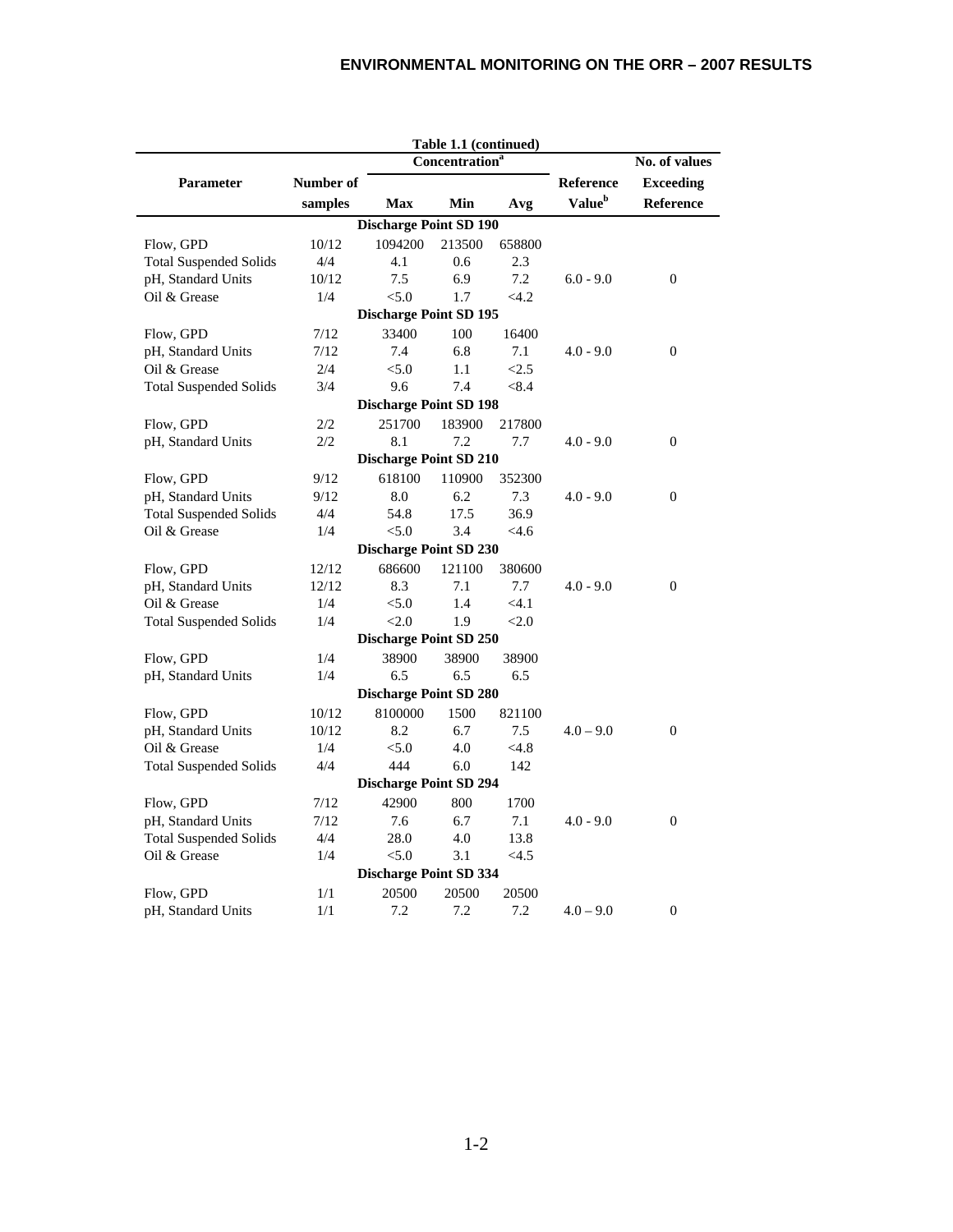## **ENVIRONMENTAL MONITORING ON THE ORR – 2007 RESULTS**

| Concentration <sup>a</sup><br>No. of values<br>Number of<br>Reference<br><b>Exceeding</b><br><b>Parameter</b><br>Value <sup>b</sup><br>Reference<br>samples<br><b>Max</b><br>Min<br>Avg<br><b>Discharge Point SD 340</b><br>56300<br>314400<br>Flow, GPD<br>11/12<br>187400<br>8.2<br>pH, Standard Units<br>11/12<br>7.0<br>7.4<br>$4.0 - 9.0$<br>$\Omega$<br>< 5.0<br>Oil & Grease<br>1/4<br>2.0<br><4.25<br>4/4<br>18.7<br>1.3<br><b>Total Suspended Solids</b><br>9.4<br><b>Discharge Point SD 350</b><br>9/12<br>22500<br>2200<br>Flow, GPD<br>10500<br>7.8<br>6.9<br>$\overline{0}$<br>pH, Standard Units<br>9/12<br>7.3<br>$4.0 - 9.0$<br>< 5.0<br>2.7<br>Oil & Grease<br>1/4<br>$<$ 4.4<br>4/4<br>62.2<br>15.3<br>31.4<br><b>Total Suspended Solids</b><br><b>Discharge Point SD 380</b><br>3/4<br>591500<br>365000<br>444200<br>Flow, GPD<br>3/4<br>8.1<br>6.9<br>$\mathbf{0}$<br>pH, Standard Units<br>7.5<br>$4.0 - 9.0$<br><b>Discharge Point SD 382</b><br>Flow, GPD<br>12/12<br>69400<br>11800<br>38300<br>7.9<br>6.7<br>$\boldsymbol{0}$<br>pH, Standard Units<br>12/12<br>7.3<br>$4.0 - 9.0$<br>Oil & Grease<br>< 5.0<br>0.9<br>< 3.6<br>2/4<br>6.9<br>2/4<br>< 2.0<br>< 3.6<br><b>Total Suspended Solids</b><br><b>Discharge Point SD 390</b><br>172000<br>Flow, GPD<br>4/12<br>64100<br>100800<br>pH, Standard Units<br>4/12<br>7.2<br>6.7<br>6.9<br>$4.0 - 9.0$<br>$\boldsymbol{0}$<br>5.0<br>2.9<br><b>Total Suspended Solids</b><br>3/4<br>1.6<br>Oil & Grease<br>< 5.0<br><3.2<br>2/4<br>1.4<br><b>Discharge Point SD 410</b><br>Flow, GPD<br>37400<br>24700<br>2/2<br>31100 |  |  |  | Table 1.1 (continued) |  |  |  |  |  |  |  |
|---------------------------------------------------------------------------------------------------------------------------------------------------------------------------------------------------------------------------------------------------------------------------------------------------------------------------------------------------------------------------------------------------------------------------------------------------------------------------------------------------------------------------------------------------------------------------------------------------------------------------------------------------------------------------------------------------------------------------------------------------------------------------------------------------------------------------------------------------------------------------------------------------------------------------------------------------------------------------------------------------------------------------------------------------------------------------------------------------------------------------------------------------------------------------------------------------------------------------------------------------------------------------------------------------------------------------------------------------------------------------------------------------------------------------------------------------------------------------------------------------------------------------------------------------------------------------------------------------|--|--|--|-----------------------|--|--|--|--|--|--|--|
|                                                                                                                                                                                                                                                                                                                                                                                                                                                                                                                                                                                                                                                                                                                                                                                                                                                                                                                                                                                                                                                                                                                                                                                                                                                                                                                                                                                                                                                                                                                                                                                                   |  |  |  |                       |  |  |  |  |  |  |  |
|                                                                                                                                                                                                                                                                                                                                                                                                                                                                                                                                                                                                                                                                                                                                                                                                                                                                                                                                                                                                                                                                                                                                                                                                                                                                                                                                                                                                                                                                                                                                                                                                   |  |  |  |                       |  |  |  |  |  |  |  |
|                                                                                                                                                                                                                                                                                                                                                                                                                                                                                                                                                                                                                                                                                                                                                                                                                                                                                                                                                                                                                                                                                                                                                                                                                                                                                                                                                                                                                                                                                                                                                                                                   |  |  |  |                       |  |  |  |  |  |  |  |
|                                                                                                                                                                                                                                                                                                                                                                                                                                                                                                                                                                                                                                                                                                                                                                                                                                                                                                                                                                                                                                                                                                                                                                                                                                                                                                                                                                                                                                                                                                                                                                                                   |  |  |  |                       |  |  |  |  |  |  |  |
|                                                                                                                                                                                                                                                                                                                                                                                                                                                                                                                                                                                                                                                                                                                                                                                                                                                                                                                                                                                                                                                                                                                                                                                                                                                                                                                                                                                                                                                                                                                                                                                                   |  |  |  |                       |  |  |  |  |  |  |  |
|                                                                                                                                                                                                                                                                                                                                                                                                                                                                                                                                                                                                                                                                                                                                                                                                                                                                                                                                                                                                                                                                                                                                                                                                                                                                                                                                                                                                                                                                                                                                                                                                   |  |  |  |                       |  |  |  |  |  |  |  |
|                                                                                                                                                                                                                                                                                                                                                                                                                                                                                                                                                                                                                                                                                                                                                                                                                                                                                                                                                                                                                                                                                                                                                                                                                                                                                                                                                                                                                                                                                                                                                                                                   |  |  |  |                       |  |  |  |  |  |  |  |
|                                                                                                                                                                                                                                                                                                                                                                                                                                                                                                                                                                                                                                                                                                                                                                                                                                                                                                                                                                                                                                                                                                                                                                                                                                                                                                                                                                                                                                                                                                                                                                                                   |  |  |  |                       |  |  |  |  |  |  |  |
|                                                                                                                                                                                                                                                                                                                                                                                                                                                                                                                                                                                                                                                                                                                                                                                                                                                                                                                                                                                                                                                                                                                                                                                                                                                                                                                                                                                                                                                                                                                                                                                                   |  |  |  |                       |  |  |  |  |  |  |  |
|                                                                                                                                                                                                                                                                                                                                                                                                                                                                                                                                                                                                                                                                                                                                                                                                                                                                                                                                                                                                                                                                                                                                                                                                                                                                                                                                                                                                                                                                                                                                                                                                   |  |  |  |                       |  |  |  |  |  |  |  |
|                                                                                                                                                                                                                                                                                                                                                                                                                                                                                                                                                                                                                                                                                                                                                                                                                                                                                                                                                                                                                                                                                                                                                                                                                                                                                                                                                                                                                                                                                                                                                                                                   |  |  |  |                       |  |  |  |  |  |  |  |
|                                                                                                                                                                                                                                                                                                                                                                                                                                                                                                                                                                                                                                                                                                                                                                                                                                                                                                                                                                                                                                                                                                                                                                                                                                                                                                                                                                                                                                                                                                                                                                                                   |  |  |  |                       |  |  |  |  |  |  |  |
|                                                                                                                                                                                                                                                                                                                                                                                                                                                                                                                                                                                                                                                                                                                                                                                                                                                                                                                                                                                                                                                                                                                                                                                                                                                                                                                                                                                                                                                                                                                                                                                                   |  |  |  |                       |  |  |  |  |  |  |  |
|                                                                                                                                                                                                                                                                                                                                                                                                                                                                                                                                                                                                                                                                                                                                                                                                                                                                                                                                                                                                                                                                                                                                                                                                                                                                                                                                                                                                                                                                                                                                                                                                   |  |  |  |                       |  |  |  |  |  |  |  |
|                                                                                                                                                                                                                                                                                                                                                                                                                                                                                                                                                                                                                                                                                                                                                                                                                                                                                                                                                                                                                                                                                                                                                                                                                                                                                                                                                                                                                                                                                                                                                                                                   |  |  |  |                       |  |  |  |  |  |  |  |
|                                                                                                                                                                                                                                                                                                                                                                                                                                                                                                                                                                                                                                                                                                                                                                                                                                                                                                                                                                                                                                                                                                                                                                                                                                                                                                                                                                                                                                                                                                                                                                                                   |  |  |  |                       |  |  |  |  |  |  |  |
|                                                                                                                                                                                                                                                                                                                                                                                                                                                                                                                                                                                                                                                                                                                                                                                                                                                                                                                                                                                                                                                                                                                                                                                                                                                                                                                                                                                                                                                                                                                                                                                                   |  |  |  |                       |  |  |  |  |  |  |  |
|                                                                                                                                                                                                                                                                                                                                                                                                                                                                                                                                                                                                                                                                                                                                                                                                                                                                                                                                                                                                                                                                                                                                                                                                                                                                                                                                                                                                                                                                                                                                                                                                   |  |  |  |                       |  |  |  |  |  |  |  |
|                                                                                                                                                                                                                                                                                                                                                                                                                                                                                                                                                                                                                                                                                                                                                                                                                                                                                                                                                                                                                                                                                                                                                                                                                                                                                                                                                                                                                                                                                                                                                                                                   |  |  |  |                       |  |  |  |  |  |  |  |
|                                                                                                                                                                                                                                                                                                                                                                                                                                                                                                                                                                                                                                                                                                                                                                                                                                                                                                                                                                                                                                                                                                                                                                                                                                                                                                                                                                                                                                                                                                                                                                                                   |  |  |  |                       |  |  |  |  |  |  |  |
|                                                                                                                                                                                                                                                                                                                                                                                                                                                                                                                                                                                                                                                                                                                                                                                                                                                                                                                                                                                                                                                                                                                                                                                                                                                                                                                                                                                                                                                                                                                                                                                                   |  |  |  |                       |  |  |  |  |  |  |  |
|                                                                                                                                                                                                                                                                                                                                                                                                                                                                                                                                                                                                                                                                                                                                                                                                                                                                                                                                                                                                                                                                                                                                                                                                                                                                                                                                                                                                                                                                                                                                                                                                   |  |  |  |                       |  |  |  |  |  |  |  |
|                                                                                                                                                                                                                                                                                                                                                                                                                                                                                                                                                                                                                                                                                                                                                                                                                                                                                                                                                                                                                                                                                                                                                                                                                                                                                                                                                                                                                                                                                                                                                                                                   |  |  |  |                       |  |  |  |  |  |  |  |
|                                                                                                                                                                                                                                                                                                                                                                                                                                                                                                                                                                                                                                                                                                                                                                                                                                                                                                                                                                                                                                                                                                                                                                                                                                                                                                                                                                                                                                                                                                                                                                                                   |  |  |  |                       |  |  |  |  |  |  |  |
|                                                                                                                                                                                                                                                                                                                                                                                                                                                                                                                                                                                                                                                                                                                                                                                                                                                                                                                                                                                                                                                                                                                                                                                                                                                                                                                                                                                                                                                                                                                                                                                                   |  |  |  |                       |  |  |  |  |  |  |  |
|                                                                                                                                                                                                                                                                                                                                                                                                                                                                                                                                                                                                                                                                                                                                                                                                                                                                                                                                                                                                                                                                                                                                                                                                                                                                                                                                                                                                                                                                                                                                                                                                   |  |  |  |                       |  |  |  |  |  |  |  |
|                                                                                                                                                                                                                                                                                                                                                                                                                                                                                                                                                                                                                                                                                                                                                                                                                                                                                                                                                                                                                                                                                                                                                                                                                                                                                                                                                                                                                                                                                                                                                                                                   |  |  |  |                       |  |  |  |  |  |  |  |
|                                                                                                                                                                                                                                                                                                                                                                                                                                                                                                                                                                                                                                                                                                                                                                                                                                                                                                                                                                                                                                                                                                                                                                                                                                                                                                                                                                                                                                                                                                                                                                                                   |  |  |  |                       |  |  |  |  |  |  |  |
|                                                                                                                                                                                                                                                                                                                                                                                                                                                                                                                                                                                                                                                                                                                                                                                                                                                                                                                                                                                                                                                                                                                                                                                                                                                                                                                                                                                                                                                                                                                                                                                                   |  |  |  |                       |  |  |  |  |  |  |  |
| 7.9<br>$\theta$<br>pH, Standard Units<br>2/2<br>7.4<br>7.7<br>$4.0 - 9.0$                                                                                                                                                                                                                                                                                                                                                                                                                                                                                                                                                                                                                                                                                                                                                                                                                                                                                                                                                                                                                                                                                                                                                                                                                                                                                                                                                                                                                                                                                                                         |  |  |  |                       |  |  |  |  |  |  |  |
| <b>Discharge Point SD 430</b>                                                                                                                                                                                                                                                                                                                                                                                                                                                                                                                                                                                                                                                                                                                                                                                                                                                                                                                                                                                                                                                                                                                                                                                                                                                                                                                                                                                                                                                                                                                                                                     |  |  |  |                       |  |  |  |  |  |  |  |
| 548800<br>90900<br>Flow, GPD<br>12/12<br>299300                                                                                                                                                                                                                                                                                                                                                                                                                                                                                                                                                                                                                                                                                                                                                                                                                                                                                                                                                                                                                                                                                                                                                                                                                                                                                                                                                                                                                                                                                                                                                   |  |  |  |                       |  |  |  |  |  |  |  |
| 8.2<br>6.9<br>7.5<br>$4.0 - 9.0$<br>$\mathbf{0}$<br>pH, Standard Units<br>12/12                                                                                                                                                                                                                                                                                                                                                                                                                                                                                                                                                                                                                                                                                                                                                                                                                                                                                                                                                                                                                                                                                                                                                                                                                                                                                                                                                                                                                                                                                                                   |  |  |  |                       |  |  |  |  |  |  |  |
| Oil & Grease<br>2/4<br>< 5.0<br><3.35<br>1.5                                                                                                                                                                                                                                                                                                                                                                                                                                                                                                                                                                                                                                                                                                                                                                                                                                                                                                                                                                                                                                                                                                                                                                                                                                                                                                                                                                                                                                                                                                                                                      |  |  |  |                       |  |  |  |  |  |  |  |
| 4/4<br><b>Total Suspended Solids</b><br>1.2<br>0.7<br>0.95                                                                                                                                                                                                                                                                                                                                                                                                                                                                                                                                                                                                                                                                                                                                                                                                                                                                                                                                                                                                                                                                                                                                                                                                                                                                                                                                                                                                                                                                                                                                        |  |  |  |                       |  |  |  |  |  |  |  |
| <b>Discharge Point SD 490</b>                                                                                                                                                                                                                                                                                                                                                                                                                                                                                                                                                                                                                                                                                                                                                                                                                                                                                                                                                                                                                                                                                                                                                                                                                                                                                                                                                                                                                                                                                                                                                                     |  |  |  |                       |  |  |  |  |  |  |  |
| Flow, GPD<br>12/12<br>2252300<br>424300<br>1222200                                                                                                                                                                                                                                                                                                                                                                                                                                                                                                                                                                                                                                                                                                                                                                                                                                                                                                                                                                                                                                                                                                                                                                                                                                                                                                                                                                                                                                                                                                                                                |  |  |  |                       |  |  |  |  |  |  |  |
| 6.5<br>7.3<br>$\mathbf{0}$<br>pH, Standard Units<br>12/12<br>8.0<br>$4.0 - 9.0$                                                                                                                                                                                                                                                                                                                                                                                                                                                                                                                                                                                                                                                                                                                                                                                                                                                                                                                                                                                                                                                                                                                                                                                                                                                                                                                                                                                                                                                                                                                   |  |  |  |                       |  |  |  |  |  |  |  |
| <b>Total Suspended Solids</b><br>3/4<br>< 2.0<br>0.6<br>1.1                                                                                                                                                                                                                                                                                                                                                                                                                                                                                                                                                                                                                                                                                                                                                                                                                                                                                                                                                                                                                                                                                                                                                                                                                                                                                                                                                                                                                                                                                                                                       |  |  |  |                       |  |  |  |  |  |  |  |
| Oil & Grease<br>1/4<br>< 5.0<br><4.2<br>1.9                                                                                                                                                                                                                                                                                                                                                                                                                                                                                                                                                                                                                                                                                                                                                                                                                                                                                                                                                                                                                                                                                                                                                                                                                                                                                                                                                                                                                                                                                                                                                       |  |  |  |                       |  |  |  |  |  |  |  |
| <b>Discharge Point SD 510</b>                                                                                                                                                                                                                                                                                                                                                                                                                                                                                                                                                                                                                                                                                                                                                                                                                                                                                                                                                                                                                                                                                                                                                                                                                                                                                                                                                                                                                                                                                                                                                                     |  |  |  |                       |  |  |  |  |  |  |  |
| 3/4<br>399600<br>238600<br>294900<br>Flow, GPD                                                                                                                                                                                                                                                                                                                                                                                                                                                                                                                                                                                                                                                                                                                                                                                                                                                                                                                                                                                                                                                                                                                                                                                                                                                                                                                                                                                                                                                                                                                                                    |  |  |  |                       |  |  |  |  |  |  |  |
| 5.4<br>pH, Standard Units<br>3/4<br>7.7<br>6.8<br>$4.0 - 9.0$<br>$\boldsymbol{0}$                                                                                                                                                                                                                                                                                                                                                                                                                                                                                                                                                                                                                                                                                                                                                                                                                                                                                                                                                                                                                                                                                                                                                                                                                                                                                                                                                                                                                                                                                                                 |  |  |  |                       |  |  |  |  |  |  |  |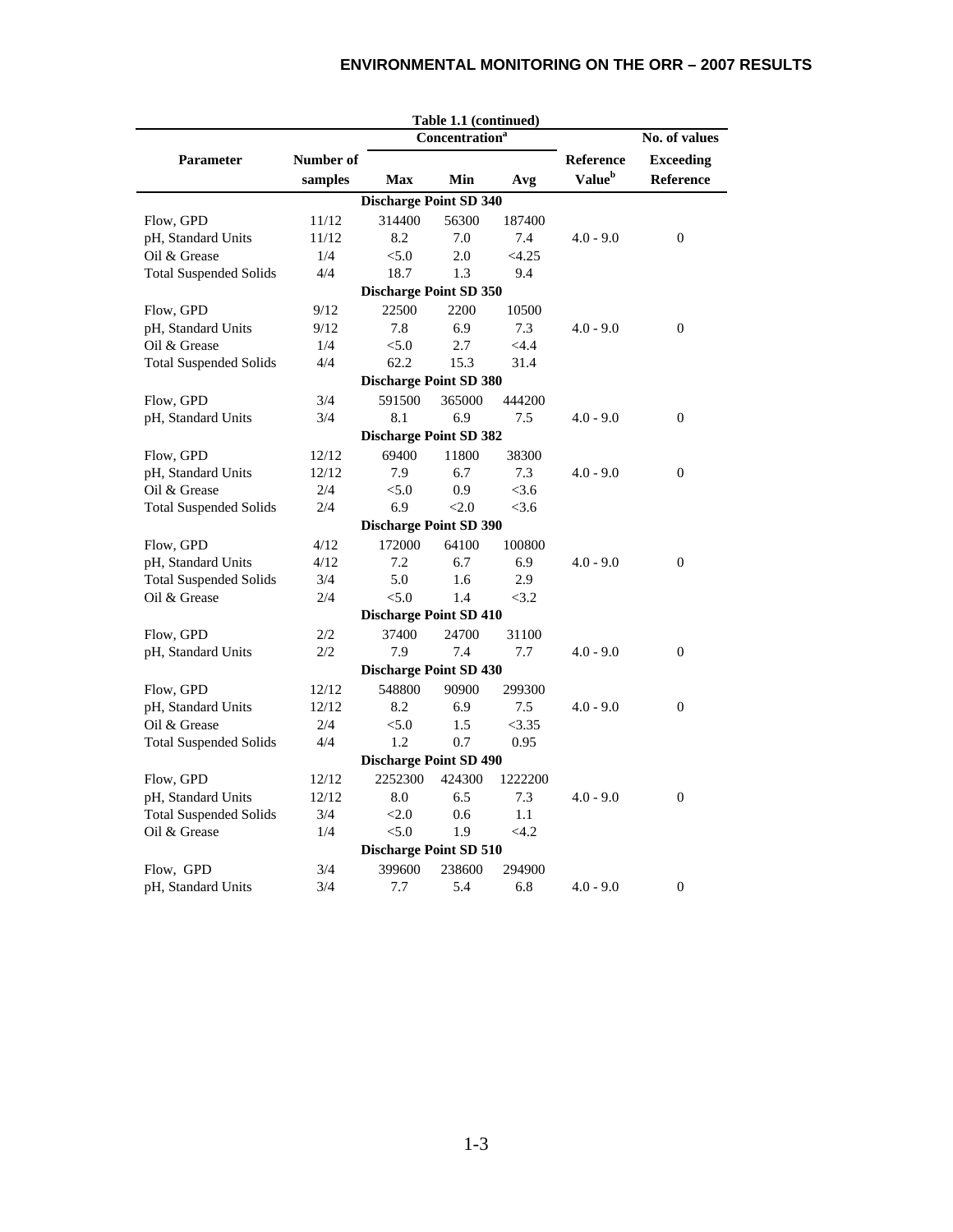## **ENVIRONMENTAL MONITORING ON THE ORR – 2007 RESULTS**

|                                                                                          |              |                               | Table 1.1 (continued)             |         |                           |                  |  |  |
|------------------------------------------------------------------------------------------|--------------|-------------------------------|-----------------------------------|---------|---------------------------|------------------|--|--|
|                                                                                          |              |                               | <b>Concentration</b> <sup>a</sup> |         |                           | No. of values    |  |  |
| Parameter                                                                                | Number of    |                               |                                   |         | <b>Reference</b>          | <b>Exceeding</b> |  |  |
|                                                                                          | samples      | <b>Max</b>                    | Min                               | Avg     | <b>Value</b> <sup>b</sup> | Reference        |  |  |
|                                                                                          |              | <b>Discharge Point SD 532</b> |                                   |         |                           |                  |  |  |
| Flow, GPD                                                                                | 2/2          | 20700                         | 12700                             | 16700   |                           |                  |  |  |
| pH, Standard Units                                                                       | 2/2          | 7.2                           | 6.9                               | 7.1     |                           |                  |  |  |
|                                                                                          |              | <b>Discharge Point SD 570</b> |                                   |         |                           |                  |  |  |
| Flow, GPD                                                                                | 2/4          | 49100                         | 23200                             | 36200   |                           |                  |  |  |
| pH, Standard Units                                                                       | 2/4          | 7.2                           | 6.7                               | 7.0     |                           |                  |  |  |
|                                                                                          |              | <b>Discharge Point SD 660</b> |                                   |         |                           |                  |  |  |
| Flow, GPD                                                                                | 2/2          | 7700                          | 2000                              | 4900    |                           |                  |  |  |
| pH, Standard Units                                                                       | 2/2          | 7.3                           | 6.9                               | 7.1     | $4.0 - 9.0$               | $\mathbf{0}$     |  |  |
|                                                                                          |              | <b>Discharge Point SD 690</b> |                                   |         |                           |                  |  |  |
| Flow, GPD                                                                                | 3/4          | 985200                        | 595000                            | 731400  |                           |                  |  |  |
| pH, Standard Units                                                                       | 3/4          | 7.7                           | 7.0                               | 7.4     | $4.0 - 9.0$               | $\overline{0}$   |  |  |
|                                                                                          |              | <b>Discharge Point SD 710</b> |                                   |         |                           |                  |  |  |
| Flow, GPD                                                                                | 12/12        | 1217800                       | 204300                            | 665500  |                           |                  |  |  |
| <b>Total Suspended Solids</b>                                                            | 1/4          | 6.5                           | < 5.0                             | <3.1    |                           |                  |  |  |
| pH, Standard Units                                                                       | 12/12        | 7.9                           | 6.6                               | 7.2     | $4.0 - 9.0$               | $\boldsymbol{0}$ |  |  |
| Oil & Grease                                                                             | 2/4          | < 5.0                         | 0.9                               | <3.25   |                           |                  |  |  |
|                                                                                          |              | <b>Discharge Point SD 724</b> |                                   |         |                           |                  |  |  |
| Flow, GPD                                                                                | 5/12         | 136000                        | 12700                             | 65100   |                           |                  |  |  |
| pH, Standard Units                                                                       | 5/12         | 7.5                           | 7.0                               | 7.2     | $4.0 - 9.0$               | $\overline{0}$   |  |  |
| <b>Total Suspended Solids</b>                                                            | 2/4          | 20.8                          | 1.0                               | 10.9    |                           |                  |  |  |
| Oil & Grease                                                                             | 1/4          | < 5.0                         | 1.5                               | <3.25   |                           |                  |  |  |
|                                                                                          |              | <b>Discharge Point SD 890</b> |                                   |         |                           |                  |  |  |
| Flow, GPD                                                                                | 1/4          | 62000                         | 62000                             | 62000   |                           |                  |  |  |
| pH, Standard Units                                                                       | 1/4          | 7.1                           | 7.1                               | 7.1     | $4.0 - 9.0$               | 0                |  |  |
| <b>Discharge Point SD 900</b>                                                            |              |                               |                                   |         |                           |                  |  |  |
| Flow, GPD                                                                                | 2/2          | 64200                         | 35600                             | 49900   |                           |                  |  |  |
| pH, Standard Units                                                                       | 2/2          | 7.5                           | 7.1                               | 7.3     | $4.0 - 9.0$               | $\overline{0}$   |  |  |
| <b>Discharge Point SD 992</b>                                                            |              |                               |                                   |         |                           |                  |  |  |
| Flow, GPD                                                                                | 7/12         | 342300                        | 1000                              | 119700  |                           |                  |  |  |
| <b>Total Suspended Solids</b>                                                            | 4/4          | 61.5                          | 15.9                              | 31.1    |                           |                  |  |  |
| pH, Standard Units                                                                       | 7/12         | 6.7                           | 3.3                               | 6.2     | $4.0 - 9.0$               | 1                |  |  |
| Oil & Grease                                                                             | 1/4          | < 5.0                         | 1.0                               | $<$ 4.0 |                           |                  |  |  |
|                                                                                          |              | <b>Discharge Point SD 996</b> |                                   |         |                           |                  |  |  |
| Flow, GPD                                                                                | 2/2          | 128700                        | 74400                             | 101600  |                           |                  |  |  |
| pH, Standard Units<br>$a_{\text{I}}$ In the case on $\pi/\Gamma$ continues with constant | 2/2<br>1.111 | 7.8                           | 7.0                               | 7.4     |                           |                  |  |  |

## Table 1.1 (continued)

*a* Units are mg/L unless otherwise noted *b* NPDES permit limit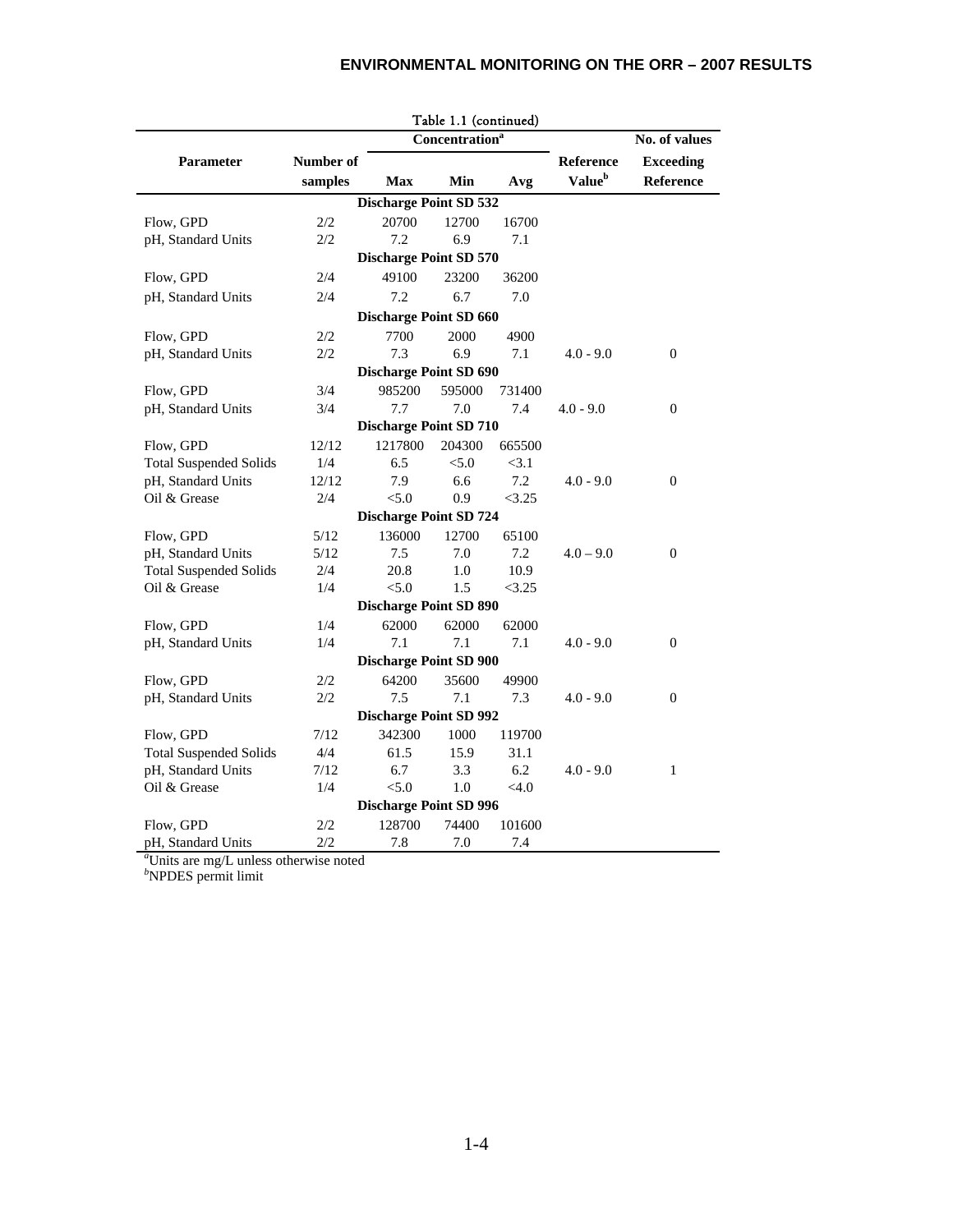|                                       | No. of  |            |             | Concentration (pCi/L) |                      |            | Percent   | Sum of the               |  |
|---------------------------------------|---------|------------|-------------|-----------------------|----------------------|------------|-----------|--------------------------|--|
| <b>Radionuclide</b>                   | samples | <b>Max</b> | Min         | Median <sup>a</sup>   | Average <sup>a</sup> | <b>DCG</b> | of DCG    | fractions of<br>the DCGs |  |
| K-716                                 |         |            |             |                       |                      |            |           |                          |  |
| $U-234$                               | 2       | $1.1e+00$  | $< 2.4e-01$ | $< 6.5e-01$           | $< 6.5e-01$          | $5.0e+02$  | $1.3e-01$ | $1.3e-03$                |  |
| $U-238$                               | 2       | $4.4e-01$  | $< 2.3e-01$ | $<$ 3.3e-01           | $<$ 3.3e-01          | $6.0e+02$  | $5.6e-02$ | $5.6e-04$                |  |
| Beta activity $(pCi/L)$<br>All listed | 2       | $4.2e+00$  | $3.0e+00$   | $3.6e+00$             | $3.6e + 00$          | b          | b         | b                        |  |
| <b>Isotopes</b>                       |         |            |             |                       |                      |            |           | $2.2e-03$                |  |

|  | Table 1.2. Radionuclide concentrations at ETTP discharges and surface water monitoring locations |  |  |  |
|--|--------------------------------------------------------------------------------------------------|--|--|--|
|  |                                                                                                  |  |  |  |

<sup>a</sup> This calculated value includes sampling results that are at or below the detection limits and/or below background activities. *b* Not applicable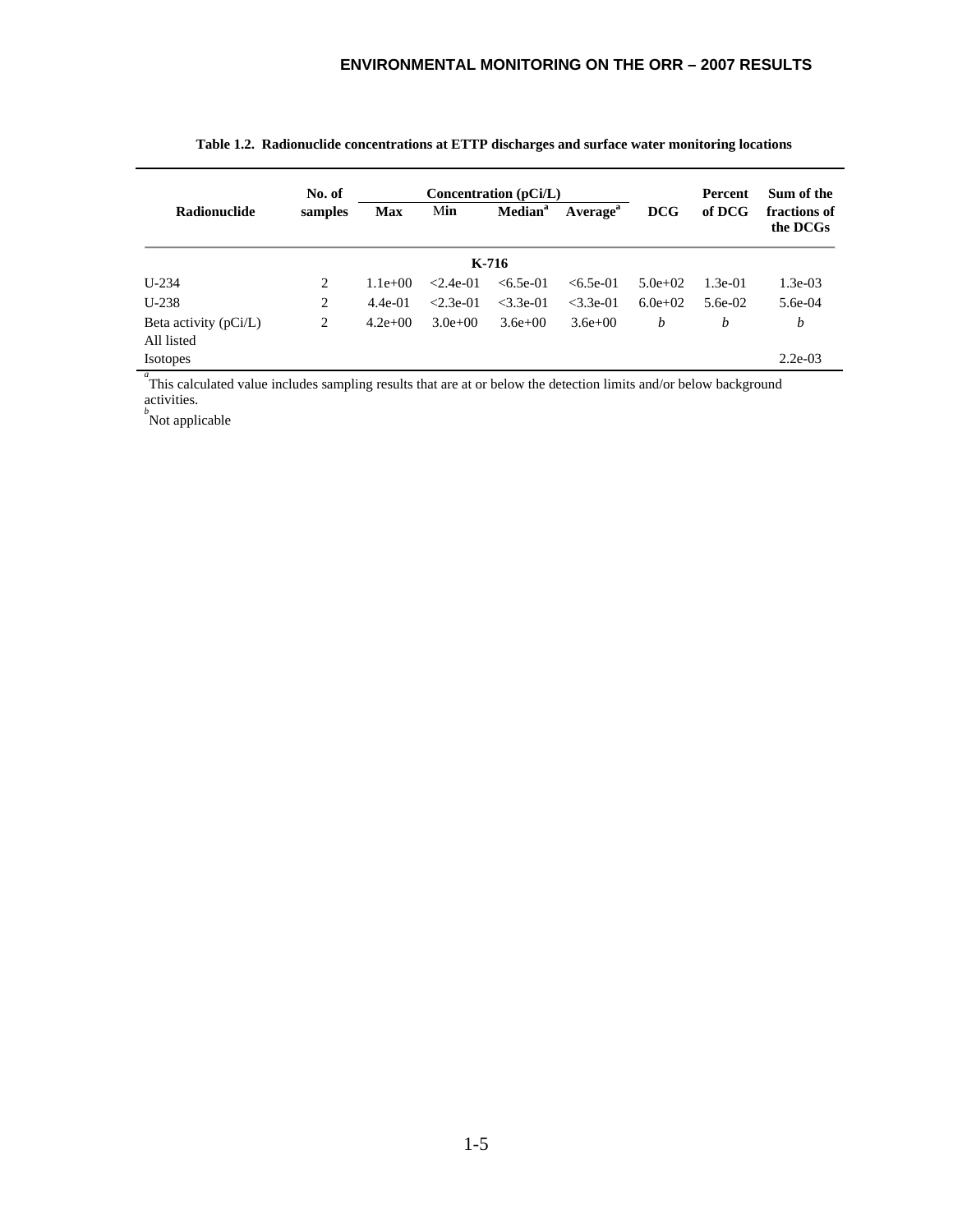|                     | No. of         |            |                                                   | Concentration (pCi/L) |                      |              | Percent    | Sum of the               |
|---------------------|----------------|------------|---------------------------------------------------|-----------------------|----------------------|--------------|------------|--------------------------|
| <b>Radionuclide</b> | samples        | <b>Max</b> | Min                                               | Median <sup>a</sup>   | Average <sup>a</sup> | <b>DCG</b>   | of DCG     | fractions of<br>the DCGs |
|                     |                |            | K-901-A (settling basin for surface water runoff) |                       |                      |              |            |                          |
| $Tc-99$             | 2              | $1.2e+01$  | $< 1.8e + 0.0$                                    | $6.8e + 00$           | $6.8e + 00$          | $1.0e + 0.5$ | $6.8e-0.3$ | $6.8e-0.5$               |
| $U - 234$           | $\overline{2}$ | $2.7e-00$  | $1.2e+00$                                         | $2.0e+0.0$            | $2.0e+0.0$           | $5.0e+02$    | $3.9e-01$  | $3.9e-0.3$               |
| $U-238$             | $\overline{2}$ | $1.3e+00$  | $5.4e-01$                                         | $9.0e-01$             | $9.0e-01$            | $6.0e+02$    | $1.5e-01$  | $1.5e-0.3$               |
| Alpha activity      | 2              | $3.5e+00$  | $1.6e + 00$                                       | $2.5e+00$             | $2.5e+00$            | b            | b          | $\boldsymbol{b}$         |
| Beta activity       | 2              | $1.1e+01$  | $3.6e + 00$                                       | $7.4e+00$             | $7.4e+00$            | h            | b          | b                        |
| All listed isotopes |                |            |                                                   |                       |                      |              |            | 5.6e-03                  |

| Table 1.3. Radionuclide concentrations at ETTP discharges and surface water monitoring locations |
|--------------------------------------------------------------------------------------------------|

<sup>*a*</sup>This calculated value includes sampling results that are at or below the detection limits and/or below background activities.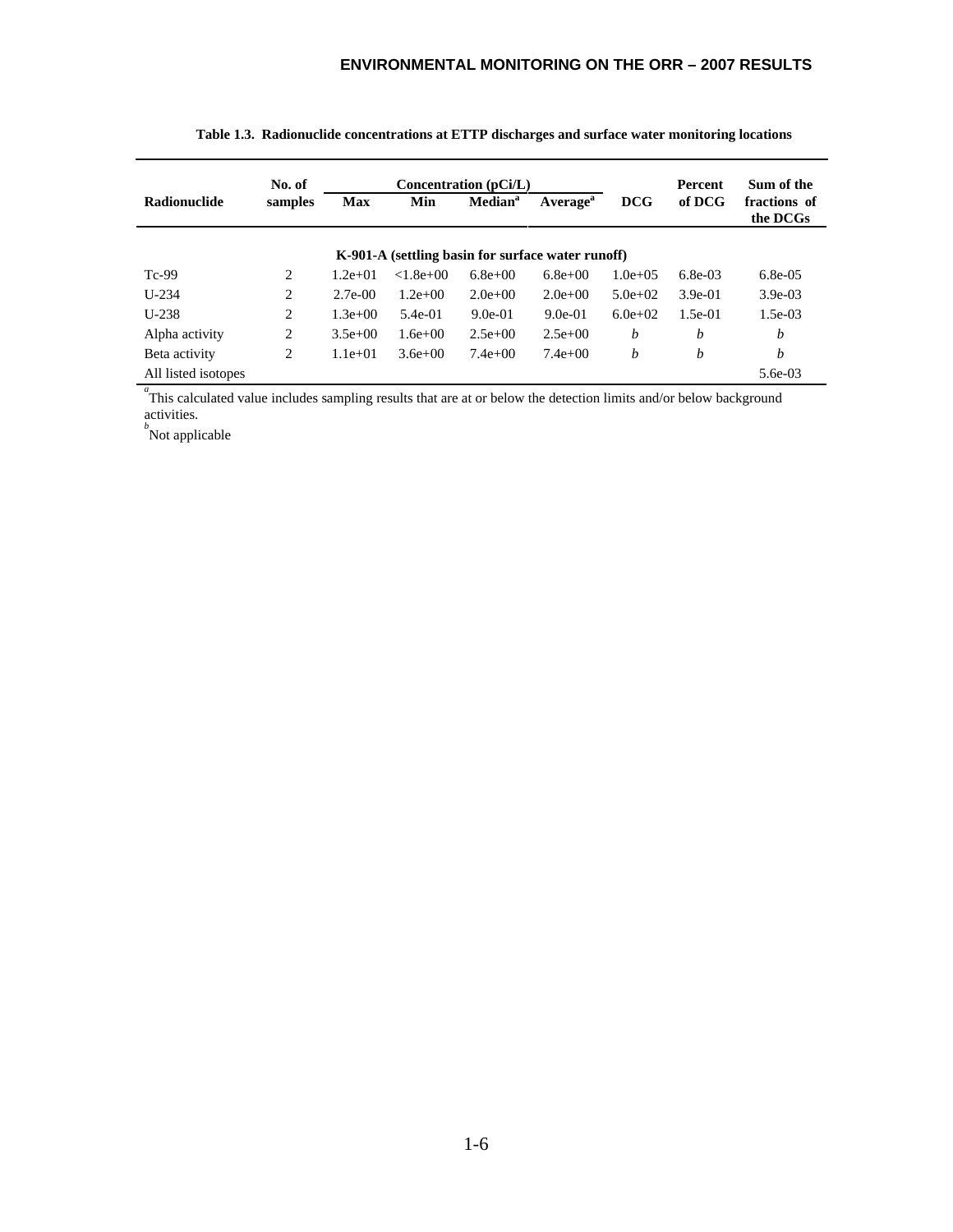|                     | No. of         |            |            | Concentration $(pCi/L)$ |                                                    |           | Percent   | Sum of the               |
|---------------------|----------------|------------|------------|-------------------------|----------------------------------------------------|-----------|-----------|--------------------------|
| <b>Radionuclide</b> | samples        | <b>Max</b> | Min        | Median <sup>a</sup>     | <b>Average</b> <sup>a</sup>                        | DCG       | of DCG    | fractions of<br>the DCGs |
|                     |                |            |            |                         | K-1007-B (settling basin for surface water runoff) |           |           |                          |
| $U - 234$           | 2              | $1.1e+00$  | $7.7e-01$  | $9.5e-01$               | $9.5e-01$                                          | $5.0e+02$ | $1.9e-01$ | $1.9e-03$                |
| $U-238$             | 2              | $4.5e-01$  | $3.7e-01$  | $4.1e-01$               | $4.1e-01$                                          | $6.0e+02$ | $6.9e-02$ | $6.9e-04$                |
| Alpha activity      | $\overline{2}$ | $2.6e+00$  | $<6.3e-01$ | $1.6e + 00$             | $1.6e + 00$                                        | b         | h         | b                        |
| Beta activity       | 2              | $7.1e+00$  | $5.6e+00$  | $6.3e+00$               | $6.3e+00$                                          | h         | b         | b                        |
| All listed isotopes |                |            |            |                         |                                                    |           |           | $2.7e-03$                |

|  | Table 1.4. Radionuclide concentrations at ETTP discharges and surface water monitoring locations |  |
|--|--------------------------------------------------------------------------------------------------|--|

<sup>*a*</sup>This calculated value includes sampling results that are at or below the detection limits and/or below background activities.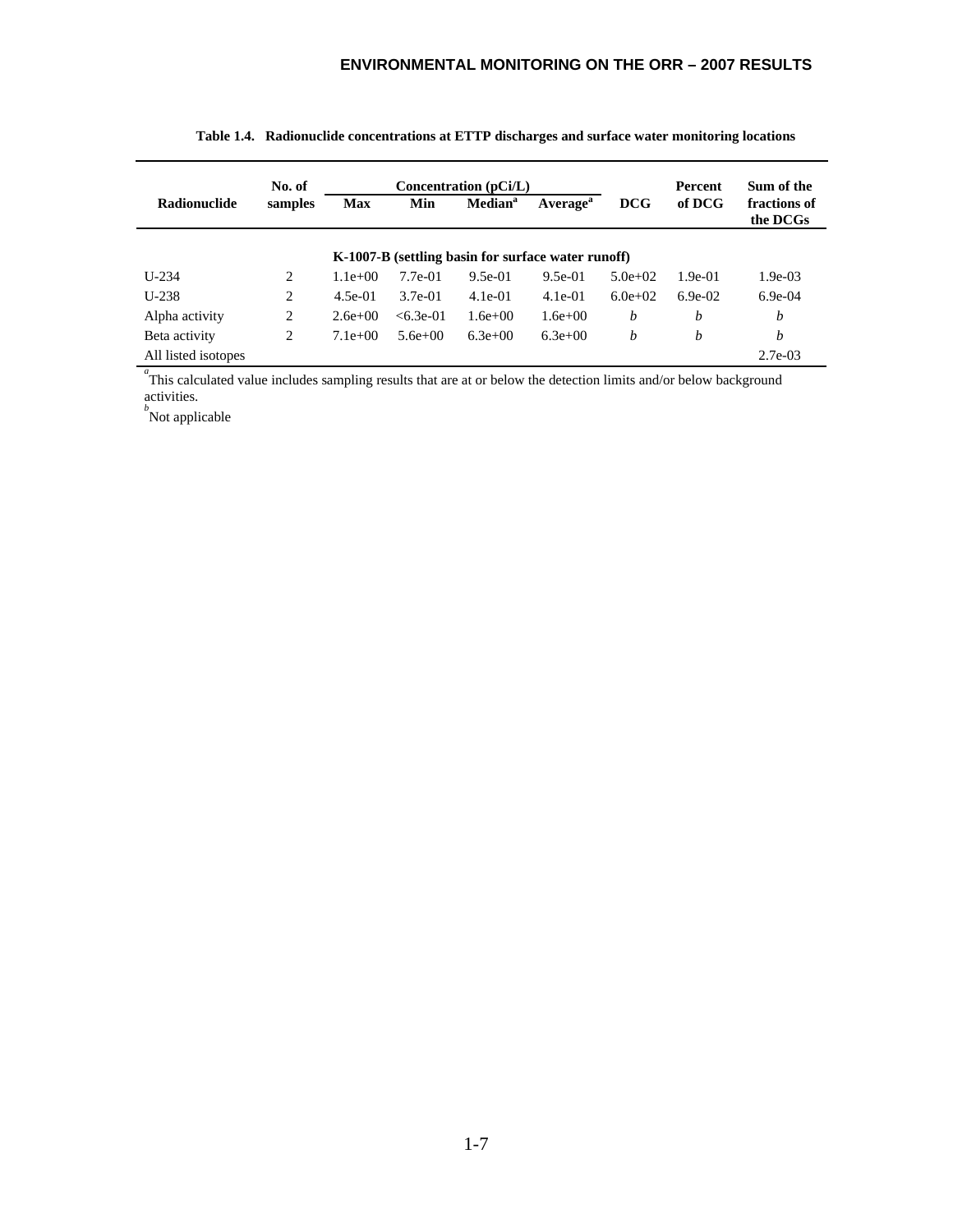|                                                                                                          | No. of      |             |             | Concentration (pCi/L)      |                      |                  | Percent          | Sum of the               |
|----------------------------------------------------------------------------------------------------------|-------------|-------------|-------------|----------------------------|----------------------|------------------|------------------|--------------------------|
| Radionuclide                                                                                             | samples     | <b>Max</b>  | Min         | <b>Median</b> <sup>a</sup> | Average <sup>a</sup> | <b>DCG</b>       | of DCG           | fractions of<br>the DCGs |
| K-1407-J (treated effluents from Central Neutralization Facility and K-1435 Waste Water Treatment System |             |             |             |                            |                      |                  |                  |                          |
| Am- $241$                                                                                                | 12          | $4.7e-02$   | $2.1e-01$   | $6.5e-02$                  | $4.7e-02$            | $3.0e + 01$      | 1.6e-01          | $1.6e-03$                |
| $C-14$                                                                                                   | 12          | $2.5e+01$   | $-1.1e+01$  | $6.0e + 00$                | $6.0e + 00$          | $7.0e + 04$      | 8.5e-03          | 8.5e-05                  |
| $Co-60$                                                                                                  | $\,$ 8 $\,$ | $5.6e + 00$ | $-9.0e-01$  | $1.0e-02$                  | $6.3e-01$            | $5.0e + 03$      | 1.3e-02          | $1.3e-04$                |
| $Cs-137$                                                                                                 | 12          | $7.8e + 01$ | $-6.4e-01$  | $4.8e + 00$                | $1.5e+01$            | $3.0e + 03$      | 5.1e-01          | 5.1e-03                  |
| $H-3$                                                                                                    | 12          | $6.5e + 04$ | $-4.5e+02$  | $2.8e + 03$                | $7.3e+03$            | $2.0e + 06$      | $3.6e-01$        | $3.6e-03$                |
| $I-131$                                                                                                  | 8           | $6.2e + 00$ | $-3.5e+00$  | $-5.5e-02$                 | 8.9e-01              | $3.0e + 03$      | $3.0e-02$        | $3.0e-04$                |
| $Np-237$                                                                                                 | 12          | $2.8e-01$   | $0.0e + 00$ | $1.1e-01$                  | $1.2e-01$            | $3.0e + 01$      | $3.9e-01$        | $3.9e-03$                |
| Pu-238                                                                                                   | 12          | $9.0e-02$   | $-7.0e-02$  | $1.5e-02$                  | $1.7e-02$            | $4.0e + 01$      | $4.3e-02$        | 4.3e-04                  |
| $Pu-239$                                                                                                 | 12          | 1.1e-01     | $-2.0e-02$  | 4.5e-02                    | $4.0e-02$            | $3.0e + 01$      | 1.3e-01          | 1.3e-03                  |
| $Tc-99$                                                                                                  | 12          | $1.2e + 04$ | $0.0e + 00$ | $9.0e + 02$                | $2.4e+03$            | $1.0e + 0.5$     | $2.4e + 00$      | $2.4e-02$                |
| $Th-230$                                                                                                 | $\,$ 8 $\,$ | $6.7e-01$   | $0.0e + 00$ | 3.6e-01                    | $3.6e-01$            | $3.0e + 02$      | 1.2e-01          | $1.2e-03$                |
| $Th-234$                                                                                                 | 8           | $1.0e + 03$ | $0.0e + 00$ | $7.8e + 01$                | $3.4e + 02$          | $1.0e + 04$      | $3.4e + 00$      | 3.4e-02                  |
| $U-234$                                                                                                  | 12          | $5.1e+02$   | $0.0e + 00$ | $6.5e + 01$                | $1.3e + 02$          | $5.0e + 02$      | $2.6e + 01$      | $2.6e-01$                |
| $U-235$                                                                                                  | 12          | $3.6e + 01$ | $0.0e + 00$ | $7.6e + 00$                | $1.6e + 01$          | $6.0e + 02$      | $1.8e + 00$      | 1.8e-02                  |
| $U-236$                                                                                                  | 12          | $1.7e + 01$ | $0.0e + 00$ | $1.5e+00$                  | $4.0e + 00$          | $5.0e + 02$      | 8.1e-01          | 8.1e-03                  |
| $U-238$                                                                                                  | 12          | $1.2e + 03$ | $4.3e+02$   | $1.9e + 02$                | $3.8e + 02$          | $6.0e + 02$      | $6.3e + 01$      | $6.3e-01$                |
| Alpha activity                                                                                           | 12          | $6.4e + 02$ | $2.5e+01$   | $8.0e + 01$                | $1.3e+02$            | $\boldsymbol{b}$ | $\boldsymbol{b}$ | $\boldsymbol{b}$         |
| Beta activity                                                                                            | 12          | $5.3e + 03$ | $2.2e+02$   | $8.6e + 02$                | $1.5e+03$            | $\boldsymbol{b}$ | $\boldsymbol{b}$ | b                        |
| All listed                                                                                               |             |             |             |                            |                      |                  |                  | $1.0e + 00$              |
| <b>Isotopes</b>                                                                                          |             |             |             |                            |                      |                  |                  |                          |

|  |  | Table 1.5. Radionuclide concentrations at ETTP discharges and surface water monitoring locations |  |  |  |  |  |  |
|--|--|--------------------------------------------------------------------------------------------------|--|--|--|--|--|--|
|--|--|--------------------------------------------------------------------------------------------------|--|--|--|--|--|--|

<sup>a</sup> This calculated value includes sampling results that are at or below the detection limits and/or below background activities. *b* Not applicable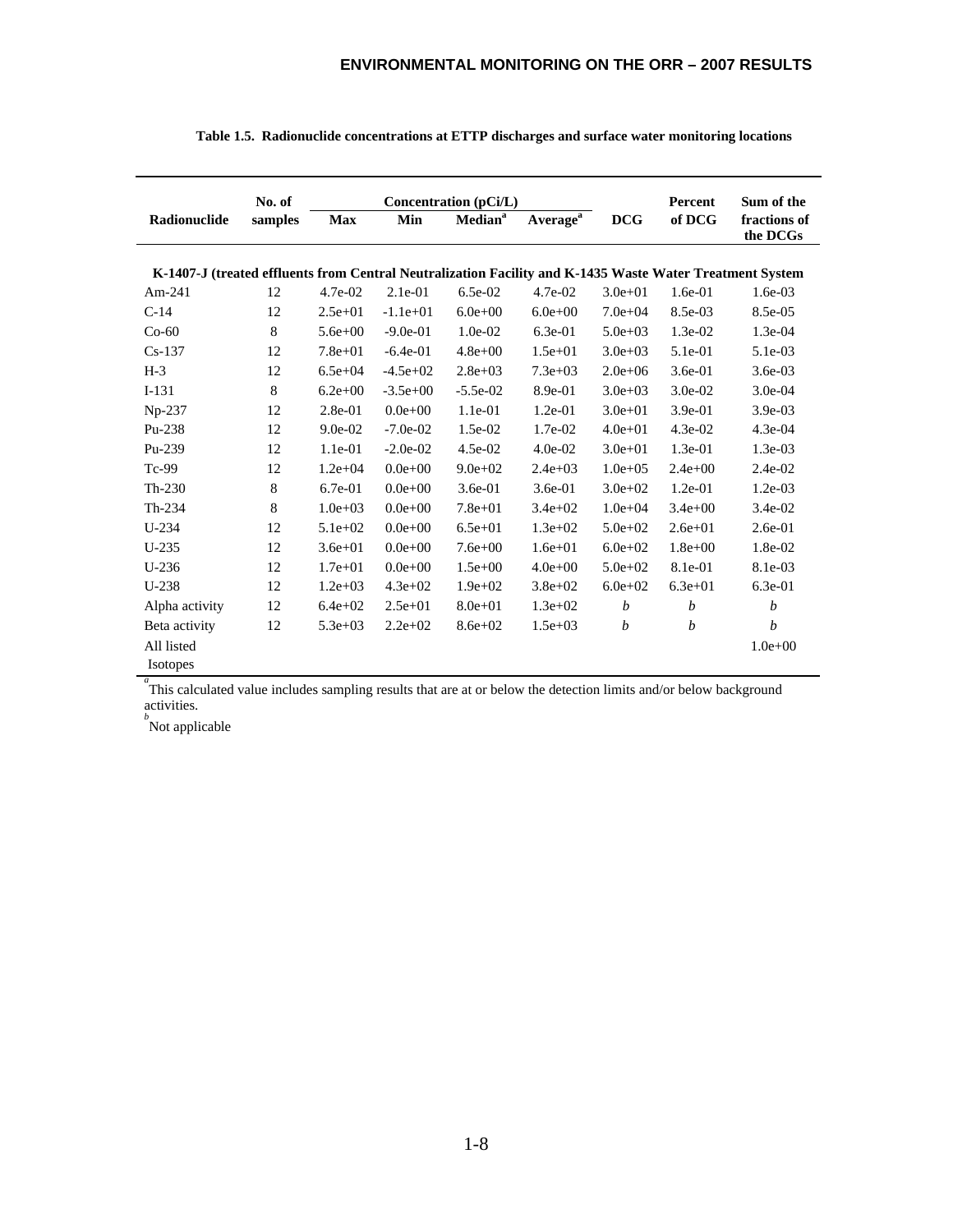|                     | No. of         |            |           | Concentration $(pCi/L)$  |                             |              | <b>Percent</b>   | Sum of the                      |
|---------------------|----------------|------------|-----------|--------------------------|-----------------------------|--------------|------------------|---------------------------------|
| <b>Radionuclide</b> | samples        | <b>Max</b> | Min       | Median <sup>a</sup>      | <b>Average</b> <sup>a</sup> | <b>DCG</b>   | of DCG           | <b>Fractions of</b><br>the DCGs |
|                     |                |            |           | K-1700 (Mitchell Branch) |                             |              |                  |                                 |
| $Tc-99$             | 4              | $1.2e+02$  | $6.6e+01$ | $9.9e+01$                | $9.6e + 01$                 | $1.0e + 0.5$ | $9.6e-02$        | $9.6e-04$                       |
| $U-234$             | $\overline{4}$ | $3.4e+01$  | $2.8e+01$ | $3.2e+01$                | $3.1e+01$                   | $5.0e+02$    | $6.3e+00$        | $6.3e-02$                       |
| $U-235$             | $\overline{4}$ | $3.2e+00$  | $2.3e+00$ | $2.4e+00$                | $2.6e+0.0$                  | $6.0e+02$    | $4.3e-01$        | $4.3e-03$                       |
| $U-238$             | $\overline{4}$ | $2.1e+01$  | $1.6e+01$ | $1.8e + 01$              | $1.8e + 01$                 | $6.0e + 02$  | $3.0e + 00$      | $3.0e-02$                       |
| Alpha activity      | $\overline{4}$ | $4.4e+01$  | $3.7e+01$ | $4.0e+01$                | $4.0e+01$                   | b            | $\boldsymbol{b}$ | h                               |
| Beta activity       | 4              | $8.6e+01$  | $5.6e+01$ | $7.4e+01$                | $7.3e+01$                   | b            | b                | h                               |
| All listed          |                |            |           |                          |                             |              |                  | $1.2e-01$                       |
| <b>Isotopes</b>     |                |            |           |                          |                             |              |                  |                                 |

|  | Table 1.6. Radionuclide concentrations at ETTP discharges and surface water monitoring locations |  |  |  |
|--|--------------------------------------------------------------------------------------------------|--|--|--|

<sup>a</sup> This calculated value includes sampling results that are at or below the detection limits and/or below background activities.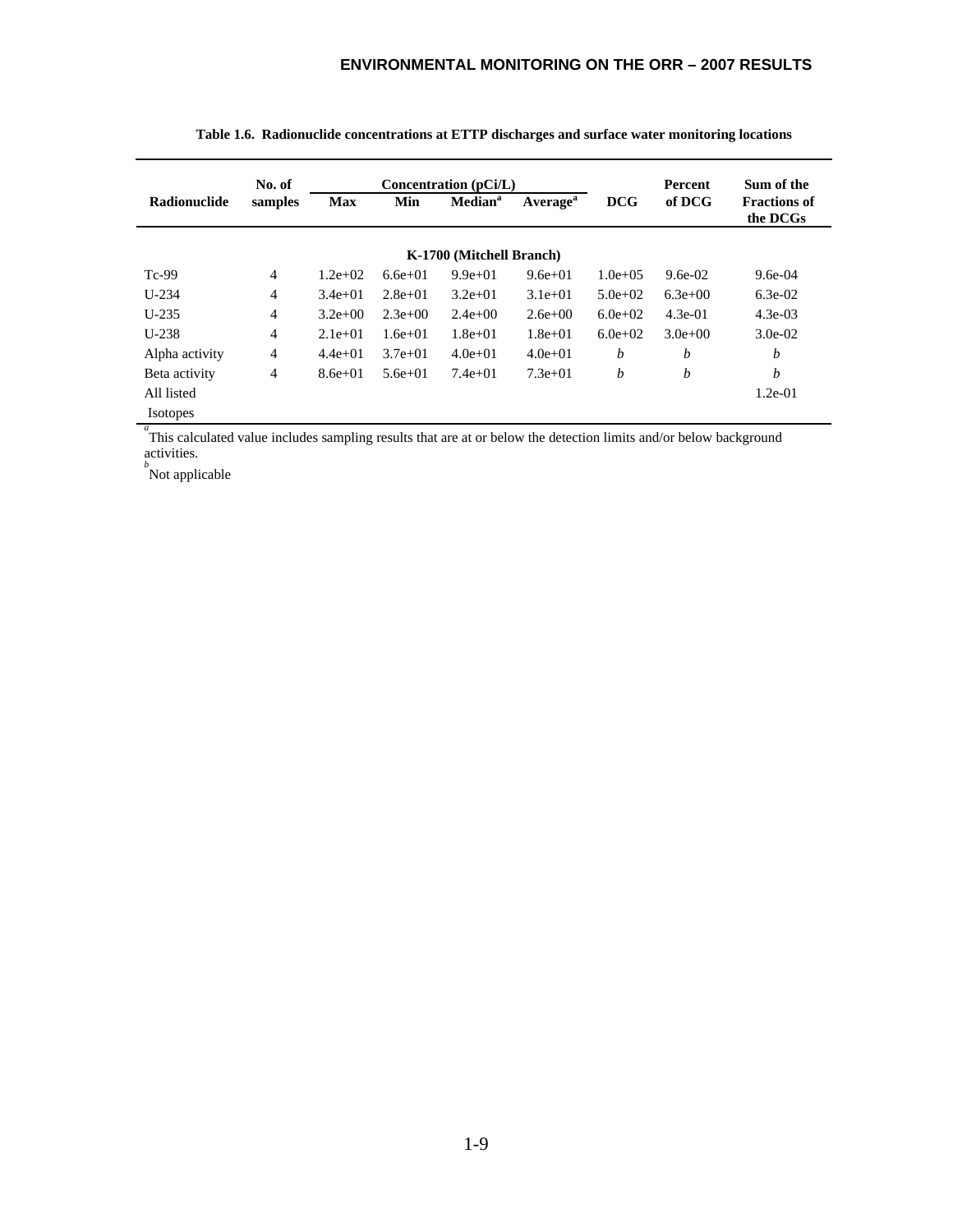|                 | No. of  |            | Concentration (pCi/L) |                                                           |           |             | <b>Percent</b> | Sum of the                      |
|-----------------|---------|------------|-----------------------|-----------------------------------------------------------|-----------|-------------|----------------|---------------------------------|
| Radionuclide    | samples | <b>Max</b> | Min                   | <b>Median</b> <sup>a</sup><br><b>Average</b> <sup>a</sup> |           | <b>DCG</b>  | of DCG         | <b>Fractions of</b><br>the DCGs |
|                 |         |            |                       | K-1710                                                    |           |             |                |                                 |
| $U-234$         | 2       | 8.7e-01    | $< 2.6 - 01$          | $5.6e-01$                                                 | $5.6e-01$ | $5.0e+02$   | $1.1e-01$      | $1.1e-03$                       |
| $U-238$         | 2       | $1.4e+00$  | 8.9e-01               | $1.2e+00$                                                 | $1.2e+00$ | $6.0e + 02$ | $1.9e-01$      | $1.9e-03$                       |
| Beta activity   | 2       | $5.2e+00$  | $<$ 3.4e+00           | $4.3e+00$                                                 | $4.3e+00$ | b           | b              | b                               |
| All listed      |         |            |                       |                                                           |           |             |                | $3.3e-03$                       |
| <b>Isotopes</b> |         |            |                       |                                                           |           |             |                |                                 |

#### Table 1.7. Radionuclide concentrations at ETTP discharges and surface water monitoring locations

<sup>*a*</sup>This calculated value includes sampling results that are at or below the detection limits and/or below background activities.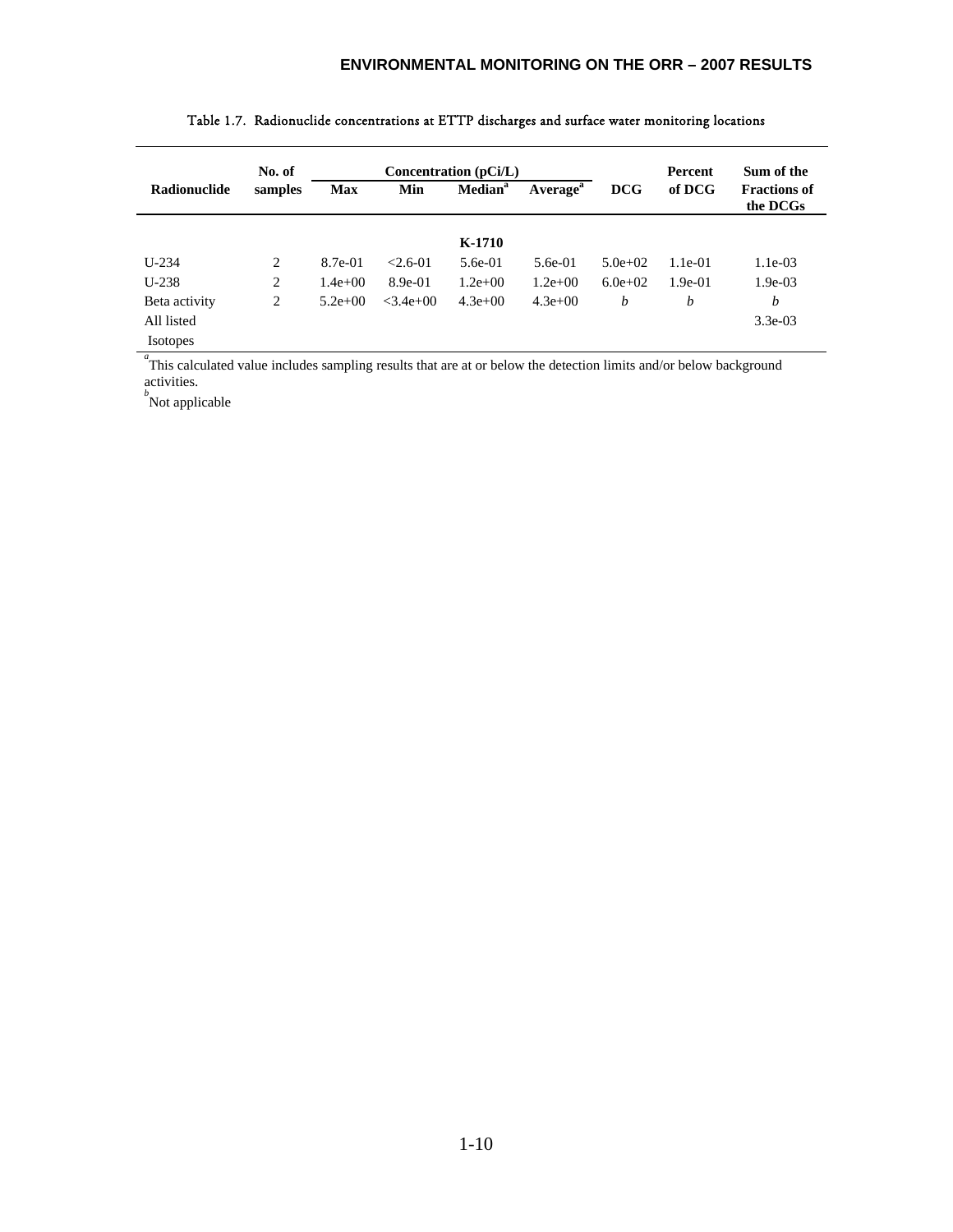|                 | Concentration $(pCi/L)$<br>No. of |             |               |                            |                      |            | <b>Percent</b> | Sum of the                      |
|-----------------|-----------------------------------|-------------|---------------|----------------------------|----------------------|------------|----------------|---------------------------------|
| Radionuclide    | samples                           | <b>Max</b>  | Min           | <b>Median</b> <sup>a</sup> | Average <sup>a</sup> | <b>DCG</b> | of DCG         | <b>Fractions of</b><br>the DCGs |
|                 |                                   |             |               | <b>MIK 1.4</b>             |                      |            |                |                                 |
| $U-234$         | 5                                 | $6.0e-01$   | $<6.6e-02$    | $< 2.5e-01$                | $< 1.6e-01$          | $5.0e+02$  | $6.7e-02$      | $6.7e-04$                       |
| $U-238$         | 5                                 | $< 3.2e-01$ | $<$ 4.6e-02   | $< 2.3e-01$                | $< 1.7e-01$          | $6.0e+02$  | 3.8e-02        | $3.8e-04$                       |
| Beta activity   | 5                                 | $10.7e+00$  | $< 1.9e + 00$ | $4.5e+00$                  | $5.5e+00$            | b          | b              | b                               |
| All listed      |                                   |             |               |                            |                      |            |                | $1.1e-03$                       |
| <b>Isotopes</b> |                                   |             |               |                            |                      |            |                |                                 |

| Table 1.8. Radionuclide concentrations at ETTP discharges and surface water monitoring locations |  |  |  |  |
|--------------------------------------------------------------------------------------------------|--|--|--|--|
|                                                                                                  |  |  |  |  |

<sup>*a*</sup>This calculated value includes sampling results that are at or below the detection limits and/or below background activities.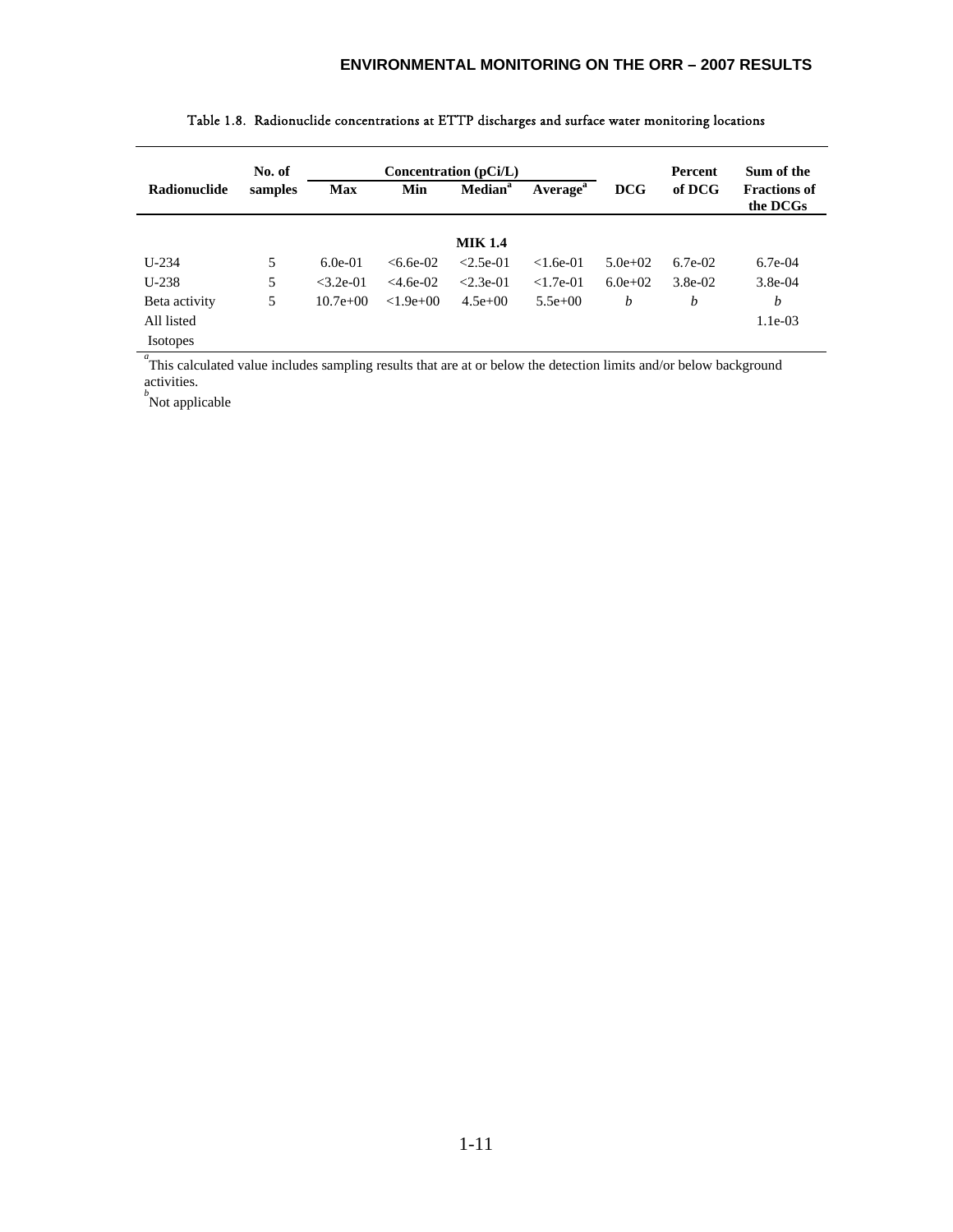|                 | No. of<br>Concentration (pCi/L) |             |             |                     |                      |             | Percent | Sum of the                      |
|-----------------|---------------------------------|-------------|-------------|---------------------|----------------------|-------------|---------|---------------------------------|
| Radionuclide    | samples                         | <b>Max</b>  | Min         | Median <sup>a</sup> | Average <sup>a</sup> | <b>DCG</b>  | of DCG  | <b>Fractions of</b><br>the DCGs |
|                 |                                 |             |             | <b>CRK 16</b>       |                      |             |         |                                 |
| $U-234$         | 2                               | $5.0e-01$   | $<$ 3.2e-01 | $4.1e-01$           | $4.1e-01$            | $5.0e + 02$ | 8.2e-02 | $8.2e-04$                       |
| Beta activity   | 2                               | $5.4e + 00$ | $2.8e+00$   | $4.1e+00$           | $4.1e+00$            | b           | b       | b                               |
| All listed      |                                 |             |             |                     |                      |             |         | $3.0e-04$                       |
| <b>Isotopes</b> |                                 |             |             |                     |                      |             |         |                                 |

#### Table 1.9. Radionuclide concentrations at ETTP discharges and surface water monitoring locations

<sup>a</sup> This calculated value includes sampling results that are at or below the detection limits and/or below background activities. *b* Not applicable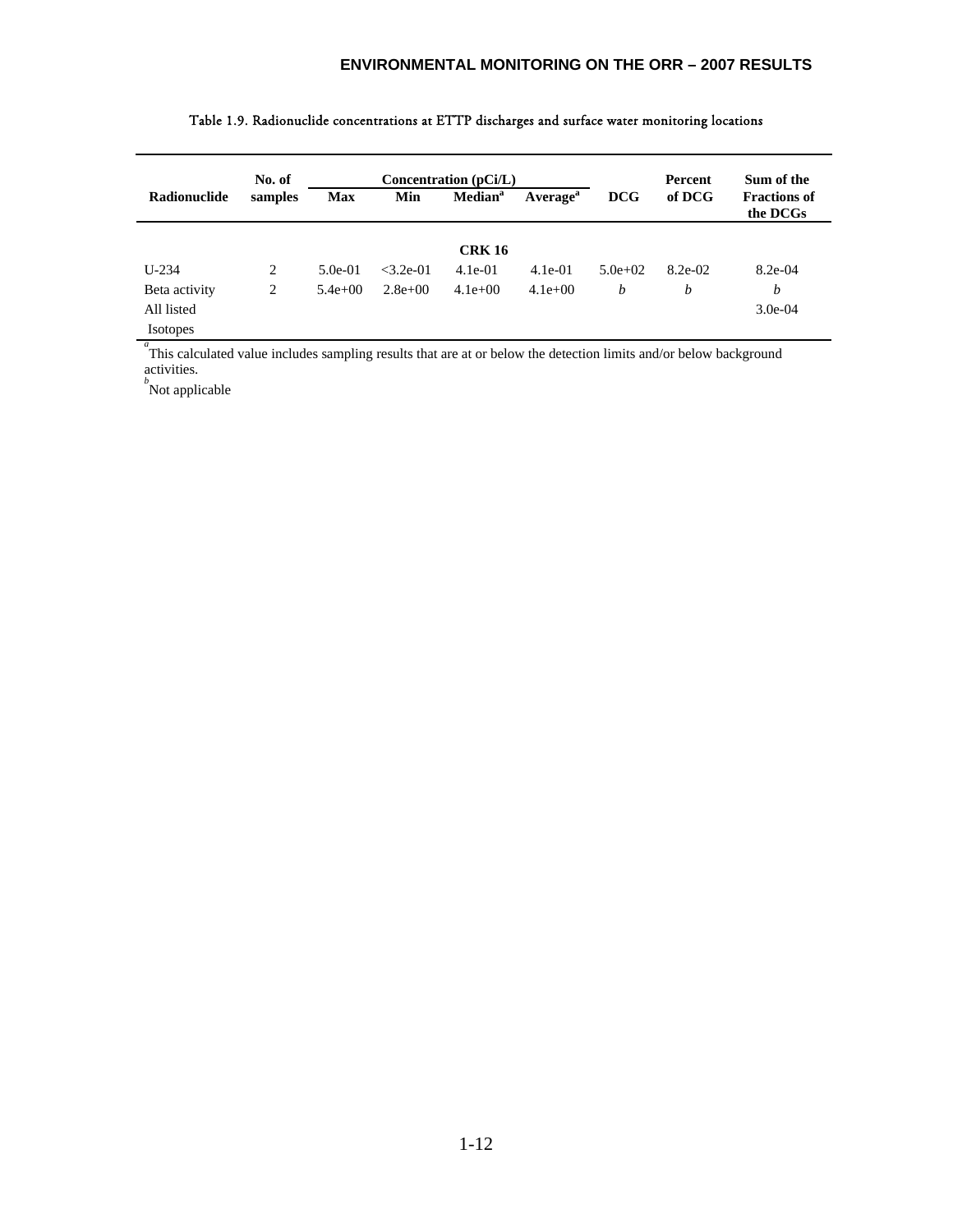|                 | No. of  |            | Concentration $(pCi/L)$ |                     |                      |            | Percent   | Sum of the                      |
|-----------------|---------|------------|-------------------------|---------------------|----------------------|------------|-----------|---------------------------------|
| Radionuclide    | samples | <b>Max</b> | Min                     | Median <sup>a</sup> | Average <sup>a</sup> | <b>DCG</b> | of DCG    | <b>Fractions of</b><br>the DCGs |
|                 |         |            |                         | <b>CRK 23</b>       |                      |            |           |                                 |
| $H-3$           | 2       | $4.4e+02$  | $< 1.3e + 01$           | $2.3e+0.2$          | $2.3e+0.2$           | $2.0e+06$  | $1.1e-02$ | $1.1e-04$                       |
| $Sr-90$         | 2       | 8.1e-01    | $<4.0e-01$              | $6.1e-01$           | $6.1e-01$            | $1.0e+03$  | $6.1e-02$ | $6.1e-04$                       |
| Beta activity   | 2       | $3.3e+00$  | $< 2.9e + 0.01$         | $3.1e+00$           | $3.1e+00$            | b          | b         | b                               |
| All listed      |         |            |                         |                     |                      |            |           | $2.2e-03$                       |
| <b>Isotopes</b> |         |            |                         |                     |                      |            |           |                                 |

### Table 1.10. Radionuclide concentrations at ETTP discharges and surface water monitoring locations

<sup>*a*</sup>This calculated value includes sampling results that are at or below the detection limits and/or below background activities. *b* Not applicable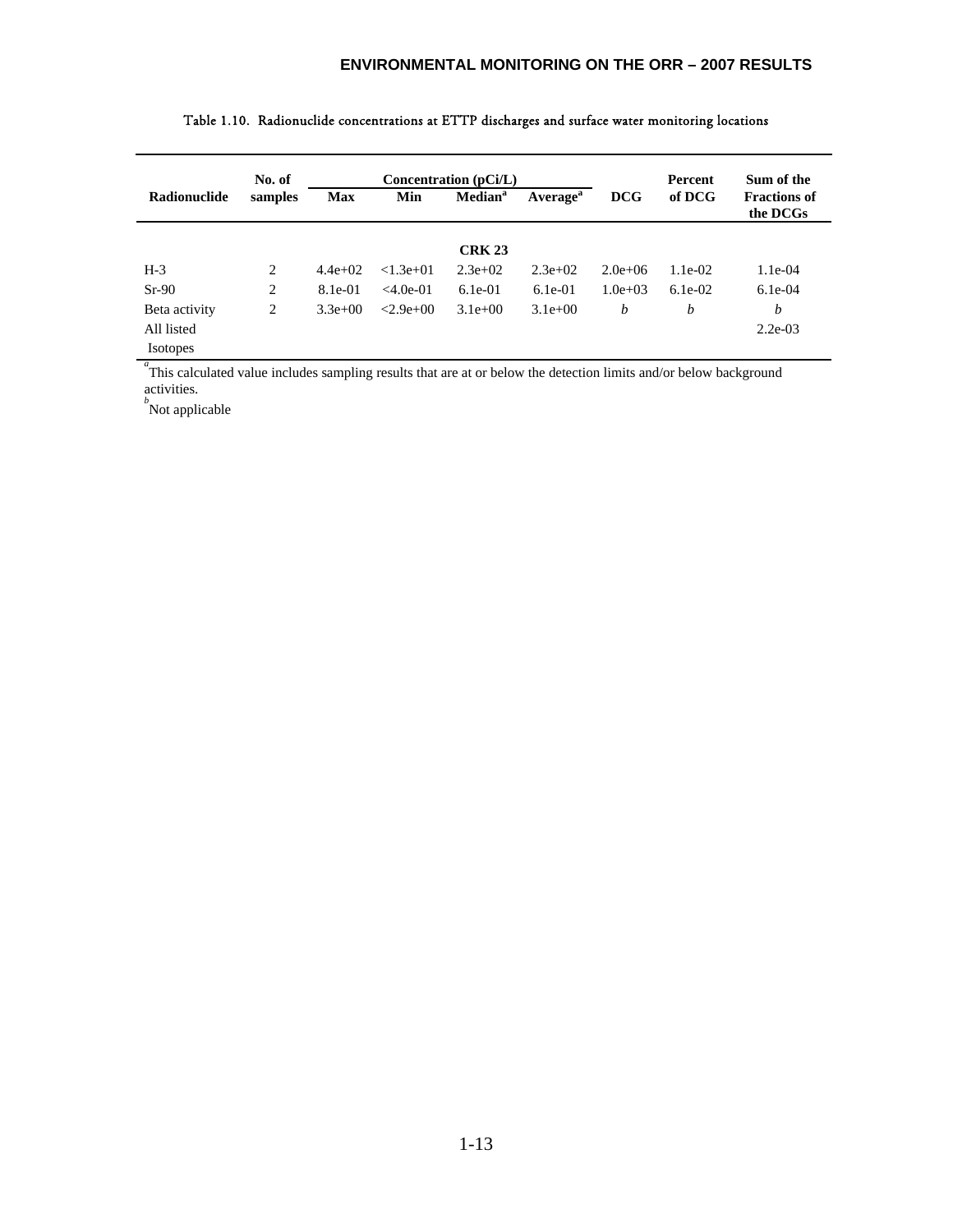|                     | No. of  |            | Concentration (pCi/L) |                     |                      |              | <b>Percent</b> | Sum of the                      |
|---------------------|---------|------------|-----------------------|---------------------|----------------------|--------------|----------------|---------------------------------|
| <b>Radionuclide</b> | samples | <b>Max</b> | Min                   | Median <sup>a</sup> | Average <sup>a</sup> | <b>DCG</b>   | of DCG         | <b>Fractions of</b><br>the DCGs |
|                     |         |            |                       | <b>MIK 0.7</b>      |                      |              |                |                                 |
| $Tc-99$             | 1       | $1.6e+02$  | $1.6e+02$             | $1.6e+02$           | $1.6e+02$            | $1.0e + 0.5$ | $1.6e-01$      | $1.6e-0.3$                      |
| $U-234$             | 1       | $6.5e+01$  | $6.5e+01$             | $6.5e+01$           | $6.5e+01$            | $5.0e+02$    | $1.3e+01$      | $1.3e-01$                       |
| $U-235$             | 1       | $4.3e+00$  | $4.3e+00$             | $4.3e+00$           | $4.3e+00$            | $6.0e+02$    | $7.2e-01$      | $7.2e-03$                       |
| $U-238$             | 1       | $3.2e+01$  | $3.2e+01$             | $3.2e+01$           | $3.2e+01$            | $6.0e+02$    | $5.4e+00$      | $5.4e-02$                       |
| Alpha activity      | 1       | $7.3e+01$  | $7.3e+01$             | $7.3e+01$           | $7.3e+01$            | b            | b              | b                               |
| Beta activity       |         | $1.1e+02$  | $1.1e+02$             | $1.1e+02$           | $1.1e+02$            | b            | b              | h                               |
| All listed          |         |            |                       |                     |                      |              |                | $1.9e-01$                       |
| <b>Isotopes</b>     |         |            |                       |                     |                      |              |                |                                 |

| Table 1.11. Radionuclide concentrations at ETTP discharges and surface water monitoring locations |  |  |
|---------------------------------------------------------------------------------------------------|--|--|

<sup>a</sup>This calculated value includes sampling results that are at or below the detection limits and/or below background activities.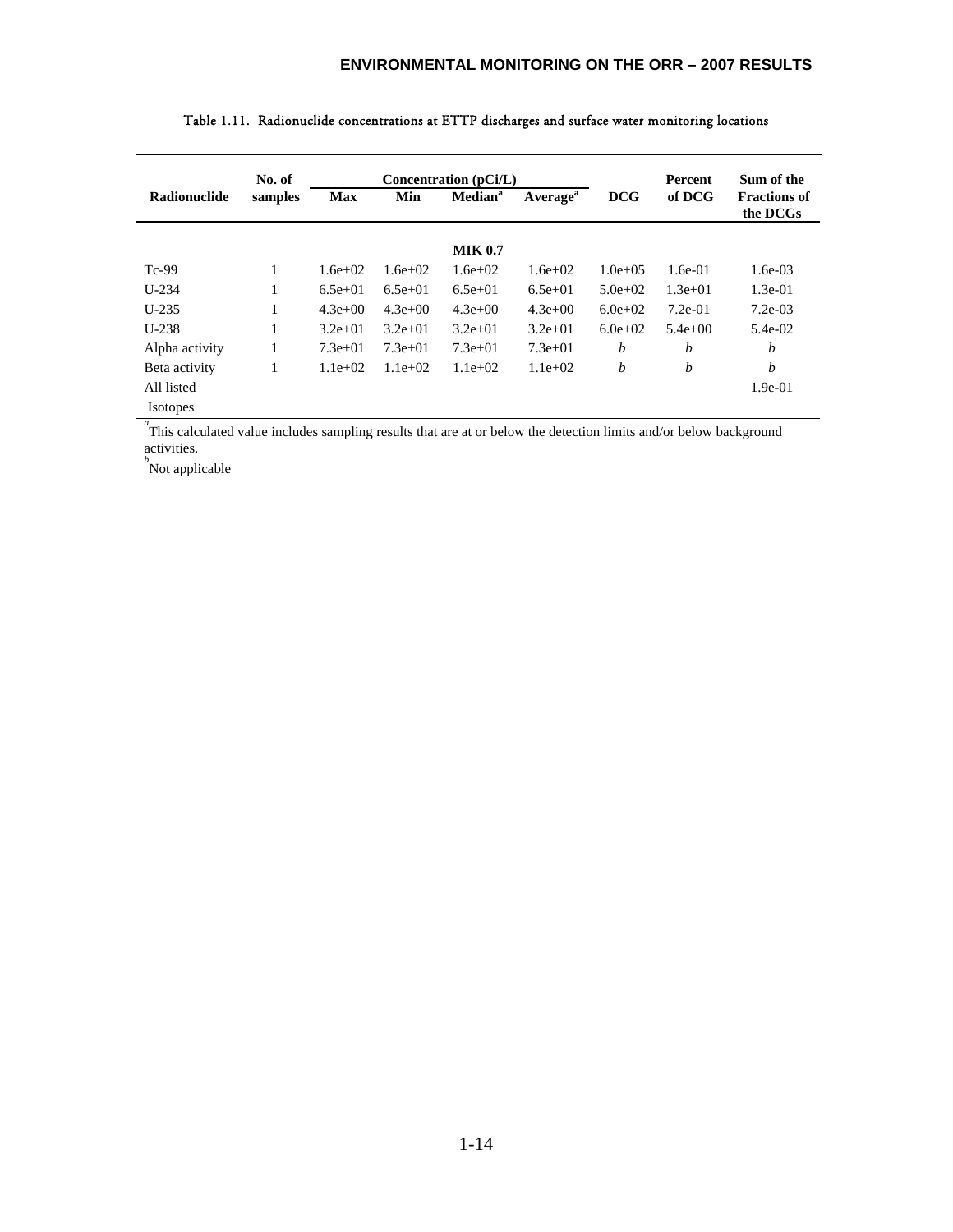|                           | Number detected/ |       | <b>Detected results</b> |       |                    | <b>Number of values</b> |
|---------------------------|------------------|-------|-------------------------|-------|--------------------|-------------------------|
| <b>Parameter</b>          | Number of        |       |                         |       | Reference          | exceeding               |
|                           | <b>Samples</b>   | Max   | Min                     | Avg   | Value <sup>a</sup> | <b>Reference</b>        |
| Aluminum $(\mu g/L)$      | 2/2              | 220   | 99                      | 160   |                    |                         |
| Calcium $(\mu g/L)$       | 2/2              | 38000 | 36000                   | 37000 |                    |                         |
| Dissolved oxygen $(mg/L)$ | 2/2              | 12    | 9.5                     | 11    | $5.0 \text{ min}$  | $\overline{0}$          |
| Iron $(\mu g/L)$          | 2/2              | 190   | 95                      | 143   |                    |                         |
| Magnesium $(\mu g/L)$     | 2/2              | 11000 | 11000                   | 11000 |                    |                         |
| Manganese $(\mu g/L)$     | 2/2              | 48    | 41                      | 45    |                    |                         |
| pH (standard units)       | 2/2              | 7.9   | 7.4                     | 7.7   | $6.5 - 8.5$        | $\Omega$                |
| Potassium $(\mu g/L)$     | 2/2              | 2100  | 2000                    | 2050  |                    |                         |
| Sodium $(\mu g/L)$        | 2/2              | 6400  | 5500                    | 5950  |                    |                         |
| Temperature $(C^{\circ})$ | 2/2              | 25    | 11                      | 18    |                    |                         |
| Zinc $(\mu g/L)$          | 2/2              | 8.4   | 1.1                     | 4.8   | 120                | $\Omega$                |

## **Table 1.12. 2007 ETTP parameters detected at CRK-16**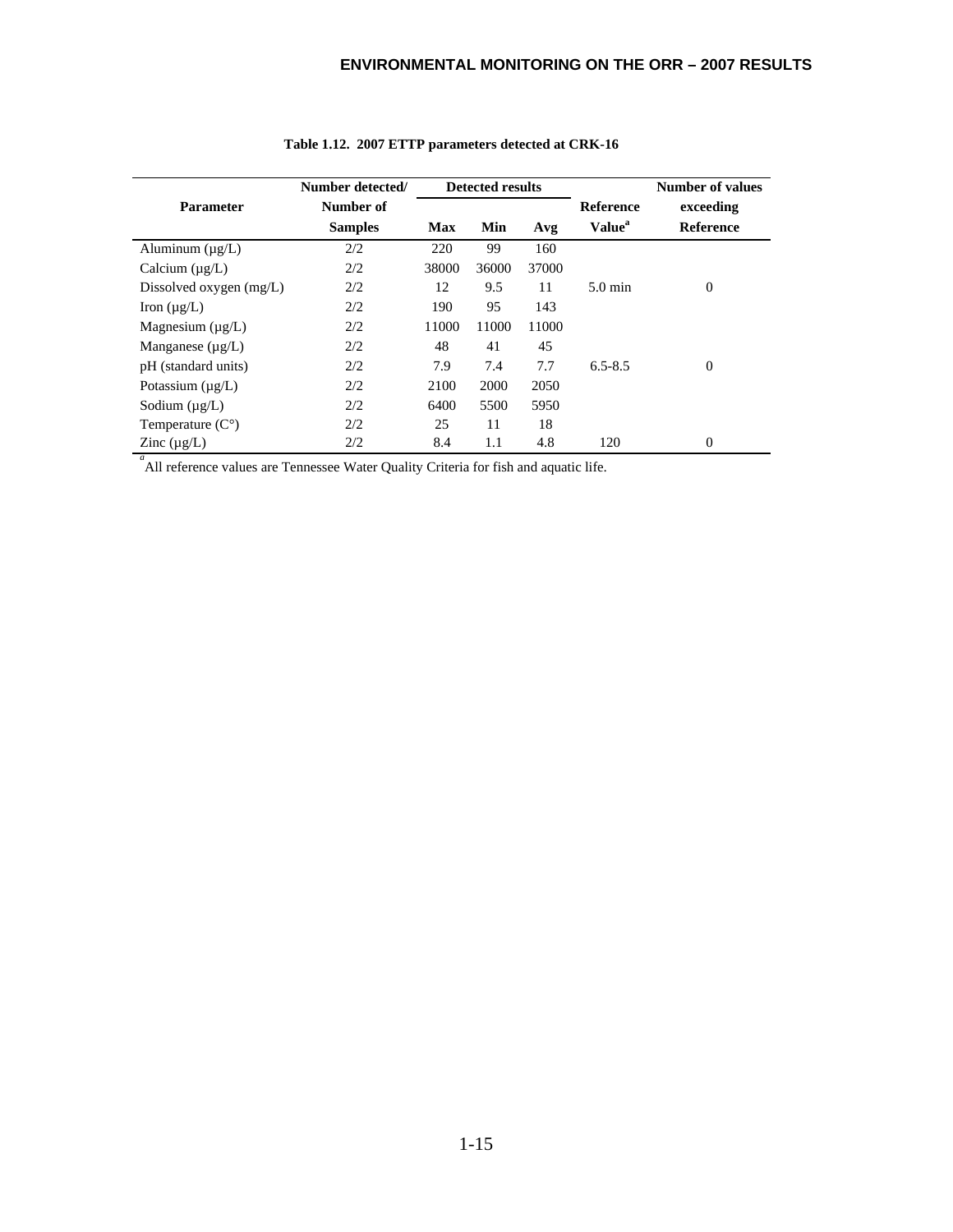|                           | Number detected/            |       | <b>Detected results</b> |       |                                        | <b>Number of values</b>              |
|---------------------------|-----------------------------|-------|-------------------------|-------|----------------------------------------|--------------------------------------|
| <b>Parameter</b>          | number of<br><b>Samples</b> | Max   | Min                     | Avg   | <b>Reference</b><br>Value <sup>a</sup> | <b>Exceeding</b><br><b>Reference</b> |
| Aluminum $(\mu g/L)$      | 2/2                         | 140   | 71                      | 106   |                                        |                                      |
| Calcium $(\mu g/L)$       | 2/2                         | 39000 | 36000                   | 37500 |                                        |                                      |
| Dissolved oxygen $(mg/L)$ | 2/2                         | 13    | 9.0                     | 11    | $5.0 \text{ min}$                      | $\theta$                             |
| Iron $(\mu g/L)$          | 1/2                         | 110   | 64                      | 87    |                                        |                                      |
| Magnesium $(\mu g/L)$     | 2/2                         | 11000 | 11000                   | 11000 |                                        |                                      |
| Manganese $(\mu g/L)$     | 2/2                         | 48    | 31                      | 40    |                                        |                                      |
| pH (standard units)       | 2/2                         | 7.7   | 7.7                     | 7.7   | $6.5 - 8.5$                            | $\theta$                             |
| Potassium $(\mu g/L)$     | 2/2                         | 2000  | 1900                    | 1950  |                                        |                                      |
| Sodium $(\mu g/L)$        | 2/2                         | 6600  | 5600                    | 6100  |                                        |                                      |
| Temperature $(C^{\circ})$ | 2/2                         | 26    | 11                      | 19    |                                        |                                      |
| Zinc $(\mu g/L)$          | 1/2                         | 2.4   | < 1.0                   | <1.7  | 120                                    | $\theta$                             |

#### **Table 1.13. 2007 ETTP parameters detected at CRK-23**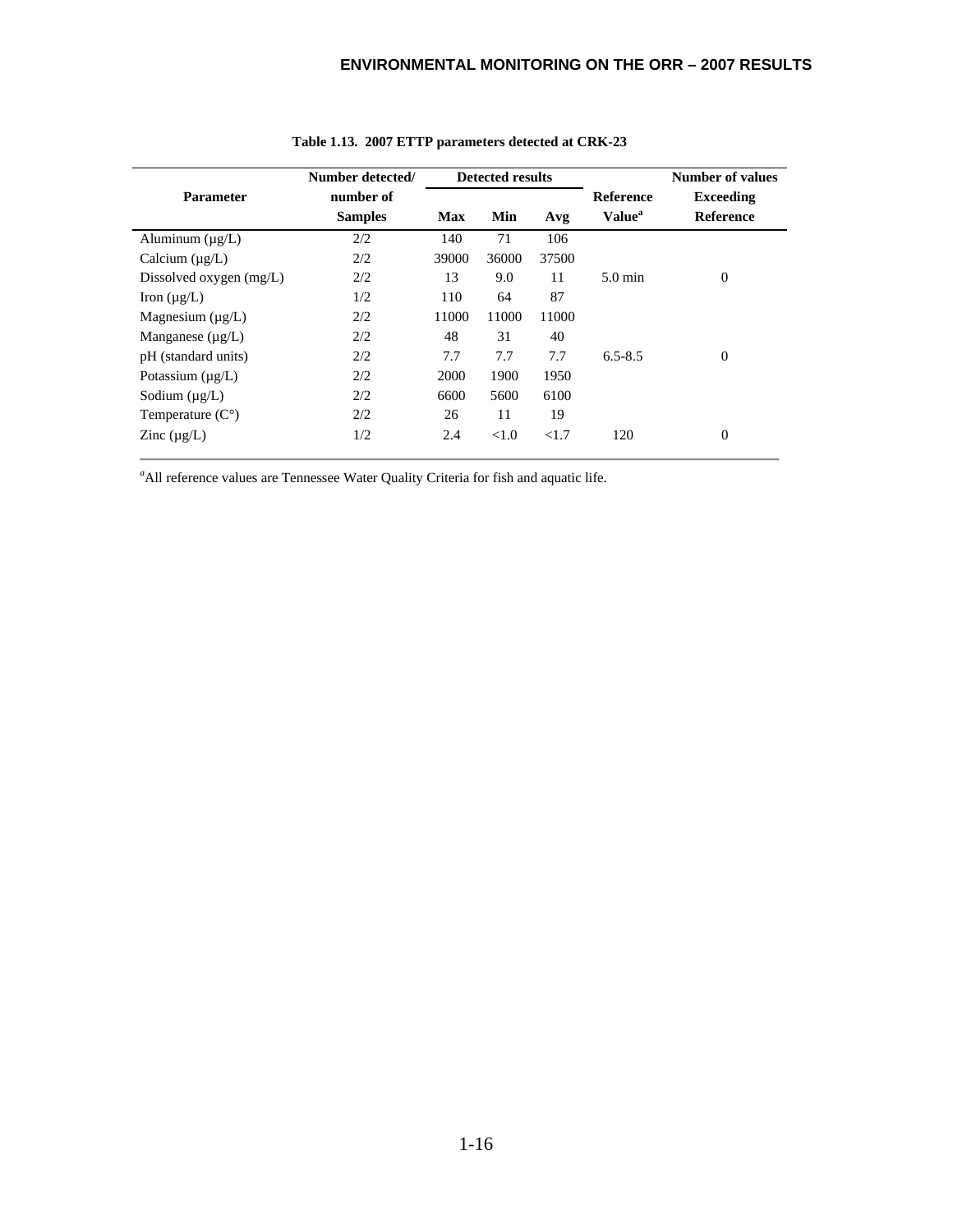|                           | Number detected/ |            | <b>Detected results</b> |      |                   | Number of values |
|---------------------------|------------------|------------|-------------------------|------|-------------------|------------------|
| <b>Parameter</b>          | Number of        |            |                         |      | Reference         | <b>Exceeding</b> |
|                           | <b>Samples</b>   | <b>Max</b> | Min                     | Avg  | <b>Value</b>      | <b>Reference</b> |
| Dissolved Oxygen $(mg/L)$ | 2/2              |            | 12 <sub>1</sub>         | 12.5 | $5.0 \text{ min}$ |                  |
| pH (standard units)       | 2/2              | 8          | 77                      | 7.9  | $6.5 - 8.5$       |                  |
| Temperature $(C^{\circ})$ | 2/2              | 26         |                         | 18   |                   |                  |

**Table 1.14. 2007 ETTP parameters detected at K-716**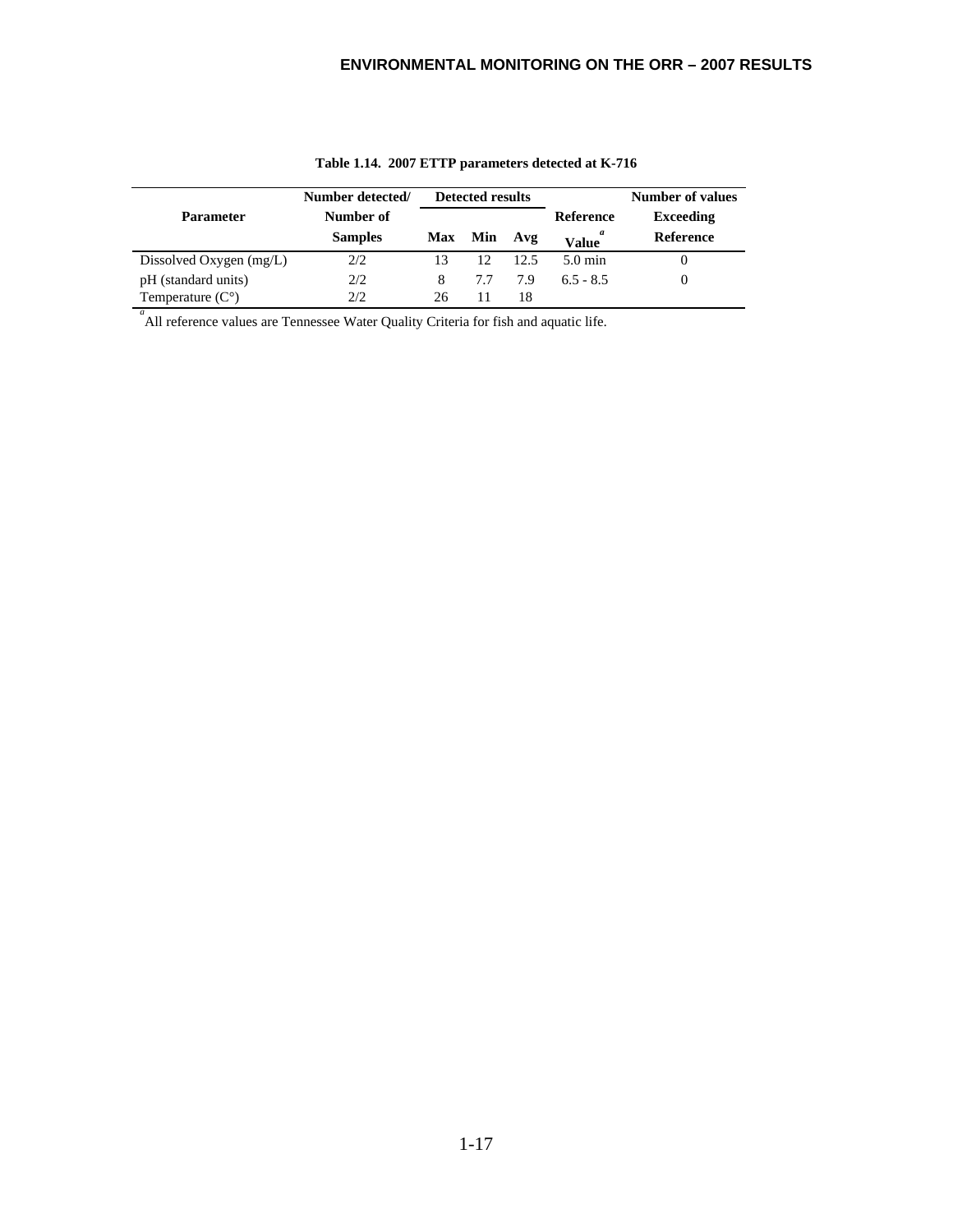|                              | Number detected/ |            | <b>Detected Results</b> |       |                   | <b>Number of values</b> |
|------------------------------|------------------|------------|-------------------------|-------|-------------------|-------------------------|
| <b>Parameter</b>             | number of        |            |                         |       | Reference         | exceeding               |
|                              | <b>Samples</b>   | <b>Max</b> | Min                     | Avg   | a<br><b>Value</b> | reference               |
| Aluminum $(\mu g/L)$         | 2/2              | 280        | 120                     | 200   |                   |                         |
| Calcium $(\mu g/L)$          | 2/2              | 42000      | 38000                   | 40000 |                   |                         |
| Dissolved Oxygen (mg/L)      | 2/2              | 12         | 6.0                     | 9.2   | $5.0 \text{ min}$ | $\boldsymbol{0}$        |
| Iron $(\mu g/L)$             | 1/2              | 640        | 200                     | 420   |                   |                         |
| Magnesium $(\mu g/L)$        | 2/2              | 13000      | 12000                   | 12500 |                   |                         |
| Manganese $(\mu g/L)$        | 2/2              | 100        | 29                      | 65    |                   |                         |
| pH (standard units)          | 2/2              | 7.8        | 7.3                     | 7.6   | $6.5 - 8.5$       | $\boldsymbol{0}$        |
| Potassium $(\mu g/L)$        | 2/2              | 1500       | 1300                    | 1400  |                   |                         |
| Sodium $(\mu g/L)$           | 2/2              | 1600       | 1200                    | 1400  |                   |                         |
| Temperature $(C^{\circ})$    | 2/2              | 25         | 7.8                     | 16    |                   |                         |
| Zinc $(\mu g/L)$<br>$\sigma$ | 2/2              | 5.6        | 2.3                     | 4.0   | 120               | $\overline{0}$          |

**Table 1.15. 2007 ETTP parameters detected at K-901-A**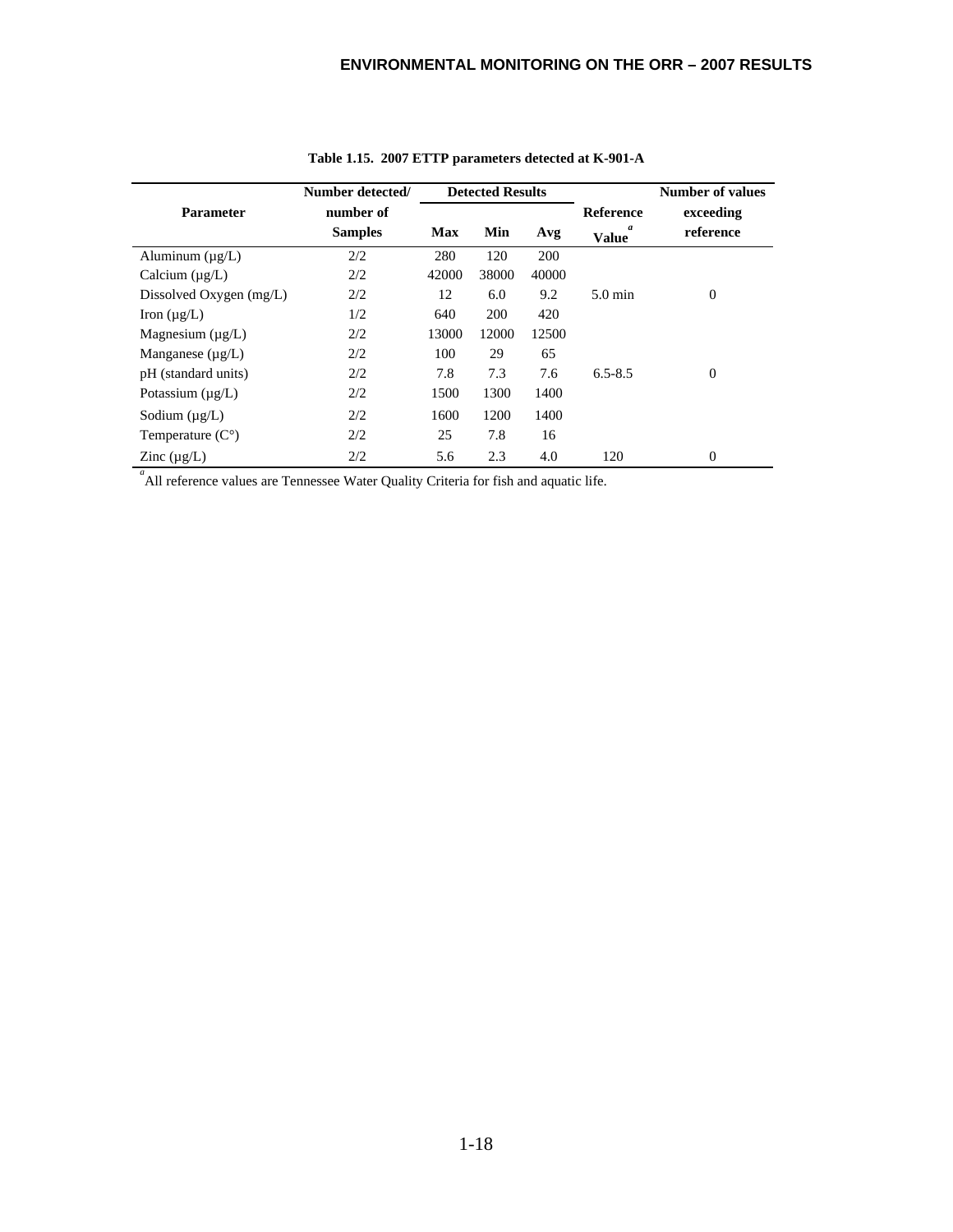|                           | Number detected/     |            | <b>Detected results</b> |       |                                        | <b>Number of values</b> |
|---------------------------|----------------------|------------|-------------------------|-------|----------------------------------------|-------------------------|
| <b>Parameter</b>          | number of<br>samples | <b>Max</b> | Min                     | Avg   | <b>Reference</b><br>Value <sup>a</sup> | exceeding<br>reference  |
| Aluminum $(\mu g/L)$      | 2/2                  | 150        | 90                      | 120   |                                        |                         |
| Calcium $(\mu g/L)$       | 2/2                  | 38000      | 31000                   | 34500 |                                        |                         |
| Dissolved Oxygen (mg/L)   | 2/2                  | 15         | 7.8                     | 11.2  | $5.0 \text{ min}$                      | $\boldsymbol{0}$        |
| Iron $(\mu g/L)$          | 2/2                  | 400        | 240                     | 320   |                                        |                         |
| Magnesium $(\mu g/L)$     | 2/2                  | 12000      | 10000                   | 11000 |                                        |                         |
| Manganese $(\mu g/L)$     | 2/2                  | 71         | 63                      | 67    |                                        |                         |
| pH (standard units)       | 2/2                  | 8.8        | 8.5                     | 8.7   | $6.5 - 8.5$                            |                         |
| Potassium $(\mu g/L)$     | 2/2                  | 2500       | 2300                    | 2400  |                                        |                         |
| Sodium $(\mu g/L)$        | 2/2                  | 4300       | 2900                    | 3600  |                                        |                         |
| Temperature $(C^{\circ})$ | 2/2                  | 26         | 9.6                     | 17.7  |                                        |                         |
| Zinc $(\mu g/L)$          | 2/2                  | 6.7        | 2.6                     | 4.7   | 120                                    | $\mathbf{0}$            |

#### **Table 1.16. 2007 ETTP parameters detected at K-1007-B**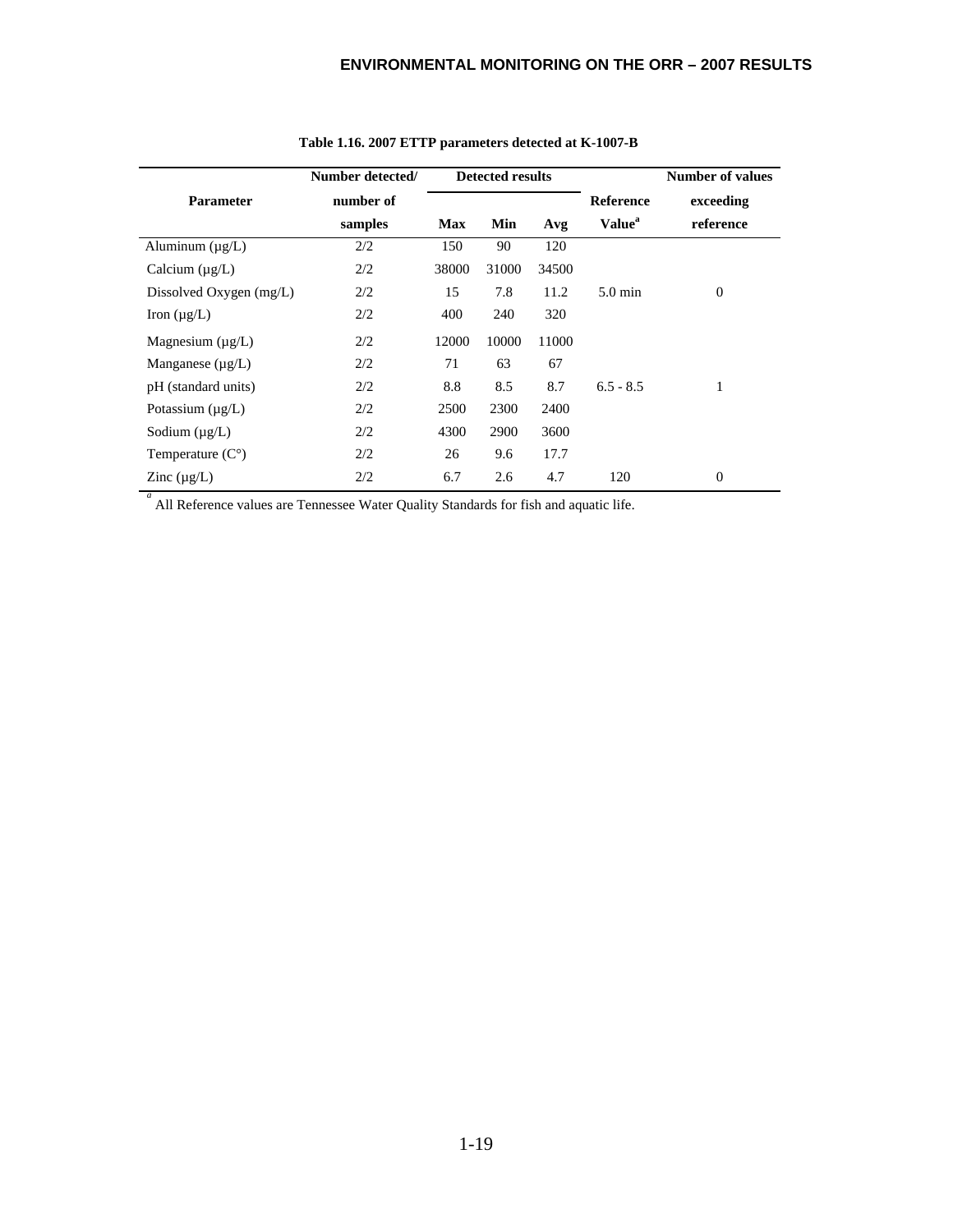|                                                       | Number detected/            |            | <b>Detected results</b> |         |                                        | Number of values       |
|-------------------------------------------------------|-----------------------------|------------|-------------------------|---------|----------------------------------------|------------------------|
| Parameter                                             | number of<br><b>Samples</b> | <b>Max</b> | Min                     | Avg     | Reference<br><b>Value</b> <sup>a</sup> | exceeding<br>reference |
| 1,1-Dichloroethane $(\mu g/L)$                        | 6/10                        | 2.7        | < 1.0                   | < 1.8   |                                        |                        |
| 1,2 Dichloroethane $(\mu g/L)$                        | 1/10                        | 2.2        | < 0.7                   | <1.3    | 370                                    | $\mathbf{0}$           |
| 1,1 Dichloroethene (µg/L)                             | 2/10                        | 1.9        | < 0.87                  | < 1.2   | 32                                     | $\theta$               |
| 1,1,2-Trichloro-1,2,2-<br>Trifluoroethane $(\mu g/L)$ | 2/10                        | 1.5        | $<1.0$                  | < 1.6   |                                        |                        |
| Acetone $(\mu g/L)$                                   | 2/10                        | < 50       | <10                     | <15     |                                        |                        |
| Barium $(\mu g/L)$                                    | 2/5                         | 72         | 49                      | 60      |                                        |                        |
| Calcium $(\mu g/L)$                                   | 5/5                         | 88000      | 76000                   | 81000   |                                        |                        |
| Carbon tetrachloride $(\mu g/L)$                      | 7/10                        | 3.1        | < 1.0                   | < 2.1   | 16                                     | $\theta$               |
| Chloroethane $(\mu g/L)$                              | 1/10                        | < 2.5      | < 1.0                   | <1.5    |                                        |                        |
| Chloroform $(\mu g/L)$                                | 7/10                        | 3.8        | $<1.0$                  | < 2.5   | 4.7                                    | $\theta$               |
| Chromium $(\mu g/L)$                                  | 5/5                         | 140        | 41                      | 77.6    | 162                                    | $\overline{c}$         |
| cis-1,2 Dichloroethene $(\mu g/L)$                    | 6/10                        | 72         | < 1.0                   | $<$ 48  |                                        |                        |
| Dissolved Oxygen (mg/L)                               | 4/4                         | 10.4       | 2.8                     | 7.4     | 5.0 min                                | $\mathbf{1}$           |
| Iron $(\mu g/L)$                                      | 5/5                         | 280        | 120                     | 217     |                                        |                        |
| Lithium $(\mu g/L)$                                   | 2/2                         | 8.7        | 8.2                     | 8.5     |                                        |                        |
| Magnesium $(\mu g/L)$                                 | 5/5                         | 16000      | 12000                   | 14000   |                                        |                        |
| Manganese $(\mu g/L)$                                 | 5/5                         | 240        | 170                     | 210     |                                        |                        |
| Nickel $(\mu g/L)$                                    | 5/5                         | 13         | 8.3                     | 10      | 117                                    | $\boldsymbol{0}$       |
| Potassium (µg/L)                                      | 5/5                         | 5100       | 2600                    | 4000    |                                        |                        |
| Sodium $(\mu g/L)$                                    | 5/5                         | 20000      | 9100                    | 16000   |                                        |                        |
| Temperature $(C^{\circ})$                             | 5/5                         | 23         | 9.9                     | 15      |                                        |                        |
| Tetrachloroethene $(\mu g/L)$                         | $5/10$                      | 2.8        | < 1.0                   | < 1.6   | 33                                     | $\theta$               |
| Trichloroethene (µg/L)                                | 5/10                        | 86         | < 1.0                   | 55      | 810                                    | $\theta$               |
| Vinyl Chloride (µg/L)                                 | 7/10                        | 6.7        | < 1.0                   | $<$ 4.6 | 5300                                   | $\theta$               |
| pH (standard units)                                   | 5/5                         | 7.8        | 7.2                     | 7.4     | $6.5 - 8.5$                            | $\boldsymbol{0}$       |
| Zinc $(\mu g/L)$                                      | 5/5                         | 22         | 2.0                     | 8.0     | 120                                    | $\boldsymbol{0}$       |

**Table 1.17. 2007 ETTP parameters detected at K-1700**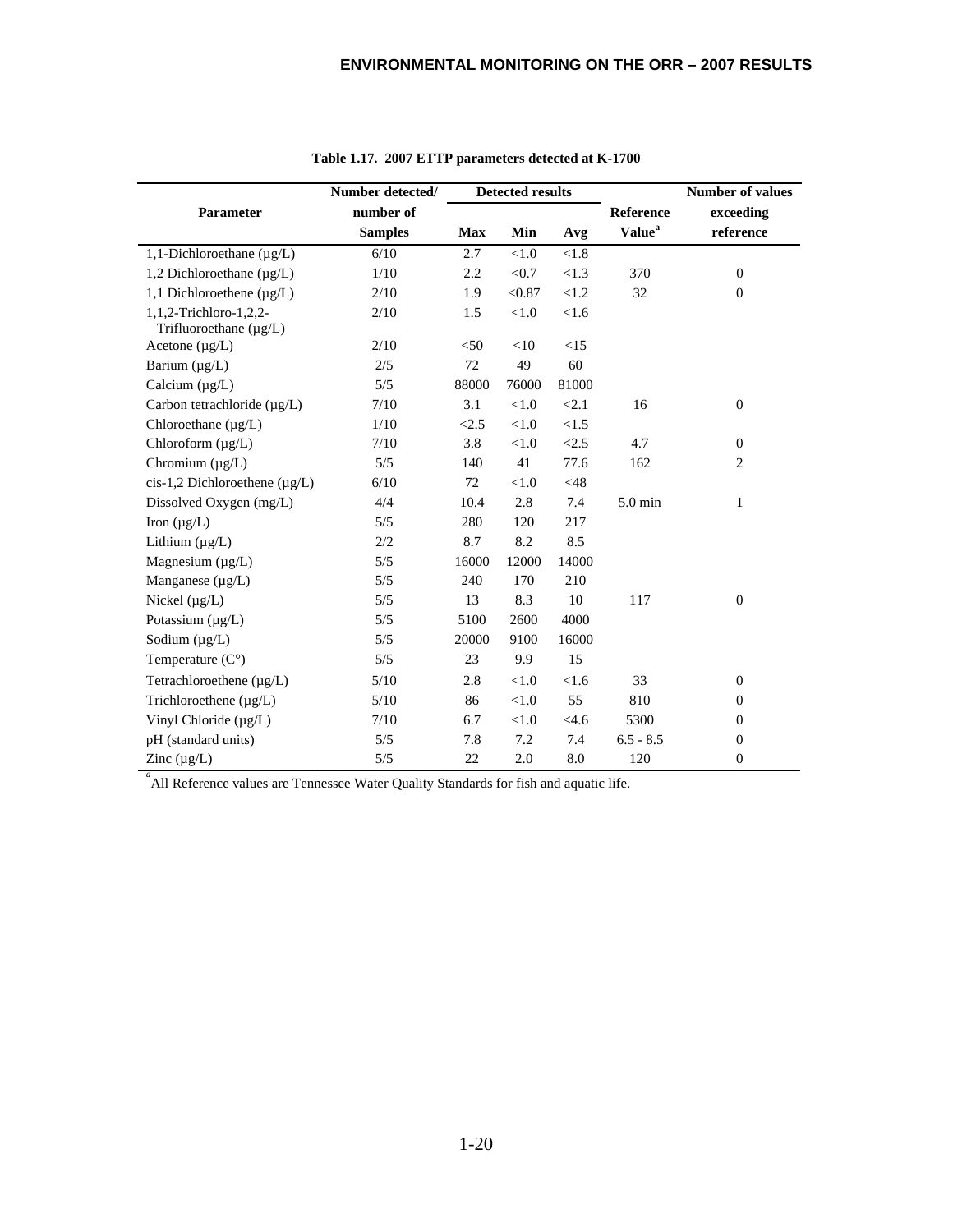|                           | Number detected/ | <b>Detected results</b> |     |      |                    | <b>Number of values</b> |
|---------------------------|------------------|-------------------------|-----|------|--------------------|-------------------------|
| <b>Parameter</b>          | number of        |                         |     |      | Reference          | <b>Exceeding</b>        |
|                           | <b>Samples</b>   | Max                     | Min | Avg  | Value <sup>a</sup> | <b>Reference</b>        |
| Dissolved Oxygen $(mg/L)$ | 2/2              | 12                      | 8.4 | 10.4 | $5.0 \text{ min}$  |                         |
| pH (standard units)       | 2/2              | 7.0                     | 6.9 | 7.0  | $6.5 - 8.5$        |                         |
| Temperature $(C^{\circ})$ | 2/2              | 23                      |     | 16   |                    |                         |

#### **Table 1.18. 2007 ETTP parameters detected at K-1710**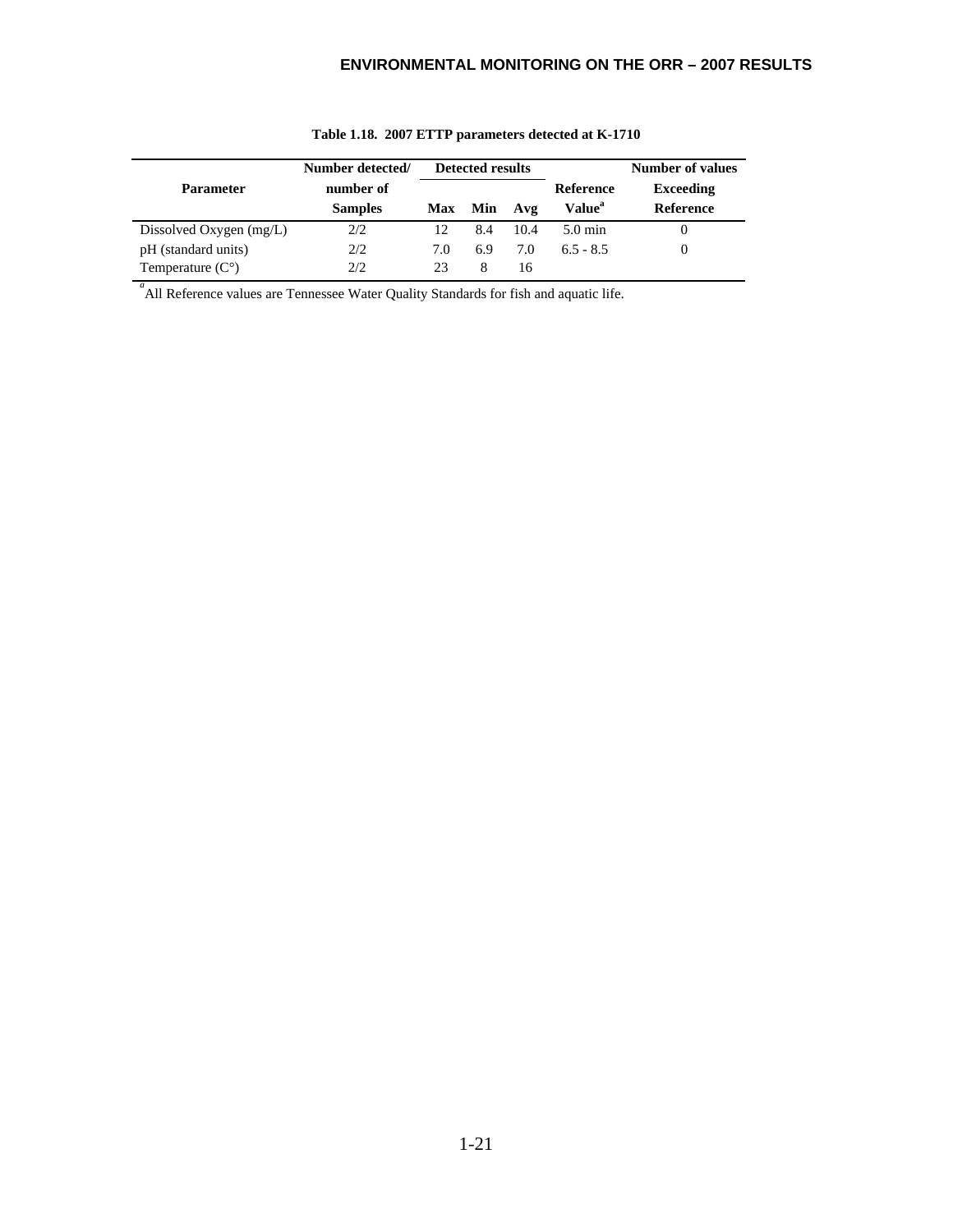|                                | Number detected/ |       | Detected results |          |                    | Number of values |
|--------------------------------|------------------|-------|------------------|----------|--------------------|------------------|
| Parameter                      | number of        |       |                  |          | Reference          | exceeding        |
|                                | Samples          | Max   | Min              | Avg      | Value <sup>a</sup> | reference        |
| 1,2 Dichloroethane $(\mu g/L)$ | 1/4              | 3.2   | < 0.7            | < 1.4    | 370                | $\mathbf{0}$     |
| Aluminum $(\mu g/L)$           | 4/4              | 1000  | 41               | 290      |                    |                  |
| Barium $(\mu g/L)$             | 1/4              | 75    | 45               | 53       |                    |                  |
| Calcium $(\mu g/L)$            | 4/4              | 25000 | 2000             | 22500    |                    |                  |
| Chloroethane $(\mu g/L)$       | 1/4              | 1.1   | < 1.0            | ${<}1.0$ |                    |                  |
| Dissolved Oxygen (mg/L)        | 4/4              | 11.5  | 6.9              | 8.9      | 5.0 min.           | $\mathbf{0}$     |
| Iron $(\mu g/L)$               | 3/4              | 1700  | 100              | 550      |                    |                  |
| Lead $(ug/L)$                  | 1/4              | 3.2   | <1.1             | < 1.8    |                    |                  |
| Magnesium $(\mu g/L)$          | 4/4              | 15000 | 11000            | 13000    |                    |                  |
| Manganese $(\mu g/L)$          | 4/4              | 330   | 32               | 124      |                    |                  |
| pH (standard units)            | 4/4              | 8     | 7.1              | 7.4      | $6.5 - 8.5$        | $\boldsymbol{0}$ |
| Potassium $(\mu g/L)$          | 4/4              | 1200  | 850              | 970      |                    |                  |
| Sodium $(\mu g/L)$             | 4/4              | 880   | 540              | 740      |                    |                  |
| Temperature $(C^{\circ})$      | 4/4              | 22    | 7.9              | 11.7     |                    |                  |
| Zinc $(\mu g/L)$               | 1/4              | 6.1   | <1.3             | <3.4     | 120                | $\mathbf{0}$     |

#### **Table 1.19. 2007 ETTP parameters detected at MIK 1.4**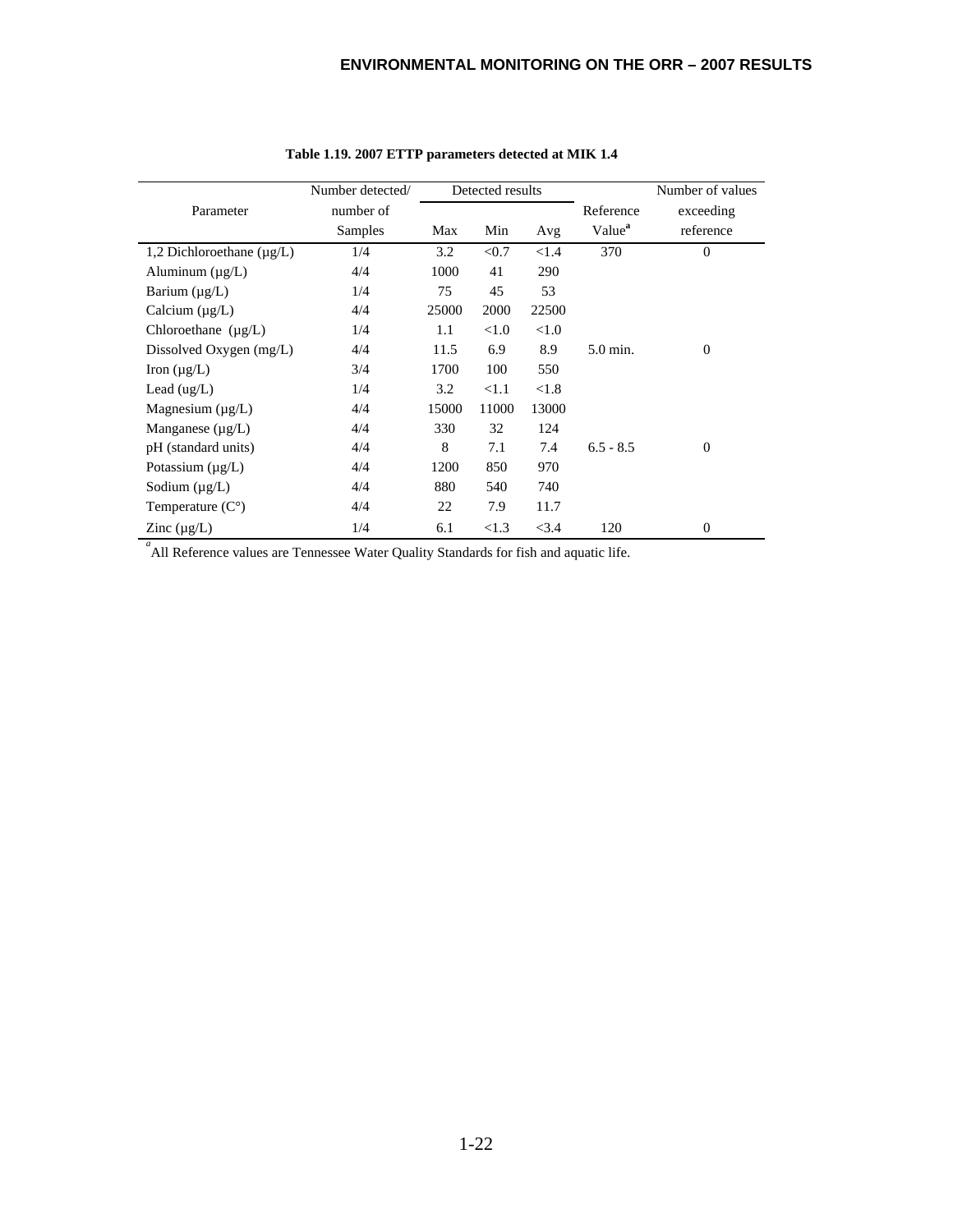|                                                   | Number<br>detected/ |       | Detected results |       |                    | Number of<br>values |
|---------------------------------------------------|---------------------|-------|------------------|-------|--------------------|---------------------|
| Parameter                                         | number of           |       |                  |       | Reference          | exceeding           |
|                                                   | Samples             | Max   | Min              | Avg   | Value <sup>a</sup> | reference           |
| 1,1-Dichloroethane $(\mu g/L)$                    | 1/1                 | 1.3   | 1.3              | 1.3   |                    |                     |
| 1,2 Dichloroethane (µg/L)                         | 1/1                 | 0.5   | 0.5              | 0.5   | 370                | $\mathbf{0}$        |
| $cis-1,2$ Dichlorethene (ug/L)                    | 1/1                 | 20    | 20               | 20    |                    |                     |
| 1,1,2-Trichloro-1,2,2,Trifluoroethane $(\mu g/L)$ | 1/1                 | 1.2   | 1.2              | 1.2   |                    |                     |
| Aluminum $(\mu g/L)$                              | 1/1                 | 58    | 58               | 58    |                    |                     |
| Calcium $(\mu g/L)$                               | 1/1                 | 84000 | 84000            | 84000 |                    |                     |
| Chromium (µg/L)                                   | 1/1                 | 200   | 200              | 200   | 163                | $\mathbf{1}$        |
| Dissolved Oxygen (mg/L)                           | 1/1                 | 9.8   | 9.8              | 9.8   | 5.0 min.           | $\mathbf{0}$        |
| Iron $(\mu g/L)$                                  | 1/1                 | 164   | 164              | 164   |                    |                     |
| Lithium $(\mu g/L)$                               | 1/1                 | 9.1   | 9.1              | 9.1   |                    |                     |
| Magnesium $(\mu g/L)$                             | 1/1                 | 12600 | 12600            | 12600 |                    |                     |
| Manganese $(\mu g/L)$                             | 1/1                 | 97    | 97               | 97    |                    |                     |
| Nickel $(\mu g/L)$                                | 1/1                 | 8.3   | 8.3              | 8.3   | 118                | $\Omega$            |
| pH (standard units)                               | 1/1                 | 7.8   | 7.8              | 7.8   | $6.5 - 8.5$        | $\mathbf{0}$        |
| Potassium $(\mu g/L)$                             | 1/1                 | 4400  | 4400             | 4400  |                    |                     |
| Sodium $(\mu g/L)$                                | 1/1                 | 24000 | 24000            | 24000 |                    |                     |
| Temperature $(C^{\circ})$                         | 1/1                 | 15    | 15               | 15    |                    |                     |
| Tetrachloroethene $(\mu g/L)$                     | 1/1                 | 14    | 14               | 14    | 33                 | $\mathbf{0}$        |
| Trichloroethene (µg/L)                            | 1/1                 | 39    | 39               | 39    | 810                | $\mathbf{0}$        |
| Zinc $(\mu g/L)$                                  | 1/1                 | 9     | 9                | 9     | 120                | $\mathbf{0}$        |

#### **Table 1.20. 2007 ETTP parameters detected at MIK 0.7**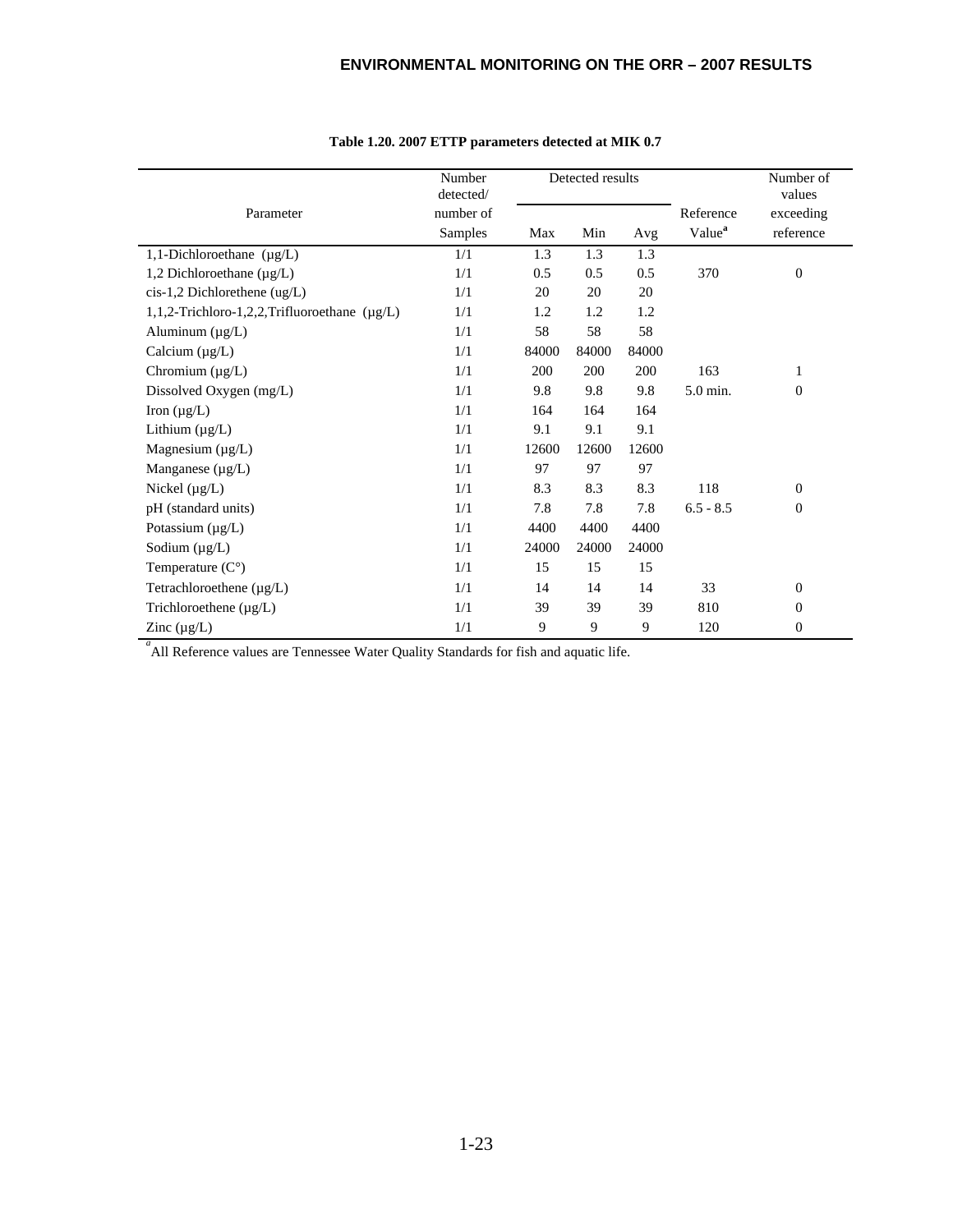| Parameter              | Wet<br>Season (b) | Dry<br>Season (b)                          | Reference<br>value [ref](c) |  |
|------------------------|-------------------|--------------------------------------------|-----------------------------|--|
|                        |                   | Well 857 - WOC Discharge Area Exit Pathway |                             |  |
| Field measurements     |                   |                                            |                             |  |
| Conductivity (mS/cm)   | 0.02              | 0.02                                       | n/a                         |  |
| Dissolved Oxygen (ppm) | 9.1               | 8.9                                        | n/a                         |  |
| pH (Std Unit)          | 4.6               | 4.9                                        | n/a                         |  |
| RedOx (mV)             | 260               | 250                                        | n/a                         |  |
| Temperature (deg C)    | 15                | 16                                         | 0.5[1]                      |  |
| Turbidity (NTU)        | 0.0               | 0.0                                        | 1[2]                        |  |
| Metals (mg/L)          |                   |                                            |                             |  |
| Aluminum               | $4\,.5$           | 0.56                                       | $(0.05, 0.2)$ [3]           |  |
| Arsenic                | 0.0018            | < 0.0015                                   | 0.01[1]                     |  |
| Barium                 | 0.029             | 0.016                                      | 2[1]                        |  |
| Beryllium              | 0.00027           | < 0.0001                                   | 0.004[1]                    |  |
| Boron                  | 0.0091            | 0.0055                                     | n/a                         |  |
| Cadmium                | < 0.0001          | 0.00012                                    | 0.005[1]                    |  |
| Calcium                | 0.38              | 0.39                                       | n/a                         |  |
| Chromium               | 0.033             | 0.0068                                     | 1[1]                        |  |
| Cobalt                 | 0.0018            | 0.00042                                    | n/a                         |  |
| Copper                 | 0.003             | 0.00065                                    | 1.3[2]                      |  |
| Iron                   | 3.0               | 0.43                                       | 0.3[3]                      |  |
| Lead                   | 0.013             | 0.003                                      | 0.005[1]                    |  |
| Lithium                | 0.003             | < 0.002                                    | n/a                         |  |
| Magnesium              | E1.6              | E1.2                                       | n/a                         |  |
| Manganese              | 0.12              | 0.02                                       | 0.05[3]                     |  |
| Molybdenum             | 0.00059           | 0.00011                                    | n/a                         |  |
| Nickel                 | 0.0098            | 0.0033                                     | 0.1[1]                      |  |
| Phosphorous            | 0.054             | < 0.02                                     | n/a                         |  |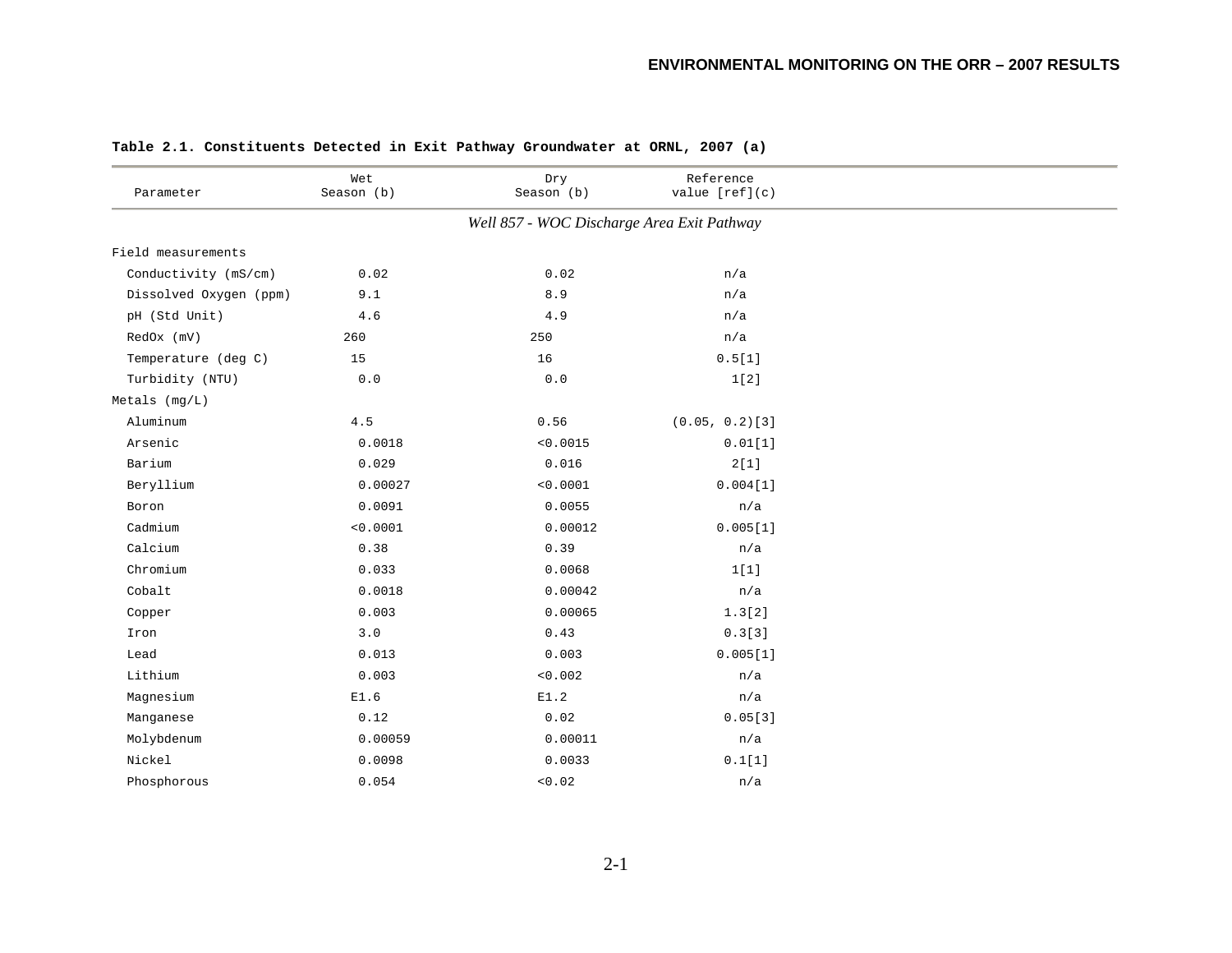| Parameter                     | Wet<br>Season (b) | Dry<br>Season (b) | Reference<br>value $[ref](c)$ |
|-------------------------------|-------------------|-------------------|-------------------------------|
| Potassium                     | 1.7               | 0.52              | n/a                           |
| Silicon                       | 7.1               | $5.0$             | n/a                           |
| Sodium                        | 0.67              | 0.84              | n/a                           |
| Strontium                     | 0.0039            | 0.0036            | n/a                           |
| Sulfur                        | 0.035             | 0.035             | n/a                           |
| Thallium                      | 0.00064           | < 0.0003          | 0.002[1]                      |
| Thorium                       | 0.00078           | < 0.0002          | n/a                           |
| Titanium                      | 0.069             | 0.01              | n/a                           |
| Uranium                       | 0.00012           | < 0.00005         | n/a                           |
| Zinc                          | 0.013             | 0.0072            | 5[3]                          |
| Zirconium                     | 0.0042            | < 0.0005          | n/a                           |
| Radionuclides (pCi/L) (d)     |                   |                   |                               |
| Tritium                       | $510*$            | $410*$            | 20,000[2]                     |
| Semi-volatile organics (ug/L) |                   |                   |                               |
| Bis(2-ethylhexyl)phthalate    | J3.9              | J8.9              | n/a                           |
| Volatile organics (ug/L)      |                   |                   |                               |
| Methylene chloride            | U5.0              | BJ2.7             | 5[1]                          |
|                               |                   |                   |                               |

#### *Well 858 - WOC Discharge Area Exit Pathway*

| Field measurements     |      |      |         |
|------------------------|------|------|---------|
| Conductivity (mS/cm)   | 0.26 | 0.23 | n/a     |
| Dissolved Oxygen (ppm) | 1.9  | 1.4  | n/a     |
| pH (Std Unit)          | 8.1  | 6.9  | n/a     |
| $RedOx$ ( $mV$ )       | 140  | 170  | n/a     |
| Temperature (deg C)    | 15   | 17   | 30.5[1] |
| Turbidity (NTU)        | 2.0  | 10   | 1[2]    |
|                        |      |      |         |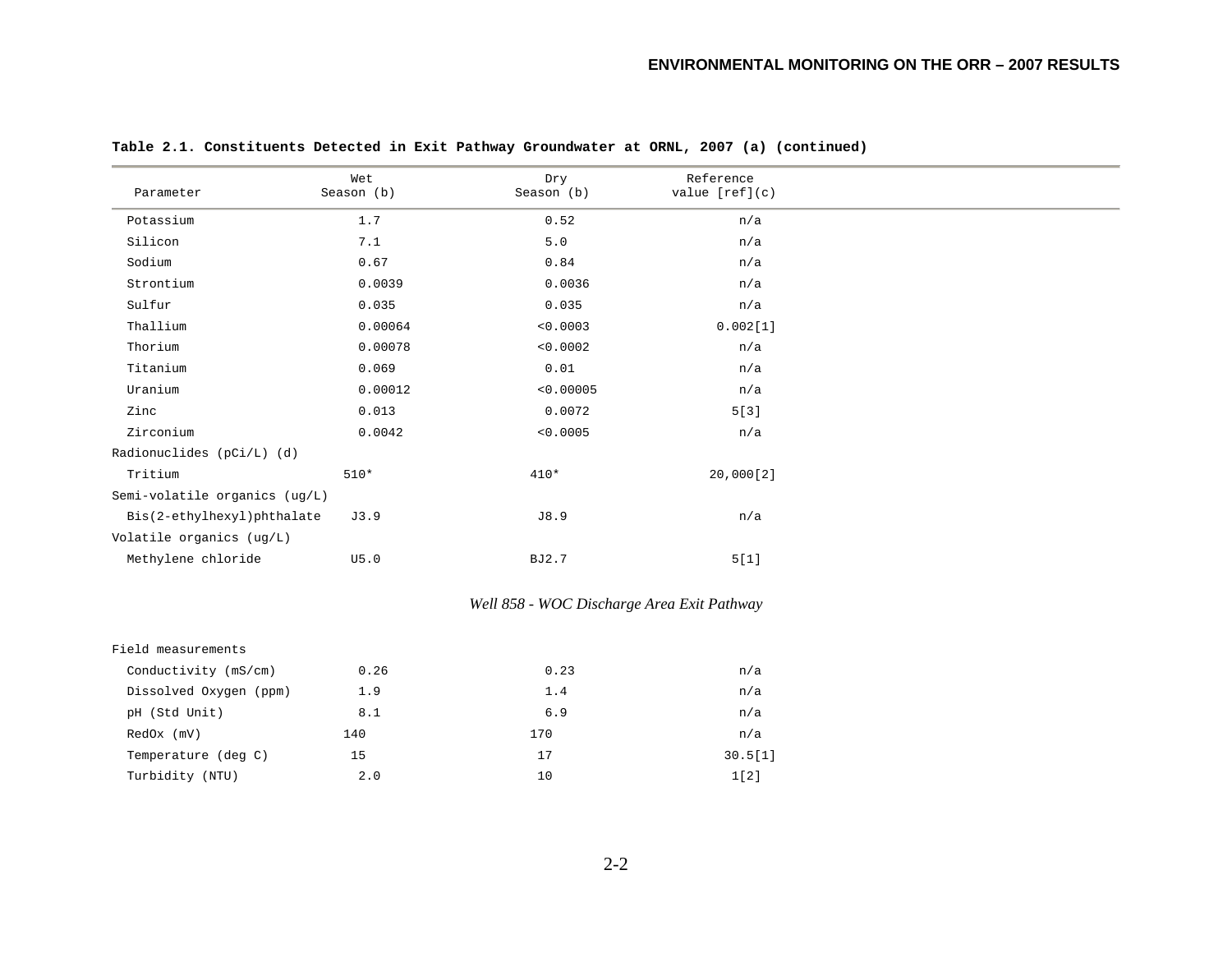| Parameter                 | Wet<br>Season (b) | Dry<br>Season (b) | Reference<br>value $[ref](c)$ |  |
|---------------------------|-------------------|-------------------|-------------------------------|--|
| Metals (mg/L)             |                   |                   |                               |  |
| Aluminum<br>Barium        | 0.038<br>0.11     | 0.58<br>0.12      | $(0.05, 0.2)$ [3]<br>2[1]     |  |
| Boron                     | 0.008             | 0.0098            | n/a                           |  |
| Cadmium                   | < 0.0001          | 0.00024           | 0.005[1]                      |  |
| Calcium                   | 27                | 31                | n/a                           |  |
| Chromium                  | 0.0026            | < 0.001           | 1[1]                          |  |
| Cobalt                    | 0.00018           | 0.00039           | n/a                           |  |
| Copper                    | 0.00054           | 0.0013            | 1.3[2]                        |  |
| Iron                      | 0.16              | 0.51              | 0.3[3]                        |  |
| Lead                      | < 0.0005          | 0.002             | 0.005[1]                      |  |
| Lithium                   | 0.0047            | 0.0064            | n/a                           |  |
| Magnesium                 | E5.5              | E6.9              | n/a                           |  |
| Manganese                 | 0.0012            | 0.035             | 0.05[3]                       |  |
| Molybdenum                | 0.00034           | 0.00033           | n/a                           |  |
| Nickel                    | 0.00091           | 0.0029            | 0.1[1]                        |  |
| Phosphorous               | < 0.02            | 0.034             | n/a                           |  |
| Potassium                 | 0.93              | 1.1               | n/a                           |  |
| Silicon                   | 7.1               | $7\,.4$           | n/a                           |  |
| Sodium                    | $4.4$             | 5.8               | n/a                           |  |
| Strontium                 | 0.085             | 0.09              | n/a                           |  |
| Sulfur                    | 4.1               | $4\,.2$           | n/a                           |  |
| Titanium                  | 0.0022            | 0.0068            | n/a                           |  |
| $\texttt{Uranium}$        | 0.00011           | < 0.00005         | n/a                           |  |
| Zinc                      | 0.0031            | 0.0036            | 5[3]                          |  |
| Radionuclides (pCi/L) (d) |                   |                   |                               |  |
| Beta activity             | $36*$             | $18*$             | 50[2]                         |  |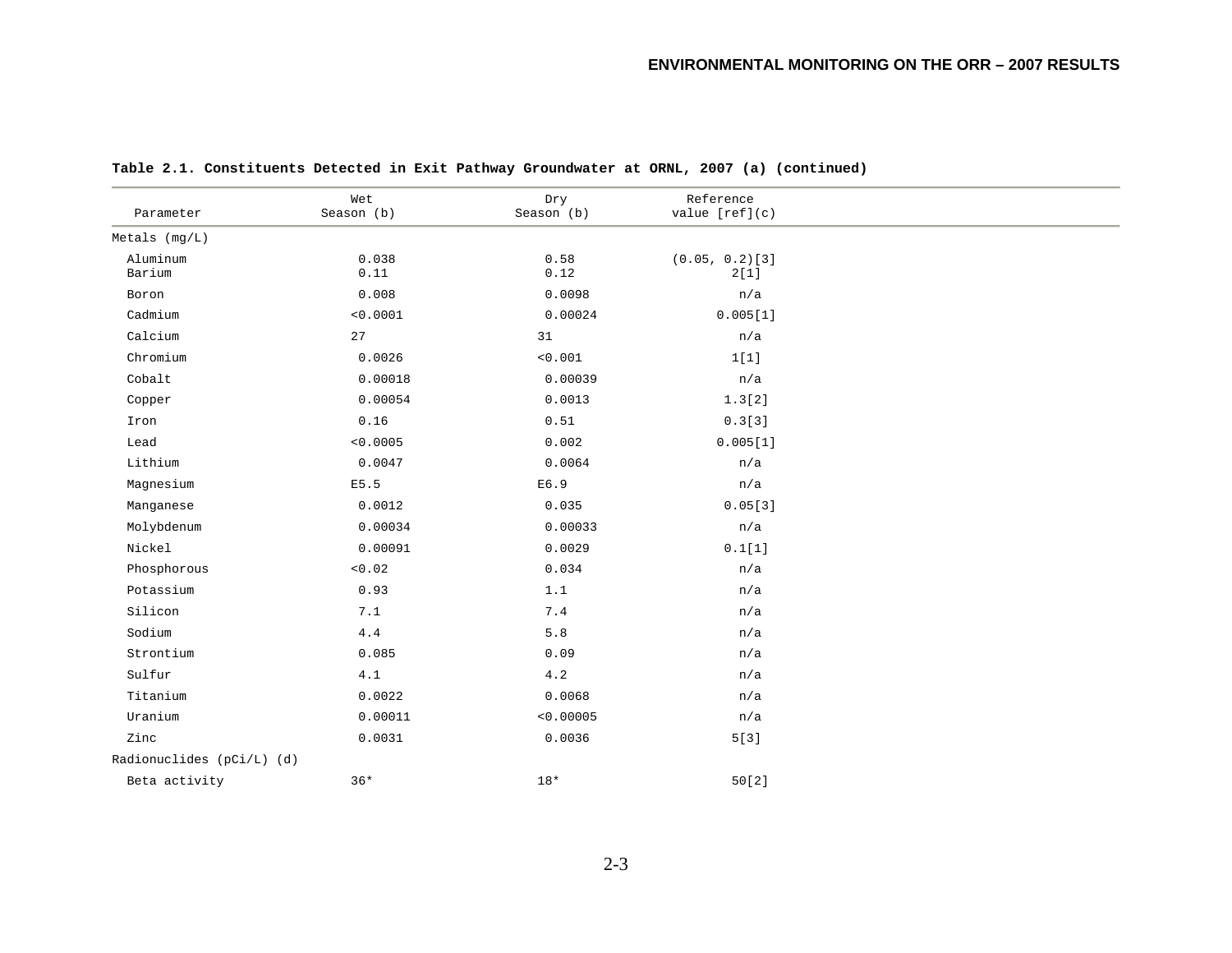| Parameter                | Wet<br>Season (b) | Dry<br>Season (b)                           | Reference<br>value $[ref](c)$ |  |
|--------------------------|-------------------|---------------------------------------------|-------------------------------|--|
| Volatile organics (ug/L) |                   |                                             |                               |  |
| Methylene chloride       | U5.0              | <b>BJ2.5</b>                                | 5[1]                          |  |
|                          |                   | Well 1190 - WOC Discharge Area Exit Pathway |                               |  |
| Field measurements       |                   |                                             |                               |  |
| Conductivity (mS/cm)     | 1.0               | 1.0                                         | n/a                           |  |
| Dissolved Oxygen (ppm)   | 4.3               | 2.2                                         | n/a                           |  |
| pH (Std Unit)            | 6.9               | 7.1                                         | n/a                           |  |
| RedOx (mV)               | $-190$            | $-200$                                      | n/a                           |  |
| Temperature (deg C)      | 19                | 19                                          | 30.5[1]                       |  |
| Turbidity (NTU)          | 1.0               | 2.0                                         | 1[2]                          |  |
| Metals $(mq/L)$          |                   |                                             |                               |  |
| Aluminum                 | 0.0055            | < 0.005                                     | $(0.05, 0.2)$ [3]             |  |
| Barium                   | $0.7$             | 0.78                                        | 2[1]                          |  |
| Boron                    | 0.032             | 0.036                                       | n/a                           |  |
| Calcium                  | 130               | 150                                         | n/a                           |  |
| Chromium                 | 0.0019            | < 0.001                                     | 1[1]                          |  |
| Cobalt                   | 0.00036           | 0.00046                                     | n/a                           |  |
| Copper                   | 0.00069           | 0.00064                                     | 1.3[2]                        |  |
| Iron                     | 0.93              | 0.94                                        | 0.3[3]                        |  |
| Lithium                  | 0.023             | 0.025                                       | n/a                           |  |
| Magnesium                | 18                | 21                                          | n/a                           |  |
| Manganese                | 0.076             | 0.068                                       | 0.05[3]                       |  |
| Nickel                   | 0.0032            | 0.0056                                      | 0.1[1]                        |  |
| Potassium                | 2.0               | 2.1                                         | n/a                           |  |
| Silicon                  | 7.9               | 8.8                                         | n/a                           |  |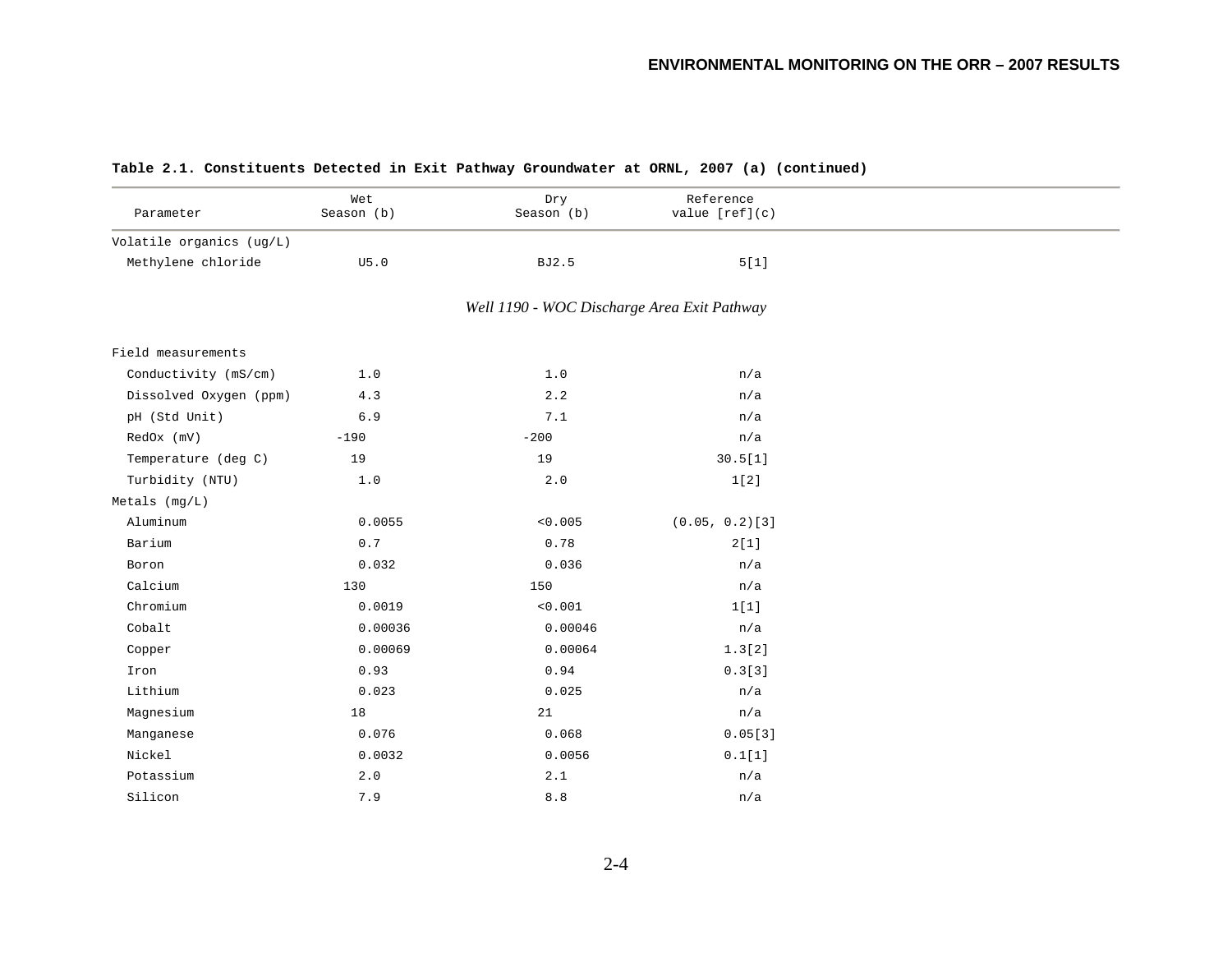| Parameter                     | Wet<br>Season (b) | Dry<br>Season (b) | Reference<br>value $[ref](c)$ |
|-------------------------------|-------------------|-------------------|-------------------------------|
| Sodium                        | 11                | 13                | n/a                           |
| Strontium                     | 0.48              | 0.52              | n/a                           |
| Sulfur                        | 0.28              | 0.35              | n/a                           |
| Thallium                      | < 0.0004          | 0.00052           | 0.002[1]                      |
| Titanium                      | 0.0027            | 0.0023            | n/a                           |
| Uranium                       | 0.0004            | 0.00029           | n/a                           |
| Zinc                          | 0.0034            | < 0.0026          | 5[3]                          |
| Zirconium                     | 0.00057           | < 0.0005          | n/a                           |
| Radionuclides (pCi/L) (d)     |                   |                   |                               |
| Tritium                       | $26,000*$         | $26,000*$         | 20,000[2]                     |
| Semi-volatile organics (ug/L) |                   |                   |                               |
| Bis(2-ethylhexyl)phthalate    | 12                | J9.5              | n/a                           |
|                               |                   |                   |                               |

*Well 1191 - WOC Discharge Area Exit Pathway* 

| Field measurements     |          |         |                   |
|------------------------|----------|---------|-------------------|
| Conductivity (mS/cm)   | 0.62     | 0.65    | n/a               |
| Dissolved Oxygen (ppm) | 3.5      | 18      | n/a               |
| pH (Std Unit)          | 7.3      | 7.0     | n/a               |
| $RedOx$ ( $mV$ )       | $-170$   | $-78$   | n/a               |
| Temperature (deg C)    | 18       | 17      | 30.5[1]           |
| Turbidity (NTU)        | 1.0      | 4.0     | 1[2]              |
| Metals $(mq/L)$        |          |         |                   |
| Aluminum               | 0.0095   | < 0.005 | $(0.05, 0.2)$ [3] |
| Arsenic                | < 0.0015 | 0.0024  | 0.01[1]           |
| Barium                 | 0.13     | 0.23    | 2[1]              |
| Boron                  | 0.015    | 0.02    | n/a               |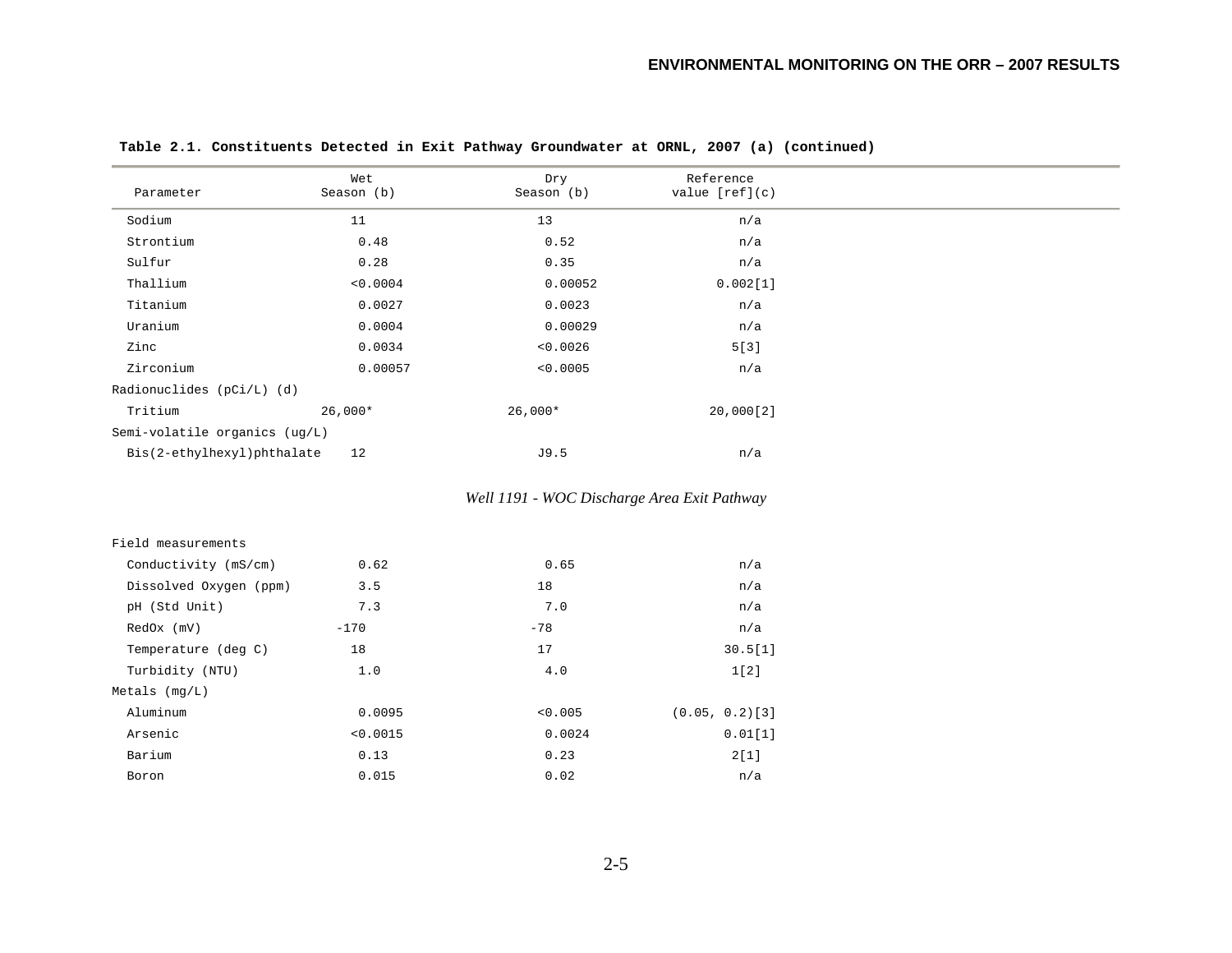|                               | Wet        | Dry        | Reference      |
|-------------------------------|------------|------------|----------------|
| Parameter                     | Season (b) | Season (b) | value [ref](c) |
| Calcium                       | 56         | 56         | n/a            |
| Chromium                      | 0.0017     | < 0.001    | 1[1]           |
| Cobalt                        | 0.00053    | 0.00096    | n/a            |
| Copper                        | 0.00053    | 0.00039    | 1.3[2]         |
| Iron                          | $5.4\,$    | 10         | 0.3[3]         |
| Magnesium                     | 15         | 13         | n/a            |
| Manganese                     | 0.29       | 0.28       | 0.05[3]        |
| Molybdenum                    | 0.00058    | 0.00038    | n/a            |
| Nickel                        | 0.015      | 0.005      | 0.1[1]         |
| Phosphorous                   | 0.077      | 0.042      | n/a            |
| Potassium                     | 2.9        | $3.8$      | n/a            |
| Silicon                       | 2.6        | 3.2        | n/a            |
| Sodium                        | 12         | 15         | n/a            |
| Strontium                     | 0.12       | 0.13       | n/a            |
| Sulfur                        | 2.9        | 0.14       | n/a            |
| Uranium                       | 0.0011     | 0.00011    | n/a            |
| Zinc                          | 0.0027     | < 0.0026   | 5[3]           |
| Zirconium                     | 0.00062    | < 0.0005   | n/a            |
| Radionuclides (pCi/L) (d)     |            |            |                |
| Alpha activity                | U4.0       | $7.2*$     | 15[2]          |
| Beta activity                 | $300*$     | $330*$     | 50[2]          |
| $Lead-214$                    | $19*$      |            | 8,000[4]       |
| Strontium-89/90               | $170*$     | 180*       | 40[4]          |
| Tritium                       | 38,000*    | $53,000*$  | 20,000[2]      |
| Semi-volatile organics (ug/L) |            |            |                |
| Bis(2-ethylhexyl)phthalate    | J4.3       | U10        | n/a            |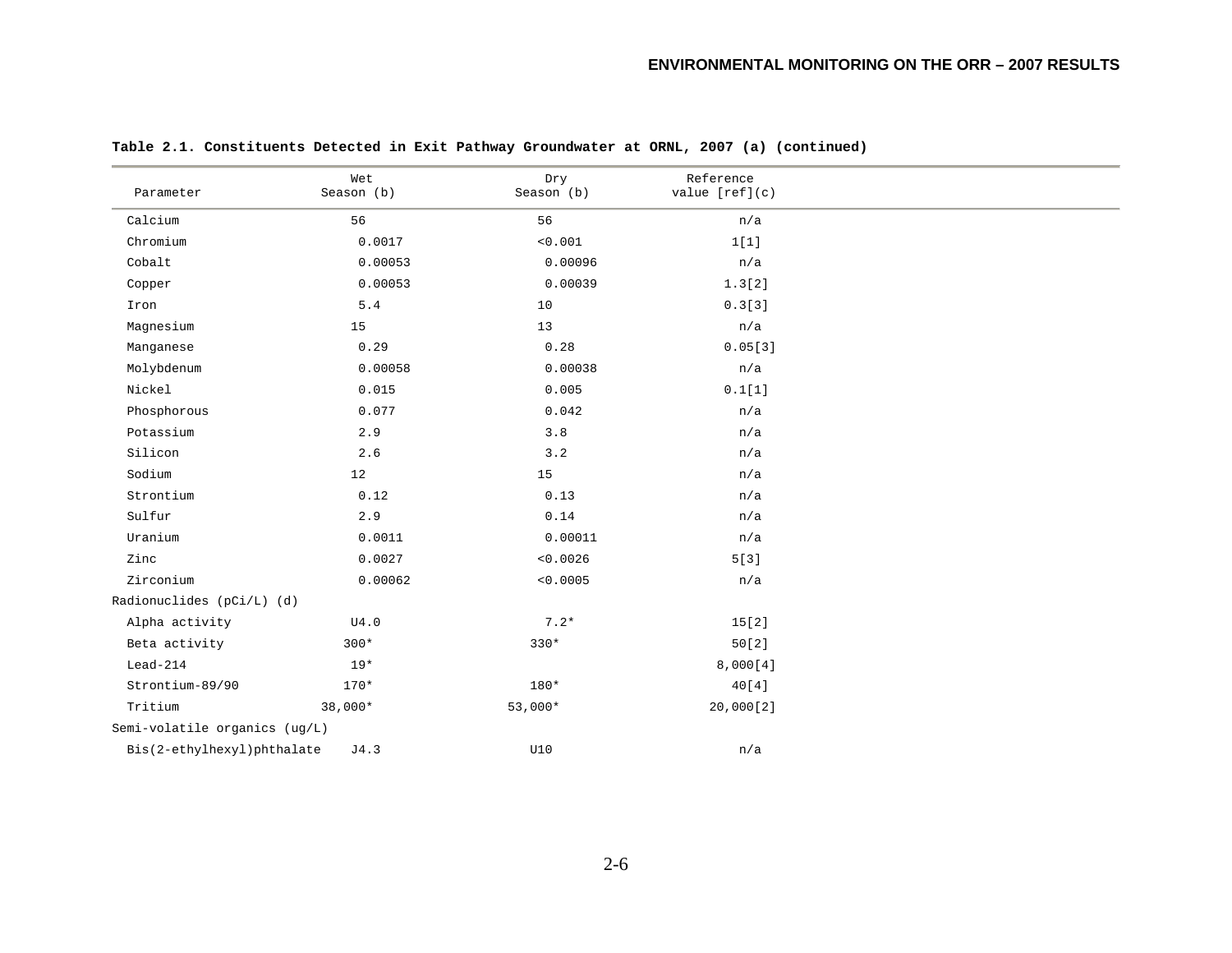| Parameter                | Wet<br>Season (b) | Dry<br>Season (b)                           | Reference<br>value $[ref](c)$ |  |
|--------------------------|-------------------|---------------------------------------------|-------------------------------|--|
| Volatile organics (ug/L) |                   |                                             |                               |  |
| Methylene chloride       | U5.0              | J2.6                                        | $5[1]$                        |  |
|                          |                   | Well 1239 - WOC Discharge Area Exit Pathway |                               |  |
| Field measurements       |                   |                                             |                               |  |
| Conductivity (mS/cm)     | 1.1               | $1\,.1$                                     | n/a                           |  |
| Dissolved Oxygen (ppm)   | 3.8               | $6.1$                                       | n/a                           |  |
| pH (Std Unit)            | 9.3               | 9.5                                         | n/a                           |  |
| RedOx (mV)               | 60                | 58                                          | n/a                           |  |
| Temperature (deg C)      | 15                | 16                                          | 30.5[1]                       |  |
| Turbidity (NTU)          | 0.0               | 1.0                                         | 1[2]                          |  |
| Metals $(mq/L)$          |                   |                                             |                               |  |
| Aluminum                 | 0.15              | 0.26                                        | $(0.05, 0.2)$ [3]             |  |
| Arsenic                  | 0.0036            | 0.0018                                      | 0.01[1]                       |  |
| Barium                   | 0.055             | 0.05                                        | 2[1]                          |  |
| Boron                    | 0.65              | 0.77                                        | n/a                           |  |
| Calcium                  | 0.84              | 0.93                                        | n/a                           |  |
| Chromium                 | 0.0023            | 0.0046                                      | 1[1]                          |  |
| Cobalt                   | < 0.0001          | 0.00011                                     | n/a                           |  |
| Copper                   | 0.0025            | 0.0041                                      | 1.3[2]                        |  |
| Iron                     | 0.13              | 0.17                                        | 0.3[3]                        |  |
| Lithium                  | 0.037             | 0.041                                       | n/a                           |  |
| Magnesium                | 0.2               | 0.24                                        | n/a                           |  |
| Manganese                | 0.0027            | 0.0027                                      | 0.05[3]                       |  |
| Molybdenum               | 0.0018            | 0.0018                                      | n/a                           |  |
| Nickel                   | 0.0016            | 0.0018                                      | 0.1[1]                        |  |
| Phosphorous              | 0.069             | 0.09                                        | n/a                           |  |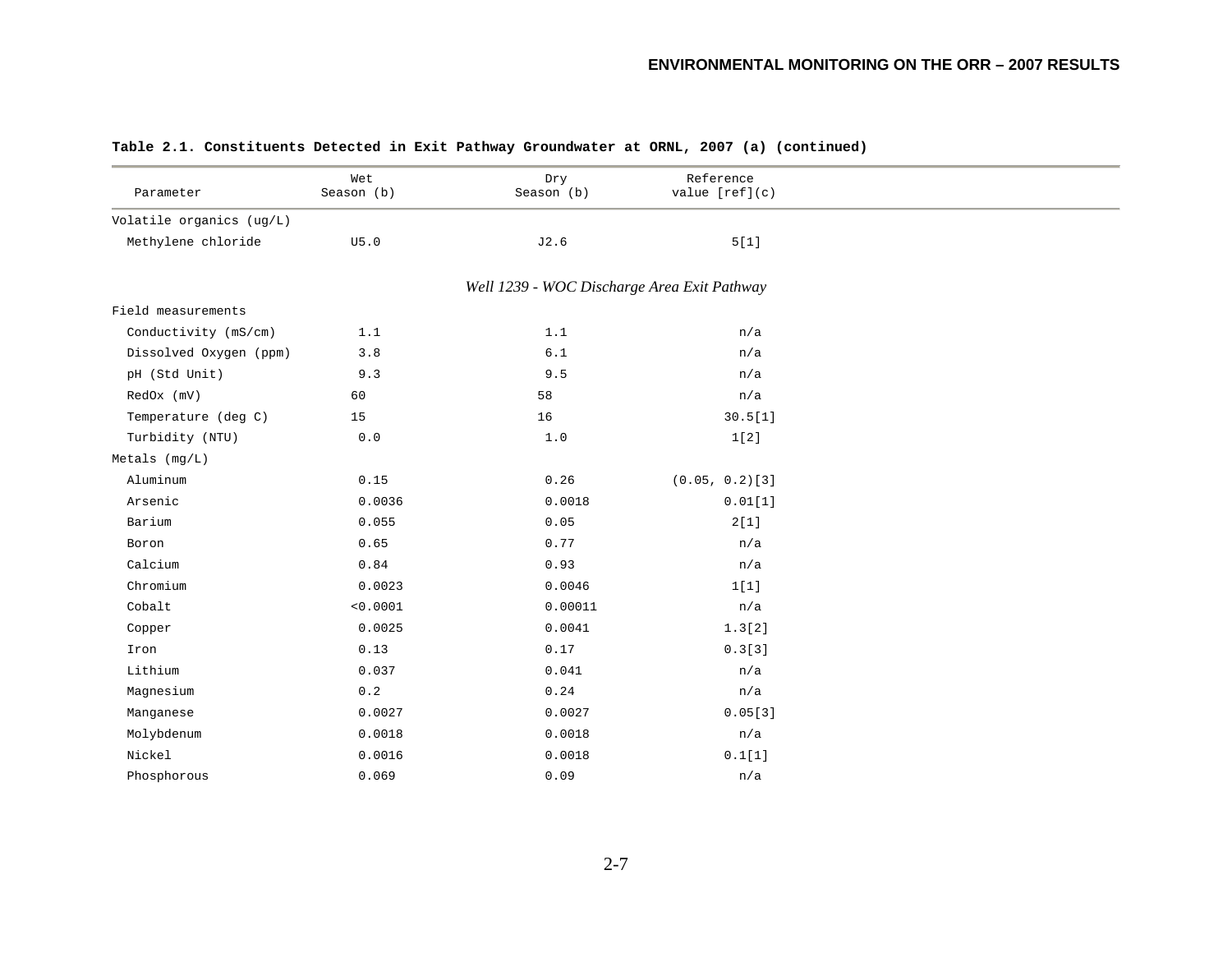| Parameter                     | Wet<br>Season (b) | Dry<br>Season (b) | Reference<br>value $[ref](c)$ |
|-------------------------------|-------------------|-------------------|-------------------------------|
| Potassium                     | 2.0               | 2.6               | n/a                           |
| Silicon                       | 4.7               | 4.9               | n/a                           |
| Sodium                        | 180               | 240               | n/a                           |
| Strontium                     | 0.054             | 0.055             | n/a                           |
| Sulfur                        | 9.7               | 11                | n/a                           |
| Thallium                      | < 0.0004          | 0.00038           | 0.002[1]                      |
| Thorium                       | 0.00034           | 0.00029           | n/a                           |
| Titanium                      | 0.0073            | 0.0086            | n/a                           |
| Uranium                       | 0.0014            | 0.0012            | n/a                           |
| Zinc                          | 0.0077            | 0.0035            | 5[3]                          |
| Zirconium                     | 0.0017            | 0.0012            | n/a                           |
| Radionuclides (pCi/L) (d)     |                   |                   |                               |
| Beta activity                 | $9.3*$            | UI.9              | 50[2]                         |
| Semi-volatile organics (ug/L) |                   |                   |                               |
| Bis(2-ethylhexyl)phthalate    | U11               | 33                | n/a                           |
| Diethyl phthalate             | J3.0              | U10               | n/a                           |

#### *Well 1198 - 7000 Area/Bearden Creek Watershed*

| Field measurements     |      |      |         |
|------------------------|------|------|---------|
| Conductivity (mS/cm)   | 0.74 | 0.85 | n/a     |
| Dissolved Oxygen (ppm) | 6.3  | 8.5  | n/a     |
| pH (Std Unit)          | 6.6  | 7.0  | n/a     |
| RedOx (mV)             | 150  | 130  | n/a     |
| Temperature (deg C)    | 15   | 16   | 30.5[1] |
| Turbidity (NTU)        | 0.0  | 1.0  | 1[2]    |
| Metals $(mq/L)$        |      |      |         |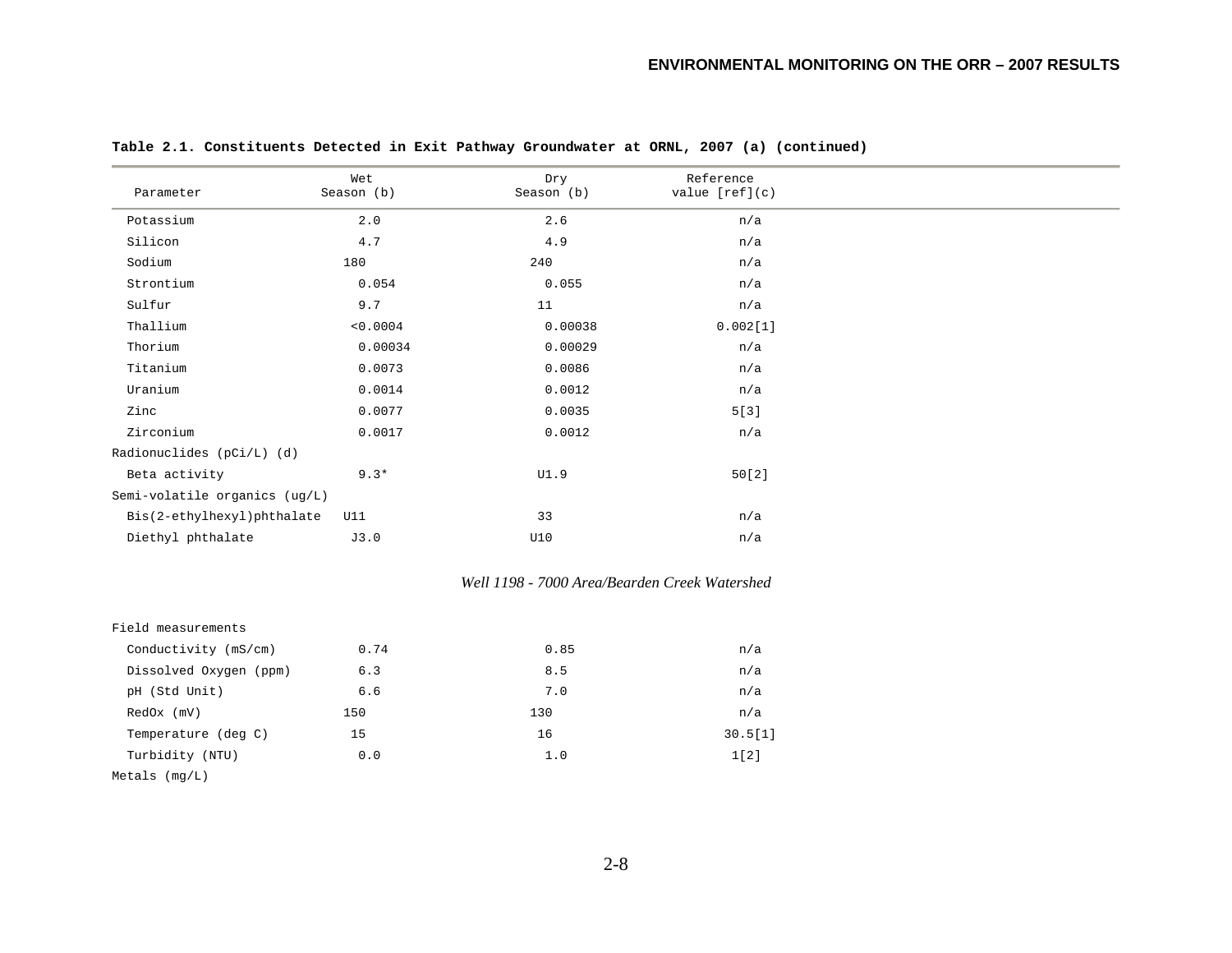| Parameter                     | Wet<br>Season (b) | Dry<br>Season (b) | Reference<br>value [ref](c) |
|-------------------------------|-------------------|-------------------|-----------------------------|
| Aluminum                      | 0.36              | 0.51              | $(0.05, 0.2)$ [3]           |
| Barium                        | 0.029             | 0.036             | 2[1]                        |
| Boron                         | 0.0086            | 0.011             | n/a                         |
| Calcium                       | 120               | 150               | n/a                         |
| Chromium                      | 0.005             | 0.0018            | 1[1]                        |
| Cobalt                        | 0.00029           | 0.00046           | n/a                         |
| Copper                        | 0.0013            | 0.0014            | 1.3[2]                      |
| $\mbox{\texttt{Iron}}$        | 0.77              | 1.4               | 0.3[3]                      |
| Lithium                       | 0.0022            | 0.0027            | n/a                         |
| Magnesium                     | 4.1               | E6.5              | n/a                         |
| Manganese                     | 0.0036            | 0.013             | 0.05[3]                     |
| Molybdenum                    | 0.00051           | 0.00028           | n/a                         |
| Nickel                        | 0.0071            | 0.008             | 0.1[1]                      |
| Potassium                     | 1.6               | 1.4               | n/a                         |
| Silicon                       | 4.6               | $4.8$             | n/a                         |
| Silver                        | 0.00062           | 0.0015            | 0.1[3]                      |
| Sodium                        | 2.5               | 3.9               | n/a                         |
| Strontium                     | 0.17              | 0.22              | n/a                         |
| Sulfur                        | 3.6               | 3.1               | n/a                         |
| Titanium                      | 0.004             | 0.0071            | n/a                         |
| Uranium                       | 0.00029           | 0.00031           | n/a                         |
| Zinc                          | 0.0039            | 0.0033            | 5[3]                        |
| Radionuclides (pCi/L) (d)     |                   |                   |                             |
| Tritium                       | $930*$            | 820*              | 20,000[2]                   |
| Semi-volatile organics (ug/L) |                   |                   |                             |
| Bis(2-ethylhexyl)phthalate    | U11               | J2.8              | n/a                         |
| Diethyl phthalate             | J2.7              | U10               | n/a                         |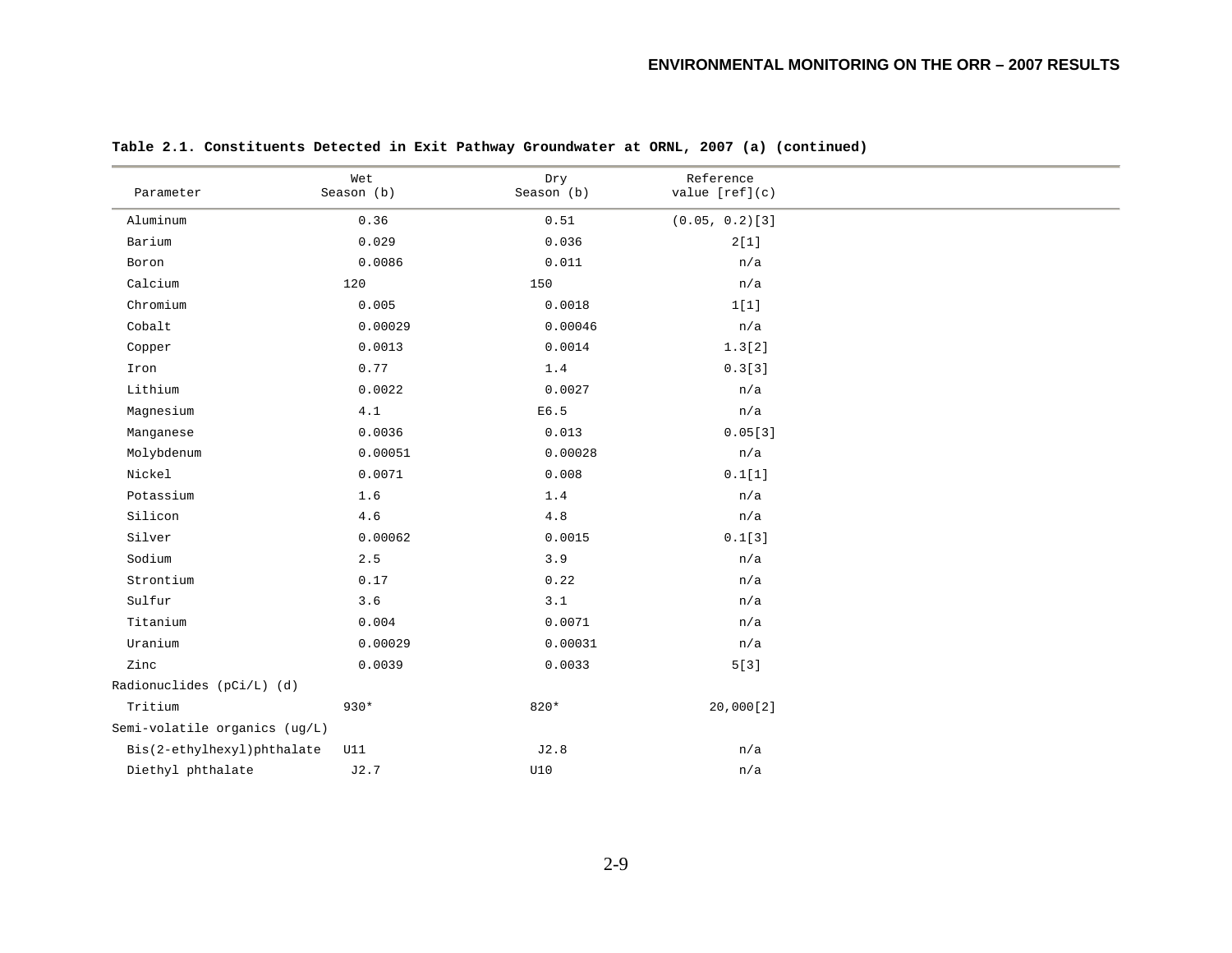| Parameter                | Wet<br>Season (b) | Dry<br>Season (b)                             | Reference<br>value $[ref](c)$ |  |
|--------------------------|-------------------|-----------------------------------------------|-------------------------------|--|
| Volatile organics (ug/L) |                   |                                               |                               |  |
| Toluene                  | UI.0              | J0.33                                         | 1,000[1]                      |  |
|                          |                   | Well 1199 - 7000 Area/Bearden Creek Watershed |                               |  |
| Field measurements       |                   |                                               |                               |  |
| Conductivity (mS/cm)     | 0.59              | 0.6                                           | n/a                           |  |
| Dissolved Oxygen (ppm)   | 5.7               | 6.9                                           | n/a                           |  |
| pH (Std Unit)            | 7.9               | 8.1                                           | n/a                           |  |
| RedOx (mV)               | $-260$            | $-270$                                        | n/a                           |  |
| Temperature (deg C)      | 16                | $16\,$                                        | 30.5[1]                       |  |
| Turbidity (NTU)          | 1.0               | 1.0                                           | 1[2]                          |  |
| $Metals$ ( $mq/L$ )      |                   |                                               |                               |  |
| Aluminum                 | 0.02              | < 0.005                                       | $(0.05, 0.2)$ [3]             |  |
| Barium                   | 0.11              | 0.096                                         | 2[1]                          |  |
| Boron                    | 0.28              | 0.25                                          | n/a                           |  |
| Calcium                  | 38                | 35                                            | n/a                           |  |
| Chromium                 | 0.0018            | < 0.001                                       | 1[1]                          |  |
| Cobalt                   | 0.00028           | 0.00021                                       | n/a                           |  |
| Copper                   | 0.00052           | 0.00045                                       | 1.3[2]                        |  |
| Iron                     | 0.18              | 0.24                                          | 0.3[3]                        |  |
| Lithium                  | 0.01              | 0.012                                         | n/a                           |  |
| Magnesium                | 39                | E44                                           | n/a                           |  |
| Manganese                | 0.0012            | < 0.001                                       | 0.05[3]                       |  |
| Molybdenum               | 0.0002            | < 0.0001                                      | n/a                           |  |
| Nickel                   | 0.00071           | 0.0014                                        | 0.1[1]                        |  |
| Potassium                | 5.1               | 4.4                                           | n/a                           |  |
| Silicon                  | 8.6               | 9.0                                           | n/a                           |  |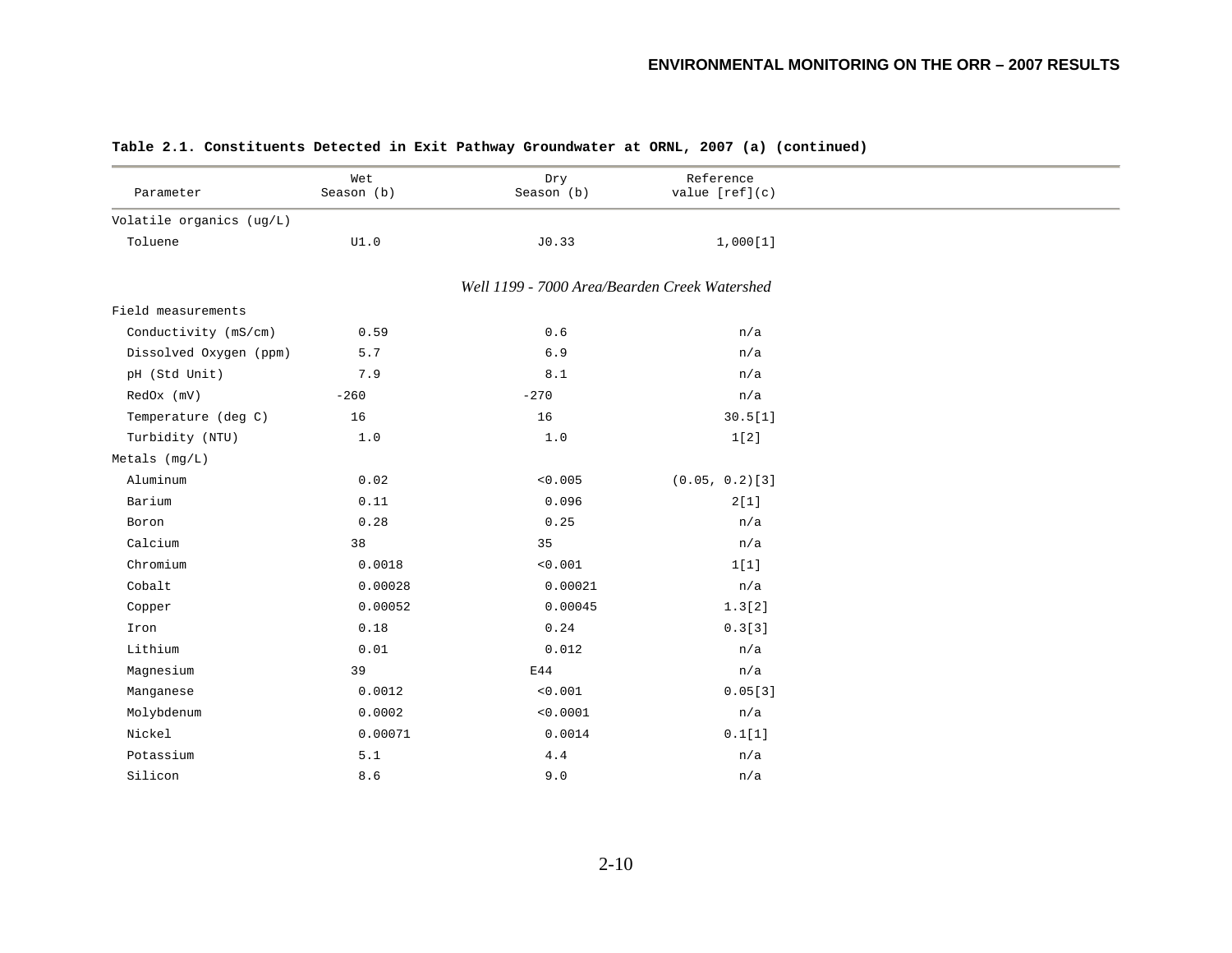| Parameter                     | Wet<br>Season (b) | Dry<br>Season (b) | Reference<br>value $[ref](c)$ |  |
|-------------------------------|-------------------|-------------------|-------------------------------|--|
| Sodium                        | $6.1$             | 7.6               | n/a                           |  |
| Strontium                     | 3.4               | 3.1               | n/a                           |  |
| Sulfur                        | 1.7               | 1.7               | n/a                           |  |
| Thallium                      | 0.00058           | < 0.0003          | 0.002[1]                      |  |
| Thorium                       | 0.0003            | < 0.0002          | n/a                           |  |
| Titanium                      | < 0.002           | 0.0023            | n/a                           |  |
| Uranium                       |                   | < 0.00005         | n/a                           |  |
| Zinc                          | 0.0021            | < 0.0026          | 5[3]                          |  |
| Zirconium                     | 0.0016            | < 0.0005          | n/a                           |  |
| Radionuclides (pCi/L) (d)     |                   |                   |                               |  |
| Beta activity                 | $9.3*$            | $U9.6*$           | 50[2]                         |  |
| Tritium                       | $2,800*$          | $1,900*$          | 20,000[2]                     |  |
| Semi-volatile organics (ug/L) |                   |                   |                               |  |
| Diethyl phthalate             | J2.7              | J3.1              | n/a                           |  |
| Volatile organics (ug/L)      |                   |                   |                               |  |
| Benzene                       | UI.0              | J0.34             | 5[1]                          |  |
| Methylene chloride            | U5.0              | BJ2.6             | 5[1]                          |  |
| Tetrachloroethene             | J0.36             | UI.0              | 5[1]                          |  |
| Toluene                       | UI.0              | J0.62             | 1,000[1]                      |  |

*Spring BC-01 - 7000 Area/Bearden Creek Watershed(e)* 

| Field measurements     |      |     |
|------------------------|------|-----|
| Conductivity (mS/cm)   | 0.15 | n/a |
| Dissolved Oxygen (ppm) | 12   | n/a |
| pH (Std Unit)          | 8.0  | n/a |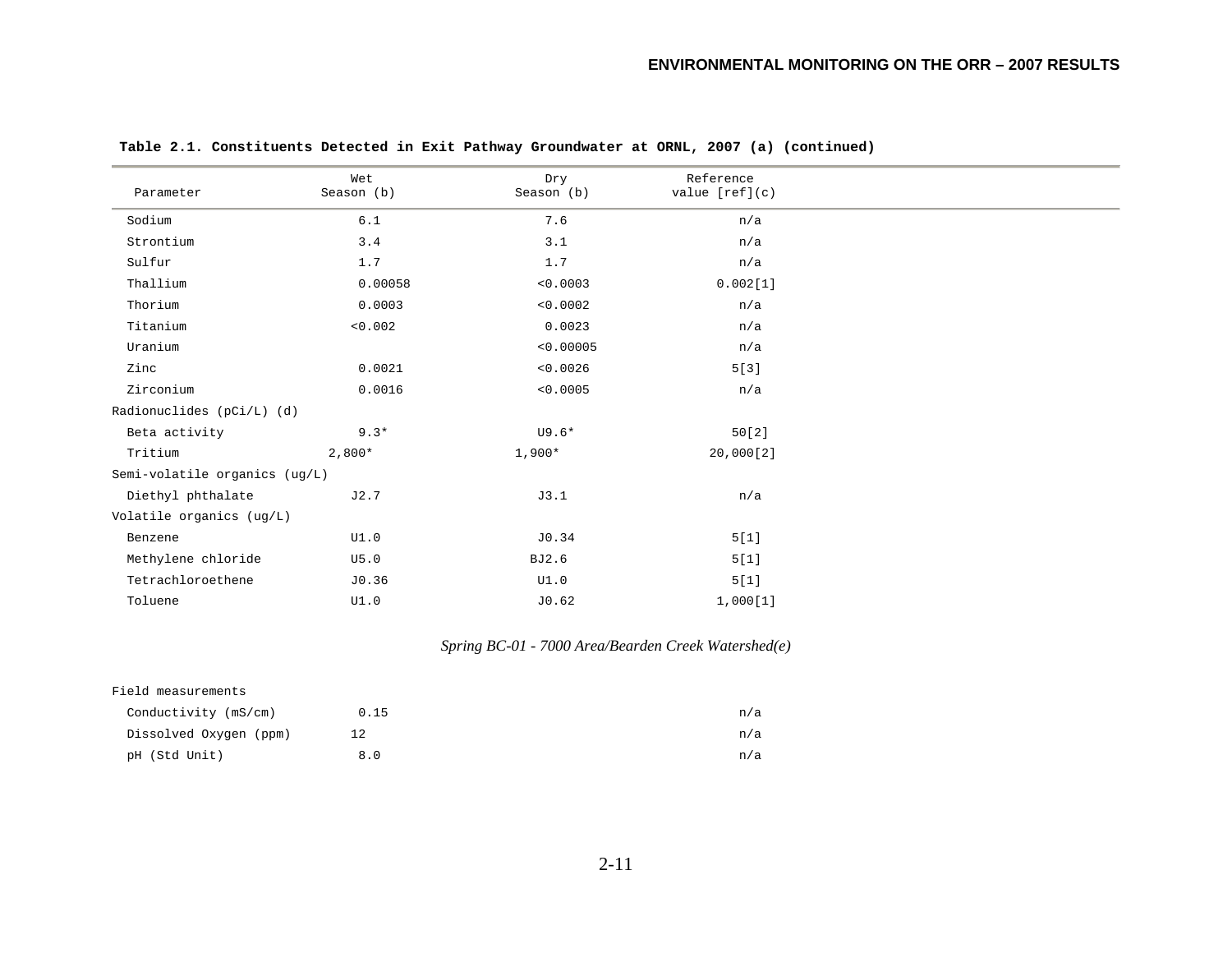| Parameter                 | Wet<br>Season (b) | Dry<br>Season (b) | Reference<br>value [ref](c) |  |
|---------------------------|-------------------|-------------------|-----------------------------|--|
| Temperature (deg C)       | 16                |                   | 30.5[1]                     |  |
| Turbidity (NTU)           | 12                |                   | 1[2]                        |  |
| $Metals$ (mg/L)           |                   |                   |                             |  |
| Aluminum                  | E0.76             |                   | $(0.05, 0.2)$ [3]           |  |
| Antimony                  | 0.0011            |                   | 0.006[1]                    |  |
| Barium                    | 0.028             |                   | 2[1]                        |  |
| Boron                     | 0.012             |                   | n/a                         |  |
| Calcium                   | 17                |                   | n/a                         |  |
| Cobalt                    | 0.00034           |                   | n/a                         |  |
| Copper                    | 0.00087           |                   | 1.3[2]                      |  |
| Iron                      | 0.57              |                   | 0.3[3]                      |  |
| Magnesium                 | 2.9               |                   | n/a                         |  |
| Manganese                 | 0.014             |                   | 0.05[3]                     |  |
| Molybdenum                | 0.00017           |                   | n/a                         |  |
| Nickel                    | 0.00083           |                   | 0.1[1]                      |  |
| Potassium                 | 2.4               |                   | n/a                         |  |
| Silicon                   | $5.3$             |                   | n/a                         |  |
| Sodium                    | 1.1               |                   | n/a                         |  |
| Strontium                 | 0.03              |                   | n/a                         |  |
| Sulfur                    | 2.7               |                   | n/a                         |  |
| Thorium                   | 0.00063           |                   | n/a                         |  |
| Titanium                  | 0.009             |                   | n/a                         |  |
| Uranium                   | 0.00011           |                   | n/a                         |  |
| Zinc                      | 0.0045            |                   | 5[3]                        |  |
| Zirconium                 | 0.0036            |                   | n/a                         |  |
| Radionuclides (pCi/L) (d) |                   |                   |                             |  |
| Tritium                   | $230*$            |                   | 20,000[2]                   |  |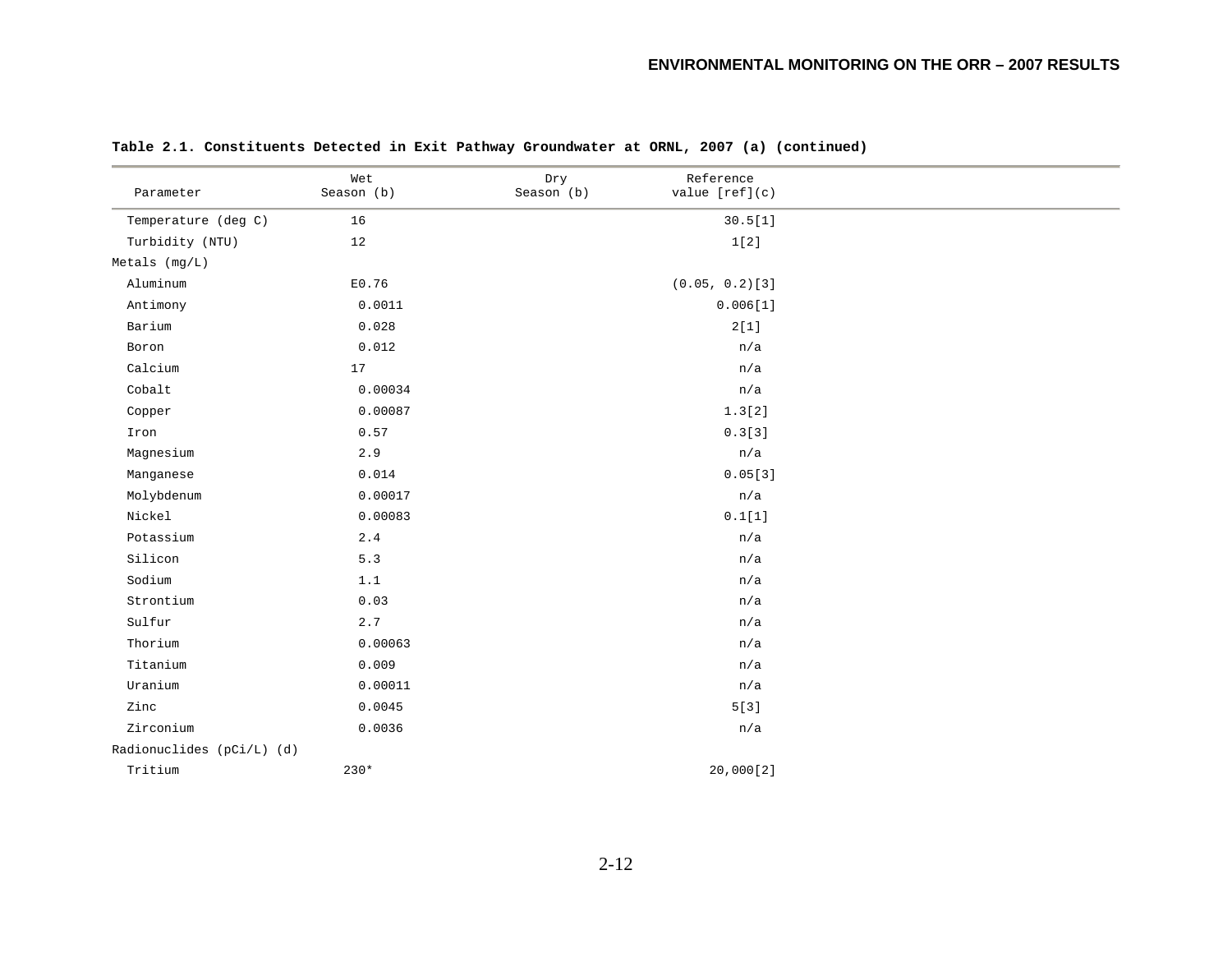| Parameter              | Wet<br>Season (b)                                 | Dry<br>Season (b)                   | Reference<br>value [ref](c) |  |
|------------------------|---------------------------------------------------|-------------------------------------|-----------------------------|--|
|                        |                                                   | Well 923 - East End Discharge Point |                             |  |
| Field measurements     |                                                   |                                     |                             |  |
| Conductivity (mS/cm)   | 0.52                                              | $5.1\,$                             | n/a                         |  |
| Dissolved Oxygen (ppm) | $5.4\,$                                           | 16                                  | n/a                         |  |
| pH (Std Unit)          | 7.3                                               | 7.5                                 | n/a                         |  |
| RedOx (mV)             | 74                                                | 93                                  | n/a                         |  |
| Temperature (deg C)    | 17                                                | 17                                  | 30.5[1]                     |  |
| Turbidity (NTU)        | 3.0                                               | $3.0$                               | 1[2]                        |  |
| Metals (mg/L)          |                                                   |                                     |                             |  |
| Aluminum               | 0.011                                             | 0.014                               | $(0.05, 0.2)$ [3]           |  |
| Barium                 | $\ensuremath{\text{0}}$ . $\ensuremath{\text{1}}$ | 0.11                                | 2[1]                        |  |
| Boron                  | 0.019                                             | 0.022                               | n/a                         |  |
| Calcium                | 60                                                | 69                                  | n/a                         |  |
| Chromium               | 0.0023                                            | $<\!0\,.001$                        | 1[1]                        |  |
| Cobalt                 | 0.00016                                           | 0.00017                             | n/a                         |  |
| Copper                 | 0.0012                                            | 0.001                               | 1.3[2]                      |  |
| Iron                   | 1.9                                               | $1.4\,$                             | 0.3[3]                      |  |
| Lead                   | 0.00068                                           | < 0.0005                            | 0.005[1]                    |  |
| Lithium                | 0.012                                             | 0.014                               | n/a                         |  |
| Magnesium              | 11                                                | 12                                  | n/a                         |  |
| Manganese              | 0.048                                             | 0.042                               | 0.05[3]                     |  |
| Molybdenum             | 0.00014                                           | < 0.0001                            | n/a                         |  |
| Nickel                 | 0.0013                                            | 0.0021                              | 0.1[1]                      |  |
| Potassium              | 1.7                                               | 1.9                                 | n/a                         |  |
| Silicon                | 8.5                                               | 9.4                                 | n/a                         |  |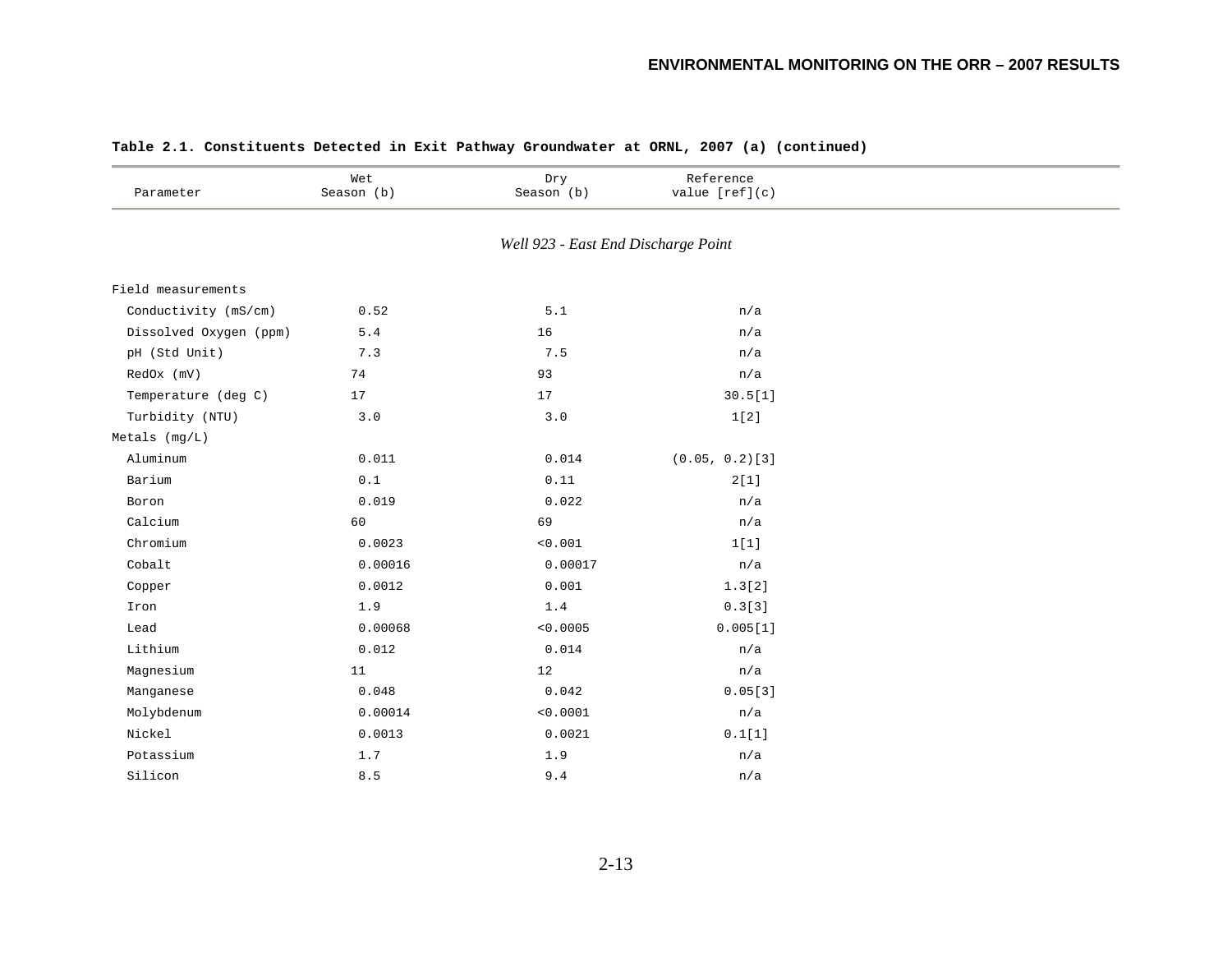|  | Table 2.1. Constituents Detected in Exit Pathway Groundwater at ORNL, 2007 (a) (continued) |  |  |  |  |  |  |  |  |  |
|--|--------------------------------------------------------------------------------------------|--|--|--|--|--|--|--|--|--|
|--|--------------------------------------------------------------------------------------------|--|--|--|--|--|--|--|--|--|

| Parameter | Wet<br>Season (b) | Dry<br>Season (b) | Reference<br>value $[ref](c)$ |
|-----------|-------------------|-------------------|-------------------------------|
| Sodium    | 3.6               | 4.1               | n/a                           |
| Strontium | 0.46              | 0.48              | n/a                           |
| Sulfur    | 14                | 15                | n/a                           |
| Thallium  | 0.00059           | < 0.0003          | 0.002[1]                      |
| Titanium  | 0.0027            | 0.0029            | n/a                           |
| Uranium   | 0.00005           | < 0.00005         | n/a                           |
| Zinc      | 0.0073            | 0.0044            | 5[3]                          |
| Zirconium | 0.00078           | < 0.0005          | n/a                           |

# *Spring/Surface Water Monitoring Point EE-01 - East End Discharge Area Exit Pathway*

| Field measurements     |          |         |                   |
|------------------------|----------|---------|-------------------|
| Conductivity (mS/cm)   | 0.21     | 0.3     | n/a               |
| Dissolved Oxygen (ppm) | 8.7      | 5.6     | n/a               |
| pH (Std Unit)          | 7.4      | 6.5     | n/a               |
| Temperature (deg C)    | 18       | 20      | 30.5[1]           |
| Turbidity (NTU)        | 12       | 0.0     | 1[2]              |
| Metals $(mq/L)$        |          |         |                   |
| Aluminum               | E0.51    | 0.28    | $(0.05, 0.2)$ [3] |
| Barium                 | 0.052    | 0.079   | 2[1]              |
| Boron                  | 0.02     | 0.027   | n/a               |
| Cadmium                | < 0.0001 | 0.00032 | 0.005[1]          |
| Calcium                | 30       | 41      | n/a               |
| Chromium               | 0.0014   | 0.0011  | 1[1]              |
| Cobalt                 | 0.00074  | 0.00034 | n/a               |
| Copper                 | 0.00081  | 0.001   | 1.3[2]            |
| Iron                   | 0.78     | 0.54    | 0.3[3]            |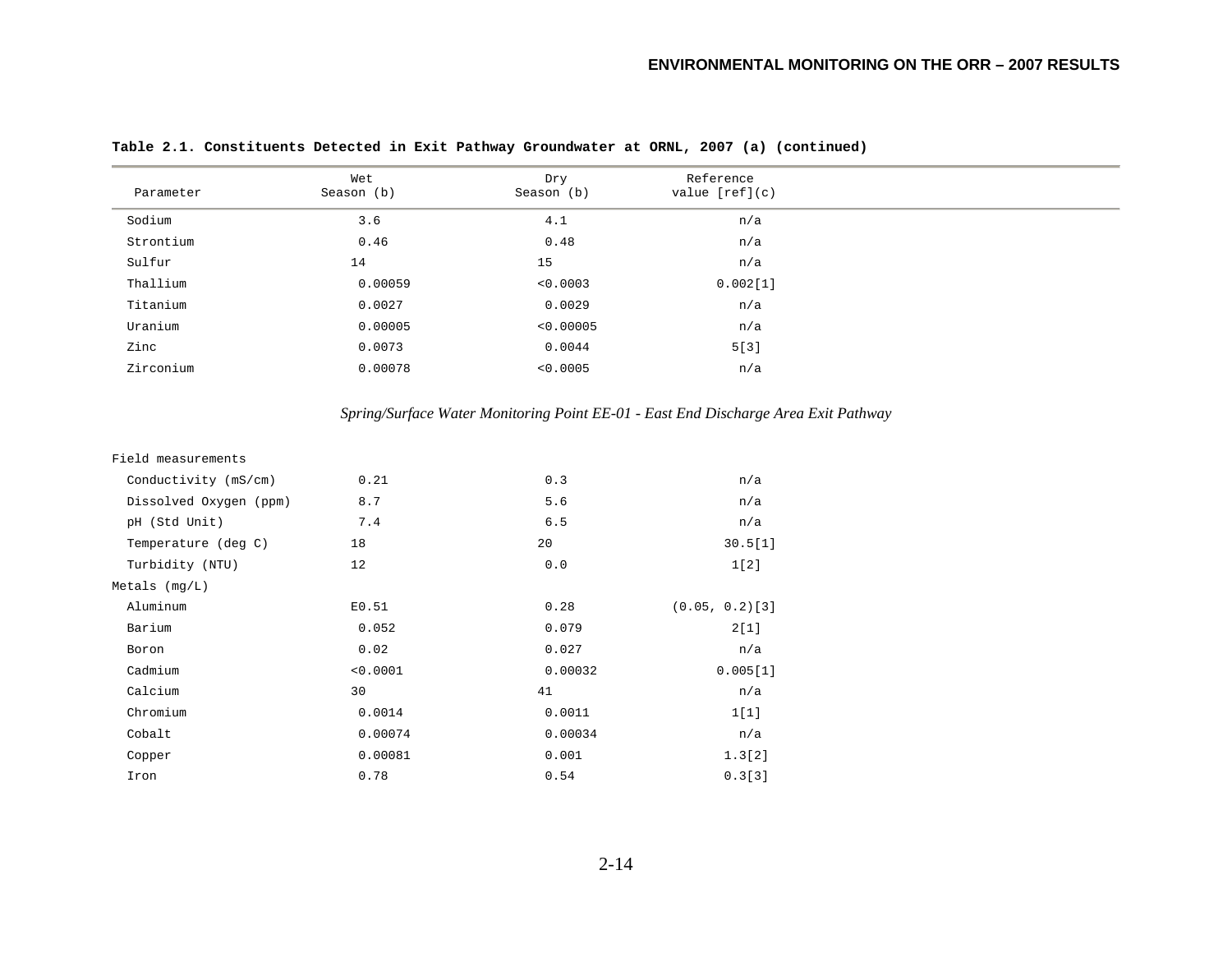| Wet<br>Reference<br>Dry<br>Season (b)<br>Season (b)<br>value $[ref](c)$<br>Parameter<br>$6.1$<br>9.7<br>n/a<br>Magnesium<br>0.098<br>E0.22<br>0.05[3]<br>Manganese<br>Molybdenum<br>0.00045<br>0.00031<br>n/a<br>0.1[1]<br>Nickel<br>0.0013<br>0.0017<br>Potassium<br>1.6<br>2.5<br>n/a<br>Silicon<br>4.0<br>4.2<br>n/a<br>Sodium<br>3.4<br>4.7<br>n/a<br>0.11<br>0.072<br>Strontium<br>n/a<br>7.3<br>Sulfur<br>$6.4\,$<br>n/a |
|--------------------------------------------------------------------------------------------------------------------------------------------------------------------------------------------------------------------------------------------------------------------------------------------------------------------------------------------------------------------------------------------------------------------------------|
|                                                                                                                                                                                                                                                                                                                                                                                                                                |
|                                                                                                                                                                                                                                                                                                                                                                                                                                |
|                                                                                                                                                                                                                                                                                                                                                                                                                                |
|                                                                                                                                                                                                                                                                                                                                                                                                                                |
|                                                                                                                                                                                                                                                                                                                                                                                                                                |
|                                                                                                                                                                                                                                                                                                                                                                                                                                |
|                                                                                                                                                                                                                                                                                                                                                                                                                                |
|                                                                                                                                                                                                                                                                                                                                                                                                                                |
|                                                                                                                                                                                                                                                                                                                                                                                                                                |
|                                                                                                                                                                                                                                                                                                                                                                                                                                |
| Thallium<br>0.00062<br>0.00044<br>0.002[1]                                                                                                                                                                                                                                                                                                                                                                                     |
| Thorium<br>0.00023<br>< 0.0002<br>n/a                                                                                                                                                                                                                                                                                                                                                                                          |
| Titanium<br>0.011<br>0.0038<br>n/a                                                                                                                                                                                                                                                                                                                                                                                             |
| Uranium<br>0.00012<br>0.00019<br>n/a                                                                                                                                                                                                                                                                                                                                                                                           |
| 5[3]<br>0.0044<br>0.016<br>Zinc                                                                                                                                                                                                                                                                                                                                                                                                |
| Zirconium<br>0.0011<br>< 0.0005<br>n/a                                                                                                                                                                                                                                                                                                                                                                                         |
| Radionuclides (pCi/L) (d)                                                                                                                                                                                                                                                                                                                                                                                                      |
| Tritium<br>20,000[2]<br>$700*$<br>$250*$                                                                                                                                                                                                                                                                                                                                                                                       |

# *Spring/Surface Water Monitoring Point EE-02 - East End Discharge Area Exit Pathway(e)*

| Conductivity (mS/cm)<br>0.41<br>Dissolved Oxygen (ppm)<br>7.4<br>pH (Std Unit)<br>7.2<br>Temperature (deg C)<br>16<br>Turbidity (NTU)<br>23 | Field measurements |         |
|---------------------------------------------------------------------------------------------------------------------------------------------|--------------------|---------|
|                                                                                                                                             |                    | n/a     |
|                                                                                                                                             |                    | n/a     |
|                                                                                                                                             |                    | n/a     |
|                                                                                                                                             |                    | 30.5[1] |
|                                                                                                                                             |                    | 1[2]    |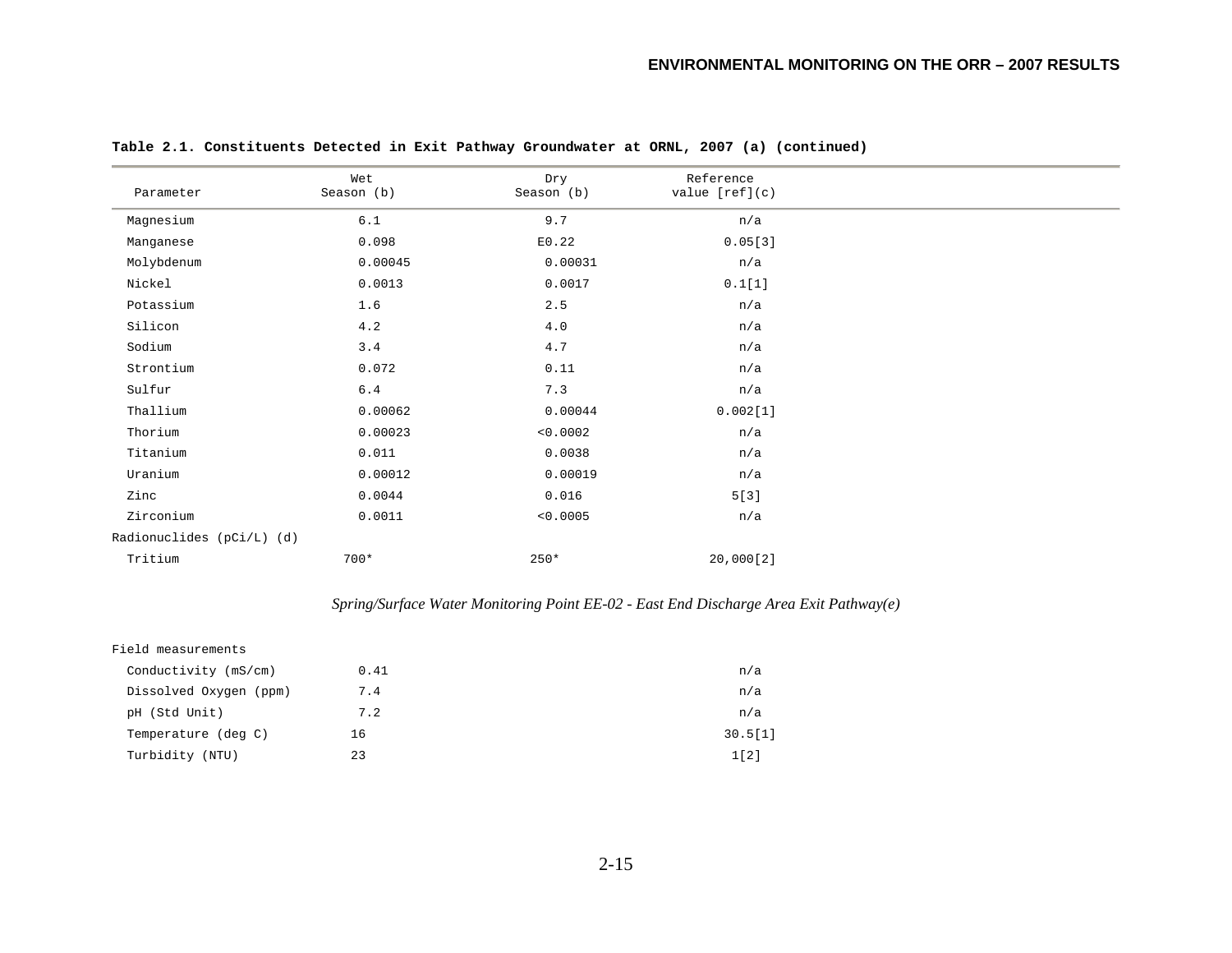| Parameter           | Wet<br>Season (b) | Dry<br>Season (b) | Reference<br>value [ref](c) |  |
|---------------------|-------------------|-------------------|-----------------------------|--|
| $Metals$ ( $mq/L$ ) |                   |                   |                             |  |
| Aluminum            | E0.44             |                   | $(0.05, 0.2)$ [3]           |  |
| Barium              | 0.032             |                   | 2[1]                        |  |
| Boron               | 0.0078            |                   | n/a                         |  |
| Calcium             | 45                |                   | n/a                         |  |
| Cobalt              | 0.001             |                   | n/a                         |  |
| Copper              | 0.00097           |                   | 1.3[2]                      |  |
| Iron                | 0.65              |                   | 0.3[3]                      |  |
| Lead                | 0.0015            |                   | 0.005[1]                    |  |
| Magnesium           | 28                |                   | n/a                         |  |
| Manganese           | 0.16              |                   | 0.05[3]                     |  |
| Molybdenum          | 0.00017           |                   | n/a                         |  |
| Nickel              | 0.0011            |                   | 0.1[1]                      |  |
| Phosphorous         | 0.032             |                   | n/a                         |  |
| Potassium           | 0.58              |                   | n/a                         |  |
| Silicon             | $2.6\,$           |                   | n/a                         |  |
| Sodium              | 0.52              |                   | n/a                         |  |
| Strontium           | 0.024             |                   | n/a                         |  |
| Sulfur              | 1.3               |                   | n/a                         |  |
| Titanium            | 0.011             |                   | n/a                         |  |
| Uranium             | 0.00032           |                   | n/a                         |  |
| Zinc                | 0.0059            |                   | 5[3]                        |  |
| Zirconium           | 0.00069           |                   | n/a                         |  |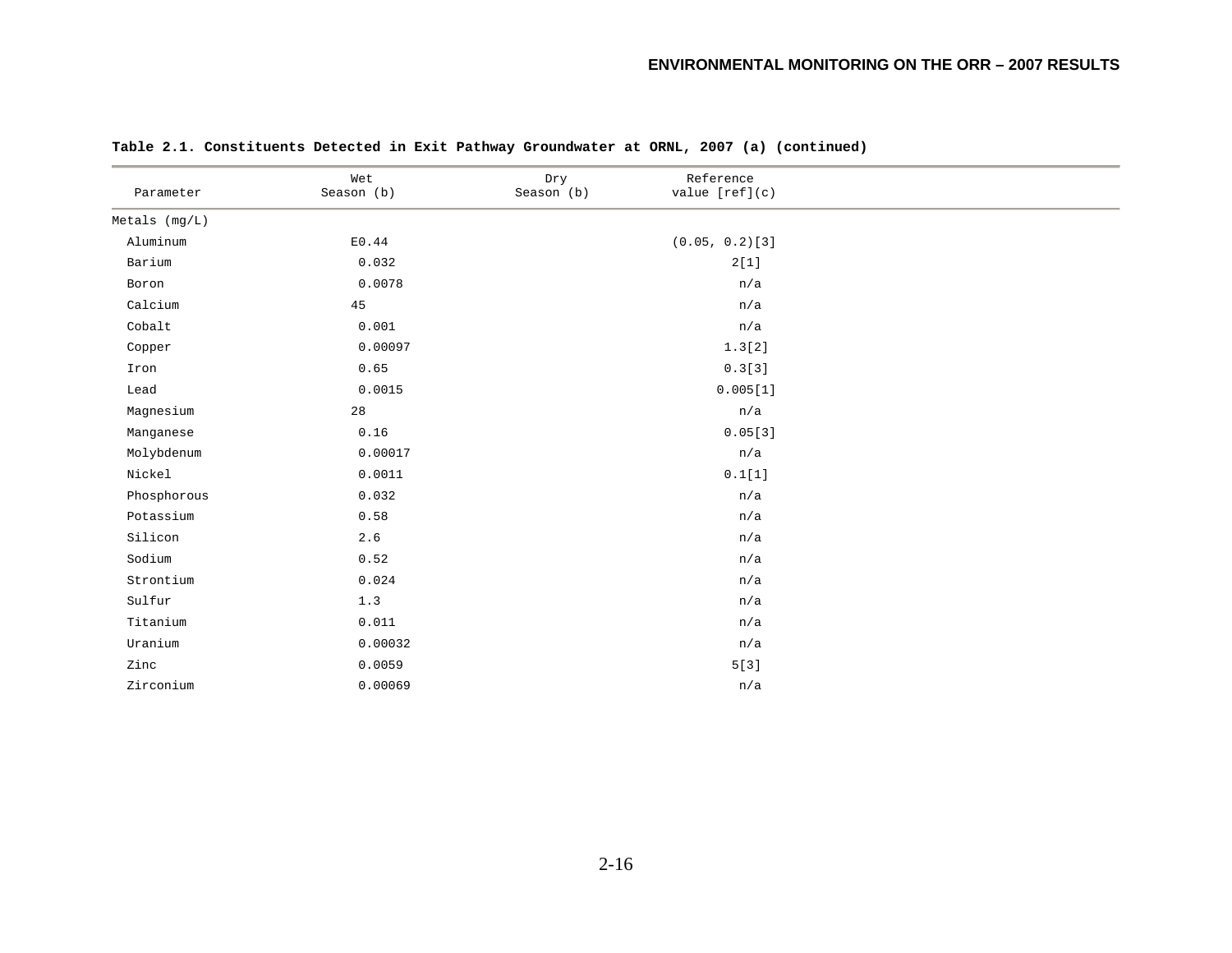| Parameter              | Wet<br>Season (b) | Dry<br>Season (b)                                   | Reference<br>value $[ref](c)$ |  |
|------------------------|-------------------|-----------------------------------------------------|-------------------------------|--|
|                        |                   | Well 531 - Northwestern Discharge Area Exit Pathway |                               |  |
| Field measurements     |                   |                                                     |                               |  |
| Conductivity (mS/cm)   | 1.1               | $1.0$                                               | n/a                           |  |
| Dissolved Oxygen (ppm) | 3.5               | 5.1                                                 | n/a                           |  |
| pH (Std Unit)          | 8.7               | 8.7                                                 | n/a                           |  |
| RedOx (mV)             | $-260$            | 0.0                                                 | n/a                           |  |
| Temperature (deg C)    | $17\,$            | 20                                                  | 30.5[1]                       |  |
| Turbidity (NTU)        | $1.0$             | $1.0$                                               | 1[2]                          |  |
| $Metals$ (mg/L)        |                   |                                                     |                               |  |
| Aluminum               | 0.38              | 0.71                                                | $(0.05, 0.2)$ [3]             |  |
| Barium                 | 0.049             | 0.062                                               | 2[1]                          |  |
| Boron                  | 0.84              | 0.83                                                | n/a                           |  |
| Calcium                | 4.1               | 9.0                                                 | n/a                           |  |
| Chromium               | 0.0014            | < 0.001                                             | 1[1]                          |  |
| Cobalt                 | 0.00012           | 0.00031                                             | n/a                           |  |
| Copper                 | 0.0014            | 0.0045                                              | 1.3[2]                        |  |
| Iron                   | 0.28              | 0.64                                                | 0.3[3]                        |  |
| Lead                   | < 0.0005          | 0.0013                                              | 0.005[1]                      |  |
| Lithium                | 0.11              | 0.12                                                | n/a                           |  |
| Magnesium              | 1.2               | $2 \cdot 0$                                         | n/a                           |  |
| Manganese              | 0.0062            | 0.018                                               | 0.05[3]                       |  |
| Molybdenum             | 0.00012           | 0.00017                                             | n/a                           |  |
| Nickel                 | 0.0023            | 0.0046                                              | 0.1[1]                        |  |
| Phosphorous            | 0.022             | 0.052                                               | n/a                           |  |
| Potassium              | 1.6               | 2.4                                                 | n/a                           |  |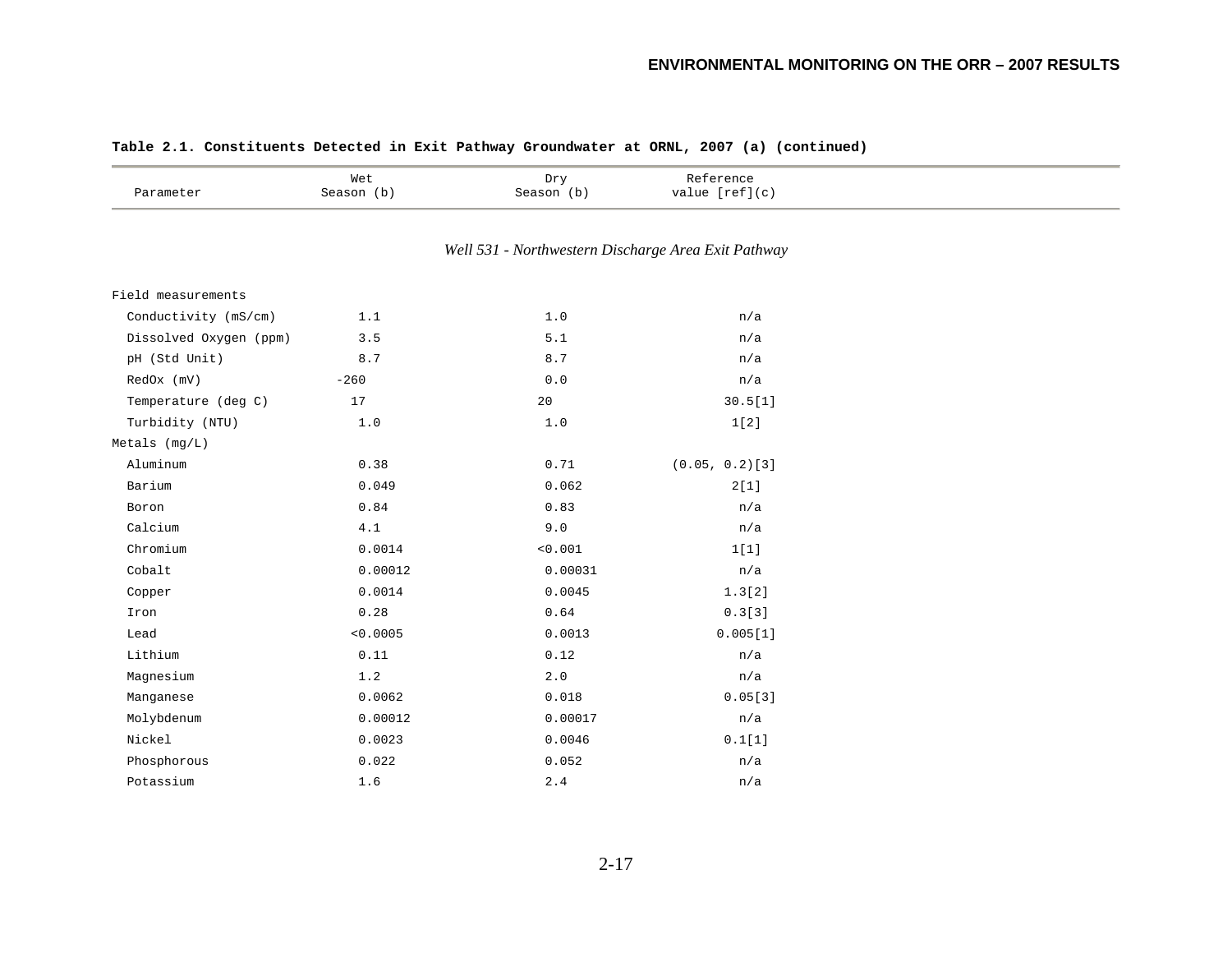| Parameter                     | Wet<br>Season (b) | Dry<br>Season (b) | Reference<br>value $[ref](c)$ |
|-------------------------------|-------------------|-------------------|-------------------------------|
| Silicon                       | 13                | $6.4$             | n/a                           |
| Sodium                        | 200               | 220               | n/a                           |
| Strontium                     | 0.23              | 0.3               | n/a                           |
| Sulfur                        | $4.9\,$           | $1.4\,$           | n/a                           |
| Thorium                       | 0.00021           | < 0.0002          | n/a                           |
| Titanium                      | 0.0055            | 0.0072            | n/a                           |
| Zinc                          | 0.0088            | 0.01              | 5[3]                          |
| Zirconium                     | 0.0013            | 0.00054           | n/a                           |
| Radionuclides (pCi/L) (d)     |                   |                   |                               |
| Beta activity                 | $8.7*$            | $UT.4*$           | 50[2]                         |
| Semi-volatile organics (ug/L) |                   |                   |                               |
| Benzoic acid                  | J11               | U21               | n/a                           |
| Bis(2-ethylhexyl)phthalate    | J4.0              | J7.5              | n/a                           |
| Diethyl phthalate             | J4.5              | J3.4              | n/a                           |
| Volatile organics (ug/L)      |                   |                   |                               |
| Benzene                       | UI.0              | J0.37             | 5[1]                          |
| Toluene                       | UI.0              | J0.65             | 1,000[1]                      |
| Total Xylene                  | UI.0              | J0.32             | 10,000[1]                     |

# *Well 535 - Northwestern Discharge Area Exit Pathway*

| Field measurements     |        |       |     |
|------------------------|--------|-------|-----|
| Conductivity (mS/cm)   | 0.8    | 0.87  | n/a |
| Dissolved Oxygen (ppm) | 5.4    | 5.4   | n/a |
| pH (Std Unit)          | 7.0    | 7.0   | n/a |
| $RedOx$ ( $mV$ )       | $-12.$ | $-43$ | n/a |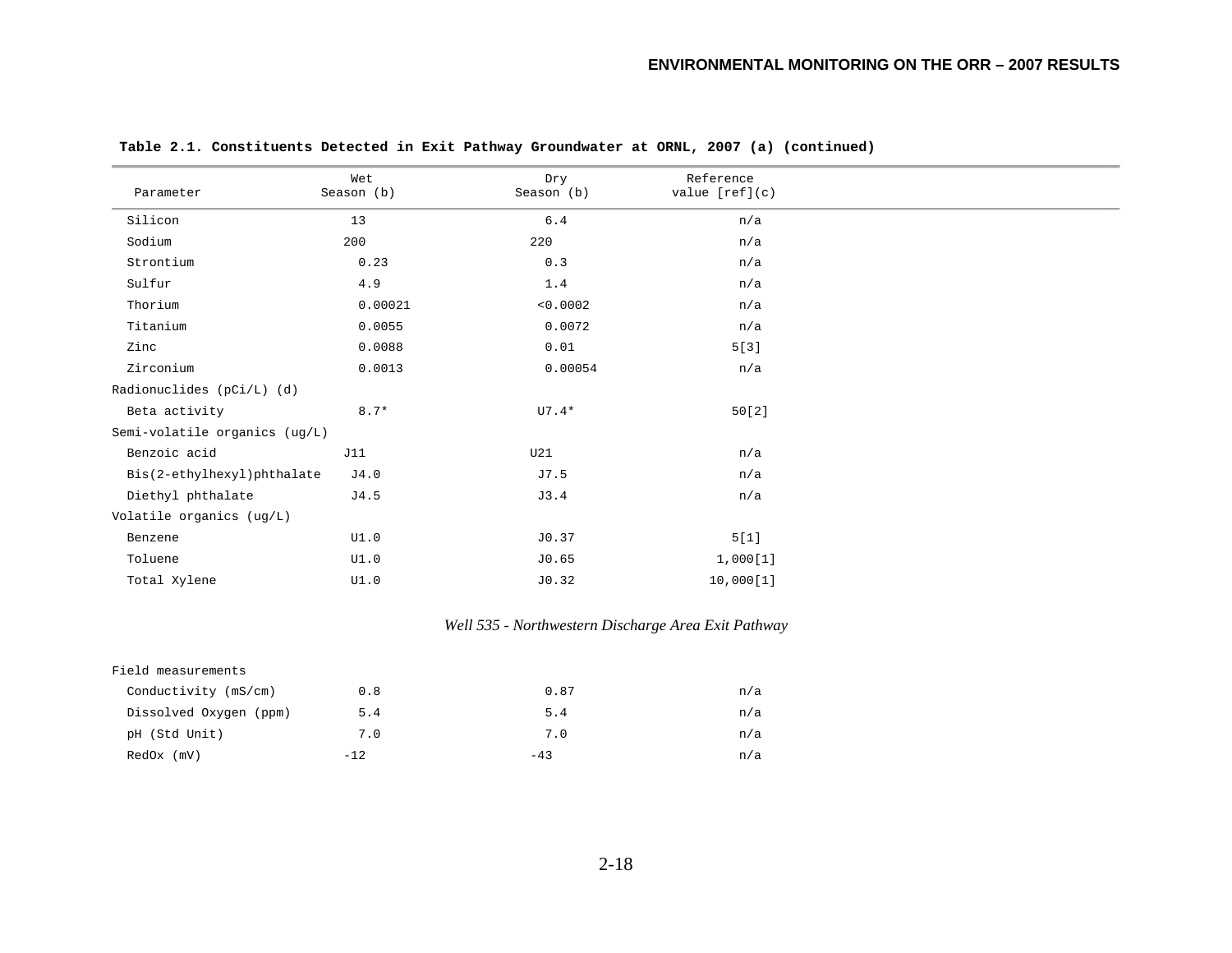|                     | Wet        | Dry        | Reference         |  |
|---------------------|------------|------------|-------------------|--|
| Parameter           | Season (b) | Season (b) | value [ref](c)    |  |
| Temperature (deg C) | 19         | 22         | 30.5[1]           |  |
| Turbidity (NTU)     | 1.0        | $1.0$      | 1[2]              |  |
| Metals $(mq/L)$     |            |            |                   |  |
| Aluminum            | 1.9        | 0.12       | $(0.05, 0.2)$ [3] |  |
| Arsenic             | 0.0034     | < 0.0015   | 0.01[1]           |  |
| Barium              | 0.078      | 0.088      | 2[1]              |  |
| Beryllium           | 0.00014    | < 0.0001   | 0.004[1]          |  |
| Boron               | 0.023      | 0.033      | n/a               |  |
| Cadmium             | 0.00014    | < 0.00011  | 0.005[1]          |  |
| Calcium             | 130        | 150        | n/a               |  |
| Chromium            | 0.0042     | < 0.001    | 1[1]              |  |
| Cobalt              | 0.0019     | 0.00092    | n/a               |  |
| Copper              | 0.0035     | 0.003      | 1.3[2]            |  |
| Iron                | $4.9\,$    | $3.4$      | 0.3[3]            |  |
| Lead                | 0.011      | 0.001      | 0.005[1]          |  |
| Lithium             | 0.0049     | 0.0031     | n/a               |  |
| Magnesium           | 10         | 12         | n/a               |  |
| Manganese           | 1.6        | 0.66       | 0.05[3]           |  |
| Molybdenum          | 0.00038    | 0.00011    | n/a               |  |
| Nickel              | 0.0044     | 0.0062     | 0.1[1]            |  |
| Phosphorous         | 0.058      | < 0.02     | n/a               |  |
| Potassium           | $1.5$      | 1.3        | n/a               |  |
| Silicon             | 14         | 6.5        | n/a               |  |
| Sodium              | $4\,.6$    | $6\,.7$    | n/a               |  |
| Strontium           | 0.36       | 0.42       | n/a               |  |
| Sulfur              | 0.39       | 0.25       | n/a               |  |
| Thallium            | 0.00054    | < 0.0003   | 0.002[1]          |  |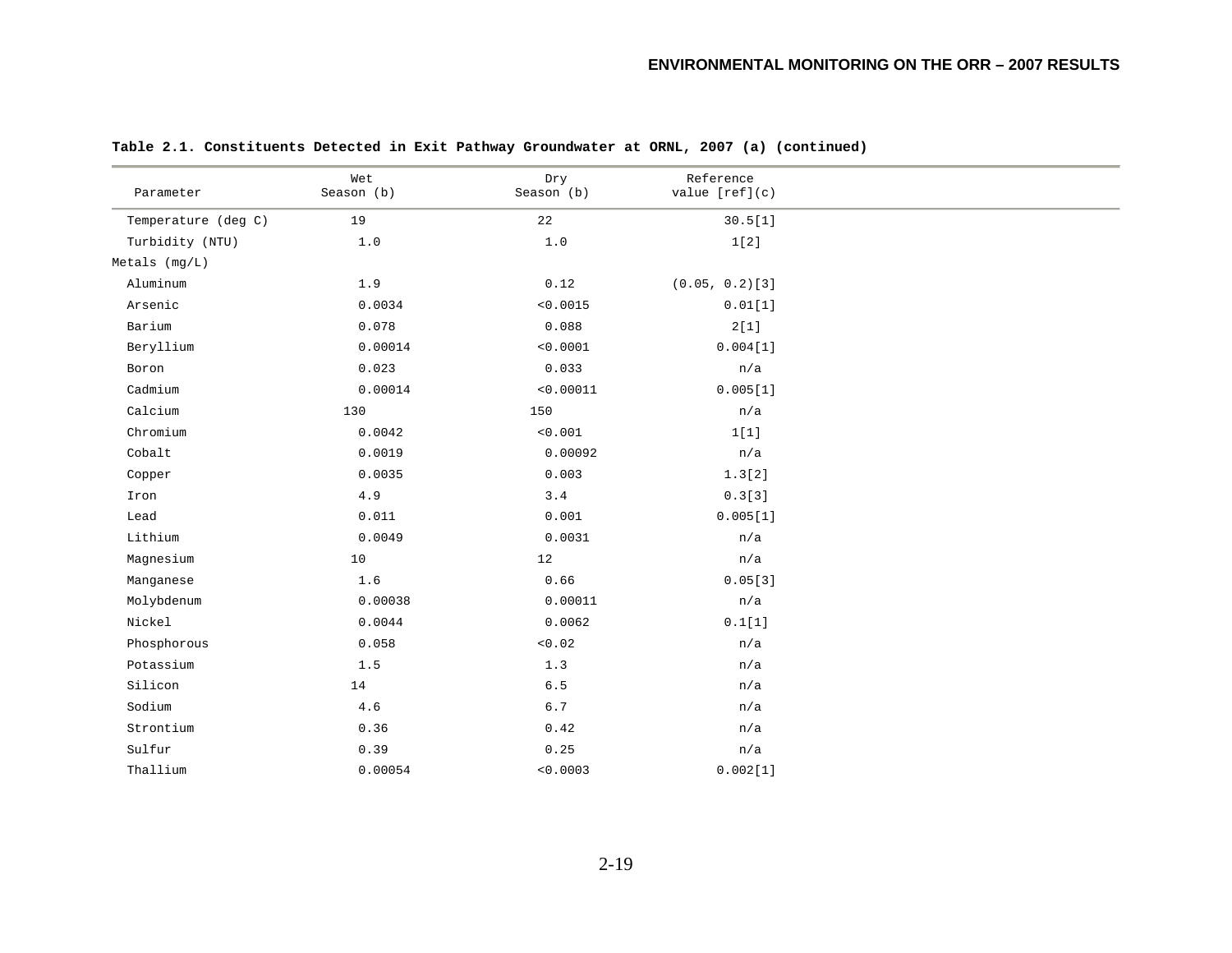| Parameter                     | Wet<br>Season (b) | Dry<br>Season (b) | Reference<br>value $[ref](c)$ |
|-------------------------------|-------------------|-------------------|-------------------------------|
|                               |                   |                   |                               |
| Thorium                       | 0.00065           | < 0.0002          | n/a                           |
| Titanium                      | 0.018             | 0.003             | n/a                           |
| Uranium                       | 0.00018           | 0.00012           | n/a                           |
| Zinc                          | 0.089             | 0.021             | 5[3]                          |
| Zirconium                     | 0.0012            | < 0.0005          | n/a                           |
| Radionuclides (pCi/L) (d)     |                   |                   |                               |
| Tritium                       | 640*              | 450*              | 20,000[2]                     |
| Semi-volatile organics (ug/L) |                   |                   |                               |
| Benzoic acid                  | J12               | U20               | n/a                           |
| Diethyl phthalate             | J5.4              | J2.9              | n/a                           |

*Spring/Surface Water Monitoring Point S-01 - Southern Discharge Area Exit Pathway(e)* 

| Field measurements     |         |                   |
|------------------------|---------|-------------------|
| Conductivity (mS/cm)   | 0.27    | n/a               |
| Dissolved Oxygen (ppm) | 12      | n/a               |
| pH (Std Unit)          | 6.7     | n/a               |
| Temperature (deg C)    | 18      | 30.5[1]           |
| Turbidity (NTU)        | 72      | 1[2]              |
| Metals $(mq/L)$        |         |                   |
| Aluminum               | E0.46   | $(0.05, 0.2)$ [3] |
| Arsenic                | 0.0015  | 0.01[1]           |
| Barium                 | 0.032   | 2[1]              |
| Boron                  | 0.007   | n/a               |
| Calcium                | 34      | n/a               |
| Chromium               | 0.0013  | 1[1]              |
| Cobalt                 | 0.00072 | n/a               |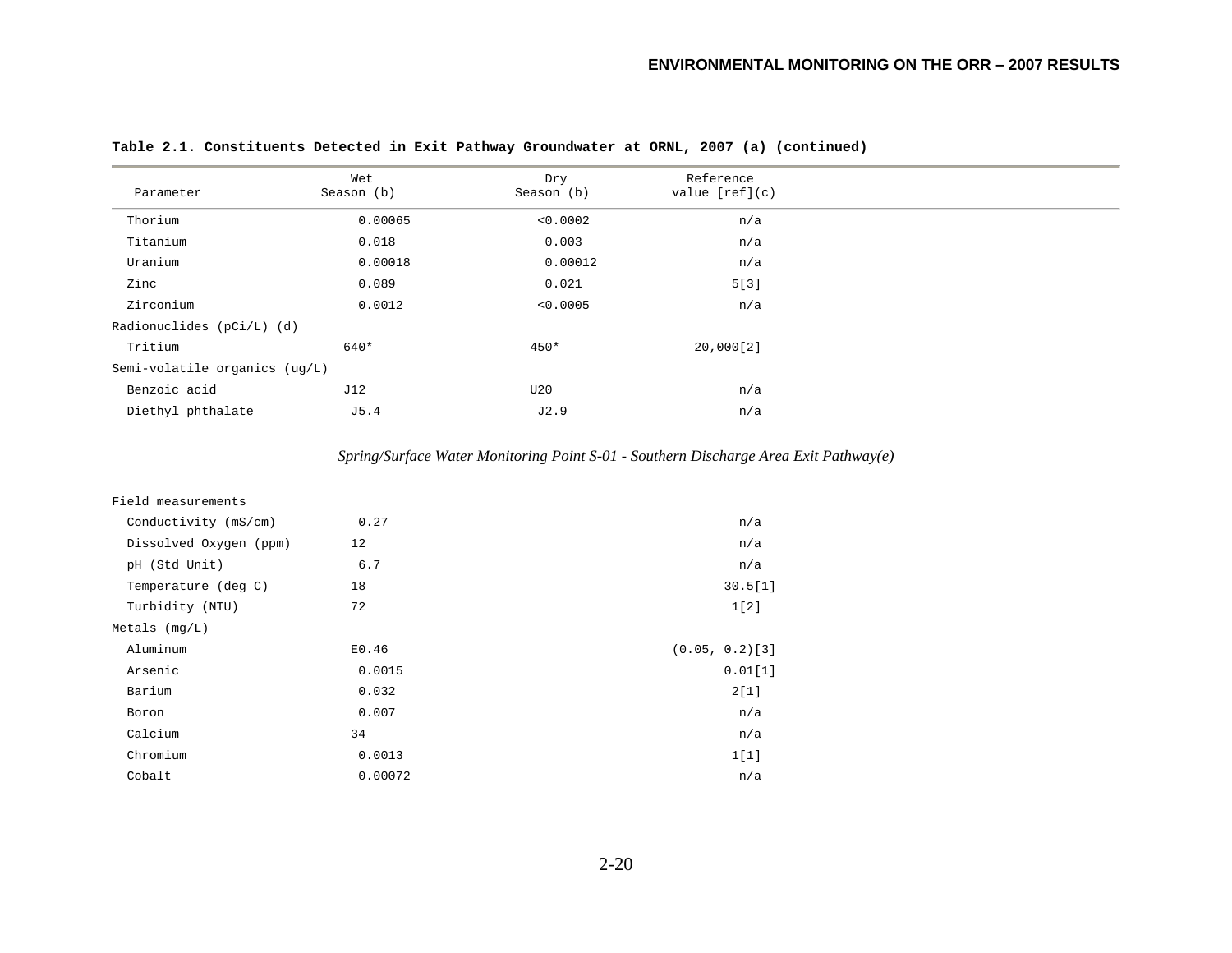| Parameter                 | Wet<br>Season (b) | Dry<br>Season (b) | Reference<br>value $[ref](c)$                                                     |  |
|---------------------------|-------------------|-------------------|-----------------------------------------------------------------------------------|--|
| Copper                    | 0.0013            |                   | 1.3[2]                                                                            |  |
| Iron                      | 0.7               |                   | 0.3[3]                                                                            |  |
| Lead                      | 0.0012            |                   | 0.005[1]                                                                          |  |
| Magnesium                 | 16                |                   | n/a                                                                               |  |
| Manganese                 | 0.032             |                   | 0.05[3]                                                                           |  |
| Molybdenum                | 0.00019           |                   | n/a                                                                               |  |
| Nickel                    | 0.0013            |                   | 0.1[1]                                                                            |  |
| Phosphorous               | 0.024             |                   | n/a                                                                               |  |
| Potassium                 | 1.1               |                   | n/a                                                                               |  |
| Silicon                   | 4.1               |                   | n/a                                                                               |  |
| Sodium                    | 0.65              |                   | n/a                                                                               |  |
| Strontium                 | 0.029             |                   | n/a                                                                               |  |
| $\texttt{Sulfur}$         | $0.9$             |                   | n/a                                                                               |  |
| Titanium                  | 0.015             |                   | n/a                                                                               |  |
| Uranium                   | 0.00018           |                   | n/a                                                                               |  |
| Zinc                      | 0.0086            |                   | 5[3]                                                                              |  |
| Zirconium                 | 0.00058           |                   | n/a                                                                               |  |
| Radionuclides (pCi/L) (d) |                   |                   |                                                                                   |  |
| Tritium                   | $220*$            |                   | 20,000[2]                                                                         |  |
|                           |                   |                   | Spring/Surface Water Monitoring Point S-02 - Southern Discharge Area Exit Pathway |  |
| Field measurements        |                   |                   |                                                                                   |  |
| Conductivity (mS/cm)      | $0.2\,$           | 0.35              | n/a                                                                               |  |
| Dissolved Oxygen (ppm)    | 10                | 4.9               | n/a                                                                               |  |
| pH (Std Unit)             | 7.0               | 8.0               | n/a                                                                               |  |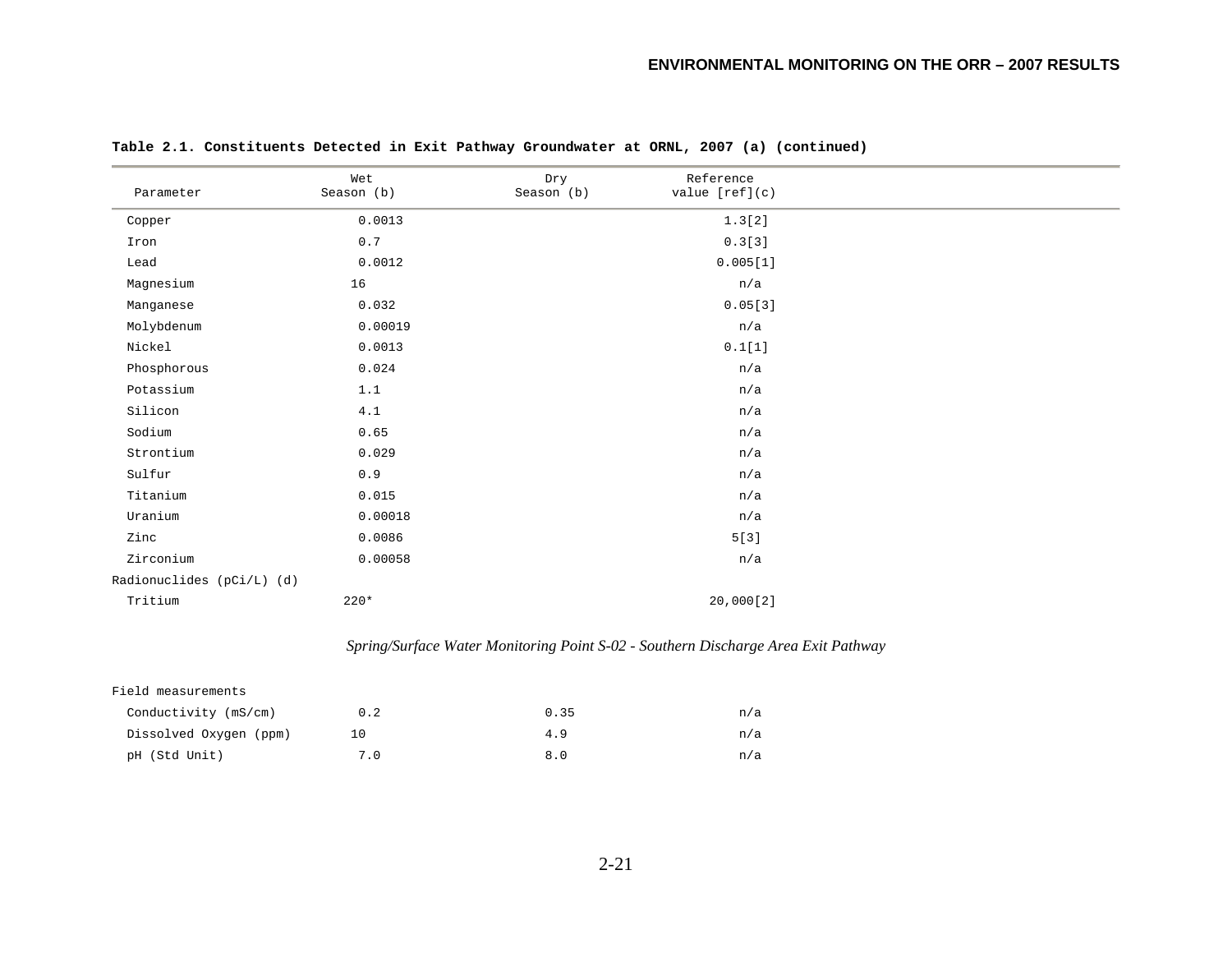| Parameter           | Wet<br>Season (b) | Dry<br>Season (b) | Reference<br>value [ref](c) |  |
|---------------------|-------------------|-------------------|-----------------------------|--|
| Temperature (deg C) | 16                | 21                | 30.5[1]                     |  |
| Turbidity (NTU)     | 16                | 24                | 1[2]                        |  |
| $Metals$ ( $mq/L$ ) |                   |                   |                             |  |
| Aluminum            | E0.31             | 0.48              | $(0.05, 0.2)$ [3]           |  |
| Arsenic             | 0.0015            | < 0.0015          | 0.01[1]                     |  |
| Barium              | 0.036             | 0.06              | 2[1]                        |  |
| Boron               | 0.0085            | 0.017             | n/a                         |  |
| Calcium             | 21                | 38                | n/a                         |  |
| Chromium            | 0.0014            | < 0.001           | 1[1]                        |  |
| Cobalt              | 0.00072           | 0.0023            | n/a                         |  |
| Copper              | 0.00075           | 0.0033            | 1.3[2]                      |  |
| Iron                | 0.49              | $0.6\,$           | 0.3[3]                      |  |
| Lead                | 0.0013            | 0.0053            | 0.005[1]                    |  |
| Magnesium           | 12                | 23                | n/a                         |  |
| Manganese           | 0.057             | 0.31              | 0.05[3]                     |  |
| Molybdenum          | 0.00024           | < 0.0001          | n/a                         |  |
| Nickel              | 0.00093           | 0.0034            | 0.1[1]                      |  |
| Phosphorous         | < 0.02            | 0.025             | n/a                         |  |
| Potassium           | 0.69              | 1.1               | n/a                         |  |
| Silicon             | 1.4               | $6.7$             | n/a                         |  |
| Sodium              | 0.55              | 0.68              | n/a                         |  |
| Strontium           | 0.013             | 0.023             | n/a                         |  |
| Sulfur              | 0.42              | 0.73              | n/a                         |  |
| Thorium             | 0.00029           | < 0.0002          | n/a                         |  |
| Titanium            | 0.0061            | 0.0053            | n/a                         |  |
| Uranium             | 0.00015           | 0.00048           | n/a                         |  |
| Zinc                | 0.0043            | 0.018             | 5[3]                        |  |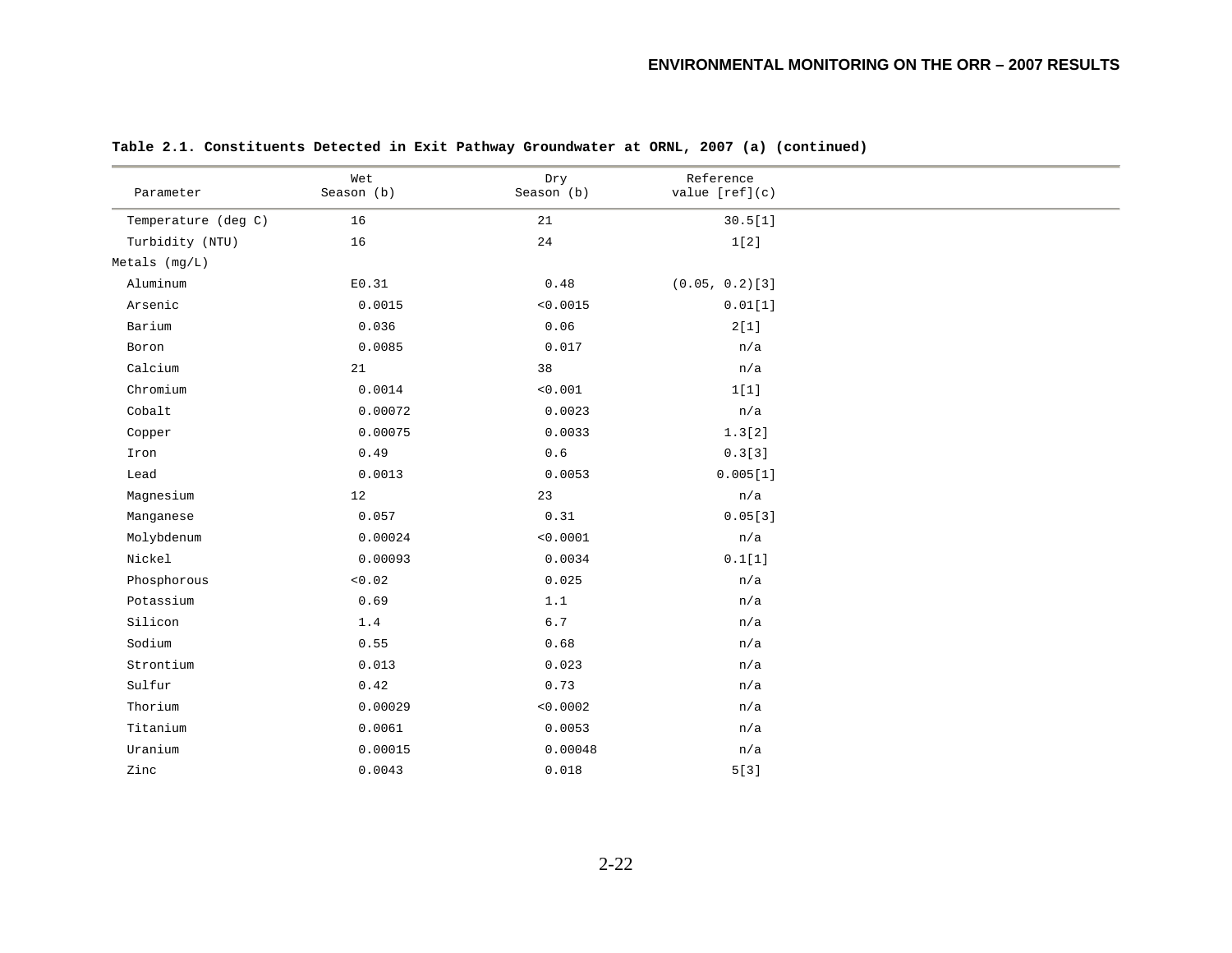| Parameter                   | Wet<br>Season (b) | Dry<br>Season (b) | Reference<br>value $[ref](c)$ |
|-----------------------------|-------------------|-------------------|-------------------------------|
| Radionuclides $(pCi/L)$ (d) |                   |                   |                               |
| Beta activity               | $U-4.8$           | $16*$             | 50[2]                         |

 (a) Only parameters that are detected are listed in the table. The sampling and analysis plan contains a complete list of analyses performed.

 (b) Prefix "J" indicates the value was estimated at or below the analytical detection limit by the laboratory; "BJ" indicates that the analyte was detected in the associated lab blank and that the value was estimated at or below the analytical detection limit by the laboratory; "U" indicates that the analyte was not detected; "<" indicates that the compound was not detected at the reported value; and "E" indicates that the percent difference between the parent sample and its serial dilution's concentration exceeds 10%.

(c) If a reference limit exists, the source is coded as:

 1 Rules of Tennessee Department of Environment and Conservation, Division of Water Pollution Control, Chapter 1200-4-3, General Water Quality Criteria, Domestic Water

Supply, as amended.

2 40 CFR Part 141--National Primary Drinking Water Regulations, Subparts B and G, as amended.

3 40 CFR Part 143--National Secondary Drinking Water Regulations, as amended.

4 DOE Order 5400.5, Chapter III, Derived Concentration Guides for Air and Water.

 (d) Individual radionuclide concentrations significantly greater than zero are identified by an \*. Detected radionuclides are those detected at or above MDA.

(e) Dry season sampling not performed because the location was dry at the time of sampling.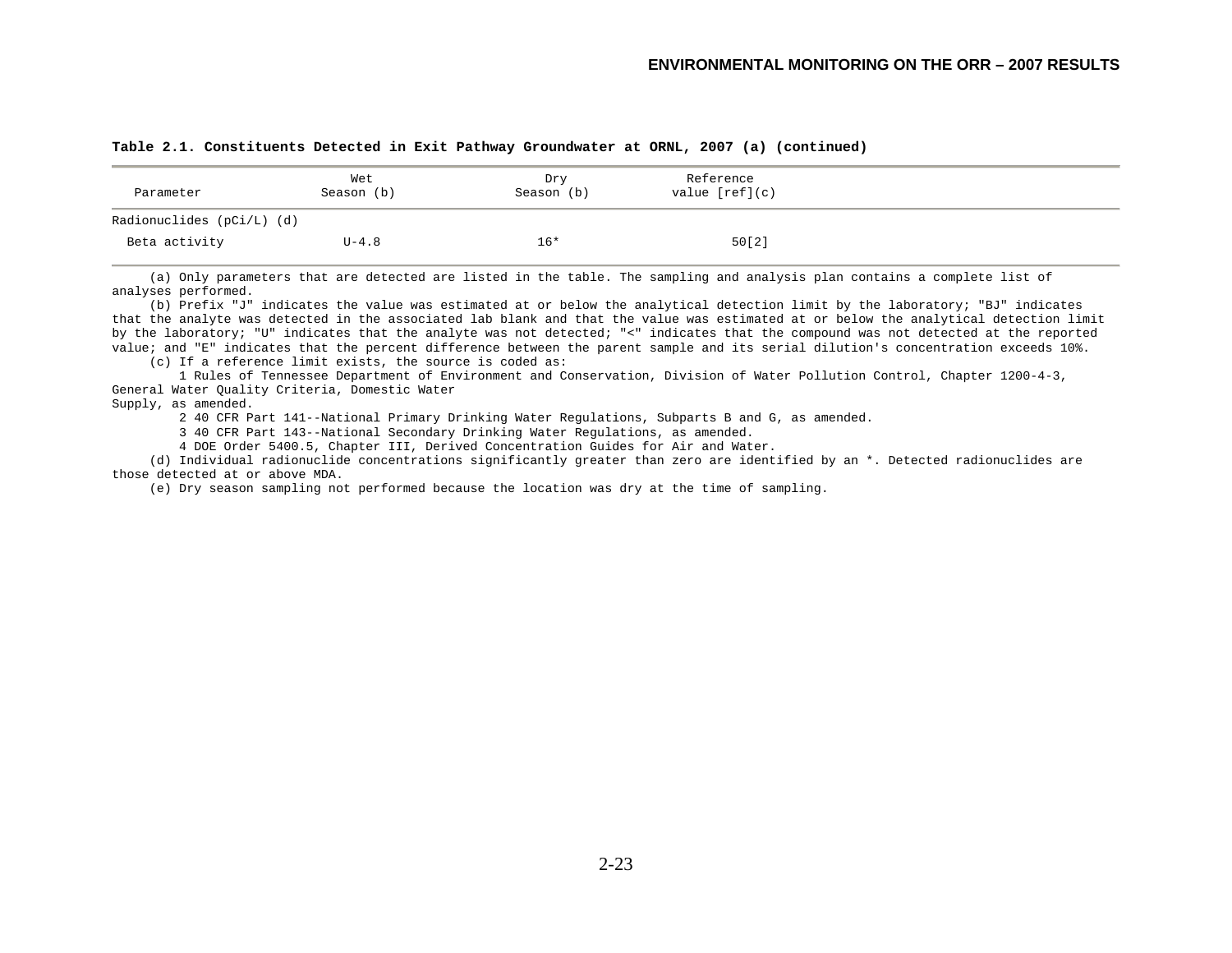|  |  | Table 2.2. Constituents detected in SNS groundwater, 2007 (a) |  |  |  |  |  |  |  |
|--|--|---------------------------------------------------------------|--|--|--|--|--|--|--|
|--|--|---------------------------------------------------------------|--|--|--|--|--|--|--|

| Parameter                   | N det/<br>N total | Min    | Max                                                     | Avg                                            | Standard<br>error(b) |
|-----------------------------|-------------------|--------|---------------------------------------------------------|------------------------------------------------|----------------------|
|                             |                   |        | Spring S-1 - Discharge point east-southeast of SNS site |                                                |                      |
| Field measurements          |                   |        |                                                         |                                                |                      |
| Conductivity                | 12/1              | 0.15   | 0.36                                                    | 0.28                                           | 0.019                |
| Dissolved Oxygen (ppm)      | 12/1              | 4.5    | 12                                                      | 7.7                                            | 0.75                 |
| pH (Std Unit)               | 12/1              | 5.4    | $8.2\,$                                                 | n/a                                            | n/a                  |
| Temperature (deg C)         | 12/1              | 10     | 22                                                      | 16                                             | 1.2                  |
| Turbidity                   | 12/1              | 2.0    | 41                                                      | 14                                             | 3.0                  |
|                             |                   |        |                                                         | Spring S-2 - Discharge point south of SNS site |                      |
| Field measurements          |                   |        |                                                         |                                                |                      |
| Conductivity                | 12/1              | 0.27   | 0.46                                                    | 0.36                                           | 0.022                |
| Dissolved Oxygen (ppm)      | 12/1              | 1.0    | 8.3                                                     | 4.5                                            | 0.77                 |
| pH (Std Unit)               | 12/1              | 5.3    | 8.3                                                     | n/a                                            | n/a                  |
| Temperature (deg C)         | 12/1              | 11     | 18                                                      | 14                                             | 0.71                 |
| Turbidity                   | 12/1              | $0.0$  | 14                                                      | 3.8                                            | 1.3                  |
| Radionuclides (pCi/L) (c)   |                   |        |                                                         |                                                |                      |
| Beta activity               | 1/1               | $4.5*$ | $4.5*$                                                  | n/a                                            | n/a                  |
|                             |                   |        |                                                         | Spring S-3 - Discharge point south of SNS site |                      |
| Field measurements          |                   |        |                                                         |                                                |                      |
| Conductivity                | 9/9               | 0.17   | 0.38                                                    | 0.31                                           | 0.021                |
| Dissolved Oxygen (ppm)      | 9/9               | 2.5    | 7.4                                                     | 5.2                                            | 0.49                 |
| pH (Std Unit)               | 9/9               | 5.5    | 8.5                                                     | n/a                                            | n/a                  |
| Temperature (deg C)         | 9/9               | 13     | 18                                                      | 15                                             | 0.71                 |
| Turbidity                   | 9/9               | 1.0    | 34                                                      | $6.0$                                          | 3.5                  |
| Radionuclides $(pCi/L)$ (c) |                   |        |                                                         |                                                |                      |
| Beta activity               | 1/1               | $4.5*$ | $4.5*$                                                  | n/a                                            | n/a                  |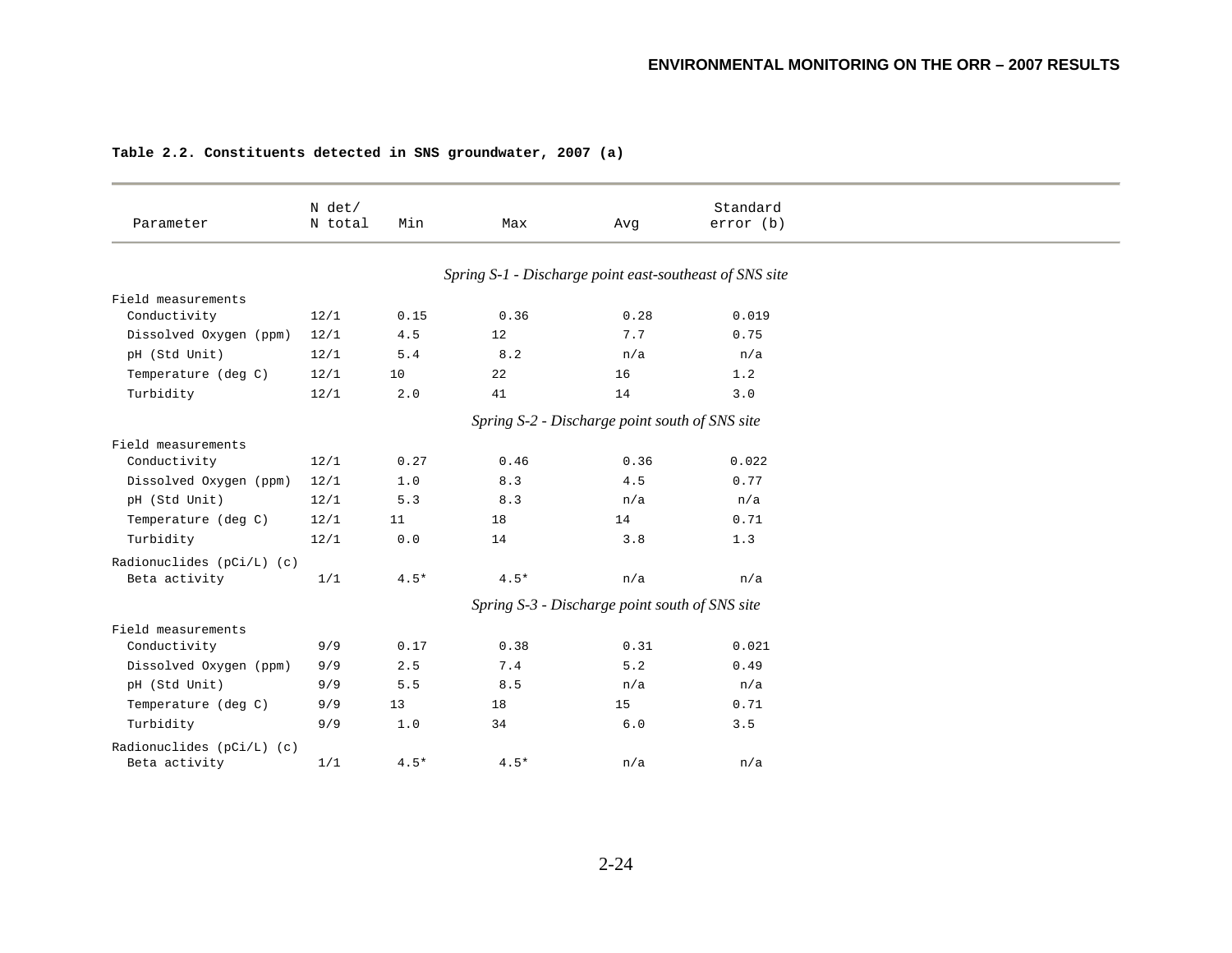|                           | N det/  |       |                                                         |                                                 | Standard                                                 |
|---------------------------|---------|-------|---------------------------------------------------------|-------------------------------------------------|----------------------------------------------------------|
| Parameter                 | N total | Min   | Max                                                     | Avg                                             | error (b)                                                |
|                           |         |       | Spring S-4 - Discharge point west-southwest of SNS site |                                                 |                                                          |
| Field measurements        |         |       |                                                         |                                                 |                                                          |
| Conductivity              | 12/1    | 0.09  | 0.46                                                    | 0.25                                            | 0.037                                                    |
| Dissolved Oxygen (ppm)    | 12/1    | 5.4   | 12                                                      | 8.7                                             | 0.58                                                     |
| pH (Std Unit)             | 12/1    | $6.2$ | 8.9                                                     | n/a                                             | n/a                                                      |
| Temperature (deg C)       | 12/1    | 9.1   | 21                                                      | 15                                              | 1.2                                                      |
| Turbidity                 | 12/1    | 0.0   | 9.0                                                     | 2.5                                             | 0.75                                                     |
|                           |         |       |                                                         |                                                 | Spring S-5 - Discharge point north-northeast of SNS site |
| Field measurements        |         |       |                                                         |                                                 |                                                          |
| Conductivity              | 12/1    | 0.26  | 0.65                                                    | 0.51                                            | 0.031                                                    |
| Dissolved Oxygen (ppm)    | 12/1    | 2.8   | 9.5                                                     | 5.4                                             | 0.57                                                     |
| pH (Std Unit)             | 12/1    | $6.1$ | 8.3                                                     | n/a                                             | n/a                                                      |
| Temperature (deg C)       | 12/1    | 13    | 15                                                      | 14                                              | 0.24                                                     |
| Turbidity                 | 12/1    | 0.0   | 18                                                      | 5.0                                             | 1.6                                                      |
| Radionuclides (pCi/L) (c) |         |       |                                                         |                                                 |                                                          |
| Alpha activity            | 1/1     | $24*$ | $24*$                                                   | n/a                                             | n/a                                                      |
| Beta activity             | 1/1     | $23*$ | $23*$                                                   | n/a                                             | n/a                                                      |
|                           |         |       |                                                         | Spring SP-1 - Discharge point south of SNS site |                                                          |
| Field measurements        |         |       |                                                         |                                                 |                                                          |
| Conductivity              | 12/1    | 0.2   | 0.32                                                    | 0.27                                            | 0.011                                                    |
| Dissolved Oxygen (ppm)    | 12/1    | 7.7   | 11                                                      | 8.8                                             | 0.29                                                     |
| pH (Std Unit)             | 12/1    | 5.3   | 8.7                                                     | n/a                                             | n/a                                                      |
| Temperature (deg C)       | 12/1    | 9.5   | 19                                                      | 15                                              | 0.97                                                     |
| Turbidity                 | 12/1    | 1.0   | 21                                                      | 6.7                                             | 1.8                                                      |

### **Table 2.2. Constituents detected in SNS groundwater, 2007 (a) (continued)**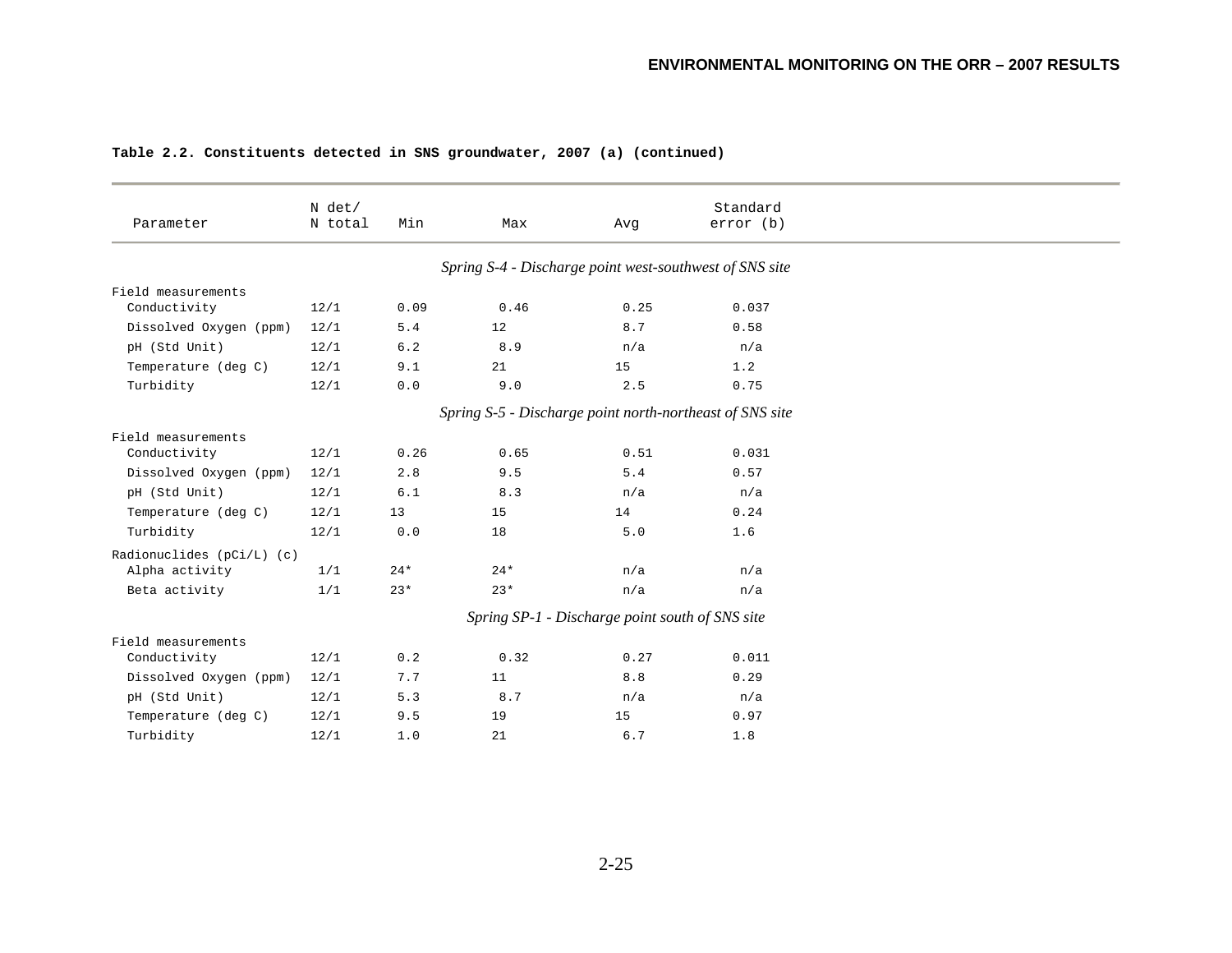### **Table 2.2. Constituents detected in SNS groundwater, 2007 (a) (continued)**

| Parameter              | N det/<br>N total | Min  | Max  | Avq  | Standard<br>error (b)                                                 |
|------------------------|-------------------|------|------|------|-----------------------------------------------------------------------|
|                        |                   |      |      |      | Surface Water Point SW-1 - Discharge point east-southeast of SNS site |
| Field measurements     |                   |      |      |      |                                                                       |
| Conductivity           | 12/1              | 0.14 | 0.32 | 0.23 | 0.02                                                                  |
| Dissolved Oxygen (ppm) | 12/1              | 0.8  | 12   | 5.8  | 1.2                                                                   |
| pH (Std Unit)          | 12/1              | 5.8  | 8.0  | n/a  | n/a                                                                   |
| Temperature (deg C)    | 12/1              | 9.2  | 19   | 14   | 0.99                                                                  |
| Turbidity              | 12/1              | 1.0  | 330  | 35   | 27                                                                    |

 (a) All values were included in the calculations. Only parameters that have detections in one or more samples are listed in the table. The sampling and analysis plan contains a complete list of analyses performed.

(b) Standard error of the mean.

(c) Individual and average radionuclide concentrations significantly greater than zero are identified by an \*. Detected radionuclides are those detected at or above MDA.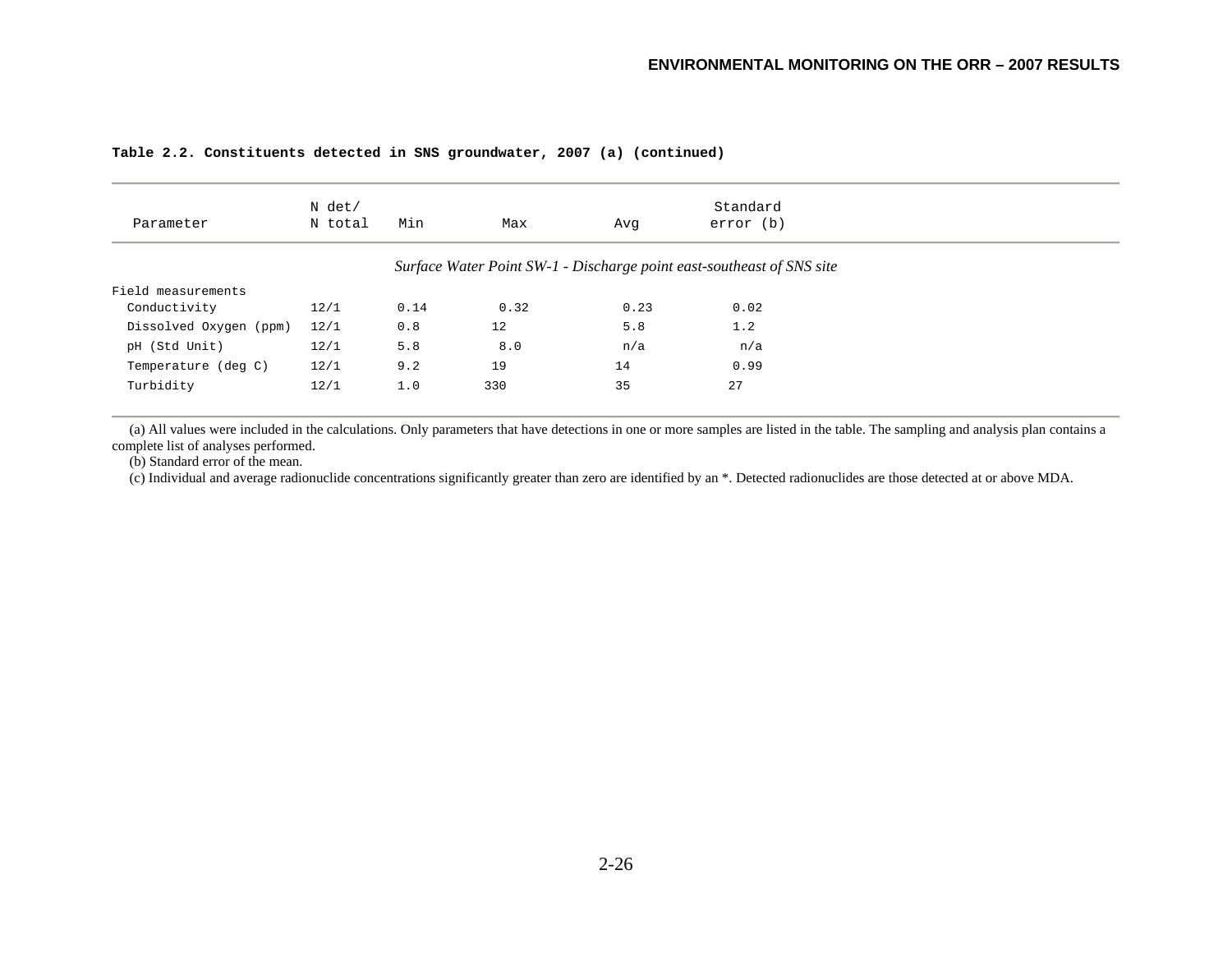|  | Table 2.3. Constituents detected in HFIR groundwater at ORNL, 2007 |  |  |  |  |  |  |  |
|--|--------------------------------------------------------------------|--|--|--|--|--|--|--|
|--|--------------------------------------------------------------------|--|--|--|--|--|--|--|

|                           | February                                                             |           | August       |
|---------------------------|----------------------------------------------------------------------|-----------|--------------|
| Parameter                 | (wet season)                                                         | April     | (dry season) |
|                           |                                                                      |           |              |
| Field measurements        | Outfall 383 – Down-gradient NPDES outfall south of Building 7900     |           |              |
|                           | 10                                                                   |           |              |
| Dissolved oxygen (ppm)    | 6.0                                                                  |           |              |
| pH (Std Unit)             | 6.8                                                                  |           |              |
| Temperature (deg C)       |                                                                      |           |              |
| Radionuclides $(pCi/L)^a$ |                                                                      |           |              |
| Tritium                   | 14,000*                                                              |           | 13,000*      |
|                           | Well 658 - Down-gradient well south of Building 7900                 |           |              |
| Field measurements        |                                                                      |           |              |
| Conductivity (mS/cm)      |                                                                      | 0.76      |              |
| Dissolved oxygen (ppm)    |                                                                      | 1.2       |              |
| pH (Std Unit)             |                                                                      | 7.1       |              |
| RedOx (mV)                |                                                                      | $-14$     |              |
| Temperature (deg C)       |                                                                      | 16        |              |
| Turbidity (NTU)           |                                                                      | 0.5       |              |
| Radionuclides $(pCi/L)^a$ |                                                                      |           |              |
| Tritium                   |                                                                      | $30,000*$ |              |
|                           | Well 892 - Down-gradient well located south of Building 7900 between |           |              |
|                           | Wells 658 and 661                                                    |           |              |
| Field measurements        |                                                                      |           |              |
| Conductivity (mS/cm)      |                                                                      | 0.57      |              |
| Dissolved oxygen (ppm)    |                                                                      | 8.4       |              |
| pH (Std Unit)             |                                                                      | 7.1       |              |
| $RedOx$ ( $mV$ )          |                                                                      | $-220$    |              |
| Temperature (deg C)       |                                                                      | 19        |              |
| Turbidity (NTU)           |                                                                      | 18        |              |
| Radionuclides $(pCi/L)^a$ |                                                                      |           |              |
| Tritium                   |                                                                      | 160,000*  |              |
|                           |                                                                      |           |              |
|                           | CBMH - Down-gradient manhole south of Building 7900                  |           |              |
| Field measurements        |                                                                      |           |              |

Dissolved oxygen (ppm) 10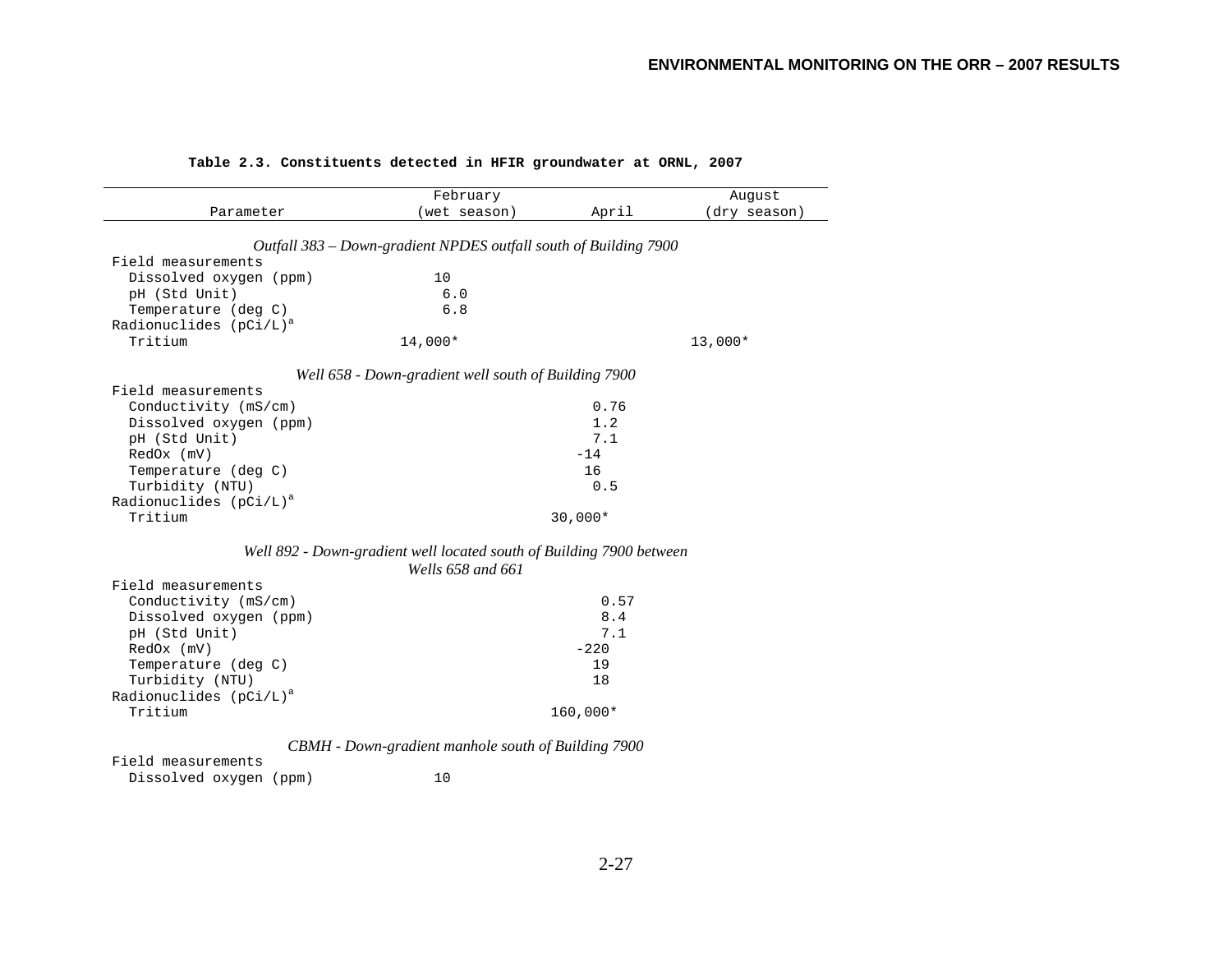|                                              | February                                                                              |       | August      |
|----------------------------------------------|---------------------------------------------------------------------------------------|-------|-------------|
| Parameter                                    | (wet season)                                                                          | April | dry season) |
| pH (Std Unit)                                | 7.2                                                                                   |       |             |
| Temperature (deg C)                          | 13                                                                                    |       |             |
| Radionuclides $(pCi/L)^a$                    |                                                                                       |       |             |
| Tritium                                      | $16.000*$                                                                             |       | $13,000*$   |
|                                              |                                                                                       |       |             |
|                                              |                                                                                       |       |             |
|                                              | J-1 - Down-gradient East Foundation Drain monitoring point southeast of Building 7900 |       |             |
| Field measurements<br>Dissolved oxygen (ppm) | 8.6                                                                                   |       |             |
| pH (Std Unit)                                | 7.0                                                                                   |       |             |
| Temperature (deg C)                          | 19                                                                                    |       |             |
| Radionuclides $(pCi/L)^a$                    |                                                                                       |       |             |

### **Table 2.3. Constituents detected in HFIR groundwater at ORNL, 2007**

identified by an \*. Detected radionuclides are those detected at or above MDA.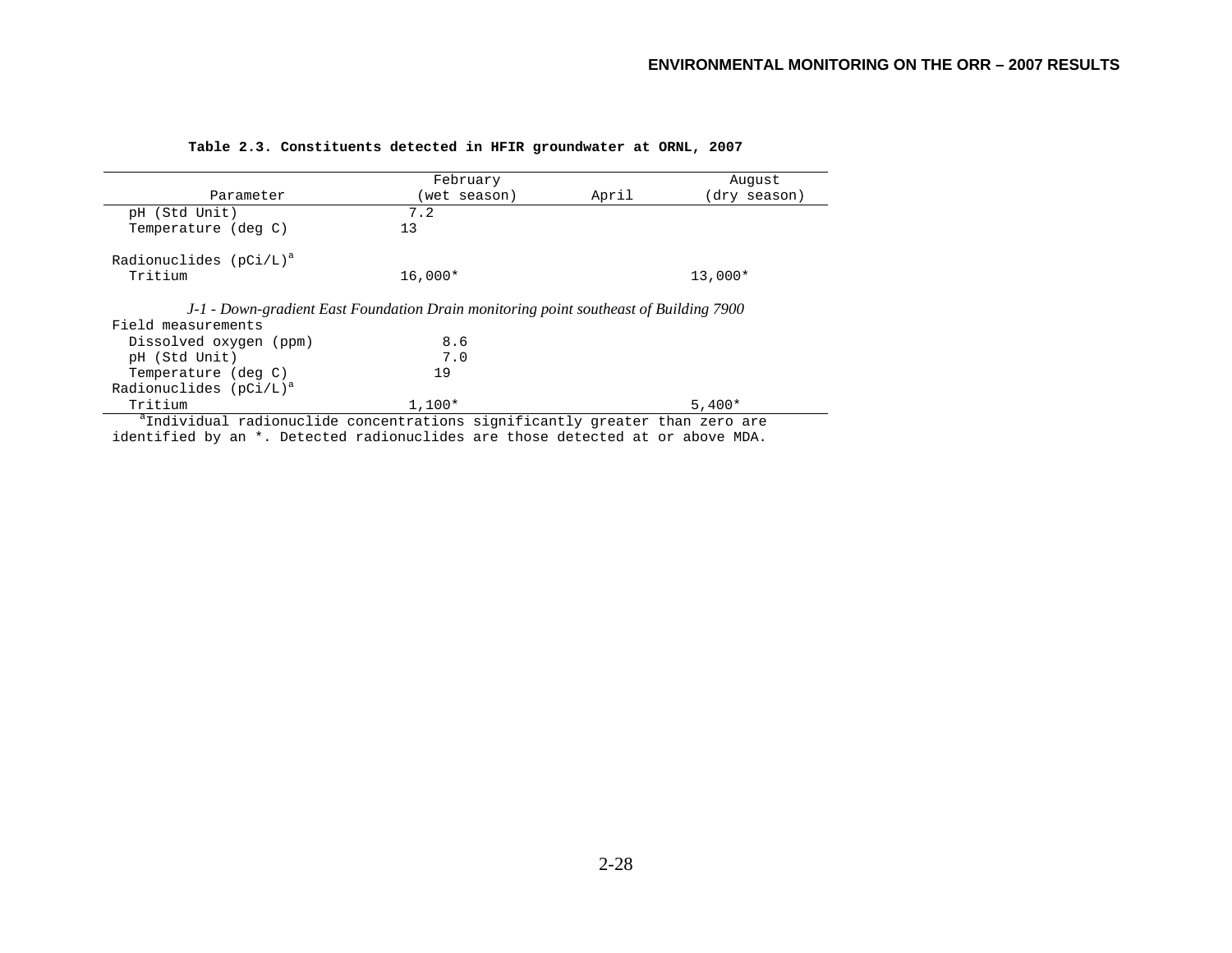|                | N det/  |         | Concentration              |        |          |           | Percent of |
|----------------|---------|---------|----------------------------|--------|----------|-----------|------------|
| Parameter      | N total | Min(a)  | Max(a)                     | Avg(b) | Error(c) | DCG(d)    | DCG(e)     |
|                |         |         | White Oak Creek Headwaters |        |          |           |            |
| Alpha activity | 12/12   | $3.0*$  | $4.2*$                     | $3.6*$ | 0.099    | n/a       | n/a        |
| Beta activity  | 12/12   | $4.6*$  | $6.4*$                     | $5.7*$ | 0.19     | n/a       | n/a        |
| Carbon-14      | 12/12   | 160*    | $290*$                     | $240*$ | 13       | 70,000    | 0.34       |
| Cesium-137     | 12/12   | $0.4*$  | $7.5*$                     | $4.4*$ | 0.51     | 3,000     | 0.15       |
| $Cobalt-60$    | 12/12   | $0.38*$ | $6.7*$                     | $4.5*$ | 0.49     | 5,000     | 0.091      |
| Tritium        | 12/12   | $340*$  | $770*$                     | $500*$ | 42       | 2,000,000 | 0.025      |

#### **Table 2.4. 2007 radionuclide concentrations in surface waters around ORNL**

(a) Individual radionuclide concentrations significantly greater than zero are identified by an \*.

(b) Average radionuclide concentrations significantly greater than zero are identified by an  $*$ .

(c) Standard error of the mean.

(d) Derived concentration guide for ingestion of water from DOE Order 5400.5.

 (e) Average concentration as a percentage of the derived concentration guide (DCG), calculated only when a DCG exists and when at least one result is detected at or above MDA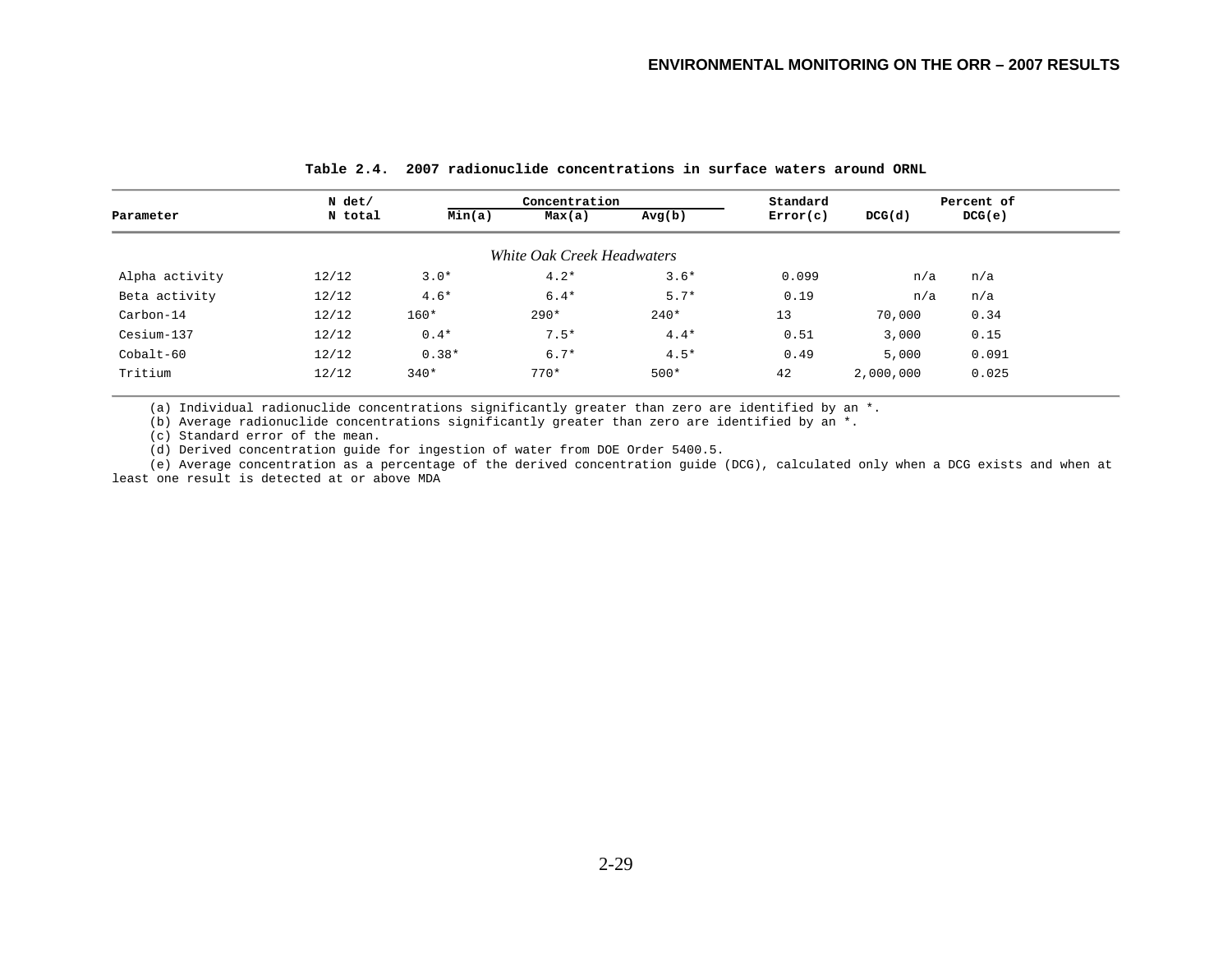| Parameter                              | Grab Sample<br>Concentration (a) | Flow Proportional Sample<br>Concentration (a) |  |
|----------------------------------------|----------------------------------|-----------------------------------------------|--|
|                                        |                                  | Outfall 033                                   |  |
| $Metals$ ( $mq/L$ )                    |                                  |                                               |  |
| Aluminum                               | 0.15                             | 0.086                                         |  |
| Antimony                               | 0.00098                          | 0.0004                                        |  |
| Arsenic                                | 0.00029                          | 0.00021                                       |  |
| Beryllium                              | < 0.0000038                      | 0.0000083                                     |  |
| Cadmium                                | 0.000022                         | < 0.0000038                                   |  |
| Chromium                               | 0.00056                          | 0.00035                                       |  |
| Cobalt                                 | 0.00013                          | 0.00011                                       |  |
| Copper                                 | 0.0013                           | 0.00094                                       |  |
| Iron                                   | 0.16                             | 0.17                                          |  |
| Lead                                   | 0.016                            | 0.0016                                        |  |
| Manganese                              | 0.01                             | 0.011                                         |  |
| Molybdenum                             | 0.00022                          | 0.000095                                      |  |
| Nickel                                 | 0.00076                          | 0.0014                                        |  |
| Phosphorous                            | J0.041                           | J0.037                                        |  |
| Selenium                               | 0.092                            | 0.075                                         |  |
| Silver                                 | 0.00021                          | 0.000012                                      |  |
| Strontium                              | 0.13                             | 0.13                                          |  |
| Thallium                               | 0.0000045                        | 0.0000083                                     |  |
| Thorium                                | 0.000012                         | 0.0000083                                     |  |
| Uranium                                | 0.00024                          | 0.00025                                       |  |
| Zinc                                   | 0.039                            | < 0.038                                       |  |
| Other                                  |                                  |                                               |  |
| Biochemical Oxygen Demand (BOD) (mg/L) | < 4.0                            | < 4.0                                         |  |
| Chemical Oxygen Demand (COD) (mg/L)    | J18                              | U6.4                                          |  |
| Kjeldahl Nitrogen (mg/L)               | J0.2                             | J0.074                                        |  |
| Nitrate/Nitrite as Nitrogen (mg/L)     | U0.014                           | U0.014                                        |  |
| Suspended Solids                       | 7.0                              | 8.0                                           |  |
|                                        |                                  | Outfall 051                                   |  |
| $Metals$ ( $mq/L$ )                    |                                  |                                               |  |
| Aluminum                               | 0.15                             | 0.14                                          |  |
| Antimony                               | 0.0023                           | 0.0036                                        |  |
| Arsenic                                | 0.0006                           | 0.0008                                        |  |
|                                        |                                  |                                               |  |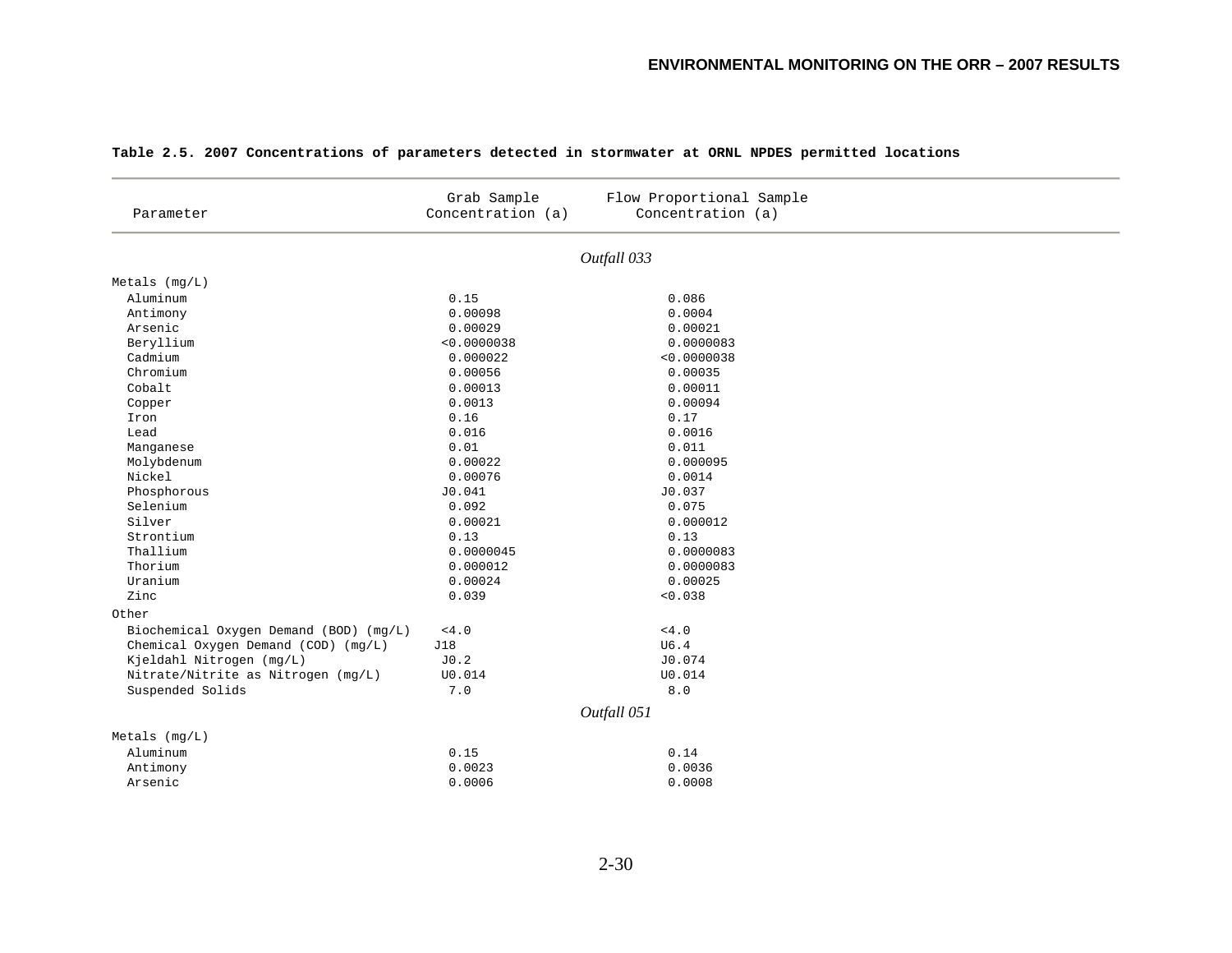|                                        | Grab Sample<br>Concentration (a) | Flow Proportional Sample<br>Concentration (a) |
|----------------------------------------|----------------------------------|-----------------------------------------------|
| Parameter                              |                                  |                                               |
| Beryllium                              | 0.0000083                        | 0.000011                                      |
| Cadmium                                | 0.000026                         | 0.000086                                      |
| Chromium                               | 0.00053                          | 0.00065                                       |
| Cobalt                                 | 0.0002                           | 0.0003                                        |
| Copper                                 | 0.0016                           | 0.003                                         |
| Iron                                   | 0.23                             | 0.21                                          |
| Lead                                   | 0.0022                           | 0.023                                         |
| Manganese                              | 0.074                            | 0.073                                         |
| Molybdenum                             | 0.00094                          | 0.0017                                        |
| Nickel                                 | 0.0008                           | 0.0015                                        |
| Phosphorous                            | J0.049                           | 0.072                                         |
| Selenium                               | 0.19                             | 0.22                                          |
| Silver                                 | 0.000083                         | 0.00027                                       |
| Strontium                              | 0.14                             | 0.15                                          |
| Thallium                               | 0.000017                         | 0.00002                                       |
| Thorium                                | 0.000013                         | 0.000011                                      |
| Uranium                                | 0.00039                          | 0.00038                                       |
| Zinc                                   | < 0.038                          | < 0.038                                       |
| Other                                  |                                  |                                               |
| Biochemical Oxygen Demand (BOD) (mg/L) | $<4.0$                           | < 4.0                                         |
| Chemical Oxygen Demand (COD) (mg/L)    | J11                              | U6.4                                          |
| Kjeldahl Nitrogen (mg/L)               | J0.21                            | J0.2                                          |
| Nitrate/Nitrite as Nitrogen (mg/L)     | U0.014                           | U0.014                                        |
| Suspended Solids                       | <1.0                             | $6.0$                                         |
| Semi-volatile organics (ug/L)          |                                  |                                               |
| 1,2,4-Trichlorobenzene                 | U10                              |                                               |
| 1,2-Diphenylhydrazine                  | U10                              |                                               |
| 2, 4, 6-Trichlorophenol                | U10                              |                                               |
| 2,4-Dichlorophenol                     | U10                              |                                               |
| 2,4-Dimethylphenol                     | U10                              |                                               |
| 2,4-Dinitrophenol                      | U20                              |                                               |
| 2,4-Dinitrotoluene                     | U10                              |                                               |
| 2,6-Dinitrotoluene                     | U10                              |                                               |
| 2-Chloronaphthalene                    | UI.0                             |                                               |
| 2-Chlorophenol                         | U10                              |                                               |
| 2-Methyl-4,6-dinitrophenol             | U10                              |                                               |
| 2-Nitrophenol                          | U10                              |                                               |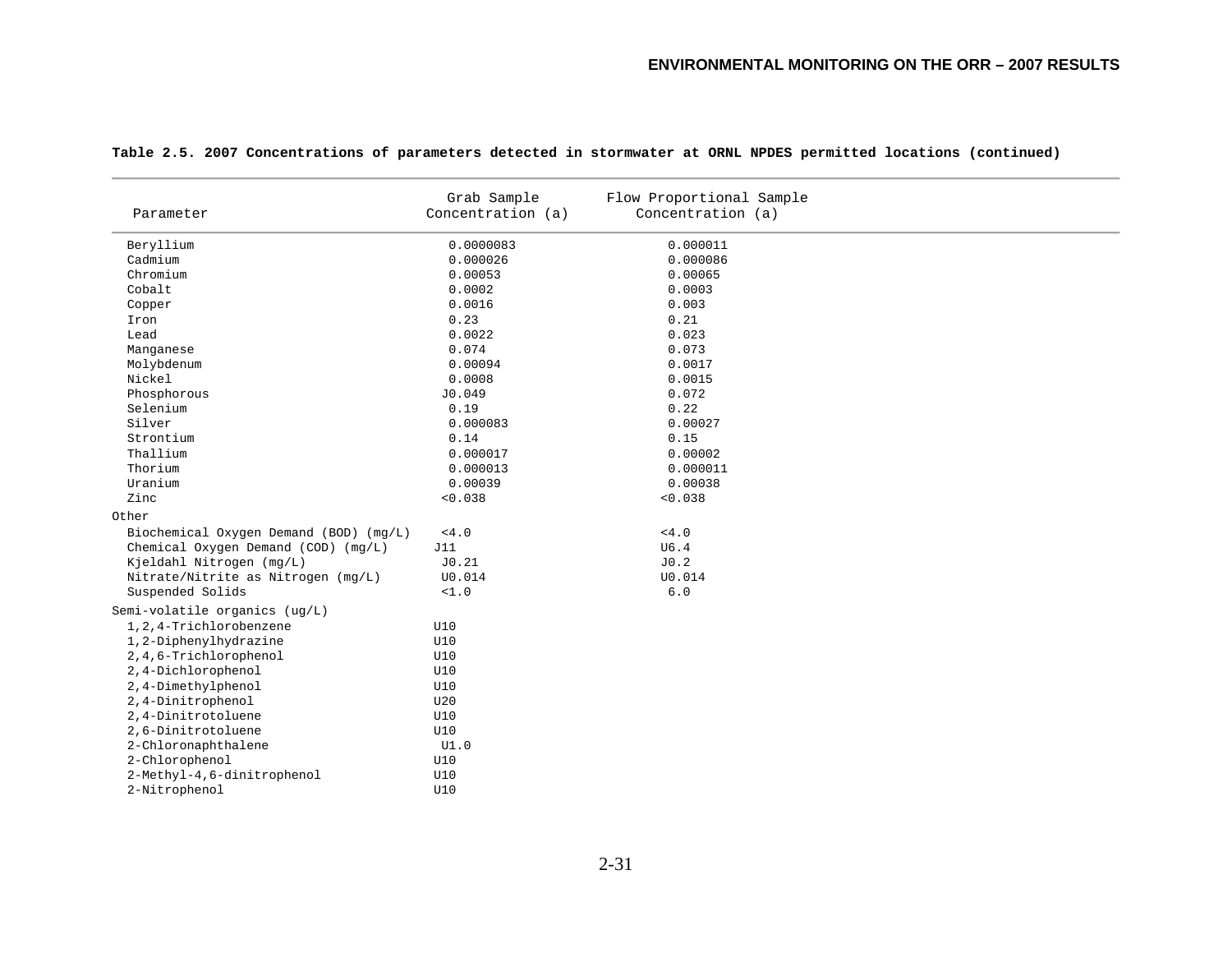| Parameter                    | Grab Sample<br>Concentration (a) | Flow Proportional Sample<br>Concentration (a) |
|------------------------------|----------------------------------|-----------------------------------------------|
|                              |                                  |                                               |
| 3, 3'-Dichlorobenzidine      | U10                              |                                               |
| 4-Bromophenyl phenyl ether   | U10                              |                                               |
| 4-Chloro-3-methylphenol      | U10                              |                                               |
| 4-Chlorophenyl phenyl ether  | U10                              |                                               |
| 4-Nitrophenol                | U10                              |                                               |
| Acenaphthene                 | UI.0                             |                                               |
| Acenaphthylene               | UI.0                             |                                               |
| Anthracene                   | UI.0                             |                                               |
| Benz(a)anthracene            | UI.0                             |                                               |
| Benzidine                    | U10                              |                                               |
| Benzo(a)pyrene               | UI.0                             |                                               |
| Benzo(b)fluoranthene         | UI.0                             |                                               |
| Benzo(ghi)perylene           | UI.0                             |                                               |
| Benzo(k)fluoranthene         | UI.0                             |                                               |
| Bis(2-chloroethoxy)methane   | U10                              |                                               |
| Bis(2-chloroethyl) ether     | U10                              |                                               |
| Bis(2-chloroisopropyl) ether | U10                              |                                               |
| Bis(2-ethylhexyl)phthalate   | U10                              |                                               |
| Butyl benzyl phthalate       | U10                              |                                               |
| Chrysene                     | UI.0                             |                                               |
| Dibenz(a, h)anthracene       | UI.0                             |                                               |
| Diethyl phthalate            | U10                              |                                               |
| Dimethyl phthalate           | U10                              |                                               |
| Di-n-butyl phthalate         | U10                              |                                               |
| Di-n-octylphthalate          | U10                              |                                               |
| Fluoranthene                 | UI.0                             |                                               |
| Fluorene                     | UI.0                             |                                               |
| Hexachlorobenzene            | U10                              |                                               |
| Hexachlorobutadiene          | U10                              |                                               |
| Hexachlorocyclopentadiene    | U10                              |                                               |
| Hexachloroethane             | U10                              |                                               |
| $Indeno(1,2,3-cd)pyrene$     | UI.0                             |                                               |
| Isophorone                   | U10                              |                                               |
| Naphthalene                  | UI.0                             |                                               |
| Nitrobenzene                 | U10                              |                                               |
| N-Nitrosodimethylamine       | U10                              |                                               |
| N-Nitroso-di-n-propylamine   | U10                              |                                               |
|                              |                                  |                                               |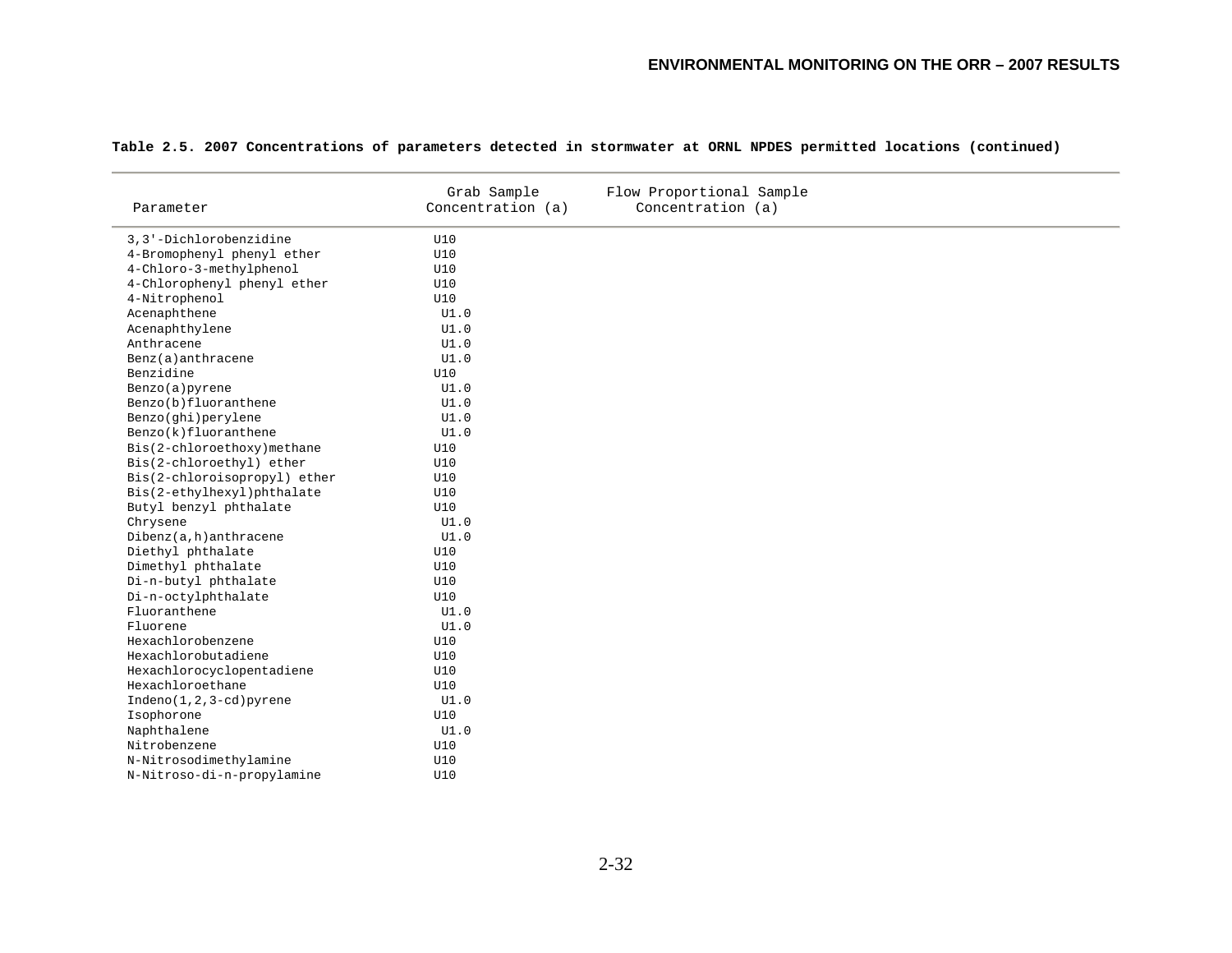|  |  |  | Table 2.5. 2007 Concentrations of parameters detected in stormwater at ORNL NPDES permitted locations (continued) |  |  |  |  |  |  |  |  |  |  |  |
|--|--|--|-------------------------------------------------------------------------------------------------------------------|--|--|--|--|--|--|--|--|--|--|--|
|--|--|--|-------------------------------------------------------------------------------------------------------------------|--|--|--|--|--|--|--|--|--|--|--|

| Parameter                                                             | Grab Sample<br>Concentration (a) | Flow Proportional Sample<br>Concentration (a) |  |
|-----------------------------------------------------------------------|----------------------------------|-----------------------------------------------|--|
| N-Nitrosodiphenylamine<br>Pentachlorophenol<br>Phenanthrene<br>Phenol | U10<br><b>U10</b><br>UI.0<br>U10 |                                               |  |
| Pyrene                                                                | UI.0                             |                                               |  |
| Volatile organics (ug/L)                                              |                                  |                                               |  |
| 1,2-Dichlorobenzene<br>1,3-Dichlorobenzene<br>1,4-Dichlorobenzene     | U10<br>U10<br>U10                |                                               |  |
|                                                                       |                                  |                                               |  |
|                                                                       |                                  | Outfall 070                                   |  |
| Metals $(mq/L)$                                                       |                                  |                                               |  |
| Aluminum                                                              | 0.13                             | 0.11                                          |  |
| Antimony                                                              | 0.0011                           | 0.0014                                        |  |
| Arsenic                                                               | 0.00032                          | 0.00032                                       |  |
| Beryllium                                                             | 0.0000068                        | 0.0000083                                     |  |
| Cadmium                                                               | 0.00019                          | 0.00019                                       |  |
| Chromium                                                              | 0.001                            | 0.00088                                       |  |
| Cobalt                                                                | 0.00021                          | 0.00019                                       |  |
| Copper                                                                | 0.0047                           | 0.0042                                        |  |
| Iron                                                                  | 0.13                             | 0.14                                          |  |
| Lead                                                                  | 0.0072                           | 0.012                                         |  |
| Manganese                                                             | 0.01                             | 0.012                                         |  |
| Molybdenum                                                            | 0.0029                           | 0.0029                                        |  |
| Nickel                                                                | 0.0059                           | 0.0012                                        |  |
| Phosphorous                                                           | 0.051                            | 0.056                                         |  |
| Selenium                                                              | 0.12                             | 0.13                                          |  |
| Silver                                                                | 0.00012                          | 0.00012                                       |  |
| Strontium                                                             | 0.072                            | 0.068                                         |  |
| Thallium                                                              | 0.000012                         | 0.000011                                      |  |
| Thorium                                                               | 0.000009                         | 0.000009                                      |  |
| Uranium                                                               | 0.00013                          | 0.00013                                       |  |
| Zinc                                                                  | < 0.038                          | < 0.038                                       |  |
| Other                                                                 |                                  |                                               |  |
| Biochemical Oxygen Demand (BOD) (mg/L)                                | 4.1                              | $<4.0$                                        |  |
| Chemical Oxygen Demand (COD) (mg/L)                                   | J8.2                             | J8.2                                          |  |
| Kjeldahl Nitrogen (mg/L)                                              | J0.21                            | J0.22                                         |  |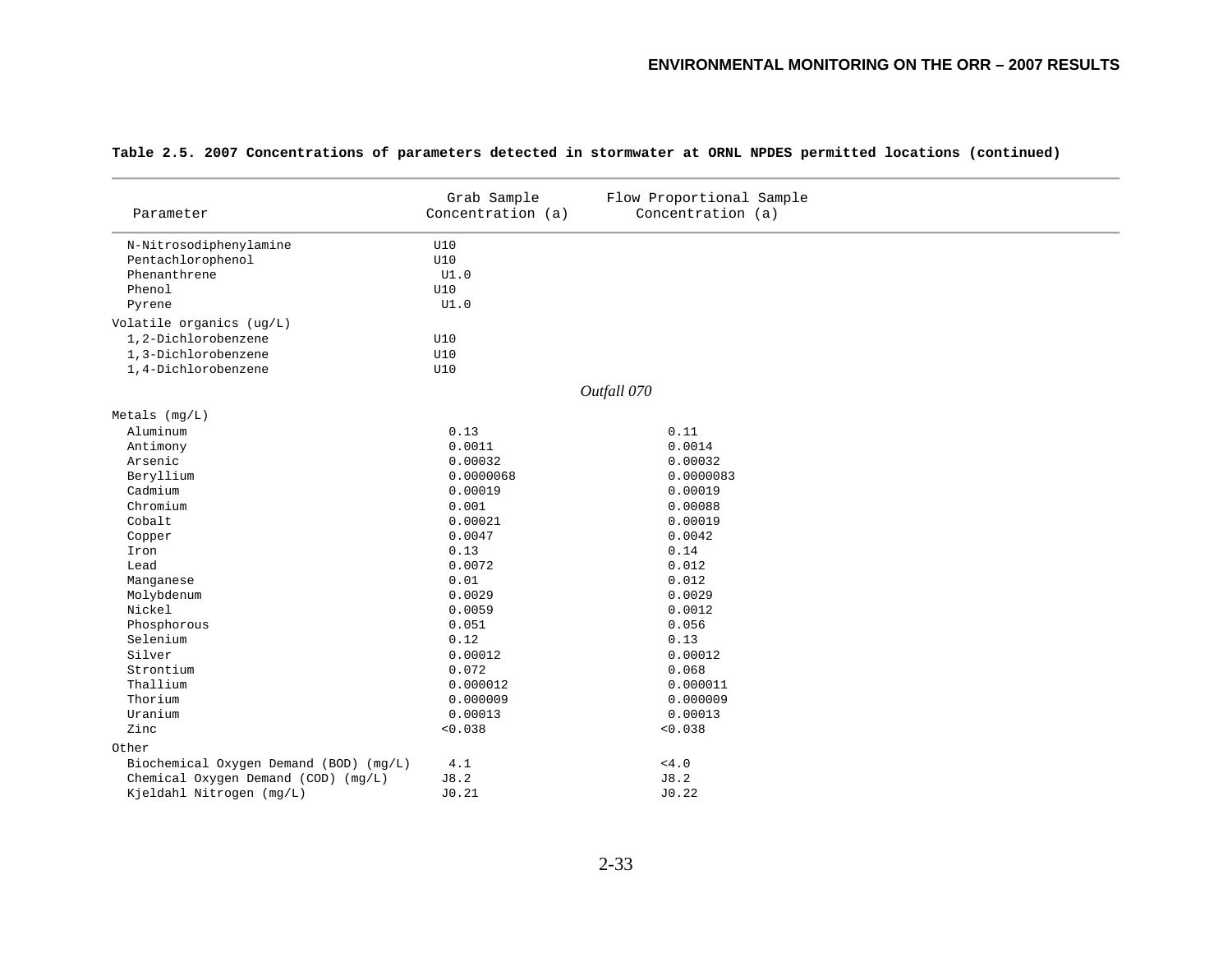| Parameter                              | Grab Sample<br>Concentration (a) | Flow Proportional Sample<br>Concentration (a) |  |
|----------------------------------------|----------------------------------|-----------------------------------------------|--|
| Nitrate/Nitrite as Nitrogen (mg/L)     | U0.014                           | U0.014                                        |  |
| Suspended Solids                       | 3.0                              | 4.0                                           |  |
|                                        |                                  | Outfall 102                                   |  |
|                                        |                                  |                                               |  |
| Metals (mg/L)                          |                                  |                                               |  |
| Aluminum                               | 0.24                             | 0.26                                          |  |
| Antimony                               | 0.00089                          | 0.00085                                       |  |
| Arsenic                                | 0.00034                          | 0.00032                                       |  |
| Beryllium                              | 0.000017                         | 0.000012                                      |  |
| Cadmium                                | 0.000048                         | 0.000036                                      |  |
| Chromium                               | 0.00079                          | 0.00096                                       |  |
| Cobalt                                 | 0.00013                          | 0.00013                                       |  |
| Copper                                 | 0.004                            | 0.0061                                        |  |
| Iron                                   | 0.28                             | 0.23                                          |  |
| Lead                                   | 0.0027                           | 0.0074                                        |  |
| Manganese                              | 0.009                            | 0.0084                                        |  |
| Molybdenum                             | 0.0004                           | 0.00042                                       |  |
| Nickel                                 | 0.0017                           | 0.0029                                        |  |
| Phosphorous                            | 0.071                            | 0.051                                         |  |
| Selenium                               | 0.09                             | 0.088                                         |  |
| Silver                                 | 0.00008                          | 0.000073                                      |  |
| Strontium                              | 0.077                            | 0.074                                         |  |
| Thallium                               | 0.000019                         | 0.000016                                      |  |
| Thorium                                | 0.000038                         | 0.000036                                      |  |
| Uranium                                | 0.0013                           | 0.0013                                        |  |
| Zinc                                   | < 0.038                          | < 0.038                                       |  |
| Other                                  |                                  |                                               |  |
| Biochemical Oxygen Demand (BOD) (mg/L) | $<4.0$                           | $<4.0$                                        |  |
| Chemical Oxygen Demand (COD) (mg/L)    | J8.2                             | J11                                           |  |
| Kjeldahl Nitrogen (mg/L)               | J0.23                            | J0.23                                         |  |
| Nitrate/Nitrite as Nitrogen (mg/L)     | U0.014                           | U0.014                                        |  |
| Sum of Total Toxic Organics Analysis   | < 20                             |                                               |  |
| Suspended Solids                       | 4.0                              | 2.0                                           |  |
| Semi-volatile organics (ug/L)          |                                  |                                               |  |
| 1, 2, 4-Trichlorobenzene               | U10                              |                                               |  |
| 1,2-Diphenylhydrazine                  | U10                              |                                               |  |
| 2,4,6-Trichlorophenol                  | U10                              |                                               |  |
|                                        |                                  |                                               |  |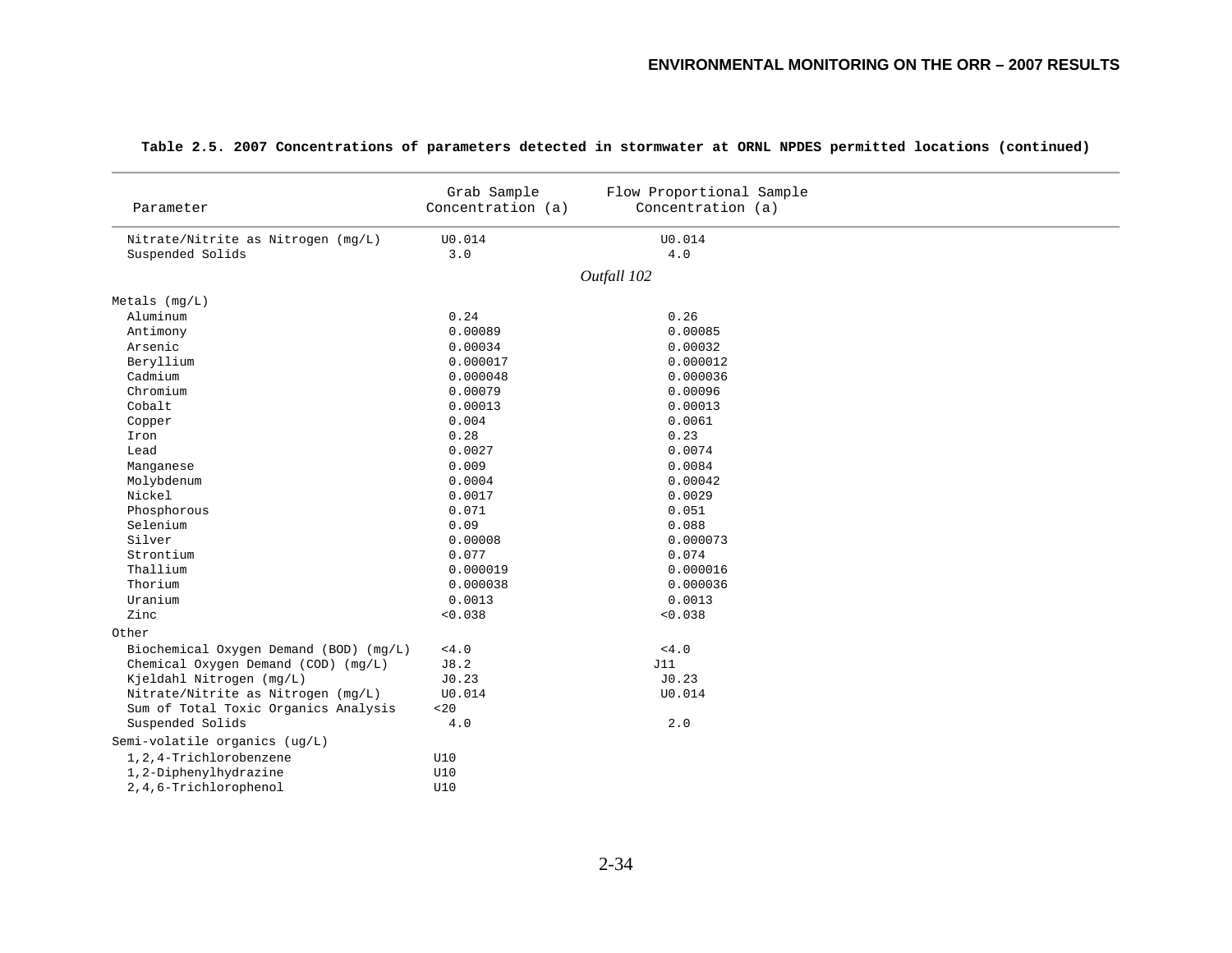| 2,4-Dichlorophenol<br>U10<br><b>U10</b><br>2,4-Dimethylphenol<br>2,4-Dinitrophenol<br>U20<br>2,4-Dinitrotoluene<br><b>U10</b><br>2,6-Dinitrotoluene<br>U10<br>2-Chloronaphthalene<br>UI.0<br>2-Chlorophenol<br>U10<br>2-Methyl-4,6-dinitrophenol<br>U10<br>2-Nitrophenol<br>U10<br>3,3'-Dichlorobenzidine<br>U10<br>4-Bromophenyl phenyl ether<br>U10<br>4-Chloro-3-methylphenol<br>U10<br>4-Chlorophenyl phenyl ether<br>U10<br>4-Nitrophenol<br>U10<br>Acenaphthene<br>UI.0<br>Acenaphthylene<br>UI.0<br>Anthracene<br>UI.0<br>Benz(a)anthracene<br>UI.0<br>Benzidine<br>U10<br>UI.0<br>Benzo(a)pyrene<br>Benzo(b)fluoranthene<br>UI.0<br>Benzo(ghi)perylene<br>UI.0<br>Benzo(k)fluoranthene<br>UI.0<br>Bis(2-chloroethoxy)methane<br>U10<br>Bis(2-chloroethyl) ether<br>U10<br>Bis(2-chloroisopropyl) ether<br>U10<br>Bis(2-ethylhexyl)phthalate<br>U10<br>Butyl benzyl phthalate<br>U10<br>Chrysene<br>UI.0<br>Dibenz(a,h)anthracene<br>UI.0<br>Diethyl phthalate<br>U10<br>Dimethyl phthalate<br>U10<br>Di-n-butyl phthalate<br>U10<br>Di-n-octylphthalate<br>U10<br>Fluoranthene<br>UI.0<br>Fluorene<br>UI.0<br>Hexachlorobenzene<br>U10 | Parameter | Grab Sample<br>Concentration (a) | Flow Proportional Sample<br>Concentration (a) |
|------------------------------------------------------------------------------------------------------------------------------------------------------------------------------------------------------------------------------------------------------------------------------------------------------------------------------------------------------------------------------------------------------------------------------------------------------------------------------------------------------------------------------------------------------------------------------------------------------------------------------------------------------------------------------------------------------------------------------------------------------------------------------------------------------------------------------------------------------------------------------------------------------------------------------------------------------------------------------------------------------------------------------------------------------------------------------------------------------------------------------------------------|-----------|----------------------------------|-----------------------------------------------|
|                                                                                                                                                                                                                                                                                                                                                                                                                                                                                                                                                                                                                                                                                                                                                                                                                                                                                                                                                                                                                                                                                                                                                |           |                                  |                                               |
|                                                                                                                                                                                                                                                                                                                                                                                                                                                                                                                                                                                                                                                                                                                                                                                                                                                                                                                                                                                                                                                                                                                                                |           |                                  |                                               |
|                                                                                                                                                                                                                                                                                                                                                                                                                                                                                                                                                                                                                                                                                                                                                                                                                                                                                                                                                                                                                                                                                                                                                |           |                                  |                                               |
|                                                                                                                                                                                                                                                                                                                                                                                                                                                                                                                                                                                                                                                                                                                                                                                                                                                                                                                                                                                                                                                                                                                                                |           |                                  |                                               |
|                                                                                                                                                                                                                                                                                                                                                                                                                                                                                                                                                                                                                                                                                                                                                                                                                                                                                                                                                                                                                                                                                                                                                |           |                                  |                                               |
|                                                                                                                                                                                                                                                                                                                                                                                                                                                                                                                                                                                                                                                                                                                                                                                                                                                                                                                                                                                                                                                                                                                                                |           |                                  |                                               |
|                                                                                                                                                                                                                                                                                                                                                                                                                                                                                                                                                                                                                                                                                                                                                                                                                                                                                                                                                                                                                                                                                                                                                |           |                                  |                                               |
|                                                                                                                                                                                                                                                                                                                                                                                                                                                                                                                                                                                                                                                                                                                                                                                                                                                                                                                                                                                                                                                                                                                                                |           |                                  |                                               |
|                                                                                                                                                                                                                                                                                                                                                                                                                                                                                                                                                                                                                                                                                                                                                                                                                                                                                                                                                                                                                                                                                                                                                |           |                                  |                                               |
|                                                                                                                                                                                                                                                                                                                                                                                                                                                                                                                                                                                                                                                                                                                                                                                                                                                                                                                                                                                                                                                                                                                                                |           |                                  |                                               |
|                                                                                                                                                                                                                                                                                                                                                                                                                                                                                                                                                                                                                                                                                                                                                                                                                                                                                                                                                                                                                                                                                                                                                |           |                                  |                                               |
|                                                                                                                                                                                                                                                                                                                                                                                                                                                                                                                                                                                                                                                                                                                                                                                                                                                                                                                                                                                                                                                                                                                                                |           |                                  |                                               |
|                                                                                                                                                                                                                                                                                                                                                                                                                                                                                                                                                                                                                                                                                                                                                                                                                                                                                                                                                                                                                                                                                                                                                |           |                                  |                                               |
|                                                                                                                                                                                                                                                                                                                                                                                                                                                                                                                                                                                                                                                                                                                                                                                                                                                                                                                                                                                                                                                                                                                                                |           |                                  |                                               |
|                                                                                                                                                                                                                                                                                                                                                                                                                                                                                                                                                                                                                                                                                                                                                                                                                                                                                                                                                                                                                                                                                                                                                |           |                                  |                                               |
|                                                                                                                                                                                                                                                                                                                                                                                                                                                                                                                                                                                                                                                                                                                                                                                                                                                                                                                                                                                                                                                                                                                                                |           |                                  |                                               |
|                                                                                                                                                                                                                                                                                                                                                                                                                                                                                                                                                                                                                                                                                                                                                                                                                                                                                                                                                                                                                                                                                                                                                |           |                                  |                                               |
|                                                                                                                                                                                                                                                                                                                                                                                                                                                                                                                                                                                                                                                                                                                                                                                                                                                                                                                                                                                                                                                                                                                                                |           |                                  |                                               |
|                                                                                                                                                                                                                                                                                                                                                                                                                                                                                                                                                                                                                                                                                                                                                                                                                                                                                                                                                                                                                                                                                                                                                |           |                                  |                                               |
|                                                                                                                                                                                                                                                                                                                                                                                                                                                                                                                                                                                                                                                                                                                                                                                                                                                                                                                                                                                                                                                                                                                                                |           |                                  |                                               |
|                                                                                                                                                                                                                                                                                                                                                                                                                                                                                                                                                                                                                                                                                                                                                                                                                                                                                                                                                                                                                                                                                                                                                |           |                                  |                                               |
|                                                                                                                                                                                                                                                                                                                                                                                                                                                                                                                                                                                                                                                                                                                                                                                                                                                                                                                                                                                                                                                                                                                                                |           |                                  |                                               |
|                                                                                                                                                                                                                                                                                                                                                                                                                                                                                                                                                                                                                                                                                                                                                                                                                                                                                                                                                                                                                                                                                                                                                |           |                                  |                                               |
|                                                                                                                                                                                                                                                                                                                                                                                                                                                                                                                                                                                                                                                                                                                                                                                                                                                                                                                                                                                                                                                                                                                                                |           |                                  |                                               |
|                                                                                                                                                                                                                                                                                                                                                                                                                                                                                                                                                                                                                                                                                                                                                                                                                                                                                                                                                                                                                                                                                                                                                |           |                                  |                                               |
|                                                                                                                                                                                                                                                                                                                                                                                                                                                                                                                                                                                                                                                                                                                                                                                                                                                                                                                                                                                                                                                                                                                                                |           |                                  |                                               |
|                                                                                                                                                                                                                                                                                                                                                                                                                                                                                                                                                                                                                                                                                                                                                                                                                                                                                                                                                                                                                                                                                                                                                |           |                                  |                                               |
|                                                                                                                                                                                                                                                                                                                                                                                                                                                                                                                                                                                                                                                                                                                                                                                                                                                                                                                                                                                                                                                                                                                                                |           |                                  |                                               |
|                                                                                                                                                                                                                                                                                                                                                                                                                                                                                                                                                                                                                                                                                                                                                                                                                                                                                                                                                                                                                                                                                                                                                |           |                                  |                                               |
|                                                                                                                                                                                                                                                                                                                                                                                                                                                                                                                                                                                                                                                                                                                                                                                                                                                                                                                                                                                                                                                                                                                                                |           |                                  |                                               |
|                                                                                                                                                                                                                                                                                                                                                                                                                                                                                                                                                                                                                                                                                                                                                                                                                                                                                                                                                                                                                                                                                                                                                |           |                                  |                                               |
|                                                                                                                                                                                                                                                                                                                                                                                                                                                                                                                                                                                                                                                                                                                                                                                                                                                                                                                                                                                                                                                                                                                                                |           |                                  |                                               |
|                                                                                                                                                                                                                                                                                                                                                                                                                                                                                                                                                                                                                                                                                                                                                                                                                                                                                                                                                                                                                                                                                                                                                |           |                                  |                                               |
|                                                                                                                                                                                                                                                                                                                                                                                                                                                                                                                                                                                                                                                                                                                                                                                                                                                                                                                                                                                                                                                                                                                                                |           |                                  |                                               |
|                                                                                                                                                                                                                                                                                                                                                                                                                                                                                                                                                                                                                                                                                                                                                                                                                                                                                                                                                                                                                                                                                                                                                |           |                                  |                                               |
|                                                                                                                                                                                                                                                                                                                                                                                                                                                                                                                                                                                                                                                                                                                                                                                                                                                                                                                                                                                                                                                                                                                                                |           |                                  |                                               |
|                                                                                                                                                                                                                                                                                                                                                                                                                                                                                                                                                                                                                                                                                                                                                                                                                                                                                                                                                                                                                                                                                                                                                |           |                                  |                                               |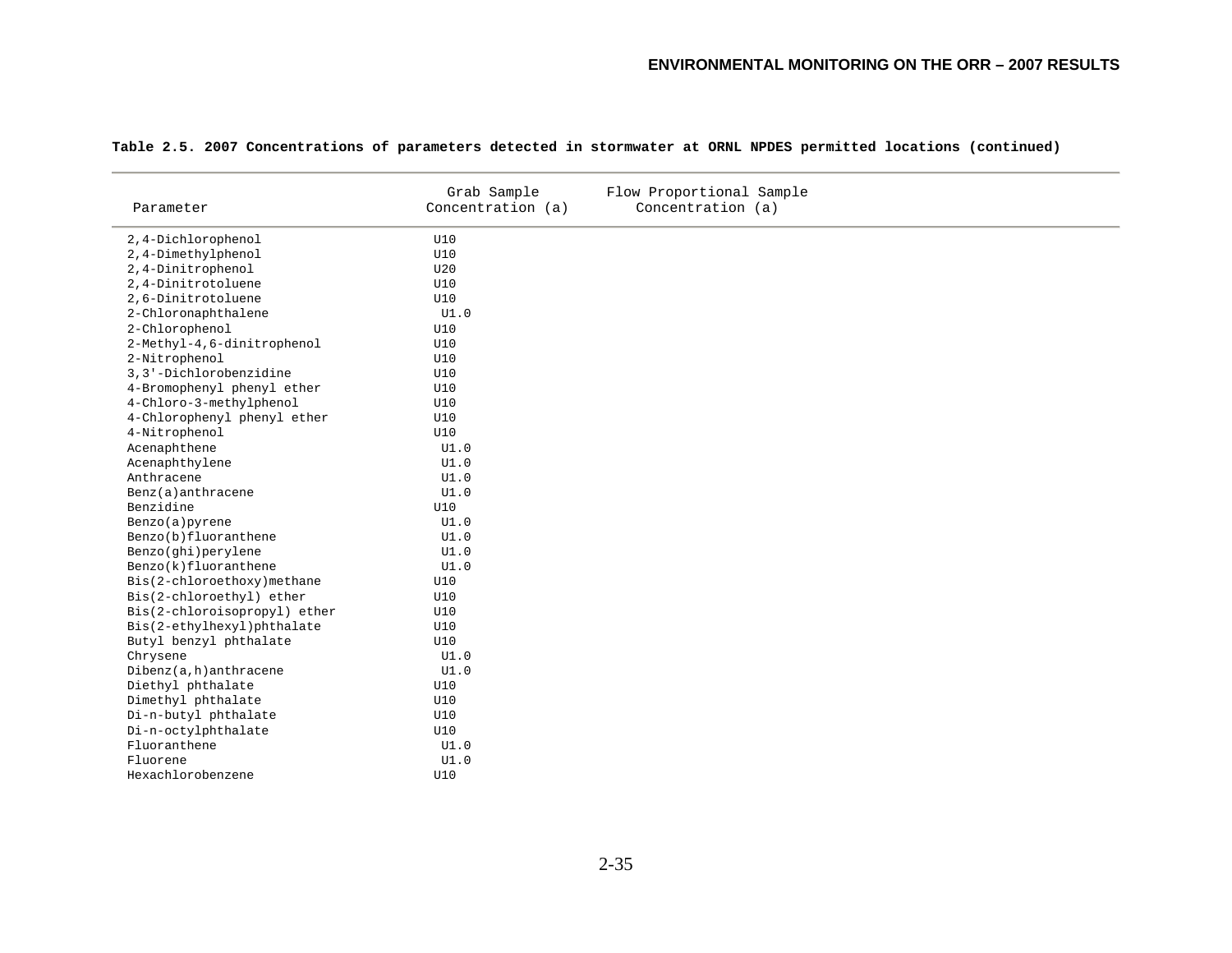|                            | Grab Sample       | Flow Proportional Sample |  |
|----------------------------|-------------------|--------------------------|--|
| Parameter                  | Concentration (a) | Concentration (a)        |  |
| Hexachlorobutadiene        | U10               |                          |  |
| Hexachlorocyclopentadiene  | U10               |                          |  |
| Hexachloroethane           | U10               |                          |  |
| $Indeno(1,2,3-cd)pyrene$   | UI.0              |                          |  |
| Isophorone                 | U10               |                          |  |
| Naphthalene                | UI.0              |                          |  |
| Nitrobenzene               | U10               |                          |  |
| N-Nitrosodimethylamine     | U10               |                          |  |
| N-Nitroso-di-n-propylamine | U10               |                          |  |
| N-Nitrosodiphenylamine     | U10               |                          |  |
| Pentachlorophenol          | U10               |                          |  |
| Phenanthrene               | UI.0              |                          |  |
| Phenol                     | <b>U10</b>        |                          |  |
| Pyrene                     | UI.0              |                          |  |
| Volatile organics (ug/L)   |                   |                          |  |
| 1,2-Dichlorobenzene        | U10               |                          |  |
| 1,3-Dichlorobenzene        | U10               |                          |  |
| 1,4-Dichlorobenzene        | U10               |                          |  |
|                            |                   | Outfall 250              |  |
| $Metals$ ( $mq/L$ )        |                   |                          |  |
| Aluminum                   | 0.079             | 0.12                     |  |
| Antimony                   | 0.00051           | 0.00062                  |  |
| Arsenic                    | 0.0002            | 0.00019                  |  |
| Beryllium                  | < 0.0000038       | < 0.0000038              |  |
| Cadmium                    | 0.00028           | 0.00025                  |  |
| Chromium                   | 0.00017           | 0.0002                   |  |
| Cobalt                     | 0.000087          | 0.000073                 |  |
| Copper                     | 0.024             | 0.023                    |  |
| Iron                       | 0.034             | 0.034                    |  |
| Lead                       | 0.0069            | 0.0043                   |  |
| Manganese                  | 0.0066            | 0.066                    |  |
| Molybdenum                 | 0.00011           | 0.00014                  |  |
| Nickel                     | 0.0022            | 0.00064                  |  |
| Phosphorous                | 0.052             | 0.061                    |  |
| Selenium                   | 0.03              | 0.034                    |  |
| Silver                     | 0.00007           | 0.000045                 |  |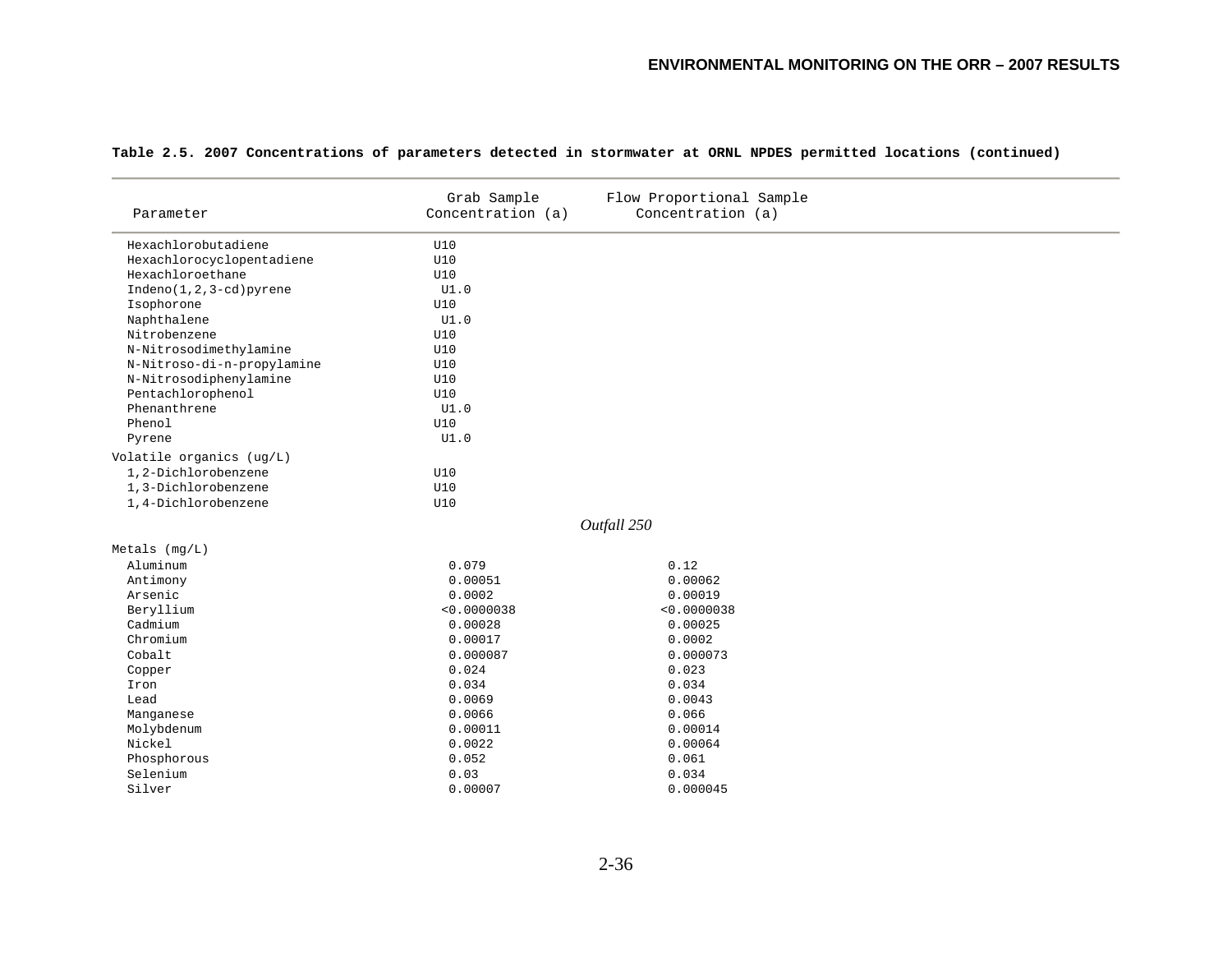| Parameter                              | Grab Sample<br>Concentration (a) | Flow Proportional Sample<br>Concentration (a) |  |
|----------------------------------------|----------------------------------|-----------------------------------------------|--|
| Strontium                              | 0.011                            | 0.011                                         |  |
| Thallium                               | 0.000017                         | 0.000016                                      |  |
| Thorium                                | < 0.0000038                      | < 0.0000038                                   |  |
| Uranium                                | 0.000014                         | 0.000014                                      |  |
| Zinc                                   | 0.49                             | 0.48                                          |  |
| Other                                  |                                  |                                               |  |
| Asbestos (MFL)                         | < 0.18                           | < 0.18                                        |  |
| Biochemical Oxygen Demand (BOD) (mg/L) | < 4.0                            | < 4.0                                         |  |
| Chemical Oxygen Demand (COD) (mg/L)    | U6.4                             | U6.4                                          |  |
| Kjeldahl Nitrogen (mg/L)               | J0.23                            | J0.21                                         |  |
| Nitrate/Nitrite as Nitrogen (mg/L)     | U0.014                           | U0.014                                        |  |
| Suspended Solids                       | 2.0                              | 1.0                                           |  |
| Pesticides and PCBs (ug/L)             |                                  |                                               |  |
| $4, 4 - DDD$                           | U0.041                           |                                               |  |
| $4, 4 - DDE$                           | U0.041                           |                                               |  |
| $4, 4 - DDT$                           | U0.041                           |                                               |  |
| Aldrin                                 | U0.02                            |                                               |  |
| alpha-BHC                              | U0.02                            |                                               |  |
| beta-BHC                               | U0.02                            |                                               |  |
| delta-BHC                              | U0.02                            |                                               |  |
| Dieldrin                               | U0.041                           |                                               |  |
| Endosulfan I                           | U0.02                            |                                               |  |
| Endosulfan II                          | U0.041                           |                                               |  |
| Endosulfan sulfate                     | U0.041                           |                                               |  |
| Endrin                                 | U0.041                           |                                               |  |
| Endrin aldehyde                        | U0.041                           |                                               |  |
| Heptachlor                             | U0.02                            |                                               |  |
| Heptachlor epoxide                     | U0.02                            |                                               |  |
| Lindane                                | U0.02                            |                                               |  |
| PCB-1016                               | U0.51                            |                                               |  |
| PCB-1221                               | U0.51                            |                                               |  |
| PCB-1232                               | U0.51                            |                                               |  |
| PCB-1242                               | U0.51                            |                                               |  |
| PCB-1248                               | U0.51                            |                                               |  |
| PCB-1254                               | U0.51                            |                                               |  |
|                                        |                                  |                                               |  |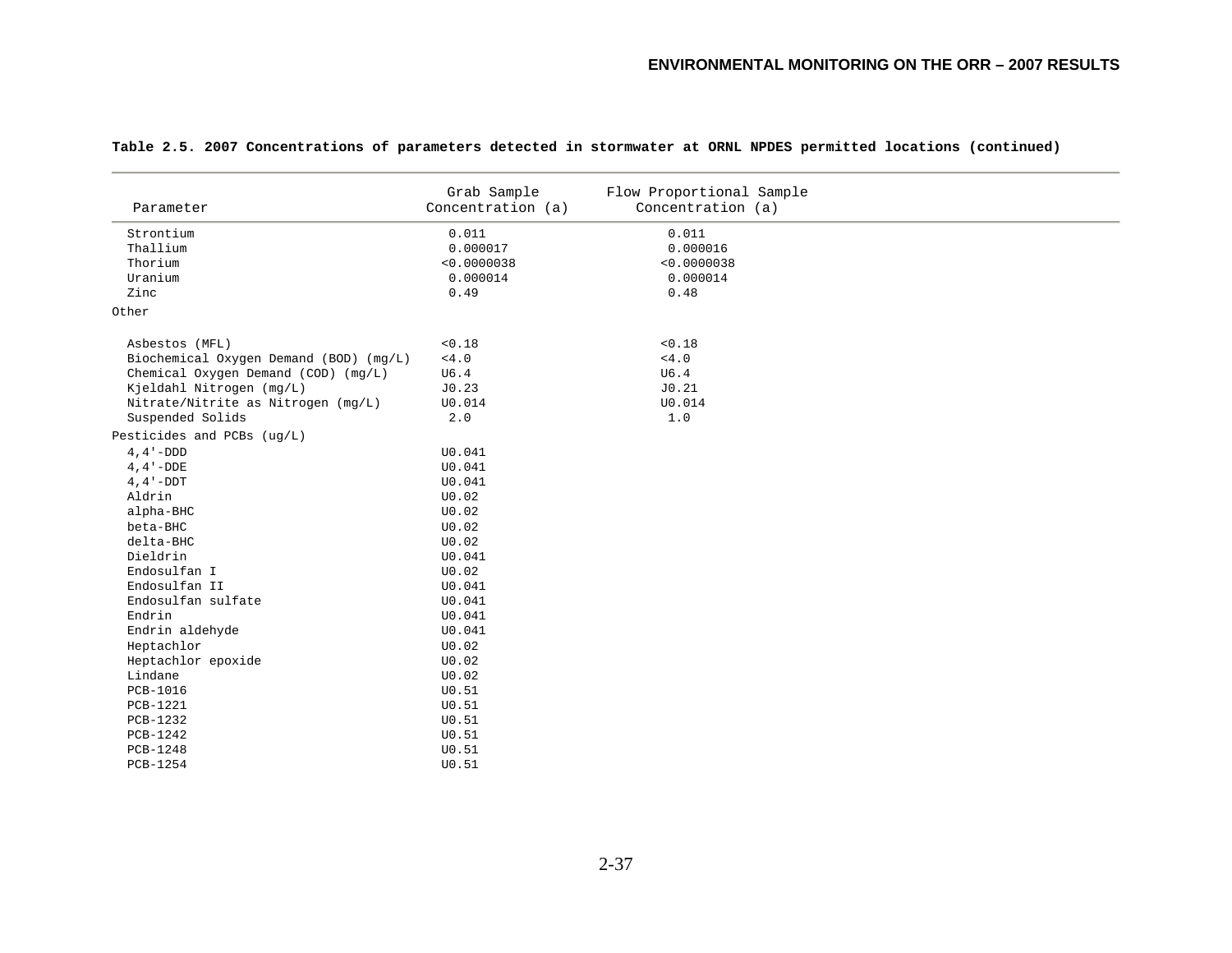|  |  | Table 2.5. 2007 Concentrations of parameters detected in stormwater at ORNL NPDES permitted locations (continued) |  |  |  |  |  |  |  |  |  |  |  |
|--|--|-------------------------------------------------------------------------------------------------------------------|--|--|--|--|--|--|--|--|--|--|--|
|--|--|-------------------------------------------------------------------------------------------------------------------|--|--|--|--|--|--|--|--|--|--|--|

| Parameter                            | Grab Sample<br>Concentration (a) | Flow Proportional Sample<br>Concentration (a) |  |
|--------------------------------------|----------------------------------|-----------------------------------------------|--|
| PCB-1260<br>Polychlorinated biphenyl | U0.51<br>U0.51                   |                                               |  |

 (a) Prefix "J" indicates the value was estimated at or below the analytical detection limit by the laboratory; "U" indicates that the value was undetected at the analytical detection limit; and "<" indicates the value for a parameter was not quantifiable at the analytical detection limit.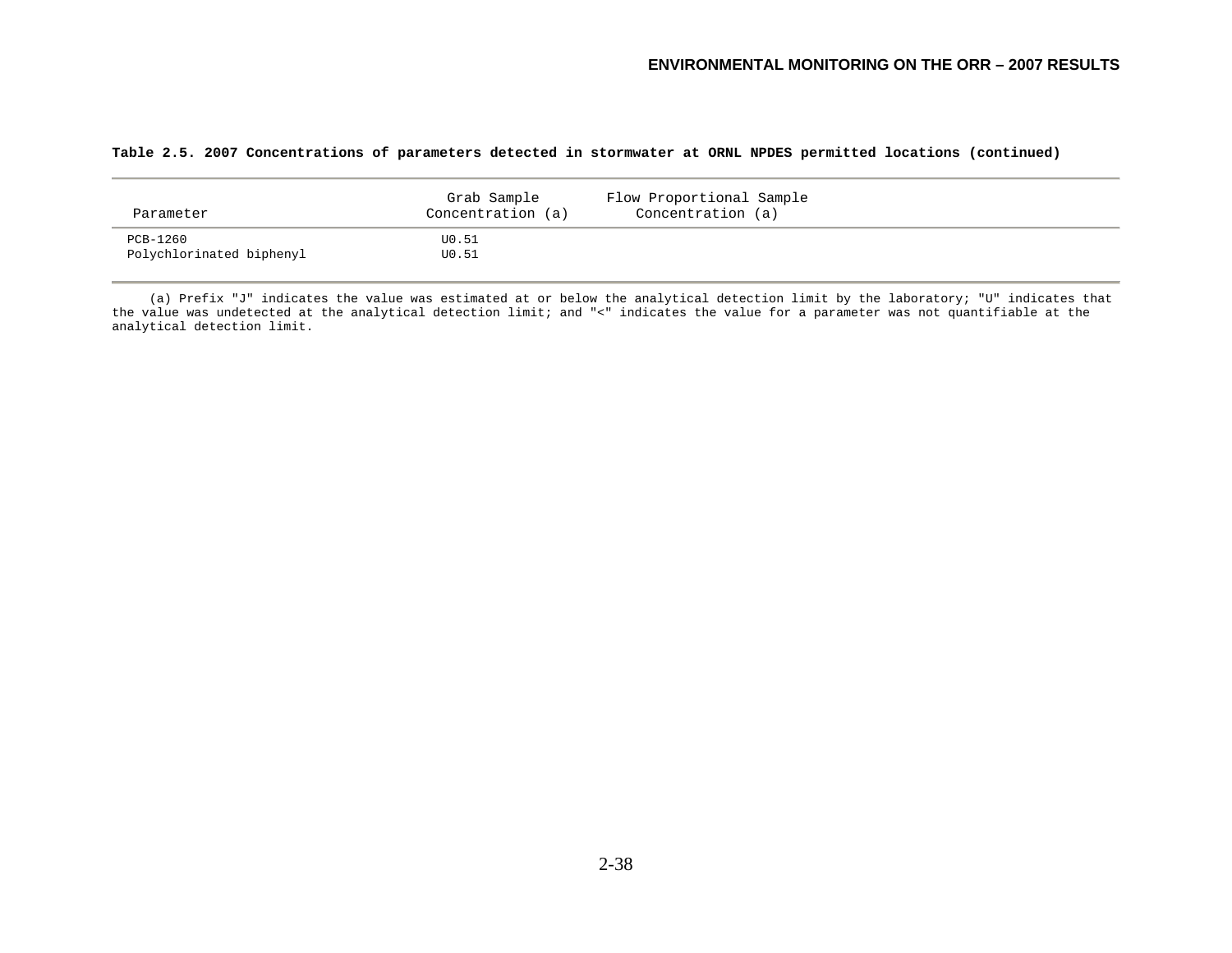|                 | $N$ det/ |            | Concentration                         |                                           | Standard |           | Percent of |
|-----------------|----------|------------|---------------------------------------|-------------------------------------------|----------|-----------|------------|
| Parameter       | N total  | Min(a)     | Max(a)                                | Avg(b)                                    | Error(c) | DCG(d)    | DCG(e)     |
|                 |          |            | Sewage Treatment Plant (X01)          |                                           |          |           |            |
| Alpha activity  | 12/12    | $3.0*$     | $3.9*$                                | $3.5*$                                    | 0.088    | n/a       | n/a        |
| Beta activity   | 12/12    | $150*$     | $370*$                                | $240*$                                    | 20       | n/a       | n/a        |
| Carbon-14       | 12/12    | 160*       | $290*$                                | $240*$                                    | 13       | 70,000    | 0.34       |
| Cesium-137      | 12/12    | $4.1*$     | $15*$                                 | $7.0*$                                    | 0.82     | 3,000     | 0.23       |
| $Cobalt-60$     | 12/12    | $3.8*$     | $6.6*$                                | $4.7*$                                    | 0.32     | 5,000     | 0.094      |
| Strontium-89/90 | 12/12    | 63*        | $140*$                                | $97*$                                     | 7.5      | 1,000     | 9.7        |
| Tritium         | 12/12    | $340*$     | 14,000*                               | $2,100*$                                  | 1,100    | 2,000,000 | 0.11       |
|                 |          |            |                                       | Coal Yard Runoff Treatment Facility (X02) |          |           |            |
| Alpha activity  | 12/12    | $24*$      | $50*$                                 | $37*$                                     | 2.3      | n/a       | n/a        |
| Beta activity   | 12/12    | $390*$     | $910*$                                | 580*                                      | 46       | n/a       | n/a        |
| Potassium-40    | 1/1      | $390*$     | $390*$                                | 390                                       | n/a      | 7,000     | 5.6        |
| Strontium-89/90 | 1/1      | $120*$     | $120*$                                | 120                                       | n/a      | 1,000     | 12         |
|                 |          |            | Process Waste Treatment Complex (X12) |                                           |          |           |            |
| Alpha activity  | 12/12    | $3.7*$     | $21*$                                 | $10*$                                     | 1.7      | n/a       | n/a        |
| Beta activity   | 12/12    | $73*$      | $770*$                                | 430*                                      | 86       | n/a       | n/a        |
| Cesium-137      | 12/12    | $28*$      | $870*$                                | $380*$                                    | 86       | 3,000     | 13         |
| $Cobalt-60$     | 12/12    | $5.5*$     | $7.2*$                                | $6.5*$                                    | 0.15     | 5,000     | 0.13       |
| Strontium-89/90 | 12/12    | $16*$      | $85*$                                 | $52*$                                     | 8.2      | 1,000     | 5.2        |
| Tritium         | 12/12    | $240,000*$ | $360,000*$                            | $300,000*$                                | 11,000   | 2,000,000 | 15         |
| Uranium-233/234 | 12/12    | $5.2*$     | $25*$                                 | $12*$                                     | 1.9      | 500       | 2.4        |
| Uranium-235     | 11/12    | $0.13*$    | $2.1*$                                | $0.64*$                                   | 0.19     | 600       | 0.11       |
| Uranium-236     | 12/12    | $0.18*$    | $2.2*$                                | $0.86*$                                   | 0.22     | 500       | 0.17       |
| Uranium-238     | 12/12    | $0.21*$    | $1.6*$                                | $0.94*$                                   | 0.14     | 600       | 0.16       |
|                 |          |            | Melton Branch $1(X13)$                |                                           |          |           |            |
| Alpha activity  | 12/12    | $3.3*$     | $4.6*$                                | $3.9*$                                    | 0.13     | n/a       | n/a        |
| Beta activity   | 12/12    | 64*        | $220*$                                | $110*$                                    | 14       | n/a       | n/a        |
| Cesium-137      | 12/12    | $2.8*$     | $5.6*$                                | $4.8*$                                    | 0.25     | 3,000     | 0.16       |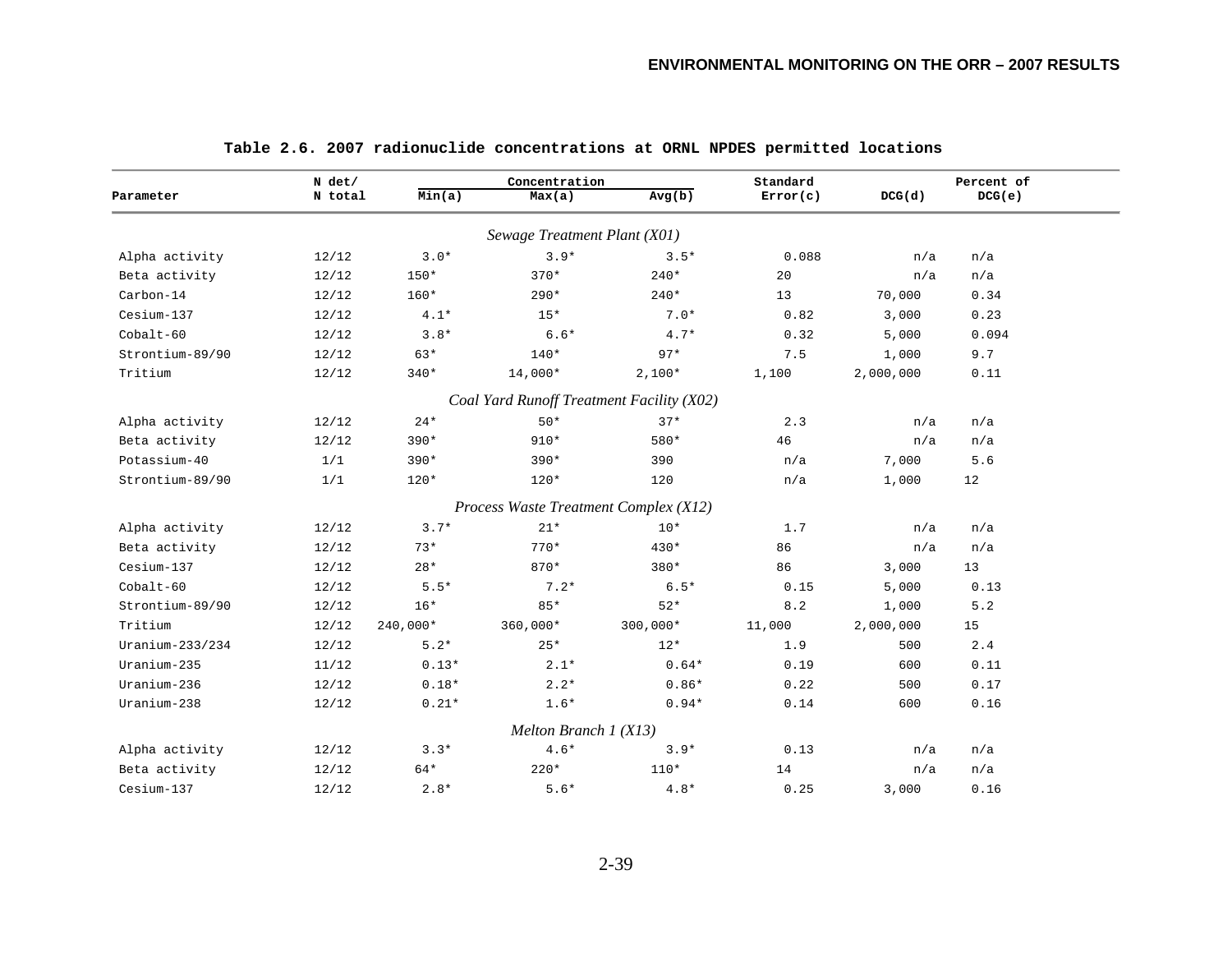|                 | $N$ det/ |           | Concentration         |           | Standard |           | Percent of |
|-----------------|----------|-----------|-----------------------|-----------|----------|-----------|------------|
| Parameter       | N total  | Min(a)    | Max(a)                | Avg(b)    | Error(c) | DCG(d)    | DCG(e)     |
| Cobalt-60       | 12/12    | $3.9*$    | $5.9*$                | $5.3*$    | 0.22     | 5,000     | 0.11       |
| Strontium-89/90 | 12/12    | $22*$     | $98*$                 | $44*$     | 7.2      | 1,000     | 4.4        |
| Tritium         | 12/12    | $11,000*$ | $31,000*$             | 17,000*   | 1,500    | 2,000,000 | 0.86       |
|                 |          |           | White Oak Creek (X14) |           |          |           |            |
| Alpha activity  | 12/12    | $2.9*$    | $4.1*$                | $3.6*$    | 0.12     | n/a       | n/a        |
| Beta activity   | 12/12    | $61*$     | $97*$                 | $80*$     | 2.7      | n/a       | n/a        |
| Cesium-137      | 12/12    | $7.0*$    | $42*$                 | $17*$     | 2.7      | 3,000     | 0.57       |
| $Cobalt-60$     | 12/12    | $3.8*$    | $4.7*$                | $4.3*$    | 0.097    | 5,000     | 0.085      |
| Strontium-89/90 | 12/12    | $24*$     | $32*$                 | $28*$     | 0.85     | 1,000     | 2.8        |
| Tritium         | 12/12    | $18,000*$ | $41,000*$             | $29,000*$ | 2,000    | 2,000,000 | 1.4        |
|                 |          |           | White Oak Dam (X15)   |           |          |           |            |
| Alpha activity  | 12/12    | $3.8*$    | $6.0*$                | $4.4*$    | 0.21     | n/a       | n/a        |
| Beta activity   | 12/12    | $110*$    | $260*$                | $150*$    | 12       | n/a       | n/a        |
| Cesium-137      | 12/12    | $9.4*$    | $170*$                | $37*$     | 13       | 3,000     | 1.2        |
| $Cobalt-60$     | 12/12    | $3.8*$    | $7.0*$                | $5.3*$    | 0.34     | 5,000     | 0.11       |
| Strontium-89/90 | 12/12    | $40*$     | 64*                   | $49*$     | 2.2      | 1,000     | 4.9        |
| Tritium         | 12/12    | $17,000*$ | $34,000*$             | $26,000*$ | 1,500    | 2,000,000 | 1.3        |
|                 |          |           | Outfall 001           |           |          |           |            |
| Alpha activity  | 1/1      | $3.5*$    | $3.5*$                | 3.5       | n/a      | n/a       | n/a        |
| Beta activity   | 1/1      | $6.0*$    | $6.0*$                | $6.0$     | n/a      | n/a       | n/a        |
|                 |          |           | Outfall 080           |           |          |           |            |
| Alpha activity  | 2/2      | $250*$    | $310*$                | 280*      | 30       | n/a       | n/a        |
| Americium-241   | 2/2      | $4.3*$    | $8.2*$                | 6.3       | 2.0      | 30        | 21         |
| Beta activity   | 2/2      | $110*$    | $520*$                | 320       | 210      | n/a       | n/a        |
| Cesium-137      | 2/2      | $11*$     | $17*$                 | 14        | 3.0      | 3,000     | 0.47       |
| $Cobalt-60$     | 2/2      | $3.9*$    | $3.9*$                | 3.9       | 0.0      | 5,000     | 0.078      |
| Curium-243/244  | 2/2      | $210*$    | $290*$                | 250       | 40       | 50        | 500        |
| Plutonium-238   | 2/2      | $0.82*$   | $1.2*$                | 1.0       | 0.19     | 40        | 2.5        |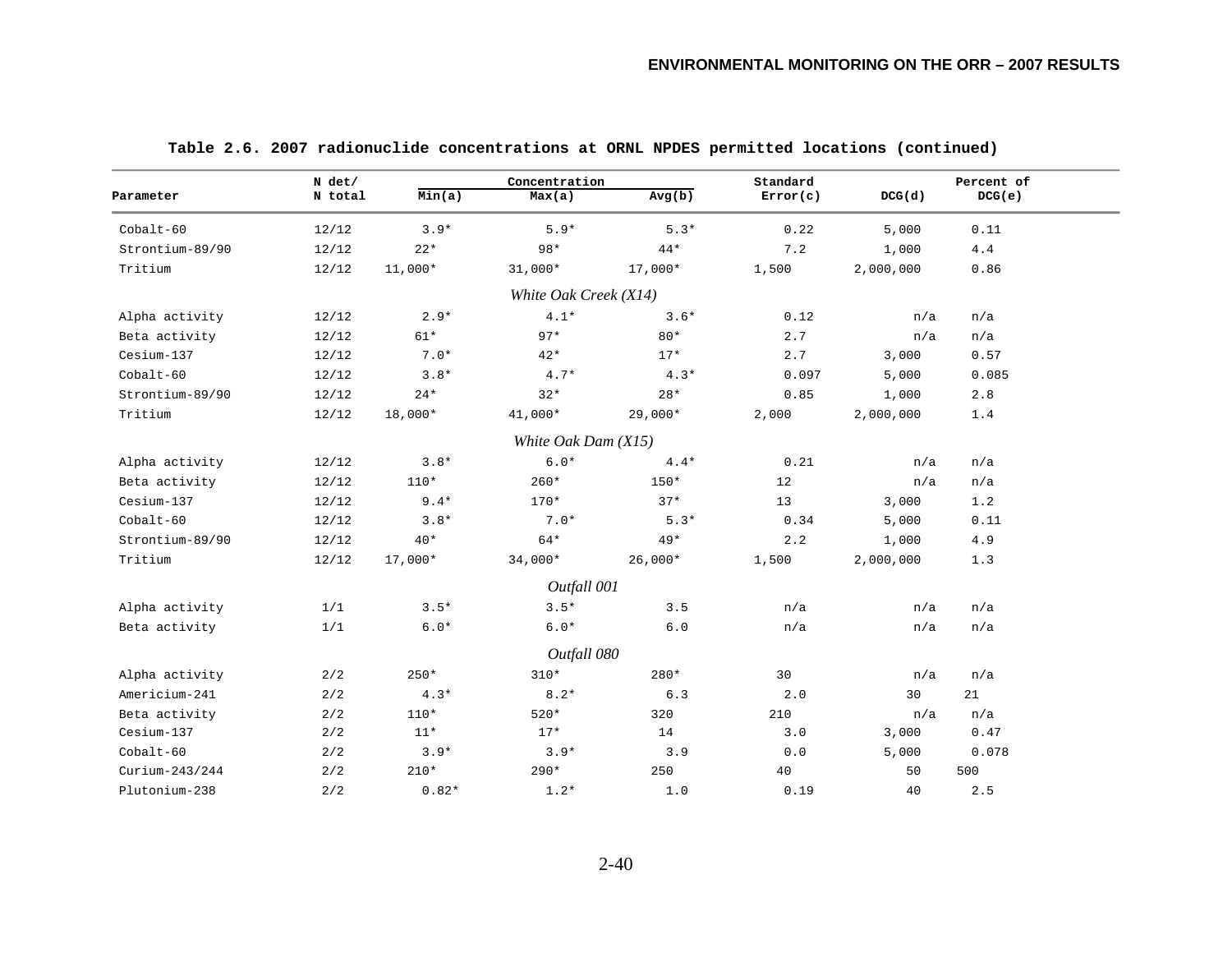|                   | N det/  |         | Concentration |         | Standard |           | Percent of |  |
|-------------------|---------|---------|---------------|---------|----------|-----------|------------|--|
| Parameter         | N total | Min(a)  | Max(a)        | Avg(b)  | Error(c) | DCG(d)    | DCG(e)     |  |
| Plutonium-239/240 | 2/2     | $2.8*$  | $3.8*$        | $3.3*$  | 0.5      | 30        | 11         |  |
| Strontium-89/90   | 2/2     | $33*$   | $210*$        | 120     | 89       | 1,000     | 12         |  |
| Tritium           | 2/2     | 580*    | $900*$        | 740     | 160      | 2,000,000 | 0.037      |  |
|                   |         |         | Outfall 081   |         |          |           |            |  |
| Alpha activity    | 1/1     | $3.7*$  | $3.7*$        | 3.7     | n/a      | n/a       | n/a        |  |
| Beta activity     | 1/1     | $4.9*$  | $4.9*$        | 4.9     | n/a      | n/a       | n/a        |  |
|                   |         |         | Outfall 085   |         |          |           |            |  |
| Alpha activity    | 4/4     | $8.9*$  | $15*$         | $12*$   | 1.3      | n/a       | n/a        |  |
| Beta activity     | 4/4     | 180*    | $270*$        | $230*$  | 22       | n/a       | n/a        |  |
| Strontium-89/90   | 4/4     | $96*$   | $130*$        | $110*$  | 8.1      | 1,000     | 11         |  |
| Uranium-233/234   | 4/4     | $6.9*$  | $13*$         | $9.8*$  | 1.3      | 500       | 2.0        |  |
| Uranium-235       | 3/4     | $0.12*$ | 0.72          | $0.41*$ | 0.12     | 600       | 0.068      |  |
| Uranium-236       | 4/4     | $0.17*$ | $0.8*$        | $0.48*$ | 0.13     | 500       | 0.096      |  |
| Uranium-238       | 4/4     | $1.3*$  | $2.2*$        | $1.8*$  | 0.2      | 600       | 0.3        |  |
|                   |         |         | Outfall 087   |         |          |           |            |  |
| Alpha activity    | 1/1     | $4.0*$  | $4.0*$        | 4.0     | n/a      | n/a       | n/a        |  |
| Beta activity     | 1/1     | $50*$   | $50*$         | 50      | n/a      | n/a       | n/a        |  |
| Cesium-137        | 1/1     | $4.4*$  | $4.4*$        | 4.4     | n/a      | 3,000     | 0.15       |  |
| $Cobalt-60$       | 1/1     | $3.9*$  | $3.9*$        | 3.9     | n/a      | 5,000     | 0.078      |  |
|                   |         |         | Outfall 204   |         |          |           |            |  |
| Alpha activity    | 4/4     | $3.6*$  | $6.1*$        | $5.0*$  | 0.56     | n/a       | n/a        |  |
| Beta activity     | 4/4     | $120*$  | $330*$        | $200*$  | 49       | n/a       | n/a        |  |
| Strontium-89/90   | 4/4     | $37*$   | $120*$        | $69*$   | 20       | 1,000     | 6.9        |  |
|                   |         |         | Outfall 207   |         |          |           |            |  |
| Alpha activity    | 4/4     | $3.6*$  | $6.3*$        | $4.5*$  | 0.61     | n/a       | n/a        |  |
| Beta activity     | 4/4     | $14*$   | $40*$         | $25*$   | 6.3      | n/a       | n/a        |  |
| Cesium-137        | 4/4     | $3.8*$  | $6.9*$        | $5.1*$  | 0.66     | 3,000     | 0.17       |  |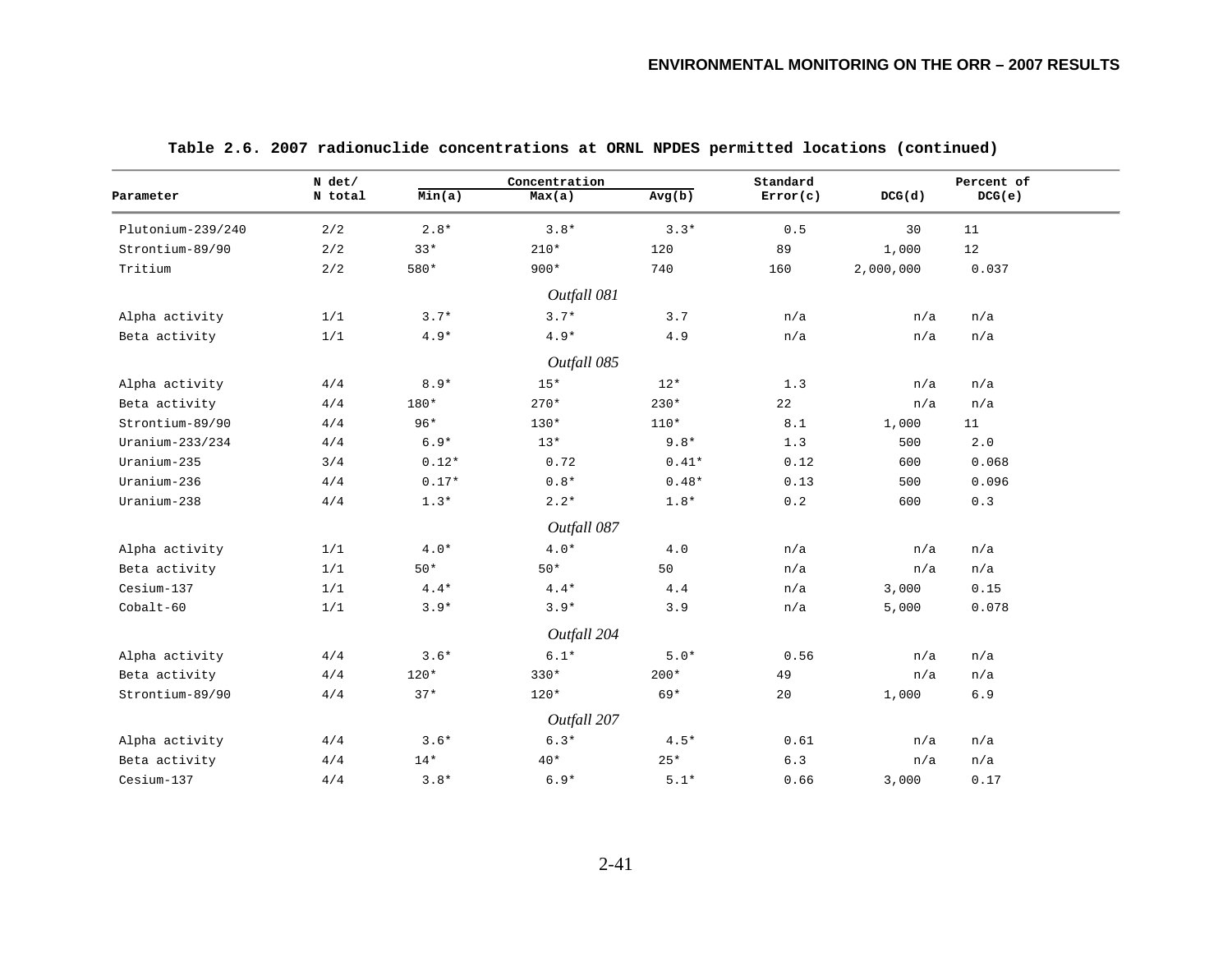|                 | N det/  |        | Concentration |        | Standard |        | Percent of |
|-----------------|---------|--------|---------------|--------|----------|--------|------------|
| Parameter       | N total | Min(a) | Max(a)        | Avg(b) | Error(c) | DCG(d) | DCG(e)     |
| $Cobalt-60$     | 4/4     | $3.8*$ | $6.9*$        | $4.8*$ | 0.71     | 5,000  | 0.096      |
| Strontium-89/90 | 4/4     | $5.2*$ | $20*$         | $14*$  | 3.4      | 1,000  | 1.4        |
|                 |         |        | Outfall 211   |        |          |        |            |
| Alpha activity  | 4/4     | $1.8*$ | $4.0*$        | $3.2*$ | 0.47     | n/a    | n/a        |
| Beta activity   | 4/4     | $4.8*$ | $8.1*$        | $6.3*$ | 0.68     | n/a    | n/a        |
| Strontium-89/90 | 4/4     | $3.1*$ | $3.6*$        | $3.4*$ | 0.12     | 1,000  | 0.34       |
|                 |         |        | Outfall 217   |        |          |        |            |
| Alpha activity  | 1/1     | $4.0*$ | $4.0*$        | 4.0    | n/a      | n/a    | n/a        |
| Beta activity   | 1/1     | $5.1*$ | $5.1*$        | 5.1    | n/a      | n/a    | n/a        |
|                 |         |        | Outfall 219   |        |          |        |            |
| Alpha activity  | 1/1     | $3.4*$ | $3.4*$        | 3.4    | n/a      | n/a    | n/a        |
| Beta activity   | 1/1     | $4.7*$ | $4.7*$        | 4.7    | n/a      | n/a    | n/a        |
|                 |         |        | Outfall 234   |        |          |        |            |
| Alpha activity  | 1/1     | $3.7*$ | $3.7*$        | 3.7    | n/a      | n/a    | n/a        |
| Beta activity   | 1/1     | $4.9*$ | $4.9*$        | 4.9    | n/a      | n/a    | n/a        |
|                 |         |        | Outfall 241   |        |          |        |            |
| Alpha activity  | 1/1     | $17*$  | $17*$         | 17     | n/a      | n/a    | n/a        |
| Beta activity   | 1/1     | $150*$ | $150*$        | 150    | n/a      | n/a    | n/a        |
|                 |         |        | Outfall 265   |        |          |        |            |
| Alpha activity  | 1/1     | $4.2*$ | $4.2*$        | 4.2    | n/a      | n/a    | n/a        |
| Beta activity   | 1/1     | $16*$  | $16*$         | 16     | n/a      | n/a    | n/a        |
| Cesium-137      | 1/1     | $7.7*$ | $7.7*$        | 7.7    | n/a      | 3,000  | 0.26       |
| $Cobalt-60$     | 1/1     | $6.6*$ | $6.6*$        | $6.6$  | n/a      | 5,000  | 0.13       |
|                 |         |        | Outfall 281   |        |          |        |            |
| Alpha activity  | 4/4     | $2.5*$ | $18*$         | $6.7$  | 3.8      | n/a    | n/a        |
| Beta activity   | 4/4     | $7.3*$ | $28*$         | $14*$  | 4.8      | n/a    | n/a        |
| Cesium-137      | 4/4     | $4.5*$ | $7.1*$        | $5.3*$ | 0.61     | 3,000  | 0.18       |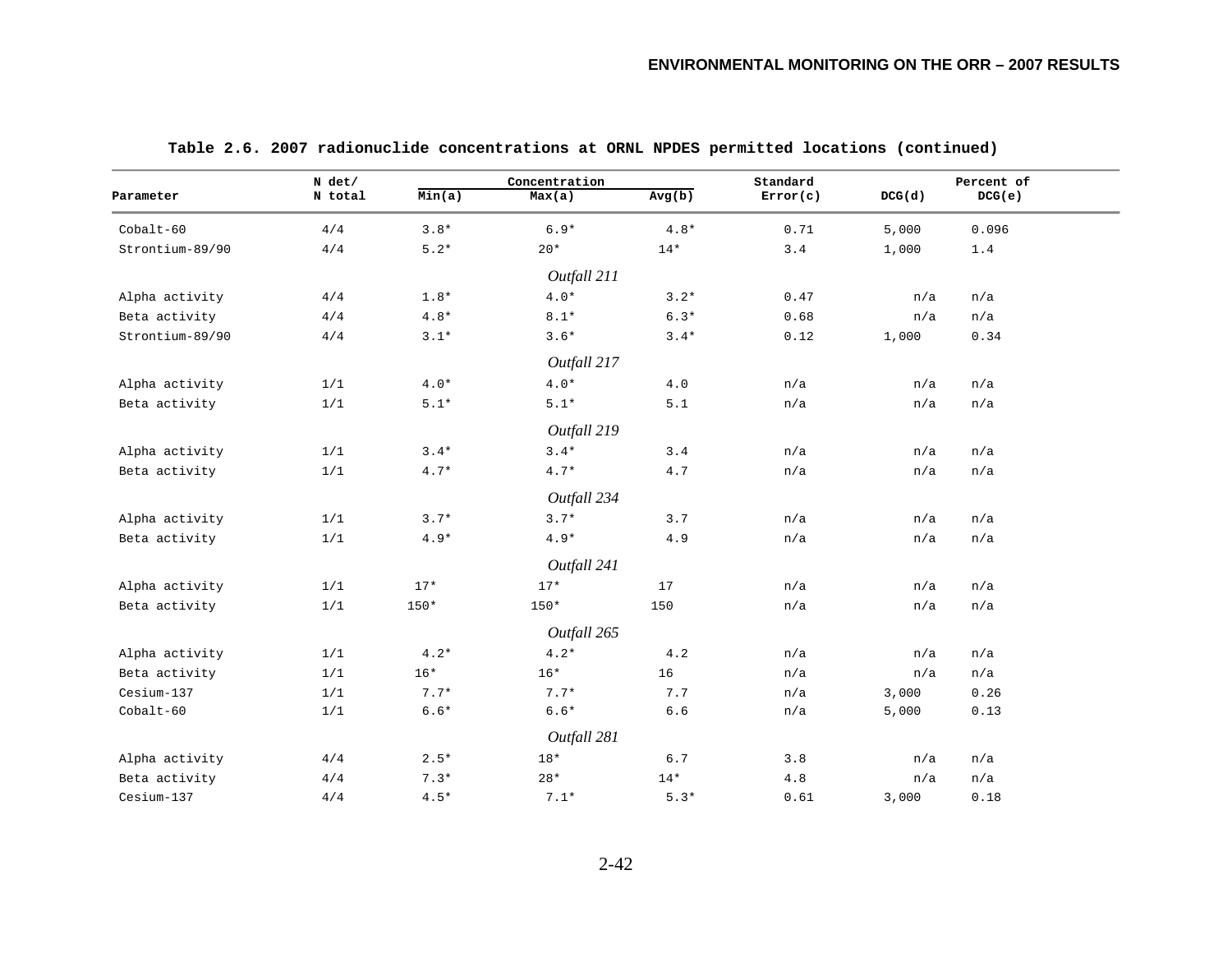| Min(a)<br>N total<br>Max(a)<br>Avg(b)<br>Error(c)<br>DCG(d)<br>DCG(e)<br>$6.8*$<br>4/4<br>$5.6*$<br>$6.1*$<br>0.26<br>5,000<br>0.12<br>2,000,000<br>0.034<br>4/4<br>580*<br>$720*$<br>680*<br>33<br>Outfall 282<br>$3.7*$<br>4/4<br>$2.5*$<br>$3.2*$<br>0.28<br>n/a<br>n/a<br>4/4<br>$7.8*$<br>$20*$<br>$11*$<br>3.0<br>n/a<br>n/a<br>Outfall 302<br>12/12<br>$9.9*$<br>$5.3*$<br>$3.1*$<br>0.69<br>n/a<br>n/a<br>$92*$<br>$1,800*$<br>140<br>12/12<br>$350*$<br>n/a<br>n/a<br>23<br>12/12<br>$7.9*$<br>$300*$<br>$57*$<br>1.9<br>3,000<br>12/12<br>$3.7*$<br>$7.0*$<br>$4.7*$<br>0.094<br>0.36<br>5,000<br>12/12<br>$37*$<br>850*<br>$140*$<br>65<br>14<br>1,000<br>12/12<br>$3,200*$<br>$57,000*$<br>$35,000*$<br>5,300<br>2,000,000<br>1.7<br>1/1<br>$7.7*$<br>$7.7*$<br>7.7<br>1.5<br>n/a<br>500<br>$0.68*$<br>0.68<br>1/1<br>$0.68*$<br>600<br>0.11<br>n/a<br>0.58<br>0.12<br>1/1<br>$0.58*$<br>$0.58*$<br>500<br>n/a<br>$0.93*$<br>1/1<br>$0.93*$<br>0.93<br>n/a<br>600<br>0.16<br>Outfall 304<br>$18*$<br>12/12<br>$2.8*$<br>$8.5*$<br>1.6<br>n/a<br>n/a<br>12/12<br>$1,200*$<br>620*<br>110<br>$29*$<br>n/a<br>n/a<br>$300*$<br>$99*$<br>26<br>12/12<br>$4.4*$<br>3.3<br>3,000<br>$6.8*$<br>$6.0*$<br>12/12<br>$4.1*$<br>0.21<br>5,000<br>0.12<br>12/12<br>$11*$<br>$540*$<br>$250*$<br>25<br>44<br>1,000<br>12/12<br>$360*$<br>$13,000*$<br>$2,000*$<br>1,100<br>2,000,000<br>0.1<br>2/2<br>$6.1*$<br>$11*$<br>8.6<br>2.5<br>1.7<br>500<br>$0.27*$<br>0.46<br>2/2<br>$0.65*$<br>0.19<br>600<br>0.077<br>0.78<br>2/2<br>$0.26*$<br>$1.3*$<br>0.52<br>500<br>0.16<br>2/2<br>$2.7*$<br>$5.3*$<br>4.0<br>1.3<br>0.67<br>600 |                 | $N$ det/ | Concentration | Standard | Percent of |
|----------------------------------------------------------------------------------------------------------------------------------------------------------------------------------------------------------------------------------------------------------------------------------------------------------------------------------------------------------------------------------------------------------------------------------------------------------------------------------------------------------------------------------------------------------------------------------------------------------------------------------------------------------------------------------------------------------------------------------------------------------------------------------------------------------------------------------------------------------------------------------------------------------------------------------------------------------------------------------------------------------------------------------------------------------------------------------------------------------------------------------------------------------------------------------------------------------------------------------------------------------------------------------------------------------------------------------------------------------------------------------------------------------------------------------------------------------------------------------------------------------------------------------------------------------------------------------------------------------------------------------|-----------------|----------|---------------|----------|------------|
|                                                                                                                                                                                                                                                                                                                                                                                                                                                                                                                                                                                                                                                                                                                                                                                                                                                                                                                                                                                                                                                                                                                                                                                                                                                                                                                                                                                                                                                                                                                                                                                                                                  | Parameter       |          |               |          |            |
|                                                                                                                                                                                                                                                                                                                                                                                                                                                                                                                                                                                                                                                                                                                                                                                                                                                                                                                                                                                                                                                                                                                                                                                                                                                                                                                                                                                                                                                                                                                                                                                                                                  | Cobalt-60       |          |               |          |            |
|                                                                                                                                                                                                                                                                                                                                                                                                                                                                                                                                                                                                                                                                                                                                                                                                                                                                                                                                                                                                                                                                                                                                                                                                                                                                                                                                                                                                                                                                                                                                                                                                                                  | Tritium         |          |               |          |            |
|                                                                                                                                                                                                                                                                                                                                                                                                                                                                                                                                                                                                                                                                                                                                                                                                                                                                                                                                                                                                                                                                                                                                                                                                                                                                                                                                                                                                                                                                                                                                                                                                                                  |                 |          |               |          |            |
|                                                                                                                                                                                                                                                                                                                                                                                                                                                                                                                                                                                                                                                                                                                                                                                                                                                                                                                                                                                                                                                                                                                                                                                                                                                                                                                                                                                                                                                                                                                                                                                                                                  | Alpha activity  |          |               |          |            |
|                                                                                                                                                                                                                                                                                                                                                                                                                                                                                                                                                                                                                                                                                                                                                                                                                                                                                                                                                                                                                                                                                                                                                                                                                                                                                                                                                                                                                                                                                                                                                                                                                                  | Beta activity   |          |               |          |            |
|                                                                                                                                                                                                                                                                                                                                                                                                                                                                                                                                                                                                                                                                                                                                                                                                                                                                                                                                                                                                                                                                                                                                                                                                                                                                                                                                                                                                                                                                                                                                                                                                                                  |                 |          |               |          |            |
|                                                                                                                                                                                                                                                                                                                                                                                                                                                                                                                                                                                                                                                                                                                                                                                                                                                                                                                                                                                                                                                                                                                                                                                                                                                                                                                                                                                                                                                                                                                                                                                                                                  | Alpha activity  |          |               |          |            |
|                                                                                                                                                                                                                                                                                                                                                                                                                                                                                                                                                                                                                                                                                                                                                                                                                                                                                                                                                                                                                                                                                                                                                                                                                                                                                                                                                                                                                                                                                                                                                                                                                                  | Beta activity   |          |               |          |            |
|                                                                                                                                                                                                                                                                                                                                                                                                                                                                                                                                                                                                                                                                                                                                                                                                                                                                                                                                                                                                                                                                                                                                                                                                                                                                                                                                                                                                                                                                                                                                                                                                                                  | Cesium-137      |          |               |          |            |
|                                                                                                                                                                                                                                                                                                                                                                                                                                                                                                                                                                                                                                                                                                                                                                                                                                                                                                                                                                                                                                                                                                                                                                                                                                                                                                                                                                                                                                                                                                                                                                                                                                  | $Cobalt-60$     |          |               |          |            |
|                                                                                                                                                                                                                                                                                                                                                                                                                                                                                                                                                                                                                                                                                                                                                                                                                                                                                                                                                                                                                                                                                                                                                                                                                                                                                                                                                                                                                                                                                                                                                                                                                                  | Strontium-89/90 |          |               |          |            |
|                                                                                                                                                                                                                                                                                                                                                                                                                                                                                                                                                                                                                                                                                                                                                                                                                                                                                                                                                                                                                                                                                                                                                                                                                                                                                                                                                                                                                                                                                                                                                                                                                                  | Tritium         |          |               |          |            |
|                                                                                                                                                                                                                                                                                                                                                                                                                                                                                                                                                                                                                                                                                                                                                                                                                                                                                                                                                                                                                                                                                                                                                                                                                                                                                                                                                                                                                                                                                                                                                                                                                                  | Uranium-233/234 |          |               |          |            |
|                                                                                                                                                                                                                                                                                                                                                                                                                                                                                                                                                                                                                                                                                                                                                                                                                                                                                                                                                                                                                                                                                                                                                                                                                                                                                                                                                                                                                                                                                                                                                                                                                                  | Uranium-235     |          |               |          |            |
|                                                                                                                                                                                                                                                                                                                                                                                                                                                                                                                                                                                                                                                                                                                                                                                                                                                                                                                                                                                                                                                                                                                                                                                                                                                                                                                                                                                                                                                                                                                                                                                                                                  | Uranium-236     |          |               |          |            |
|                                                                                                                                                                                                                                                                                                                                                                                                                                                                                                                                                                                                                                                                                                                                                                                                                                                                                                                                                                                                                                                                                                                                                                                                                                                                                                                                                                                                                                                                                                                                                                                                                                  | Uranium-238     |          |               |          |            |
|                                                                                                                                                                                                                                                                                                                                                                                                                                                                                                                                                                                                                                                                                                                                                                                                                                                                                                                                                                                                                                                                                                                                                                                                                                                                                                                                                                                                                                                                                                                                                                                                                                  |                 |          |               |          |            |
|                                                                                                                                                                                                                                                                                                                                                                                                                                                                                                                                                                                                                                                                                                                                                                                                                                                                                                                                                                                                                                                                                                                                                                                                                                                                                                                                                                                                                                                                                                                                                                                                                                  | Alpha activity  |          |               |          |            |
|                                                                                                                                                                                                                                                                                                                                                                                                                                                                                                                                                                                                                                                                                                                                                                                                                                                                                                                                                                                                                                                                                                                                                                                                                                                                                                                                                                                                                                                                                                                                                                                                                                  | Beta activity   |          |               |          |            |
|                                                                                                                                                                                                                                                                                                                                                                                                                                                                                                                                                                                                                                                                                                                                                                                                                                                                                                                                                                                                                                                                                                                                                                                                                                                                                                                                                                                                                                                                                                                                                                                                                                  | Cesium-137      |          |               |          |            |
|                                                                                                                                                                                                                                                                                                                                                                                                                                                                                                                                                                                                                                                                                                                                                                                                                                                                                                                                                                                                                                                                                                                                                                                                                                                                                                                                                                                                                                                                                                                                                                                                                                  | $Cobalt-60$     |          |               |          |            |
|                                                                                                                                                                                                                                                                                                                                                                                                                                                                                                                                                                                                                                                                                                                                                                                                                                                                                                                                                                                                                                                                                                                                                                                                                                                                                                                                                                                                                                                                                                                                                                                                                                  | Strontium-89/90 |          |               |          |            |
|                                                                                                                                                                                                                                                                                                                                                                                                                                                                                                                                                                                                                                                                                                                                                                                                                                                                                                                                                                                                                                                                                                                                                                                                                                                                                                                                                                                                                                                                                                                                                                                                                                  | Tritium         |          |               |          |            |
|                                                                                                                                                                                                                                                                                                                                                                                                                                                                                                                                                                                                                                                                                                                                                                                                                                                                                                                                                                                                                                                                                                                                                                                                                                                                                                                                                                                                                                                                                                                                                                                                                                  | Uranium-233/234 |          |               |          |            |
|                                                                                                                                                                                                                                                                                                                                                                                                                                                                                                                                                                                                                                                                                                                                                                                                                                                                                                                                                                                                                                                                                                                                                                                                                                                                                                                                                                                                                                                                                                                                                                                                                                  | Uranium-235     |          |               |          |            |
|                                                                                                                                                                                                                                                                                                                                                                                                                                                                                                                                                                                                                                                                                                                                                                                                                                                                                                                                                                                                                                                                                                                                                                                                                                                                                                                                                                                                                                                                                                                                                                                                                                  | Uranium-236     |          |               |          |            |
|                                                                                                                                                                                                                                                                                                                                                                                                                                                                                                                                                                                                                                                                                                                                                                                                                                                                                                                                                                                                                                                                                                                                                                                                                                                                                                                                                                                                                                                                                                                                                                                                                                  | Uranium-238     |          |               |          |            |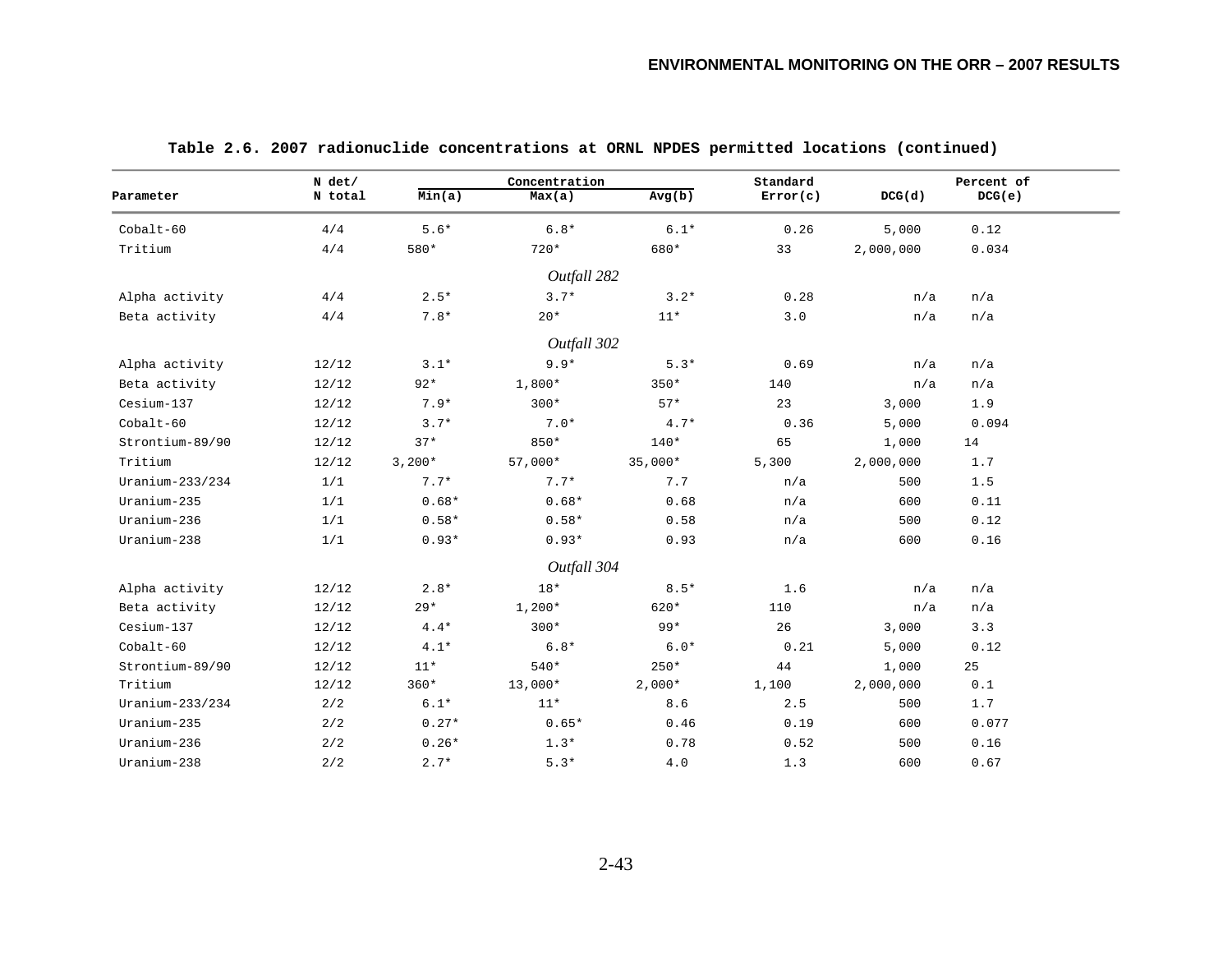|                | $N$ det/ |        | Concentration |             | Standard |           | Percent of |  |
|----------------|----------|--------|---------------|-------------|----------|-----------|------------|--|
| Parameter      | N total  | Min(a) | Max(a)        | Avg(b)      | Error(c) | DCG(d)    | DCG(e)     |  |
|                |          |        |               | Outfall 365 |          |           |            |  |
|                |          |        |               |             |          |           |            |  |
| Alpha activity | 4/4      | $2.6*$ | $4.2*$        | $3.6*$      | 0.35     | n/a       | n/a        |  |
| Beta activity  | 4/4      | $21*$  | $40*$         | $28*$       | 4.1      | n/a       | n/a        |  |
|                |          |        |               | Outfall 368 |          |           |            |  |
| Alpha activity | 4/4      | $2.0*$ | $3.9*$        | $3.1*$      | 0.41     | n/a       | n/a        |  |
| Beta activity  | 4/4      | $4.8*$ | $43*$         | 15          | 9.4      | n/a       | n/a        |  |
| Cesium-137     | 4/4      | $3.8*$ | $5.2*$        | $4.6*$      | 0.3      | 3,000     | 0.15       |  |
| Cobalt-60      | 4/4      | $2.7*$ | $5.8*$        | $4.4*$      | 0.67     | 5,000     | 0.088      |  |
|                |          |        |               | Outfall 383 |          |           |            |  |
| Alpha activity | 1/1      | $3.1*$ | $3.1*$        | 3.1         | n/a      | n/a       | n/a        |  |
| Beta activity  | 1/1      | $4.9*$ | $4.9*$        | 4.9         | n/a      | n/a       | n/a        |  |
| Tritium        | 1/1      | $440*$ | 440*          | 440         | n/a      | 2,000,000 | 0.022      |  |

(a) Individual radionuclide concentrations significantly greater than zero are identified by an \*.

(b) Average radionuclide concentrations significantly greater than zero are identified by an  $*$ .

(c) Standard error of the mean.

(d) Derived concentration guide for ingestion of water from DOE Order 5400.5.

 (e) Average concentration as a percentage of the derived concentration guide (DCG), calculated only when a DCG exists and when at least one result is detected at or above MDA.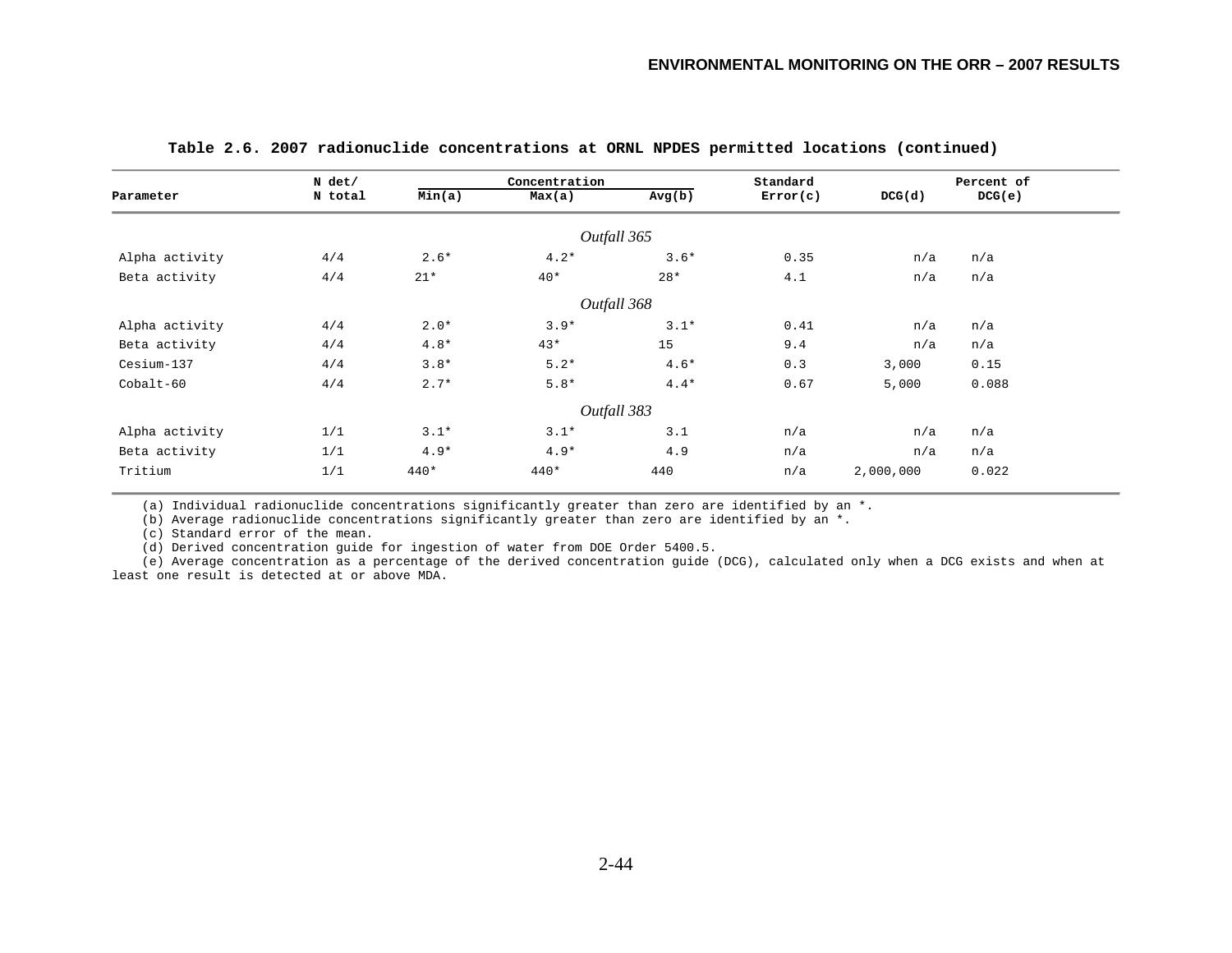|                         | $N$ det/ |            | Concentration              |           |          | Ref.     | Percent of    |
|-------------------------|----------|------------|----------------------------|-----------|----------|----------|---------------|
| Parameter               | N total  | Min(a)     | Max(a)                     | Avg(b)    | Error(c) | Value(d) | Ref. Value(e) |
|                         |          |            | White Oak Creek Headwaters |           |          |          |               |
| Field measurements      |          |            |                            |           |          |          |               |
| Conductivity (mS/cm)    | 52/52    | 0.17       | 0.34                       | 0.27      | 0.0069   | n/a      | n/a           |
| Dissolved Oxygen (mg/L) | 52/52    | $6.8$      | 11                         | 8.2       | 0.15     | 5        | 170           |
| pH (Std Unit)           | 52/52    | 7.1        | 8.2                        | n/a       | 0.028    | n/a      | n/a           |
| Temperature (deg C)     | 52/52    | 4.5        | 21                         | 14        | 0.59     | n/a      | n/a           |
| Turbidity (NTU)         | 52/52    | 2.0        | 40                         | 6.1       | 0.81     | n/a      | n/a           |
| Metals (mg/L)           |          |            |                            |           |          |          |               |
| Antimony                | 0/12     | < 0.00081  | < 0.005                    | ~10.0014  | 0.00036  | n/a      | n/a           |
| Arsenic                 | 4/12     | 0.00017    | 0.0013                     | 0.00085   | 0.0001   | 0.34     | 0.25          |
| Beryllium               | 0/12     | < 0.000041 | < 0.00069                  | ~10.00053 | 0.000082 | n/a      | n/a           |
| Cadmium                 | 0/12     | < 0.00006  | < 0.00078                  | ~0.00061  | 0.000091 | 0.002    | 30            |
| Chromium                | 9/12     | 0.00081    | 0.0038                     | 0.0017    | 0.00028  | n/a      | n/a           |
| Cobalt                  | 7/12     | 0.0001     | 0.0023                     | 0.00092   | 0.00019  | n/a      | n/a           |
| Copper                  | 7/12     | < 0.001    | < 0.015                    | ~10.0038  | 0.0011   | 0.013    | 30            |
| Iron                    | 12/12    | 0.065      | 1.3                        | 0.44      | 0.12     | n/a      | n/a           |
| Lead                    | 4/12     | < 0.001    | 0.0029                     | ~0.0016   | 0.00021  | 0.065    | 2.4           |
| Manganese               | 12/12    | 0.012      | 0.34                       | 0.081     | 0.029    | n/a      | n/a           |
| Mercury (f)             | 0/4      | < 0.000082 | < 0.00015                  | ~10.00013 | 0.000018 | 0.0014   | 9.6           |
| Molybdenum              | 5/12     | 0.00024    | 0.0015                     | 0.00093   | 0.00011  | n/a      | n/a           |
| Nickel                  | 6/12     | < 0.0014   | 0.0081                     | ~10.0029  | 0.00065  | 0.47     | 0.61          |
| Selenium                | 3/12     | 0.04       | 0.15                       | ~10.059   | 0.012    | 0.02     | 300           |
| Silver                  | 0/12     | < 0.000064 | < 0.00062                  | ~10.00049 | 0.000069 | 0.0032   | 15            |
| Strontium               | 12/12    | 0.031      | 0.052                      | 0.042     | 0.0018   | n/a      | n/a           |
| Thallium                | 0/12     | < 0.00012  | < 0.00083                  | ~10.00067 | 0.000087 | n/a      | n/a           |
| Thorium                 | 6/12     | 0.000013   | 0.00029                    | 0.000088  | 0.00002  | n/a      | n/a           |

### **Table 2.7. 2007 analyses for ORNL reference surface waters**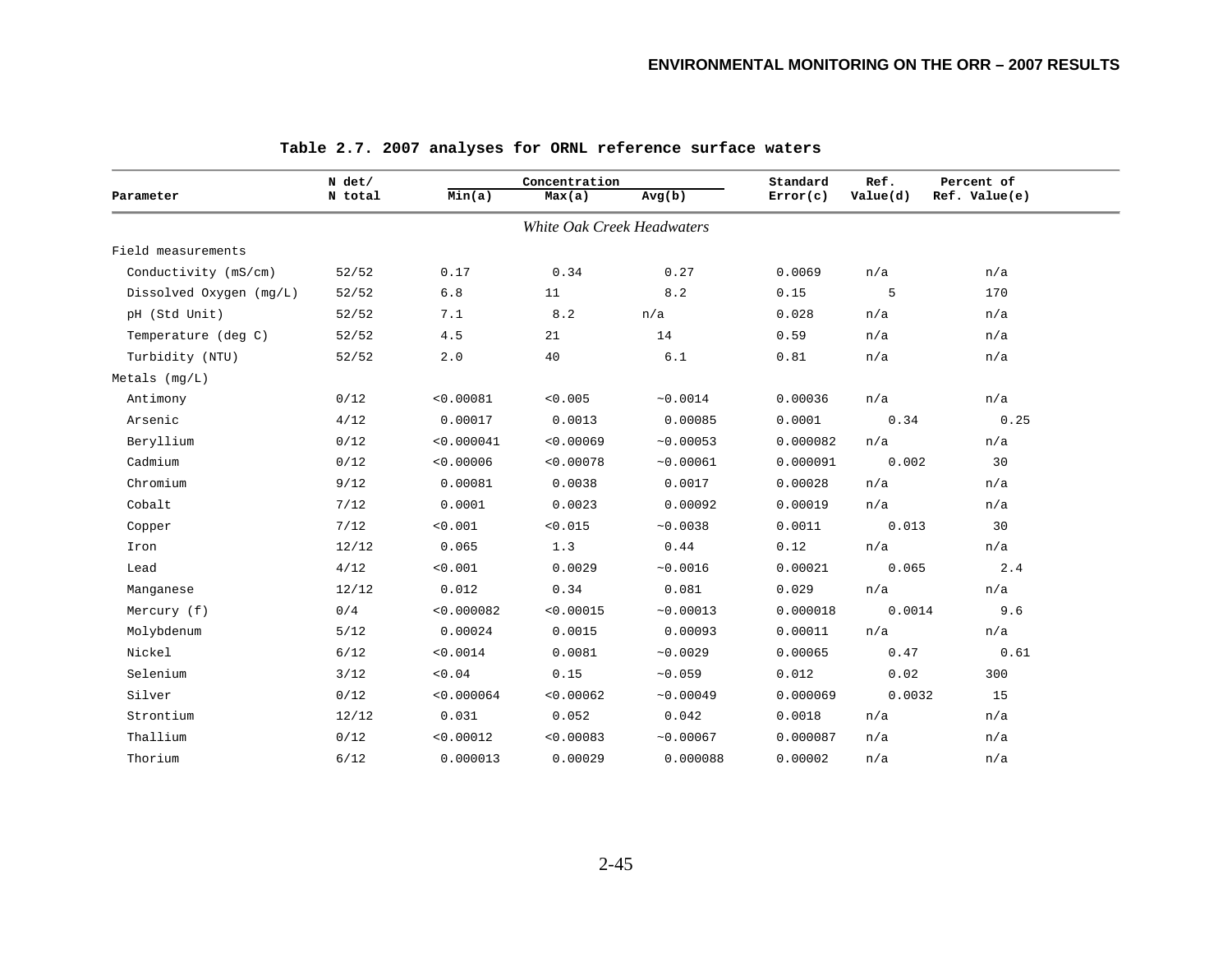|           | N det/  |         | Concentration |         | Standard | Ref.     | Percent of    |
|-----------|---------|---------|---------------|---------|----------|----------|---------------|
| Parameter | N total | Min(a)  | Max(a)        | Avg(b)  | Error(c) | Value(d) | Ref. Value(e) |
| Uranium   | 12/12   | 0.00015 | 0.00047       | 0.0003  | 0.000035 | n/a      | n/a           |
| Zinc      | 5/12    | < 0.02  | 0.2           | ~10.058 | 0.017    | 0.12     | 48            |

#### **Table 2.7. 2007 analyses for ORNL reference surface waters**

(a) Prefix "<" indicates the value of a parameter was not quantifiable at the analytical detection limit.

(b) A tilde (~) indicates that estimated values and/or detection limits were used in the calculation.

(c) Standard error of the mean.

 (d) Tennessee General Water Quality Criteria for Fish and Aquatic Life is used as a reference value for White Oak Creek headwaters.

 (e) Average concentration as a percentage of the reference value, calculated only when a reference exists, the parameter is a contaminant, and the parameter is detected.

(f) Sampled quarterly.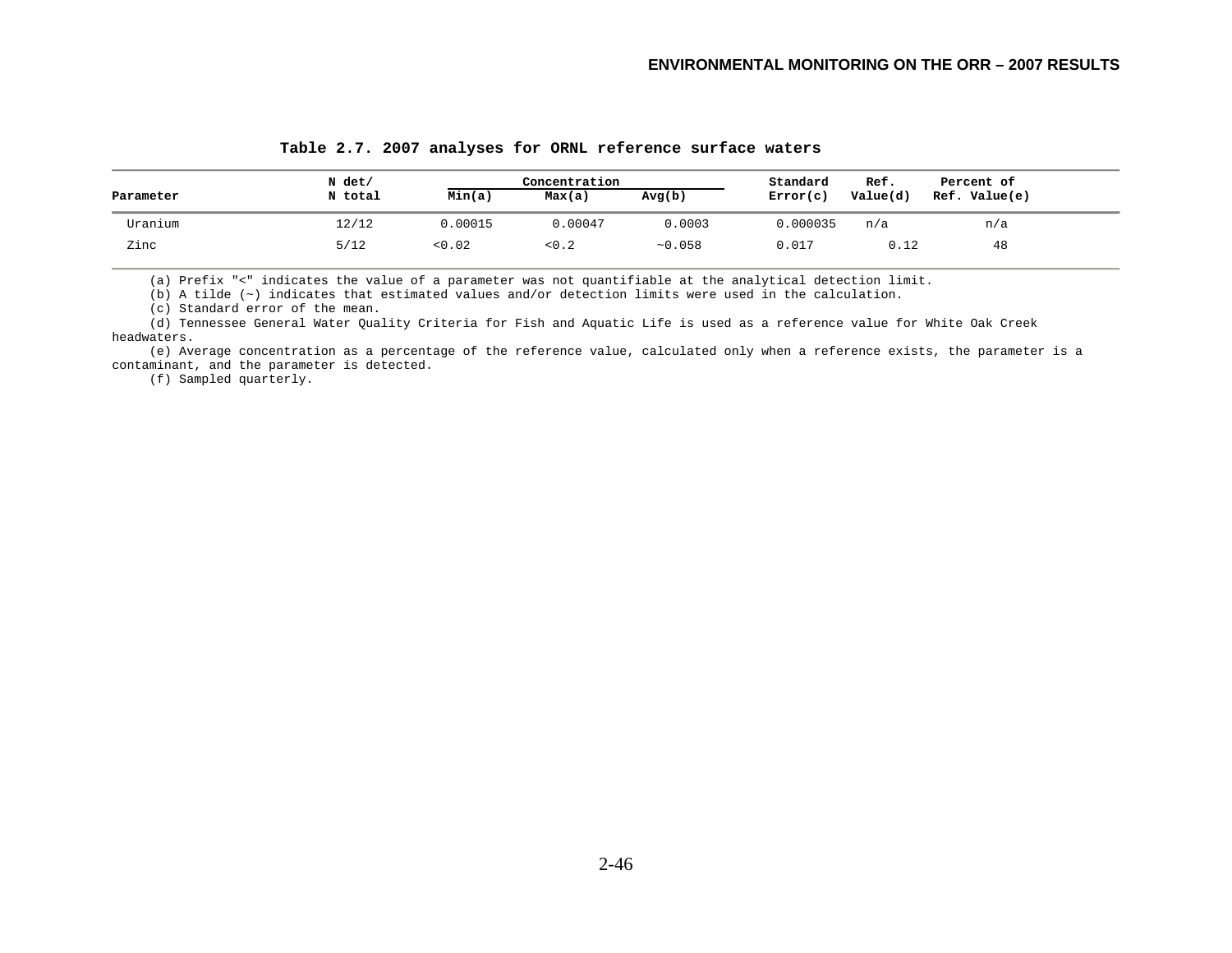|                               | N det/                          |                     | Concentration |        | Standard |  |
|-------------------------------|---------------------------------|---------------------|---------------|--------|----------|--|
| Parameter                     | N total                         | Min(a)              | Max(a)        | Avg(b) | error(c) |  |
|                               |                                 | Category 1 outfalls |               |        |          |  |
|                               |                                 |                     |               |        |          |  |
| Field measurements            |                                 |                     |               |        |          |  |
| Flow (gpm)                    | 16/16                           | 0.1                 | 14            | 3.3    | 0.84     |  |
| pH (StdUnit)                  | 16/16                           | $6.7$               | 8.2           | n/a    | n/a      |  |
| Temperature (degC)            | 16/16                           | 3.6                 | 47            | 20     | 3.5      |  |
|                               |                                 | Category 2 outfalls |               |        |          |  |
| Field measurements            |                                 |                     |               |        |          |  |
| Flow (gpm)                    | 18/18                           | 0.1                 | 15            | 3.7    | 1.2      |  |
| pH (StdUnit)                  | 18/18                           | $6.8$               | 7.9           | n/a    | n/a      |  |
| Temperature (degC)            | 18/18                           | 3.2                 | 24            | 12     | 2.1      |  |
|                               |                                 | Category 3 outfalls |               |        |          |  |
| Field measurements            |                                 |                     |               |        |          |  |
| Flow (gpm)                    | 53/53                           | 0.1                 | 65            | 8.7    | 1.6      |  |
| pH (StdUnit)                  | 53/53                           | $6.8$               | $8.0$         | n/a    | n/a      |  |
|                               | 53/53                           | $5.0$               | 23            | 17     | 0.59     |  |
| Temperature (degC)            |                                 |                     |               |        |          |  |
|                               |                                 | Category 4 outfalls |               |        |          |  |
| Field measurements            |                                 |                     |               |        |          |  |
| Flow (gpm)                    | 335/335                         | 0.1                 | 500           | 49     | 3.8      |  |
| pH (StdUnit)                  | 335/335                         | 7.0                 | 8.3           | n/a    | n/a      |  |
| Temperature (degC)            | 335/335                         | 3.5                 | 35            | 19     | 0.26     |  |
|                               | Cooling Tower Blowdown outfalls |                     |               |        |          |  |
| Field measurements            |                                 |                     |               |        |          |  |
| Flow (gpm)                    | 4/4                             | 5.0                 | 15            | 8.8    | 2.2      |  |
| pH (StdUnit)                  | 4/4                             | 7.9                 | 8.5           | n/a    | n/a      |  |
| Temperature (degC)            | 4/4                             | 23                  | 27            | 25     | 0.73     |  |
| Total Residual Oxidant (mg/L) | 0/4                             | < 0.05              | < 0.05        | ~0.05  | 0.0      |  |
| Physical                      |                                 |                     |               |        |          |  |
| Suspended Solids (mg/L)       | 4/4                             | $6.0$               | 91            | 34     | 20       |  |
|                               |                                 |                     |               |        |          |  |

## **Table 2.8. NPDES Permit Number TN0002941, 2007 ORNL outfall monitoring**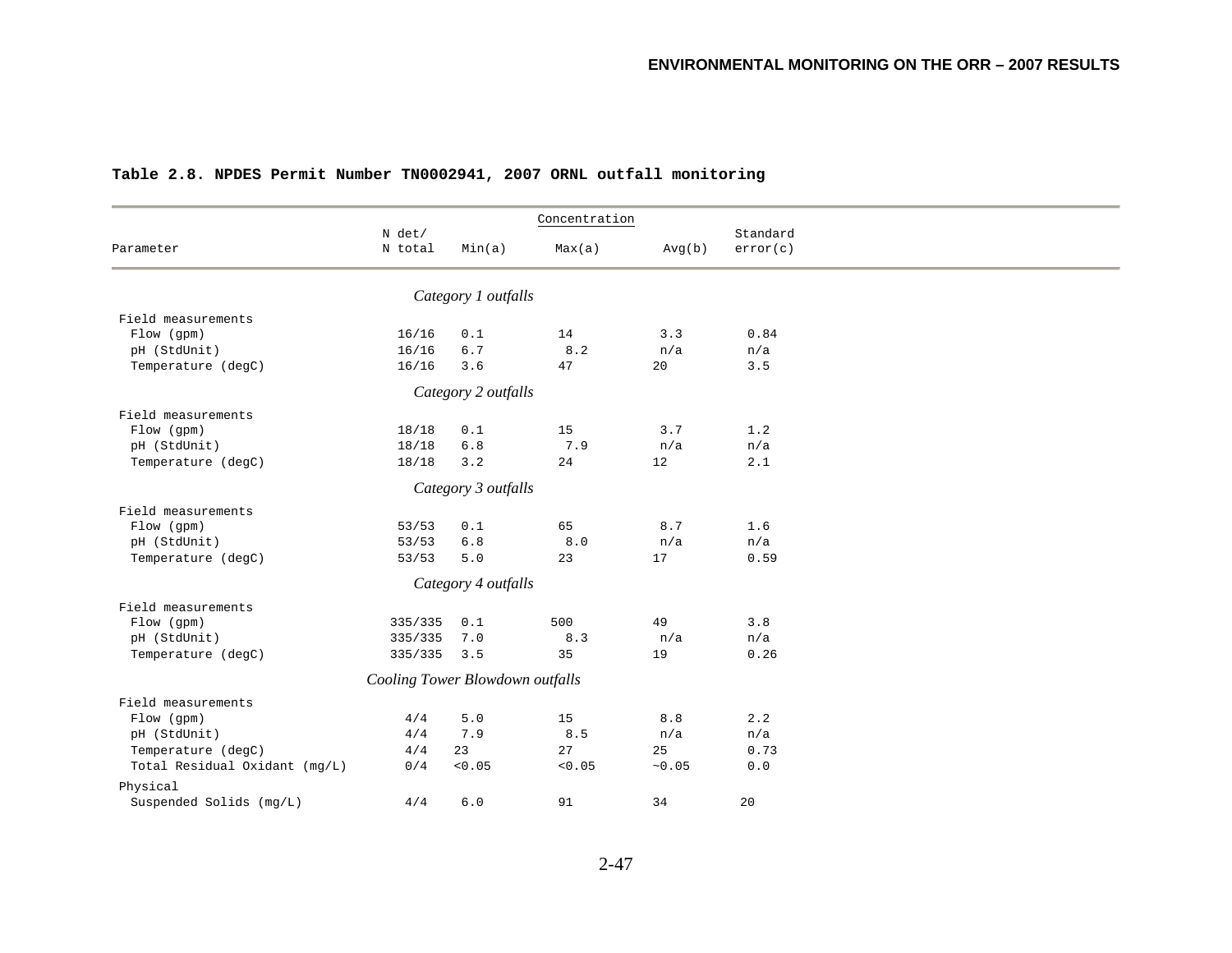|                               |          |                                | Concentration                                 |        |          |
|-------------------------------|----------|--------------------------------|-----------------------------------------------|--------|----------|
|                               | $N$ det/ |                                |                                               |        | Standard |
| Parameter                     | N total  | Min(a)                         | Max(a)                                        | Avg(b) | error(c) |
|                               |          |                                | Cooling Tower Blowdown/Cooling Water outfalls |        |          |
| Field measurements            |          |                                |                                               |        |          |
| Flow (gpm)                    | 49/49    | 0.25                           | 180                                           | 56     | 5.3      |
| pH (StdUnit)                  | 49/49    | 7.0                            | 8.2                                           | n/a    | n/a      |
| Temperature (degC)            | 49/49    | 10                             | 28                                            | 21     | 0.69     |
| Total Residual Oxidant (mg/L) | 0/49     | < 0.05                         | < 0.05                                        | ~10.05 | 0.0      |
|                               |          | Groundwater/Pumpwater outfalls |                                               |        |          |
| Field measurements            |          |                                |                                               |        |          |
| Flow (gpm)                    | 6/6      | 0.1                            | 0.1                                           | 0.1    | 0.0      |
| pH (StdUnit)                  | 6/6      | 7.3                            | 8.1                                           | n/a    | n/a      |
| Temperature (degC)            | 6/6      | 14                             | 27                                            | 18     | 2.0      |
|                               |          | Steam Condensate outfalls      |                                               |        |          |
| Field measurements            |          |                                |                                               |        |          |
| Flow (gpm)                    | 16/16    | 0.1                            | 0.25                                          | 0.14   | 0.017    |
| pH (StdUnit)                  | 16/16    | 7.2                            | 8.1                                           | n/a    | n/a      |
| Temperature (degC)            | 16/16    | 19                             | 58                                            | 43     | 3.6      |
|                               |          |                                |                                               |        |          |

#### **Table 2.8. NPDES Permit Number TN0002941, 2007 ORNL outfall monitoring (continued)**

(a) Prefix "<" indicates the value for a parameter was not quantifiable at the analytical detection limit.

(b) A tilde (~) indicates that estimated values and/or detection limits were used in the calculation.

(c) Standard error of the mean.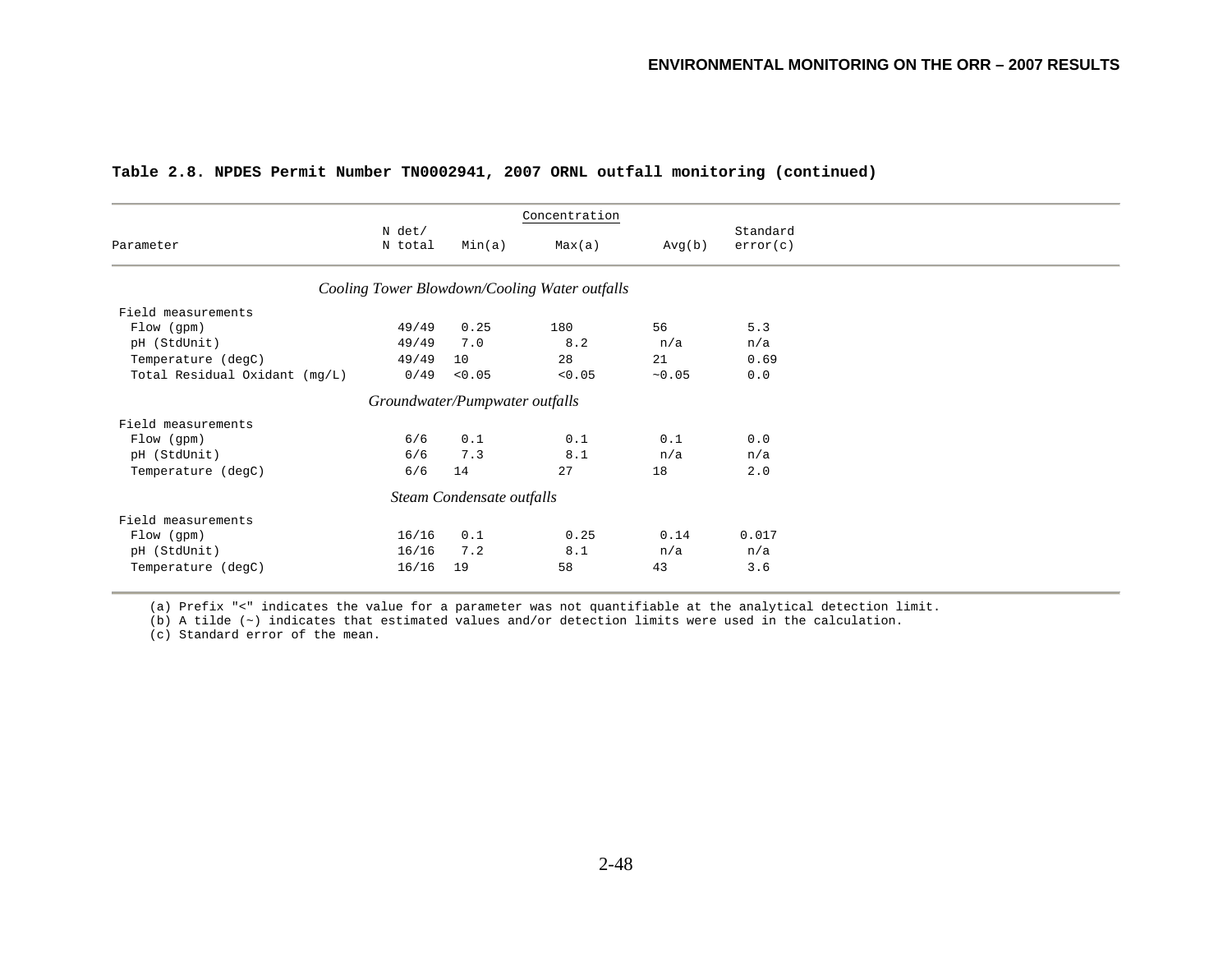|                               |                |                    | Concentration |        |          |  |
|-------------------------------|----------------|--------------------|---------------|--------|----------|--|
|                               | $N$ det/       |                    |               |        | Standard |  |
| Parameter                     | N total Min(a) |                    | Max(a)        | Avg(b) | error(c) |  |
|                               |                |                    |               |        |          |  |
|                               |                |                    |               |        |          |  |
|                               |                | <b>First Creek</b> |               |        |          |  |
| Field measurements            |                |                    |               |        |          |  |
| pH (StdUnit)                  | 48/48          | 7.3                | 8.1           | n/a    | 0.026    |  |
| Temperature (degC)            | 48/48          | 6.5                | 21            | 15     | 0.64     |  |
| Total Residual Oxidant (mg/L) | 0/48           | < 0.05             | < 0.05        | ~10.05 | 0.0      |  |
|                               |                | <b>Fifth Creek</b> |               |        |          |  |
| Field measurements            |                |                    |               |        |          |  |
| pH (StdUnit)                  | 72/72          | 7.3                | 8.0           | n/a    | 0.02     |  |
| Temperature (degC)            | 72/72          | 7.9                | 23            | 16     | 0.5      |  |
| Total Residual Oxidant (mg/L) | 0/72           | < 0.05             | < 0.05        | ~10.05 | 0.0      |  |
|                               |                | White Oak Creek    |               |        |          |  |
| Field measurements            |                |                    |               |        |          |  |
| pH (StdUnit)                  | 144/144        | 7.0                | 8.1           | n/a    | 0.02     |  |
| Temperature (degC)            | 144/144        | 7.4                | 23            | 17     | 0.4      |  |
| Total Residual Oxidant (mg/L) | $0/144$ < 0.05 |                    | < 0.05        | ~10.05 | 0.0      |  |
|                               |                |                    |               |        |          |  |

#### **Table 2.9. NPDES Permit Number TN0002941, 2007 ORNL Instream Chlorine monitoring**

(a) Prefix "<" indicates the value for a parameter was not quantifiable at the analytical detection limit.

(b) A tilde (~) indicates that estimated values and/or detection limits were used in the calculation.

(c) Standard error of the mean.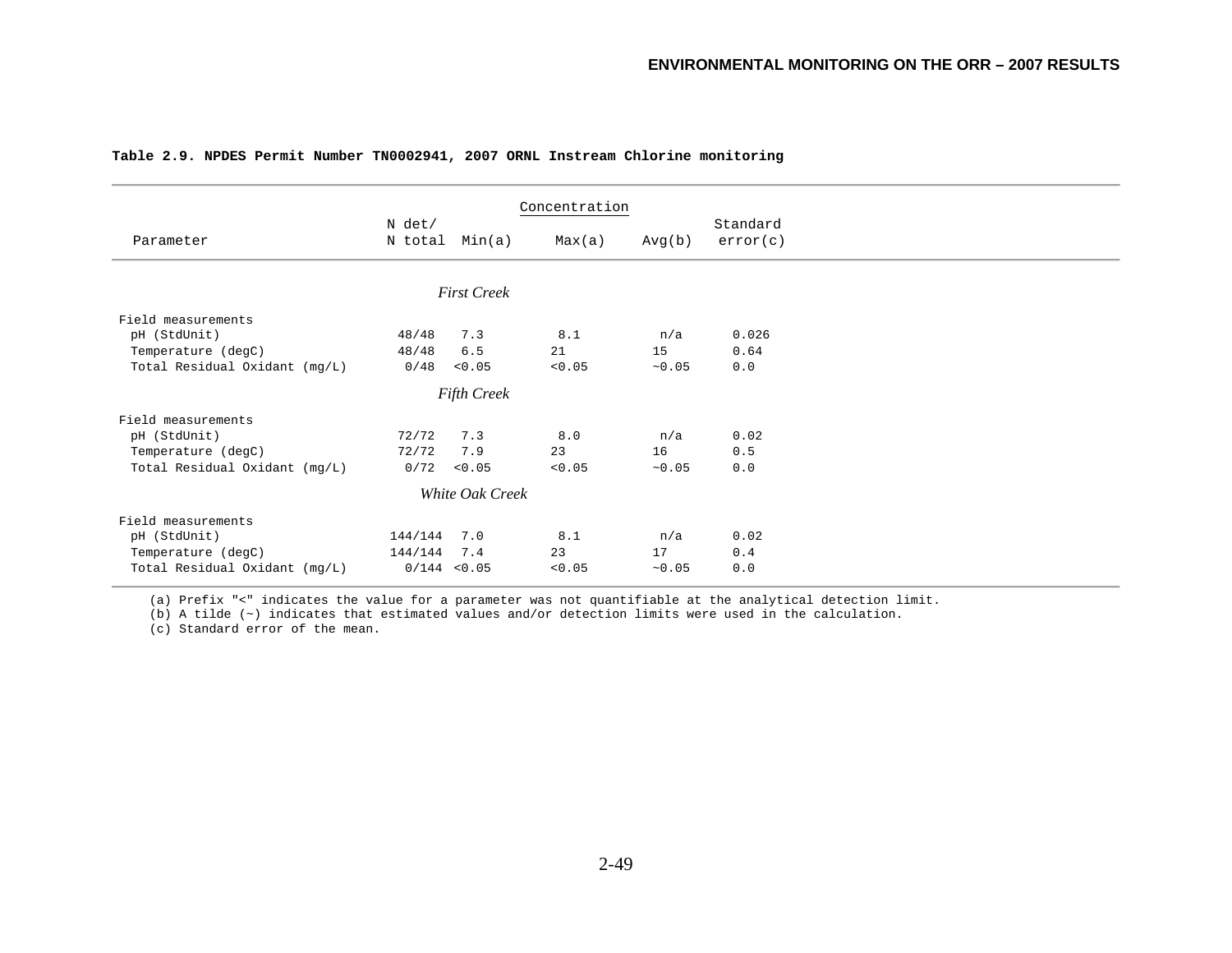| Parameter                 | $N$ det/<br>N total | Min(b) | Max(b)  | Avg(c)                                                              | Standard<br>error(d) | TWQC(e) |
|---------------------------|---------------------|--------|---------|---------------------------------------------------------------------|----------------------|---------|
|                           |                     |        |         | First Creek just upstream of Northwest Tributary (1STCK 0.1)        |                      |         |
| Field measurements        |                     |        |         |                                                                     |                      |         |
| Dissolved Oxygen (ppm)    | 2/2                 | 8.3    | 8.9     | 8.6                                                                 | 0.3                  | n/a     |
| pH (Std Unit)             | 2/2                 | 7.2    | 8.2     | n/a                                                                 | n/a                  | n/a     |
| Temperature (deg C)       | 2/2                 | 12     | 17      | 15                                                                  | 2.4                  | n/a     |
| Radionuclides (pCi/L) (f) |                     |        |         |                                                                     |                      |         |
| Alpha activity            | 2/2                 | $3.7*$ | $30*$   | 17                                                                  | 13                   | n/a     |
| Beta activity             | 2/2                 | $40*$  | 180*    | 110                                                                 | 71                   | n/a     |
| Strontium-89/90           | 2/2                 | $16*$  | $96*$   | 56                                                                  | 40                   | 40      |
| Uranium- $233/234$        | 2/2                 | $2.7*$ | $13*$   | 7.8                                                                 | 5.0                  | 20      |
| Uranium-235/236           | 1/2                 | $0.0$  | $0.14*$ | 0.069                                                               | 0.069                | n/a     |
| Uranium-238               | 1/2                 | $0.0$  | $0.87*$ | 0.44                                                                | 0.44                 | 24      |
|                           |                     |        |         | Bear Creek downstream from Y-12 Complex inputs (BCK 0.6) (g)        |                      |         |
| Field measurements        |                     |        |         |                                                                     |                      |         |
| Dissolved Oxygen (ppm)    | 1/1                 | 9.8    | 9.8     | n/a                                                                 | n/a                  | 5       |
| pH (Std Unit)             | 1/1                 | 8.2    | 8.2     | n/a                                                                 | n/a                  | n/a     |
| Temperature (deg C)       | 1/1                 | 12     | 12      | n/a                                                                 | n/a                  | 30.5    |
|                           |                     |        |         | East Fork Poplar Creek prior to entering Poplar Creek (EFK 0.1) (g) |                      |         |
| Field measurements        |                     |        |         |                                                                     |                      |         |
| Dissolved Oxygen (ppm)    | 1/1                 | 6.6    | 6.6     | n/a                                                                 | n/a                  | 5       |
| pH (Std Unit)             | 1/1                 | 8.1    | 8.1     | n/a                                                                 | n/a                  | n/a     |
| Temperature (deg C)       | 1/1                 | 11     | 11      | n/a                                                                 | n/a                  | 30.5    |
| Radionuclides (pCi/L) (f) |                     |        |         |                                                                     |                      |         |
| Beta activity             | 1/1                 | $2.5*$ | $2.5*$  | n/a                                                                 | n/a                  | n/a     |

#### **Table 2.10. Surface water analyses (2007) at ORNL Environmental Monitoring Plan surface water locations (a)**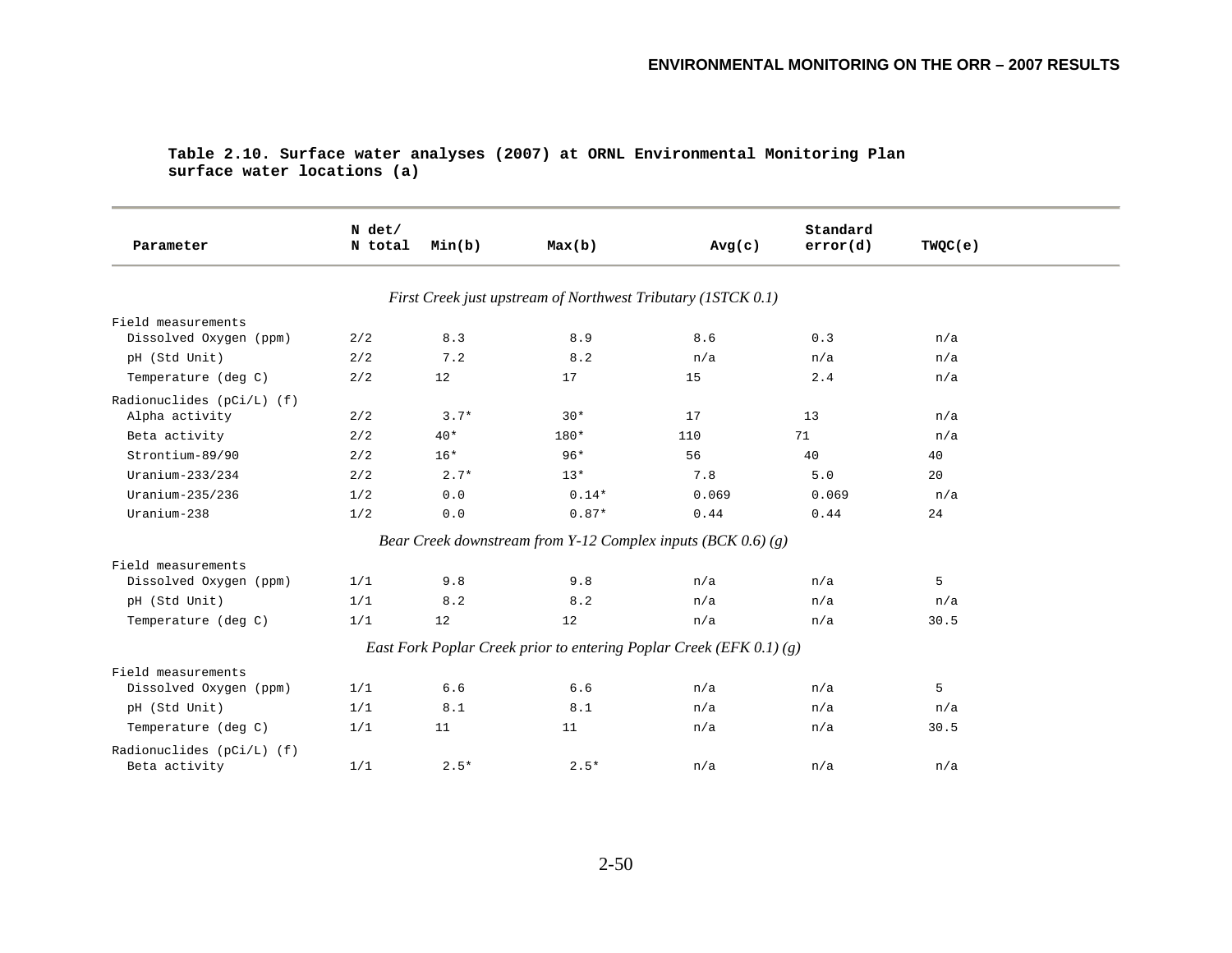| Table 2.10. Surface water analyses (2007) at ORNL Environmental Monitoring Plan |  |  |  |
|---------------------------------------------------------------------------------|--|--|--|
| surface water locations (a) (continued)                                         |  |  |  |

| Parameter                 | N det/<br>N total | Min(b)   | Max(b)                                              | Avg(c)                                                             | Standard<br>error(d) | TWQC(e) |
|---------------------------|-------------------|----------|-----------------------------------------------------|--------------------------------------------------------------------|----------------------|---------|
|                           |                   |          |                                                     |                                                                    |                      |         |
|                           |                   |          |                                                     | East Fork Poplar Creek downstream from floodplain (EFK 5.4) (g)    |                      |         |
| Field measurements        |                   |          |                                                     |                                                                    |                      |         |
| Dissolved Oxygen (ppm)    | 1/1               | 8.1      | 8.1                                                 | n/a                                                                | n/a                  | 5       |
| pH (Std Unit)             | 1/1               | 7.9      | 7.9                                                 | n/a                                                                | n/a                  | n/a     |
| Temperature (deg C)       | 1/1               | 12       | 12                                                  | n/a                                                                | n/a                  | 30.5    |
|                           |                   |          |                                                     | Fifth Creek just upstream of White Oak Creek at ORNL (FIFTHCK 0.1) |                      |         |
| Field measurements        |                   |          |                                                     |                                                                    |                      |         |
| Dissolved Oxygen (ppm)    | 2/2               | 8.0      | 8.9                                                 | 8.5                                                                | 0.45                 | n/a     |
| pH (Std Unit)             | 2/2               | 7.0      | 8.2                                                 | n/a                                                                | n/a                  | n/a     |
| Temperature (deg C)       | 2/2               | 14       | 18                                                  | 16                                                                 | 2.4                  | n/a     |
| Radionuclides (pCi/L) (f) |                   |          |                                                     |                                                                    |                      |         |
| Beta activity             | 2/2               | $36*$    | $52*$                                               | 44                                                                 | 8.0                  | n/a     |
| Strontium-89/90           | 2/2               | $19*$    | $21*$                                               | $20*$                                                              | 1.1                  | 40      |
| Tritium                   | 1/2               | U150*    | $220*$                                              | ~180                                                               | 37                   | 80,000  |
|                           |                   |          | Grassy Creek upstream of SEG and IT Corp. (GCK 3.6) |                                                                    |                      |         |
| Field measurements        |                   |          |                                                     |                                                                    |                      |         |
| Dissolved Oxygen (ppm)    | 2/2               | 8.2      | 10                                                  | 9.2                                                                | 1.0                  | n/a     |
| pH (Std Unit)             | 2/2               | 8.0      | 8.7                                                 | n/a                                                                | n/a                  | n/a     |
| Temperature (deg C)       | 2/2               | 10       | 15                                                  | 13                                                                 | 2.3                  | n/a     |
| Metals $(mq/L)$           |                   |          |                                                     |                                                                    |                      |         |
| Aluminum                  | 2/2               | E0.2     | E0.45                                               | ~10.33                                                             | 0.13                 | n/a     |
| Arsenic                   | 1/2               | < 0.0015 | 0.0015                                              | ~0.0015                                                            | 0.0                  | n/a     |
| Barium                    | 2/2               | 0.028    | 0.03                                                | 0.029                                                              | 0.001                | n/a     |
| Boron                     | 2/2               | 0.0042   | 0.01                                                | 0.0071                                                             | 0.0029               | n/a     |
| Calcium                   | 2/2               | 23       | 30                                                  | 27                                                                 | 3.6                  | n/a     |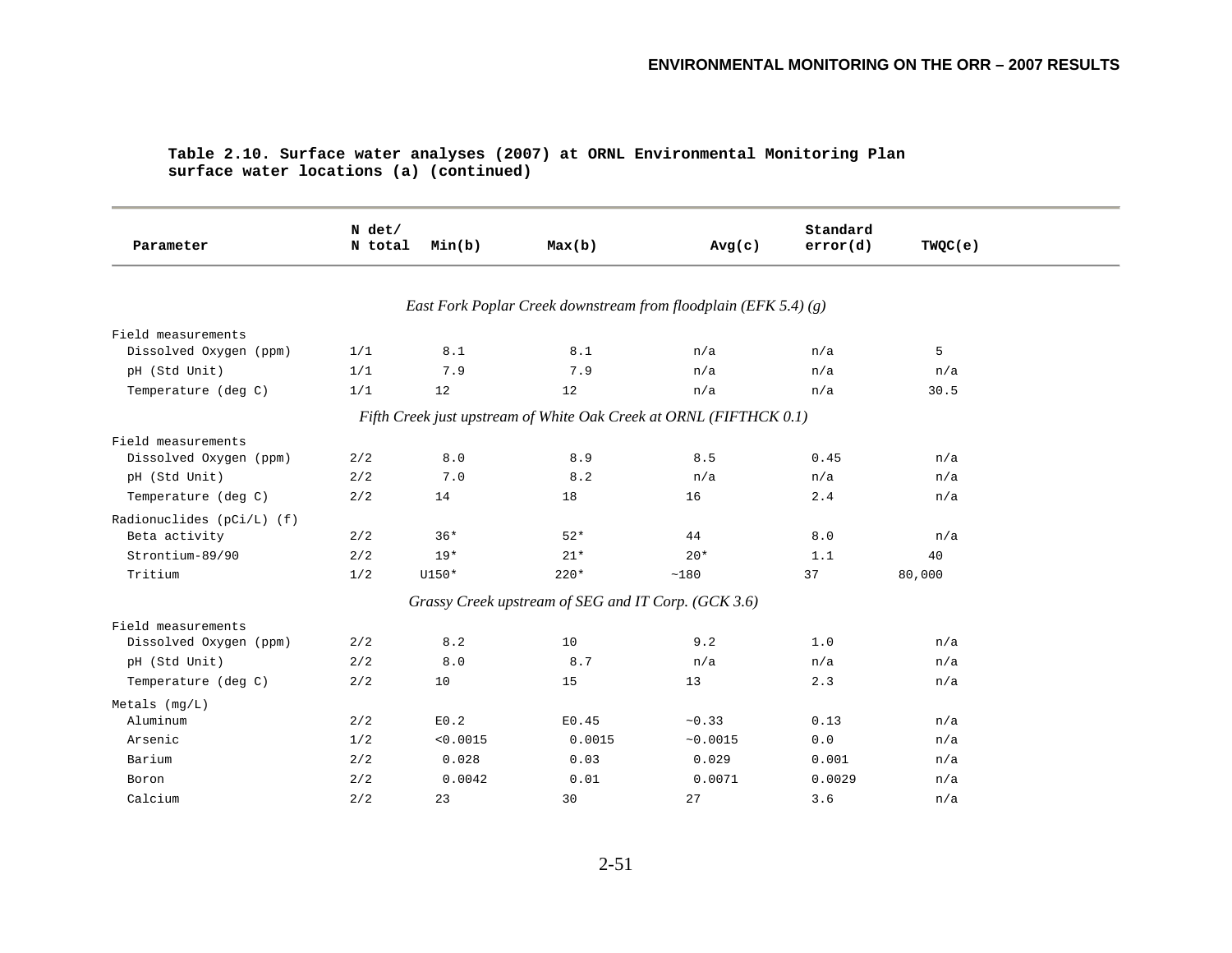| Parameter                 | N det/<br>N total | Min(b)      | Max(b)                                              | Avg(c)  | Standard<br>error(d) | TWQC(e) |  |
|---------------------------|-------------------|-------------|-----------------------------------------------------|---------|----------------------|---------|--|
| Cobalt                    | 2/2               | 0.00024     | 0.00026                                             | 0.00025 | 0.00001              | n/a     |  |
| Copper                    | 2/2               | 0.00051     | 0.0007                                              | 0.00061 | 0.000095             | n/a     |  |
| Iron                      | 2/2               | 0.25        | 0.27                                                | 0.26    | 0.01                 | n/a     |  |
| Magnesium                 | 2/2               | 9.9         | 19                                                  | 15      | 4.6                  | n/a     |  |
| Manganese                 | 2/2               | 0.03        | 0.04                                                | 0.035   | 0.005                | n/a     |  |
| Nickel                    | 2/2               | 0.00081     | 0.00096                                             | 0.00089 | 0.000075             | n/a     |  |
| Potassium                 | 2/2               | 0.78        | 0.97                                                | 0.88    | 0.095                | n/a     |  |
| Sodium                    | 2/2               | 0.49        | 2.1                                                 | 1.3     | 0.81                 | n/a     |  |
| Strontium                 | 2/2               | 0.016       | 0.036                                               | 0.026   | 0.01                 | n/a     |  |
| Sulfur                    | 2/2               | $0.4$       | 1.5                                                 | 0.95    | 0.55                 | n/a     |  |
| Titanium                  | 2/2               | 0.0029      | 0.0036                                              | 0.0033  | 0.00035              | n/a     |  |
| Uranium                   | 2/2               | 0.00012     | 0.00029                                             | 0.00021 | 0.000085             | n/a     |  |
| Zinc                      | 2/2               | 0.0034      | 0.0036                                              | 0.0035  | 0.0001               | n/a     |  |
| Radionuclides (pCi/L) (f) |                   |             |                                                     |         |                      |         |  |
| Alpha activity            | 1/2               | $U - 0.056$ | $1.8*$                                              | ~10.88  | 0.94                 | n/a     |  |
|                           |                   |             | Ish Creek prior to entering CRK 30.8 (ICK 0.7)      |         |                      |         |  |
| Field measurements        |                   |             |                                                     |         |                      |         |  |
| Dissolved Oxygen (ppm)    | 2/2               | 6.8         | 10                                                  | 8.5     | 1.7                  | n/a     |  |
| pH (Std Unit)             | 2/2               | 7.5         | 8.6                                                 | n/a     | n/a                  | n/a     |  |
| Temperature (deg C)       | 2/2               | 9.8         | 14                                                  | 12      | 2.3                  | n/a     |  |
|                           |                   |             | McCoy Branch prior to entering CRK 60.3 (McCBK 1.8) |         |                      |         |  |
| Field measurements        |                   |             |                                                     |         |                      |         |  |
| Dissolved Oxygen (ppm)    | 2/2               | 6.2         | 6.6                                                 | $6.4$   | 0.2                  | n/a     |  |
| pH (Std Unit)             | 2/2               | 7.2         | 7.9                                                 | n/a     | n/a                  | n/a     |  |
| Temperature (deg C)       | 2/2               | 9.3         | 21                                                  | 15      | 5.7                  | n/a     |  |

#### **Table 2.10. Surface water analyses (2007) at ORNL Environmental Monitoring Plan surface water locations (a) (continued)**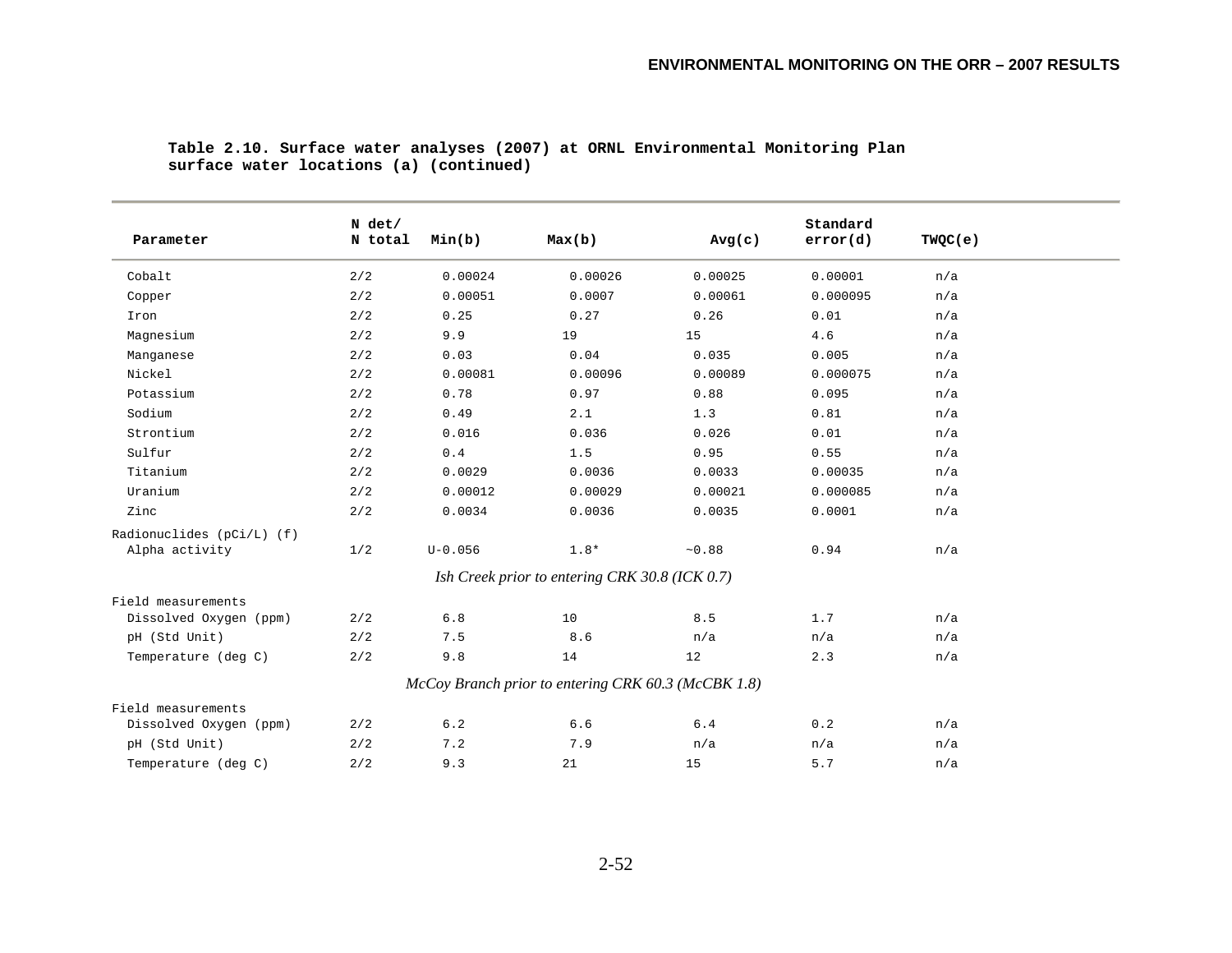## **Table 2.10. Surface water analyses (2007) at ORNL Environmental Monitoring Plan surface water locations (a) (continued)**

| Parameter                   | N det/<br>N total | Min(b)   | Max(b)    | Avg(c)                                                                | Standard<br>error(d) | TWQC(e) |
|-----------------------------|-------------------|----------|-----------|-----------------------------------------------------------------------|----------------------|---------|
|                             |                   |          |           | Melton Branch downstream from ORNL (MEK 0.2)                          |                      |         |
| Field measurements          |                   |          |           |                                                                       |                      |         |
| Dissolved Oxygen (ppm)      | 6/6               | 5.5      | 11        | 8.5                                                                   | 0.82                 | 5       |
| pH (Std Unit)               | 6/6               | 7.5      | 8.0       | n/a                                                                   | n/a                  | n/a     |
| Temperature (deg C)         | 6/6               | 8.7      | 25        | 16                                                                    | 2.6                  | 30.5    |
| Radionuclides $(pCi/L)$ (f) |                   |          |           |                                                                       |                      |         |
| Alpha activity              | 4/6               | U0.96    | $4.6*$    | $~2.4*$                                                               | 0.54                 | n/a     |
| Beta activity               | 6/6               | $35*$    | $140*$    | $72*$                                                                 | 14                   | n/a     |
| Strontium-89/90             | 6/6               | $10*$    | $60*$     | $30*$                                                                 | 6.6                  | 40      |
| Tritium                     | 6/6               | $4,600*$ | $21,000*$ | $15,000*$                                                             | 2,400                | 80,000  |
|                             |                   |          |           | Northwest Tributary prior to entering 1st Creek at ORNL (NWTK 0.1)    |                      |         |
| Field measurements          |                   |          |           |                                                                       |                      |         |
| Dissolved Oxygen (ppm)      | 2/2               | 5.9      | 11        | 8.4                                                                   | 2.5                  | n/a     |
| pH (Std Unit)               | 2/2               | 7.0      | 8.2       | n/a                                                                   | n/a                  | n/a     |
| Temperature (deg C)         | 2/2               | 8.6      | 15        | 12                                                                    | 3.1                  | n/a     |
| Radionuclides $(pCi/L)$ (f) |                   |          |           |                                                                       |                      |         |
| Beta activity               | 2/2               | $54*$    | $150*$    | 100                                                                   | 49                   | n/a     |
| Strontium-89/90             | 2/2               | $22*$    | $76*$     | 49                                                                    | 27                   | 40      |
|                             |                   |          |           | Raccoon Creek sampling station prior to entering CRK 31 (RCK 2.0) (h) |                      |         |
| Field measurements          |                   |          |           |                                                                       |                      |         |
| Dissolved Oxygen (ppm)      | 1/1               | 5.9      | 5.9       | n/a                                                                   | n/a                  | n/a     |
| pH (Std Unit)               | 1/1               | 7.8      | 7.8       | n/a                                                                   | n/a                  | n/a     |
| Temperature (deg C)         | 1/1               | 12       | 12        | n/a                                                                   | n/a                  | n/a     |
| Radionuclides (pCi/L) (f)   |                   |          |           |                                                                       |                      |         |
| Beta activity               | 1/1               | $21*$    | $21*$     | n/a                                                                   | n/a                  | n/a     |
| Strontium-89/90             | 1/1               | $8.2*$   | $8.2*$    | n/a                                                                   | n/a                  | 40      |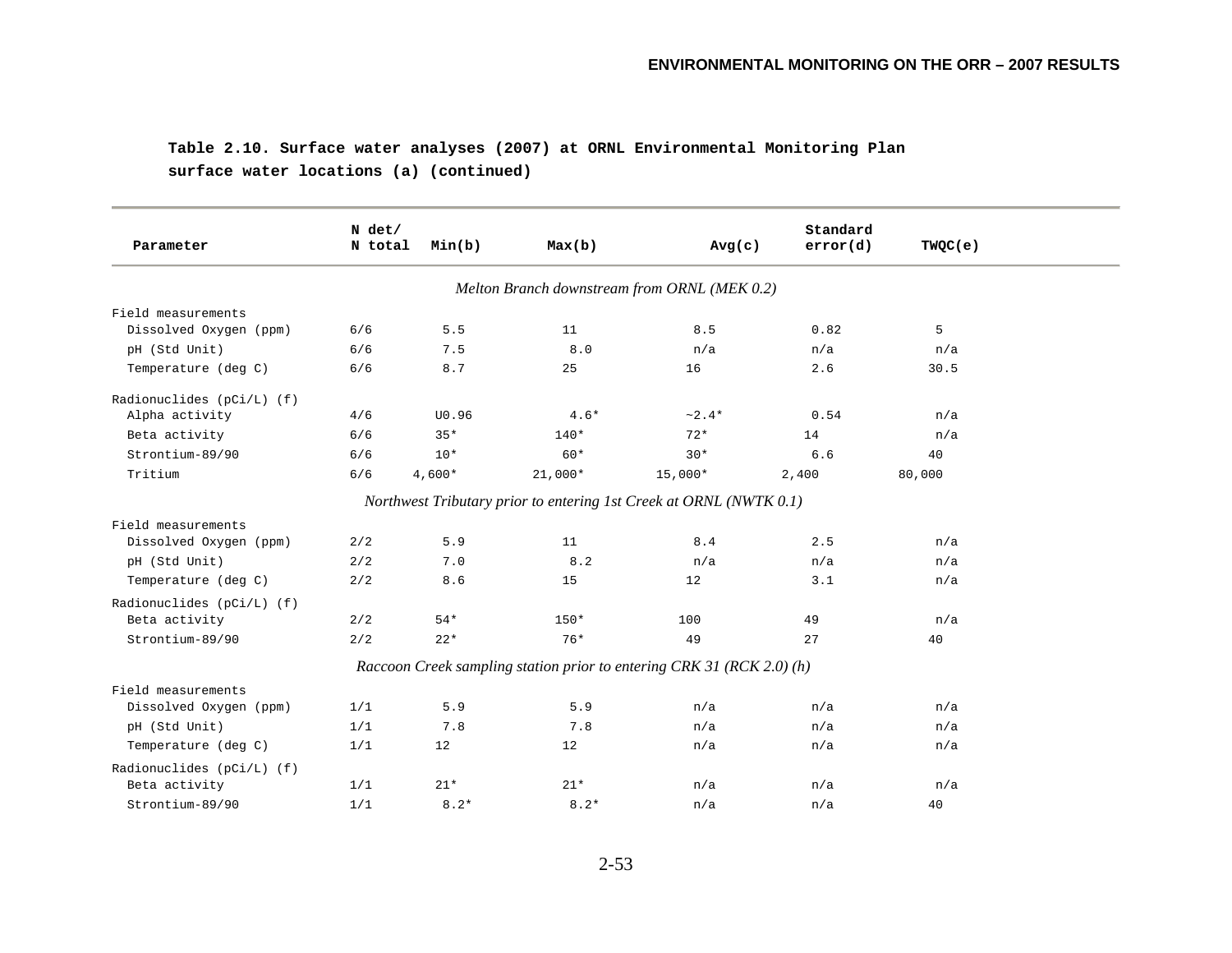| Parameter                 | N det/<br>N total | Min(b)   | Max(b)                                             | Avg(c)   | Standard<br>error(d) | TWQC(e) |  |  |
|---------------------------|-------------------|----------|----------------------------------------------------|----------|----------------------|---------|--|--|
|                           |                   |          | Walker Branch prior to entering CRK 53.4 (WBK 0.1) |          |                      |         |  |  |
| Field measurements        |                   |          |                                                    |          |                      |         |  |  |
| Dissolved Oxygen (ppm)    | 2/2               | 7.5      | 7.6                                                | 7.6      | 0.05                 | n/a     |  |  |
| pH (Std Unit)             | 2/2               | 7.4      | $8.0$                                              | n/a      | n/a                  | n/a     |  |  |
| Temperature (deg C)       | 2/2               | 11       | 16                                                 | 13       | 2.2                  | n/a     |  |  |
| Radionuclides (pCi/L) (f) |                   |          |                                                    |          |                      |         |  |  |
| Beta activity             | 1/2               | $UI.2*$  | $3.7*$                                             | ~2.5     | 1.2                  | n/a     |  |  |
|                           |                   |          | White Oak Lake at White Oak Dam (WCK 1.0)          |          |                      |         |  |  |
| Field measurements        |                   |          |                                                    |          |                      |         |  |  |
| Dissolved Oxygen (ppm)    | 12/12             | 3.8      | 13                                                 | 7.5      | 0.66                 | 5       |  |  |
| pH (Std Unit)             | 12/12             | 6.7      | 8.4                                                | n/a      | n/a                  | n/a     |  |  |
| Temperature (deg C)       | 12/12             | 11       | 30                                                 | 19       | 2.0                  | 30.5    |  |  |
| Metals (mg/L)             |                   |          |                                                    |          |                      |         |  |  |
| Aluminum                  | 12/12             | 0.27     | E2.8                                               | ~1.0     | 0.2                  | n/a     |  |  |
| Antimony                  | 2/12              | < 0.0005 | 0.00053                                            | ~10.0005 | 0.0000026            | n/a     |  |  |
| Arsenic                   | 5/12              | < 0.0015 | 0.0026                                             | ~0.0018  | 0.00012              | 0.34    |  |  |
| Barium                    | 12/12             | 0.025    | 0.059                                              | 0.047    | 0.0025               | n/a     |  |  |
| Beryllium                 | 1/12              | < 0.0001 | 0.00014                                            | ~0.0001  | 0.0000033            | n/a     |  |  |
| Boron                     | 12/12             | 0.014    | 0.03                                               | 0.024    | 0.0012               | n/a     |  |  |
| Cadmium                   | 1/12              | < 0.0001 | 0.00011                                            | ~0.00011 | 0.0000015            | 0.002   |  |  |
| Calcium                   | 12/12             | 22       | 49                                                 | 43       | 2.0                  | n/a     |  |  |
| Chromium                  | 12/12             | 0.0018   | 0.013                                              | 0.0062   | 0.001                | n/a     |  |  |
| Cobalt                    | 12/12             | 0.00034  | 0.0011                                             | 0.00068  | 0.000065             | n/a     |  |  |
| Copper                    | 12/12             | 0.0022   | 0.0057                                             | 0.004    | 0.00029              | 0.013   |  |  |
| Iron                      | 12/12             | 0.6      | 2.2                                                | 1.2      | 0.13                 | n/a     |  |  |

#### **Table 2.10. Surface water analyses (2007) at ORNL Environmental Monitoring Plan surface water locations (a) (continued)**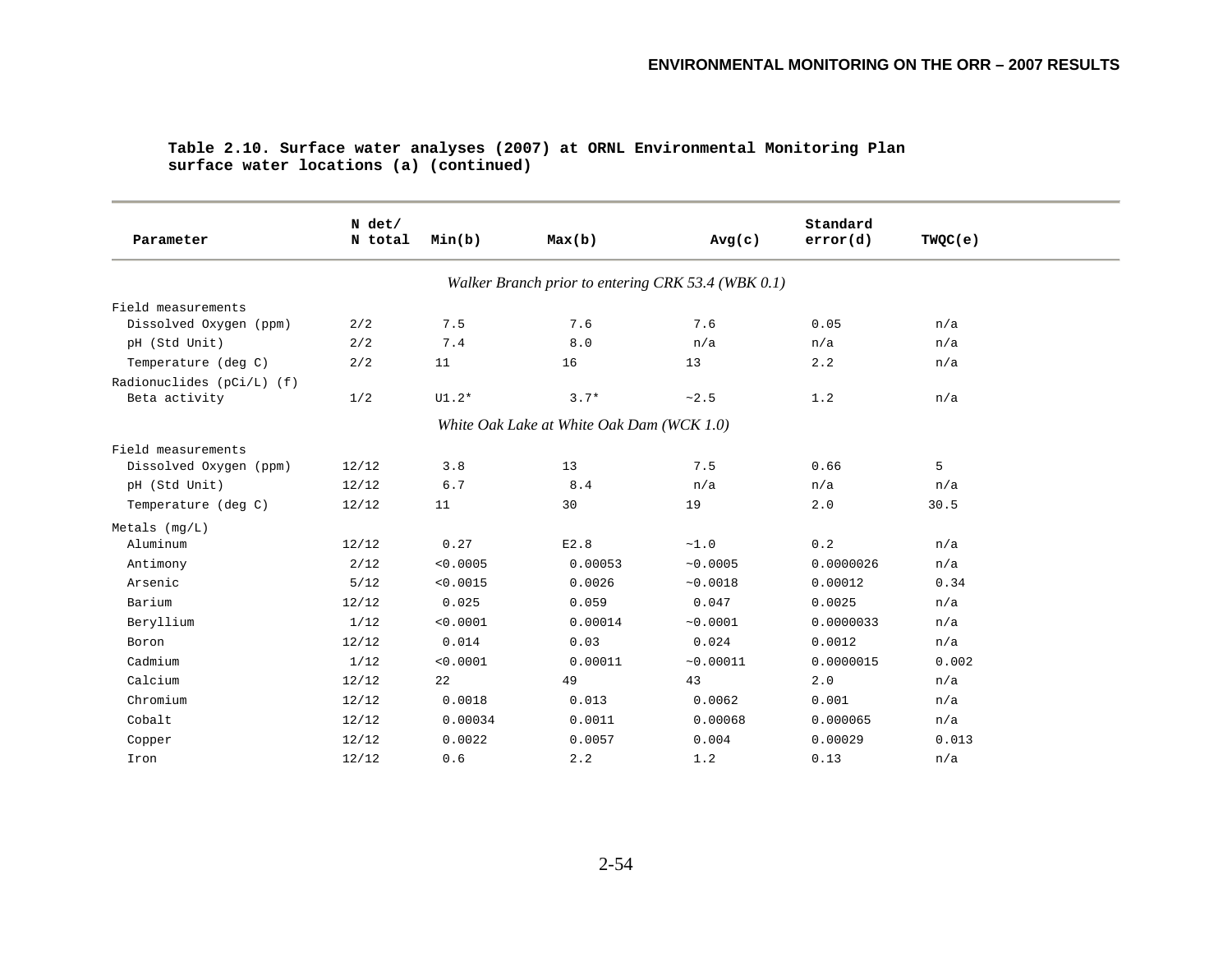**Table 2.10. Surface water analyses (2007) at ORNL Environmental Monitoring Plan surface water locations (a) (continued)** 

|                           | $N$ det/ |           |         |            | Standard  | TWQC(e) |
|---------------------------|----------|-----------|---------|------------|-----------|---------|
| Parameter                 | N total  | Min(b)    | Max(b)  | Avg(c)     | error(d)  |         |
| Lead                      | 12/12    | 0.00057   | 0.0024  | 0.0016     | 0.00017   | 0.065   |
| Lithium                   | 11/12    | < 0.002   | 0.0056  | ~10.0034   | 0.00028   | n/a     |
| Magnesium                 | 12/12    | 5.3       | 14      | 11         | 0.78      | n/a     |
| Manganese                 | 12/12    | 0.064     | 0.18    | 0.11       | 0.011     | n/a     |
| Mercury                   | $6/12$   | < 0.00003 | 0.00011 | ~10.000064 | 0.0000084 | 0.0014  |
| Molybdenum                | 12/12    | 0.0038    | 0.037   | 0.014      | 0.0031    | n/a     |
| Nickel                    | 12/12    | 0.0011    | 0.0033  | 0.0024     | 0.0002    | 0.47    |
| Phosphorous               | 12/12    | 0.12      | 0.49    | 0.3        | 0.038     | n/a     |
| Potassium                 | 12/12    | 2.1       | $8.4$   | 4.3        | 0.5       | n/a     |
| Silver                    | 3/12     | < 0.0002  | 0.00052 | ~0.00025   | 0.000029  | 0.0032  |
| Sodium                    | 12/12    | 11        | 38      | 27         | 3.0       | n/a     |
| Strontium                 | 12/12    | 0.056     | 0.15    | 0.12       | 0.0074    | n/a     |
| Sulfur                    | 12/12    | 8.9       | 32      | 22         | 2.2       | n/a     |
| Thallium                  | $5/12$   | < 0.0003  | 0.00072 | ~10.0004   | 0.000034  | n/a     |
| Titanium                  | 12/12    | 0.0076    | 0.058   | 0.018      | 0.0048    | n/a     |
| Uranium                   | 12/12    | 0.001     | 0.0017  | 0.0013     | 0.00005   | n/a     |
| Vanadium                  | $5/12$   | < 0.003   | < 0.01  | ~10.0076   | 0.00079   | n/a     |
| Zinc                      | 12/12    | 0.011     | 0.032   | 0.02       | 0.0018    | 0.12    |
| Zirconium                 | 11/12    | < 0.0005  | 0.0033  | ~10.0013   | 0.00021   | n/a     |
| Radionuclides (pCi/L) (f) |          |           |         |            |           |         |
| Alpha activity            | 12/12    | $2.2*$    | $18*$   | $8.5*$     | 1.3       | n/a     |
| Beta activity             | 12/12    | $120*$    | $430*$  | 180*       | 24        | n/a     |
| Cesium-137                | 12/12    | $9.6*$    | $220*$  | $78*$      | 18        | 120     |
| Plutonium-238             | 1/12     | 0.0       | $0.34*$ | 0.029      | 0.029     | 1.6     |
| Plutonium-239/240         | 6/12     | 0.0       | $1.6*$  | $0.38*$    | 0.14      | 1.2     |
| Strontium-89/90           | 12/12    | $43*$     | 66*     | $55*$      | 2.2       | 40      |
| Thorium-230               | 1/12     | 0.0       | $0.14*$ | 0.011      | 0.011     | 12      |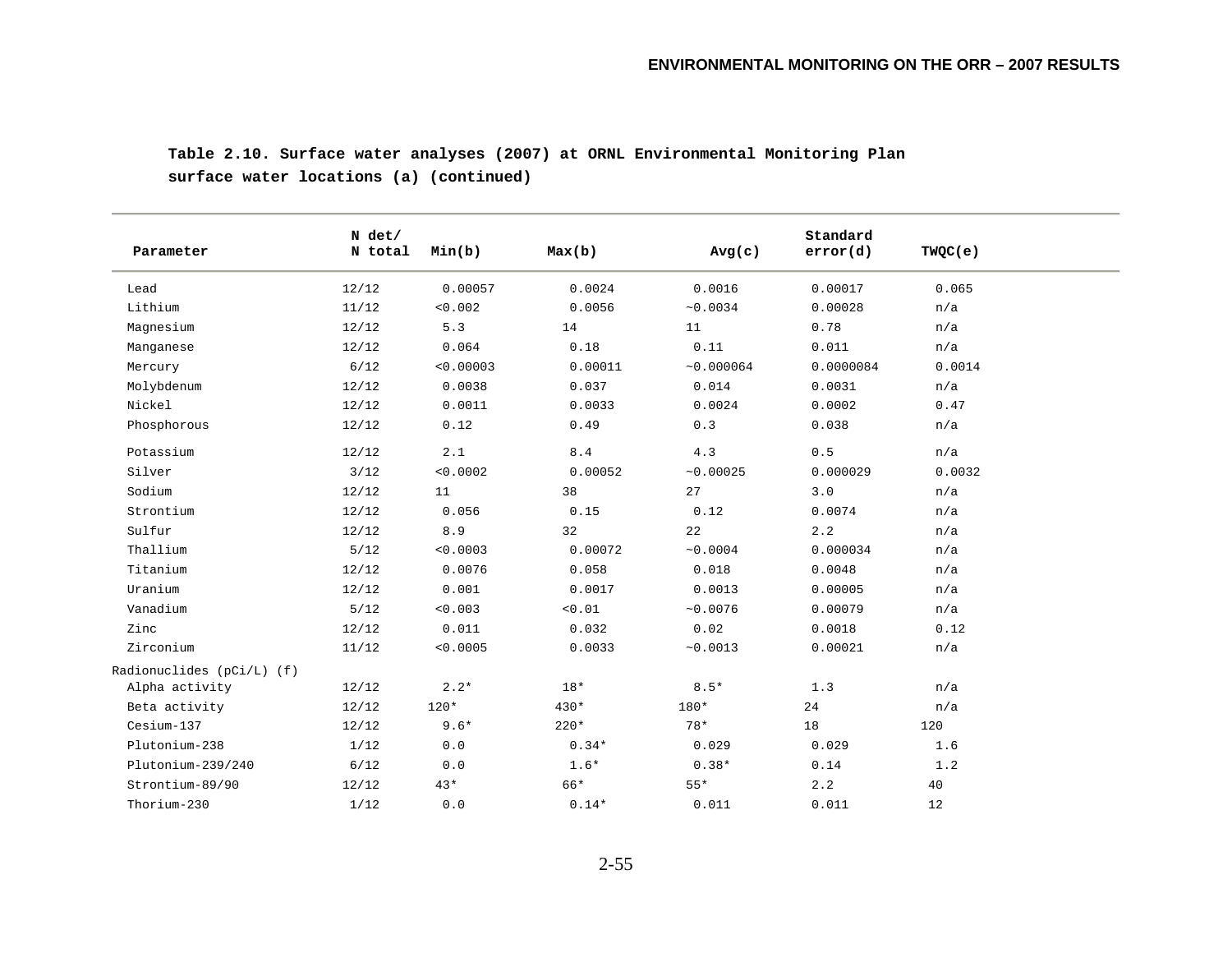## **Table 2.10. Surface water analyses (2007) at ORNL Environmental Monitoring Plan surface water locations (a) (continued)**

| Parameter                 | $N$ det/<br>N total | Min(b)    | Max(b)                                         | Avg(c)      | Standard<br>error(d) | TWQC(e)        |
|---------------------------|---------------------|-----------|------------------------------------------------|-------------|----------------------|----------------|
| Thorium-232               | 1/12                | 0.0       | $0.32*$                                        | 0.027       | 0.027                | $\overline{a}$ |
| Tritium                   | 12/12               | $15,000*$ | $36,000*$                                      | $26,000*$   | 1,700                | 80,000         |
| Uranium- $233/234$        | 11/12               | 0.0       | $5.8*$                                         | $2.7*$      | 0.45                 | 20             |
| Uranium- $235/236$        | 1/12                | 0.0       | $0.18*$                                        | 0.015       | 0.015                | n/a            |
| Uranium-238               | 6/12                | 0.0       | $0.75*$                                        | $0.27*$     | 0.09                 | 24             |
| Volatile organics (ug/L)  |                     |           |                                                |             |                      |                |
| Acetone                   | 5/12                | J1.5      | U5.0                                           | $\sim 4$ .0 | 0.4                  | n/a            |
| Chloroform                | 12/12               | J0.37     | J1.2                                           | ~10.64      | 0.077                | n/a            |
| Methylene chloride        | 1/12                | U5.0      | J7.9                                           | ~5.2        | 0.24                 | n/a            |
|                           |                     |           | White Oak Creek downstream from ORNL (WCK 2.6) |             |                      |                |
| Field measurements        |                     |           |                                                |             |                      |                |
| Dissolved Oxygen (ppm)    | 6/6                 | $6.7$     | 12                                             | 9.1         | 0.78                 | 5              |
| pH (Std Unit)             | 6/6                 | 7.4       | $8.0$                                          | n/a         | n/a                  | n/a            |
| Temperature (deg C)       | 6/6                 | 12        | 24                                             | 17          | 2.2                  | 30.5           |
| Radionuclides (pCi/L) (f) |                     |           |                                                |             |                      |                |
| Alpha activity            | 6/6                 | $2.9*$    | $14*$                                          | $5.5*$      | 1.8                  | n/a            |
| Beta activity             | 6/6                 | $48*$     | $100*$                                         | $85*$       | 8.5                  | n/a            |
| Cesium-137                | 6/6                 | $11*$     | $32*$                                          | $21*$       | 3.3                  | 120            |
| Strontium-89/90           | 6/6                 | $17*$     | $33*$                                          | $29*$       | 2.5                  | 40             |
| Thorium-230               | 1/6                 | 0.0       | $0.55*$                                        | 0.091       | 0.091                | 12             |
| Tritium                   | 6/6                 | $21,000*$ | $47,000*$                                      | 28,000*     | 3,900                | 80,000         |
| Uranium- $233/234$        | 4/6                 | 0.0       | $4.2*$                                         | $1.5*$      | 0.63                 | 20             |
| Uranium-235/236           | 1/6                 | 0.0       | $0.12*$                                        | 0.02        | 0.02                 | n/a            |
| Uranium-238               | 3/6                 | 0.0       | $0.64*$                                        | $0.24*$     | 0.11                 | 24             |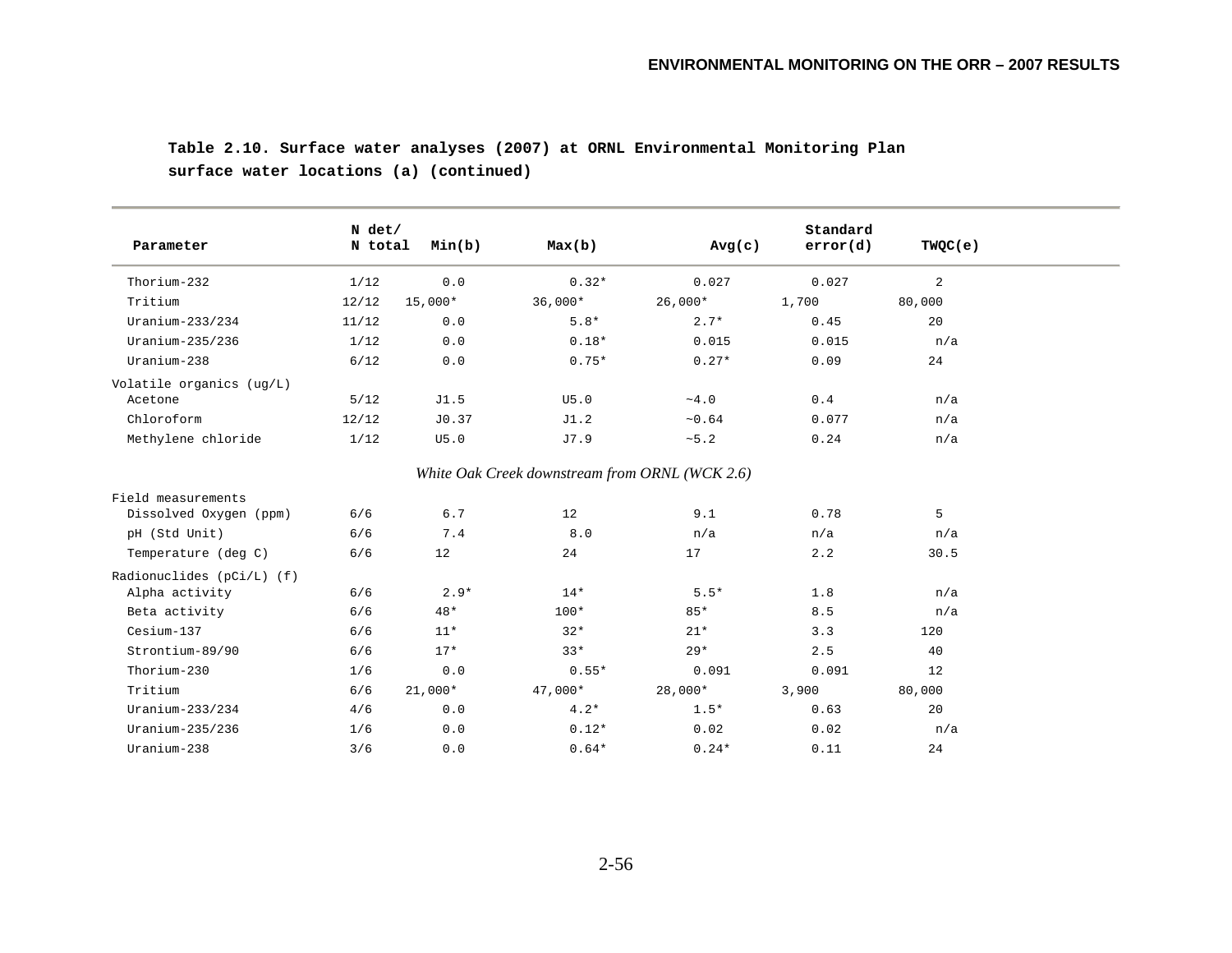## **Table 2.10. Surface water analyses (2007) at ORNL Environmental Monitoring Plan**

**surface water locations (a) (continued)** 

| N det/                        |            |                                              |         | Standard |         |
|-------------------------------|------------|----------------------------------------------|---------|----------|---------|
| N total<br>Parameter          | Min(b)     | Max(b)                                       | Avg(c)  | error(d) | TWQC(e) |
|                               |            | White Oak Creek upstream from ORNL (WCK 6.8) |         |          |         |
| Field measurements            |            |                                              |         |          |         |
| 4/4<br>Dissolved Oxygen (ppm) | 8.0        | 11                                           | 9.6     | 0.6      | 5       |
| 4/4<br>pH (Std Unit)          | 7.0        | 7.9                                          | n/a     | n/a      | n/a     |
| 4/4<br>Temperature (deg C)    | 9.1        | 21                                           | 14      | 2.4      | 30.5    |
| Radionuclides $(pCi/L)$ (f)   |            |                                              |         |          |         |
| Alpha activity<br>1/4         | U0.051     | $UI.9*$                                      | $~1.1*$ | 0.42     | n/a     |
| 1/4<br>Beta activity          | $U - 0.47$ | $3.9*$                                       | ~1.6    | 0.9      | n/a     |

 *(a) All values were included in the calculations. Only parameters that have detections in one or more samples are listed in the table. The sampling and analysis plan contains a complete list of analyses performed.* 

 *(b) Prefix "J" indicates the value was estimated at or below the analytical detection limit by the laboratory; "U" indicates that the value was undetected at the analytical detection limit or MDA; "E" indicates that the percent difference between the parent sample and its serial dilution's concentration exceeds 10%; and "<" indicates the value for a parameter was not quantifiable at the analytical detection limit.* 

 *(c) A tilde (~) indicates that estimated values and/or detection limits were used in the calculation.* 

 *(d) Standard error of the mean.* 

 *(e) Tennessee General Water Quality Criteria for Freshwater Fish and Aquatic Life, as amended (BCK 0.6, EFK 0.1, EFK 5.4, MEK 0.2, WCK 1.0, WCK 2.6, WCK 6.8). 4% of DOE DCG used for radionuclides, where applicable.* 

 *(f) Individual and average radionuclide concentrations significantly greater than zero are identified by an \*. Detected radionuclides are those detected at or above MDA.* 

 *(g) Discontinued sampling at this location as of October 2007; consequently, only one sampling event occurred in 2007.* 

 *(h) Location was dry at the time of the October sampling event.*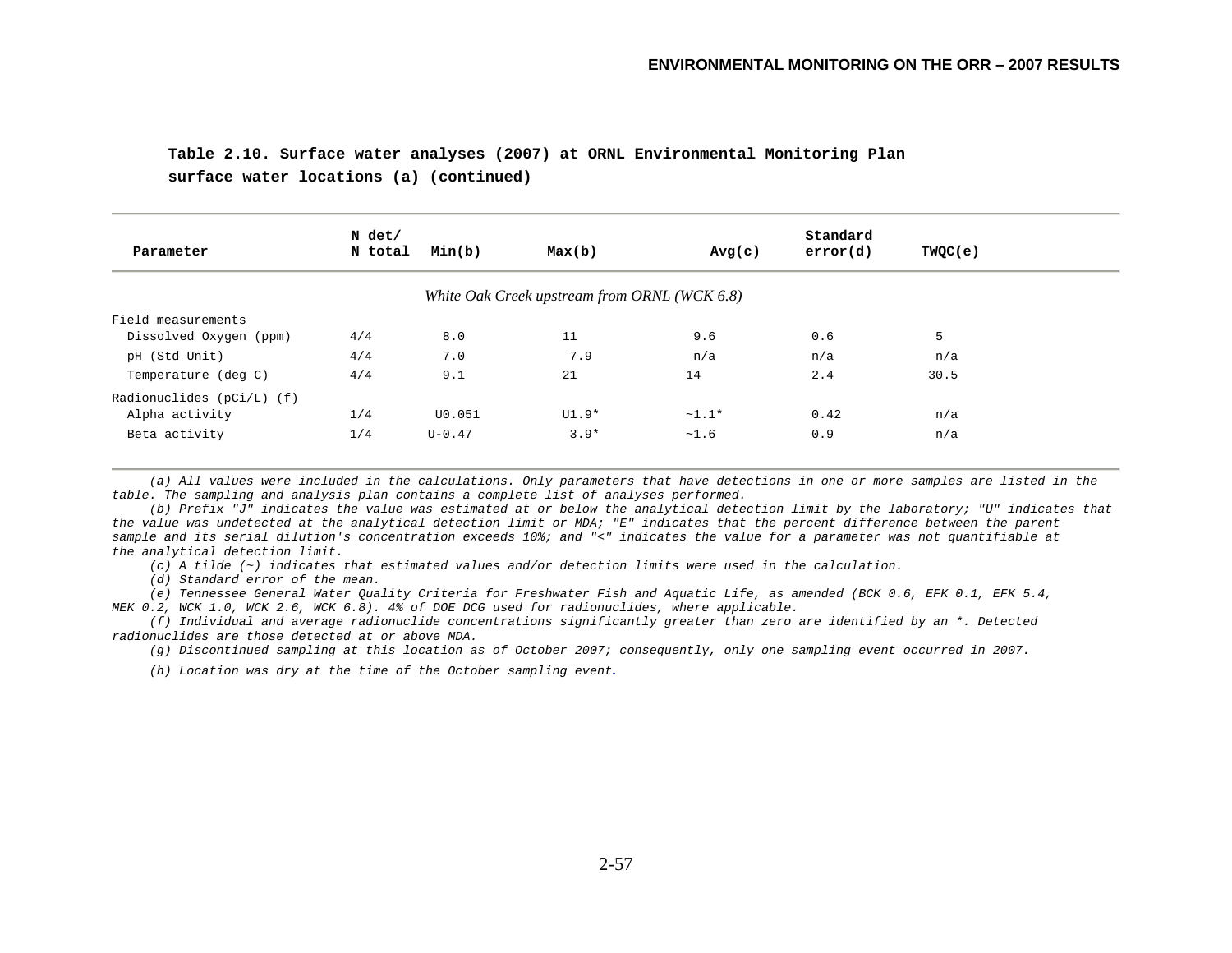| Parameter                   | N det/<br>N total | Min(b)                                            | Max(b)                                                     | Avg(c)            | Standard<br>error(d)                                                |
|-----------------------------|-------------------|---------------------------------------------------|------------------------------------------------------------|-------------------|---------------------------------------------------------------------|
|                             |                   |                                                   | Clinch River downstream from all DOE ORR inputs (CRK 16)   |                   |                                                                     |
| Metals $(mg/kg)$            |                   |                                                   |                                                            |                   |                                                                     |
| Antimony                    | 1/2               | < 0.053                                           | 0.059                                                      | ~10.056           | 0.003                                                               |
| Barium                      | 2/2               | 0.094                                             | 0.12                                                       | 0.11              | 0.013                                                               |
| Cadmium                     | 2/2               | 0.0094                                            | 0.025                                                      | 0.017             | 0.0078                                                              |
| Calcium                     | $2/2$             | 720                                               | 1,100                                                      | 910               | 190                                                                 |
| Chromium                    | $2/2$             | 0.074                                             | 0.08                                                       | 0.077             | 0.003                                                               |
| Copper                      | $2/2$             | $0\,.21$                                          | 0.22                                                       | 0.22              | 0.005                                                               |
| Iron                        | $2/2$             | 3.7                                               | 3.9                                                        | 3.8               | $\ensuremath{\text{o}} \xspace$ .<br>$\ensuremath{\text{1}}\xspace$ |
| Lead                        | $2/2$             | 0.046                                             | 0.049                                                      | 0.048             | 0.0015                                                              |
| Lithium                     | $2/2$             | 0.099                                             | 0.099                                                      | 0.099             | ${\bf 0}$ . ${\bf 0}$                                               |
| Magnesium                   | 2/2               | 240                                               | 270                                                        | 260               | 15                                                                  |
| Manganese                   | 2/2               | $\ensuremath{\text{0}}$ . $\ensuremath{\text{8}}$ | 1.2                                                        | 1.0               | 0.2                                                                 |
| Mercury                     | 2/2               | 0.081                                             | 0.092                                                      | 0.087             | 0.0055                                                              |
| Phosphorous                 | 2/2               | 2,200                                             | 2,400                                                      | 2,300             | 100                                                                 |
| Potassium                   | 2/2               | 2,900                                             | 3,000                                                      | 3,000             | 50                                                                  |
| Selenium                    | 2/2               | 0.96                                              | 1.1                                                        | 1.0               | 0.07                                                                |
| Silicon                     | 2/2               | $2.6\,$                                           | 2.8                                                        | 2.7               | $0.1$                                                               |
| Sodium                      | 2/2               | 530                                               | 560                                                        | 550               | 15                                                                  |
| Strontium                   | 2/2               | 0.55                                              | $\ensuremath{\text{0}} \mathbin{.} \ensuremath{\text{81}}$ | 0.68              | 0.13                                                                |
| Thallium                    | 2/2               | 0.0074                                            | 0.0075                                                     | 0.0075            | 0.00005                                                             |
| Uranium                     | 2/2               | 0.00057                                           | 0.00077                                                    | 0.00067           | 0.0001                                                              |
| Zinc                        | 2/2               | 12                                                | 13                                                         | 13                | $0.5$                                                               |
| Pesticides and PCBs (ug/kg) |                   |                                                   |                                                            |                   |                                                                     |
| $4$ , $4$ $^{\prime}$ –DDE  | 2/2               | J0.72                                             | J0.99                                                      | ~10.86            | 0.14                                                                |
| $4, 4 - DDT$                | 1/2               | $\mathtt{U1.7}$                                   | $\,6$ . $1$                                                | $\sim$ 3 . 9      | 2.2                                                                 |
| alpha-BHC                   | 2/2               | J0.95                                             | J1.1                                                       | $\sim\!\!1$ . $0$ | 0.075                                                               |

#### **Table 3.1. 2007 tissue concentrations in Sunfish(a)**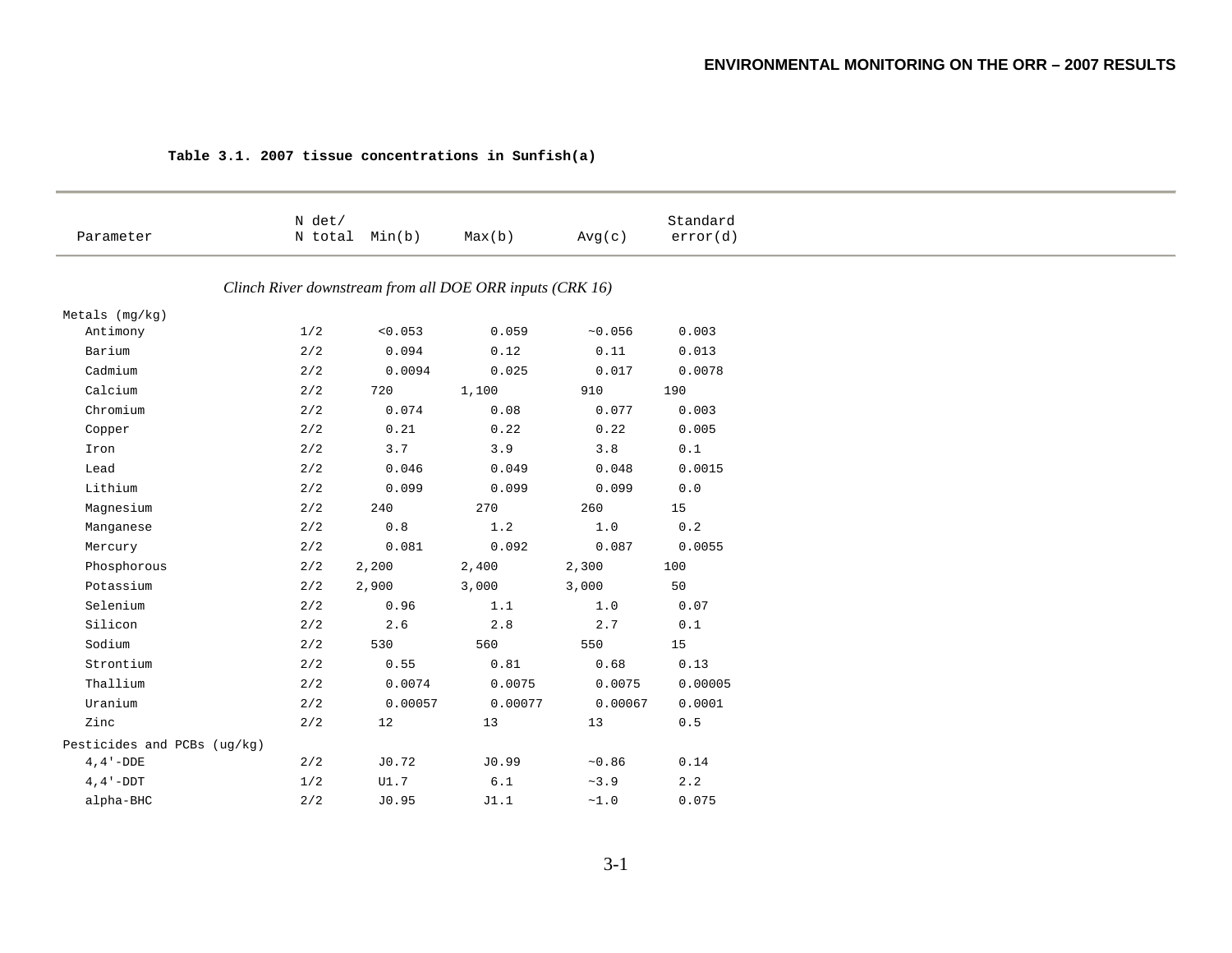| Parameter                                    | N det/<br>N total | Min(b)           | Max(b)                                     | Avg(c)          | Standard<br>error(d)  |
|----------------------------------------------|-------------------|------------------|--------------------------------------------|-----------------|-----------------------|
| alpha-Chlordane                              | 2/2               | ${\rm J0}$ . $4$ | $\rm{J}0$ .85                              | ~10.63          | 0.23                  |
| PCB-1260                                     | 2/2               | 27               | 32                                         | 30              | 2.5                   |
|                                              |                   |                  |                                            |                 |                       |
| Radionuclides $(pCi/g)$ (e)<br>Beta activity |                   |                  | $1.8*$                                     | $1.6*$          | 0.25                  |
|                                              | 2/2               | $1.3*$           |                                            |                 | 0.06                  |
| Potassium-40                                 | 2/2               | $3.0*$           | $3.1*$                                     | $3.0*$          |                       |
| Strontium-90                                 | 1/2               | $U0.011*$        | $0.016*$                                   | ~10.014         | 0.0023                |
|                                              |                   |                  | Clinch River downstream from ORNL (CRK 32) |                 |                       |
| Metals $(mq/kg)$                             |                   |                  |                                            |                 |                       |
| Antimony                                     | 1/2               | < 0.052          | 0.099                                      | $\sim\!0$ . 076 | 0.024                 |
| Barium                                       | 2/2               | 0.11             | 0.12                                       | 0.12            | 0.005                 |
| Calcium                                      | 2/2               | 1,000            | 1,000                                      | 1,000           | $0.0$                 |
| Chromium                                     | 2/2               | 0.087            | 0.089                                      | 0.088           | 0.001                 |
| Copper                                       | 2/2               | 0.24             | 0.25                                       | 0.25            | 0.005                 |
| Iron                                         | 2/2               | 3.5              | 3.8                                        | 3.7             | 0.15                  |
| Lead                                         | 2/2               | 0.048            | 0.053                                      | 0.051           | 0.0025                |
| Lithium                                      | 2/2               | 0.098            | 0.098                                      | 0.098           | $0.0$                 |
| Magnesium                                    | 2/2               | 270              | 280                                        | 280             | 5.0                   |
| Manganese                                    | 2/2               | 0.64             | 0.78                                       | 0.71            | 0.07                  |
| Mercury                                      | 2/2               | 0.019            | 0.024                                      | 0.022           | 0.0025                |
| Phosphorous                                  | 2/2               | 2,400            | 2,500                                      | 2,500           | 50                    |
| Potassium                                    | 2/2               | 2,900            | 3,100                                      | 3,000           | 100                   |
| Selenium                                     | 2/2               | 1.3              | 1.3                                        | 1.3             | 0.0                   |
| Silicon                                      | 2/2               | 2.5              | 2.7                                        | $2.6\,$         | 0.1                   |
| Sodium                                       | 2/2               | 500              | 530                                        | 520             | 15                    |
| Strontium                                    | 2/2               | 0.82             | 0.85                                       | 0.84            | 0.015                 |
| Thallium                                     | 2/2               | 0.0094           | 0.0099                                     | 0.0097          | 0.00025               |
| Uranium                                      | $2\,/\,2$         | 0.00038          | 0.0004                                     | 0.00039         | 0.00001               |
| Zinc                                         | $2/2$             | 13               | 13                                         | 13              | ${\bf 0}$ . ${\bf 0}$ |
|                                              |                   |                  |                                            |                 |                       |

#### **Table 3.1. 2007 tissue concentrations in Sunfish(a) (continued)**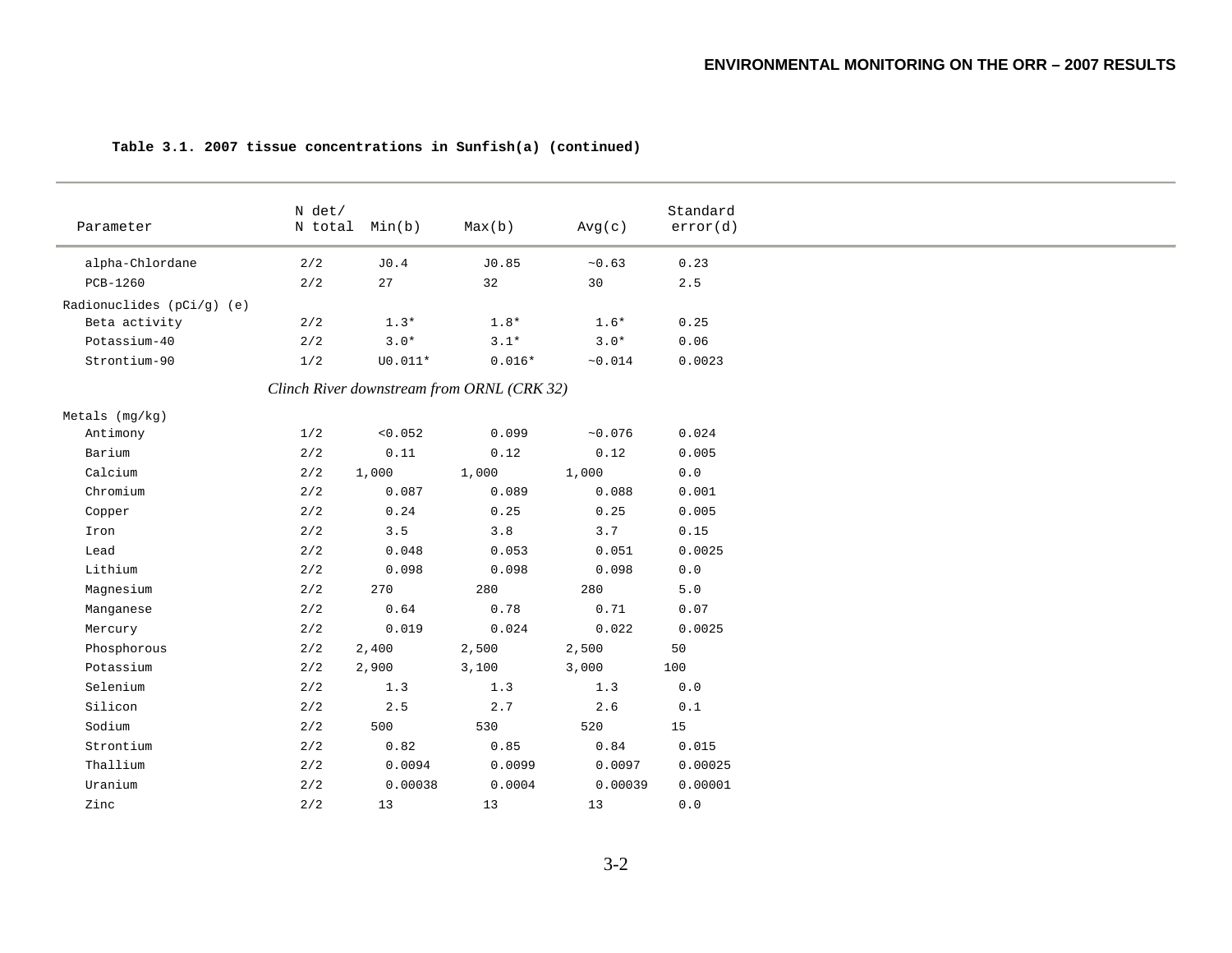| Parameter                   | N det/ | N total Min(b) | Max(b)                                                                 | Avg(c)                                                              | Standard<br>error(d) |
|-----------------------------|--------|----------------|------------------------------------------------------------------------|---------------------------------------------------------------------|----------------------|
| Pesticides and PCBs (ug/kg) |        |                |                                                                        |                                                                     |                      |
| $4, 4 - DDE$                | 2/2    | JO.92          | JO.97                                                                  | ~10.95                                                              | 0.025                |
| alpha-BHC                   | $2/2$  | J0.7           | J0.75                                                                  | ~10.73                                                              | 0.025                |
| alpha-Chlordane             | 2/2    | J0.77          | J0.95                                                                  | ~10.86                                                              | 0.09                 |
| PCB-1260                    | 2/2    | 22             | 26                                                                     | 24                                                                  | 2.0                  |
| Radionuclides $(pCi/g)$ (e) |        |                |                                                                        |                                                                     |                      |
| Beta activity               | 2/2    | $1.9*$         | $2.0*$                                                                 | $1.9*$                                                              | 0.075                |
| Potassium-40                | $2/2$  | $2.5*$         | $3.9*$                                                                 | 3.2                                                                 | 0.71                 |
| Strontium-90                | 1/2    | U0.0096*       | $0.021*$                                                               | ~10.015                                                             | 0.0055               |
|                             |        |                | Clinch River (Solway Bridge) upstream from all DOE ORR inputs (CRK 70) |                                                                     |                      |
|                             |        |                |                                                                        |                                                                     |                      |
| Metals (mg/kg)              |        |                |                                                                        |                                                                     |                      |
| Aluminum                    | 1/2    | < 0.21         | 2.1                                                                    | ~1.2                                                                | 0.95                 |
| Barium                      | $2/2$  | 0.083          | $\ensuremath{\text{o}}\xspace$ .<br>2                                  | $\ensuremath{\text{0}}\xspace$ .<br>$\ensuremath{\text{14}}\xspace$ | 0.059                |
| Cadmium                     | 1/2    | < 0.0073       | 0.0093                                                                 | ~10.0083                                                            | 0.001                |
| Calcium                     | 2/2    | 800            | 2,400                                                                  | 1,600                                                               | 800                  |
| Chromium                    | 2/2    | 0.067          | 0.096                                                                  | 0.082                                                               | 0.015                |
| Copper                      | 2/2    | 0.23           | 0.25                                                                   | 0.24                                                                | 0.01                 |
| Iron                        | 2/2    | 3.4            | 7.0                                                                    | $5.2$                                                               | $1.8\,$              |
| Lead                        | 2/2    | 0.046          | 0.05                                                                   | 0.048                                                               | 0.002                |
| Lithium                     | $2/2$  | 0.098          | $\ensuremath{\text{0}}$ . $\ensuremath{\text{1}}$                      | 0.099                                                               | 0.001                |
| Magnesium                   | 2/2    | 230            | 280                                                                    | 260                                                                 | 25                   |
| Manganese                   | 2/2    | 0.42           | 1.1                                                                    | 0.76                                                                | 0.34                 |
| Mercury                     | 2/2    | 0.025          | 0.025                                                                  | 0.025                                                               | $0.0$                |
| Phosphorous                 | 2/2    | 2,100          | 2,800                                                                  | 2,500                                                               | 350                  |
| Potassium                   | 2/2    | 2,700          | 2,700                                                                  | 2,700                                                               | 0.0                  |
| Selenium                    | 2/2    | 1.5            | 1.5                                                                    | 1.5                                                                 | 0.0                  |
| Silicon                     | 2/2    | 2.7            | $4\,.4$                                                                | 3.6                                                                 | 0.85                 |
| Sodium                      | 2/2    | 520            | 520                                                                    | 520                                                                 | 0.0                  |

#### **Table 3.1. 2007 tissue concentrations in Sunfish(a) (continued)**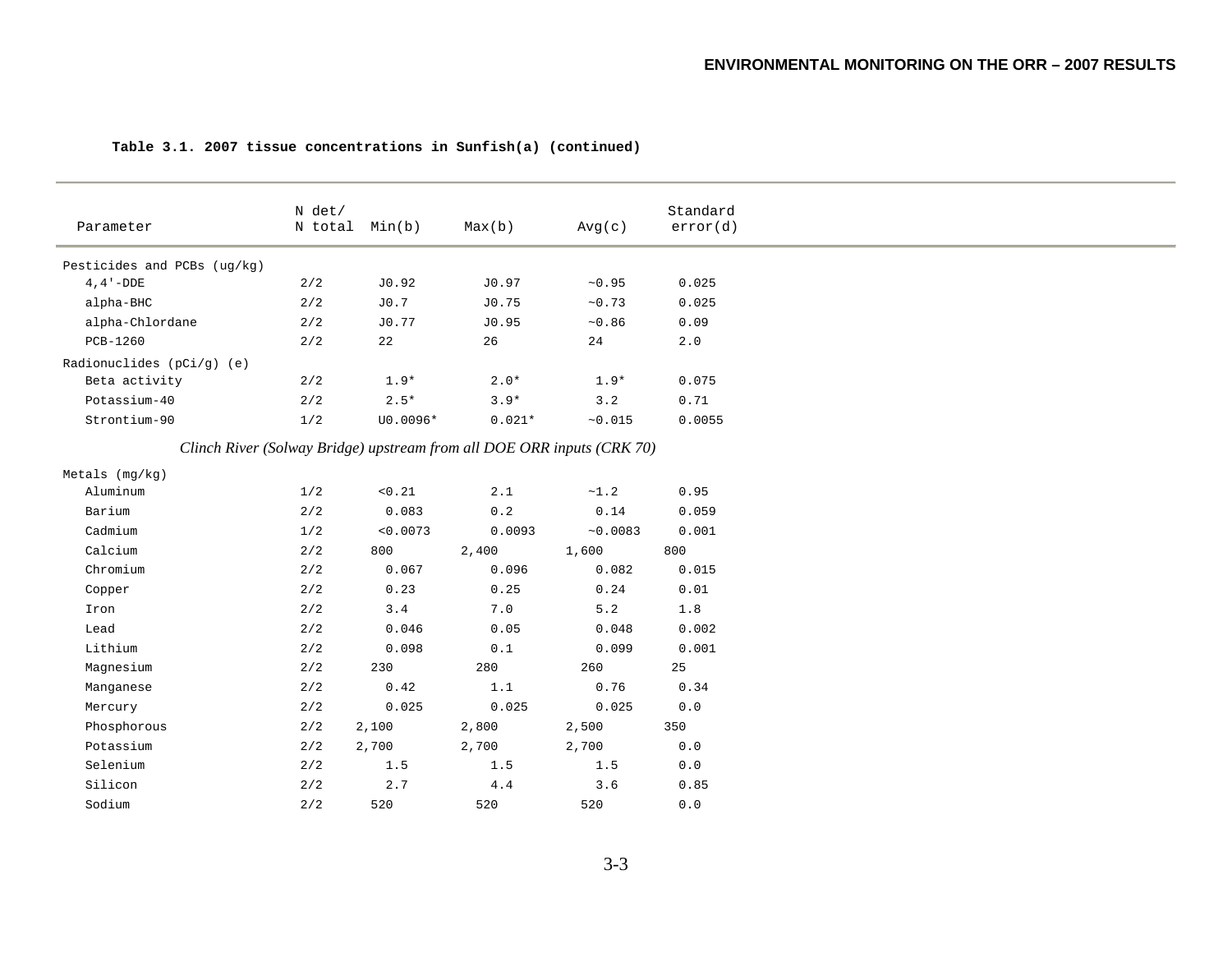| Parameter                   | N det/<br>N total | Min(b)   | Max(b)  | Avg(c)     | Standard<br>error(d) |
|-----------------------------|-------------------|----------|---------|------------|----------------------|
| Strontium                   | 2/2               | 0.71     | 2.0     | 1.4        | 0.65                 |
| Thallium                    | 2/2               | 0.0082   | 0.0094  | 0.0088     | 0.0006               |
| Titanium                    | 1/2               | < 0.0042 | 0.046   | ~10.025    | 0.021                |
| Uranium                     | 2/2               | 0.00034  | 0.00053 | 0.00044    | 0.000095             |
| Zinc                        | 2/2               | 13       | 15      | 14         | 1.0                  |
| Pesticides and PCBs (ug/kg) |                   |          |         |            |                      |
| alpha-Chlordane             | 2/2               | JO.36    | J0.43   | $\sim 0.4$ | 0.035                |
| PCB-1260                    | 2/2               | 20       | 26      | 23         | 3.0                  |
| Radionuclides $(pCi/g)$ (e) |                   |          |         |            |                      |
| Beta activity               | 2/2               | $1.4*$   | $1.7*$  | $1.5*$     | 0.16                 |
| Potassium-40                | 2/2               | $3.3*$   | $3.6*$  | $3.5*$     | 0.16                 |

 **Table 3.1. 2007 tissue concentrations in Sunfish(a) (continued)**

 (a) All values were included in the calculations. Only parameters that have detections in one or more samples are listed in the table. The sampling and analysis plan contains a complete list of analyses performed.

 (b) Prefix "J" indicates the value was estimated at or below the analytical detection limit by the laboratory; "<" indicates the value for a parameter was not quantifiable at the analytical detection limit; and "U" indicates that the value was undetected at the analytical detection limit or MDA.

(c) A tilde (~) indicates that estimated values and/or detection limits were used in the calculation.

(d) Standard error of the mean.

 (e) Individual and average radionuclide concentrations significantly greater than zero are identified by an \*. Detected radionuclides are those detected at or above MDA.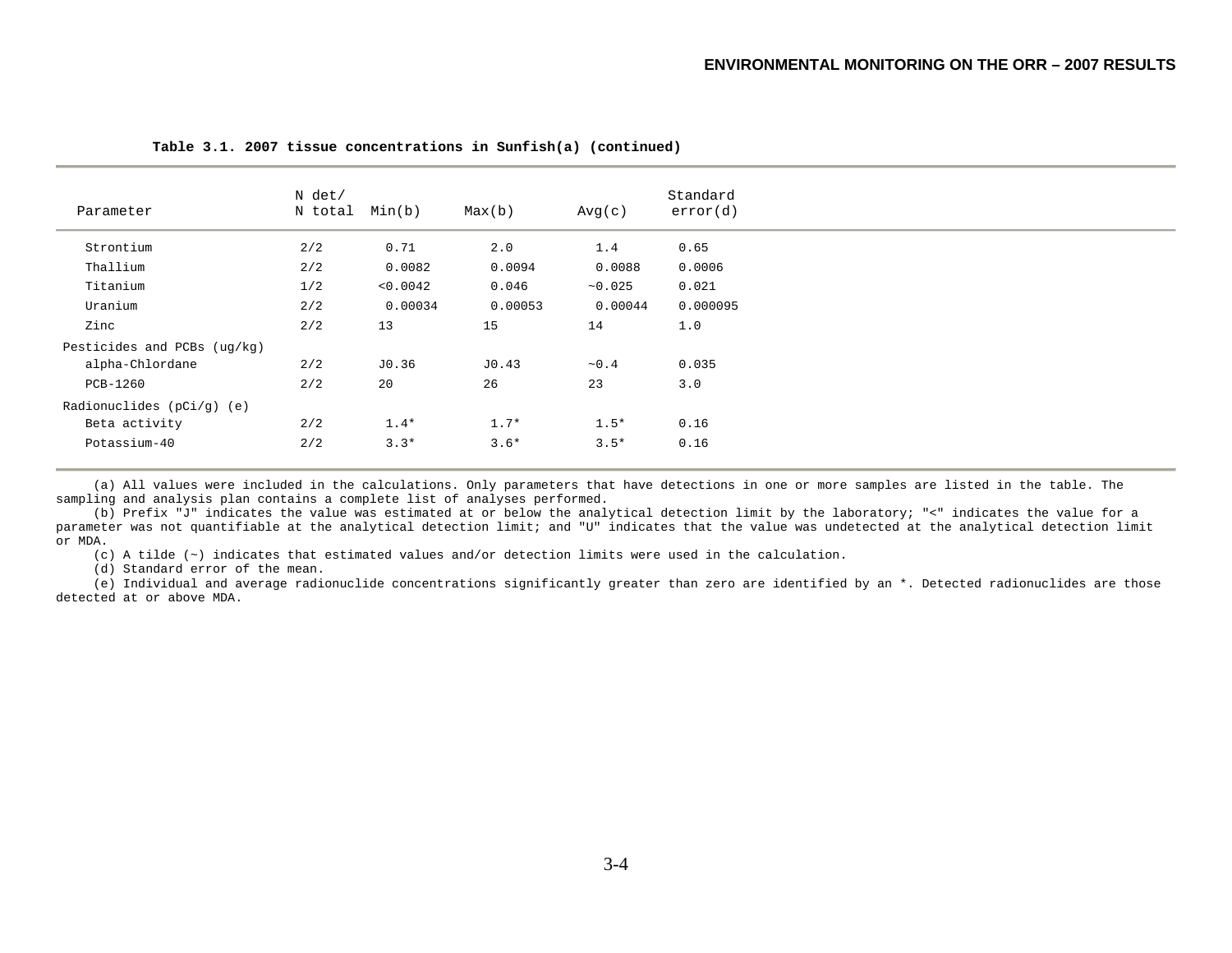|                             | N det/ |                |                                                          |          | Standard                    |
|-----------------------------|--------|----------------|----------------------------------------------------------|----------|-----------------------------|
| Parameter                   |        | N total Min(b) | Max(b)                                                   | Avg(c)   | error(d)                    |
|                             |        |                | Clinch River downstream from all DOE ORR inputs (CRK 16) |          |                             |
| Metals (mg/kg)              |        |                |                                                          |          |                             |
| Aluminum                    | $1/2$  | < 0.21         | 0.48                                                     | ~10.35   | 0.14                        |
| Antimony                    | 2/2    | 0.055          | $0.1$                                                    | 0.078    | 0.023                       |
| Barium                      | $2/2$  | 0.03           | 0.037                                                    | 0.034    | 0.0035                      |
| Calcium                     | 2/2    | 85             | 100                                                      | 93       | 7.5                         |
| Chromium                    | 2/2    | 0.051          | 0.066                                                    | 0.059    | 0.0075                      |
| Copper                      | $2/2$  | 0.26           | 0.29                                                     | 0.28     | 0.015                       |
| Iron                        | 2/2    | 4.3            | 5.5                                                      | 4.9      | 0.6                         |
| Lead                        | 2/2    | 0.03           | 0.055                                                    | 0.043    | 0.013                       |
| Lithium                     | $2/2$  | 0.11           | 0.11                                                     | 0.11     | ${\bf 0}$ . ${\bf 0}$       |
| Magnesium                   | 2/2    | 210            | 210                                                      | 210      | $0.0$                       |
| Manganese                   | 2/2    | 0.18           | 0.2                                                      | 0.19     | 0.01                        |
| Mercury                     | $2/2$  | 0.16           | 0.19                                                     | 0.18     | 0.015                       |
| Phosphorous                 | 2/2    | 2,000          | 2,000                                                    | 2,000    | 0.0                         |
| Potassium                   | 2/2    | 2,900          | 2,900                                                    | 2,900    | $0.0$                       |
| Selenium                    | 2/2    | 0.67           | 0.7                                                      | 0.69     | 0.015                       |
| Silicon                     | 2/2    | 1.7            | 2.1                                                      | 1.9      | $\ensuremath{\text{o}}$ . 2 |
| Sodium                      | 2/2    | 350            | 360                                                      | 360      | $5.0$                       |
| Strontium                   | $2/2$  | 0.082          | 0.086                                                    | 0.084    | 0.002                       |
| Thallium                    | 2/2    | 0.0048         | 0.0054                                                   | 0.0051   | 0.0003                      |
| Titanium                    | 1/2    | < 0.0042       | 0.0094                                                   | ~10.0068 | 0.0026                      |
| Uranium                     | $2/2$  | 0.00043        | 0.00072                                                  | 0.00058  | 0.00015                     |
| Zinc                        | 2/2    | 5.2            | 5.4                                                      | 5.3      | 0.1                         |
| Pesticides and PCBs (ug/kg) |        |                |                                                          |          |                             |
| $4, 4 - DDE$                | 2/2    | 4.4            | 13                                                       | 8.7      | 4.3                         |
| alpha-Chlordane             | $2/2$  | 4.8            | 14                                                       | 9.4      | 4.6                         |
| PCB-1254                    | 2/2    | 71             | 75                                                       | 73       | 2.0                         |
| PCB-1260                    | 2/2    | 140            | 160                                                      | 150      | 10                          |
| Radionuclides $(pCi/q)$ (e) |        |                |                                                          |          |                             |
| Beta activity               | 2/2    | $2.0*$         | $2.2*$                                                   | $2.1*$   | 0.08                        |
| Potassium-40                | 2/2    | $2.9*$         | $3.0*$                                                   | $2.9*$   | 0.03                        |

#### **Table 3.2. 2007 tissue concentrations in Catfish(a)**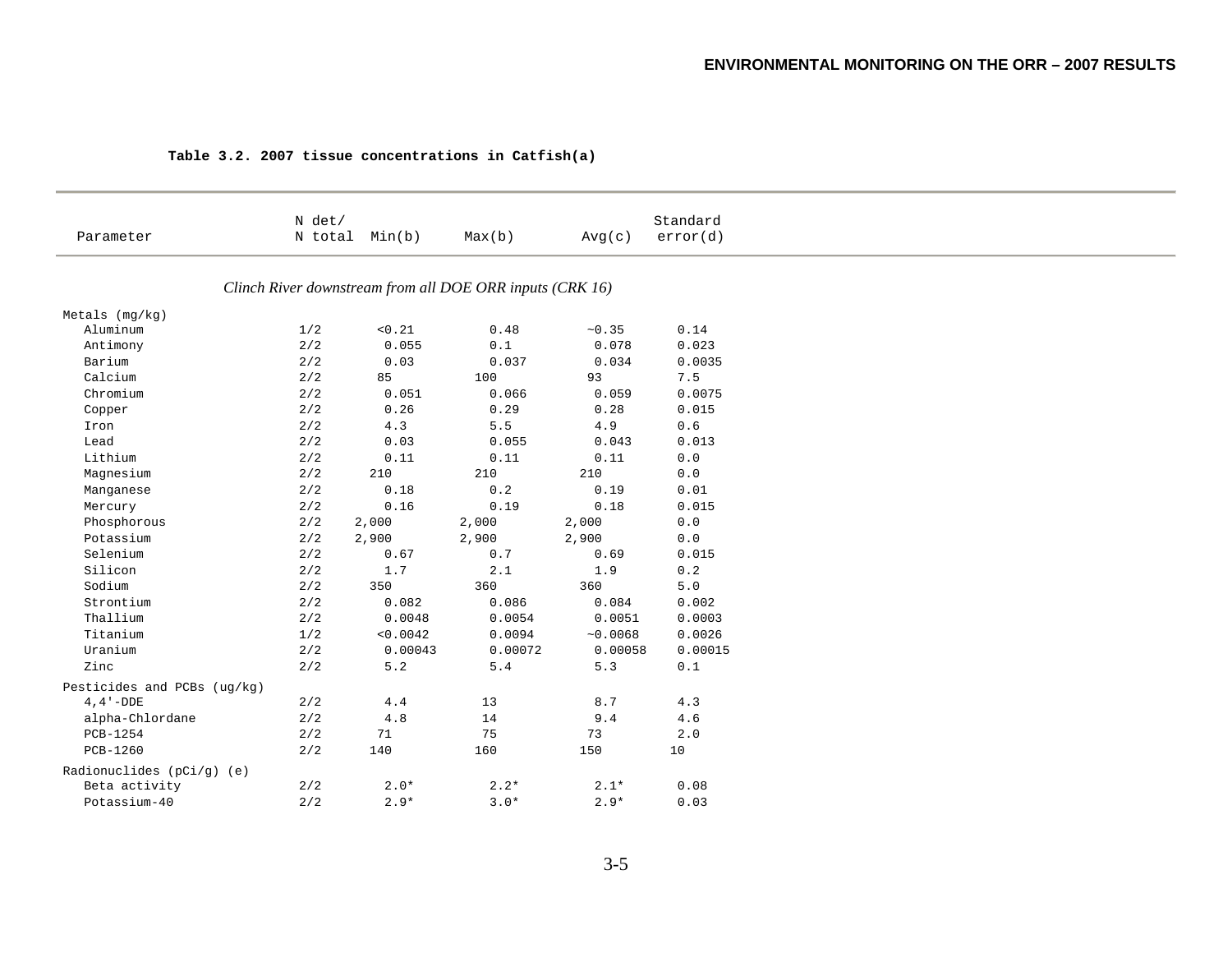|                             | N det/ |                                                   |                                                   |                                            | Standard                    |
|-----------------------------|--------|---------------------------------------------------|---------------------------------------------------|--------------------------------------------|-----------------------------|
| Parameter                   |        | N total Min(b)                                    | Max(b)                                            | Avg(c)                                     | error(d)                    |
|                             |        |                                                   | Clinch River downstream from ORNL (CRK 32)        |                                            |                             |
| $Metals$ (mg/kg)            |        |                                                   |                                                   |                                            |                             |
| Aluminum                    | 1/2    | $<\!0$ . $21$                                     | 0.68                                              | ~10.45                                     | 0.24                        |
| Antimony                    | 2/2    | 0.083                                             | $\ensuremath{\text{0}}$ . $\ensuremath{\text{1}}$ | 0.092                                      | 0.0085                      |
| Barium                      | 2/2    | 0.02                                              | 0.02                                              | 0.02                                       | ${\bf 0}$ . ${\bf 0}$       |
| Calcium                     | 2/2    | 77                                                | 78                                                | 78                                         | $0.5\,$                     |
| Chromium                    | 2/2    | 0.063                                             | 0.067                                             | 0.065                                      | 0.002                       |
| Copper                      | $2/2$  | 0.26                                              | 0.32                                              | 0.29                                       | 0.03                        |
| Iron                        | 2/2    | 2.9                                               | 5.0                                               | 4.0                                        | 1.1                         |
| Lead                        | 2/2    | 0.057                                             | 0.059                                             | 0.058                                      | 0.001                       |
| Lithium                     | 2/2    | $\ensuremath{\text{0}}$ . $\ensuremath{\text{1}}$ | $\ensuremath{\text{0}}$ . $1$                     | $\ensuremath{\text{0}} \mathbin{\ldotp} 1$ | ${\bf 0}$ . ${\bf 0}$       |
| Magnesium                   | 2/2    | 220                                               | 220                                               | 220                                        | 0.0                         |
| Manganese                   | 2/2    | 0.15                                              | 0.19                                              | 0.17                                       | 0.02                        |
| Mercury                     | 2/2    | 0.079                                             | 0.082                                             | 0.081                                      | 0.0015                      |
| Phosphorous                 | 2/2    | 2,000                                             | 2,000                                             | 2,000                                      | ${\bf 0}$ . ${\bf 0}$       |
| Potassium                   | 2/2    | 2,900                                             | 3,000                                             | 3,000                                      | 50                          |
| Selenium                    | 2/2    | 0.68                                              | 0.82                                              | 0.75                                       | 0.07                        |
| Silicon                     | 2/2    | 1.1                                               | $1.5\,$                                           | 1.3                                        | $\ensuremath{\text{o}}$ . 2 |
| Sodium                      | 2/2    | 340                                               | 360                                               | 350                                        | 10                          |
| Strontium                   | 2/2    | 0.062                                             | 0.067                                             | 0.065                                      | 0.0025                      |
| Thallium                    | $2/2$  | 0.0051                                            | 0.0068                                            | 0.006                                      | 0.00085                     |
| Uranium                     | 2/2    | 0.00031                                           | 0.00035                                           | 0.00033                                    | 0.00002                     |
| Zinc                        | 2/2    | 5.5                                               | $6.2$                                             | 5.9                                        | 0.35                        |
| Pesticides and PCBs (ug/kg) |        |                                                   |                                                   |                                            |                             |
| $4, 4 - DDE$                | 2/2    | 15                                                | 15                                                | 15                                         | 0.0                         |
| alpha-Chlordane             | 2/2    | 16                                                | 16                                                | 16                                         | ${\bf 0}$ . ${\bf 0}$       |
| PCB-1254                    | 2/2    | 180                                               | 280                                               | 230                                        | 50                          |
| PCB-1260                    | 2/2    | 230                                               | 270                                               | 250                                        | 20                          |
| Radionuclides $(pCi/g)$ (e) |        |                                                   |                                                   |                                            |                             |
| Beta activity               | 2/2    | $1.6*$                                            | $1.9*$                                            | $1.8*$                                     | 0.15                        |
| Potassium-40                | 2/2    | $3.2*$                                            | $3.2*$                                            | $3.2*$                                     | 0.01                        |
| Strontium-90                | 1/2    | U0.00052                                          | $0.018*$                                          | ~10.0095                                   | 0.0089                      |

#### **Table 3.2. 2007 tissue concentrations in Catfish(a) (continued)**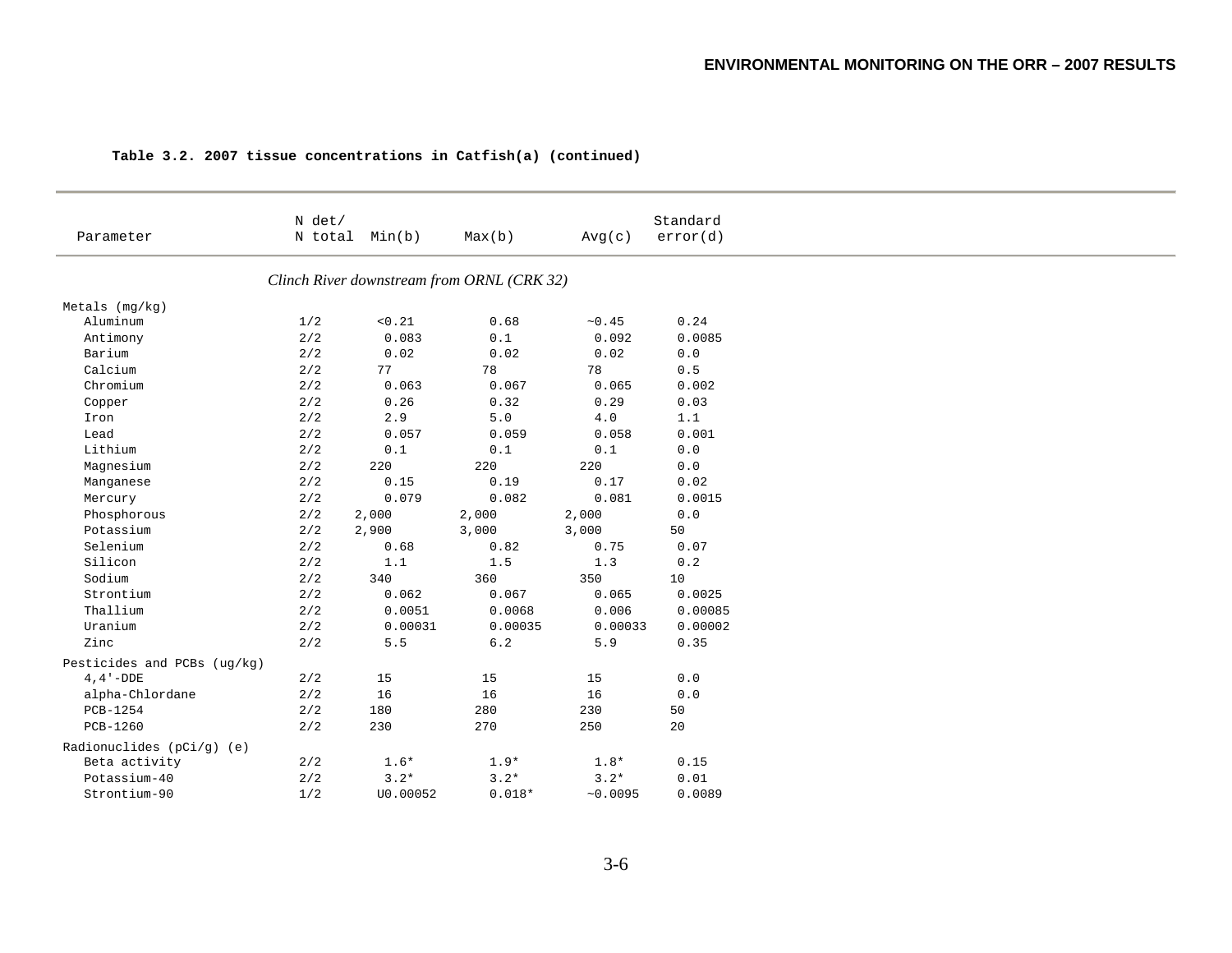|                             | N det/       |                 |                                                                        |           | Standard     |
|-----------------------------|--------------|-----------------|------------------------------------------------------------------------|-----------|--------------|
| Parameter                   |              | N total Min(b)  | Max(b)                                                                 | Avg(c)    | error(d)     |
|                             |              |                 | Clinch River (Solway Bridge) upstream from all DOE ORR inputs (CRK 70) |           |              |
| Metals (mg/kg)              |              |                 |                                                                        |           |              |
| Antimony                    | 1/2          | < 0.053         | 0.13                                                                   | ~10.092   | 0.039        |
| Barium                      | $2/\sqrt{2}$ | 0.022           | 0.024                                                                  | 0.023     | 0.001        |
| Calcium                     | 2/2          | 72              | 73                                                                     | 73        | 0.5          |
| Chromium                    | $2/2$        | 0.06            | 0.067                                                                  | 0.064     | 0.0035       |
| Copper                      | $2\,/\,2$    | $0.26\,$        | 0.32                                                                   | 0.29      | 0.03         |
| Iron                        | 2/2          | 2.8             | $2.8$                                                                  | $2.8$     | 0.0          |
| Lead                        | $2\,/\,2$    | 0.041           | 0.049                                                                  | 0.045     | 0.004        |
| Lithium                     | 2/2          | 0.11            | 0.11                                                                   | 0.11      | $0.0$        |
| Magnesium                   | 2/2          | 210             | 210                                                                    | 210       | 0.0          |
| Manganese                   | $2\,/\,2$    | 0.14            | 0.16                                                                   | 0.15      | ${\tt 0.01}$ |
| Mercury                     | 2/2          | 0.058           | 0.063                                                                  | 0.061     | 0.0025       |
| Phosphorous                 | 2/2          | 2,000           | 2,000                                                                  | 2,000     | 0.0          |
| Potassium                   | 2/2          | 2,800           | 2,900                                                                  | 2,900     | 50           |
| Selenium                    | 2/2          | 0.79            | 0.82                                                                   | 0.81      | 0.015        |
| Silicon                     | 2/2          | 1.1             | $1.2\,$                                                                | $1.2$     | 0.05         |
| Silver                      | 1/2          | < 0.013         | 0.014                                                                  | ~10.014   | 0.0005       |
| Sodium                      | 2/2          | 340             | 350                                                                    | 350       | 5.0          |
| Strontium                   | 2/2          | 0.063           | 0.066                                                                  | 0.065     | 0.0015       |
| Thallium                    | 2/2          | 0.0061          | 0.0064                                                                 | 0.0063    | 0.00015      |
| Uranium                     | 2/2          | 0.00036         | 0.0006                                                                 | 0.00048   | 0.00012      |
| Zinc                        | $2/2$        | $5.7\,$         | $6.2\,$                                                                | $6.0\,$   | 0.25         |
| Pesticides and PCBs (ug/kg) |              |                 |                                                                        |           |              |
| $4, 4 - DDE$                | $2/2$        | $\,$ 6 . 4 $\,$ | J6.5                                                                   | $~10 - 5$ | 0.05         |
| alpha-Chlordane             | 2/2          | 15              | 20                                                                     | 18        | 2.5          |
| gamma-Chlordane             | $2\,/\,2$    | $\bf 8.1$       | $8.8\,$                                                                | 8.5       | 0.35         |
| PCB-1254                    | 2/2          | 45              | 75                                                                     | 60        | 15           |
| PCB-1260                    | 2/2          | 110             | 240                                                                    | 180       | 65           |
| Radionuclides $(pCi/g)$ (e) |              |                 |                                                                        |           |              |
| Alpha activity              | 1/2          | U0.0098         | $0.082*$                                                               | ~10.046   | 0.036        |
| Beta activity               | 2/2          | $2.0*$          | $2.3*$                                                                 | $2.2*$    | 0.12         |

#### **Table 3.2. 2007 tissue concentrations in Catfish(a) (continued)**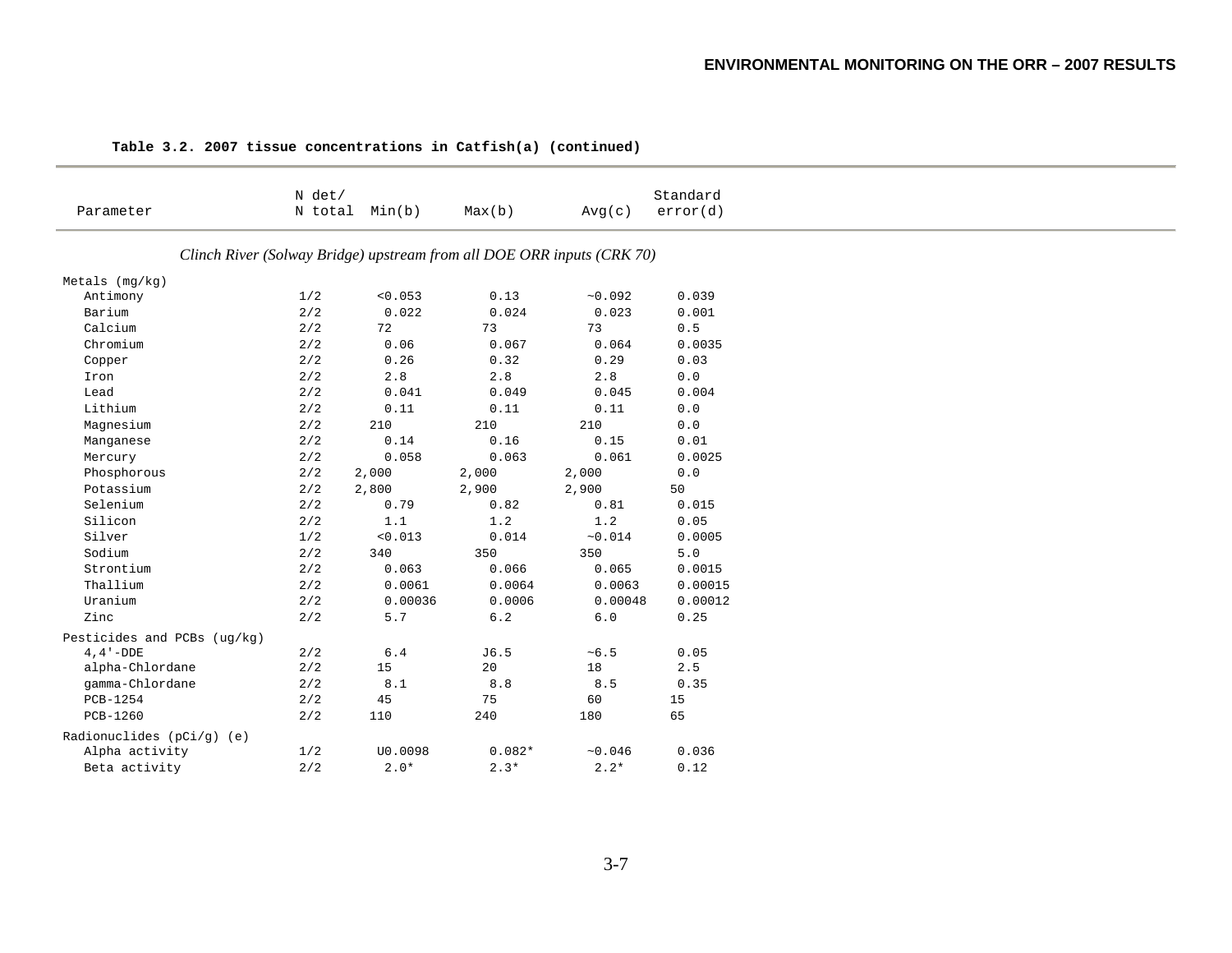| Parameter    | N det/<br>N total | Min(b)  | Max(b)   | Avg(c)  | Standard<br>error(d) |
|--------------|-------------------|---------|----------|---------|----------------------|
| Potassium-40 | 2/2               | $2.2*$  | $2.6*$   | $2.4*$  | 0.17                 |
| Strontium-90 | 1/2               | U0.0046 | $0.017*$ | ~10.011 | 0.0063               |

**Table 3.2. 2007 tissue concentrations in Catfish(a) (continued)** 

 (a) All values were included in the calculations. Only parameters that have detections in one or more samples are listed in the table. The sampling and analysis plan contains a complete list of analyses performed.

 (b) Prefix "J" indicates the value was estimated at or below the analytical detection limit by the laboratory; "<" indicates the value for a parameter was not quantifiable at the analytical detection limit; and "U" indicates that the value was undetected at the analytical detection limit or MDA.

 (c) A tilde (~) indicates that estimated values and/or detection limits were used in the calculation.

(d) Standard error of the mean.

 (e) Individual and average radionuclide concentrations significantly greater than zero are identified by an \*. Detected radionuclides are those detected at or above MDA.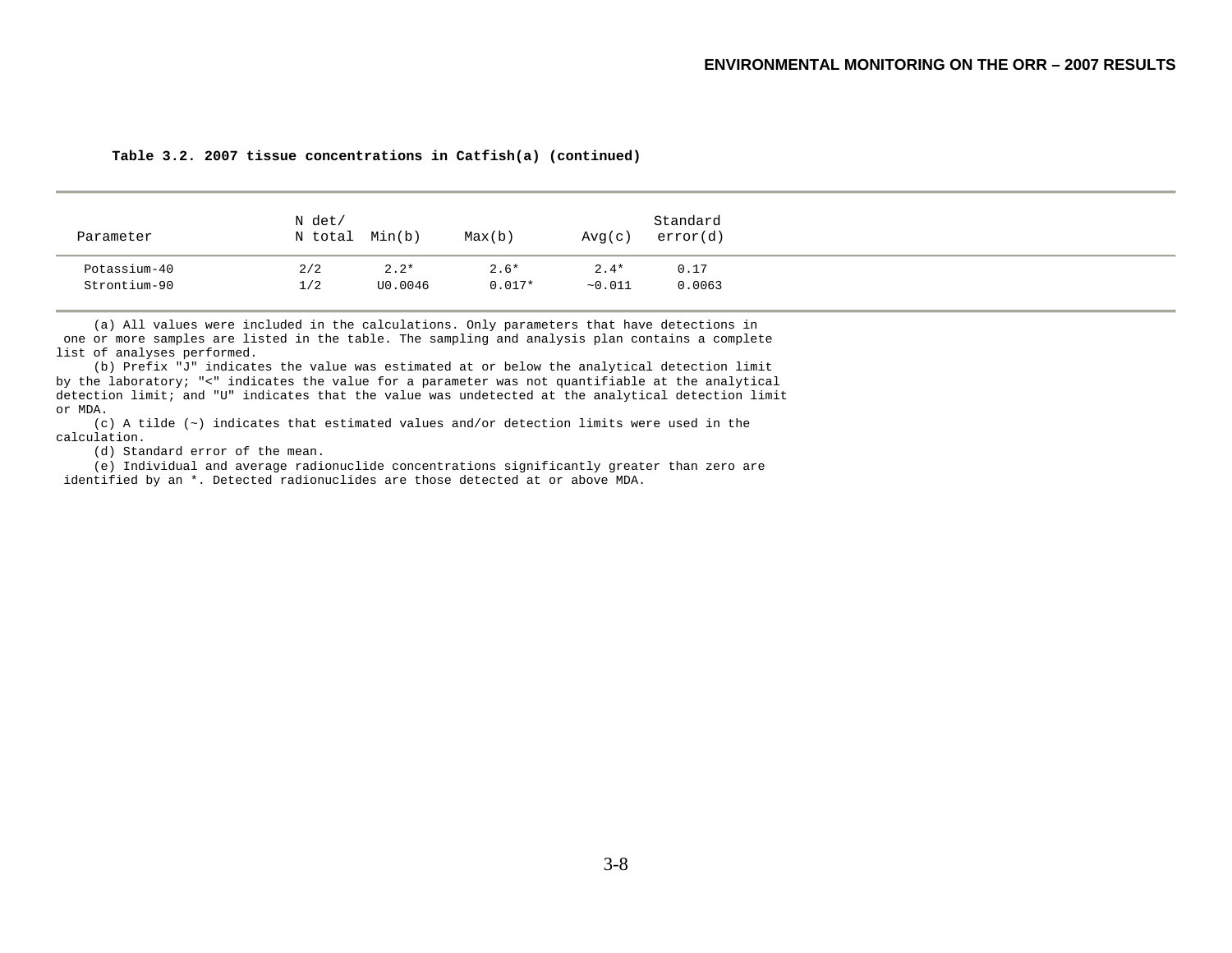| Event     | $Co-60^b$   | $Cs-137^b$     | Gross alpha <sup>c</sup>                              | Gross beta <sup>c</sup> |
|-----------|-------------|----------------|-------------------------------------------------------|-------------------------|
|           |             |                | White Oak Creek Headwaters upstream from ORNL (WOCHW) |                         |
| September | $\mathbf b$ | $\mathbf b$    | $6.7 \pm 3.2$                                         | $8.1 \pm 3.3$           |
| December  | b           | $44 \pm 6$     | b                                                     | $26 \pm 2$              |
|           |             |                | Melton Branch upstream from ORNL (MEK 2.1)            |                         |
| September | b           | b              | $45 \pm 18$                                           | $440 \pm 40$            |
| December  | b           | b              | b                                                     | $13 \pm 1$              |
|           |             |                | White Oak Creek downstream from ORNL (WCK 2.6)        |                         |
| September | b           | $680 \pm 300$  | $82 \pm 34$                                           | $3500 \pm 100$          |
| December  | b           | b              | b                                                     | b                       |
|           |             |                | White Oak Lake at White Oak Dam (WCK 1.0)             |                         |
| September | b           | $1500 \pm 100$ | $170 \pm 70$                                          | $9200 \pm 300$          |
| December  | b           | $170 \pm 10$   | $2.0 \pm 0.9$                                         | $92 \pm 40$             |

#### **Table 3.3. Radiological constituents in settleable solids near the ORR, 2007a**

<sup>b</sup>No value detected above MDA.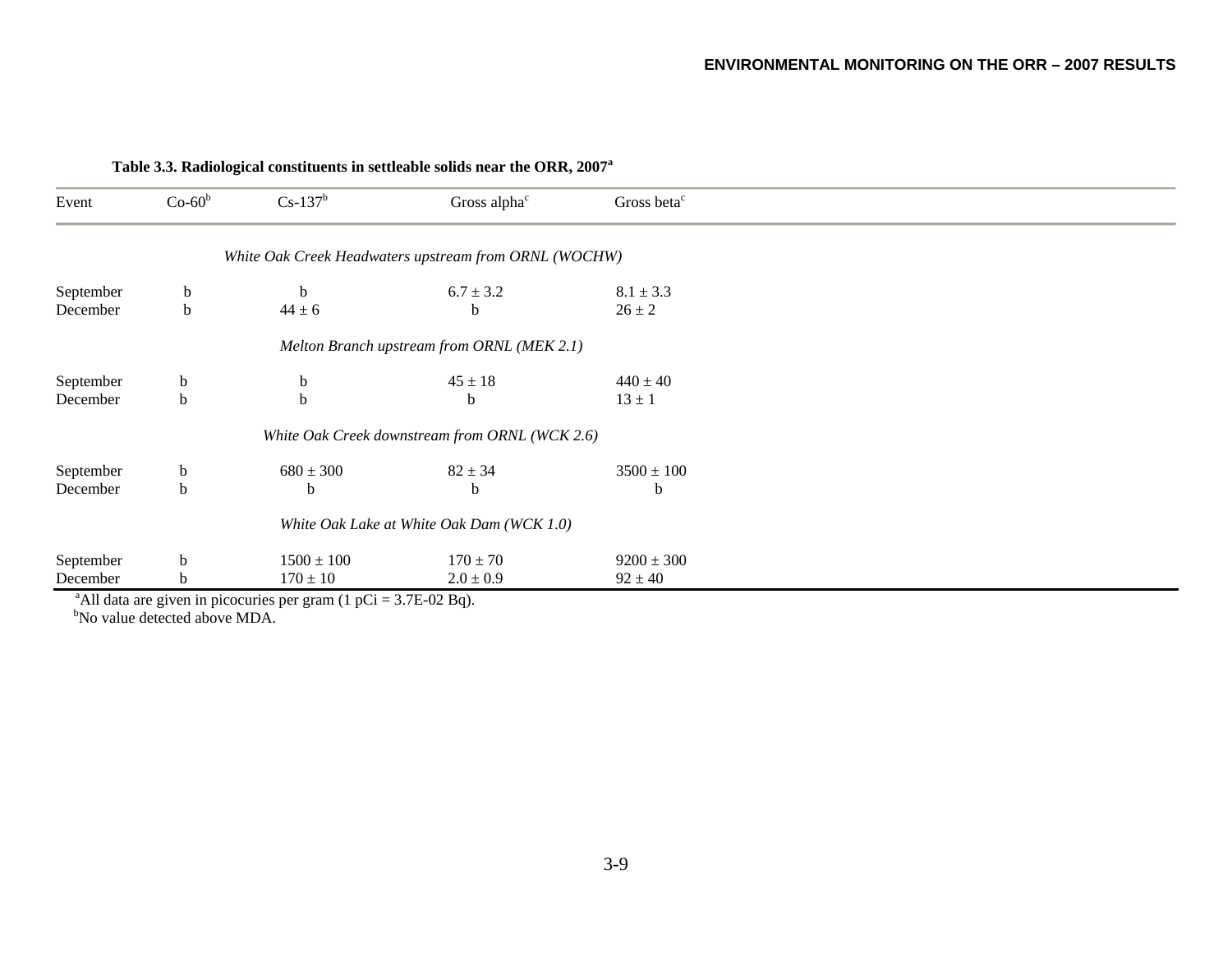| Parameter                 | N det/<br>N total | Min(b)   | Max(b)  | Avg(c)                                                   | Standard<br>error(d) | TWQC(e) |  |
|---------------------------|-------------------|----------|---------|----------------------------------------------------------|----------------------|---------|--|
|                           |                   |          |         | Clinch River downstream from all DOE ORR inputs (CRK 16) |                      |         |  |
| Field measurements        |                   |          |         |                                                          |                      |         |  |
| Dissolved Oxygen (ppm)    | 10/10             | 5.7      | 14      | 8.7                                                      | 0.73                 | n/a     |  |
| pH (Std Unit)             | 10/10             | 7.2      | 8.4     | n/a                                                      | n/a                  | n/a     |  |
| Temperature (deg C)       | 10/10             | 7.7      | 24      | 16                                                       | 1.7                  | 30.5    |  |
| $Metals$ ( $mg/L$ )       |                   |          |         |                                                          |                      |         |  |
| Aluminum                  | 9/9               | E0.11    | 0.44    | ~10.23                                                   | 0.039                | n/a     |  |
| Arsenic                   | 1/9               | < 0.0015 | 0.0022  | ~0.0016                                                  | 0.000078             | 0.05    |  |
| Barium                    | 9/9               | 0.03     | 0.045   | 0.038                                                    | 0.0014               | n/a     |  |
| Boron                     | 9/9               | 0.015    | 0.02    | 0.018                                                    | 0.00069              | n/a     |  |
| Calcium                   | 9/9               | 35       | 42      | 37                                                       | 0.77                 | n/a     |  |
| Chromium                  | 2/9               | < 0.001  | 0.0017  | ~0.0011                                                  | 0.000078             | n/a     |  |
| Cobalt                    | 9/9               | 0.00024  | 0.00051 | 0.00035                                                  | 0.000027             | n/a     |  |
| Copper                    | 9/9               | 0.00092  | 0.0076  | 0.0022                                                   | 0.00069              | n/a     |  |
| Iron                      | 9/9               | 0.25     | 0.68    | 0.42                                                     | 0.054                | n/a     |  |
| Lead                      | 2/9               | < 0.0005 | 0.00072 | ~10.00053                                                | 0.000025             | n/a     |  |
| Lithium                   | 9/9               | 0.0028   | 0.0042  | 0.0036                                                   | 0.00018              | n/a     |  |
| Magnesium                 | 9/9               | 9.5      | 13      | 11                                                       | 0.41                 | n/a     |  |
| Manganese                 | 9/9               | 0.028    | 0.095   | 0.054                                                    | 0.0072               | n/a     |  |
| Molybdenum                | 9/9               | 0.00047  | 0.0013  | 0.00087                                                  | 0.000089             | n/a     |  |
| Nickel                    | 9/9               | 0.001    | 0.0024  | 0.0017                                                   | 0.00017              | 0.61    |  |
| Phosphorous               | 7/9               | 0.02     | 0.036   | ~10.026                                                  | 0.0018               | n/a     |  |
| Potassium                 | 9/9               | 1.7      | 2.1     | 1.9                                                      | 0.039                | n/a     |  |
| Sodium                    | 9/9               | 5.8      | 8.6     | 7.4                                                      | 0.34                 | n/a     |  |
| Strontium                 | 9/9               | 0.1      | 0.14    | 0.12                                                     | 0.0042               | n/a     |  |
| Sulfur                    | 9/9               | 7.4      | 10      | 8.7                                                      | 0.35                 | n/a     |  |
| Thallium                  | 1/9               | < 0.0003 | 0.0005  | ~10.00039                                                | 0.00002              | 0.0017  |  |
| Titanium                  | 8/9               | < 0.002  | 0.0062  | ~10.0037                                                 | 0.00046              | n/a     |  |
| Uranium                   | 9/9               | 0.00023  | 0.00051 | 0.00034                                                  | 0.000026             | n/a     |  |
| Zinc                      | 9/9               | 0.0038   | 0.033   | 0.0084                                                   | 0.0031               | n/a     |  |
| Radionuclides (pCi/L) (f) |                   |          |         |                                                          |                      |         |  |
| Alpha activity            | 1/10              | U0.13    | $U2.1*$ | $~1.0*$                                                  | 0.2                  | n/a     |  |
| Beta activity             | 6/10              | UI.1     | $3.8*$  | $~2.6*$                                                  | 0.27                 | n/a     |  |
| Volatile organics (ug/L)  |                   |          |         |                                                          |                      |         |  |
| Acetone                   | 2/9               | J2.5     | U5.0    | ~14.5                                                    | 0.35                 | n/a     |  |
| Methylene chloride        | 1/9               | BJ2.1    | U5.0    | ~1.7                                                     | 0.32                 | 47      |  |
|                           |                   |          |         |                                                          |                      |         |  |

#### **Table 3.4. Surface water analyses (2007) at ORR Environmental Monitoring Plan surface water locations (a)**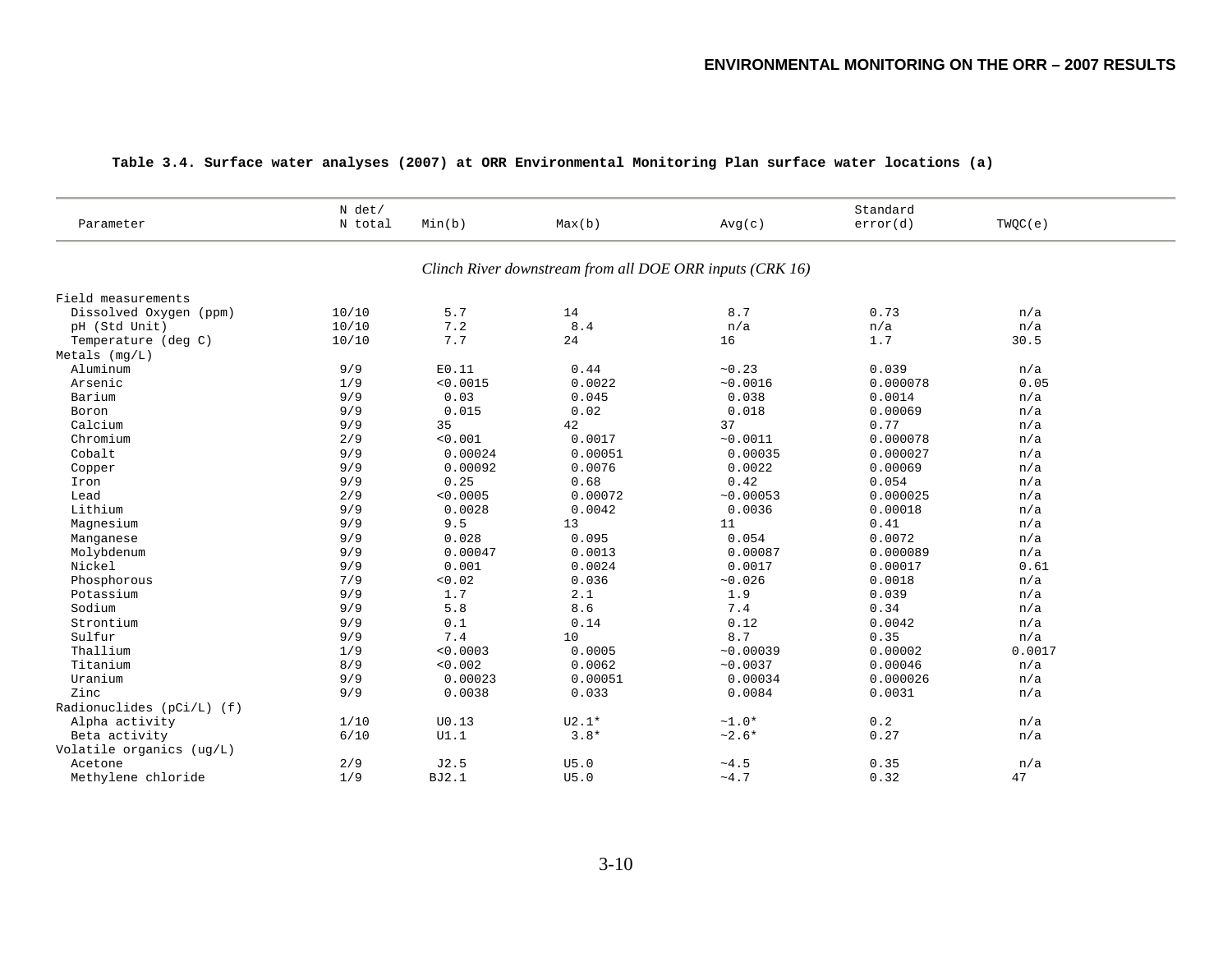| Parameter                   | N det/<br>N total | Min(b)     | Max(b)                                       | Avg(c)                                                              | Standard<br>error(d) | TWQC(e) |  |
|-----------------------------|-------------------|------------|----------------------------------------------|---------------------------------------------------------------------|----------------------|---------|--|
|                             |                   |            | Water supply intake for the ETTP (CRK 23)    |                                                                     |                      |         |  |
| Field measurements          |                   |            |                                              |                                                                     |                      |         |  |
| Dissolved Oxygen (ppm)      | 10/10             | 5.7        | 14                                           | 9.5                                                                 | 0.78                 | n/a     |  |
| pH (Std Unit)               | 10/10             | 7.0        | 8.4                                          | n/a                                                                 | n/a                  | n/a     |  |
| Temperature (deg C)         | 10/10             | 7.4        | 21                                           | 15                                                                  | 1.6                  | 30.5    |  |
| Radionuclides $(pCi/L)$ (f) |                   |            |                                              |                                                                     |                      |         |  |
| Alpha activity              | 4/10              | $U - 0.16$ | $4.3*$                                       | $~1.4*$                                                             | 0.49                 | n/a     |  |
| Beta activity               | 6/10              | $UI.6*$    | $7.2*$                                       | $~1.6*$                                                             | 0.61                 | n/a     |  |
| Tritium                     | 2/10              | $U-54$     | $330*$                                       | $~110*$                                                             | 37                   | 80,000  |  |
|                             |                   |            | Clinch River downstream from ORNL (CRK 32)   |                                                                     |                      |         |  |
| Field measurements          |                   |            |                                              |                                                                     |                      |         |  |
| Dissolved Oxygen (ppm)      | 10/10             | 5.8        | 16                                           | 9.6                                                                 | 0.96                 | n/a     |  |
| pH (Std Unit)               | 10/10             | 7.1        | 8.4                                          | n/a                                                                 | n/a                  | n/a     |  |
| Temperature (deg C)         | 10/10             | 7.2        | 20                                           | 15                                                                  | 1.5                  | 30.5    |  |
| Radionuclides (pCi/L) (f)   |                   |            |                                              |                                                                     |                      |         |  |
| Alpha activity              | 2/10              | $U - 0.6$  | $3.3*$                                       | $~1.1*$                                                             | 0.34                 | n/a     |  |
| Beta activity               | 8/10              | UI.2       | $4.7*$                                       | $~2.2*$                                                             | 0.33                 | n/a     |  |
| Strontium-89/90             | 1/10              | $U - 1.0$  | $1.3*$                                       | ~16                                                                 | 0.18                 | 40      |  |
| Thorium-230                 | 1/10              | 0.0        | $0.36*$                                      | 0.036                                                               | 0.036                | 12      |  |
| Uranium-233/234             | 1/10              | 0.0        | $4.9*$                                       | 0.49                                                                | 0.49                 | 20      |  |
| Uranium-238                 | 1/10              | 0.0        | $0.86*$                                      | 0.086                                                               | 0.086                | 24      |  |
|                             |                   |            | Water supply intake for Knox County (CRK 58) |                                                                     |                      |         |  |
| Field measurements          |                   |            |                                              |                                                                     |                      |         |  |
| Dissolved Oxygen (ppm)      | 10/10             | 7.5        | 14                                           | 9.8                                                                 | 0.65                 | n/a     |  |
| pH (Std Unit)               | 10/10             | 6.8        | 8.4                                          | n/a                                                                 | n/a                  | n/a     |  |
| Temperature (deg C)         | 10/10             | 8.4        | 26                                           | 18                                                                  | 2.0                  | 30.5    |  |
| Radionuclides $(pCi/L)$ (f) |                   |            |                                              |                                                                     |                      |         |  |
| Alpha activity              | 1/10              | $U-1.6$    | $UI.9*$                                      | ~10.52                                                              | 0.33                 | n/a     |  |
| Beta activity               | $5/10$            | U0.5       | $13*$                                        | $~1.5*$                                                             | 1.1                  | n/a     |  |
|                             |                   |            |                                              |                                                                     |                      |         |  |
|                             |                   |            |                                              | Melton Hill Reservoir above city of Oak Ridge water intake (CRK 66) |                      |         |  |
| Field measurements          |                   |            |                                              |                                                                     |                      |         |  |
| Dissolved Oxygen (ppm)      | 10/10             | 6.5        | 16                                           | 10                                                                  | 0.91                 | n/a     |  |
|                             |                   |            |                                              |                                                                     |                      |         |  |

#### **Table 3.4. Surface water analyses (2007) at ORR Environmental Monitoring Plan surface water locations (a) (continued)**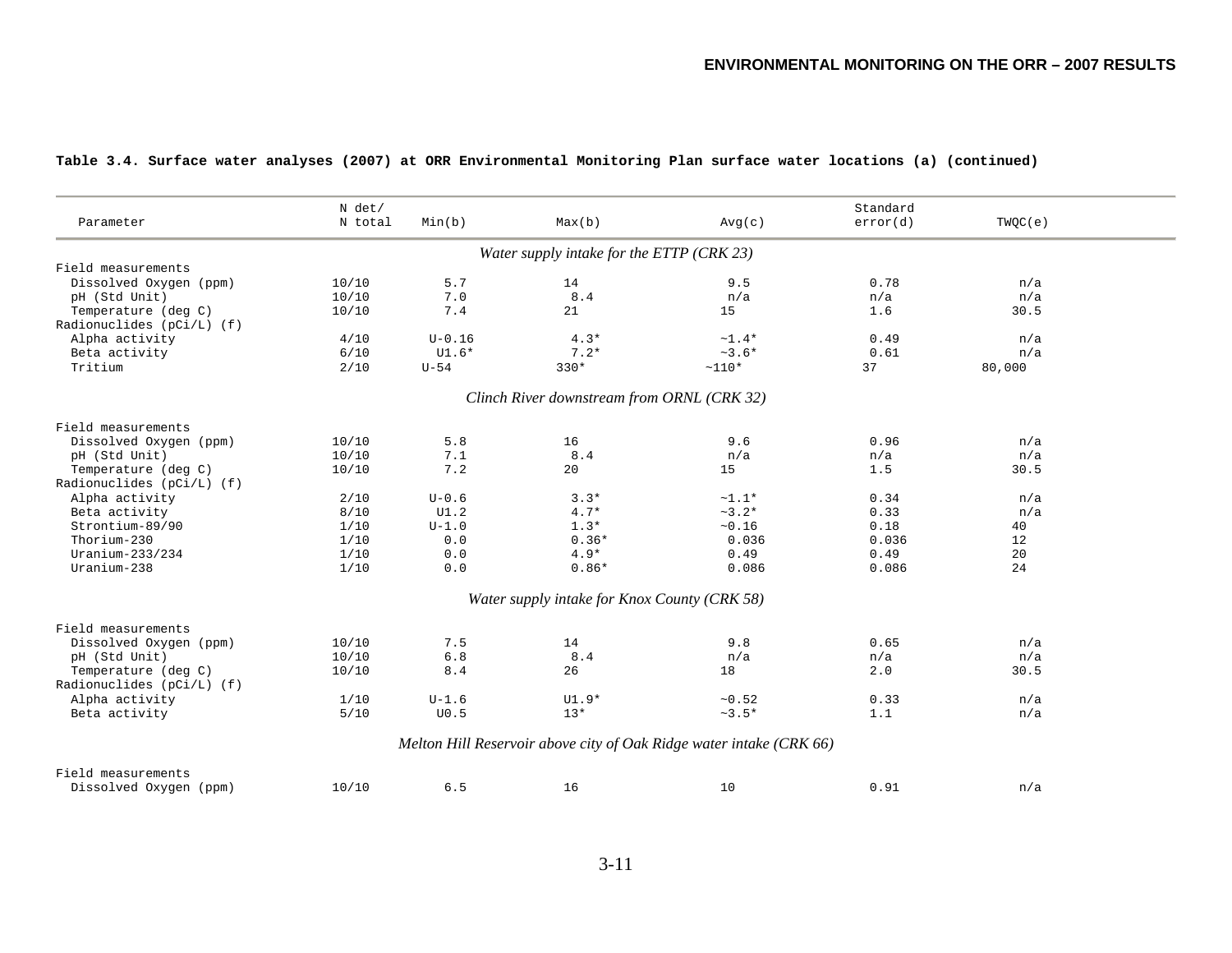| Parameter                 | N det/<br>N total | Min(b)      | Max(b)                                                                 | Avg(c)        | Standard<br>error(d)  | TWQC(e) |
|---------------------------|-------------------|-------------|------------------------------------------------------------------------|---------------|-----------------------|---------|
| pH (Std Unit)             | 10/10             | 6.7         | 8.5                                                                    | n/a           | n/a                   | n/a     |
| Temperature (deg C)       | 10/10             | $\,8$ . $7$ | 26                                                                     | 18            | $1.8$                 | 30.5    |
| Radionuclides (pCi/L) (f) |                   |             |                                                                        |               |                       |         |
| Alpha activity            | 1/10              | $U - 0.075$ | $1.4*$                                                                 | $~10.72*$     | 0.18                  | n/a     |
| Beta activity             | 4/10              | $U - 0.48$  | $5.1*$                                                                 | $~2.2*$       | $\ensuremath{0}$ . 45 | n/a     |
| Potassium-40              | 1/10              | $U-23$      | $34*$                                                                  | $~\sim -0.58$ | 5.1                   | 280     |
|                           |                   |             | Clinch River (Solway Bridge) upstream from all DOE ORR inputs (CRK 70) |               |                       |         |
| Field measurements        |                   |             |                                                                        |               |                       |         |
| Dissolved Oxygen (ppm)    | 9/9               | 6.5         | 11                                                                     | 8.8           | 0.44                  | n/a     |
| pH (Std Unit)             | 9/9               | 6.4         | 8.6                                                                    | n/a           | n/a                   | n/a     |
| Temperature (deg C)       | 9/9               | 10          | 26                                                                     | 19            | 1.6                   | 30.5    |
| Metals (mg/L)             |                   |             |                                                                        |               |                       |         |
| Aluminum                  | 9/9               | 0.053       | 0.52                                                                   | 0.16          | 0.047                 | n/a     |
| Antimony                  | 1/9               | < 0.0005    | 0.00075                                                                | ~10.00053     | 0.000028              | 0.014   |
| Arsenic                   | 1/9               | < 0.0015    | 0.0021                                                                 | ~0.0016       | 0.000067              | 0.05    |
| Barium                    | 9/9               | 0.034       | 0.047                                                                  | 0.038         | 0.0012                | n/a     |
| Boron                     | 9/9               | 0.014       | 0.023                                                                  | 0.018         | 0.00096               | n/a     |
| Calcium                   | 9/9               | 34          | 42                                                                     | 37            | 0.82                  | n/a     |
| Chromium                  | 3/9               | < 0.001     | 0.0019                                                                 | ~10.0012      | 0.0001                | n/a     |
| Cobalt                    | 9/9               | 0.00018     | 0.00036                                                                | 0.0003        | 0.00002               | n/a     |
| Copper                    | 9/9               | 0.0011      | 0.0034                                                                 | 0.0024        | 0.00022               | n/a     |
| Iron                      | 9/9               | 0.19        | 0.53                                                                   | 0.34          | 0.038                 | n/a     |
| Lead                      | 1/9               | < 0.0005    | 0.00051                                                                | ~10.0005      | 0.0000011             | n/a     |
| Lithium                   | 9/9               | 0.0039      | 0.0071                                                                 | 0.0048        | 0.00033               | n/a     |
| Magnesium                 | 9/9               | $9.8$       | 13                                                                     | 12            | 0.28                  | n/a     |
| Manganese                 | 9/9               | 0.032       | 0.046                                                                  | 0.041         | 0.0014                | n/a     |
| Molybdenum                | 9/9               | 0.00061     | 0.0034                                                                 | 0.0016        | 0.00027               | n/a     |
| Nickel                    | 9/9               | 0.0012      | 0.0028                                                                 | 0.0018        | 0.00019               | 0.61    |
| Phosphorous               | 4/9               | < 0.02      | 0.032                                                                  | ~10.023       | 0.0014                | n/a     |
| Potassium                 | 9/9               | 1.7         | 2.0                                                                    | 1.8           | 0.029                 | n/a     |
| Sodium                    | 9/9               | 7.2         | 9.0                                                                    | 8.0           | $0\,.2$               | n/a     |
| Strontium                 | 9/9               | 0.11        | 0.14                                                                   | 0.13          | 0.0031                | n/a     |
| Sulfur                    | 9/9               | 8.5         | 10                                                                     | 9.5           | 0.21                  | n/a     |
| Thallium                  | 1/9               | < 0.0003    | 0.00041                                                                | ~10.00037     | 0.000017              | 0.0017  |
| Titanium                  | 6/9               | < 0.002     | 0.014                                                                  | ~10.0036      | 0.0013                | n/a     |
| Uranium                   | 9/9               | 0.00025     | 0.00033                                                                | 0.00028       | 0.0000094             | n/a     |
| Zinc                      | 9/9               | 0.003       | 0.017                                                                  | 0.0069        | 0.0016                | n/a     |
| Zirconium                 | 3/9               | < 0.0005    | 0.0014                                                                 | ~10.00066     | 0.0001                | n/a     |

#### **Table 3.4. Surface water analyses (2007) at ORR Environmental Monitoring Plan surface water locations (a) (continued)**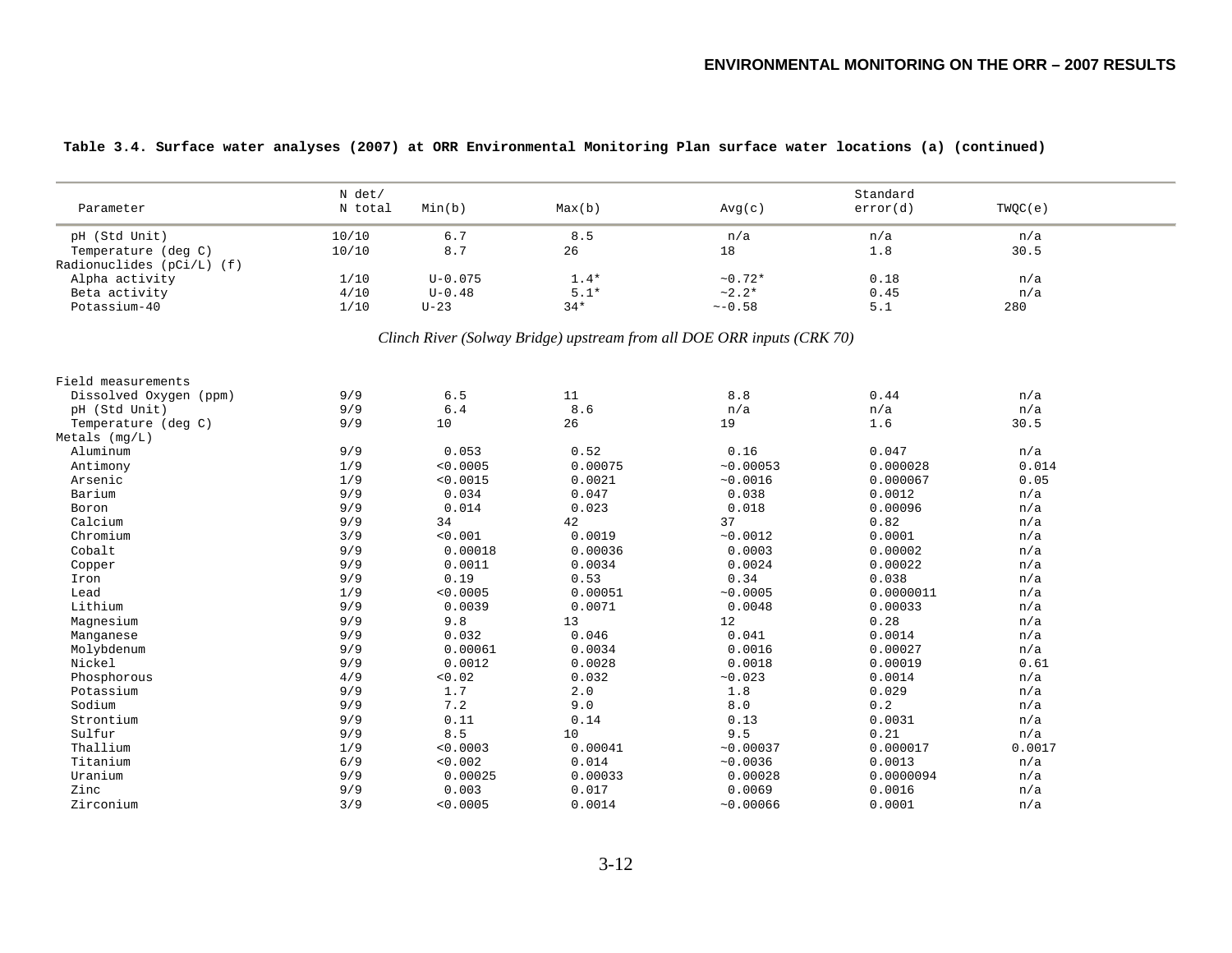| Parameter                   | N det/<br>N total | Min(b) | Max(b)  | Avg(c)    | Standard<br>error(d) | TWQC(e) |  |
|-----------------------------|-------------------|--------|---------|-----------|----------------------|---------|--|
| Volatile organics (ug/L)    |                   |        |         |           |                      |         |  |
| Acetone                     | 1/9               | J3.4   | U5.0    | ~14.8     | 0.17                 | n/a     |  |
| Radionuclides $(pCi/L)$ (f) |                   |        |         |           |                      |         |  |
| Alpha activity              | 1/9               | U0.055 | $UI.9*$ | $~10.93*$ | 0.18                 | n/a     |  |
| Beta activity               | 4/9               | U1.6*  | $3.7*$  | $~2.6*$   | 0.22                 | n/a     |  |

#### **Table 3.4. Surface water analyses (2007) at ORR Environmental Monitoring Plan surface water locations (a) (continued)**

 (a) All values were included in the calculations. Only parameters that have detections in one or more samples are listed in the table. The sampling and analysis plan contains a complete list of analyses performed.

 (b) Prefix "U" indicates that the value was undetected at the analytical detection limit or MDA; "E" indicates that the percent difference between the parent sample and its serial dilution's concentration exceeds 10%; "J" indicates that the value was estimated at or below the anlaytical detection limit by the laboratory; "BJ" indicates that the analyte was detected in the associated lab blank and that the value was estimated at or below the analytical detection limit by the laboratory; and "<" indicates the value for a parameter was not quantifiable at the analytical detection limit.

(c) A tilde (~) indicates that estimated values and/or detection limits were used in the calculation.

(d) Standard error of the mean.

 (e) Tennessee General Water Quality Criteria for Recreation and Domestic Use, as amended (CRK 16, CRK 23, CRK 32, CRK 58, CRK 66, CRK 70). 4% of DOE DCG used for radionuclides, where applicable.

(f) Individual and average radionuclide concentrations significantly greater than zero are identified by an \*. Detected radionuclides are those detected at or above MDA.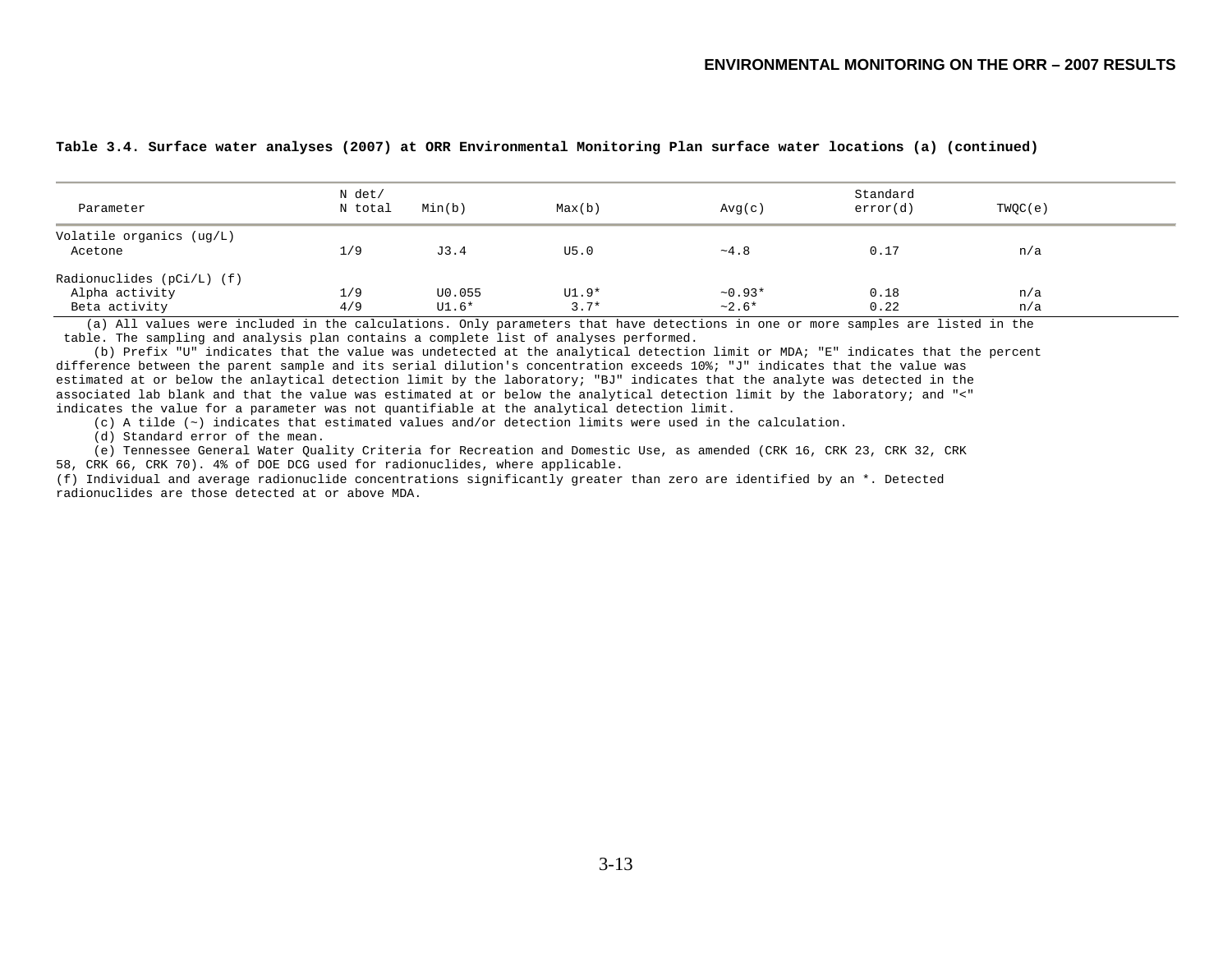## **Table 4.1. Y-12 Plant Discharge Point C11, STORMWATER MONITORING SITE C11**

From: 2007/01/01 To: 2007/12/31

|                                | Number of      |            | Concentration(a) |          | <b>Reference</b> | <b>Number of Values</b>    |  |
|--------------------------------|----------------|------------|------------------|----------|------------------|----------------------------|--|
| <b>Parameter</b>               | <b>Samples</b> | <b>Max</b> | Min              | Avg      | Value(b)         | <b>Exceeding Reference</b> |  |
| Flow, mgd                      | 349            | 14.849     | 5.539            | 6.934    |                  | 0                          |  |
| pH, Standard Units             | 25             | 8.1        | 7.3              | d        | 9/6(e)           | $\overline{0}$             |  |
| TEMPERATURE, deg C             | 26             | 21.3       | 11.3             | 16.6     | 30.5             | $\overline{0}$             |  |
| <b>Total Residual Chlorine</b> | 24             | < 0.05     | < 0.05           | < 0.05   |                  | $\Omega$                   |  |
| Silver                         | 13             | < 0.0004   | < 0.0004         | < 0.0004 |                  | $\Omega$                   |  |
| Aluminum                       | 13             | 1.35       | < 0.2            | < 0.4    |                  | $\mathbf{0}$               |  |
| Arsenic                        | 13             | < 0.002    | < 0.002          | < 0.002  |                  | $\overline{0}$             |  |
| Boron                          | 13             | < 0.1      | < 0.1            | < 0.1    |                  | $\overline{0}$             |  |
| <b>Barium</b>                  | 13             | 0.0508     | 0.0363           | 0.0409   |                  | $\overline{0}$             |  |
| Beryllium                      | 13             | < 0.0002   | < 0.0002         | < 0.0002 |                  | $\Omega$                   |  |
| Cadmium                        | 13             | < 0.001    | < 0.001          | < 0.001  |                  | $\Omega$                   |  |
| Cobalt                         | 13             | 0.0019     | 0.0002           | 0.0006   |                  | $\overline{0}$             |  |
| Chromium                       | 13             | < 0.004    | < 0.004          | < 0.004  |                  | $\overline{0}$             |  |
| Copper                         | 13             | 0.0177     | 0.0024           | 0.0051   |                  | $\boldsymbol{0}$           |  |
| Hexane Extractable Material    | 13             | < 10.0     | < 5.5            | < 6.2    |                  | $\overline{0}$             |  |
| Mercury                        | 25             | 0.0009     | < 0.0002         | < 0.0003 |                  | $\Omega$                   |  |
| Lithium                        | 13             | 0.0228     | < 0.01           | < 0.02   |                  | $\Omega$                   |  |
| Magnesium                      | 13             | 12.3       | 9.59             | 11.3     |                  | $\overline{0}$             |  |
| Molybdenum                     | 13             | 0.0098     | 0.0039           | 0.0062   |                  | $\overline{0}$             |  |
| <b>Total Nitrogen</b>          | 12             | 3.83       | 1.07             | 1.65     |                  | $\overline{0}$             |  |
| Nickel                         | 13             | 0.0037     | < 0.002          | < 0.002  |                  | $\overline{0}$             |  |
| Nitrate/Nitrite as Nitrogen    | 13             | 3.83       | 0.971            | 1.41     |                  | $\overline{0}$             |  |
| Phosphorus                     | 13             | < 0.5      | < 0.5            | < 0.5    |                  | $\Omega$                   |  |
| Lead                           | 13             | 0.0048     | < 0.0002         | < 0.0008 |                  | $\Omega$                   |  |
| Antimony                       | 13             | < 0.001    | < 0.001          | < 0.001  |                  | $\Omega$                   |  |
| Strontium                      | 13             | 0.146      | 0.107            | 0.128    |                  | $\overline{0}$             |  |
| Surfactant                     | 13             | < 0.1      | < 0.05           | < 0.07   |                  | $\overline{0}$             |  |
| <b>Suspended Solids</b>        | 25             | 39.8       | 1.4              | 5.7      |                  | $\boldsymbol{0}$           |  |
| Thallium                       | 13             | < 0.0002   | < 0.0002         | < 0.0002 |                  | $\overline{0}$             |  |
| Uranium                        | 13             | 0.0199     | 0.0016           | 0.0060   |                  | $\Omega$                   |  |
| Vanadium                       | 13             | < 0.02     | < 0.02           | < 0.02   |                  | 0                          |  |
| Zinc                           | 13             | 0.191      | 0.0099           | 0.029    |                  | $\overline{0}$             |  |

(a) Units in mg/L unless otherwise indicated.

(b) NPDES permit limits.

(c) Flow during operations and/or discharging.

(d) Not applicable.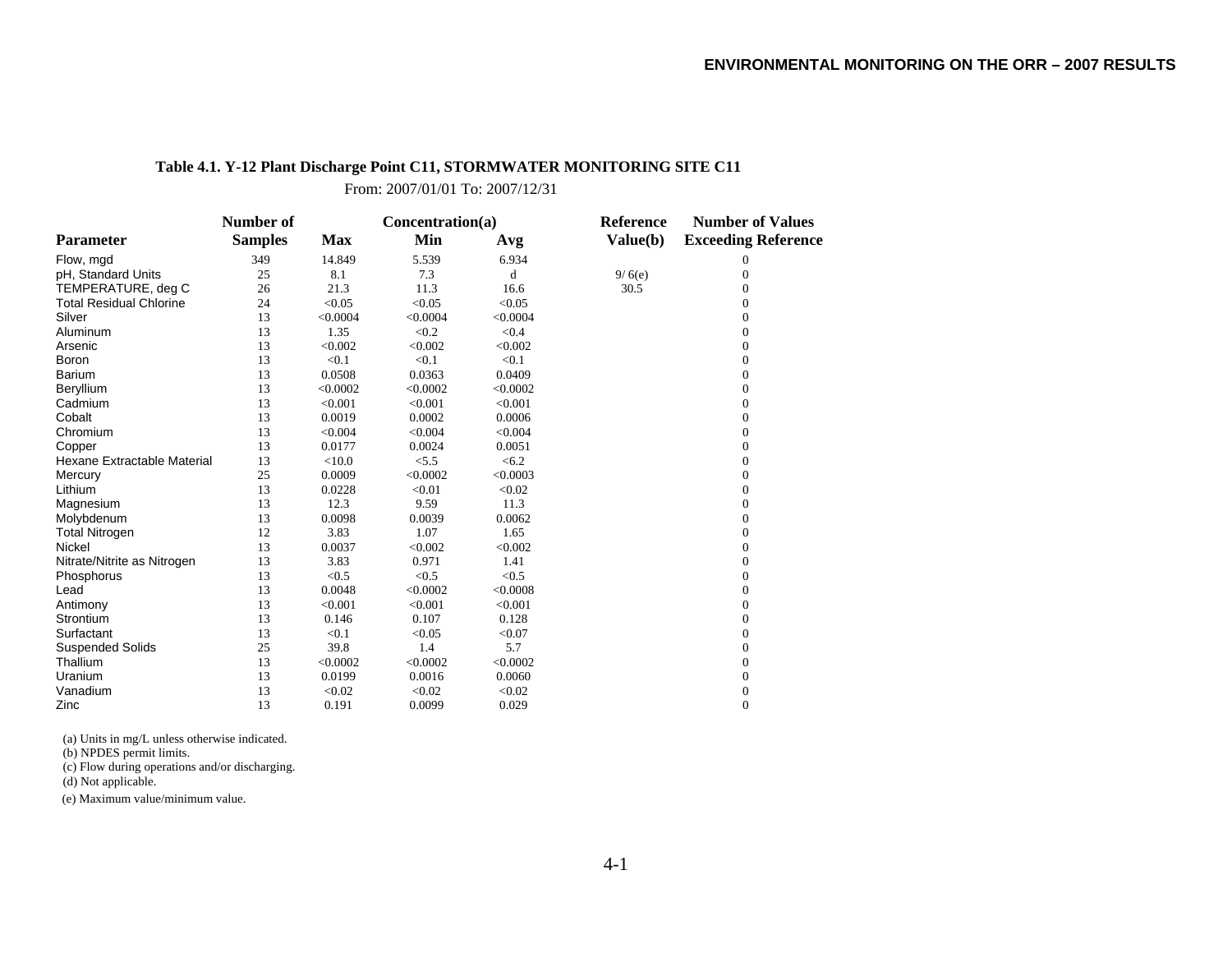## **Table 4.2. Y-12 Plant Discharge Point 021, OUTFALL 021**

From: 2007/01/01 To: 2007/12/31

| <b>Parameter</b>               | Number of      |        | Concentration(a) |       | Reference  | <b>Number of Values</b>    |  |
|--------------------------------|----------------|--------|------------------|-------|------------|----------------------------|--|
|                                | <b>Samples</b> | Max    | Min              | Avg   | Value(b) = | <b>Exceeding Reference</b> |  |
| Flow, mgd                      | 356            | 3.125  | 0.001            | 0.09  |            |                            |  |
| pH, Standard Units             |                | 8.2    | 7.2              |       | 9/6(e)     |                            |  |
| <b>Total Residual Chlorine</b> |                | < 0.05 | <0.05            | <0.05 | 0.188      |                            |  |

(a) Units in mg/L unless otherwise indicated.

(b) NPDES permit limits.

(c) Flow during operations and/or discharging.

(d) Not applicable.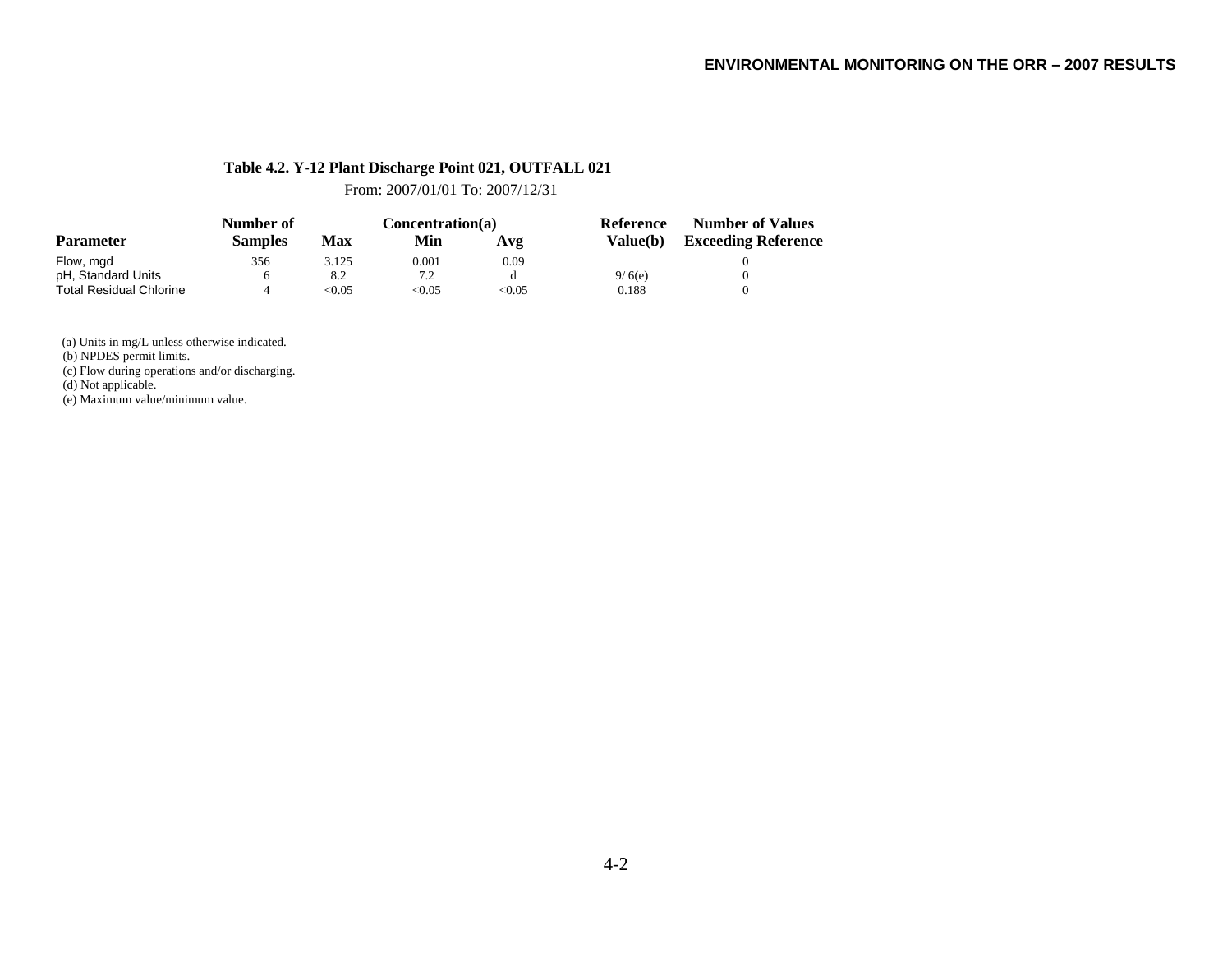## **Table 4.3. Y-12 Plant Discharge Point 051, OUTFALL 051**

From: 2007/01/01 To: 2007/12/31

|                    | Number of      |        | Concentration(a) |         | <b>Reference</b> | <b>Number of Values</b>    |  |
|--------------------|----------------|--------|------------------|---------|------------------|----------------------------|--|
| <b>Parameter</b>   | <b>Samples</b> | Max    | Min              | Avg     | Value(b)         | <b>Exceeding Reference</b> |  |
| Flow, mgd          | 365            | . .384 | 0.033            | 0.10    |                  |                            |  |
| pH, Standard Units | 13             | 72     | 6.6              |         | 9/6(e)           |                            |  |
| Mercury            | 53             | 0.0069 | < 0.0002         | < 0.002 |                  |                            |  |

(a) Units in mg/L unless otherwise indicated.

(b) NPDES permit limits.

(c) Flow during operations and/or discharging.

(d) Not applicable.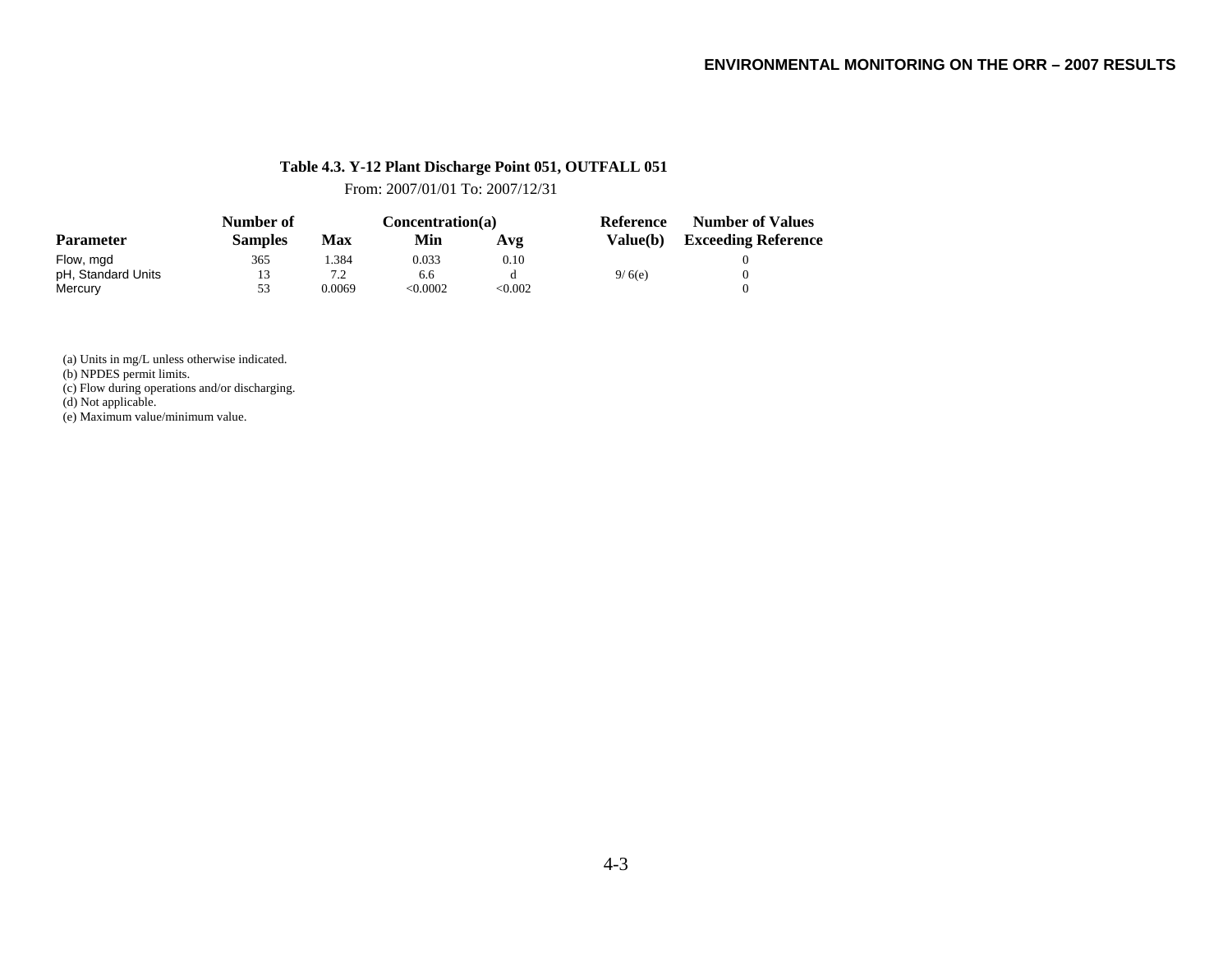## **Table 4.4. Y-12 Plant Discharge Point 055, OUTFALL 055**

## From: 2007/01/01 To: 2007/12/31

|                            | Number of      |            |            | <b>Concentration</b> |            |          | Percentage of         |            |                     |  |
|----------------------------|----------------|------------|------------|----------------------|------------|----------|-----------------------|------------|---------------------|--|
| <b>Parameter</b>           | <b>Samples</b> | <b>Max</b> | $+/-$      | Min                  | $+/-$      | Average  | <b>Standard Error</b> | <b>DCG</b> | <b>Total Curies</b> |  |
| Alpha activity (pCi/L)     |                | 6.1        | $+/-3.6$   | 5.2                  | $+/-2.9$   | 5.6      | 0.45                  | e          | 9.8E-06             |  |
| Beta activity (pCi/L)      |                | $2.0*$     | $+/-3.1$   | $2.0*$               | $+/-3.1$   | 2.0      | 0.0                   | e          | $3.5E-06$           |  |
| Cobalt-60 (pCi/L)          |                | $0.78*$    | $+/-2.3$   | $-1.2*$              | $+/-2.1$   | $-0.21$  | 0.99                  | $-0.0042$  | $-3.6E-07$          |  |
| Cesium-137 (pCi/L)         |                | $1.8*$     | $+/-2.5$   | $0.25*$              | $+/-2.3$   | 1.0      | 0.78                  | 0.034      | 1.8E-06             |  |
| Radium-226 (pCi/L)         |                | $0.26*$    | $+/-0.30$  | $0.16*$              | $+/-0.78$  | 0.21     | 0.050                 | 0.21       | 3.6E-07             |  |
| Radium-228 (pCi/L)         |                | $0.47*$    | $+/-1.0$   | $-0.077*$            | $+/-0.96$  | 0.20     | 0.27                  | 0.20       | 3.4E-07             |  |
| Strontium-89/90 (pCi/L)    |                | $1.6*$     | $+/-1.5$   | $0.79*$              | $+/-1.1$   | 1.2      | 0.40                  | 0.12       | $2.1E-06$           |  |
| Total Radium Alpha (pCi/L) |                | $0.24*$    | $+/-0.20$  | $0.053*$             | $+/-0.22$  | 0.15     | 0.094                 | e          | 2.5E-07             |  |
| Technetium-99 (pCi/L)      |                | 25.0       | $+/-9.6$   | $-3.1*$              | $+/-8.9$   | 11       | 14                    | 0.011      | 1.9E-05             |  |
| Thorium-228 (pCi/L)        |                | $0.027*$   | $+/-0.25$  | $-0.088*$            | $+/-0.21$  | $-0.030$ | 0.058                 | $-0.0076$  | $-5.3E-08$          |  |
| Thorium-230 (pCi/L)        |                | $0.62*$    | $+/-1$     | $-0.29*$             | $+/-0.62$  | 0.16     | 0.46                  | 0.055      | 2.9E-07             |  |
| Thorium-232 (pCi/L)        |                | $-0.0046*$ | $+/-0.17$  | $-0.023*$            | $+/-0.085$ | $-0.014$ | 0.0092                | $-0.028$   | $-2.4E-08$          |  |
| Thorium-234 (pCi/L)        |                | 1.2        | $+/-0.38$  | 0.64                 | $+/-0.28$  | 0.92     | 0.28                  | 0.0092     | 1.6E-06             |  |
| Uranium-234 (pCi/L)        |                | 2.6        | $+/-0.64$  | 2.3                  | $+/-0.53$  | 2.4      | 0.15                  | 0.49       | $4.2E-06$           |  |
| Uranium-235 (pCi/L)        |                | $0.2*$     | $+/-0.17$  | $0.052*$             | $+/-0.12$  | 0.13     | 0.074                 | 0.021      | $2.2E-07$           |  |
| Uranium-236 (pCi/L)        |                | $0.025*$   | $+/-0.062$ | $0.016*$             | $+/-0.083$ | 0.020    | 0.0045                | 0.0041     | 3.6E-08             |  |
| Uranium-238 (pCi/L)        |                | 1.2        | $+/-0.38$  | 0.64                 | $+/-0.28$  | 0.92     | 0.28                  | 0.15       | 1.6E-06             |  |

(e) Not applicable \* Provisional Result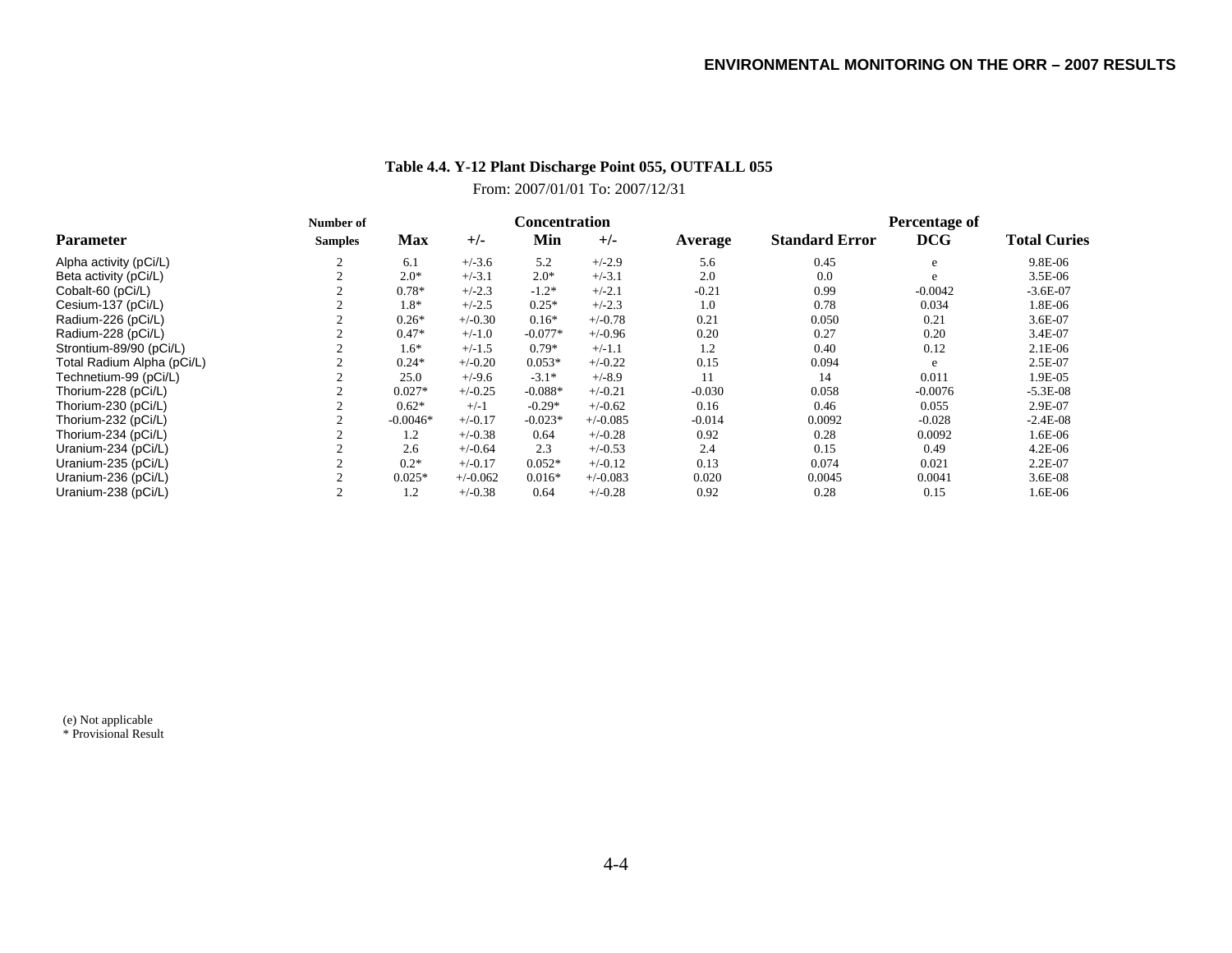## **Table 4.5. Y-12 Plant Discharge Point 055, OUTFALL 055**

From: 2007/01/01 To: 2007/12/31

|                                | Number of      |        | Concentration(a) |          | Reference       | <b>Number of Values</b>    |  |
|--------------------------------|----------------|--------|------------------|----------|-----------------|----------------------------|--|
| <b>Parameter</b>               | <b>Samples</b> | Max    | Min              | Avg      | <b>Value(b)</b> | <b>Exceeding Reference</b> |  |
| Flow, mgd                      | 359            | 0.0369 | 0.00001          | 0.001    |                 |                            |  |
| pH, Standard Units             | 14             | 8.2    | 7.2              |          | 9/6(e)          |                            |  |
| <b>Total Residual Chlorine</b> |                | < 0.05 | < 0.05           | < 0.05   | 0.5             |                            |  |
| Mercury                        | 53             | 0.0032 | <0.0002          | < 0.0003 | 0.004           |                            |  |

(a) Units in mg/L unless otherwise indicated.

(b) NPDES permit limits.

(c) Flow during operations and/or discharging.

(d) Not applicable.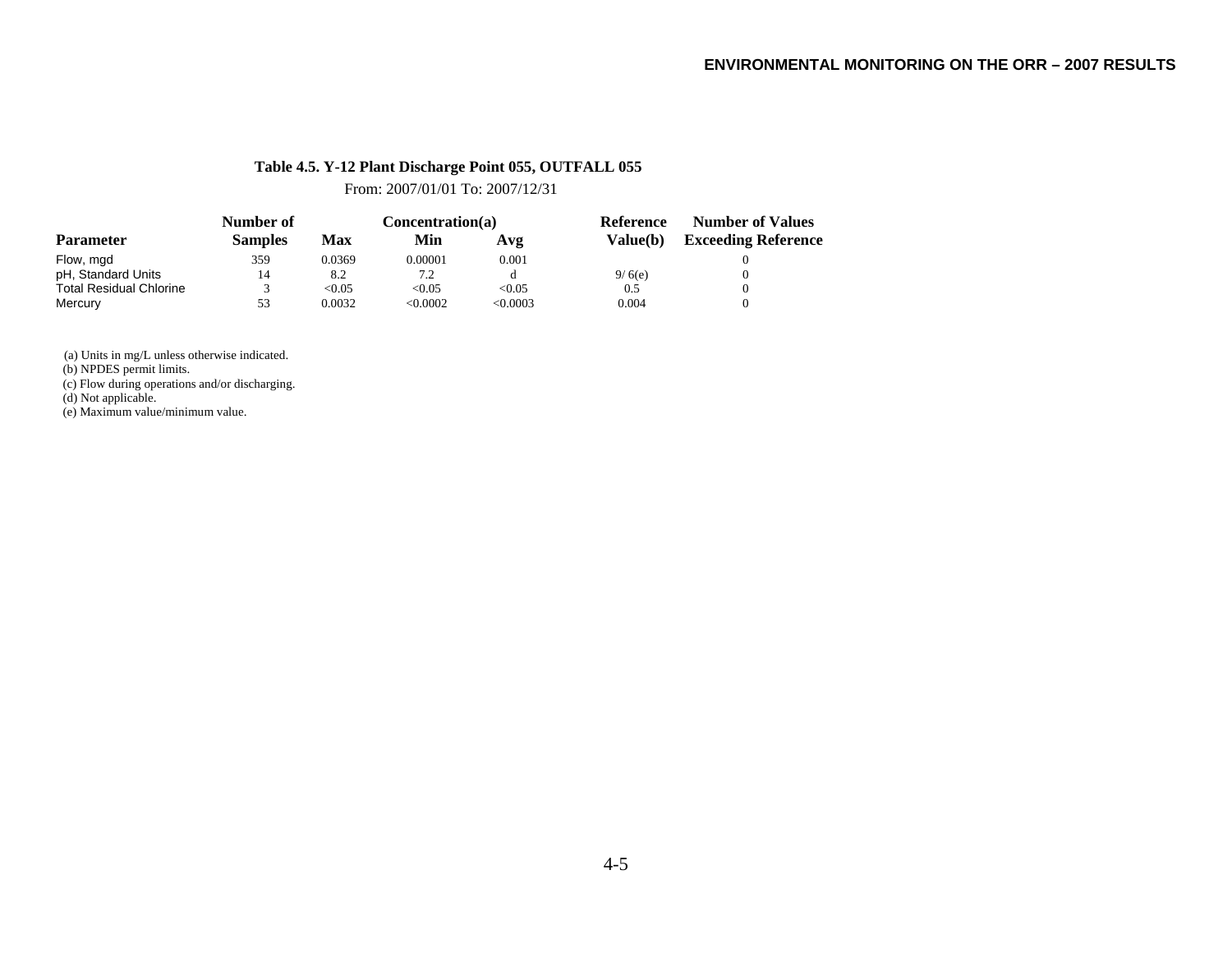## **Table 4.6. Y-12 Plant Discharge Point 077, OUTFALL 077**

From: 2007/01/01 To: 2007/12/31

|                    | Number of      |        | Concentration(a) |        | Reference | <b>Number of Values</b>    |  |
|--------------------|----------------|--------|------------------|--------|-----------|----------------------------|--|
| <b>Parameter</b>   | <b>Samples</b> | Max    | Min              | Avg    | Value(b)  | <b>Exceeding Reference</b> |  |
| Flow, mgd          | 13             | 0.0114 | 0.0114           | 0.0114 |           |                            |  |
| pH, Standard Units | 13             | 8.3    |                  |        | 9/6(e)    |                            |  |

(a) Units in mg/L unless otherwise indicated.

(b) NPDES permit limits.

(c) Flow during operations and/or discharging.

(d) Not applicable.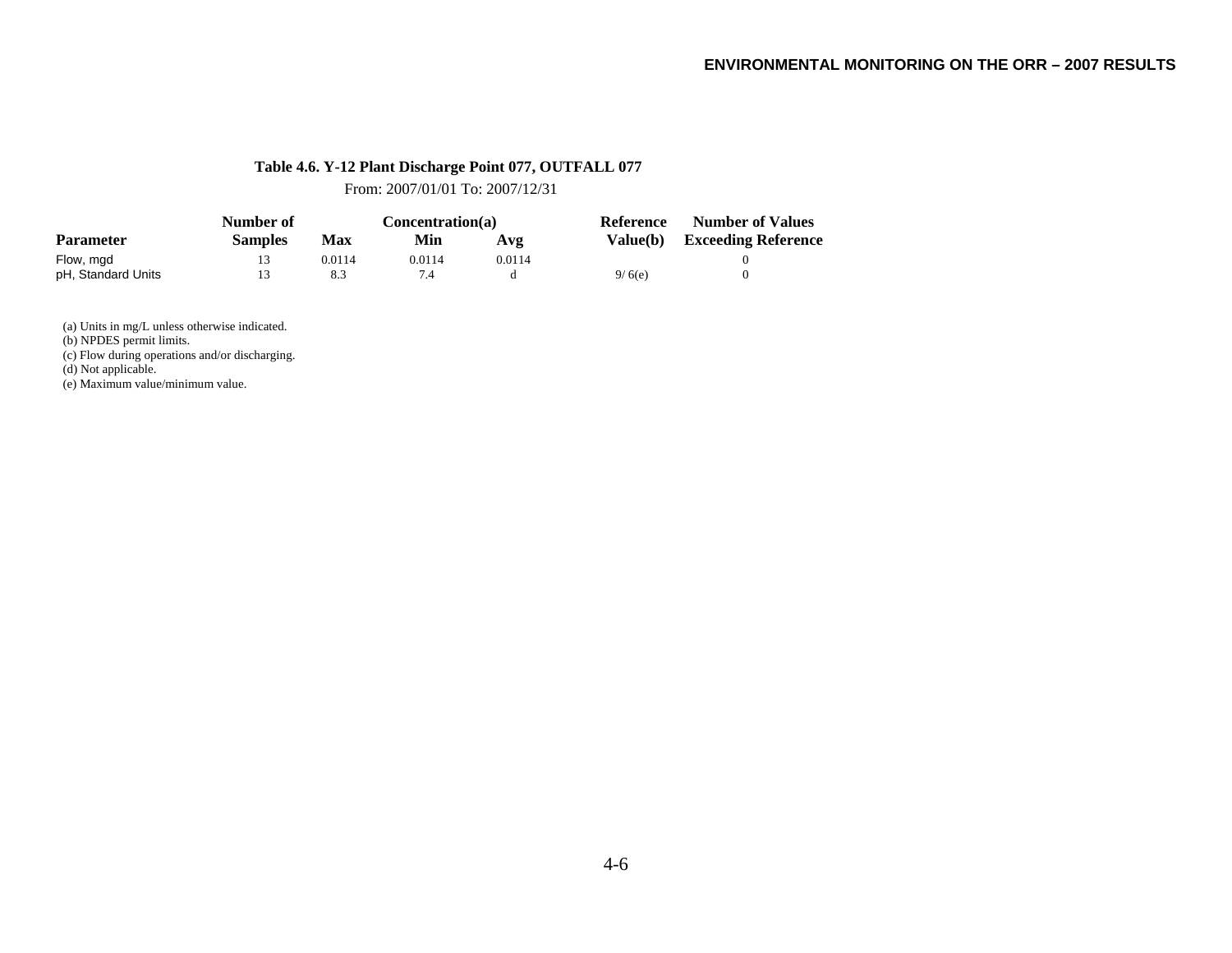## **Table 4.7. Y-12 Plant Discharge Point 109, OUTFALL 109**

From: 2007/01/01 To: 2007/12/31

|                                | Number of      |            | Concentration(a) |               | Reference       | <b>Number of Values</b>    |  |
|--------------------------------|----------------|------------|------------------|---------------|-----------------|----------------------------|--|
| <b>Parameter</b>               | <b>Samples</b> | <b>Max</b> | Min              | Avg           | <b>Value(b)</b> | <b>Exceeding Reference</b> |  |
| Flow, mgd                      |                | 1.27       | 0.0913           | 0.311         |                 |                            |  |
| pH, Standard Units             |                | 7.9        |                  |               | 9/6(e)          |                            |  |
| <b>Total Residual Chlorine</b> |                | 0.059      | < 0.05           | $< \!\! 0.05$ | 0.5             |                            |  |

(a) Units in mg/L unless otherwise indicated.

(b) NPDES permit limits.

(c) Flow during operations and/or discharging.

(d) Not applicable.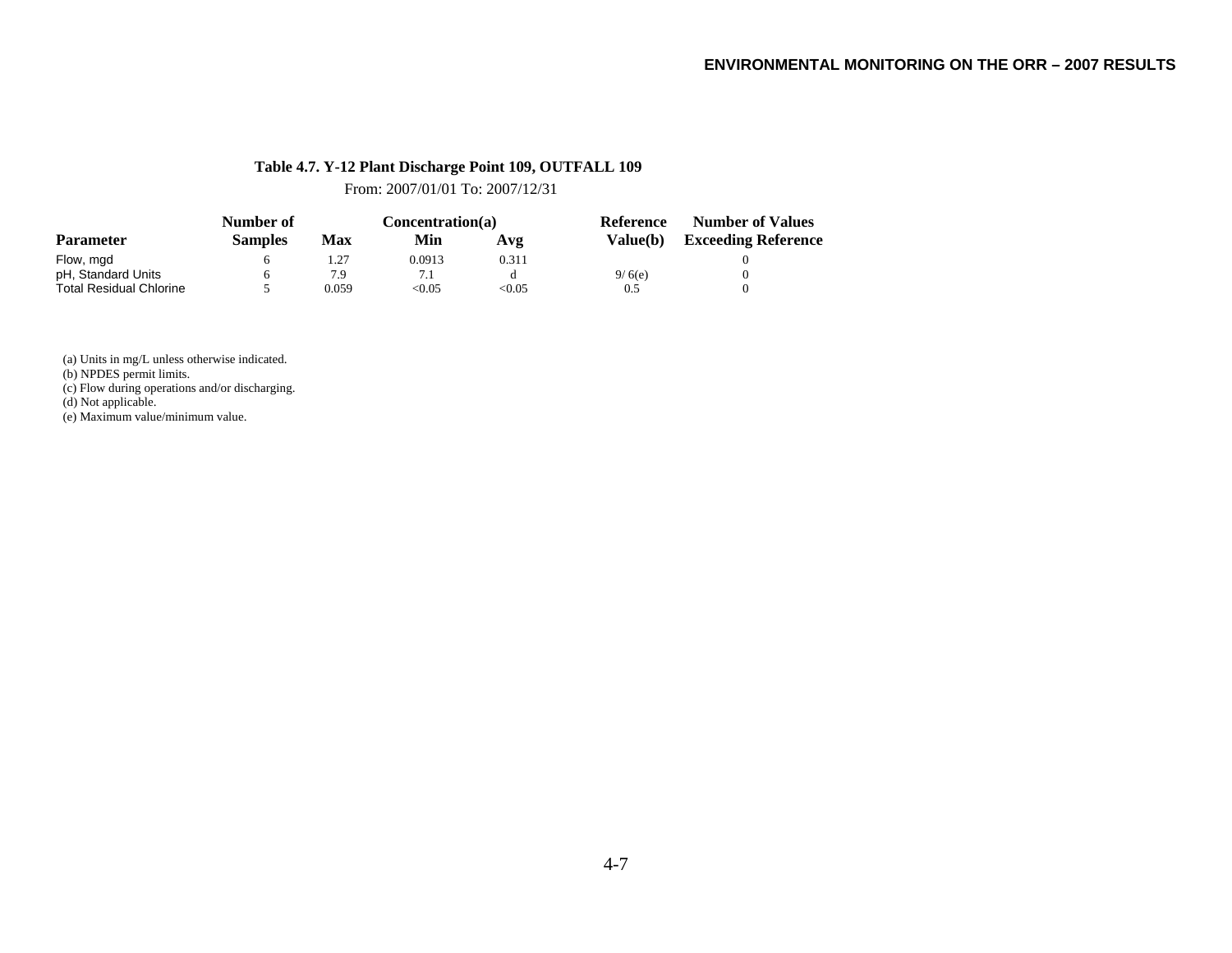# **Table 4.8. Y-12 Plant Discharge Point 125, OUTFALL 125**

## From: 2007/01/01 To: 2007/12/31

|                        | Number of      |          |           |           | C <b>oncentration</b> |           | Percentage of         |            |                     |  |
|------------------------|----------------|----------|-----------|-----------|-----------------------|-----------|-----------------------|------------|---------------------|--|
| <b>Parameter</b>       | <b>Samples</b> | Max      | $+/-$     | Min       | $+/-$                 | Average   | <b>Standard Error</b> | <b>DCG</b> | <b>Total Curies</b> |  |
| Alpha activity (pCi/L) |                | 13.0     | $+/-3.7$  | $0.68*$   | $+/-2.6$              | 5.6       | 3.0                   | e          | 3.8E-03             |  |
| Beta activity (pCi/L)  |                | 12.0     | $+/-4.1$  | $2.1*$    | $+/-2.8$              | 5.1       | 2.3                   | e          | $3.5E-03$           |  |
| Cobalt-60 (pCi/L)      |                | $1.0*$   | $+/-2.4$  | $-1.6*$   | $+/-2.3$              | 0.085     | 0.58                  | 0.0017     | 5.8E-05             |  |
| Cesium-137 (pCi/L)     |                | $3.1*$   | $+/-2.4$  | $-0.046*$ | $+/-2.4$              | 1.5       | 0.67                  | 0.050      | 1.0E-03             |  |
| Radium-228 (pCi/L)     |                | 20.0     | $+/-12$   | $-2.3*$   | $+/-14$               | 10        | 5.5                   | 10         | 7.0E-03             |  |
| Thorium-228 (pCi/L)    |                | $0.21*$  | $+/-0.25$ | $-0.056*$ | $+/-0.18$             | 0.036     | 0.062                 | 0.0091     | $2.5E-0.5$          |  |
| Thorium-230 (pCi/L)    |                | $0.18*$  | $+/-0.26$ | $-0.48*$  | $+/-0.6$              | $-0.20$   | 0.15                  | $-0.068$   | $-1.4E-04$          |  |
| Thorium-232 (pCi/L)    |                | $0.016*$ | $+/-0.11$ | $-0.023*$ | $+/-0.085$            | $-0.0073$ | 0.0086                | $-0.015$   | $-5.0E-06$          |  |
| Thorium-234 (pCi/L)    |                | 0.5      | $+/-0.3$  | $0.19*$   | $+/-0.21$             | 0.4       | 0.09                  | 0.004      | 3E-04               |  |
| Tritium (pCi/L)        |                | $-35.0*$ | $+/-530$  | $-820.0*$ | $+/-570$              | $-406$    | 178                   | $-0.0203$  | $-2.78E-01$         |  |
| Uranium-234 (pCi/L)    |                | 4.3      | $+/-0.84$ | $0.34*$   | $+/-0.42$             | 1.8       | 0.89                  | 0.35       | 1.2E-03             |  |
| Uranium-235 (pCi/L)    |                | $0.19*$  | $+/-0.2$  | $0.026*$  | $+/-0.078$            | 0.079     | 0.038                 | 0.013      | 5.4E-05             |  |
| Uranium-236 (pCi/L)    |                | $0.13*$  | $+/-0.12$ | $0.0*$    | $+/-0.051$            | 0.044     | 0.029                 | 0.0088     | 3.0E-05             |  |
| Uranium-238 (pCi/L)    |                | 0.5      | $+/-0.3$  | $0.19*$   | $+/-0.21$             | 0.37      | 0.068                 | 0.062      | $2.5E-04$           |  |

(e) Not applicable \* Provisional Result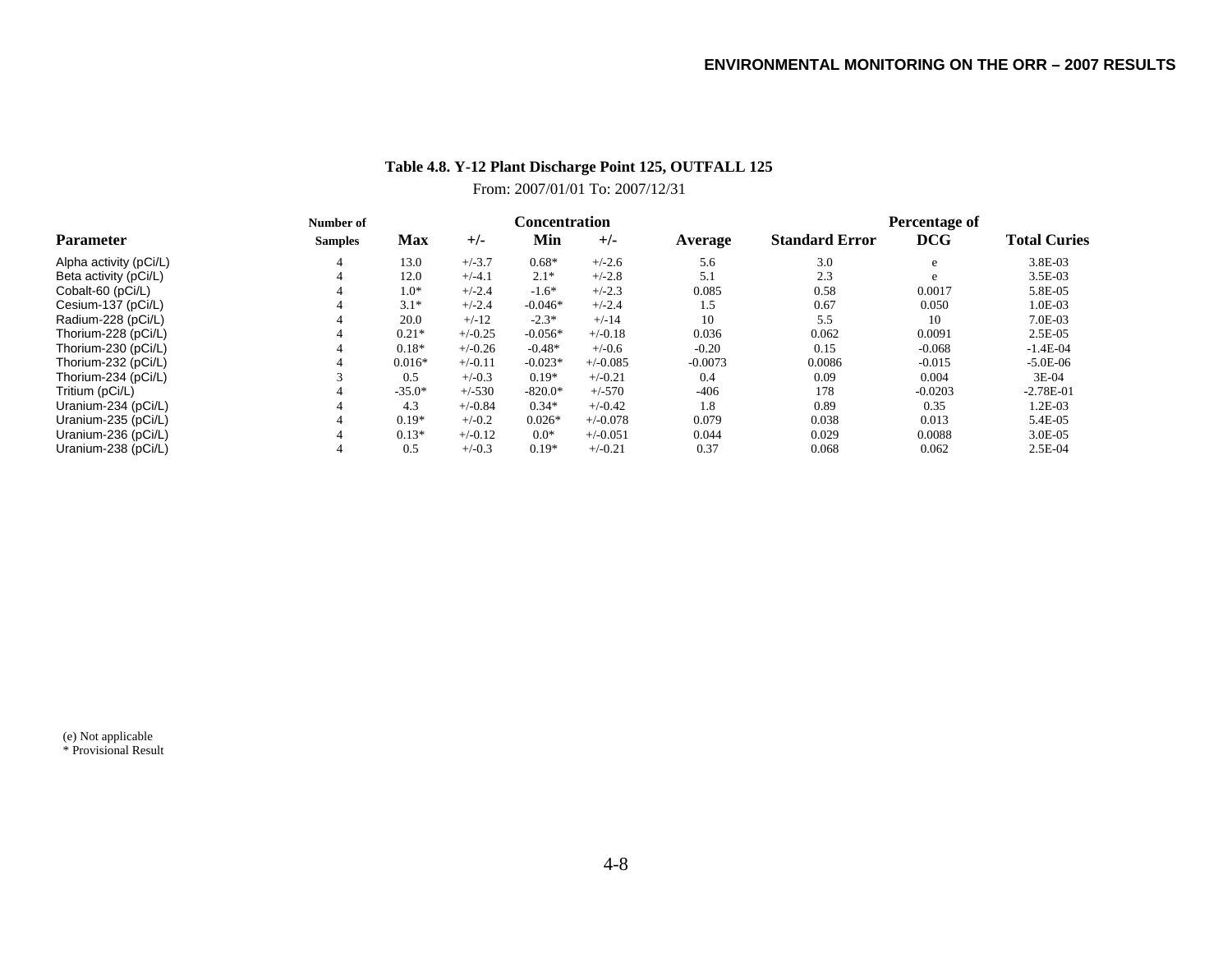## **Table 4.9. Y-12 Plant Discharge Point 125, OUTFALL 125**

From: 2007/01/01 To: 2007/12/31

|                                | Number of      |          | Concentration(a) |          | Reference | <b>Number of Values</b>    |  |
|--------------------------------|----------------|----------|------------------|----------|-----------|----------------------------|--|
| <b>Parameter</b>               | <b>Samples</b> | Max      | Min              | Avg      | Value(b)  | <b>Exceeding Reference</b> |  |
| Flow, mgd                      | 344            | 0.807    | 0.07             | 0.5      |           |                            |  |
| IC 25 Ceriodaphnia, %          |                | >36.0    | >36.0            | >36.0    |           |                            |  |
| IC 25 Fathead Minnows, %       | ◠              | >36.0    | >36.0            | >36.0    |           |                            |  |
| pH, Std Unit                   | 13             | 7.5      | 6.9              |          | 9/6(e)    |                            |  |
| <b>Total Residual Chlorine</b> | 13             | < 0.05   | < 0.05           | < 0.05   |           |                            |  |
| Cadmium                        | 13             | < 0.001  | < 0.001          | < 0.001  | 0.025     |                            |  |
| Mercury                        | 52             | < 0.0002 | < 0.0002         | < 0.0002 |           |                            |  |
| Lead                           | 13             | 0.0021   | < 0.0002         | <0.0006  | 1.19      |                            |  |
| PCB. Total                     |                | 0.0005U  | 0.0005U          | 0.0005U  | 0.002     |                            |  |

(a) Units in mg/L unless otherwise indicated.

(b) NPDES permit limits.

(c) Flow during operations and/or discharging.

(d) Not applicable.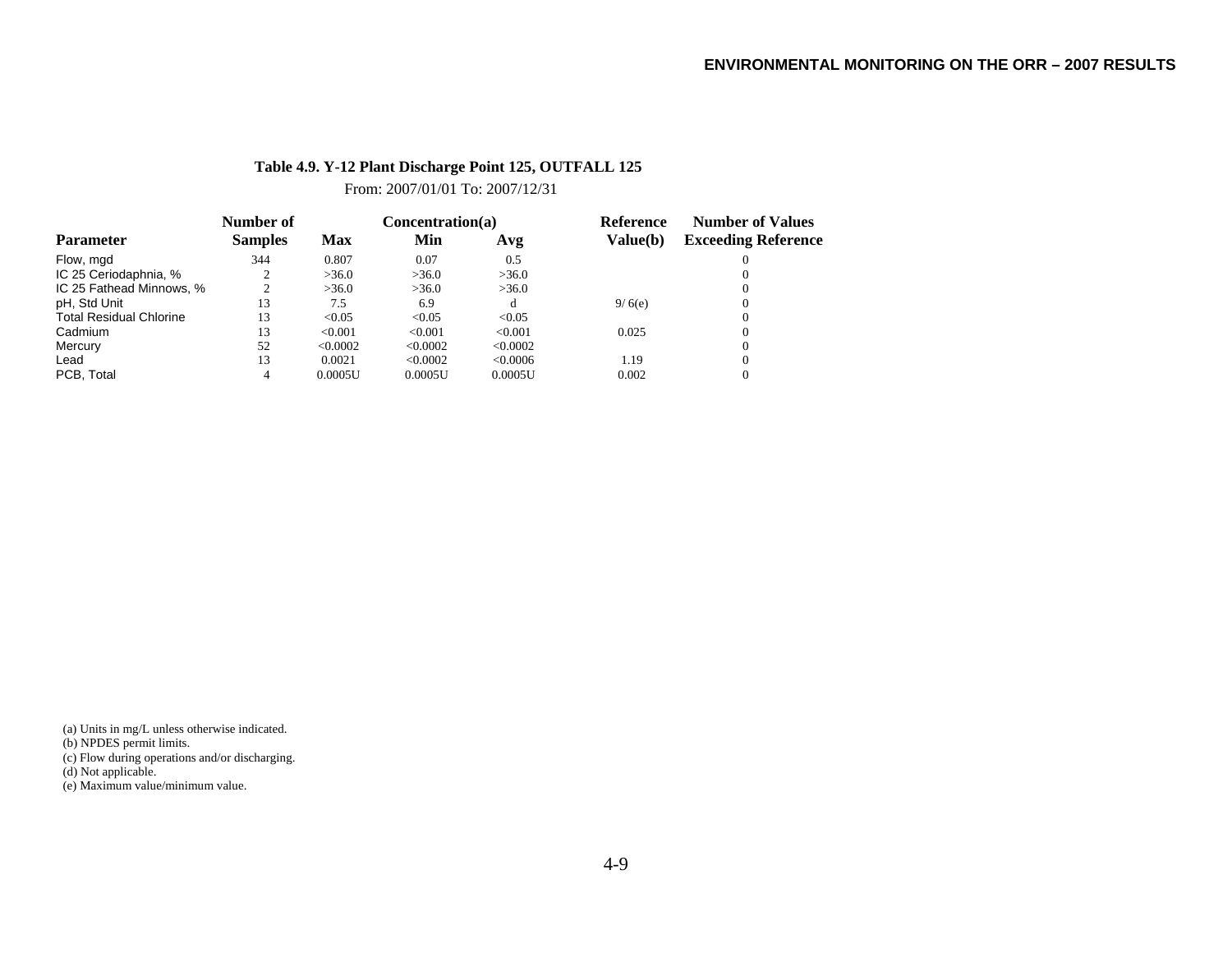## **Table 4.10. Y-12 Plant Discharge Point 135, OUTFALL 135**

From: 2007/01/01 To: 2007/12/31

|                                | Number of      | Concentration(a) |          |          | Reference | <b>Number of Values</b>    |
|--------------------------------|----------------|------------------|----------|----------|-----------|----------------------------|
| <b>Parameter</b>               | <b>Samples</b> | Max              | Min      | Avg      | Value(b)  | <b>Exceeding Reference</b> |
| Flow, mgd                      | 365            | 12.686           | 0.078    | 0.36     |           |                            |
| IC 25 Ceriodaphnia, %          |                | >20.0            | >20.0    | >20.0    |           |                            |
| IC 25 Fathead Minnows, %       |                | >20.0            | >20.0    | >20.0    |           |                            |
| pH, Standard Units             | 13             | 8.3              | 7.2      | đ        | 9/6(e)    |                            |
| <b>Total Residual Chlorine</b> | 13             | 0.28             | < 0.05   | < 0.07   |           |                            |
| Lead                           | 13             | 0.0047           | < 0.0002 | < 0.0007 | 1.19      |                            |
| PCB. Total                     | 4              | 0.0006U          | 0.0005U  | 0.0005U  | 0.002     |                            |

(a) Units in mg/L unless otherwise indicated.

(b) NPDES permit limits.

(c) Flow during operations and/or discharging.

(d) Not applicable.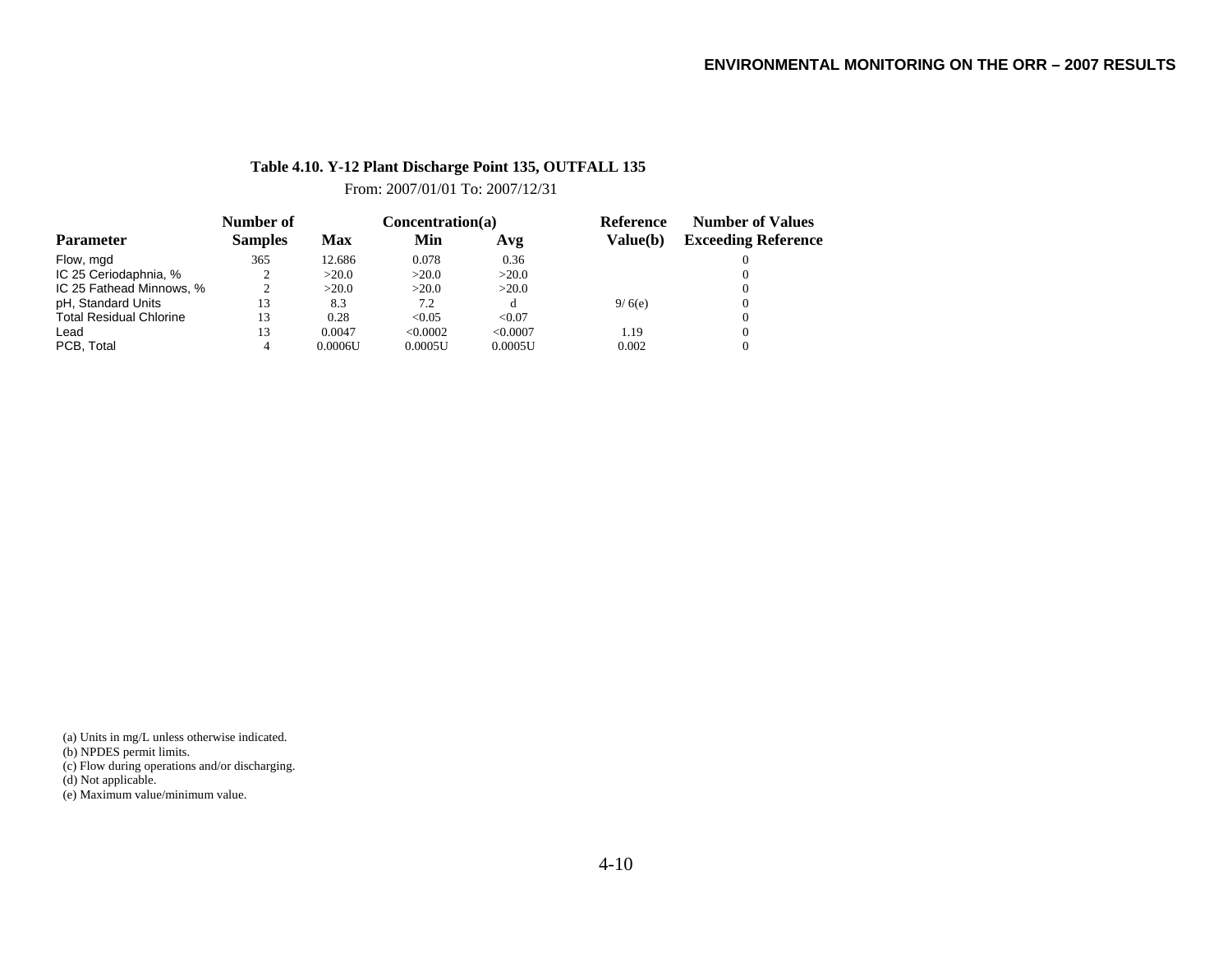# **Table 4.11. Y-12 Plant Discharge Point 135, OUTFALL 135**

# From: 2007/01/01 To: 2007/12/31

|                            | Number of      |            |            | Concentration |            |         | Percentage of         |            |                     |  |
|----------------------------|----------------|------------|------------|---------------|------------|---------|-----------------------|------------|---------------------|--|
| <b>Parameter</b>           | <b>Samples</b> | <b>Max</b> | $+/-$      | Min           | $+/-$      | Average | <b>Standard Error</b> | <b>DCG</b> | <b>Total Curies</b> |  |
| Alpha activity (pCi/L)     |                | 8.8        | $+/-3.5$   | 4.7           | $+/-3.6$   | 6.6     | 0.86                  | e          | 3.3E-03             |  |
| Beta activity (pCi/L)      |                | 11.0       | $+/-4.2$   | $1.2*$        | $+/-3.2$   | 5.6     | 2.2                   | e          | 2.8E-03             |  |
| Cobalt-60 (pCi/L)          |                | $1.7*$     | $+/-2.3$   | $-1.7*$       | $+/-2.1$   | $-0.37$ | 0.79                  | $-0.0075$  | $-1.9E-04$          |  |
| Cesium-137 (pCi/L)         |                | $1.4*$     | $+/-2.3$   | $-1.1*$       | $+/-2.2$   | 0.50    | 0.56                  | 0.017      | 2.5E-04             |  |
| Radium-226 (pCi/L)         |                | $0.41*$    | $+/-0.83$  | $-0.16*$      | $+/-0.40$  | 0.15    | 0.14                  | 0.15       | 7.6E-05             |  |
| Radium-228 (pCi/L)         |                | 1.9        | $+/-0.72$  | $0.18*$       | $+/-0.67$  | 0.86    | 0.37                  | 0.86       | 4.3E-04             |  |
| Strontium-89/90 (pCi/L)    |                | 3.0        | $+/-2.3$   | $-0.97*$      | $+/-1.4$   | 1.2     | 0.82                  | 0.12       | 5.9E-04             |  |
| Total Radium Alpha (pCi/L) |                | 1.2        | $+/-0.42$  | $-0.17*$      | $+/-0.23$  | 0.65    | 0.32                  | e          | 3.3E-04             |  |
| Technetium-99 (pCi/L)      |                | $4.2*$     | $+/-8.7$   | $-34.0*$      | $+/-9.8$   | $-7.6$  | 8.9                   | $-0.0076$  | $-3.8E-03$          |  |
| Thorium-228 (pCi/L)        |                | $0.95*$    | $+/-0.98$  | $0.0*$        | $+/-0.29$  | 0.26    | 0.23                  | 0.065      | 1.3E-04             |  |
| Thorium-230 (pCi/L)        |                | $0.17*$    | $+/-0.48$  | $-0.37*$      | $+/-1$     | $-0.14$ | 0.12                  | $-0.048$   | $-7.2E - 0.5$       |  |
| Thorium-232 (pCi/L)        |                | $-0.028*$  | $+/-0.086$ | $-0.07*$      | $+/-0.12$  | $-0.05$ | 0.01                  | $-0.1$     | $-2E-05$            |  |
| Thorium-234 (pCi/L)        |                | 2.8        | $+/-0.60$  | 1.5           | $+/-0.43$  | 2.0     | 0.39                  | 0.020      | 1.0E-03             |  |
| Uranium-234 (pCi/L)        |                | 3.2        | $+/-0.7$   | 1.2           | $+/-0.53$  | 1.8     | 0.48                  | 0.36       | 8.9E-04             |  |
| Uranium-235 (pCi/L)        |                | $0.15*$    | $+/-0.14$  | $-0.043*$     | $+/-0.079$ | 0.039   | 0.040                 | 0.0065     | 2.0E-05             |  |
| Uranium-236 (pCi/L)        |                | $0.068*$   | $+/-0.093$ | $-0.023*$     | $+/-0.059$ | 0.036   | 0.020                 | 0.0073     | 1.8E-05             |  |
| Uranium-238 (pCi/L)        |                | 2.8        | $+/-0.6$   | 1.5           | $+/-0.43$  | 1.9     | 0.30                  | 0.32       | 9.6E-04             |  |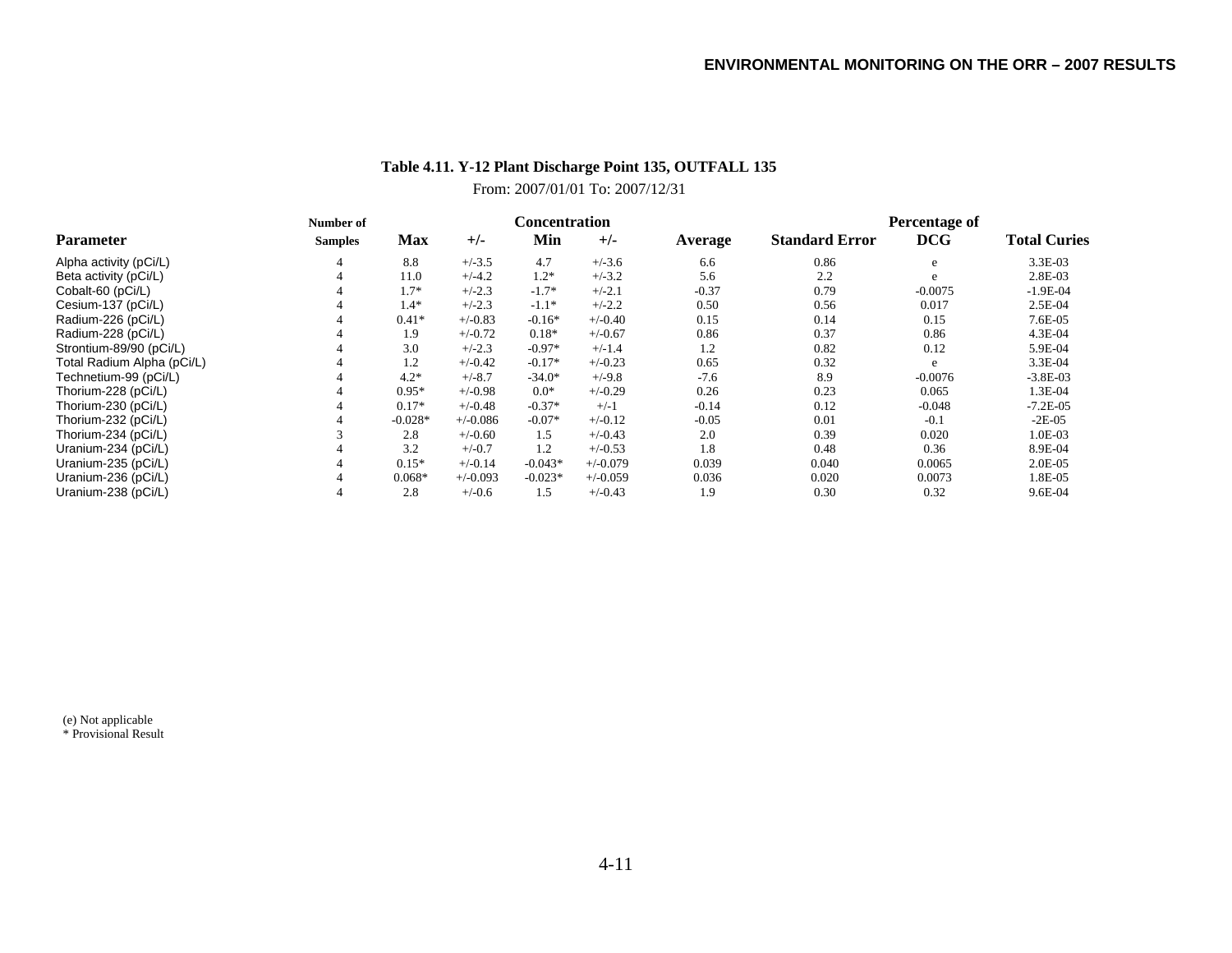#### **Table 4.12. Y-12 Plant Discharge Point 200, OUTFALL 200**

From: 2007/01/01 To: 2007/12/31

|                                | Number of      |            | Concentration(a) |             | <b>Reference</b> | <b>Number of Values</b>    |  |
|--------------------------------|----------------|------------|------------------|-------------|------------------|----------------------------|--|
| <b>Parameter</b>               | <b>Samples</b> | <b>Max</b> | Min              | Avg         | Value(b)         | <b>Exceeding Reference</b> |  |
| Flow, mgd                      | 55             | 9.232      | 0.27             | 1.9         |                  |                            |  |
| IC 25 Ceriodaphnia, %          |                | >100.0     | >100.0           | >100.0      |                  |                            |  |
| IC 25 Fathead Minnows, %       |                | >100.0     | >100.0           | >100.0      |                  |                            |  |
| pH, Standard Units             | 54             | 8.1        | 7.2              |             | 9/6(e)           |                            |  |
| <b>Total Residual Chlorine</b> | 19             | 0.28       | < 0.05           | < 0.1       |                  |                            |  |
| Cadmium                        | 15             | < 0.01     | < 0.001          | < 0.002     | 0.025            |                            |  |
| <b>Dissolved Solids</b>        | 4              | 546.0      | 214.0            | 311.5       |                  |                            |  |
| Hexane Extractable Material    | 52             | < 6.5      | < 5.9            | < 6.1       | 15               |                            |  |
| Mercury                        | 54             | 0.0026     | 0.0005           | 0.0009      |                  |                            |  |
| Nitrate/Nitrite as Nitrogen    | 6              | 5.59       | 0.486            | 3.16        |                  |                            |  |
| Lead                           | 15             | < 0.1      | < 0.0002         | < 0.008     | 1.19             |                            |  |
| PCB. Total                     | 6              | 0.0005U    | 0.0005J          | $0.0005$ JU |                  |                            |  |
| Uranium                        | 14             | 0.0614     | 0.0078           | 0.023       |                  |                            |  |

(a) Units in mg/L unless otherwise indicated.

(b) NPDES permit limits.

(c) Flow during operations and/or discharging.

(d) Not applicable.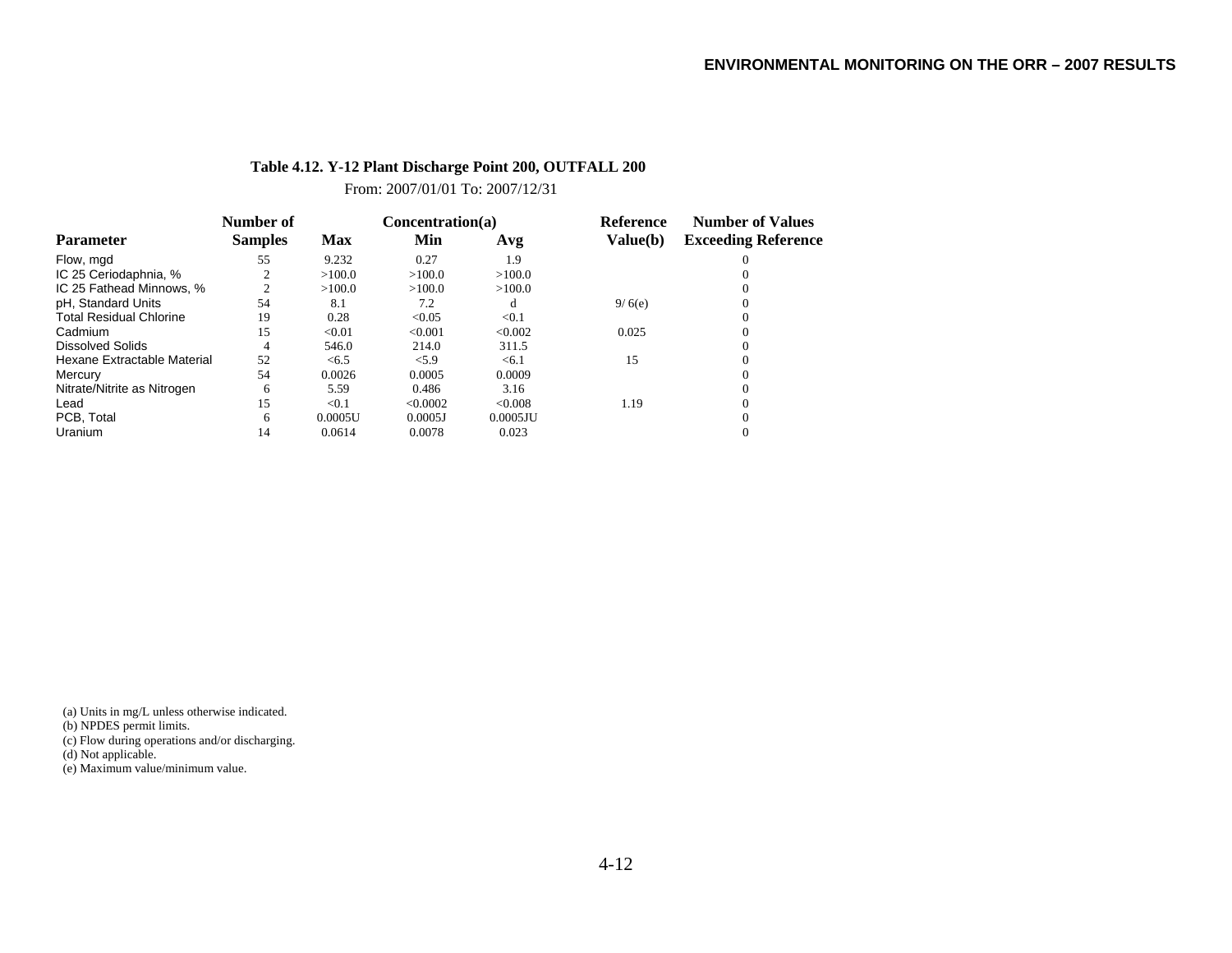# **Table 4.13. Y-12 Plant Discharge Point 200, OUTFALL 200**

# From: 2007/01/01 To: 2007/12/31

|                        | Number of      |            |           | Concentration |            |          | Percentage of         |            |                     |
|------------------------|----------------|------------|-----------|---------------|------------|----------|-----------------------|------------|---------------------|
| <b>Parameter</b>       | <b>Samples</b> | <b>Max</b> | $+/-$     | Min           | $+/-$      | Average  | <b>Standard Error</b> | <b>DCG</b> | <b>Total Curies</b> |
| Alpha activity (pCi/L) | 12             | 67.0       | $+/-6.9$  | $1.0*$        | $+/-3.9$   | 17       | 5.4                   | e          | 4.3E-02             |
| Beta activity (pCi/L)  | 12             | 17.0       | $+/-4.8$  | 7.1           | $+/-3.6$   |          | 0.93                  | e          | 2.9E-02             |
| Cobalt-60 (pCi/L)      | 12             | 1.8*       | $+/-2.1$  | $-1.7*$       | $+/-2.2$   | 0.25     | 0.34                  | 0.0050     | 6.4E-04             |
| Cesium-137 (pCi/L)     | 12             | $1.9*$     | $+/-2.3$  | $-1.1*$       | $+/-2.1$   | $-0.071$ | 0.26                  | $-0.0024$  | $-1.8E-04$          |
| Radium-226 (pCi/L)     | 12             | 0.8        | $+/-1.7$  | $-0.01*$      | $+/-0.040$ | 0.3      | 0.08                  | 0.3        | 8E-04               |
| Radium-228 (pCi/L)     | 12             | $2.1*$     | $+/-1.1$  | $-0.61*$      | $+/-0.45$  | 0.56     | 0.22                  | 0.56       | 1.4E-03             |
| Technetium-99 (pCi/L)  | 12             | 22.0       | $+/-8.1$  | $-35.0*$      | $+/-10$    | 6.58     | 4.19                  | 0.00660    | 1.70E-02            |
| Thorium-228 (pCi/L)    | 12             | $0.15*$    | $+/-0.28$ | $-0.42*$      | $+/-1.6$   | $-0.091$ | 0.052                 | $-0.023$   | $-2.4E-04$          |
| Thorium-230 (pCi/L)    | 12             | $0.33*$    | $+/-0.91$ | $-4.8*$       | $+/-13$    | $-0.48$  | 0.40                  | $-0.16$    | $-1.2E-03$          |
| Thorium-232 (pCi/L)    | 12             | $0.031*$   | $+/-0.14$ | $-0.13*$      | $+/-0.45$  | $-0.019$ | 0.013                 | $-0.038$   | $-4.9E-05$          |
| Thorium-234 (pCi/L)    |                | 17.0       | $+/-2.2$  | 2.5           | $+/-0.55$  | 9.0      | 2.0                   | 0.090      | 2.3E-02             |
| Tritium (pCi/L)        | 12             | 990.0      | $+/-520$  | $-240.0*$     | $+/-520$   | 274.4    | 96.15                 | 0.01370    | 7.100E-01           |
| Uranium-234 (pCi/L)    | 12             | 50.0       | $+/-5$    | 1.6           | $+/-0.45$  | 9.2      | 4.0                   | 1.8        | 2.4E-02             |
| Uranium-235 (pCi/L)    | 12             | 1.5        | $+/-0.42$ | $-0.0012*$    | $+/-0.13$  | 0.31     | 0.12                  | 0.052      | 8.1E-04             |
| Uranium-236 (pCi/L)    | 12             | 0.23       | $+/-0.17$ | $0.001*$      | $+/-0.051$ | 0.08     | 0.02                  | 0.02       | 2E-04               |
| Uranium-238 (pCi/L)    | 12             | 17.0       | $+/-2.2$  | 2.0           | $+/-0.46$  | 7.0      | 1.4                   | 1.2        | 1.8E-02             |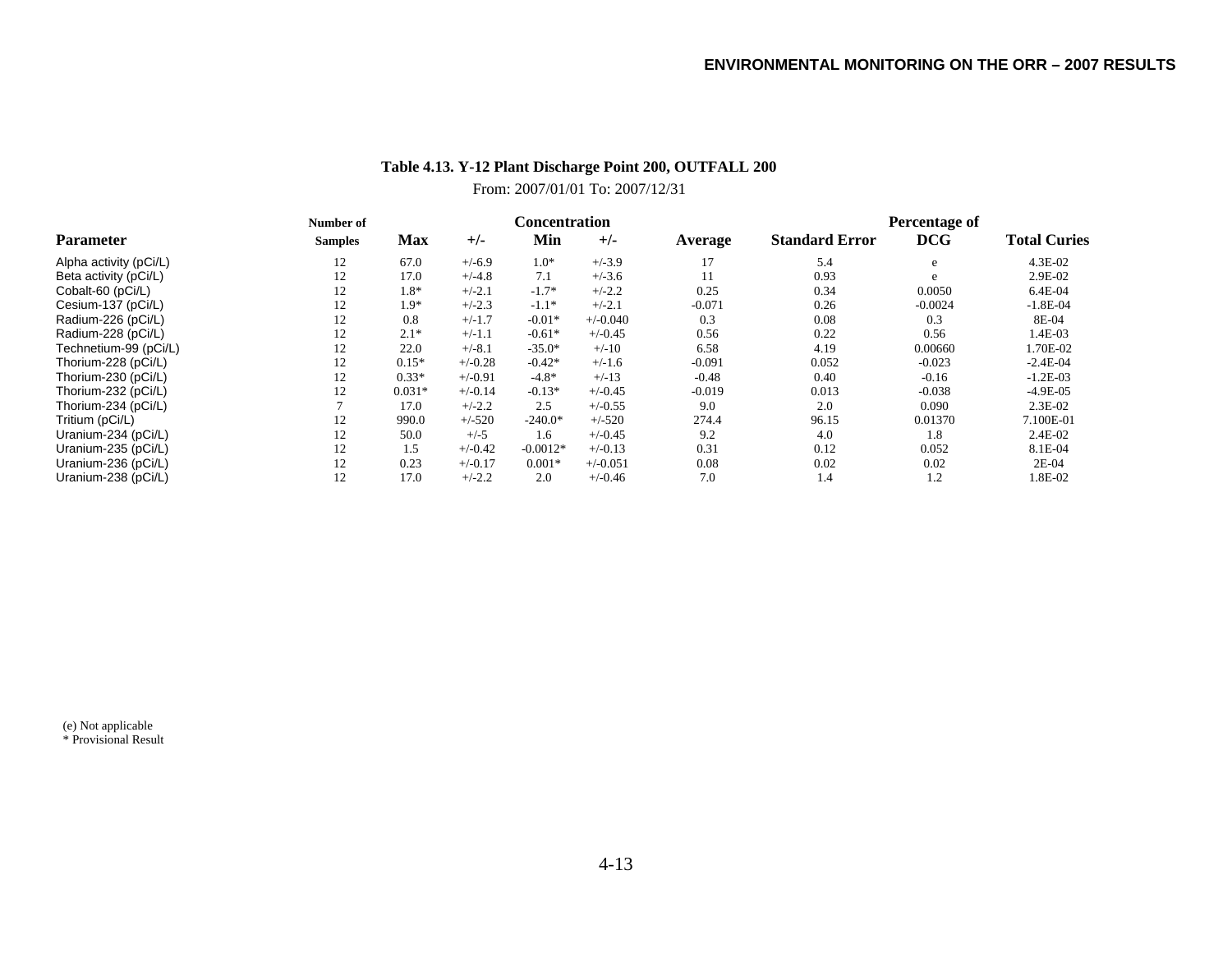#### **Table 4.14. Y-12 Plant Discharge Point 502, WEST END TREATMENT FACILITY**

From: 2007/01/01 To: 2007/12/31

|                             | Number of      |            | Concentration(a) |          | Reference | <b>Number of Values</b>    |  |
|-----------------------------|----------------|------------|------------------|----------|-----------|----------------------------|--|
| Parameter                   | <b>Samples</b> | <b>Max</b> | Min              | Avg      | Value(b)  | <b>Exceeding Reference</b> |  |
| Flow, mgd                   | 9              | 0.065      | 0.031            | 0.054    |           |                            |  |
| pH, Std Unit                |                | 7.3        | 6.8              | d        | 9/6(e)    |                            |  |
| Silver                      |                | < 0.002    | < 0.0004         | < 0.0009 | 0.05      |                            |  |
| Cadmium                     |                | < 0.005    | < 0.001          | < 0.003  | 0.15      |                            |  |
| Chromium                    |                | < 0.02     | 0.0049           | < 0.01   |           |                            |  |
| Copper                      |                | 0.0271     | 0.0163           | 0.0204   |           |                            |  |
| Cyanide                     |                | < 0.01     | < 0.01           | < 0.01   | 1.2       |                            |  |
| <b>Dissolved Solids</b>     |                | 8700.0     | 8700.0           | 8700.0   |           |                            |  |
| Hexane Extractable Material |                | <6.3       | < 5.6            | <6.0     | 15        |                            |  |
| Mercury                     |                | < 0.0002   | < 0.0002         | < 0.0002 |           |                            |  |
| Lithium                     |                | 3.32       | 3.27             | 3.30     |           |                            |  |
| Nickel                      |                | 0.119      | 0.11             | 0.11     | 3.98      |                            |  |
| Nitrate/Nitrite as Nitrogen |                | 6.59       | 5.63             | 6.11     | 100       |                            |  |
| Lead                        |                | 0.0018     | < 0.001          | < 0.001  | 0.2       |                            |  |
| PCB, Total                  |                | 0.0005U    | 0.0005U          | 0.0005U  | 0.001     |                            |  |
| <b>Selenium</b>             |                | < 0.02     | 0.0149           | < 0.02   |           |                            |  |
| <b>Suspended Solids</b>     |                | 3.4        | 2.4              | 2.9      | 40        |                            |  |
| Sum of TTO Analysis         |                | 0.015      | 0.015            | 0.015    | 2.13      |                            |  |
| Uranium                     |                | 0.0202     | 0.009            | 0.01     |           |                            |  |
| Zinc                        |                | 0.166      | 0.135            | 0.146    | 2         | 0                          |  |

(a) Units in mg/L unless otherwise indicated.

(b) NPDES permit limits.

(c) Flow during operations and/or discharging.

(d) Not applicable.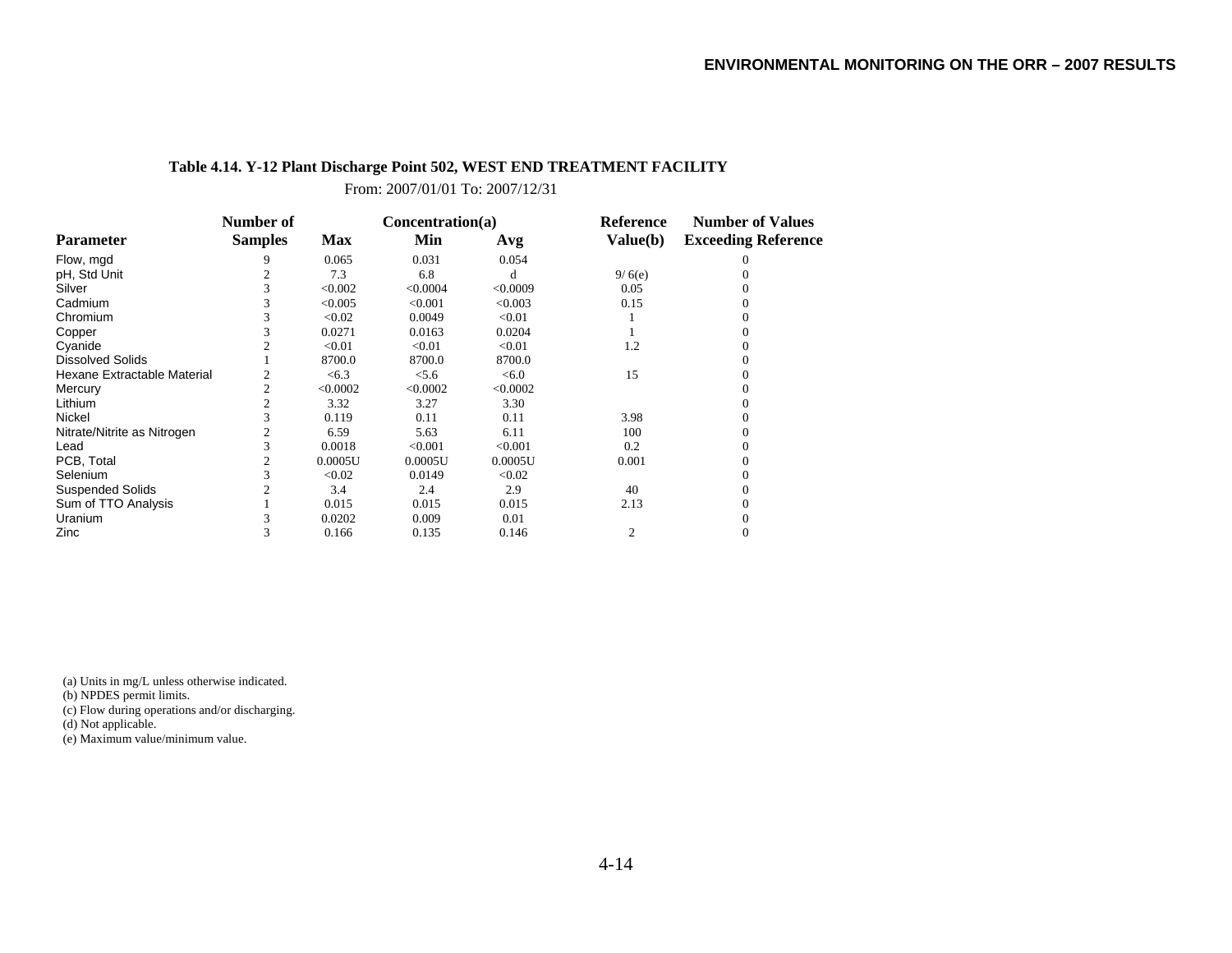### **Table 4.15. Y-12 Plant Discharge Point 502, WEST END TREATMENT FACILITY**

### From: 2007/01/01 To: 2007/12/31

|                            | Number of      |            | <b>Concentration</b> |           |            | Percentage of |                       |            |                     |
|----------------------------|----------------|------------|----------------------|-----------|------------|---------------|-----------------------|------------|---------------------|
| <b>Parameter</b>           | <b>Samples</b> | <b>Max</b> | $+/-$                | Min       | $+/-$      | Average       | <b>Standard Error</b> | <b>DCG</b> | <b>Total Curies</b> |
| Alpha activity (pCi/L)     |                | $25.0*$    | $+/-63$              | $25.0*$   | $+/-63$    | 25.0          | 0.0                   | e          | 1.85E-03            |
| Beta activity (pCi/L)      |                | 440.0      | $+/-86$              | 440.0     | $+/-86$    | 440.0         | 0.0                   | e          | 3.26E-02            |
| Cobalt-60 (pCi/L)          |                | $-0.16*$   | $+/-2.5$             | $-0.16*$  | $+/-2.5$   | $-0.16$       |                       | $-0.0032$  | $-1.19E-05$         |
| Cesium-137 (pCi/L)         |                | 6.1        | $+/-3.5$             | 6.1       | $+/-3.5$   | 6.1           |                       | 0.2033     | 4.52E-04            |
| Radium-226 (pCi/L)         |                | $0.23*$    | $+/-0.28$            | $0.23*$   | $+/-0.28$  | 0.23          |                       | 0.23       | 1.71E-05            |
| Radium-228 (pCi/L)         |                | $0.67*$    | $+/-0.60$            | $0.67*$   | $+/-0.60$  | 0.67          |                       | 0.67       | 4.97E-05            |
| Strontium-89/90 (pCi/L)    |                | $0.76*$    | $+/-1.1$             | $0.76*$   | $+/-1.1$   | 0.76          |                       | 0.076      | 5.64E-05            |
| Total Radium Alpha (pCi/L) |                | $0.28*$    | $+/-0.21$            | $0.28*$   | $+/-0.21$  | 0.28          |                       | e          | 2.08E-05            |
| Technetium-99 (pCi/L)      |                | 170.0      | $+/-12$              | 170.0     | $+/-12$    | 170.0         |                       | 0.17       | 1.26E-02            |
| Thorium-228 (pCi/L)        |                | $0.033*$   | $+/-0.16$            | $0.033*$  | $+/-0.16$  | 0.033         |                       | 0.0082     | 2.45E-06            |
| Thorium-230 (pCi/L)        |                | $-0.094*$  | $+/-0.2$             | $-0.094*$ | $+/-0.2$   | $-0.094$      |                       | $-0.0313$  | $-6.97E-06$         |
| Thorium-232 (pCi/L)        |                | $0.014*$   | $+/-0.058$           | $0.014*$  | $+/-0.058$ | 0.014         |                       | 0.028      | 1.04E-06            |
| Thorium-234 (pCi/L)        |                | 3.9        | $+/-0.78$            | 3.9       | $+/-0.78$  | 3.9           |                       | 0.039      | 2.89E-04            |
| Uranium-234 (pCi/L)        |                | 2.0        | $+/-0.58$            | 2.0       | $+/-0.58$  | 2.0           |                       | 0.4        | 1.48E-04            |
| Uranium-235 (pCi/L)        |                | $-0.084*$  | $+/-0.11$            | $-0.084*$ | $+/-0.11$  | $-0.084$      |                       | $-0.014$   | $-6.23E-06$         |
| Uranium-236 (pCi/L)        |                | $0.11*$    | $+/-0.12$            | $0.11*$   | $+/-0.12$  | 0.11          |                       | 0.022      | 8.16E-06            |
| Uranium-238 (pCi/L)        |                | 3.9        | $+/-0.78$            | 3.9       | $+/-0.78$  | 3.9           |                       | 0.65       | 2.89E-04            |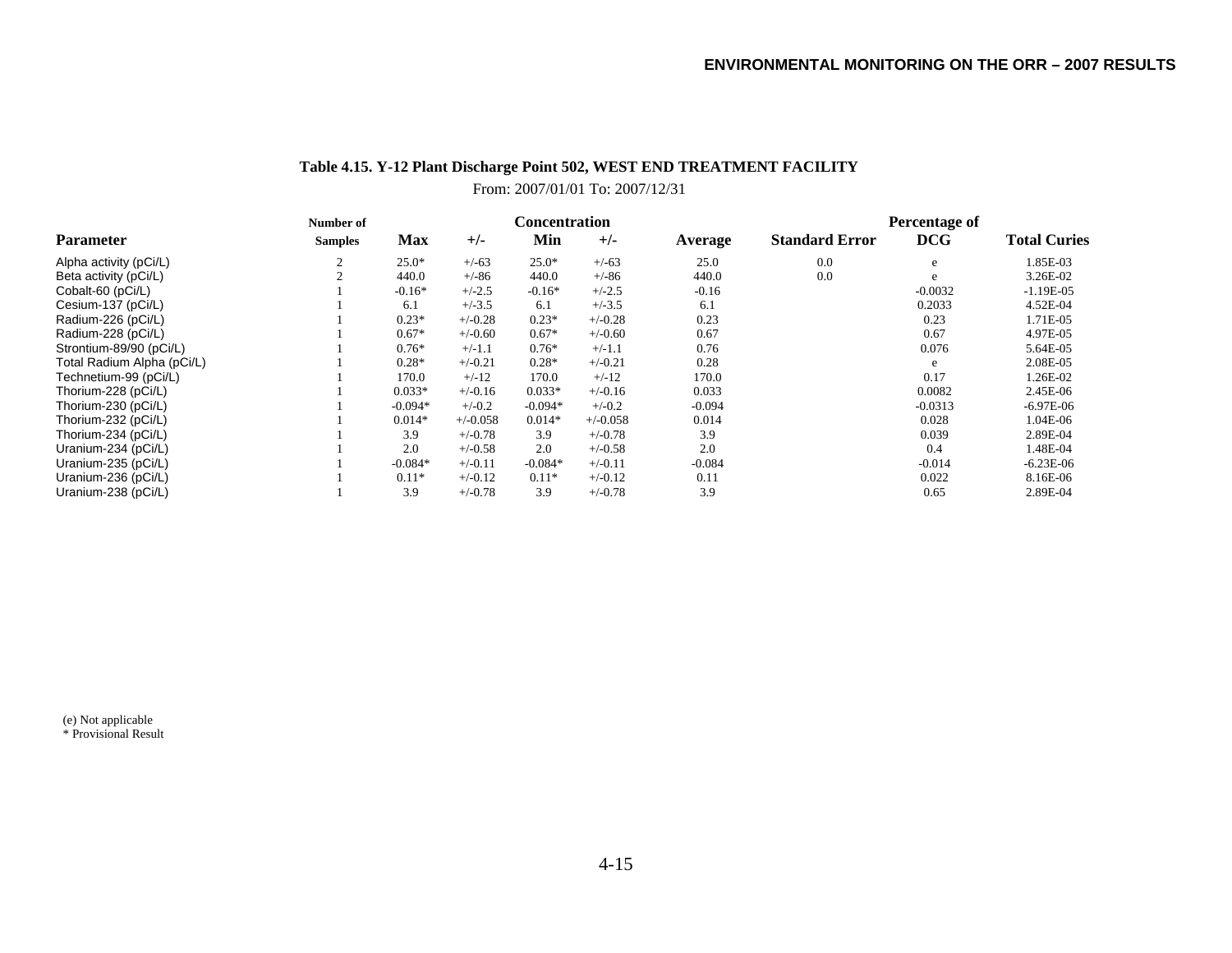#### **Table 4.16. Y-12 Plant Discharge Point 512, OUTFALL 512 (GWTF)**

From: 2007/01/01 To: 2007/12/31

|                  | Number of      |         | Concentration(a) |          | Reference | <b>Number of Values</b>    |  |
|------------------|----------------|---------|------------------|----------|-----------|----------------------------|--|
| <b>Parameter</b> | <b>Samples</b> | Max     | Min              | Avg      | Value(b)  | <b>Exceeding Reference</b> |  |
| Flow, mgd        | 203            | 0.014   | 0.0005           | 0.007    |           |                            |  |
| pH, Std Unit     | 13             | 7.8     | 7.3              |          | 9/6(e)    |                            |  |
| Copper           | 13             | < 0.005 | < 0.002          | < 0.005  |           |                            |  |
| ∟ead             | 13             | 0.003   | < 0.0002         | < 0.0007 |           |                            |  |
| PCB, Total       |                | 0.0005U | 0.0005U          | 0.0005U  | 0.001     |                            |  |

(a) Units in mg/L unless otherwise indicated.

(b) NPDES permit limits.

(c) Flow during operations and/or discharging.

(d) Not applicable.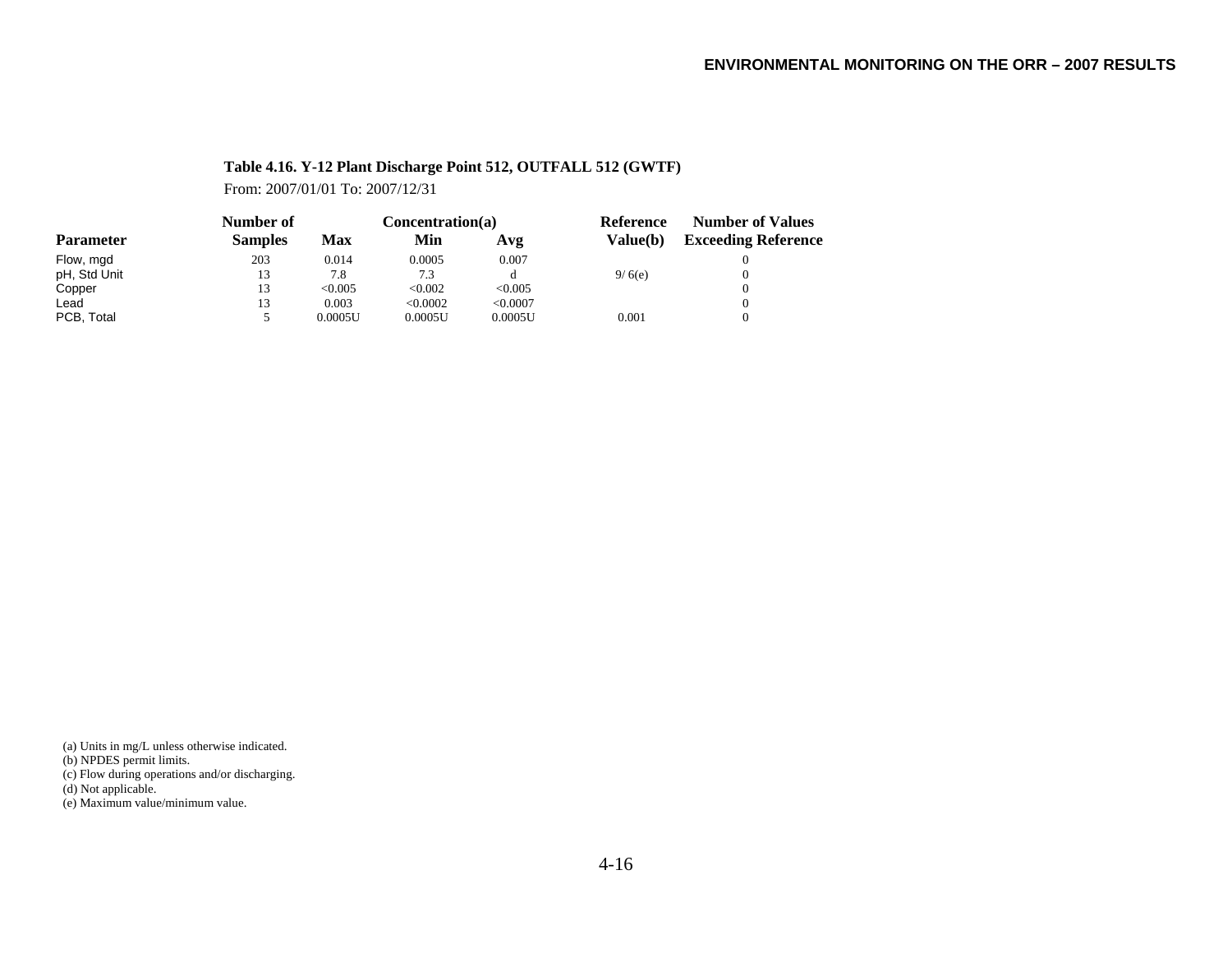### **Table 4.17. Y-12 Plant Discharge Point 512, OUTFALL 512 (GWTF)** From: 2007/01/01 To: 2007/12/31

|                            | Number of      |           |           |           | <b>Concentration</b> |          | Percentage of         |            |                     |
|----------------------------|----------------|-----------|-----------|-----------|----------------------|----------|-----------------------|------------|---------------------|
| <b>Parameter</b>           | <b>Samples</b> | Max       | $+/-$     | Min       | $+/-$                | Average  | <b>Standard Error</b> | <b>DCG</b> | <b>Total Curies</b> |
| Alpha activity (pCi/L)     |                | 10.0      | $+/-4$    | $3.3*$    | $+/-4.2$             | 6.9      | 1.3                   | e          | 6.5E-05             |
| Beta activity (pCi/L)      |                | 14.0      | $+/-4.7$  | $7.0*$    | $+/-4.1$             | 10       | 1.3                   | e          | 9.4E-05             |
| Cobalt-60 (pCi/L)          | 6.             | $1.7*$    | $+/-2.3$  | $0.047*$  | $+/-2$               | 0.79     | 0.27                  | 0.016      | 7.4E-06             |
| Cesium-137 (pCi/L)         | 6              | $2.8*$    | $+/-2.3$  | $-1.5*$   | $+/-1.9$             | 0.66     | 0.64                  | 0.022      | 6.2E-06             |
| Radium-226 (pCi/L)         | 6              | 1.1       | $+/-0.85$ | $-0.55*$  | $+/-0.53$            | 0.14     | 0.22                  | 0.14       | 1.3E-06             |
| Radium-228 (pCi/L)         | 6.             | 1.4       | $+/-0.65$ | $-0.22*$  | $+/-0.48$            | 0.58     | 0.26                  | 0.58       | 5.4E-06             |
| Strontium-89/90 (pCi/L)    | 6.             | 3.8       | $+/-1.7$  | $-0.032*$ | $+/-1.8$             | 1.1      | 0.56                  | 0.11       | 1.0E-05             |
| Total Radium Alpha (pCi/L) | 6.             | 1.1       | $+/-0.33$ | $0.23*$   | $+/-0.20$            | 0.48     | 0.14                  | e          | 4.5E-06             |
| Technetium-99 (pCi/L)      | 6.             | $7.0*$    | $+/-8.8$  | $-10.0*$  | $+/-8.9$             | $-0.76$  | 2.7                   | $-0.00080$ | $-7.1E-06$          |
| Thorium-228 (pCi/L)        | 6              | $0.062*$  | $+/-0.2$  | $-0.28*$  | $+/-1.1$             | $-0.057$ | 0.050                 | $-0.014$   | $-5.4E-07$          |
| Thorium-230 (pCi/L)        | 6.             | $-0.016*$ | $+/-0.99$ | $-0.21*$  | $+/-0.41$            | $-0.11$  | 0.033                 | $-0.036$   | $-1.0E-06$          |
| Thorium-232 (pCi/L)        | <sub>6</sub>   | $0.1*$    | $+/-0.12$ | $-0.062*$ | $+/-0.17$            | 0.01     | 0.02                  | 0.02       | 1.E-07              |
| Thorium-234 (pCi/L)        |                | 5.1       | $+/-0.85$ | 1.6       | $+/-0.39$            | 3.6      | 0.58                  | 0.036      | 3.4E-05             |
| Uranium-234 (pCi/L)        | 6              | 4.4       | $+/-0.83$ | $0.53*$   | $+/-0.48$            | 1.8      | 0.58                  | 0.36       | 1.7E-05             |
| Uranium-235 (pCi/L)        | 6.             | 0.32      | $+/-0.21$ | $-0.029*$ | $+/-0.097$           | 0.087    | 0.051                 | 0.014      | 8.2E-07             |
| Uranium-236 (pCi/L)        | 6              | $0.1*$    | $+/-0.13$ | $-0.016*$ | $+/-0.045$           | 0.04     | 0.02                  | 0.01       | 4E-07               |
| Uranium-238 (pCi/L)        | 6.             | 5.1       | $+/-0.85$ | 1.2       | $+/-0.44$            | 3.2      | 0.62                  | 0.53       | 3.0E-05             |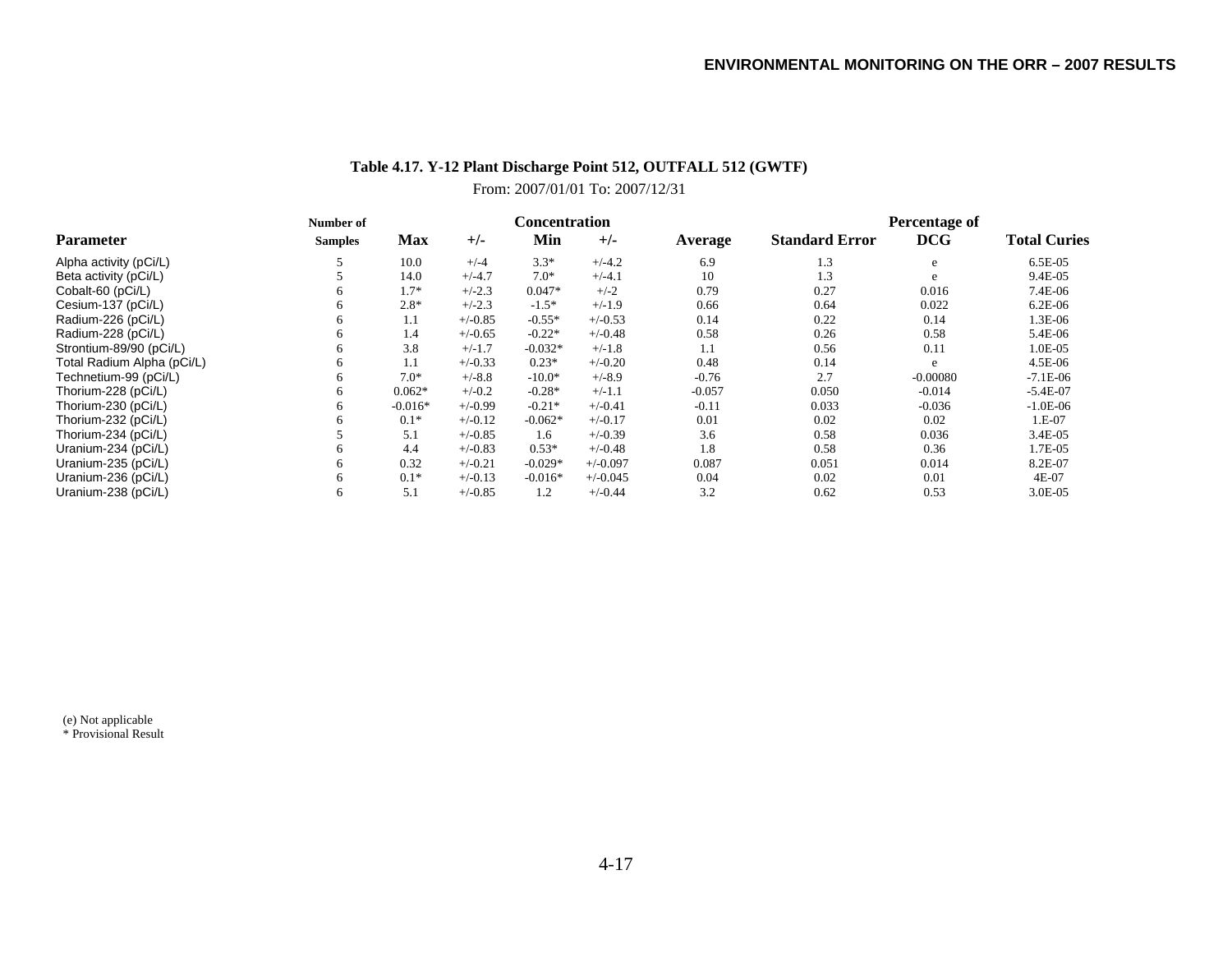#### **Table 4.18. Y-12 Plant Discharge Point 520, OUTFALL 520**

From: 2007/01/01 To: 2007/12/31

|                    | Number of      |            |                           | Concentration(a) | Reference | <b>Number of Values</b>      |
|--------------------|----------------|------------|---------------------------|------------------|-----------|------------------------------|
| <b>Parameter</b>   | <b>Samples</b> | <b>Max</b> | Min                       | Avg              |           | Value(b) Exceeding Reference |
| pH, Standard Units | 23             | 8.0        | 6.0                       |                  | 9/6(e)    |                              |
| Dissolved Solids   | 23             | 51.0       | $^{<\hspace*{-0.1cm}1.0}$ |                  |           |                              |

(a) Units in mg/L unless otherwise indicated.

(b) NPDES permit limits.

(c) Flow during operations and/or discharging.

(d) Not applicable.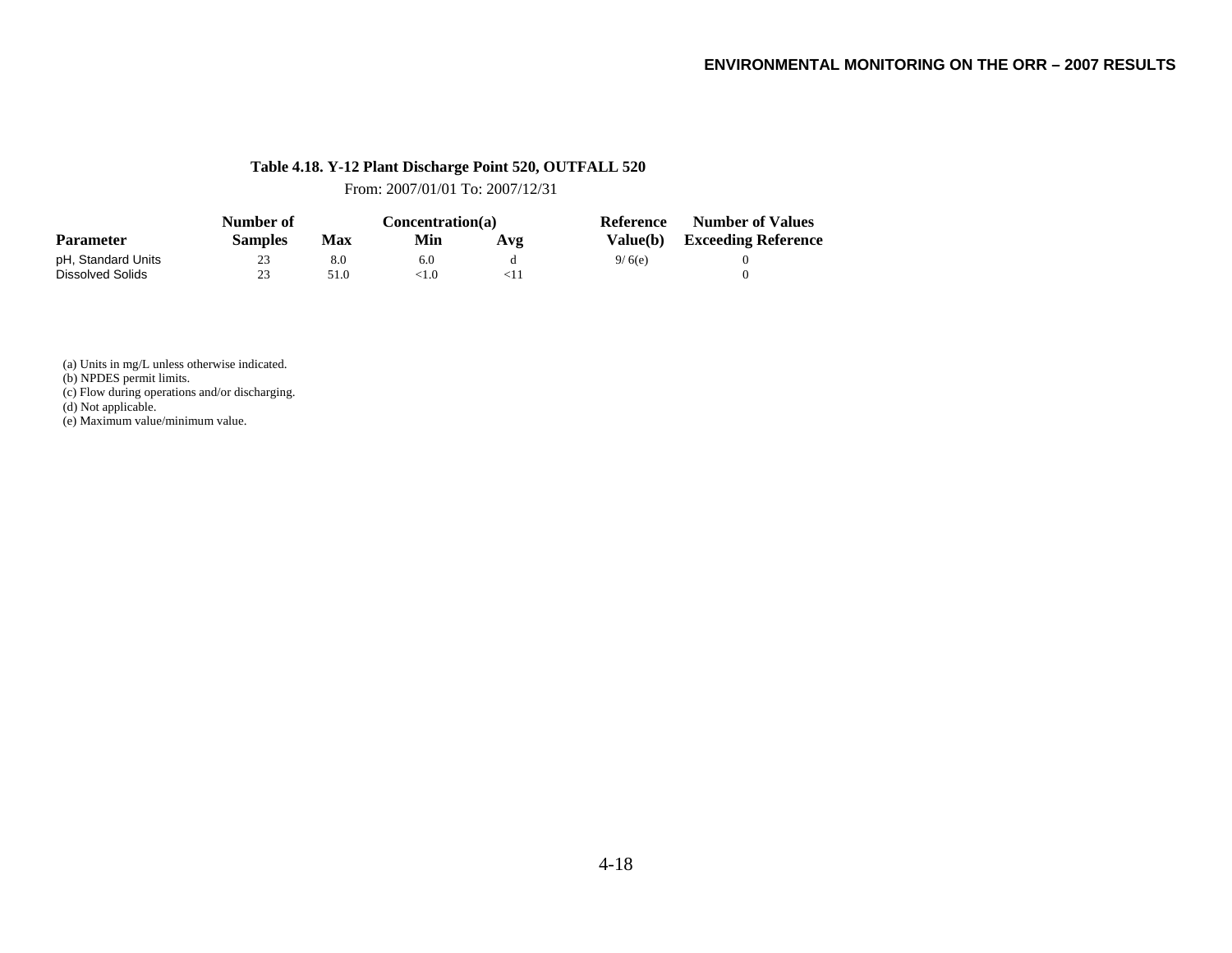# **Table 4.19. Y-12 Plant Discharge Point 520, OUTFALL 520**

## From: 2007/01/01 To: 2007/12/31

|                     | Number of | Concentration |            |            |            | Percentage of |                       |            |                     |
|---------------------|-----------|---------------|------------|------------|------------|---------------|-----------------------|------------|---------------------|
| <b>Parameter</b>    | Samples   | Max           | $+/-$      | Min        | $+/-$      | Average       | <b>Standard Error</b> | <b>DCG</b> | <b>Total Curies</b> |
| Uranium-234 (pCi/L) |           | $-0.0002*$    | $+/-0.33$  | $-0.0002*$ | $+/-0.33$  | $-0.0002$     |                       | 0.0        |                     |
| Uranium-235 (pCi/L) |           | $-0.012*$     | $+/-0.069$ | $-0.012*$  | $+/-0.069$ | $-0.012$      |                       | $-0.002$   |                     |
| Uranium-238 (pCi/L) |           | $-0.018*$     | $+/-0.096$ | $-0.018*$  | $+/-0.096$ | $-0.018$      |                       | $-0.003$   |                     |

(e) Not applicable (f) No flow data \* Provisional Result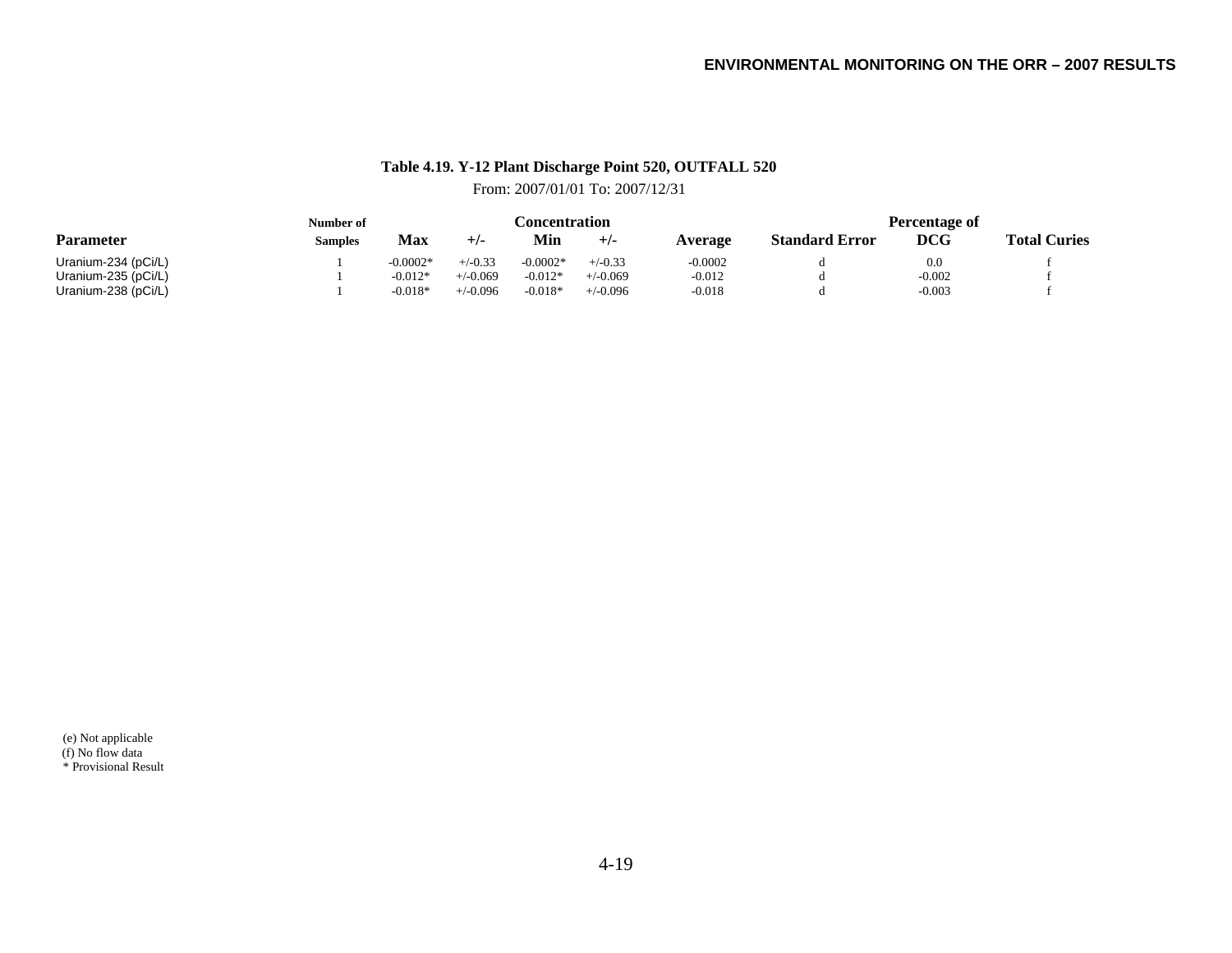#### **Table 4.20. Y-12 Plant Discharge Point 551, CENTRAL MERCURY TREATMENT UNIT**

From: 2007/01/01 To: 2007/12/31

|                    | Number of      |            | Concentration(a) |          | Reference       | <b>Number of Values</b>    |  |
|--------------------|----------------|------------|------------------|----------|-----------------|----------------------------|--|
| <b>Parameter</b>   | <b>Samples</b> | <b>Max</b> | Min              | Avg      | <b>Value(b)</b> | <b>Exceeding Reference</b> |  |
| Flow, mgd          | 364            | 0.015      | 0.001            | 0.006    |                 |                            |  |
| pH, Standard Units | 54             | 7.5        | 6.8              |          | 9/6(e)          |                            |  |
| Mercury            | 52             | < 0.0002   | < 0.0002         | < 0.0002 | 0.004           |                            |  |

(a) Units in mg/L unless otherwise indicated.

(b) NPDES permit limits.

(c) Flow during operations and/or discharging.

(d) Not applicable.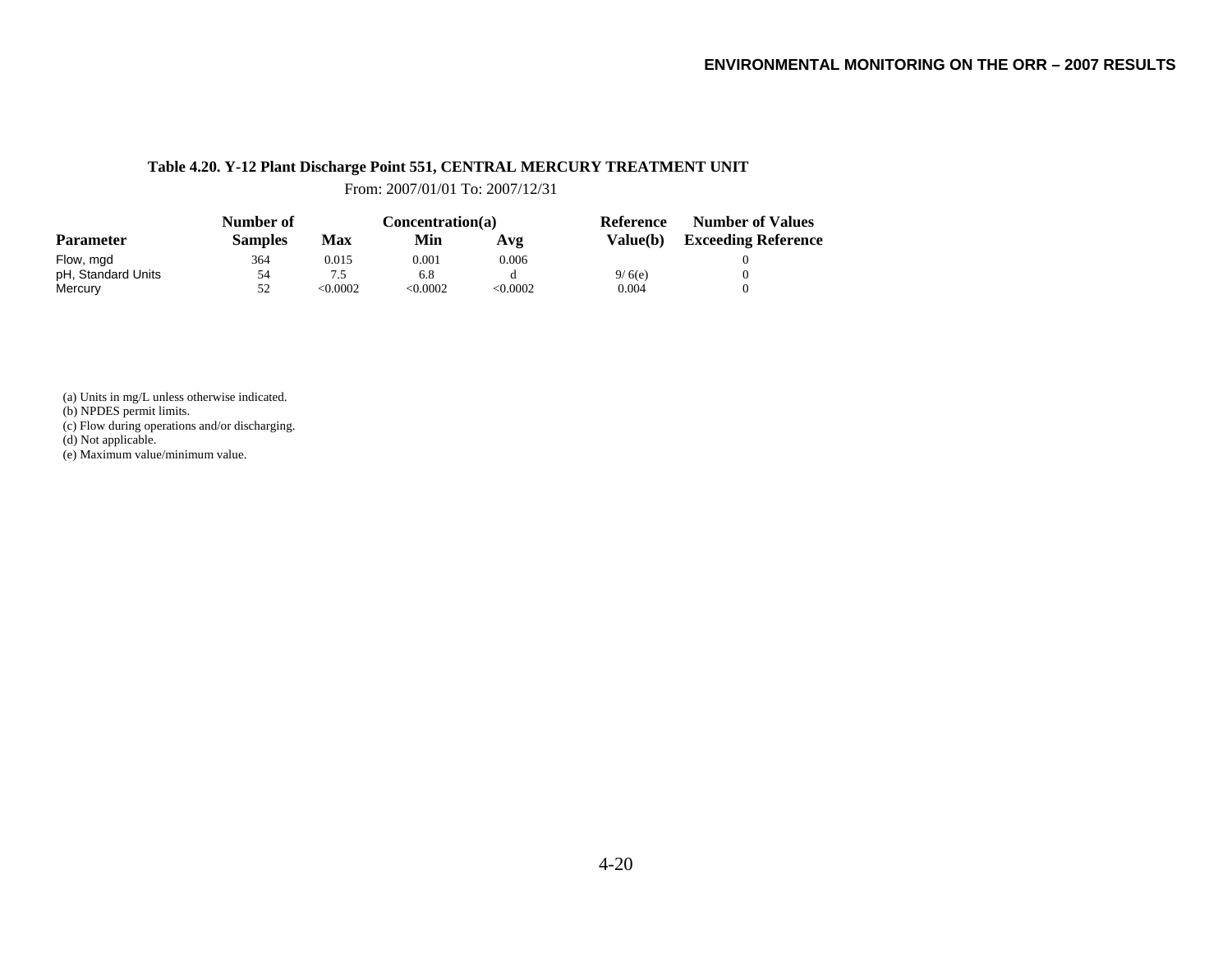### **Table 4.21. Y-12 Plant Discharge Point 551, CENTRAL MERCURY TREATMENT UNIT** From: 2007/01/01 To: 2007/12/31

|                            | Number of      |            |            |           | Concentration |         | Percentage of         |            |                     |
|----------------------------|----------------|------------|------------|-----------|---------------|---------|-----------------------|------------|---------------------|
| <b>Parameter</b>           | <b>Samples</b> | <b>Max</b> | $+/-$      | Min       | $+/-$         | Average | <b>Standard Error</b> | <b>DCG</b> | <b>Total Curies</b> |
| Alpha activity (pCi/L)     | 6              | 11.0       | $+/-3.7$   | $-1.3*$   | $+/-4.5$      | 2.7     | 1.9                   | e          | 2.1E-05             |
| Beta activity (pCi/L)      | 6              | 6.6        | $+/-3.2$   | $-2.0*$   | $+/-4.5$      | 3.4     | 1.4                   | e          | $2.6E-0.5$          |
| Cobalt-60 (pCi/L)          | 6              | $1.6*$     | $+/-2.1$   | $-0.043*$ | $+/-1.8$      | 0.84    | 0.22                  | 0.017      | $6.6E-06$           |
| Cesium-137 (pCi/L)         | 6              | $3.7*$     | $+/-2.1$   | $-0.4*$   | $+/-2.3$      | 0.6     | 0.6                   | 0.02       | 5E-06               |
| Radium-226 (pCi/L)         | 6              | 0.95       | $+/-0.63$  | $-0.17*$  | $+/-0.17$     | 0.40    | 0.15                  | 0.40       | $3.1E-06$           |
| Radium-228 (pCi/L)         | <sub>6</sub>   | 1.21       | $+/-0.54$  | $-0.79*$  | $+/-0.88$     | 0.30    | 0.26                  | 0.30       | $2.3E-06$           |
| Strontium-89/90 (pCi/L)    | 6              | $2.3*$     | $+/-2.5$   | $-0.8*$   | $+/-1.9$      | 0.9     | 0.5                   | 0.09       | 7E-06               |
| Total Radium Alpha (pCi/L) | 6              | 0.89       | $+/-0.28$  | $0.2*$    | $+/-0.13$     | 0.53    | 0.1076                | e          | 4.12E-06            |
| Technetium-99 (pCi/L)      | 6              | 15.0       | $+/-9.4$   | $-51.0*$  | $+/-10$       | $-5.00$ | 9.52                  | $-0.00500$ | $-3.890E-05$        |
| Thorium-228 (pCi/L)        | 6              | $0.29*$    | $+/-0.28$  | $-0.32*$  | $+/-0.9$      | 0.022   | 0.080                 | 0.0054     | 1.7E-07             |
| Thorium-230 (pCi/L)        |                | $0.0001*$  | $+/-0.4$   | $-0.38*$  | $+/-0.93$     | $-0.2$  | 0.05                  | $-0.06$    | $-1E-06$            |
| Thorium-232 (pCi/L)        |                | $0.049*$   | $+/-0.099$ | $-0.041*$ | $+/-0.14$     | 0.0063  | 0.012                 | 0.012      | 4.9E-08             |
| Thorium-234 (pCi/L)        |                | 0.66       | $+/-0.3$   | $0.19*$   | $+/-0.19$     | 0.36    | 0.15                  | 0.0036     | 2.8E-06             |
| Uranium-234 (pCi/L)        |                | $0.76*$    | $+/-0.48$  | $0.17*$   | $+/-0.45$     | 0.50    | 0.087                 | 0.10       | 3.9E-06             |
| Uranium-235 (pCi/L)        | h              | $0.1*$     | $+/-0.14$  | $-0.037*$ | $+/-0.11$     | 0.02    | 0.02                  | 0.003      | 2E-07               |
| Uranium-236 (pCi/L)        | h              | $0.022*$   | $+/-0.081$ | $-0.013*$ | $+/-0.068$    | 0.0072  | 0.0061                | 0.0014     | 5.6E-08             |
| Uranium-238 (pCi/L)        | <sub>6</sub>   | 0.69       | $+/-0.31$  | $0.19*$   | $+/-0.19$     | 0.40    | 0.090                 | 0.067      | 3.1E-06             |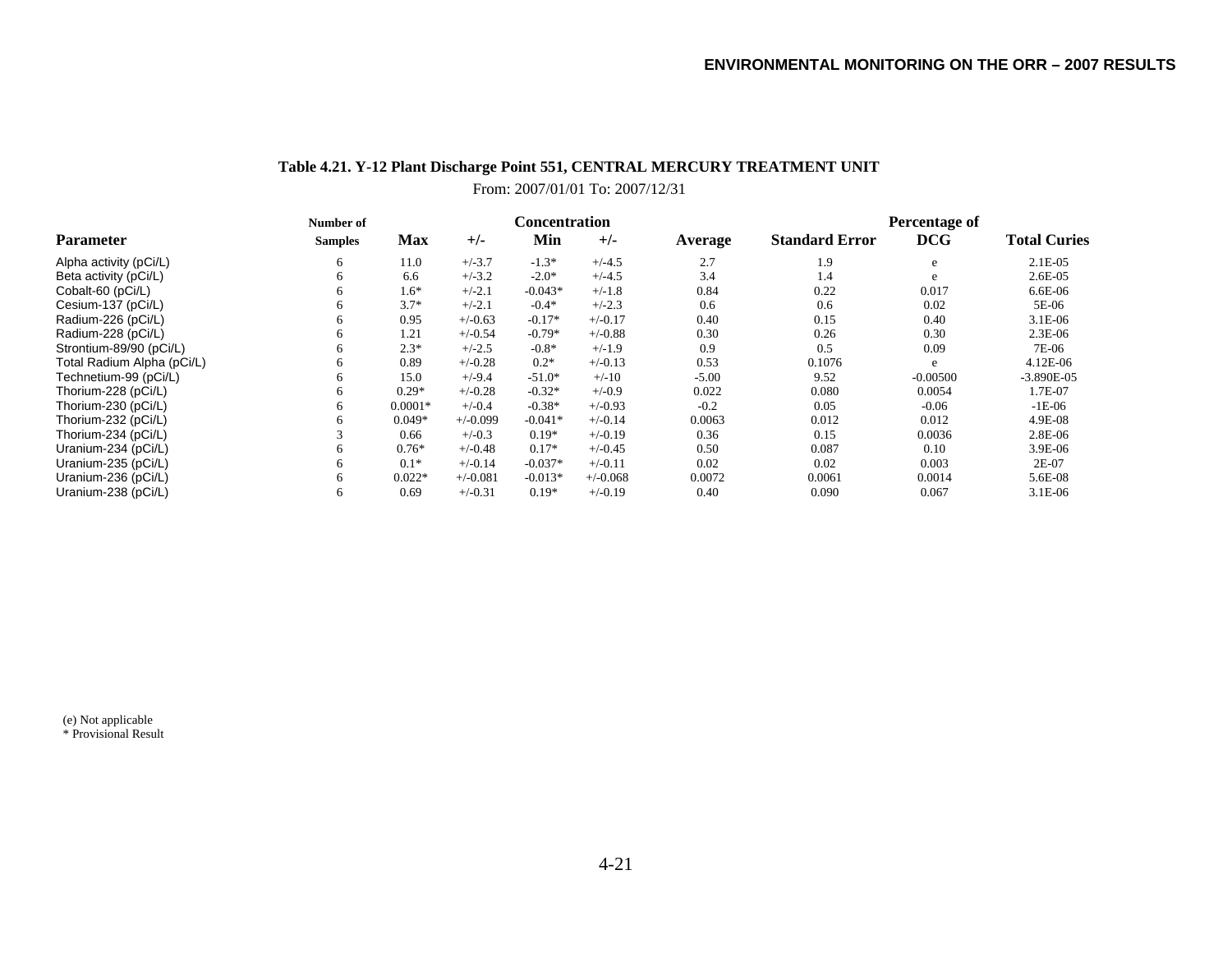## **Table 4.22. Y-12 Plant Category I Outfalls**

From: 2007/01/01 To: 2007/12/31

|         |                          | Number of      |            |        | Concentration(a) | <b>Reference</b> | <b>Number of Values</b>                        |  |
|---------|--------------------------|----------------|------------|--------|------------------|------------------|------------------------------------------------|--|
| Outfall | <b>Parameter Samples</b> |                | <b>Max</b> | Min    | Avg              | Value(b)         | <b>Exceeding Reference</b>                     |  |
| 003     | Flow, mgd                | $\overline{c}$ | 0.1522     | 0.0076 | 0.080            | d                | $\mathrm{d}% \left\  \mathcal{H}\right\  _{A}$ |  |
|         | pH, Standard Units       | 2              | 7.8        | 7.5    | d                | 9/6(e)           | $\boldsymbol{0}$                               |  |
| 006     | Flow, mgd                | 1              | 00228      | 0.0228 | 0.0228           | d                | d                                              |  |
|         | pH, Standard Units       | $\mathbf 1$    | 7.9        | 7.9    | d                | 9/6(e)           | $\boldsymbol{0}$                               |  |
| 007     | Flow, mgd                | 2              | 0.0187     | 0.0133 | 0.0160           | d                | d                                              |  |
|         | pH, Standard Units       | $\overline{c}$ | 7.9        | 7.4    | d                | 9/6(e)           | $\boldsymbol{0}$                               |  |
| 033     | Flow, mgd                | 2              | 0.0152     | 0.0046 | 0.0099           | d                | d                                              |  |
|         | pH, Standard Units       | 2              | 7.7        | 7.6    | d                | 9/6(e)           | $\boldsymbol{0}$                               |  |
| 041     | Flow, mgd                |                | 0.0004     | 0.0004 | 0.0004           | d                | d                                              |  |
|         | pH, Standard Units       | -1             | 7.8        | 7.8    | d                | 9/6(e)           | $\boldsymbol{0}$                               |  |
| 044     | Flow, mgd                | -1             | 0.0076     | 0.0076 | 0.0076           | d                | d                                              |  |
|         | pH, Standard Units       | $\overline{1}$ | 7.9        | 7.9    | d                | 9/6(e)           | $\boldsymbol{0}$                               |  |
| 045     | Flow, mgd                |                | 0.0228     | 0.0228 | 0.0228           | d                | d                                              |  |
|         | pH, Standard Units       | -1             | 8.0        | 8.0    | d                | 9/6(e)           | $\boldsymbol{0}$                               |  |
| 046     | Flow, mgd                |                | 0.0095     | 0.0095 | 0.0095           | d                | d                                              |  |
|         | pH, Standard Units       | $\overline{1}$ | 7.8        | 7.8    | d                | 9/6(e)           | $\boldsymbol{0}$                               |  |
| 057     | Flow, mgd                |                | 0.0114     | 0.0114 | 0.0114           | d                | d                                              |  |
|         | pH, Standard Units       | -1             | 7.8        | 7.8    | d                | 9/6(e)           | $\boldsymbol{0}$                               |  |
| 058     | No Flow                  |                |            |        |                  |                  |                                                |  |
| 062     | No Flow                  |                |            |        |                  |                  |                                                |  |
| 063     | Flow, mgd                |                | 0.019      | 0.019  | 0.019            | $\rm d$          | d                                              |  |
|         | pH, Standard Units       | $\mathbf{1}$   | 7.9        | 7.9    | d                | 9/6(e)           | $\boldsymbol{0}$                               |  |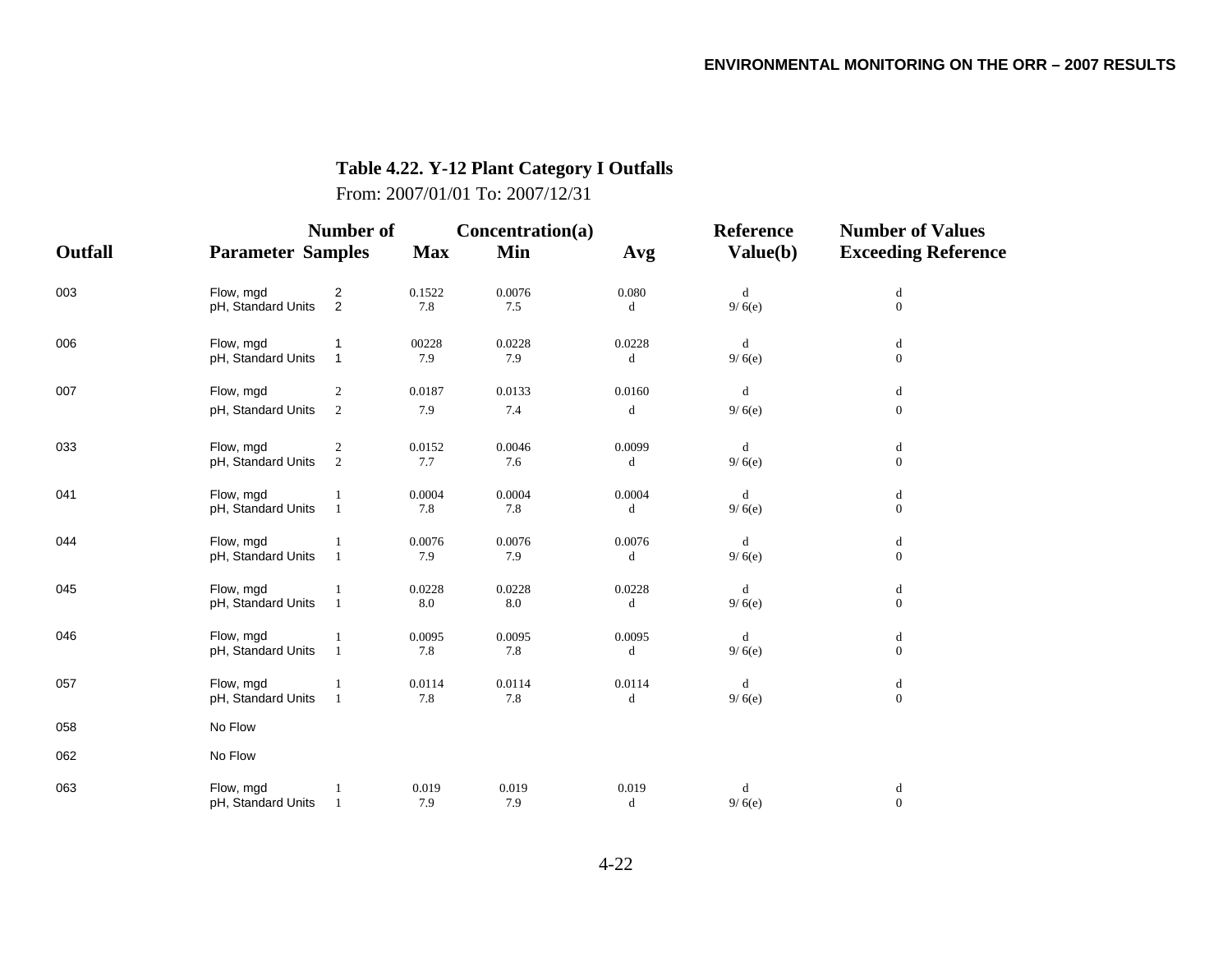|  | Table 4.22 (continued) |
|--|------------------------|
|--|------------------------|

| 064             | Flow, mgd<br>pH, Standard Units |                | 0.0152<br>8.1 | 0.0152<br>8.1 | 0.0152<br>d | d<br>9/6(e) | d<br>$\theta$     |
|-----------------|---------------------------------|----------------|---------------|---------------|-------------|-------------|-------------------|
| 086             | Flow, mgd<br>pH, Standard Units |                | 0.0095<br>7.8 | 0.0095<br>7.8 | 0.0095<br>d | d<br>9/6(e) | d<br>$\Omega$     |
| 087             | Flow, mgd<br>pH, Standard Units |                | 0.019<br>7.8  | 0.019<br>7.8  | 0.019<br>d  | d<br>9/6(e) | d<br>$\Omega$     |
| 102             | Flow, mgd<br>pH, Standard Units | 2<br>2         | 0.196<br>7.9  | 0.0457<br>7.3 | 0.121<br>d  | d<br>9/6(e) | d<br>$\theta$     |
| 110             | Flow, mgd<br>pH, Standard Units |                | 0.0057<br>7.9 | 0.0057<br>7.9 | 0.0057<br>d | d<br>9/6(e) | d<br>$\mathbf{0}$ |
| 134             | Flow, mgd<br>pH, Standard Units |                | 0.0002<br>7.8 | 0.0002<br>7.8 | 0.0002<br>d | d<br>9/6(e) | d<br>$\Omega$     |
| S <sub>18</sub> | Flow, mgd<br>pH, Standard Units | 3<br>2         | 1.885<br>7.9  | 0.2283<br>7.5 | 1.111<br>d  | d<br>9/6(e) | d<br>$\Omega$     |
| S26             | Flow, mgd<br>pH, Standard Units | $\overline{2}$ | 0.108<br>7.9  | 0.025<br>7.4  | 0.066<br>d  | d<br>9/6(e) | d<br>$\Omega$     |

(a) Units in mg/L unless otherwise indicated.

(b) NPDES permit limits.

(c) Flow during operations and/or discharging.

(d) Not applicable.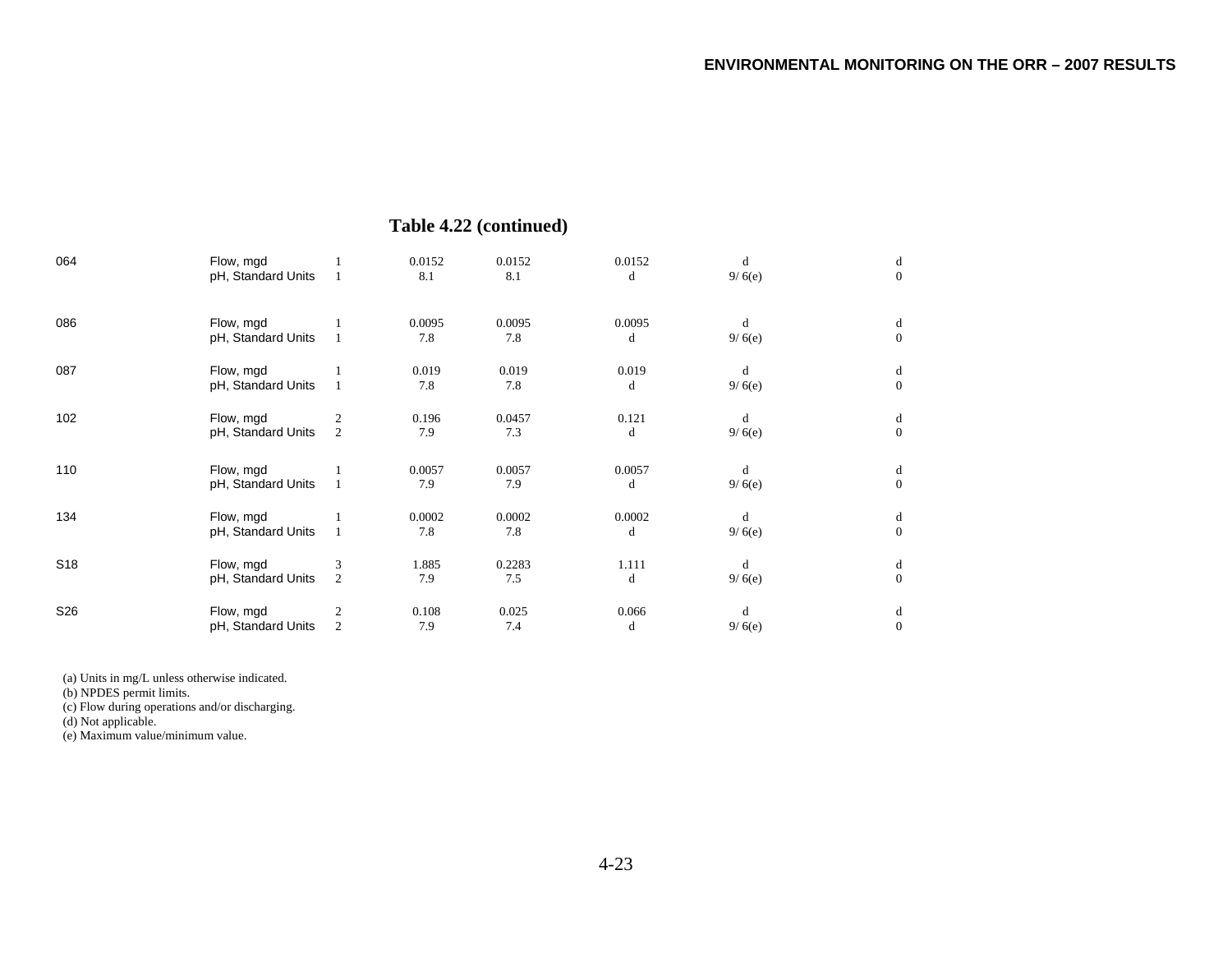# **Table 4.23. Y-12 Plant Category II Outfalls**

From: 2007/01/01 To: 2007/12/31

|         |                                | Number of        |            | Concentration(a) |             | <b>Reference</b> | <b>Number of Values</b>    |
|---------|--------------------------------|------------------|------------|------------------|-------------|------------------|----------------------------|
| Outfall | <b>Parameter</b>               | <b>Samples</b>   | <b>Max</b> | Min              | Avg         | Value(b)         | <b>Exceeding Reference</b> |
| 002     | Flow, mgd                      | 3                | 0.0821     | 0.0228           | 0.0590      | d                | d                          |
|         | pH, Standard Units             | 3                | 7.9        | 7.6              | d           | 9/6(e)           | $\boldsymbol{0}$           |
|         | <b>Total Residual Chlorine</b> | 2                | < 0.05     | < 0.05           | < 0.05      | 0.5              | $\overline{0}$             |
| 004     | Flow, mgd                      | 3                | 0.023      | 0.0019           | 0.0098      | d                | d                          |
|         | pH, Standard Units             | 3                | 8.1        | 7.9              | d           | 9/6(e)           | $\boldsymbol{0}$           |
|         | <b>Total Residual Chlorine</b> | 3                | < 0.05     | < 0.05           | < 0.05      | 0.5              | $\Omega$                   |
| 014     | Flow, mgd                      | 3                | 0.0288     | 0.0086           | 0.020       | d                | d                          |
|         | pH, Standard Units             | 3                | 8.0        | 7.3              | $\mathbf d$ | 9/6(e)           | $\boldsymbol{0}$           |
|         | <b>Total Residual Chlorine</b> | $\overline{2}$   | < 0.05     | < 0.05           | < 0.05      | 0.5              | $\overline{0}$             |
| 016     | Flow, mgd                      | 3                | 0.661      | 0.0004           | 0.2         | d                | d                          |
|         | pH, Standard Units             | 3                | 7.8        | 7.6              | d           | 9/6(e)           | $\boldsymbol{0}$           |
|         | <b>Total Residual Chlorine</b> | 3                | < 0.05     | < 0.05           | < 0.05      | 0.5              | $\overline{0}$             |
| 019     | Flow, mgd                      | 3                | 0.108      | 0.0012           | 0.039       | d                | d                          |
|         | pH, Standard Units             | 3                | 7.9        | 7.8              | d           | 9/6(e)           | $\overline{0}$             |
|         | <b>Total Residual Chlorine</b> | 2                | < 0.05     | < 0.05           | < 0.05      | 0.5              | $\Omega$                   |
| 020     | Flow, mgd                      | $\overline{c}$   | 0.216      | 0.0091           | 0.11        | d                | d                          |
|         | pH, Standard Units             | $\boldsymbol{2}$ | 8.1        | 7.7              | $\mathbf d$ | 9/6(e)           | $\boldsymbol{0}$           |
|         | <b>Total Residual Chlorine</b> | $\overline{2}$   | < 0.05     | < 0.05           | < 0.05      | 0.5              | $\overline{0}$             |
| 047     | Flow, mgd                      | 3                | 0.0864     | 0.0043           | 0.033       | d                | d                          |
|         | pH, Standard Units             | 3                | 8.0        | 7.4              | d           | 9/6(e)           | $\boldsymbol{0}$           |
|         | <b>Total Residual Chlorine</b> | 3                | < 0.05     | < 0.05           | < 0.05      | 0.5              | $\overline{0}$             |
| 048     | Flow, mgd                      | 3                | 0.0576     | 0.0007           | 0.02        | d                | d                          |
|         | pH, Standard Units             | 3                | 7.9        | 7.5              | d           | 9/64(e)          | $\boldsymbol{0}$           |
|         | <b>Total Residual Chlorine</b> | $\mathcal{R}$    | < 0.05     | < 0.05           | < 0.05      | 0.5              | $\overline{0}$             |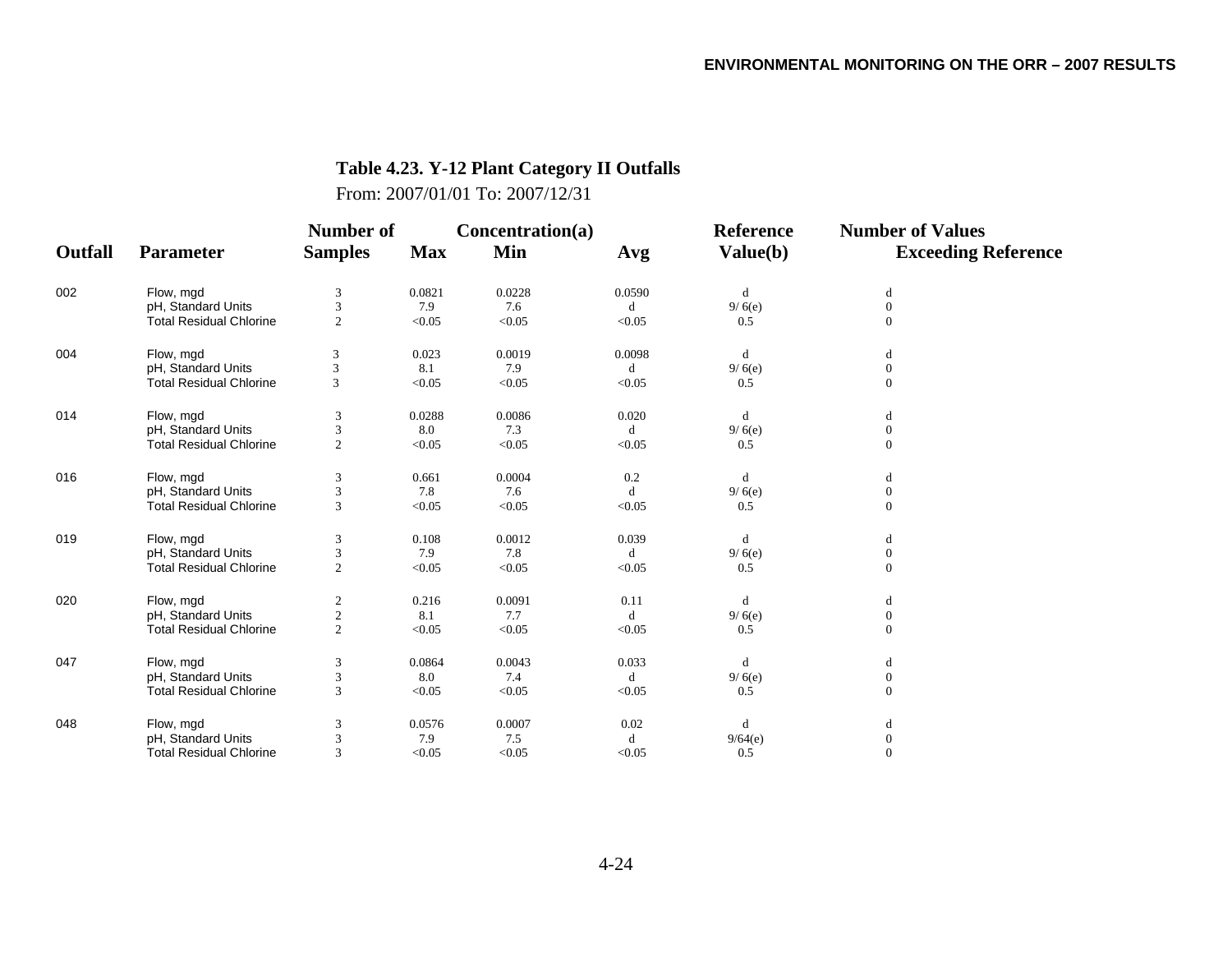## **Table 4.23 (continued)**

| 054 | Flow, mgd                      | 3 | 0.0086 | 0.0001 | 0.004  | d      | đ        |
|-----|--------------------------------|---|--------|--------|--------|--------|----------|
|     | pH, Standard Units             | 3 | 8.1    | 7.3    | d      | 9/6(e) |          |
|     | <b>Total Residual Chlorine</b> | 3 | < 0.05 | < 0.05 | < 0.05 | 0.5    | $\theta$ |
| 067 | Flow, mgd                      | 4 | 9.317  | 0.0072 | 2.3    | d      | d        |
|     | pH, Standard Units             |   | 7.9    | 7.7    | d      | 9/6(e) |          |
|     | <b>Total Residual Chlorine</b> | 3 | < 0.05 | < 0.05 | < 0.05 | 0.5    | $\theta$ |
| 083 | Flow, mgd                      |   | 0.0864 | 0.0864 | 0.0864 | d      | d        |
|     | pH, Standard Units             |   | 7.2    | 7.2    | d      | 9/6(e) |          |
|     | <b>Total Residual Chlorine</b> |   | < 0.05 | < 0.05 | < 0.05 | 0.5    | $\theta$ |
| 088 | Flow, mgd                      |   | 0.023  | 0.023  | 0.023  | d      | d        |
|     | pH, Standard Units             |   | 7.5    | 7.5    | d      | 9/6(e) | $\theta$ |
|     | <b>Total Residual Chlorine</b> |   | < 0.05 | < 0.05 | < 0.05 | 0.5    | $\theta$ |
| 099 | Flow, mgd                      | 3 | 0.0228 | 0.0068 | 0.018  | d      | d        |
|     | pH, Standard Units             | 3 | 8.0    | 7.7    | d      | 9/6(e) | $\Omega$ |
|     | <b>Total Residual Chlorine</b> | 3 | < 0.05 | < 0.05 | < 0.05 | 0.5    | $\Omega$ |
| 126 | Flow, mgd                      |   | 0.0014 | 0.0014 | 0.0014 | d      | d        |
|     | pH, Standard Units             |   | 7.6    | 7.6    | d      | 9/6(e) |          |
|     | <b>Total Residual Chlorine</b> |   | < 0.05 | < 0.05 | < 0.05 | 0.5    | $\Omega$ |

(a) Units in mg/L unless otherwise indicated.

(b) NPDES permit limits.

(c) Flow during operations and/or discharging.

(d) Not applicable.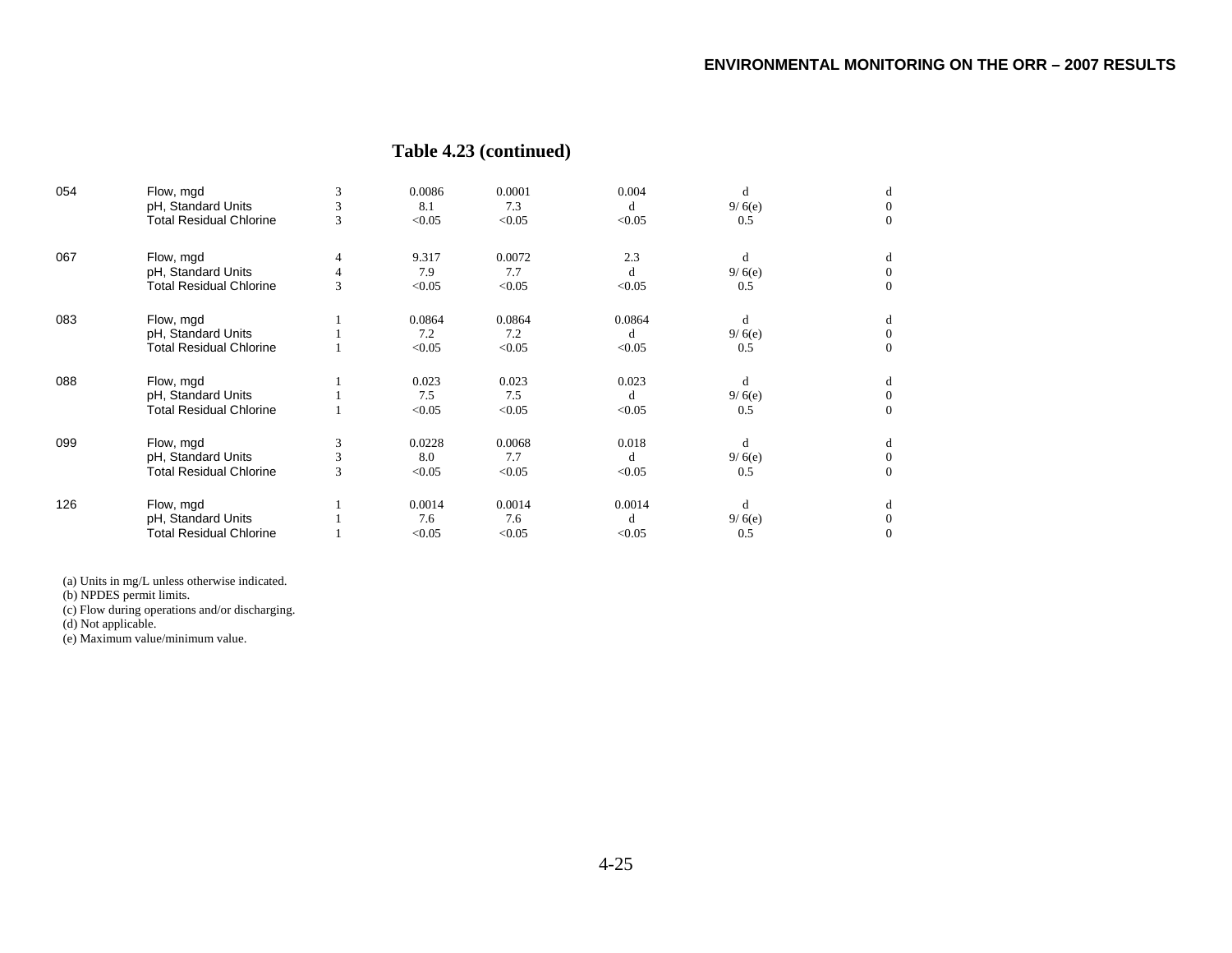## **Table 4.24. Y-12 Plant Category III Outfalls**

From: 2007/01/01 To: 2007/12/31

|                |                                | <b>Number of</b> |            | Concentration(a) |        | <b>Reference Number of Values</b> |                                     |  |
|----------------|--------------------------------|------------------|------------|------------------|--------|-----------------------------------|-------------------------------------|--|
| <b>Outfall</b> | Parameter                      | <b>Samples</b>   | <b>Max</b> | Min              | Avg    |                                   | <b>Value(b) Exceeding Reference</b> |  |
| 034            | Flow, mgd                      | 3                | 0.54       | 0.1065           | 0.34   | d                                 | d                                   |  |
|                | pH, Standard Units             | 3                | 7.5        | 7.1              | d      | 9/6(e)                            | $\mathbf{0}$                        |  |
|                | <b>Total Residual Chlorine</b> | 3                | 0.11       | < 0.05           | < 0.07 | 0.5                               | $\Omega$                            |  |
| 042            | Flow, mgd                      |                  | 0.01       | 0.0001           | 0.004  | d                                 | d                                   |  |
|                | pH, Standard Units             | 3                | 7.9        | 7.6              | d      | 9/6(e)                            | $\mathbf{0}$                        |  |
|                | <b>Total Residual Chlorine</b> | 3                | < 0.05     | < 0.05           | < 0.05 | 0.5                               | $\mathbf{0}$                        |  |
| 071            | Flow, mgd                      | 3                | 0.072      | 0.0046           | 0.034  | d                                 | d                                   |  |
|                | pH, Standard Units             | 3                | 7.9        | 7.7              | d      | 9/6(e)                            | $\mathbf{0}$                        |  |
|                | <b>Total Residual Chlorine</b> | 3                | 0.979      | < 0.05           | < 0.09 | 0.5                               | $\Omega$                            |  |
| 113            | Flow, mgd                      |                  | 0.0216     | 0.0046           | 0.013  | d                                 | d                                   |  |
|                | pH, Standard Units             | $\overline{c}$   | 8.0        | 7.1              | d      | 9/6(e)                            | $\mathbf{0}$                        |  |
|                | <b>Total Residual Chlorine</b> | $\overline{2}$   | < 0.05     | < 0.05           | < 0.05 | 0.5                               | $\mathbf{0}$                        |  |
| 114            | Flow, mgd                      | 3                | 0.0114     | 0.0046           | 0.0084 | d                                 | d                                   |  |
|                | pH, Standard Units             | 3                | 8.1        | 8.0              | d      | 9/6(e)                            | $\Omega$                            |  |
|                | <b>Total Residual Chlorine</b> | 3                | < 0.05     | < 0.05           | < 0.05 | 0.5                               | $\Omega$                            |  |

(a) Units in mg/L unless otherwise indicated.

(b) NPDES permit limits.

(c) Flow during operations and/or discharging.

(d) Not applicable.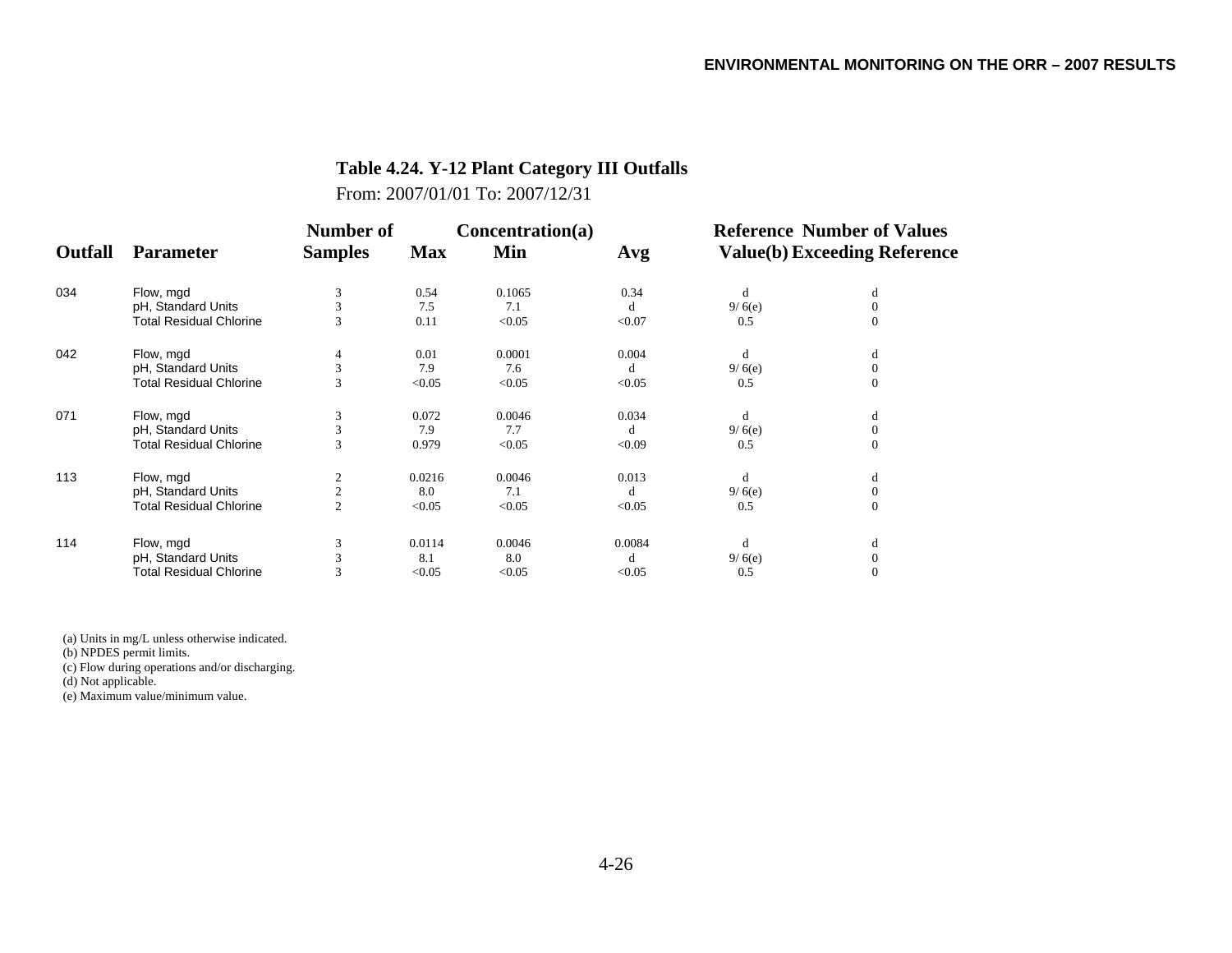#### **Table 4.25. Y-12 Plant Discharge Point S06, INSTREAM BEAR CREEK, DOWNSTREAM OF TRIBUTARY**

From: 2007/01/01 To: 2007/12/31

|                             | Number of      |            | Concentration(a) |           | <b>Reference</b> | <b>Number of Values</b>    |
|-----------------------------|----------------|------------|------------------|-----------|------------------|----------------------------|
| <b>Parameter</b>            | <b>Samples</b> | <b>Max</b> | Min              | Avg       | Value(b)         | <b>Exceeding Reference</b> |
| Flow, mgd                   | 3              | 0.812      | 0.0762           | 0.336     |                  | $\theta$                   |
| pH, Standard Units          |                | 7.5        | 7.1              | d         | 9/6(e)           |                            |
| Silver                      | 2              | < 0.0004   | < 0.0004         | < 0.0004  |                  |                            |
| Aluminum                    | 2              | 6.79       | < 0.2            | $\leq$ 3. |                  |                            |
| Arsenic                     | $\overline{c}$ | < 0.02     | < 0.002          | < 0.01    |                  |                            |
| Boron                       | 2              | 0.106      | < 0.1            | < 0.1     |                  |                            |
| <b>Barium</b>               | 2              | 0.31       | 0.243            | 0.28      |                  |                            |
| Beryllium                   | $\overline{c}$ | 0.0003     | < 0.0002         | < 0.0003  |                  |                            |
| Cadmium                     | 2              | 0.0169     | 0.0042           | 0.011     |                  |                            |
| Cobalt                      | 2              | 0.0072     | 0.0014           | 0.0043    |                  |                            |
| Chromium                    | 2              | 0.0066     | < 0.004          | < 0.005   |                  |                            |
| Copper                      | 2              | 0.0097     | < 0.002          | < 0.006   |                  |                            |
| Lithium                     | $\overline{c}$ | 0.0114     | < 0.01           | < 0.01    |                  |                            |
| Magnesium                   | 2              | 21.8       | 18.4             | 20.1      |                  |                            |
| Molybdenum                  | 2              | 0.0005     | < 0.0004         | < 0.0005  |                  |                            |
| Nickel                      | $\overline{2}$ | 0.0639     | 0.022            | 0.043     |                  |                            |
| Nitrate/Nitrite as Nitrogen | 2              | 67.0       | 58.5             | 62.8      |                  |                            |
| Lead                        | 2              | 0.0068     | < 0.0002         | < 0.004   |                  |                            |
| Antimony                    | $\overline{c}$ | < 0.001    | < 0.001          | < 0.001   |                  |                            |
| Strontium                   | 2              | 0.45       | 0.344            | 0.40      |                  |                            |
| Thallium                    | 2              | < 0.0002   | < 0.0002         | < 0.0002  |                  |                            |
| Vanadium                    | 2              | < 0.02     | < 0.02           | < 0.02    |                  |                            |
| Zinc                        | $\overline{c}$ | 0.188      | 0.0048           | 0.096     |                  | $\mathbf{0}$               |

(a) Units in mg/L unless otherwise indicated.

(b) NPDES permit limits.

(c) Flow during operations and/or discharging.

(d) Not applicable.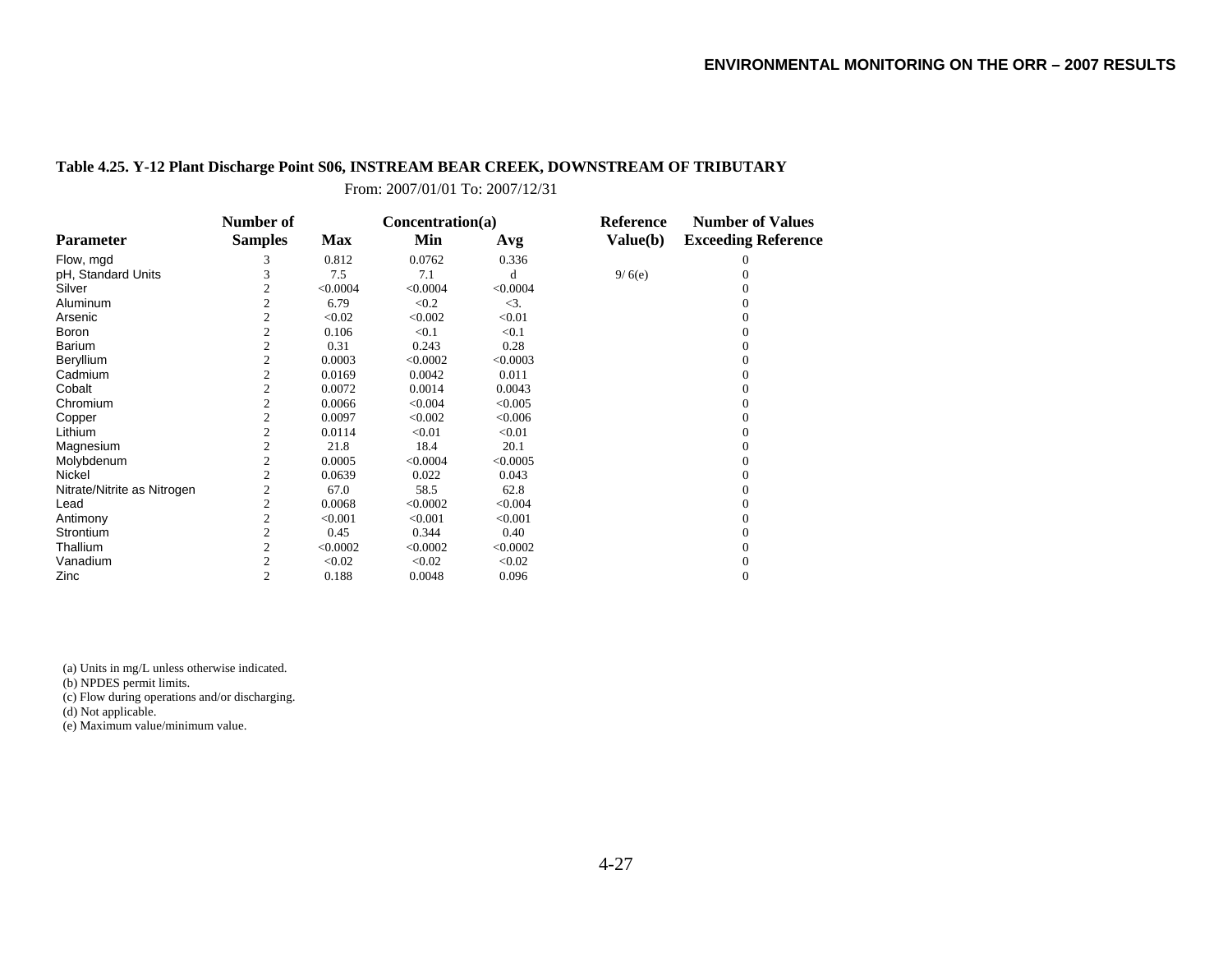### **Table 4.26. Y-12 Plant Discharge Point SS6, SANITARY SEWER STATION 6**

From: 2007/01/01 To: 2007/12/31

|                                    | Number of      |            | Concentration(a) |          | <b>Reference</b> | <b>Number of Values</b>    |  |
|------------------------------------|----------------|------------|------------------|----------|------------------|----------------------------|--|
| <b>Parameter</b>                   | <b>Samples</b> | <b>Max</b> | Min              | Avg      | Value(b)         | <b>Exceeding Reference</b> |  |
| Flow, gpd                          | 365            | 1180000.0  | 248000.0         | 562739.8 | d                | d                          |  |
| pH, Standard Units                 | 13             | 7.7        | 7.1              | d        | 9/6(e)           | 0                          |  |
| 1,1,1-Trichloroethane              | 3              | 0.005U     | 0.005U           | 0.005U   | d                | d                          |  |
| Silver                             | 16             | 0.0037     | < 0.0004         | < 0.001  | 0.1              |                            |  |
| Arsenic                            | 16             | 0.0024     | < 0.002          | < 0.002  | 0.025            | 0                          |  |
| Beryllium                          | 16             | < 0.0002   | < 0.0002         | < 0.0002 | d                |                            |  |
| Benzene                            | 3              | 0.005U     | 0.005U           | 0.005U   |                  | 0                          |  |
| Biochemical Oxygen Demand          | 13             | 83.9       | 29.0             | 54.6     | 300              |                            |  |
| Carbon tetrachloride               | 3              | 0.005U     | 0.005U           | 0.005U   | d                | d                          |  |
| Cadmium                            | 16             | < 0.001    | < 0.001          | < 0.001  | 0.005            |                            |  |
| Chloroform                         | 3              | 0.005J     | 0.004J           | 0.004J   | d                | d                          |  |
| Tetrachloroethene                  | 3              | 0.003J     | 0.002J           | 0.002J   | d                |                            |  |
| Cobalt                             | 16             | 0.0031     | 0.0002           | 0.001    | d                | d                          |  |
| Chromium                           | 16             | 0.0105     | < 0.004          | < 0.005  | 0.075            |                            |  |
| Copper                             | 13             | 0.0637     | 0.0185           | 0.0364   | 0.21             | 0                          |  |
| Cyanide                            | 13             | 0.0133     | < 0.01           | < 0.01   | 0.062            | $\Omega$                   |  |
| Ethylbenzene                       | 3              | 0.005U     | 0.005U           | 0.005U   |                  | $\Omega$                   |  |
| Iron                               | 13             | 1.93       | 0.152            | 0.752    | 30               |                            |  |
| Hexane Extractable Material        | 13             | 9.59       | < 5.5            | < 7.1    | 50               | $\Omega$                   |  |
| Mercury                            | 13             | 0.0073     | 0.0011           | 0.0036   | 0.035            | $\Omega$                   |  |
| Kjeldahl Nitrogen                  | 13             | 18.3       | 7.44             | 13.7     | 90               | $\Omega$                   |  |
| Methylene chloride                 | 3              | 0.005U     | 0.005U           | 0.005U   |                  |                            |  |
| Manganese                          | 16             | 0.0504     | 0.0222           | 0.0318   | d                | d                          |  |
| Molybdenum                         | 15             | 0.0366     | 0.0035           | 0.012    |                  |                            |  |
| Nickel                             | 16             | 0.0088     | 0.0031           | 0.0061   | 0.032            | 0                          |  |
| Lead                               | 16             | 0.0103     | < 0.0002         | < 0.002  | 0.074            | $\Omega$                   |  |
| <b>Phenols - Total Recoverable</b> | 13             | < 0.025    | < 0.005          | < 0.01   | 0.3              | $\overline{0}$             |  |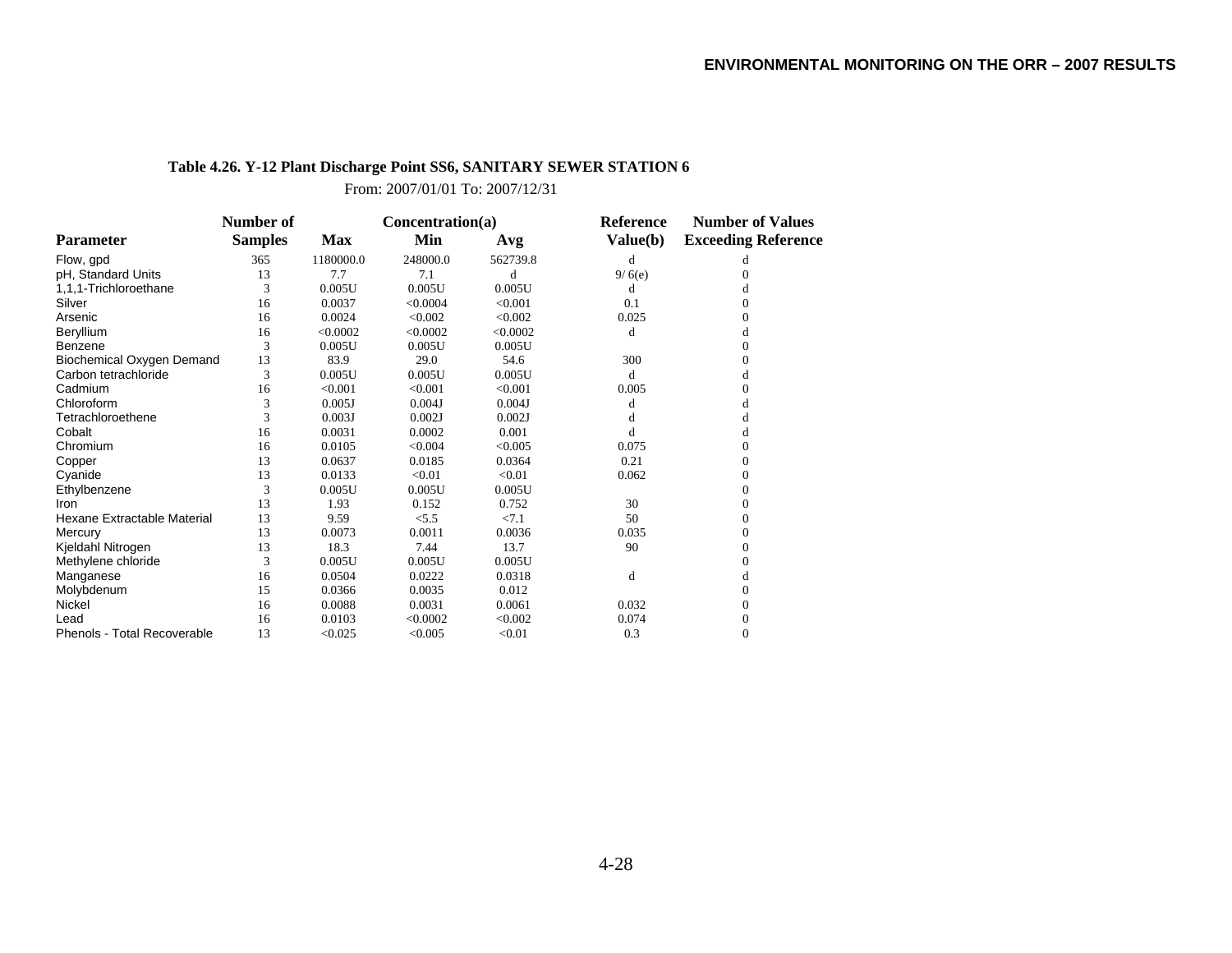|                          | Number of      |            | Concentration(a) |          | Reference | <b>Number of Values</b>    |
|--------------------------|----------------|------------|------------------|----------|-----------|----------------------------|
| <b>Parameter</b>         | <b>Samples</b> | <b>Max</b> | Min              | Avg      | Value(b)  | <b>Exceeding Reference</b> |
| Selenium                 | 16             | <0.004     | < 0.004          | < 0.004  |           |                            |
| <b>Suspended Solids</b>  | 13             | 130.0      | 25.8             | 74.5     | 300       | $\Omega$                   |
| trans-1,2-Dichloroethene |                | 0.005U     | 0.005U           | 0.005U   | d         | d                          |
| Thorium                  | 16             | < 0.0004   | < 0.0004         | < 0.0004 |           | đ                          |
| Toluene                  |                | 0.005U     | 0.005U           | 0.005U   |           |                            |
| Trichloroethene          |                | 0.005U     | 0.005U           | 0.005U   |           | $\Omega$                   |
| Zinc                     | 16             | 0.121      | 0.0305           | 0.0814   | 0.75      |                            |

#### **Table 4.26 (continued)**

(a) Units in mg/L unless otherwise indicated.

(b) NPDES permit limits.

(c) Flow during operations and/or discharging.

(d) Not applicable.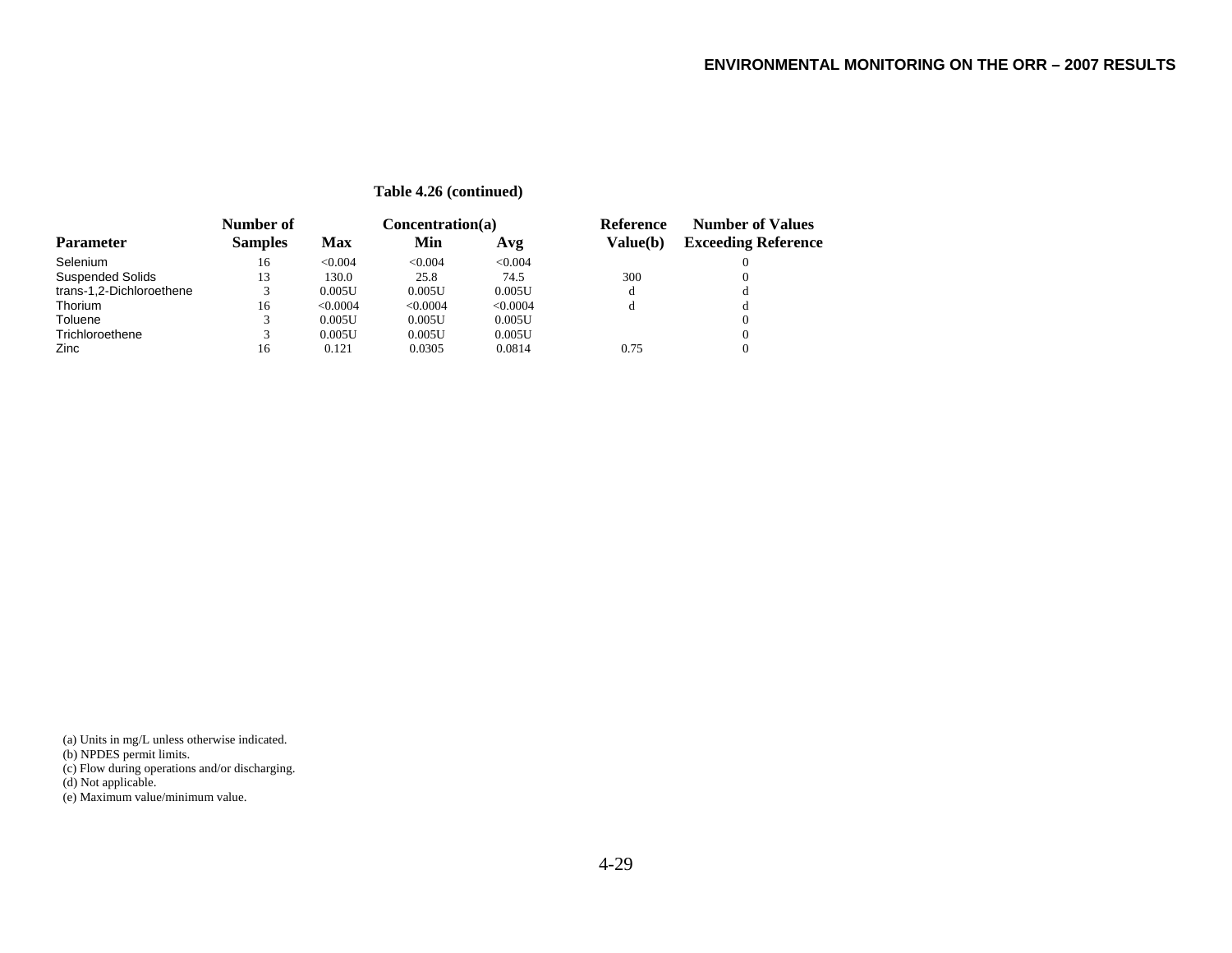### **Table 4.27. Y-12 Plant Discharge Point SS6, SANITARY SEWER STATION 6**

From: 2007/01/01 To: 2007/12/31

|                        | Number of      | <b>Concentration</b> |          |         |          |         | Percentage of         |            |                     |  |
|------------------------|----------------|----------------------|----------|---------|----------|---------|-----------------------|------------|---------------------|--|
| <b>Parameter</b>       | <b>Samples</b> | Max                  | $+/-$    | Min     | $+/-$    | Average | <b>Standard Error</b> | <b>DCG</b> | <b>Total Curies</b> |  |
| Alpha activity (pCi/L) | 52             | 32.0                 | $+/-11$  | $-4.0*$ | $+/-9.5$ | 5.4     | 0.78                  |            | 4.2E-03             |  |
| Beta activity (pCi/L)  | 52             | 23.0                 | $+/-7.7$ | $4.1*$  | $+/-3.6$ | 9.8     | 0.63                  |            | 7.6E-03             |  |
| Cobalt-60 (pCi/L)      |                | $-1.6*$              | $+/-2.2$ | $-1.6*$ | $+/-2.2$ | $-1.6$  |                       | $-0.032$   | $-1.2E-03$          |  |
| Cesium-137 (pCi/L)     |                | $1.7*$               | $+/-2.1$ | $1.7*$  | $+/-2.1$ |         |                       | 0.057      | $.3E-03$            |  |
| Radium-228 (pCi/L)     |                | 17.0                 | $+/-11$  | 17.0    | $+/-11$  | 17.0    |                       | 17.0       | 1.32E-02            |  |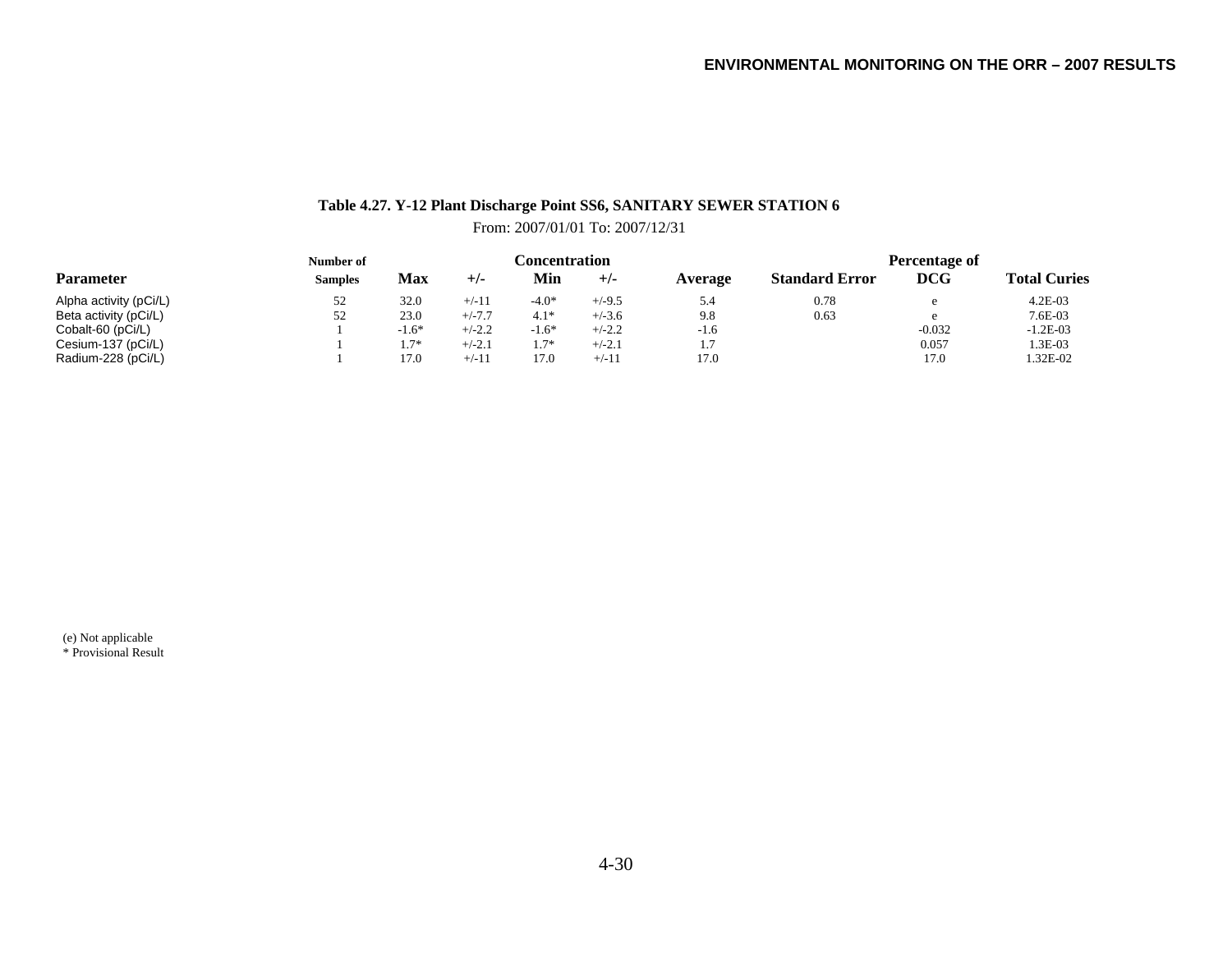# **Table 4.28. Y-12 Plant Discharge Point S17, UNNAMED TRIBUTARY TO THE CLINCH RIVER**

From: 2007/01/01 To: 2007/12/31

|                            | Number of      |            |            | Concentration |            |          | <b>Percentage of</b>  |            |                     |
|----------------------------|----------------|------------|------------|---------------|------------|----------|-----------------------|------------|---------------------|
| <b>Parameter</b>           | <b>Samples</b> | <b>Max</b> | $+/-$      | Min           | $+/-$      | Average  | <b>Standard Error</b> | <b>DCG</b> | <b>Total Curies</b> |
| Alpha activity (pCi/L)     |                | $1.1*$     | $+/-2.8$   | $1.1*$        | $+/-2.8$   | 1.1      |                       |            |                     |
| Beta activity (pCi/L)      |                | 8.2        | $+/-3.2$   | 8.2           | $+/-3.2$   | 8.2      |                       |            |                     |
| Cobalt-60 (pCi/L)          |                | $-0.25*$   | $+/-2.2$   | $-0.25*$      | $+/-2.2$   | $-0.25$  |                       | $-0.0050$  |                     |
| Cesium-137 (pCi/L)         |                | $0.59*$    | $+/-2.3$   | $0.59*$       | $+/-2.3$   | 0.59     |                       | 0.020      |                     |
| Radium-226 (pCi/L)         |                | $-0.12*$   | $+/-0.26$  | $-0.12*$      | $+/-0.26$  | $-0.12$  |                       | $-0.12$    |                     |
| Radium-228 (pCi/L)         |                | $0.51*$    | $+/-0.52$  | $0.51*$       | $+/-0.52$  | 0.51     |                       | 0.51       |                     |
| Strontium-89/90 (pCi/L)    |                | 1.7        | $+/-1$     | 1.7           | $+/-1$     | 1.7      |                       | 0.17       |                     |
| Total Radium Alpha (pCi/L) |                | $0.23*$    | $+/-0.17$  | $0.23*$       | $+/-0.17$  | 0.23     |                       | e          |                     |
| Technetium-99 (pCi/L)      |                | $3.6*$     | $+/-8.8$   | $3.6*$        | $+/-8.8$   | 3.6      |                       | 0.0036     |                     |
| Thorium-228 (pCi/L)        |                | $-0.07*$   | $+/-0.45$  | $-0.07*$      | $+/-0.45$  | $-0.07$  |                       | $-0.02$    |                     |
| Thorium-230 (pCi/L)        |                | $-0.15*$   | $+/-0.51$  | $-0.15*$      | $+/-0.51$  | $-0.15$  |                       | $-0.050$   |                     |
| Thorium-232 (pCi/L)        |                | $-0.025*$  | $+/-0.089$ | $-0.025*$     | $+/-0.089$ | $-0.025$ |                       | $-0.050$   |                     |
| Thorium-234 (pCi/L)        |                | $0.18*$    | $+/-0.21$  | $0.18*$       | $+/-0.21$  | 0.18     |                       | 0.0018     |                     |
| Tritium (pCi/L)            |                | $-150.0*$  | $+/-570$   | $-150.0*$     | $+/-570$   | $-150.0$ |                       | $-0.0075$  |                     |
| Uranium-234 (pCi/L)        |                | 0.86       | $+/-0.38$  | 0.86          | $+/-0.38$  | 0.86     |                       | 0.17       |                     |
| Uranium-235 (pCi/L)        |                | $0.03*$    | $+/-0.08$  | $0.03*$       | $+/-0.08$  | 0.03     |                       | 0.005      |                     |
| Uranium-236 (pCi/L)        |                | $0.0001*$  | $+/-0.066$ | $0.0001*$     | $+/-0.066$ | 0.0001   |                       | 0.0        |                     |
| Uranium-238 (pCi/L)        |                | $0.18*$    | $+/-0.21$  | $0.18*$       | $+/-0.21$  | 0.18     |                       | 0.030      |                     |

(e) Not applicable

(f) Flow data not obtained

\* Provisional Result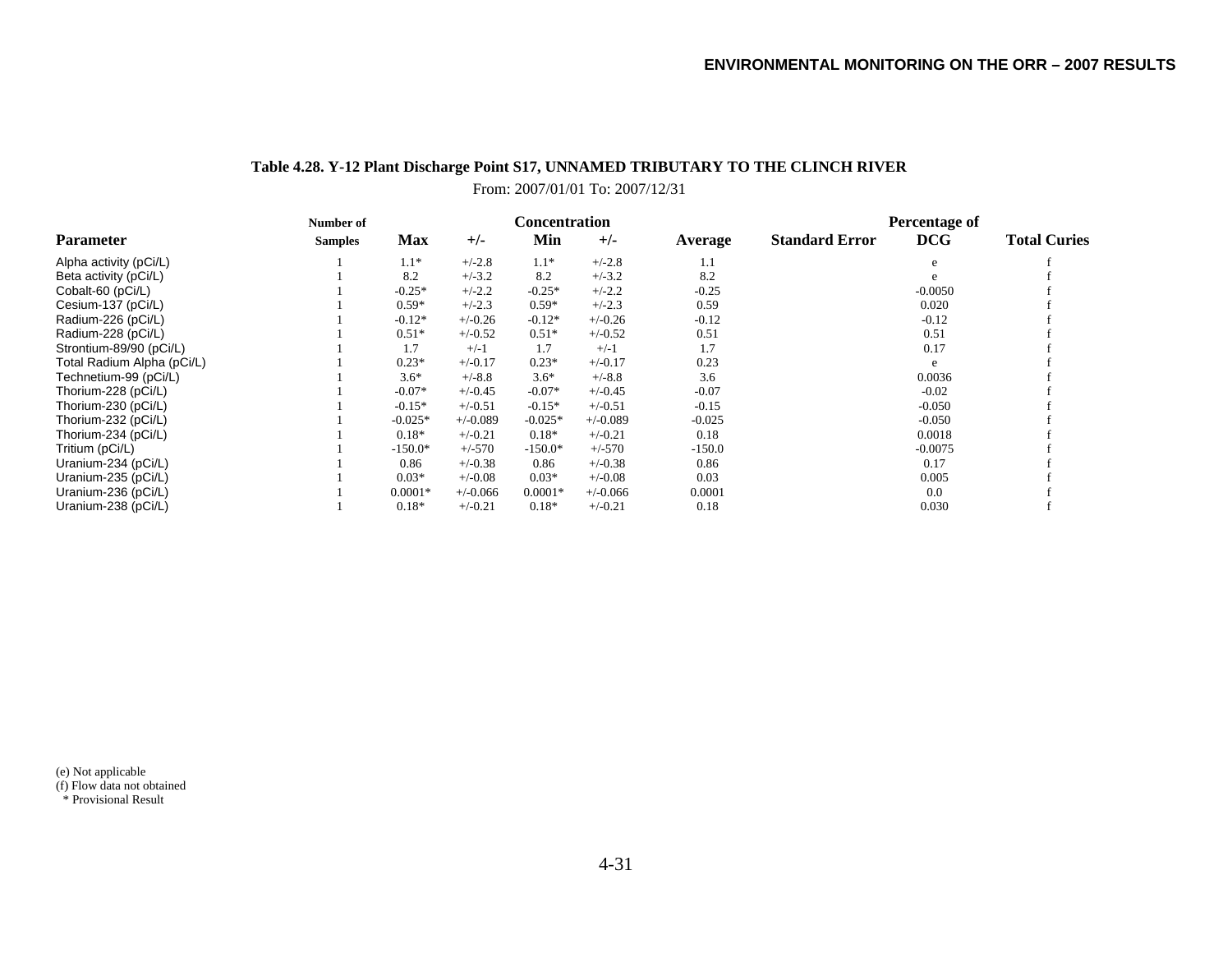#### **Table 4.29. Y-12 Plant Discharge Point S19, S19, ROGER'S QUARRY**

From: 2007/01/01 To: 2007/12/31

|                         | Number of      |          | Concentration(a) |          | <b>Reference</b> | <b>Number of Values</b>    |
|-------------------------|----------------|----------|------------------|----------|------------------|----------------------------|
| <b>Parameter</b>        | <b>Samples</b> | Max      | Min              | Avg      | Value(b)         | <b>Exceeding Reference</b> |
| Flow, mgd               |                | 0.216    | 0.216            | 0.216    |                  | 0                          |
| pH, Standard Units      |                | 7.6      | 7.6              | d        | 9/6(e)           |                            |
| Silver                  |                | < 0.0004 | < 0.0004         | < 0.0004 |                  |                            |
| Aluminum                |                | < 0.2    | < 0.2            | < 0.2    |                  |                            |
| Arsenic                 |                | 0.0057   | 0.0057           | 0.0057   |                  |                            |
| <b>Boron</b>            |                | < 0.1    | < 0.1            | < 0.1    |                  |                            |
| <b>Barium</b>           |                | 0.0562   | 0.0562           | 0.0562   |                  |                            |
| Beryllium               |                | < 0.0002 | < 0.0002         | < 0.0002 |                  |                            |
| Cadmium                 |                | < 0.001  | < 0.001          | < 0.001  |                  |                            |
| Cobalt                  |                | < 0.0002 | < 0.0002         | < 0.0002 |                  |                            |
| Chromium                |                | < 0.004  | < 0.004          | < 0.004  |                  |                            |
| Copper                  |                | < 0.002  | < 0.002          | < 0.002  |                  |                            |
| <b>Dissolved Solids</b> |                | 173.0    | 173.0            | 173.0    |                  |                            |
| Lithium                 |                | 0.0141   | 0.0141           | 0.0141   |                  |                            |
| Magnesium               |                | 11.6     | 11.6             | 11.6     |                  |                            |
| Molybdenum              |                | 0.0013   | 0.0013           | 0.0013   |                  |                            |
| Nickel                  |                | < 0.002  | < 0.002          | < 0.002  |                  |                            |
| Lead                    |                | < 0.0002 | < 0.0002         | < 0.0002 |                  |                            |
| Antimony                |                | < 0.001  | < 0.001          | < 0.001  |                  |                            |
| Strontium               |                | 0.238    | 0.238            | 0.238    |                  |                            |
| <b>Suspended Solids</b> |                | < 1.0    | < 1.0            | < 1.0    |                  |                            |
| Thallium                |                | < 0.0002 | < 0.0002         | < 0.0002 |                  |                            |
| Vanadium                |                | < 0.02   | < 0.02           | < 0.02   |                  |                            |
| Zinc                    |                | < 0.002  | < 0.002          | < 0.002  |                  | $\Omega$                   |

(a) Units in mg/L unless otherwise indicated.

(b) NPDES permit limits.

(c) Flow during operations and/or discharging.

(d) Not applicable.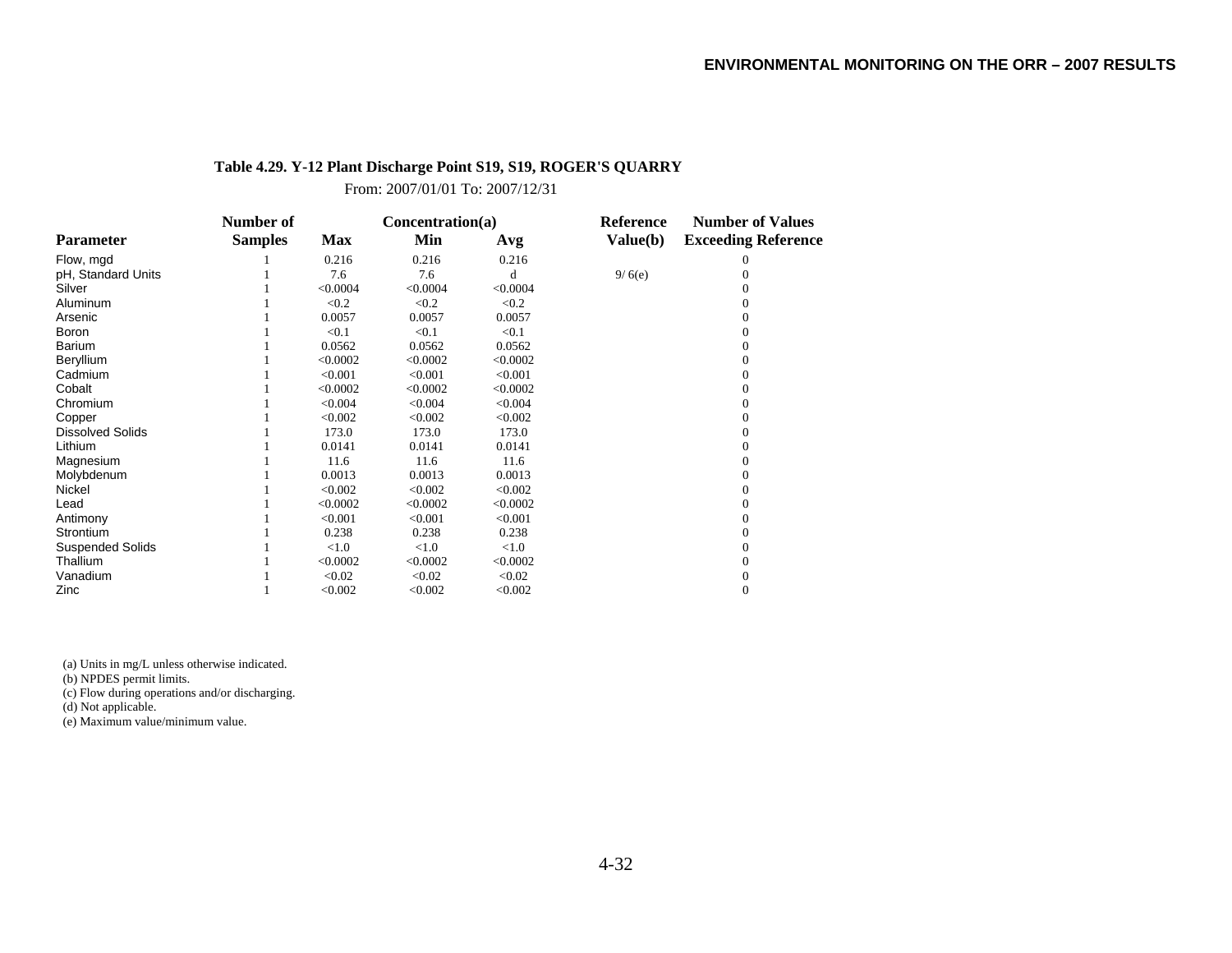### **Table 4.30. Y-12 Plant Discharge Point S24, BEAR CREEK KILOMETER 9.4**

### From: 2007/01/01 To: 2007/12/31

|                            | Number of      |            |           |           | <b>Concentration</b> |          | Percentage of         |            |                     |  |
|----------------------------|----------------|------------|-----------|-----------|----------------------|----------|-----------------------|------------|---------------------|--|
| Parameter                  | <b>Samples</b> | <b>Max</b> | $+/-$     | Min       | $+/-$                | Average  | <b>Standard Error</b> | <b>DCG</b> | <b>Total Curies</b> |  |
| Alpha activity (pCi/L)     |                | 50.0       | $+/-5.9$  | 27.0      | $+/-5.3$             | 35.2     | 5.07                  | e          | e                   |  |
| Beta activity (pCi/L)      |                | 66.0       | $+/-6.8$  | 30.0      | $+/-4.8$             | 47.0     | 7.65                  |            |                     |  |
| Cobalt-60 (pCi/L)          |                | $1.6*$     | $+/-2.2$  | $-0.35*$  | $+/-2.2$             | 0.64     | 0.42                  | 0.013      |                     |  |
| Cesium-137 (pCi/L)         |                | $1.2*$     | $+/-2.4$  | $-0.57*$  | $+/-2.3$             | 0.62     | 0.40                  | 0.021      | e                   |  |
| Radium-226 (pCi/L)         |                | 0.47       | $+/-0.45$ | $0.072*$  | $+/-0.13$            | 0.26     | 0.093                 | 0.26       | e                   |  |
| Radium-228 (pCi/L)         |                | 2.5        | $+/-0.72$ | $1.2*$    | $+/-0.66$            | 2.0      | 0.31                  | 2.0        | e                   |  |
| Strontium-89/90 (pCi/L)    |                | 7.3        | $+/-2.8$  | $0.95*$   | $+/-2$               | 4.4      | 1.5                   | 0.44       |                     |  |
| Total Radium Alpha (pCi/L) |                | 0.45       | $+/-0.20$ | $-0.34*$  | $+/-0.13$            | 0.16     | 0.17                  | e          |                     |  |
| Technetium-99 (pCi/L)      |                | 73.0       | $+/-11$   | 45.0      | $+/-9.7$             | 54.5     | 6.29                  | 0.0545     | e.                  |  |
| Thorium-228 (pCi/L)        |                | $0.058*$   | $+/-0.27$ | $-0.28*$  | $+/-1.1$             | $-0.066$ | 0.074                 | $-0.017$   |                     |  |
| Thorium-230 (pCi/L)        |                | $-0.018*$  | $+/-0.39$ | $-0.25*$  | $+/-0.6$             | $-0.12$  | 0.049                 | $-0.038$   |                     |  |
| Thorium-232 (pCi/L)        |                | $0.023*$   | $+/-0.13$ | $-0.013*$ | $+/-0.094$           | 0.0066   | 0.0090                | 0.013      |                     |  |
| Thorium-234 (pCi/L)        |                | 24.0       | $+/-2.8$  | 24.0      | $+/-2.8$             | 24.0     | 0.0                   | 0.240      |                     |  |
| Tritium (pCi/L)            |                | 300.0*     | $+/-560$  | $-330.0*$ | $+/-530$             | $-82.5$  | 135.                  | $-0.0041$  | e                   |  |
| Uranium-234 (pCi/L)        |                | 22.0       | $+/-2.5$  | 5.34      | 1.08                 | 12.4     | 2.96                  | 2.47       | e                   |  |
| Uranium-235 (pCi/L)        |                | 1.7        | $+/-0.44$ | 0.21      | $+/-0.19$            | 0.78     | 0.32                  | 0.13       |                     |  |
| Uranium-236 (pCi/L)        |                | 0.66       | $+/-0.25$ | $0.16*$   | $+/-0.13$            | 0.34     | 0.11                  | 0.068      |                     |  |
| Uranium-238 (pCi/L)        | 42             | 62.0       | $+/-6.1$  | 9.54      | 1.54                 | 21.0     | 1.72                  | 3.51       | e                   |  |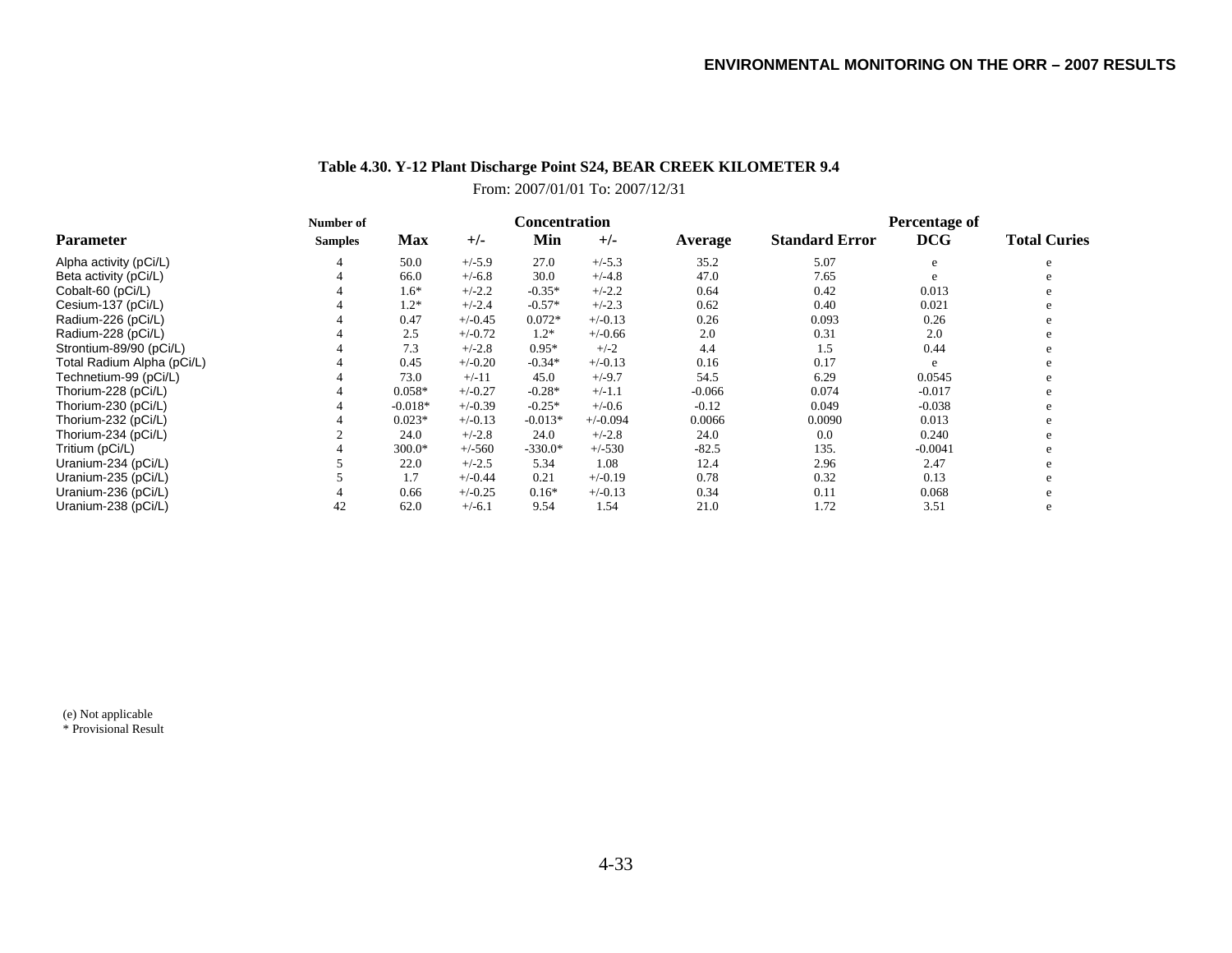#### **Table 4.31. Y-12 Plant Discharge Point S24, BEAR CREEK KILOMETER 9.4**

From: 2007/01/01 To: 2007/12/31

|                             | Number of      |            | Concentration(a) |          | Reference | <b>Number of Values</b>    |
|-----------------------------|----------------|------------|------------------|----------|-----------|----------------------------|
| <b>Parameter</b>            | <b>Samples</b> | <b>Max</b> | Min              | Avg      | Value(b)  | <b>Exceeding Reference</b> |
| pH, Standard Units          | 4              | 8.1        | 7.4              | d        | 9/6(e)    | 0                          |
| Silver                      | 4              | < 0.0004   | < 0.0004         | < 0.0004 |           | $\Omega$                   |
| Aluminum                    | 4              | 2.15       | 0.252            | 0.874    |           | 0                          |
| Arsenic                     | 4              | < 0.002    | < 0.002          | < 0.002  |           | 0                          |
| Boron                       | 4              | 1.13       | 0.166            | 0.586    |           | 0                          |
| Barium                      | 4              | 0.108      | 0.085            | 0.10     |           | $\Omega$                   |
| Beryllium                   | 4              | < 0.0002   | < 0.0002         | < 0.0002 |           | $\Omega$                   |
| Cadmium                     | 4              | < 0.001    | < 0.001          | < 0.001  |           | 0                          |
| Cobalt                      | 4              | 0.0012     | 0.0003           | 0.0006   |           | $\Omega$                   |
| Chromium                    | 4              | < 0.004    | < 0.004          | < 0.004  |           | 0                          |
| Copper                      | 4              | < 0.002    | < 0.002          | < 0.002  |           | $\Omega$                   |
| Mercury                     | 4              | < 0.0002   | < 0.0002         | < 0.0002 |           | $\Omega$                   |
| Lithium                     | 4              | 0.155      | 0.0311           | 0.0801   |           | 0                          |
| Magnesium                   | 4              | 14.4       | 8.2              | 11.      |           | $\Omega$                   |
| Molybdenum                  | 4              | 0.0007     | < 0.0004         | < 0.0005 |           | $\Omega$                   |
| <b>Total Nitrogen</b>       | 4              | 10.6       | 1.0              | 7.8      |           | 0                          |
| Nickel                      | 4              | 0.0039     | 0.0028           | 0.0033   |           | $\Omega$                   |
| Nitrate/Nitrite as Nitrogen | 4              | 10.6       | 1.0              | 7.6      |           | 0                          |
| Phosphorus                  | 4              | < 0.5      | < 0.5            | < 0.5    |           | $\Omega$                   |
| Lead                        | 4              | 0.0012     | < 0.0002         | < 0.0006 |           | 0                          |
| PCB, Total                  | 4              | 0.0005U    | 0.0005U          | 0.0005U  |           | 0                          |
| Antimony                    | 4              | < 0.001    | < 0.001          | < 0.001  |           | $\boldsymbol{0}$           |
| Strontium                   | 4              | 0.182      | 0.154            | 0.168    |           | 0                          |
| <b>Suspended Solids</b>     | 4              | 14.8       | 1.0              | 5.1      |           | $\Omega$                   |
| Thallium                    | 4              | < 0.0002   | < 0.0002         | < 0.0002 |           | 0                          |
| Uranium                     | 4              | 0.229      | 0.0553           | 0.143    |           | $\mathbf{0}$               |
| Vanadium                    | 4              | < 0.02     | < 0.02           | < 0.02   |           | $\overline{0}$             |
| Zinc                        | 4              | 0.0063     | 0.0021           | 0.0037   |           | $\boldsymbol{0}$           |

(a) Units in mg/L unless otherwise indicated.

(b) NPDES permit limits.

(c) Flow during operations and/or discharging.

(d) Not applicable.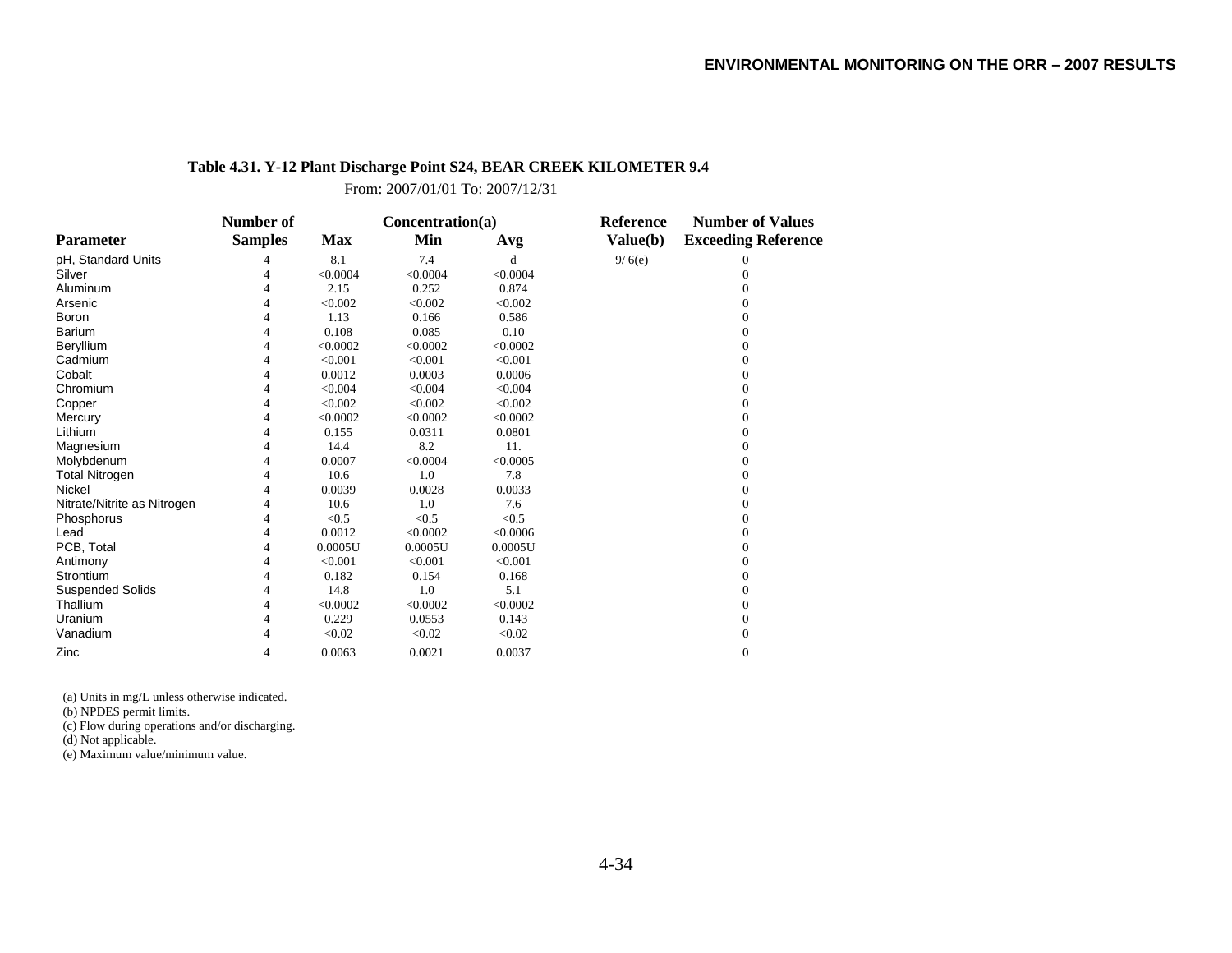### **Table 4.32. Y-12 Plant Discharge Point 94221, SWHISS STATION 9422-1**

#### From: 2007/01/01 To: 2007/12/31

|                            | Number of      |            |            | <b>Concentration</b> |            |           | Percentage of         |             |                     |  |
|----------------------------|----------------|------------|------------|----------------------|------------|-----------|-----------------------|-------------|---------------------|--|
| <b>Parameter</b>           | <b>Samples</b> | <b>Max</b> | $+/-$      | Min                  | $+/-$      | Average   | <b>Standard Error</b> | <b>DCG</b>  | <b>Total Curies</b> |  |
| Alpha activity (pCi/L)     | 17             | 11.0       | $+/-3.3$   | $-2.0*$              | $+/-3.4$   | 4.6       | 0.87                  | e           | 5.1E-02             |  |
| Beta activity (pCi/L)      | 17             | 21.0       | $+/-4.7$   | $-1.5*$              | $+/-4.6$   | 6.7       | 1.5                   | e           | 7.4E-02             |  |
| Cobalt-60 (pCi/L)          | 17             | $1.1*$     | $+/-2$     | $-1.2*$              | $+/-2.2$   | 0.21      | 0.18                  | 0.0043      | 2.4E-03             |  |
| Cesium-137 (pCi/L)         | 17             | $1.5*$     | $+/-2.3$   | $-1.4*$              | $+/-2.2$   | 0.065     | 0.18                  | 0.0022      | 7.2E-04             |  |
| Radium-226 (pCi/L)         | 17             | 0.936      | $+/-0.663$ | $-0.53*$             | $+/-2.1$   | 0.19      | 0.088                 | 0.19        | $2.1E-03$           |  |
| Radium-228 (pCi/L)         | 17             | $2.8*$     | $+/-1.5$   | $-0.79*$             | $+/-0.72$  | 0.68      | 0.24                  | 0.68        | 7.5E-03             |  |
| Strontium-89/90 (pCi/L)    | 17             | 6.3        | $+/-3.4$   | $-0.098*$            | $+/-0.83$  | 1.8       | 0.42                  | 0.18        | 2.0E-02             |  |
| Total Radium Alpha (pCi/L) |                | 2.1        | $+/-0.57$  | $-0.034*$            | $+/-0.19$  | 0.40      | 0.12                  | e           | 4.4E-03             |  |
| Technetium-99 (pCi/L)      | 17             | 20.0       | $+/-10$    | $-46.0*$             | $+/-11$    | 2.02      | 4.33                  | 0.00200     | 2.24E-02            |  |
| Thorium-228 (pCi/L)        | 17             | 1.9        | $+/-0.7$   | $-0.28*$             | $+/-1.1$   | 0.074     | 0.12                  | 0.018       | 8.1E-04             |  |
| Thorium-230 (pCi/L)        | 17             | $0.59*$    | $+/-0.76$  | $-0.32*$             | $+/-0.8$   | $-0.034$  | 0.053                 | $-0.011$    | $-3.8E-04$          |  |
| Thorium-232 (pCi/L)        | 17             | $0.045*$   | $+/-0.079$ | $-0.15*$             | $+/-0.17$  | $-0.0095$ | 0.010                 | $-0.019$    | $-1.0E-04$          |  |
| Thorium-234 (pCi/L)        |                | 5.5        | $+/-0.93$  | $0.44*$              | $+/-0.27$  | 1.9       | 0.48                  | 0.020       | $2.2E-02$           |  |
| Tritium (pCi/L)            | 17             | 510.0*     | $+/-610$   | $-1300.0*$           | $+/-620$   | $-88.35$  | 131.1                 | $-0.004400$ | $-9.790E - 01$      |  |
| Uranium-234 (pCi/L)        | 17             | 6.2        | $+/-1.1$   | $0.26*$              | $+/-0.45$  | 1.5       | 0.34                  | 0.30        | 1.6E-02             |  |
| Uranium-235 (pCi/L)        | 17             | 0.27       | $+/-0.2$   | $-0.02*$             | $+/-0.099$ | 0.07      | 0.02                  | 0.01        | 8E-04               |  |
| Uranium-236 (pCi/L)        | 17             | $0.076*$   | $+/-0.096$ | $-0.029*$            | $+/-0.065$ | 0.017     | 0.0072                | 0.0034      | 1.9E-04             |  |
| Uranium-238 (pCi/L)        | 17             | 5.5        | $+/-0.93$  | $0.44*$              | $+/-0.27$  | 1.7       | 0.34                  | 0.28        | 1.9E-02             |  |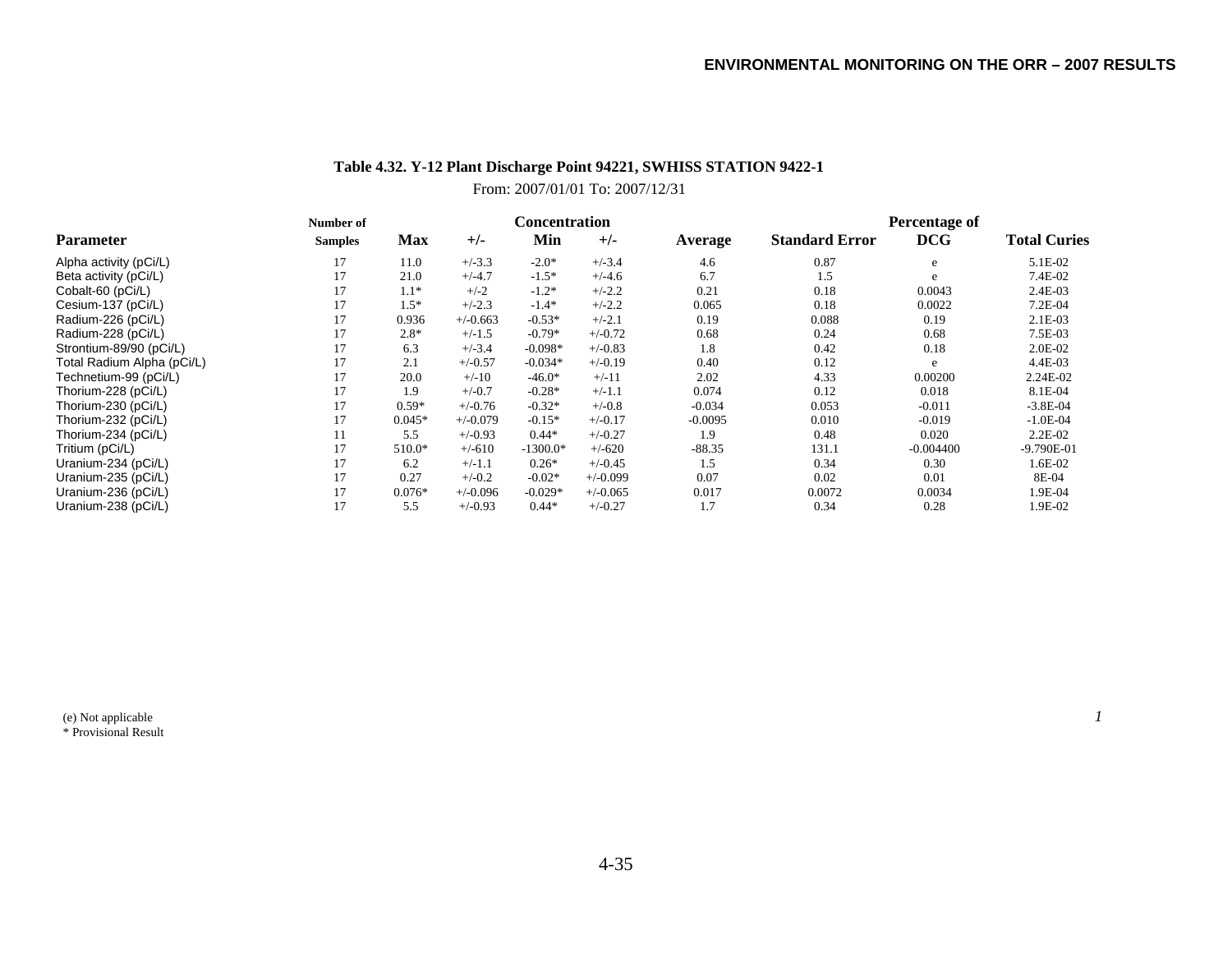#### **Table 4.33. Y-12 Plant Discharge Point 94221, SWHISS STATION 9422-1**

From: 2007/01/01 To: 2007/12/31

|                             | Number of      |            | Concentration(a) |          | Reference | <b>Number of Values</b>    |
|-----------------------------|----------------|------------|------------------|----------|-----------|----------------------------|
| <b>Parameter</b>            | <b>Samples</b> | <b>Max</b> | Min              | Avg      | Value(b)  | <b>Exceeding Reference</b> |
| Dissolved Oxygen            | 53             | 10.6       | 7.8              | 9.0      |           | 0                          |
| Flow, mgd                   | 365            | 31.235     | 6.758            | 8.019    |           | $\Omega$                   |
| pH, Standard Units          | 261            | 8.7        | 7.5              | d        | 9/6(e)    | 0                          |
| Temperature, deg C          | 54             | 22.5       | 9.0              | 16       |           | $\Omega$                   |
| Silver                      | 55             | < 0.0005   | < 0.0004         | < 0.0004 |           | $\mathbf{0}$               |
| Aluminum                    | 53             | 1.39       | < 0.2            | < 0.3    |           | 0                          |
| Arsenic                     | 55             | < 0.0023   | < 0.002          | < 0.002  |           | $\mathbf{0}$               |
| Boron                       | 53             | < 0.1      | < 0.1            | < 0.1    |           | $\mathbf{0}$               |
| <b>Barium</b>               | 53             | 0.052      | 0.0387           | 0.043    |           | $\mathbf{0}$               |
| Beryllium                   | 55             | < 0.0002   | < 0.0002         | < 0.0002 |           | $\Omega$                   |
| Cadmium                     | 55             | < 0.0012   | < 0.001          | < 0.001  |           | $\Omega$                   |
| Cobalt                      | 55             | 0.003      | < 0.0002         | < 0.0004 |           | $\Omega$                   |
| Chromium                    | 55             | < 0.0047   | < 0.004          | < 0.004  |           | $\mathbf{0}$               |
| Copper                      | 55             | 0.0069     | < 0.002          | < 0.004  |           | $\mathbf{0}$               |
| Mercury                     | 53             | 0.0019     | 0.0001           | < 0.0003 |           | $\mathbf{0}$               |
| Lithium                     | 53             | 0.0297     | < 0.01           | < 0.01   |           | $\mathbf{0}$               |
| Magnesium                   | 53             | 13.2       | 9.17             | 11.4     |           | $\Omega$                   |
| Molybdenum                  | 55             | 0.0132     | 0.005            | 0.008    |           | $\mathbf{0}$               |
| Nickel                      | 55             | 0.0034     | < 0.002          | < 0.002  |           | $\mathbf{0}$               |
| Nitrate/Nitrite as Nitrogen | 53             | 1.53       | < 0.05           | < 0.5    |           | $\Omega$                   |
| Lead                        | 55             | 0.0052     | < 0.0002         | < 0.0008 |           | $\mathbf{0}$               |
| PCB, Total                  |                | 0.0005U    | 0.0005U          | 0.0005U  |           | $\overline{0}$             |
| Phosphate as Phosphorus     | 53             | 0.347      | < 0.31           | < 0.31   |           | $\mathbf{0}$               |
| Antimony                    | 55             | < 0.0012   | < 0.001          | < 0.001  |           | $\mathbf{0}$               |
| Strontium                   | 53             | 0.149      | 0.107            | 0.130    |           | $\mathbf{0}$               |
| <b>Suspended Solids</b>     | 53             | 35.2       | 1.05             | 8.19     |           | $\Omega$                   |
| Thallium                    | 55             | < 0.0002   | < 0.0002         | < 0.0002 |           | $\mathbf{0}$               |
| Vanadium                    | 53             | < 0.02     | < 0.02           | < 0.02   |           | $\boldsymbol{0}$           |
| Zinc                        | 55             | 0.0368     | < 0.002          | < 0.01   |           | $\mathbf{0}$               |

(a) Units in mg/L unless otherwise indicated.

(b) NPDES permit limits.

(c) Flow during operations and/or discharging.

(d) Not applicable.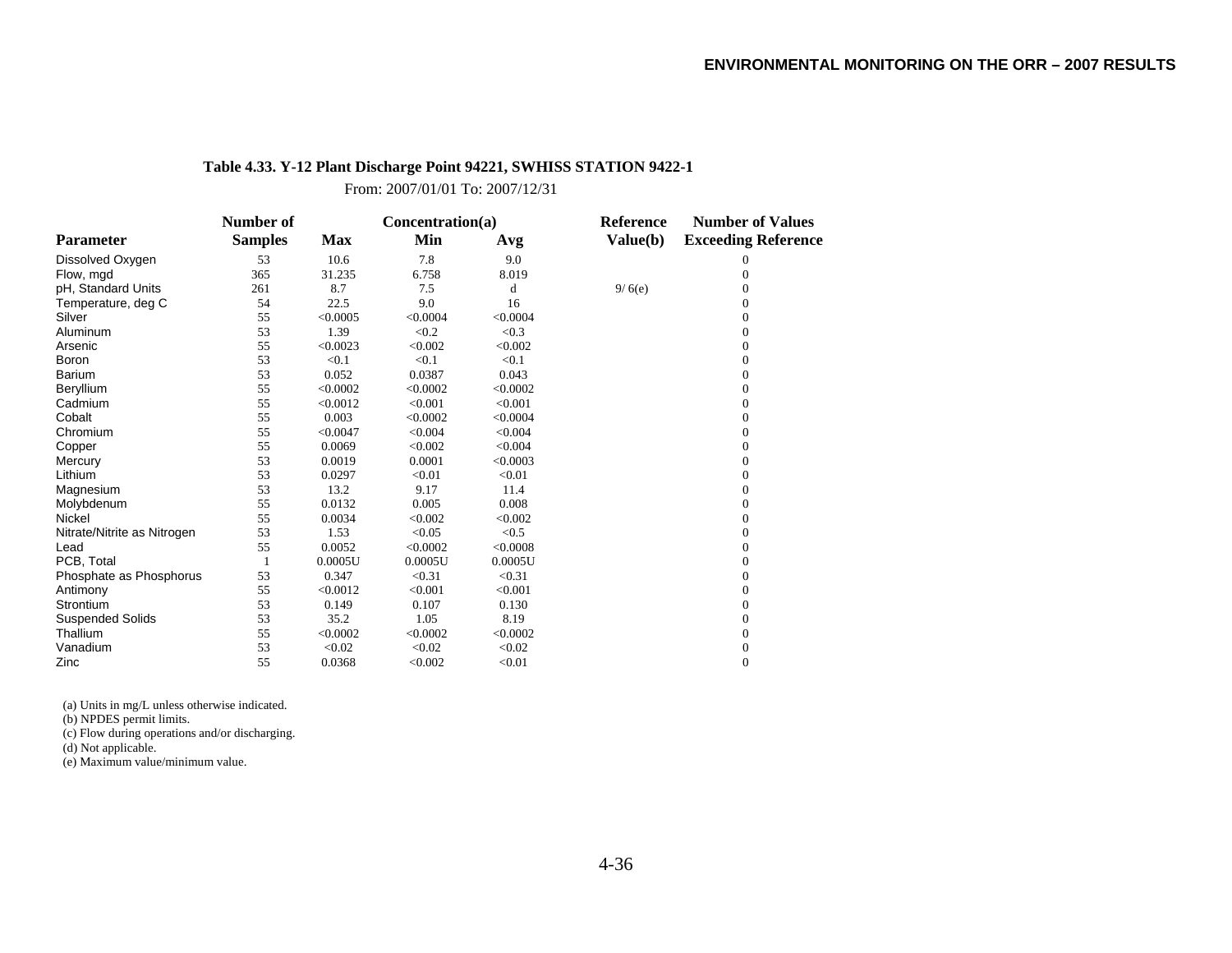#### **TABLE 4.34. CONSTITUENTS DETECTED IN GROUNDWATER AT THE Y-12 COMPLEX – 2007**

| <b>COMPOUND</b>                                      | <b>UNITS</b>  | <b>NUMBER</b><br>OF<br><b>SAMPLES</b> | <b>NUMBER</b><br><b>DETECTED</b> | <b>MAXIMUM</b><br><b>DETECTED</b><br><b>RESULT</b> | <b>MINIMUM</b><br><b>DETECTED</b><br><b>RESULT</b> | <b>AVERAGE</b><br><b>DETECTED</b><br><b>RESULT</b> | REF.<br><b>VALUE</b> | <b>NUMBER OF</b><br><b>RESULTS</b><br>$>$ REF. |
|------------------------------------------------------|---------------|---------------------------------------|----------------------------------|----------------------------------------------------|----------------------------------------------------|----------------------------------------------------|----------------------|------------------------------------------------|
|                                                      | $REGIME = BC$ |                                       |                                  |                                                    | $AREA NAME = Bear Creek Burial Groups WMA$         |                                                    |                      |                                                |
| 1,1,1-Trichloroethane                                | ug/L          | 32                                    | 8                                | 1700 D                                             | 7                                                  | 292.7500                                           | 200                  |                                                |
| 1,1,2-Trichloro-1,2,2-trifluoroethane<br>(Freon 113) | ug/L          | 18                                    | 4                                | 720 D                                              | 57                                                 | 326.7500                                           | <b>NR</b>            | <b>NA</b>                                      |
| 1,1,2-Trichloroethane                                | ug/L          | 28                                    | 3                                | 6                                                  | 1 J                                                | 4.3333                                             | 5                    | $\overline{2}$                                 |
| 1,1-Dichloroethane                                   | ug/L          | 32                                    | 16                               | 4100 D                                             | 3J                                                 | 681.1250                                           | <b>NR</b>            | <b>NA</b>                                      |
| 1.1-Dichloroethene                                   | ug/L          | 28                                    | 13                               | 320 D                                              | 2J                                                 | 102.6154                                           |                      | 12                                             |
| 1,2-Dichloroethane                                   | ug/L          | 28                                    | 8                                | 21                                                 | 1 J                                                | 5.2500                                             |                      | $\overline{2}$                                 |
| 1,2-Dichloroethene                                   | ug/L          | 26                                    | 15                               | 6600 D                                             | 2J                                                 | 803.6000                                           | <b>NR</b>            | <b>NA</b>                                      |
| 1,4-Dioxane                                          | ug/L          | 3                                     | $\overline{2}$                   | 130                                                | 43                                                 | 86.5000                                            | <b>NR</b>            | <b>NA</b>                                      |
| Acetone                                              | ug/L          | 32                                    | $\overline{2}$                   | 22                                                 | 1 J                                                | 11.5000                                            | <b>NR</b>            | <b>NA</b>                                      |
| Aldrin                                               | ug/L          | $\overline{4}$                        |                                  | $0.013$ J                                          | $0.013$ J                                          | 0.0130                                             |                      | $\Omega$                                       |
| Alkalinity                                           | mg/L          | 18                                    | 18                               | 724                                                | 16.8                                               | 343.6000                                           | <b>NR</b>            | <b>NA</b>                                      |
| Aluminum, ICAP                                       | mg/L          | 22                                    | 6                                | 0.317                                              | 0.0404                                             | 0.2332                                             | 0.2                  | 5                                              |
| Arsenic, ICAP                                        | mg/L          | 22                                    | $\overline{0}$                   |                                                    |                                                    |                                                    | 0.05                 |                                                |
| Arsenic, PMS                                         | mg/L          | 18                                    | $\overline{2}$                   | 0.0148                                             | 0.0119                                             | 0.0134                                             | 0.05                 |                                                |
| Barium, ICAP                                         | mg/L          | 22                                    | 22                               | 0.851                                              | 0.0341                                             | 0.1900                                             |                      |                                                |
| Benzene                                              | ug/L          | 32                                    | 11                               | 2200 D                                             | 1J                                                 | 348.9091                                           |                      |                                                |
| Bicarbonate                                          | mg/L          | 18                                    | 18                               | 582                                                | 16.8                                               | 298.0444                                           | <b>NR</b>            | <b>NA</b>                                      |
| Bis(2-ethylhexyl)phthalate                           | ug/L          |                                       | 1                                | 1 J                                                | 1 J                                                | 1.0000                                             | <b>NR</b>            | <b>NA</b>                                      |
| Boron, ICAP                                          | mg/L          | 22                                    | 15                               | 13.7                                               | 0.266                                              | 1.8145                                             | <b>NR</b><br>W       | <b>NA</b>                                      |
| Cadmium, ICAP                                        | mg/L          | 22                                    | $\overline{0}$                   |                                                    |                                                    |                                                    | 0.005                | $\Omega$                                       |
| Cadmium, PMS                                         | mg/L          | 18                                    |                                  | 0.0054                                             | 0.0054                                             | 0.0054                                             | 0.005                |                                                |
| Calcium, ICAP                                        | mg/L          | 22                                    | 22                               | 149                                                | 0.883                                              | 39.4888                                            | <b>NR</b>            | <b>NA</b><br>k                                 |
| Carbonate                                            | mg/L          | 18                                    | $\overline{4}$                   | 377                                                | 69.7                                               | 205.1750                                           | <b>NR</b>            | <b>NA</b>                                      |
| Chloride                                             | mg/L          | 18                                    | 18                               | 83.5                                               | 1.08                                               | 24.4889                                            | 250                  | $\Omega$                                       |
| Chloroethane                                         | ug/L          | 32                                    |                                  | 33                                                 | 2J                                                 | 9.8571                                             | <b>NR</b>            | <b>NA</b>                                      |
| Chloroform                                           | ug/L          | 32                                    | 2                                | 72                                                 | 23                                                 | 47.5000                                            | 100                  | $\Omega$                                       |
| Chromium, ICAP                                       | mg/L          | 22                                    | 2                                | 0.0436                                             | 0.0296                                             | 0.0366                                             | 0.1<br>z             |                                                |
| Chromium, PMS                                        | mg/L          | 18                                    |                                  | 0.0404                                             | 0.0108                                             | 0.0265                                             | 0.1                  |                                                |
| cis-1,2-Dichloroethene                               | ug/L          | 32                                    | 17                               | 6600 D                                             | 2J                                                 | 947.0000                                           | 70                   |                                                |
| Copper, ICAP                                         | mg/L          | 22                                    |                                  | 0.0051                                             | 0.0051                                             | 0.0051                                             | 1.3                  |                                                |
| Curium-245                                           | pCi/L         | $\overline{4}$                        |                                  | 0.31                                               | 0.31                                               | 0.3100                                             | 1.2                  | $\Omega$                                       |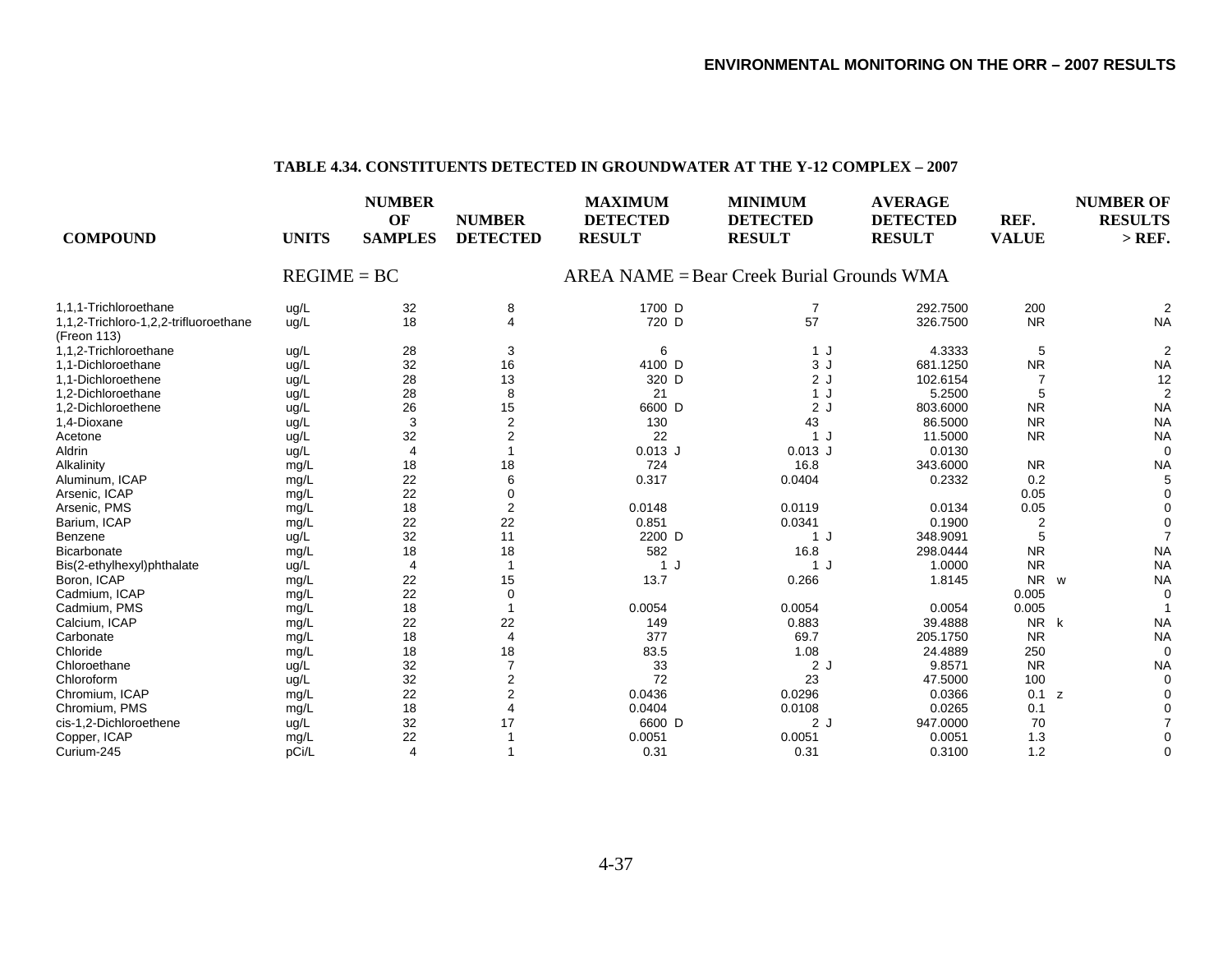#### **NUMBER MAXIMUM MINIMUM AVERAGE NUMBER OF OF NUMBER DETECTED DETECTED DETECTED REF. RESULTS COMPOUND UNITS SAMPLES DETECTED RESULT RESULT RESULT VALUE > REF.**  Curium-2466 pCi/L 4 1 0.31 0.31 0.3100 1.2 0 Curium-2477 pCi/L 4 2 0.26 J 0.11 J 0.1850 1.2 0 Curium-2488 pCi/L 4 1 0.14 J 0.14 J 0.1400 0.32 Dichlorodifluoromethanee ug/L 18 3 28 5 17.3333 NR NA Di-n-butyl phthalate ug/L 4 1 0.6 J 0.6 J 0.6000 NR NA Endrin aldehyde ug/L 4 1 0.013 J 0.013 J 0.0130 0 Ethyl Benzene ug/L 32 2 4 J 4 U 4.0000 700 0 Flouridee mg/L 18 10 5.6 0.118 2.9416 0 Gross Alpha Activity pCi/L 20 9 26 2.1 8.6111 15 2 Gross Beta Activity pCi/L 20 3 20 10 15.6667 50 0 Indeno(1,2,3-cd)pyrene ug/L 4 1 0.7 0.7 0.7000 0 Iodine-1299 pCi/L 4 1 2.56 J 2.56 J 2.5600 20 0 lron, ICAP mg/L 22 17 0.951 0.0536 0.2568 0.3 5 Lead, ICAP mg/L 22 1 0.0033 0.0033 0.0033 0.0015 0 Lead, PMS mg/L 18 13 0.0288 0.00086 0.0074 0.015 2 Lithium, ICAP mg/L 22 18 0.396 0.019 0.0997 NR NR w NA Magnesium, ICAP mg/L 22 20 17.9 0.226 5.4584 NR k NA Manganese, ICAP mg/L 22 11 0.81 0.0039 0.2476 0.05 5 Mercury, CVAA mg/L 22 0 0.002 0 Nickel, ICAP mg/L 22 3 0.0649 0.00059 \* 0.0399 0.1 z 0 Nickel, PMS mg/L 18 8 0.0714 0.00897 0.0327 0.1 0 Nitrate as Nitrogen mg/L 18 5 2.02 0.0384 0.5436 10 0 Np-237 pCi/L 4 1 0.11 J 0.11 J 0.1100 1.2 0 Plutonium-2422 pCi/L 4 1 0.12 J 0.12 J 0.1200 1.2 0 Potassium, ICAP mg/L 22 9 3 1.42 2.2178 NR NA Radium-2266 pCi/L 4 2 0.16 J 0.12 J 0.1400 4 0 Sodium, ICAP mg/L 22 22 384 1.99 134.3032 NR k NA Strontium, ICAP mg/L 22 22 0.399 0.0178 0.1739 NR w NA Sulfatee mg/L 18 18 27.4 1.32 11.2728 250 0 **Tetrachloroethene**  ug/L 32 16 17000 17000 D 2 J 2457.6875 5 14 Thallium, ICAP mg/L 22 0 0.002 0 Thallium, PMS mg/L 18 2 0.00074 0.000515 0.0006 0.002 0 Thorium-230 pCi/L 4 0 12 0 Thorium-2344 pCi/L 4 1 0.19 J 0.19 J 0.1900 400 0 Titanium, ICAP mg/L 22 1 0.0105 0.0105 0.0105 NR NA Toluenee ug/L 32 4 46 6 22.5000 1000 0 Total Dissolved Solidss mg/L 26 26 891 34 362.3462 500 7 Total Suspended Solids mg/L 26 11 44 2 10.2727 NR NA Total Xylene ug/L 32 4 15 4 J 9.5000 10000 0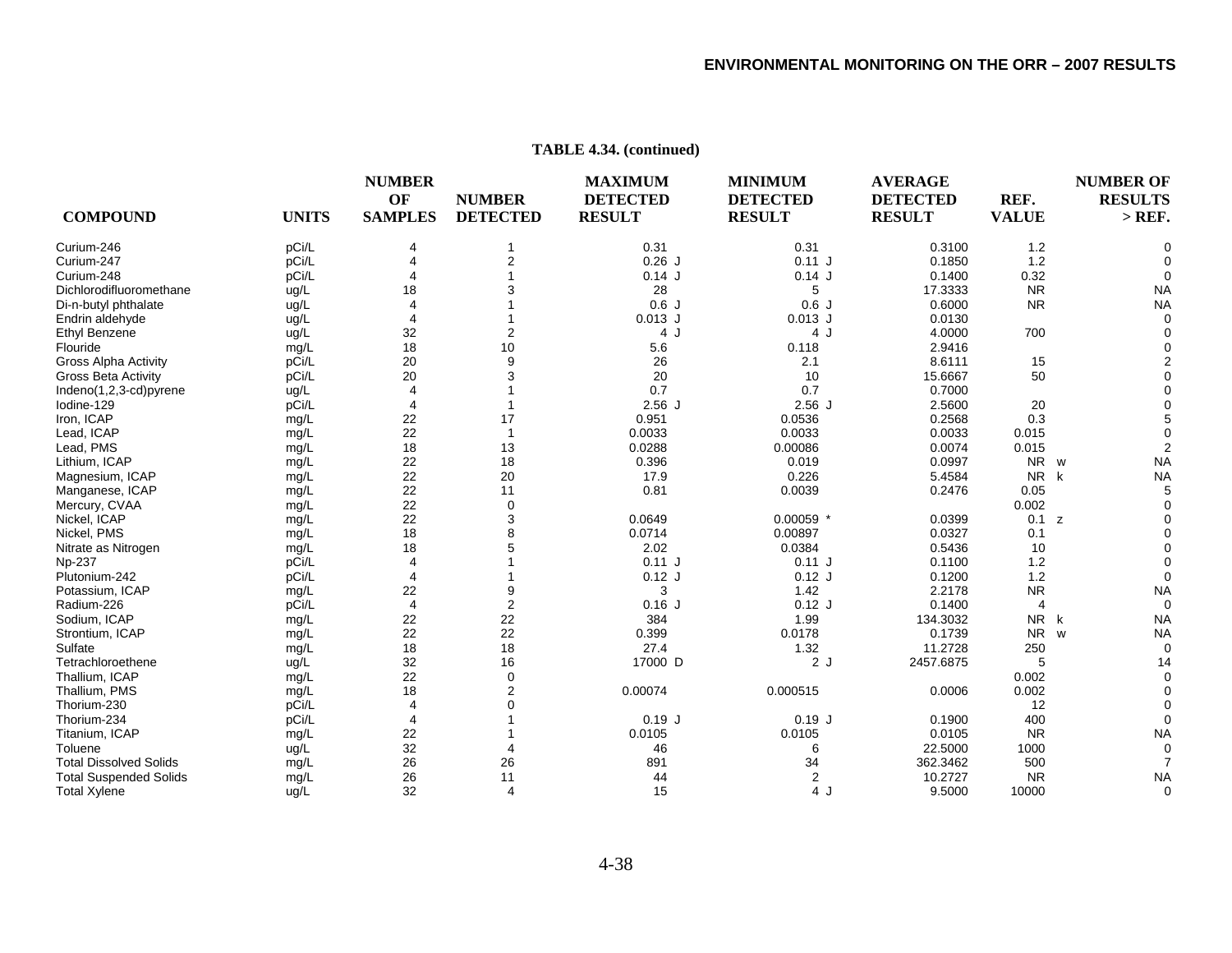| <b>COMPOUND</b>          | <b>UNITS</b> | <b>NUMBER</b><br>OF<br><b>SAMPLES</b> | <b>NUMBER</b><br><b>DETECTED</b> | <b>MAXIMUM</b><br><b>DETECTED</b><br><b>RESULT</b> | <b>MINIMUM</b><br><b>DETECTED</b><br><b>RESULT</b> | <b>AVERAGE</b><br><b>DETECTED</b><br><b>RESULT</b> | REF.<br><b>VALUE</b> | <b>NUMBER OF</b><br><b>RESULTS</b><br>$>$ REF. |
|--------------------------|--------------|---------------------------------------|----------------------------------|----------------------------------------------------|----------------------------------------------------|----------------------------------------------------|----------------------|------------------------------------------------|
| trans-1,2-Dichloroethene | ug/L         | 28                                    | 12                               | 69                                                 | 2J                                                 | 16.0833                                            | 100                  | 0                                              |
| Trichloroethene          | ug/L         | 32                                    | 16                               | 4500 D                                             | 0.4J                                               | 770.8375                                           |                      | 13                                             |
| Trichlorofluoromethane   | ug/L         | 18                                    |                                  | 13                                                 | 13                                                 | 13.0000                                            | <b>NR</b>            | <b>NA</b>                                      |
| Tritium                  | pCi/L        |                                       |                                  | 562                                                | 562                                                | 562,0000                                           | 20000                | 0                                              |
| Turbidity                | <b>NTU</b>   | 18                                    | 18                               | 8.07                                               | 0.088                                              | 1.7652                                             |                      |                                                |
| Uranium, ICAP            | mg/L         | 22                                    | 0                                |                                                    |                                                    |                                                    | 0.03                 |                                                |
| Uranium, PMS             | mg/L         | 28                                    |                                  | 0.0456                                             | 0.0013                                             | 0.0129                                             | 0.03                 |                                                |
| Uranium-232              | pCi/L        |                                       |                                  | 0.06J                                              | 0.06J                                              | 0.0600                                             |                      | 0                                              |
| Uranium-233/234          | pCi/L        |                                       |                                  | 0.51                                               | 0.45                                               | 0.4725                                             | 20                   | 0                                              |
| Uranium-238              | pCi/L        | 6                                     |                                  | 0.19J                                              | 0.19J                                              | 0.1900                                             | 24                   |                                                |
| Vinyl Chloride           | ug/L         | 32                                    | 13                               | 1400 D                                             |                                                    | 212,3077                                           | $\sim$               | 13                                             |
| Zinc, ICAP               | mg/L         | 22                                    | 3                                | 0.0192                                             | 0.0065                                             | 0.0107                                             | G                    | 0                                              |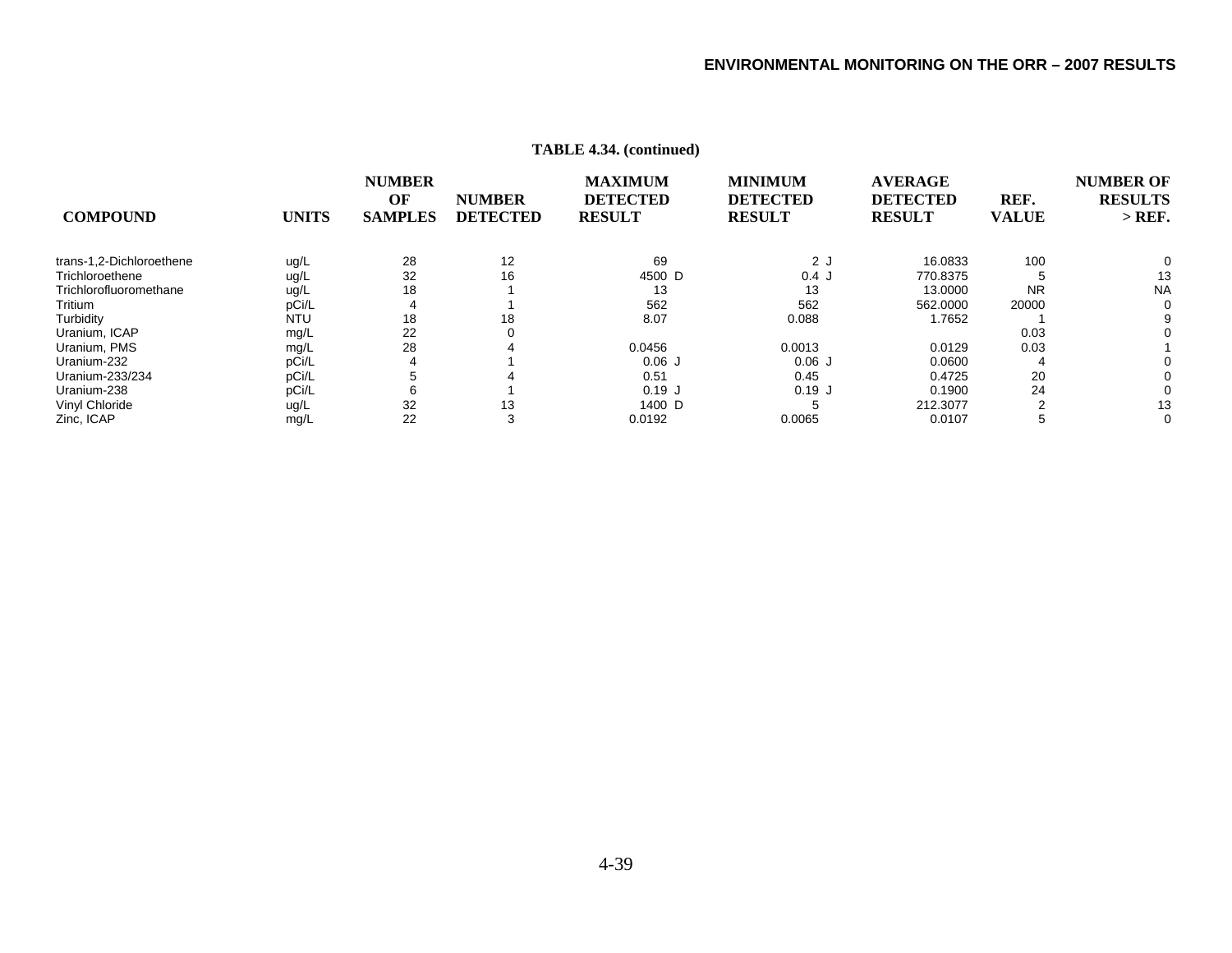| TABLE 4.34. (continued) |  |
|-------------------------|--|
|-------------------------|--|

| OF<br><b>NUMBER</b><br><b>DETECTED</b><br><b>DETECTED</b><br>REF.<br><b>DETECTED</b><br><b>COMPOUND</b><br><b>UNITS</b><br><b>SAMPLES</b><br><b>RESULT</b><br><b>VALUE</b><br><b>DETECTED</b><br><b>RESULT</b><br><b>RESULT</b> | <b>RESULTS</b><br>$>$ REF. |
|---------------------------------------------------------------------------------------------------------------------------------------------------------------------------------------------------------------------------------|----------------------------|
| $REGIME = BC$<br>$AREA NAME = EMWMF$                                                                                                                                                                                            |                            |
| 2<br>2,3,7,8-Tetrachlorodibenzo-p-dioxin<br>46<br>0J<br>0J<br>0.0000<br>ug/L                                                                                                                                                    |                            |
| pCi/L<br>46<br>6<br>$0.24$ J<br>Actinium-227<br>$0.15$ J<br>0.1883                                                                                                                                                              | 0.4                        |
| 45<br>9<br>$0.02$ J<br>$0.01$ J<br>0.0154<br>Aldrin<br>ug/L                                                                                                                                                                     |                            |
| 46<br>29<br>Aluminum, ICAP<br>2.31<br>0.0253<br>0.5195<br>mg/L                                                                                                                                                                  | 0.2<br>19                  |
| 46<br>pCi/L<br>5<br>$0.21$ J<br>0.14J<br>0.1700<br>Americium-241                                                                                                                                                                | 1.2                        |
| 46<br>10<br>$0.13$ J<br>pCi/L<br>0.4<br>0.2600<br>Americium-243                                                                                                                                                                 | 1.2                        |
| 46<br>$\overline{2}$<br>0.0032<br>0.0037<br>Arsenic, ICAP<br>0.0041<br>mg/L                                                                                                                                                     | 0.05                       |
| 46<br>46<br>0.713<br>0.0795<br>Barium, ICAP<br>0.2258<br>mg/L                                                                                                                                                                   | $\overline{2}$             |
| 46<br>2<br>3J<br>0.5J<br>1.7500<br>Bis(2-ethylhexyl)phthalate<br>ug/L                                                                                                                                                           | <b>NR</b><br><b>NA</b>     |
| 46<br>46<br>0.273<br>Boron, ICAP<br>0.0065<br>0.0425<br>mg/L                                                                                                                                                                    | <b>NR</b><br><b>NA</b>     |
| 46<br>46<br>66.1<br>2.1<br>42.6857<br>Calcium, ICAP<br>mg/L                                                                                                                                                                     | <b>NR</b><br><b>NA</b>     |
| 46<br>5.55J<br>5.55J<br>pCi/L<br>$\mathbf{1}$<br>5.5500<br>Cesium-137                                                                                                                                                           | 120                        |
| 46<br>$\overline{7}$<br>Chromium, ICAP<br>0.0206<br>0.0031<br>0.0077<br>mg/L                                                                                                                                                    | 0.1                        |
| 0.22J<br>pCi/L<br>46<br>2<br>0.62<br>0.4200<br>36000<br>Cm-243/244                                                                                                                                                              |                            |
| 46<br>20<br>0.0298<br>0.0029<br>0.0109<br>Copper, ICAP<br>mg/L                                                                                                                                                                  | 1.3                        |
| 46<br>16<br>$0.16$ J<br>pCi/L<br>0.68<br>0.3144<br>Curium-245                                                                                                                                                                   | 1.2                        |
| 46<br>Curium-246<br>pCi/L<br>16<br>0.68<br>$0.16$ J<br>0.3144                                                                                                                                                                   | 1.2                        |
| 46<br>pCi/L<br>5<br>0.46<br>0.13<br>0.2920<br>Curium-247                                                                                                                                                                        | 1.2                        |
| pCi/L<br>46<br>0.2<br>0.11<br>0.1575<br>Curium-248                                                                                                                                                                              | 0.32                       |
| 45<br>$0.023$ J<br>$0.013$ J<br>delta-BHC<br>0.0180<br>ug/L                                                                                                                                                                     |                            |
| 46<br>0.9J<br>0.9J<br>0.9000<br>Dimethyl phthalate<br>ug/L                                                                                                                                                                      |                            |
| 46<br>1 J<br>0.5J<br>0.7429<br>Di-n-butyl phthalate<br>ug/L                                                                                                                                                                     | <b>NR</b><br><b>NA</b>     |
| 45<br>$0.014$ JX<br>0.0140<br>Endosulfan sulfate<br>ug/L<br>$0.014$ JX                                                                                                                                                          | $\Omega$                   |
| 45<br>2<br>$0.02$ J<br>$0.012$ J<br>0.0160<br>Endrin aldehyde<br>ug/L                                                                                                                                                           |                            |
| 46<br>0<br>pCi/L<br>Europium-152                                                                                                                                                                                                | 800                        |
| 46<br>2<br>0.7<br>0.7<br>Indeno(1,2,3-cd)pyrene<br>0.7000<br>ug/L                                                                                                                                                               |                            |
| 5<br>46<br>pCi/L<br>3.81<br>$1.92$ J<br>2.8300<br>lodine-129                                                                                                                                                                    | 20                         |
| 46<br>45<br>2.4<br>0.0172<br>0.3995<br>Iron, ICAP<br>mg/L                                                                                                                                                                       | 0.3<br>20                  |
| 46<br>0.015<br>Lead, ICAP<br>3<br>0.0126<br>0.0022<br>0.0058<br>mg/L                                                                                                                                                            | $\Omega$                   |
| 46<br>42<br>0.0773<br>Lithium, ICAP<br>0.0102<br>0.0252<br>mg/L                                                                                                                                                                 | <b>NR</b><br><b>NA</b>     |
| 46<br>46<br>0.888<br>12.3<br>7.2952<br>Magnesium, ICAP<br>mg/L                                                                                                                                                                  | <b>NR</b><br><b>NA</b>     |
| 46<br>46<br>0.926<br>0.0061<br>0.0568<br>Manganese, ICAP<br>mg/L                                                                                                                                                                | 0.05<br>13                 |
| 45<br>$\overline{2}$<br>$0.042$ J<br>0.013 X<br>Methoxychlor<br>ug/L<br>0.0275                                                                                                                                                  |                            |
| 46<br>$\overline{\mathbf{c}}$<br>0.0081<br>0.0039<br>0.0060<br>Molybdenum, ICAP<br>mg/L                                                                                                                                         | <b>NR</b><br><b>NA</b>     |
| 46<br>9<br>0.00084<br>0.0058<br>Nickel, ICAP<br>0.0149<br>mg/L                                                                                                                                                                  | 0.1<br>$\Omega$            |
| 46<br>3<br>Np-237<br>pCi/L<br>0.78<br>$0.1$ J<br>0.3700                                                                                                                                                                         | 1.2                        |
| 3<br>pCi/L<br>46<br>0.42<br>0.09J<br>0.2733<br>Plutonium-236                                                                                                                                                                    | 4<br>$\Omega$              |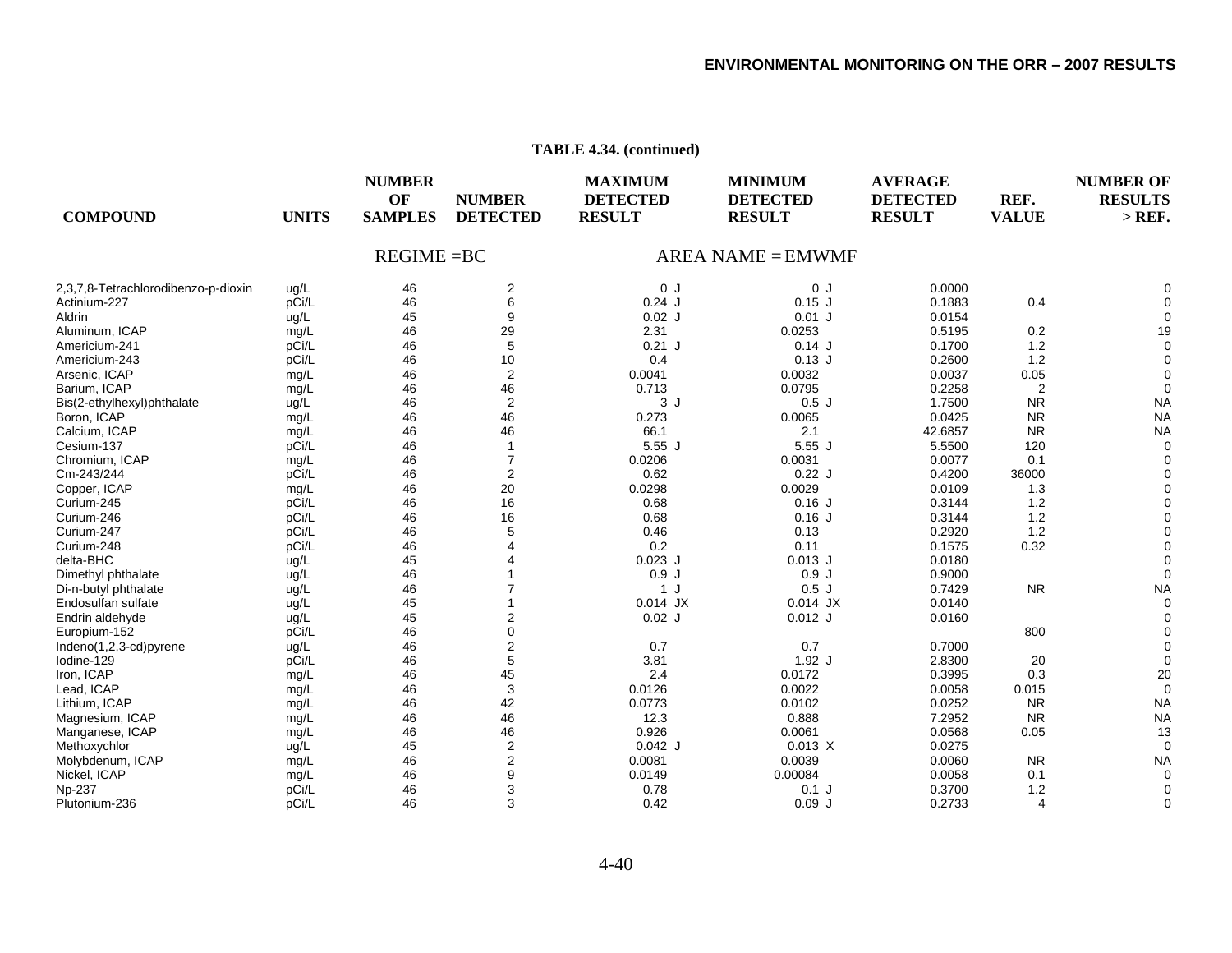|                   |              | <b>NUMBER</b>  |                 | <b>MAXIMUM</b>  | <b>MINIMUM</b><br><b>DETECTED</b> | <b>AVERAGE</b>  |                      | <b>NUMBER OF</b><br><b>RESULTS</b> |
|-------------------|--------------|----------------|-----------------|-----------------|-----------------------------------|-----------------|----------------------|------------------------------------|
|                   |              | OF             | <b>NUMBER</b>   | <b>DETECTED</b> |                                   | <b>DETECTED</b> | REF.<br><b>VALUE</b> |                                    |
| <b>COMPOUND</b>   | <b>UNITS</b> | <b>SAMPLES</b> | <b>DETECTED</b> | <b>RESULT</b>   | <b>RESULT</b>                     | <b>RESULT</b>   |                      | $>$ REF.                           |
| Plutonium-242     | pCi/L        | 46             | 4               | 0.14J           | $0.1$ J                           | 0.1200          | 1.2                  |                                    |
| Potassium, ICAP   | mg/L         | 46             | 46              | 4.02            | 0.747                             | 1.9804          | <b>NR</b>            | <b>NA</b>                          |
| Potassium-40      | pCi/L        | 46             |                 | 68.8 J          | 68.8 J                            | 68.8000         | 280                  |                                    |
| Pu-238            | pCi/L        | 46             |                 | $0.21$ J        | $0.14$ J                          | 0.1700          | 1.6                  |                                    |
| Pu-239/240        | pCi/L        | 46             | 6               | 0.3             | $0.12$ J                          | 0.1950          | 1.2                  |                                    |
| Radium-226        | pCi/L        | 46             | 25              | 0.57            | $0.08$ J                          | 0.1996          |                      |                                    |
| Radium-228        | pCi/L        | 46             | 11              | 1.56            | 0.47J                             | 0.8064          |                      |                                    |
| Sodium, ICAP      | mg/L         | 46             | 46              | 146             | 3.81                              | 20.6480         | <b>NR</b>            | <b>NA</b>                          |
| Strontium, ICAP   | mg/L         | 46             | 46              | 1.22            | 0.0385                            | 0.4292          | <b>NR</b>            | <b>NA</b>                          |
| Strontium-90      | pCi/L        | 46             | $\overline{2}$  | $1.67$ J        | 0.56J                             | 1.1150          | 8                    |                                    |
| Technetium-99     | pCi/L        | 46             | 2               | 4.44 J          | $3.35$ J                          | 3.8950          | 4000                 |                                    |
| Tetrachloroethene | ug/L         | 46             |                 | 1 J             | 1J                                | 1.0000          | 5                    |                                    |
| Thorium-227       | pCi/L        | 46             |                 | $0.24$ J        | $0.15$ J                          | 0.1883          | 160                  |                                    |
| Thorium-228       | pCi/L        | 46             |                 | 0.62            | 0.11J                             | 0.2571          | 16                   |                                    |
| Thorium-229       | pCi/L        | 46             |                 | 4.42            | $0.08$ J                          | 1.2225          | 1.6                  |                                    |
| Thorium-230       | pCi/L        | 46             |                 | 0.3             | $0.23$ J                          | 0.2550          | 12                   |                                    |
| Thorium-232       | pCi/L        | 46             | $\overline{7}$  | 0.42            | $0.12$ J                          | 0.2271          | $\overline{2}$       |                                    |
| Thorium-234       | pCi/L        | 46             | 10              | 1.01            | 0.09J                             | 0.2940          | 400                  |                                    |
| Titanium, ICAP    | mg/L         | 46             | 21              | 0.0475          | 0.0031                            | 0.0165          | <b>NR</b>            | <b>NA</b>                          |
| Toluene           | ug/L         | 46             | 5               | 0.3J            | $0.1$ J                           | 0.1600          | 1000                 |                                    |
| Trichloroethene   | ug/L         | 46             |                 | 0.2J            | 0.2J                              | 0.2000          | 5                    |                                    |
| Tritium           | pCi/L        | 46             | 3               | 576             | 315 J                             | 402.0000        | 20000                |                                    |
| Uranium, ICAP     | mg/L         | 46             |                 | 0.0054          | 0.0054                            | 0.0054          | 0.03                 |                                    |
| Uranium-232       | pCi/L        | 43             | 3               | 0.36            | 0.05                              | 0.2233          |                      |                                    |
| Uranium-233/234   | pCi/L        | 46             | 21              | 2.08            | $0.12$ J                          | 0.3538          | 20                   |                                    |
| Uranium-235/236   | pCi/L        | 46             | 3               | 0.2J            | 0.14J                             | 0.1600          | 20                   |                                    |
| Uranium-238       | pCi/L        | 46             | 10              | 1.01            | 0.09J                             | 0.2940          | 24                   |                                    |
| Vanadium, ICAP    | mg/L         | 46             | 4               | 0.0198          | 0.0084                            | 0.0132          | <b>NR</b>            | <b>NA</b>                          |
| Yttrium-90        | pCi/L        | 46             | 2               | $1.67$ J        | 0.56J                             | 1.1150          | 400                  |                                    |
| Zinc              | mg/L         |                | 0               |                 |                                   |                 |                      |                                    |
| Zinc, ICAP        | mg/L         | 45             | 18              | 0.0302          | 0.005                             | 0.0129          | 5                    |                                    |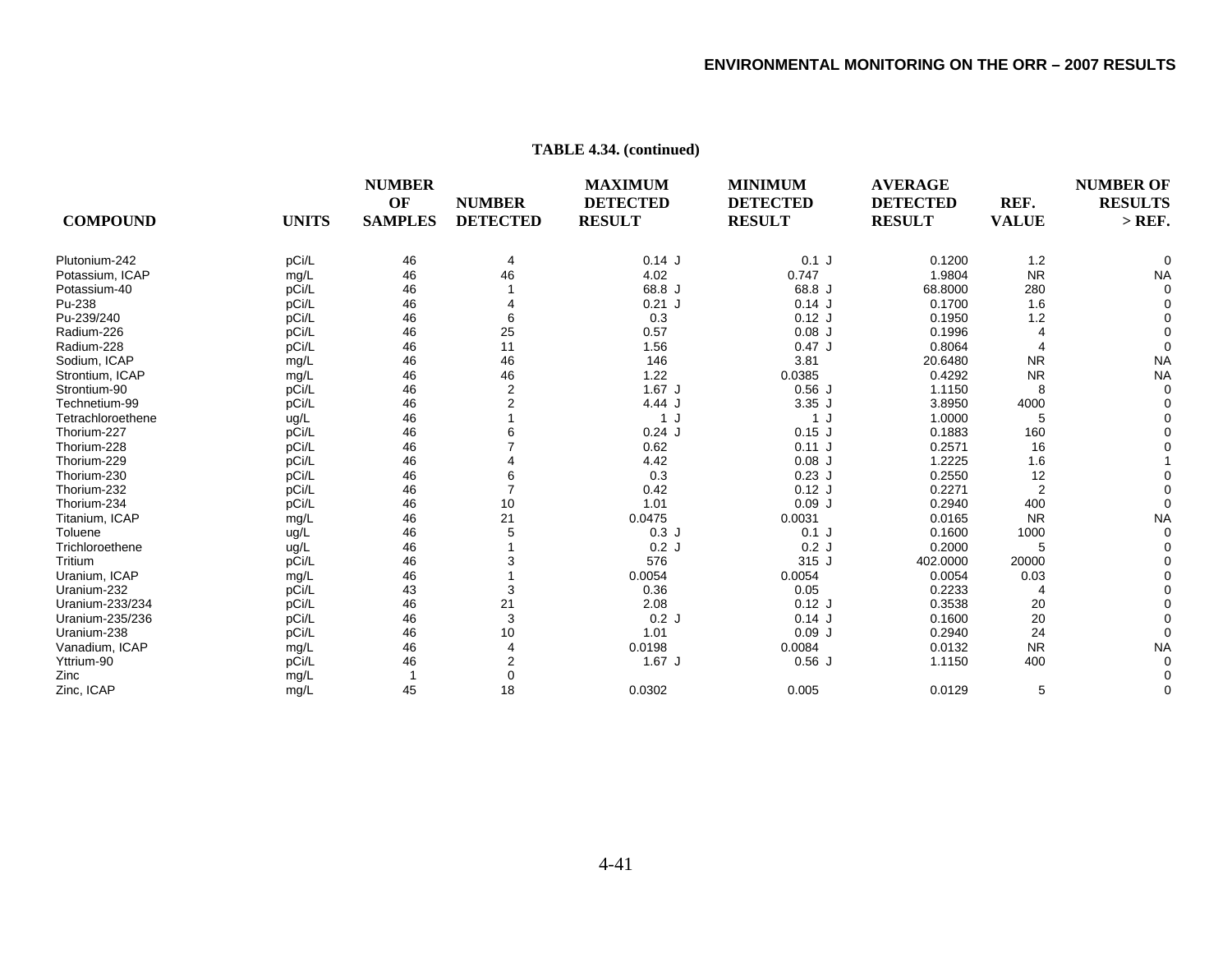| <b>COMPOUND</b>               | <b>UNITS</b> | <b>NUMBER</b><br>OF<br><b>SAMPLES</b> | <b>NUMBER</b><br><b>DETECTED</b> | <b>MAXIMUM</b><br><b>DETECTED</b><br><b>RESULT</b> | <b>MINIMUM</b><br><b>DETECTED</b><br><b>RESULT</b> | <b>AVERAGE</b><br><b>DETECTED</b><br><b>RESULT</b> | REF.<br><b>VALUE</b> | <b>NUMBER OF</b><br><b>RESULTS</b><br>$>$ REF. |
|-------------------------------|--------------|---------------------------------------|----------------------------------|----------------------------------------------------|----------------------------------------------------|----------------------------------------------------|----------------------|------------------------------------------------|
|                               |              | $REGIME = BC$                         |                                  | AREA NAME = Exit Pathway - Traverse A              |                                                    |                                                    |                      |                                                |
| Barium, ICAP                  | mg/L         |                                       |                                  | 0.125                                              | 0.0896                                             | 0.1075                                             | $\overline{2}$       |                                                |
| <b>Bicarbonate</b>            | mg/L         |                                       |                                  | 202                                                | 145                                                | 182.5000                                           | <b>NR</b>            | <b>NA</b>                                      |
| Boron, ICAP                   | mg/L         |                                       |                                  | 0.036                                              | 0.018                                              | 0.0286                                             | <b>NR</b>            | <b>NA</b>                                      |
| Calcium, ICAP                 | mg/L         |                                       |                                  | 69.7                                               | 52.2 N                                             | 59.2250                                            | <b>NR</b>            | <b>NA</b>                                      |
| Chloride                      | mg/L         |                                       |                                  | 13.5                                               | 5.7                                                | 10.1250                                            | 250                  |                                                |
| Chromium, ICAP                | mg/L         |                                       |                                  | 0.0139                                             | 0.0139                                             | 0.0139                                             | 0.1                  |                                                |
| Copper, ICAP                  | mg/L         |                                       |                                  | 0.0081                                             | 0.0081                                             | 0.0081                                             | 1.3                  |                                                |
| Flouride                      | mg/L         |                                       |                                  | 0.22                                               | 0.11                                               | 0.1700                                             |                      |                                                |
| <b>Gross Alpha Activity</b>   | pCi/L        |                                       |                                  | 9.63                                               | 7.5                                                | 8.6450                                             | 15                   |                                                |
| <b>Gross Beta Activity</b>    | pCi/L        |                                       |                                  | 23.1                                               | 11.6                                               | 17.7750                                            | 50                   |                                                |
| Iron, ICAP                    | mg/L         |                                       |                                  | $0.0606$ *N                                        | 0.0316                                             | 0.0454                                             | 0.3                  |                                                |
| Lithium, ICAP                 | mg/L         |                                       |                                  | 0.0255                                             | 0.0215                                             | 0.0235                                             | <b>NR</b>            | <b>NA</b>                                      |
| Magnesium, ICAP               | mg/L         |                                       |                                  | 21.8                                               | 16                                                 | 19.2750                                            | <b>NR</b>            | <b>NA</b>                                      |
| Manganese, ICAP               | mg/L         |                                       |                                  | 0.0615                                             | 0.0487                                             | 0.0551                                             | 0.05                 |                                                |
| Nitrate/Nitrite               | mg/L         |                                       |                                  | 4.7                                                | 2.1                                                | 3.3500                                             | 10                   |                                                |
| Potassium, ICAP               | mg/L         |                                       |                                  | 4.32                                               | 1.08 E                                             | 2.4825                                             | <b>NR</b>            | <b>NA</b>                                      |
| Sodium, ICAP                  | mg/L         |                                       |                                  | 6.17                                               | 3.08                                               | 4.8850                                             | <b>NR</b>            | <b>NA</b>                                      |
| Strontium, ICAP               | mg/L         |                                       |                                  | 0.174                                              | 0.137                                              | 0.1510                                             | <b>NR</b>            | <b>NA</b>                                      |
| Sulfate                       | mg/L         |                                       |                                  | 21.5                                               | 14.5                                               | 17.5500                                            | 250                  |                                                |
| Technetium-99                 | pCi/L        |                                       |                                  | 18.9                                               | 10.8                                               | 13.8000                                            | 4000                 |                                                |
| <b>Total Dissolved Solids</b> | mg/L         |                                       |                                  | 300                                                | 269                                                | 283.0000                                           | 500                  |                                                |
| <b>Total Suspended Solids</b> | mg/L         |                                       |                                  |                                                    |                                                    | 5.7500                                             | <b>NR</b>            | <b>NA</b>                                      |
| Uranium-233/234               | pCi/L        |                                       |                                  | 5.26                                               | 3.5                                                | 4.4800                                             | 20                   |                                                |
| Uranium-235/236               | pCi/L        |                                       |                                  | 0.476                                              | 0.322                                              | 0.4220                                             | 20                   |                                                |
| Uranium-238                   | pCi/L        |                                       |                                  | 8.23                                               | 5.7                                                | 6.9300                                             | 24                   |                                                |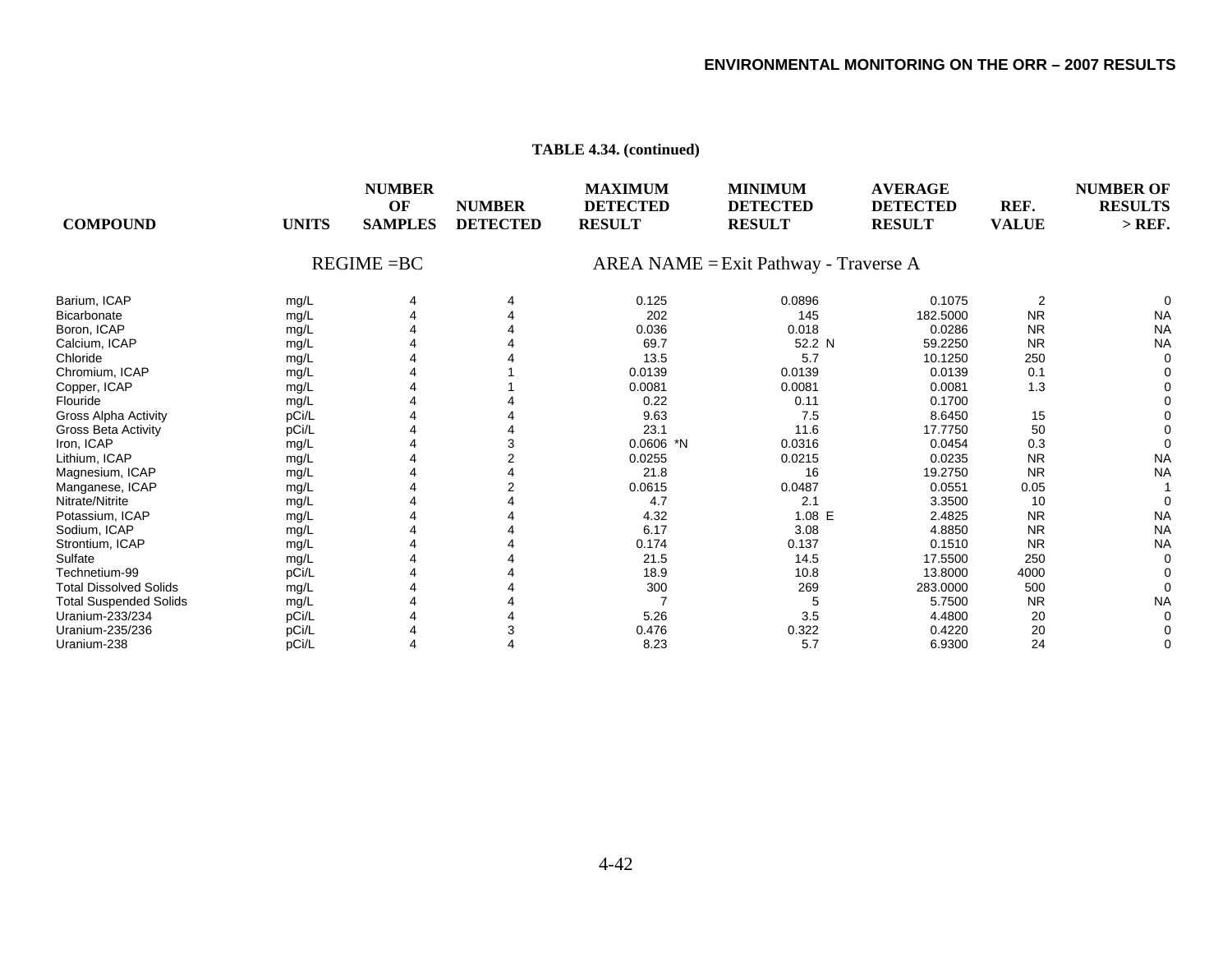| <b>COMPOUND</b>               | <b>UNITS</b> | <b>NUMBER</b><br>OF<br><b>SAMPLES</b> | <b>NUMBER</b><br><b>DETECTED</b> | <b>MAXIMUM</b><br><b>DETECTED</b><br><b>RESULT</b>  | <b>MINIMUM</b><br><b>DETECTED</b><br><b>RESULT</b> | <b>AVERAGE</b><br><b>DETECTED</b><br><b>RESULT</b> | REF.<br><b>VALUE</b>      | <b>NUMBER OF</b><br><b>RESULTS</b><br>$>$ REF. |
|-------------------------------|--------------|---------------------------------------|----------------------------------|-----------------------------------------------------|----------------------------------------------------|----------------------------------------------------|---------------------------|------------------------------------------------|
|                               |              |                                       |                                  | $REGIME = BC$ AREA NAME = Exit Pathway - Traverse B |                                                    |                                                    |                           |                                                |
| 1,1-Dichloroethene            | ug/L         | 6                                     | 3                                | 2J                                                  |                                                    | 1.6667                                             | $\overline{7}$            |                                                |
| 1,2-Dichloroethene            | ug/L         | 6                                     | 4                                | 16                                                  | 5J                                                 | 9.2500                                             | <b>NR</b>                 | <b>NA</b>                                      |
| Alkalinity                    | mg/L         | $\overline{2}$                        | $\overline{2}$                   | 215                                                 | 160                                                | 187.5000                                           | <b>NR</b>                 | <b>NA</b>                                      |
| Aluminum, ICAP                | mg/L         | 6                                     |                                  | 0.0561                                              | 0.0561                                             | 0.0561                                             | 0.2                       |                                                |
| Barium, ICAP                  | mg/L         | 6                                     | 6                                | 0.153                                               | 0.0157                                             | 0.1021                                             | 2                         | $\Omega$                                       |
| <b>Bicarbonate</b>            | mg/L         | 6                                     | 6                                | 261                                                 | 101                                                | 189.1667                                           | <b>NR</b>                 | <b>NA</b>                                      |
| Boron, ICAP                   | mg/L         | 6                                     | 4                                | 0.122                                               | 0.0448                                             | 0.0767                                             | <b>NR</b>                 | <b>NA</b>                                      |
| Calcium, ICAP                 | mg/L         | 6                                     | 6                                | 105 N                                               | 6.66 N                                             | 70.2433                                            | <b>NR</b><br>$\mathsf{k}$ | <b>NA</b>                                      |
| Chloride                      | mg/L         | 6                                     | 6                                | 37                                                  | 12.4                                               | 27.3667                                            | 250                       | $\Omega$                                       |
| Chromium, ICAP                | mg/L         | 6                                     |                                  | 0.0083                                              | 0.0083                                             | 0.0083                                             | 0.1                       |                                                |
| Chromium, PMS                 | mg/L         | 2                                     |                                  |                                                     |                                                    |                                                    | 0.1                       |                                                |
| cis-1,2-Dichloroethene        | ug/L         | 6                                     |                                  | 16                                                  | 5J                                                 | 9.2500                                             | 70                        |                                                |
| Copper, ICAP                  | mg/L         | 6                                     | $\overline{2}$                   | 0.0223                                              | 0.0083                                             | 0.0153                                             | 1.3                       |                                                |
| Flouride                      | mg/L         | 6                                     | 6                                | 0.39                                                | 0.157                                              | 0.2457                                             |                           |                                                |
| <b>Gross Alpha Activity</b>   | pCi/L        | 6                                     |                                  | 22                                                  | 4.6                                                | 15.6250                                            | 15                        |                                                |
| <b>Gross Beta Activity</b>    | pCi/L        | 6                                     | 6                                | 75.2                                                | 14.5                                               | 39.1833                                            | 50                        |                                                |
| Iron, ICAP                    | mg/L         | 6                                     | 6                                | $1.6$ *N                                            | 0.35                                               | 0.9417                                             | 0.3                       |                                                |
| Lithium, ICAP                 | mg/L         | 6                                     | 5                                | 0.0299                                              | 0.0148                                             | 0.0201                                             | <b>NR</b><br>W            | <b>NA</b>                                      |
| Magnesium, ICAP               | mg/L         | 6                                     | 6                                | 30.5                                                | 14.2                                               | 23.1333                                            | N <sub>R</sub><br>k       | <b>NA</b>                                      |
| Manganese, ICAP               | mg/L         | 6                                     | 4                                | 0.0247                                              | 0.0114                                             | 0.0163                                             | 0.05                      | $\Omega$                                       |
| Nitrate as Nitrogen           | mg/L         | 2                                     | $\overline{2}$                   | 18.2                                                | 7.73                                               | 12.9650                                            | 10                        |                                                |
| Nitrate/Nitrite               | mg/L         | 4                                     |                                  | 24.2                                                | 1.2                                                | 14.1000                                            | 10                        |                                                |
| Potassium, ICAP               | mg/L         | 6                                     | 5                                | 14 E                                                | 2.78                                               | 6.8060                                             | <b>NR</b>                 | <b>NA</b>                                      |
| Sodium, ICAP                  | mg/L         | 6                                     | 6                                | 16                                                  | 7.18                                               | 12.9300                                            | <b>NR</b><br>k            | <b>NA</b>                                      |
| Strontium, ICAP               | mg/L         | 6                                     | 6                                | 0.365                                               | 0.0261                                             | 0.2304                                             | <b>NR</b><br>W            | <b>NA</b>                                      |
| Sulfate                       | mg/L         | 6                                     | 6                                | 27.9                                                | 16.3                                               | 22.0667                                            | 250                       | $\Omega$                                       |
| Technetium-99                 | pCi/L        | 4                                     | 3                                | 90.1                                                | 48                                                 | 74.7667                                            | 4000                      |                                                |
| <b>Total Dissolved Solids</b> | mg/L         | 6                                     | 6                                | 485                                                 | 225                                                | 358.1667                                           | 500                       | $\Omega$                                       |
| <b>Total Suspended Solids</b> | mg/L         | 6                                     | $\overline{2}$                   | 8                                                   | 2                                                  | 5.0000                                             | <b>NR</b>                 | <b>NA</b>                                      |
| Trichloroethene               | ug/L         | 6                                     | 6                                | 19                                                  | 2J                                                 | 10.8333                                            | 5                         |                                                |
| Turbidity                     | <b>NTU</b>   | 2                                     | $\overline{2}$                   | 9.13                                                | 3.84                                               | 6.4850                                             | -1                        |                                                |
| Uranium, ICAP                 | mg/L         | $\overline{2}$                        | 0                                |                                                     |                                                    |                                                    | 0.03                      |                                                |
| Uranium, PMS                  | mg/L         | 6                                     | 5                                | 0.066                                               | 0.0122                                             | 0.0387                                             | 0.03                      |                                                |
| Uranium-233/234               | pCi/L        | 4                                     |                                  | 12.6                                                | 0.7                                                | 7.1700                                             | 20                        |                                                |
| Uranium-235/236               | pCi/L        | 4                                     |                                  | 1.46                                                | 0.125                                              | 0.8045                                             | 20                        |                                                |
| Uranium-238                   | pCi/L        | 4                                     | 3                                | 22.3                                                | 4.45                                               | 15.7167                                            | 24                        | ∩                                              |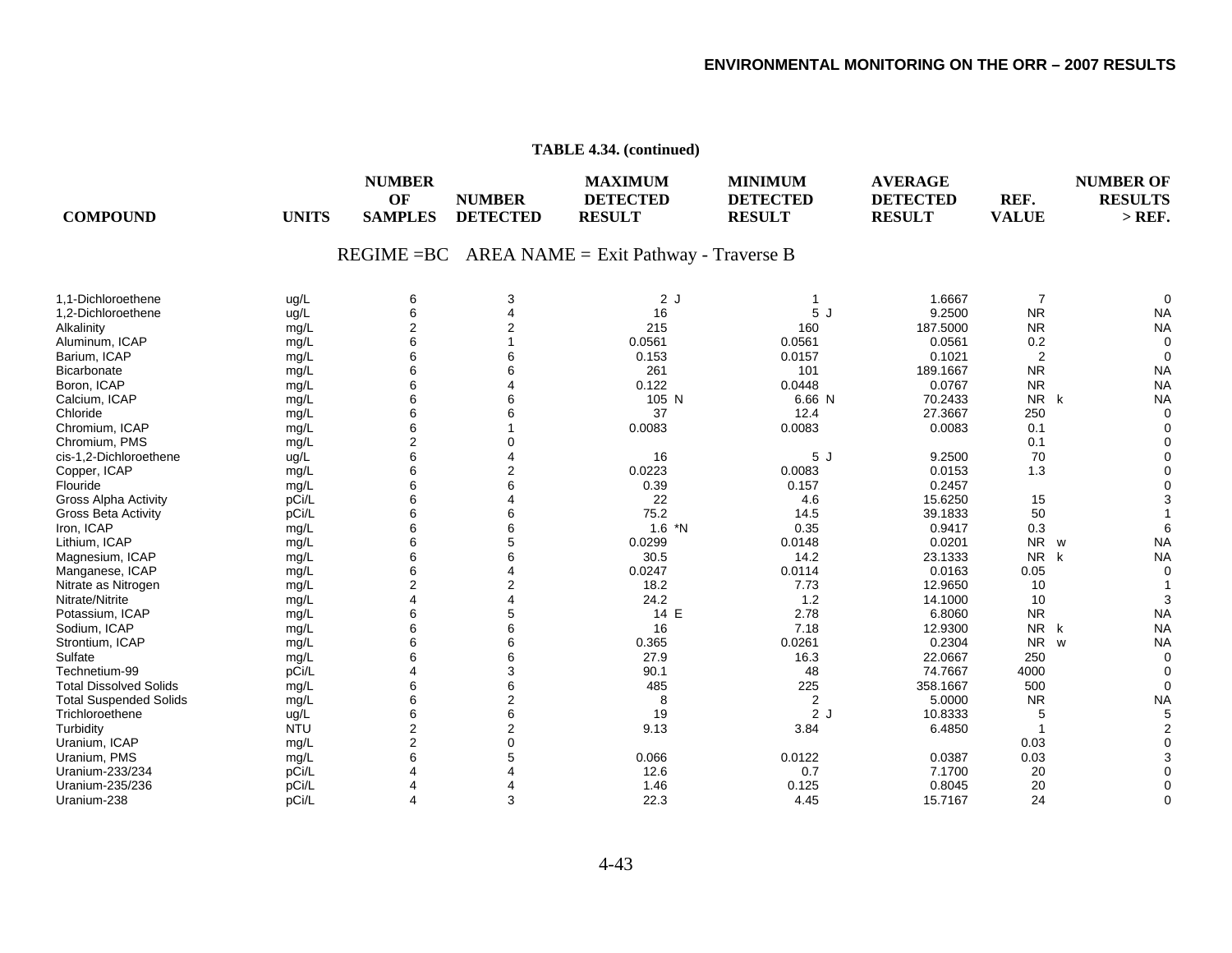| <b>COMPOUND</b>               | <b>UNITS</b> | <b>NUMBER</b><br>OF<br><b>SAMPLES</b> | <b>NUMBER</b><br><b>DETECTED</b> | <b>MAXIMUM</b><br><b>DETECTED</b><br><b>RESULT</b> | <b>MINIMUM</b><br><b>DETECTED</b><br><b>RESULT</b> | <b>AVERAGE</b><br><b>DETECTED</b><br><b>RESULT</b> | REF.<br><b>VALUE</b> | <b>NUMBER OF</b><br><b>RESULTS</b><br>$>$ REF. |
|-------------------------------|--------------|---------------------------------------|----------------------------------|----------------------------------------------------|----------------------------------------------------|----------------------------------------------------|----------------------|------------------------------------------------|
|                               |              | $REGIME = BC$                         |                                  |                                                    | AREA NAME = Exit Pathway - Traverse C              |                                                    |                      |                                                |
| 1.2-Dichloroethene            | ug/L         | 4                                     | 3                                | 3J                                                 | 1 J                                                | 2.0000                                             | <b>NR</b>            | <b>NA</b>                                      |
| Alkalinity                    | mg/L         |                                       |                                  | 333                                                | 232                                                | 283.7500                                           | <b>NR</b>            | <b>NA</b>                                      |
| Barium, ICAP                  | mg/L         |                                       |                                  | 0.201                                              | 0.064                                              | 0.1330                                             |                      |                                                |
| Bicarbonate                   | mg/L         |                                       |                                  | 333                                                | 232                                                | 283.7500                                           | <b>NR</b>            | <b>NA</b>                                      |
| Calcium, ICAP                 | mg/L         |                                       |                                  | 142                                                | 71.4                                               | 109.1750                                           | <b>NR</b>            | <b>NA</b>                                      |
| Chloride                      | mg/L         |                                       |                                  | 71.2                                               | 7.16                                               | 38.6650                                            | 250                  |                                                |
| cis-1,2-Dichloroethene        | ug/L         |                                       |                                  | 3J                                                 | −J                                                 | 2.0000                                             | 70                   |                                                |
| Flouride                      | mg/L         |                                       |                                  | 0.24                                               | 0.161                                              | 0.2017                                             |                      |                                                |
| Gross Alpha Activity          | pCi/L        |                                       |                                  |                                                    |                                                    |                                                    | 15                   |                                                |
| <b>Gross Beta Activity</b>    | pCi/L        |                                       |                                  | 65                                                 | 14                                                 | 32.3333                                            | 50                   |                                                |
| Iron, ICAP                    | mg/L         |                                       |                                  | 0.753                                              | 0.102                                              | 0.3797                                             | 0.3                  |                                                |
| Lithium, ICAP                 | mg/L         |                                       |                                  | 0.0208                                             | 0.0164                                             | 0.0186                                             | <b>NR</b><br>W       | <b>NA</b>                                      |
| Magnesium, ICAP               | mg/L         |                                       |                                  | 39                                                 | 22.4                                               | 29.4500                                            | <b>NR</b>            | <b>NA</b>                                      |
| Manganese, ICAP               | mg/L         |                                       |                                  | 0.861                                              | 0.00893                                            | 0.3120                                             | 0.05                 |                                                |
| Nitrate as Nitrogen           | mg/L         |                                       |                                  | 19                                                 | 1.95                                               | 12.5375                                            | 10                   |                                                |
| Potassium, ICAP               | mg/L         |                                       |                                  | 2.95                                               | 2.48                                               | 2.7200                                             | <b>NR</b>            | <b>NA</b>                                      |
| Sodium, ICAP                  | mg/L         |                                       |                                  | 30.6                                               | 2.35                                               | 16.7550                                            | <b>NR</b>            | <b>NA</b>                                      |
| Strontium, ICAP               | mg/L         |                                       |                                  | 1.17                                               | 0.0584                                             | 0.4281                                             | N <sub>R</sub><br>W  | <b>NA</b>                                      |
| Sulfate                       | mg/L         |                                       |                                  | 40.2                                               | 12.3                                               | 29.6500                                            | 250                  |                                                |
| Tetrachloroethene             | ug/L         |                                       |                                  | 3J                                                 | 3J                                                 | 3.0000                                             | 5                    |                                                |
| <b>Total Dissolved Solids</b> | mg/L         |                                       |                                  | 544                                                | 319                                                | 452.0000                                           | 500                  |                                                |
| Trichloroethene               | ug/L         |                                       |                                  | 88                                                 |                                                    | 38.7500                                            |                      |                                                |
| Turbidity                     | <b>NTU</b>   |                                       |                                  | 7.27                                               | 0.265                                              | 2.2573                                             |                      |                                                |
| Uranium, ICAP                 | mg/L         |                                       |                                  |                                                    |                                                    |                                                    | 0.03                 |                                                |
| Uranium, PMS                  | mg/L         |                                       | 3                                | 0.0135                                             | 0.000715                                           | 0.0058                                             | 0.03                 |                                                |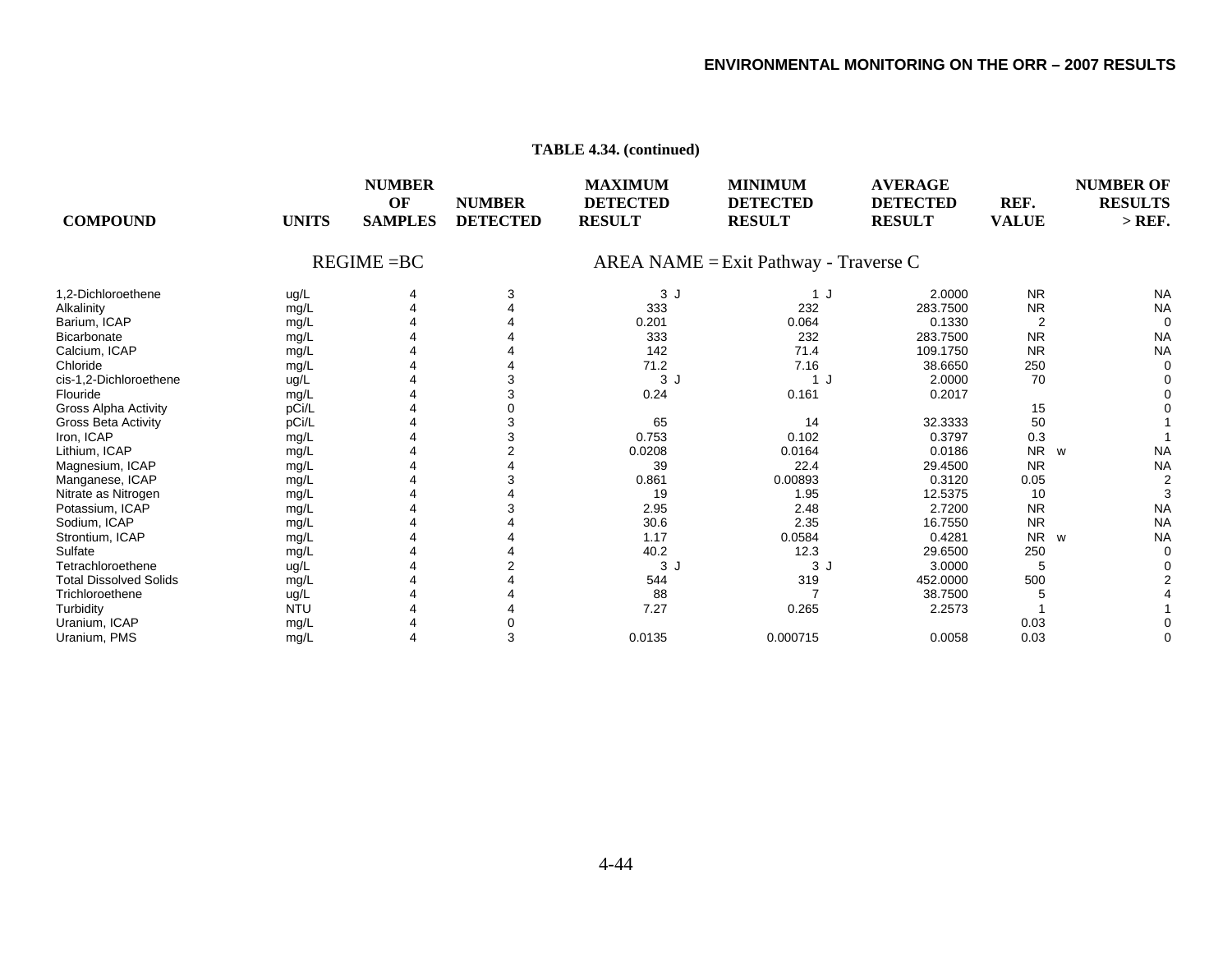|                            |              | <b>NUMBER</b><br>OF | <b>NUMBER</b>   | <b>MAXIMUM</b><br><b>DETECTED</b>        | <b>MINIMUM</b><br><b>DETECTED</b> | <b>AVERAGE</b><br><b>DETECTED</b> | REF.         | <b>NUMBER OF</b><br><b>RESULTS</b> |
|----------------------------|--------------|---------------------|-----------------|------------------------------------------|-----------------------------------|-----------------------------------|--------------|------------------------------------|
| <b>COMPOUND</b>            | <b>UNITS</b> | <b>SAMPLES</b>      | <b>DETECTED</b> | <b>RESULT</b>                            | <b>RESULT</b>                     | <b>RESULT</b>                     | <b>VALUE</b> | $>$ REF.                           |
|                            |              | $REGIME = BC$       |                 | $AREA NAME = Exist Pathway - Traverse W$ |                                   |                                   |              |                                    |
| Barium, ICAP               | mg/L         | 6                   | 6               | 0.0874                                   | 0.0315                            | 0.0529                            |              |                                    |
| Boron, ICAP                | mg/L         | 6                   | 6               | 0.0585                                   | 0.0368                            | 0.0488                            | <b>NR</b>    | <b>NA</b>                          |
| Calcium, ICAP              | mg/L         | 6                   | 6               | 63.7                                     | 45.4 N                            | 54.5167                           | <b>NR</b>    | <b>NA</b>                          |
| <b>Gross Beta Activity</b> | pCi/L        | 6                   |                 | 3.72                                     | 3.72                              | 3.7200                            | 50           | 0                                  |
| Iron, ICAP                 | mg/L         |                     |                 | l.94                                     | 0.208                             | 1.0545                            | 0.3          |                                    |
| Lithium, ICAP              | mg/L         | 6                   |                 | 0.0147                                   | 0.0106                            | 0.0126                            | <b>NR</b>    | <b>NA</b>                          |
| Magnesium, ICAP            | mg/L         | 6                   | 6               | 33.7                                     | 23.8                              | 30.1333                           | <b>NR</b>    | <b>NA</b>                          |
| Manganese, ICAP            | mg/L         | 6                   | 6               | 0.142                                    | 0.0329                            | 0.1119                            | 0.05         |                                    |
| Nitrate/Nitrite            | mg/L         | 6                   |                 | 0.36                                     | 0.24                              | 0.3000                            | 10           |                                    |
| Potassium, ICAP            | mg/L         | 6                   | 6               | 2.86                                     | 1.36                              | 2.1233                            | <b>NR</b>    | <b>NA</b>                          |
| Sodium, ICAP               | mg/L         | 6                   | 6               | 11.8                                     | 5.75                              | 8.1767                            | <b>NR</b>    | <b>NA</b>                          |
| Strontium, ICAP            | mg/L         | 6                   | 6               | 1.13                                     | 0.33                              | 0.6758                            | <b>NR</b>    | <b>NA</b>                          |
| Uranium-233/234            | pCi/L        | 6                   |                 | 1.79                                     | 0.814                             | 1.1640                            | 20           | 0                                  |
| Uranium-235/236            | pCi/L        |                     |                 | 0.203                                    | 0.203                             | 0.2030                            | 20           |                                    |
| Uranium-238                | pCi/L        | 6                   |                 | 0.666                                    | 0.666                             | 0.6660                            | 24           |                                    |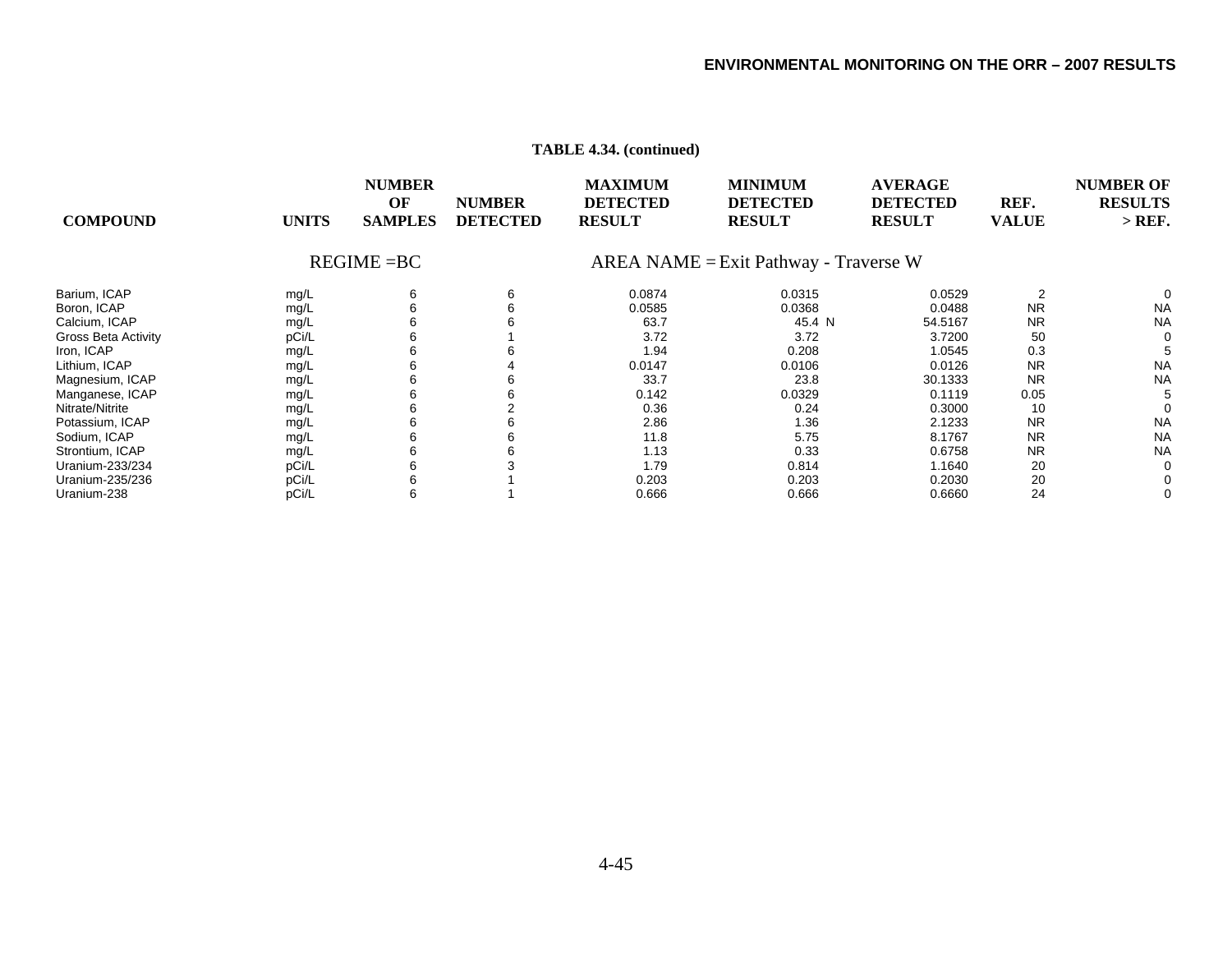| <b>COMPOUND</b><br><b>UNITS</b>       | <b>NUMBER</b><br>OF<br><b>SAMPLES</b> | <b>NUMBER</b><br><b>DETECTED</b>              | <b>MAXIMUM</b><br><b>DETECTED</b><br><b>RESULT</b> | <b>MINIMUM</b><br><b>DETECTED</b><br><b>RESULT</b> | <b>AVERAGE</b><br><b>DETECTED</b><br><b>RESULT</b> | REF.<br><b>VALUE</b> | <b>NUMBER OF</b><br><b>RESULTS</b><br>$>$ REF. |
|---------------------------------------|---------------------------------------|-----------------------------------------------|----------------------------------------------------|----------------------------------------------------|----------------------------------------------------|----------------------|------------------------------------------------|
|                                       | $REGIME = BC$                         | AREA NAME = Exit Pathway Spring/Surface Water |                                                    |                                                    |                                                    |                      |                                                |
| 1.1-Dichloroethene<br>ug/L            | 4                                     | 1                                             | 1 J                                                | 1 J                                                | 1.0000                                             | -7                   |                                                |
| 1,2-Dichloroethene<br>ug/L            | 2                                     | 2                                             | 10                                                 | 2J                                                 | 6.0000                                             | <b>NR</b>            | <b>NA</b>                                      |
| Alkalinity<br>mg/L                    | $\overline{2}$                        | 2                                             | 238                                                | 200                                                | 219.0000                                           | <b>NR</b>            | <b>NA</b>                                      |
| Aluminum, ICAP<br>mg/L                |                                       | $\overline{2}$                                | 0.258                                              | 0.149                                              | 0.2035                                             | 0.2                  |                                                |
| Barium, ICAP<br>mg/L                  | Δ                                     | 4                                             | 0.142                                              | 0.0565                                             | 0.0936                                             | $\overline{c}$       |                                                |
| Bicarbonate<br>mg/L                   | $\overline{2}$                        | 2                                             | 238                                                | 200                                                | 219.0000                                           | <b>NR</b>            | <b>NA</b>                                      |
| Boron, ICAP<br>mg/L                   |                                       |                                               | 0.137                                              | 0.0133                                             | 0.0649                                             | <b>NR</b><br>W       | <b>NA</b>                                      |
| Cadmium, ICAP<br>mg/L                 |                                       |                                               | 0.00014                                            | 0.00014                                            | 0.0001                                             | 0.005                |                                                |
| Cadmium, PMS<br>mg/L                  | $\overline{2}$                        |                                               |                                                    |                                                    |                                                    | 0.005                |                                                |
| Calcium, ICAP<br>mg/L                 | 4                                     |                                               | 103                                                | 36.9                                               | 67.3000                                            | <b>NR</b>            | <b>NA</b>                                      |
| Chloride<br>mg/L                      | 2                                     | 2                                             | 31.8                                               | 15                                                 | 23.4000                                            | 250                  |                                                |
| cis-1,2-Dichloroethene<br>ug/L        |                                       | $\overline{2}$                                | 10                                                 | 2J                                                 | 6.0000                                             | 70                   |                                                |
| Flouride<br>mg/L                      | $\overline{2}$                        | $\overline{2}$                                | 0.312                                              | 0.166                                              | 0.2390                                             |                      |                                                |
| <b>Gross Alpha Activity</b><br>pCi/L  |                                       | 3                                             | 16                                                 | 4.77                                               | 10.2233                                            | 15                   |                                                |
| pCi/L<br><b>Gross Beta Activity</b>   |                                       |                                               | 54                                                 | 3.64                                               | 23.7425                                            | 50                   |                                                |
| Iron, ICAP<br>mg/L                    |                                       |                                               | 0.221 N                                            | 0.0722                                             | 0.1571                                             | 0.3                  |                                                |
| Lead, ICAP<br>mg/L                    | Δ                                     |                                               |                                                    |                                                    |                                                    | 0.015                |                                                |
| Lead, PMS<br>mg/L                     | $\overline{2}$                        |                                               | 0.00601                                            | 0.00601                                            | 0.0060                                             | 0.015                |                                                |
| Lithium, ICAP<br>mg/L                 |                                       |                                               | 0.0116                                             | 0.0116                                             | 0.0116                                             | <b>NR</b><br>W       | <b>NA</b>                                      |
| Magnesium, ICAP<br>mg/L               |                                       |                                               | 19.2                                               | 14.5                                               | 17.4500                                            | <b>NR</b>            | <b>NA</b>                                      |
| Manganese, ICAP<br>mg/L               | 4                                     |                                               | 0.0262                                             | 0.0091                                             | 0.0182                                             | 0.05                 |                                                |
| Nitrate as Nitrogen<br>mg/L           | 2                                     | 2                                             | 17.9                                               | 6.41                                               | 12.1550                                            | 10                   |                                                |
| Nitrate/Nitrite<br>mg/L               | $\overline{2}$                        | 2                                             | 0.71                                               | 0.38                                               | 0.5450                                             | 10                   |                                                |
| Potassium, ICAP<br>mg/L               |                                       |                                               | 2.85                                               | 0.66                                               | 1.6598                                             | <b>NR</b>            | <b>NA</b>                                      |
| Sodium, ICAP<br>mg/L                  | 4                                     |                                               | 17.4                                               | 1.88                                               | 7.9050                                             | <b>NR</b>            | <b>NA</b>                                      |
| Strontium, ICAP<br>mg/L               |                                       |                                               | 0.248                                              | 0.0471                                             | 0.1333                                             | N <sub>R</sub><br>W  | <b>NA</b>                                      |
| Sulfate<br>mg/L                       | 2                                     | 2                                             | 26                                                 | 20.6                                               | 23.3000                                            | 250                  |                                                |
| <b>Total Dissolved Solids</b><br>mg/L | $\overline{2}$                        | $\overline{2}$                                | 452                                                | 284                                                | 368.0000                                           | 500                  |                                                |
| Trichloroethene<br>ug/L               | 4                                     |                                               | 7                                                  |                                                    | 7.0000                                             | 5                    |                                                |
| Turbidity<br><b>NTU</b>               | 2                                     | 2                                             | 4.52                                               | 1.89                                               | 3.2050                                             |                      |                                                |
| Uranium, ICAP<br>mg/L                 | $\overline{2}$                        |                                               |                                                    |                                                    |                                                    | 0.03                 |                                                |
| Uranium, PMS<br>mg/L                  |                                       |                                               | 0.0672                                             | 0.01                                               | 0.0350                                             | 0.03                 |                                                |
| pCi/L<br>Uranium-233/234              |                                       |                                               | 0.743                                              | 0.743                                              | 0.7430                                             | 20                   |                                                |
| Uranium-234<br>pCi/L                  |                                       |                                               | 0.564                                              | 0.564                                              | 0.5640                                             | 20                   |                                                |
| pCi/L<br>Uranium-238                  | $\overline{2}$                        |                                               | 0.932                                              | 0.932                                              | 0.9320                                             | 24                   |                                                |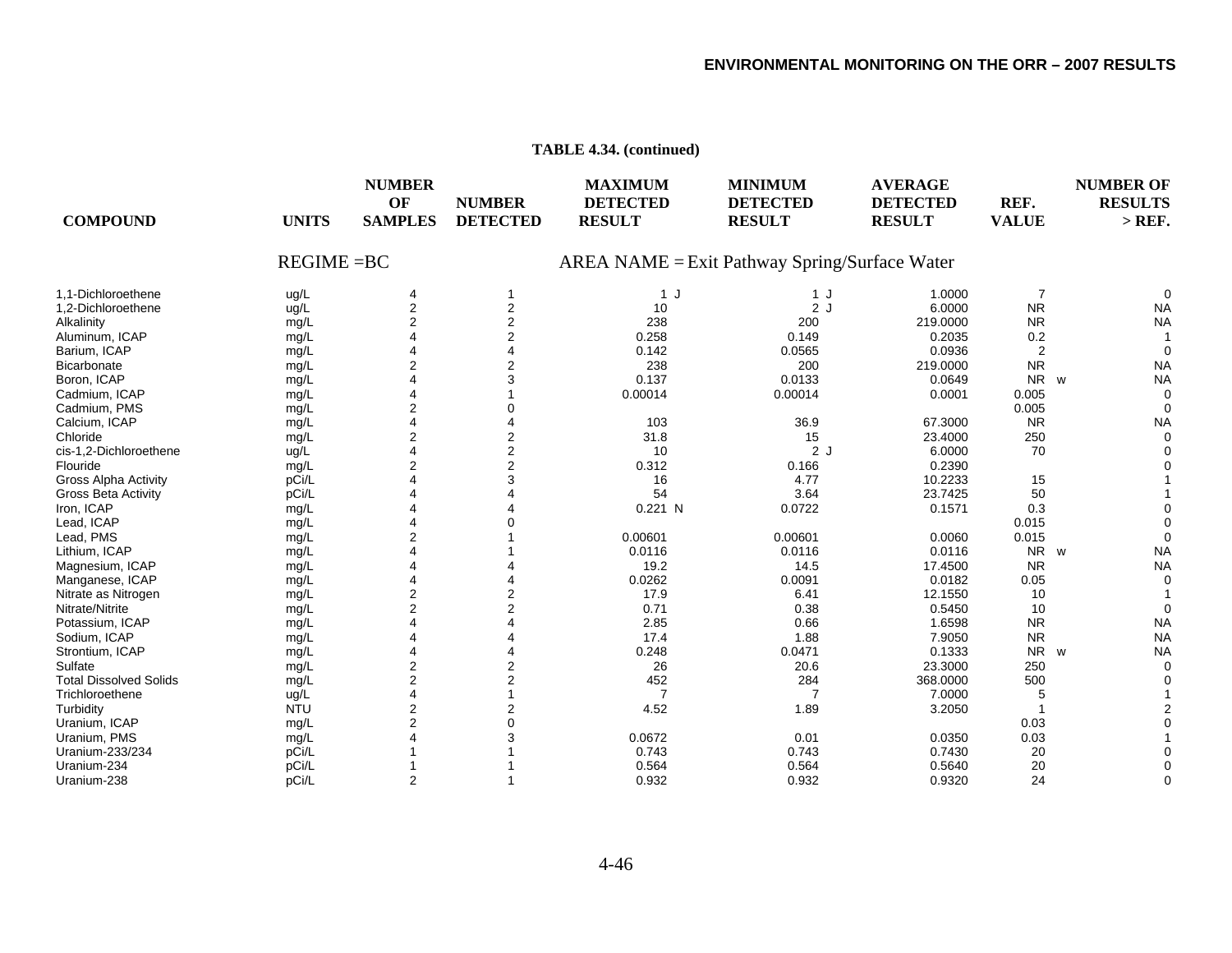| <b>COMPOUND</b>               | <b>UNITS</b> | <b>NUMBER</b><br>OF<br><b>SAMPLES</b> | <b>NUMBER</b><br><b>DETECTED</b> | <b>MAXIMUM</b><br><b>DETECTED</b><br><b>RESULT</b> | <b>MINIMUM</b><br><b>DETECTED</b><br><b>RESULT</b> | <b>AVERAGE</b><br><b>DETECTED</b><br><b>RESULT</b> | REF.<br><b>VALUE</b> | <b>NUMBER OF</b><br><b>RESULTS</b><br>$>$ REF. |
|-------------------------------|--------------|---------------------------------------|----------------------------------|----------------------------------------------------|----------------------------------------------------|----------------------------------------------------|----------------------|------------------------------------------------|
|                               |              | $REGIME = BC$                         |                                  |                                                    | $AREA NAME = Industrial Landfill$ I                |                                                    |                      |                                                |
| Alkalinity                    | mg/L         | 2                                     | 2                                | 228                                                | 216                                                | 222.0000                                           | <b>NR</b>            | <b>NA</b>                                      |
| Barium, ICAP                  | mg/L         | $\overline{2}$                        | $\overline{2}$                   | 0.112                                              | 0.0666                                             | 0.0893                                             | $\overline{2}$       | $\Omega$                                       |
| Bicarbonate                   | mg/L         | $\overline{2}$                        | $\overline{2}$                   | 228                                                | 216                                                | 222.0000                                           | <b>NR</b>            | <b>NA</b>                                      |
| Calcium, ICAP                 | mg/L         | $\overline{2}$                        | $\overline{2}$                   | 89.9                                               | 72.7                                               | 81.3000                                            | <b>NR</b>            | <b>NA</b>                                      |
| Chloride                      | mg/L         | 2                                     | 2                                | 39.4                                               | 35.8                                               | 37.6000                                            | 250                  |                                                |
| Flouride                      | mg/L         | 2                                     | 2                                | 0.391                                              | 0.216                                              | 0.3035                                             |                      |                                                |
| <b>Gross Alpha Activity</b>   | pCi/L        | $\overline{2}$                        | 2                                | 6.6                                                | 2.8                                                | 4.7000                                             | 15                   |                                                |
| <b>Gross Beta Activity</b>    | pCi/L        | $\overline{2}$                        | 2                                | 15                                                 | 8.7                                                | 11.8500                                            | 50                   |                                                |
| Iron, ICAP                    | mg/L         | $\overline{2}$                        |                                  | 3.03                                               | 1.45                                               | 2.2400                                             | 0.3                  |                                                |
| Lead, ICAP                    | mg/L         | 2                                     |                                  |                                                    |                                                    |                                                    | 0.015                |                                                |
| Lead, PMS                     | mg/L         | $\overline{2}$                        |                                  | 0.00294                                            | 0.00294                                            | 0.0029                                             | 0.015                |                                                |
| Lithium, ICAP                 | mg/L         | $\overline{2}$                        | 2                                | 0.0193                                             | 0.0189                                             | 0.0191                                             | <b>NR</b><br>W       | <b>NA</b>                                      |
| Magnesium, ICAP               | mg/L         | $\overline{2}$                        | $\overline{2}$                   | 41.5                                               | 38                                                 | 39.7500                                            | <b>NR</b>            | <b>NA</b>                                      |
| Manganese, ICAP               | mg/L         | 2                                     | $\overline{2}$                   | 0.00827                                            | 0.00557                                            | 0.0069                                             | 0.05                 |                                                |
| Nitrate as Nitrogen           | mg/L         | $\overline{2}$                        | 2                                | 9.3                                                | 9.03                                               | 9.1650                                             | 10                   |                                                |
| Potassium, ICAP               | mg/L         | $\overline{2}$                        | 2                                | 6.51                                               | 3.3                                                | 4.9050                                             | <b>NR</b>            | <b>NA</b>                                      |
| Sodium, ICAP                  | mg/L         | $\overline{c}$                        | $\overline{2}$                   | 16.3                                               | 16.3                                               | 16.3000                                            | <b>NR</b>            | <b>NA</b>                                      |
| Strontium, ICAP               | mg/L         | $\overline{c}$                        |                                  | 1.02                                               | 0.694                                              | 0.8570                                             | <b>NR</b><br>W       | <b>NA</b>                                      |
| Sulfate                       | mg/L         | 2                                     | $\overline{2}$                   | 120                                                | 55.2                                               | 87.6000                                            | 250                  |                                                |
| <b>Total Dissolved Solids</b> | mg/L         | 2                                     | 2                                | 462                                                | 394                                                | 428.0000                                           | 500                  |                                                |
| <b>Total Suspended Solids</b> | mg/L         | $\overline{2}$                        | 2                                | $\overline{2}$                                     |                                                    | 2.0000                                             | <b>NR</b>            | <b>NA</b>                                      |
| Trichloroethene               | ug/L         | $\overline{\mathbf{c}}$               |                                  | 46                                                 | 45                                                 | 45.5000                                            | 5                    |                                                |
| Turbidity                     | <b>NTU</b>   | $\overline{2}$                        |                                  | 24.6                                               | 10.8                                               | 17.7000                                            |                      |                                                |
| Uranium, ICAP                 | mg/L         | 2                                     |                                  |                                                    |                                                    |                                                    | 0.03                 |                                                |
| Uranium, PMS                  | mg/L         | $\overline{2}$                        |                                  | 0.00164                                            | 0.00164                                            | 0.0016                                             | 0.03                 |                                                |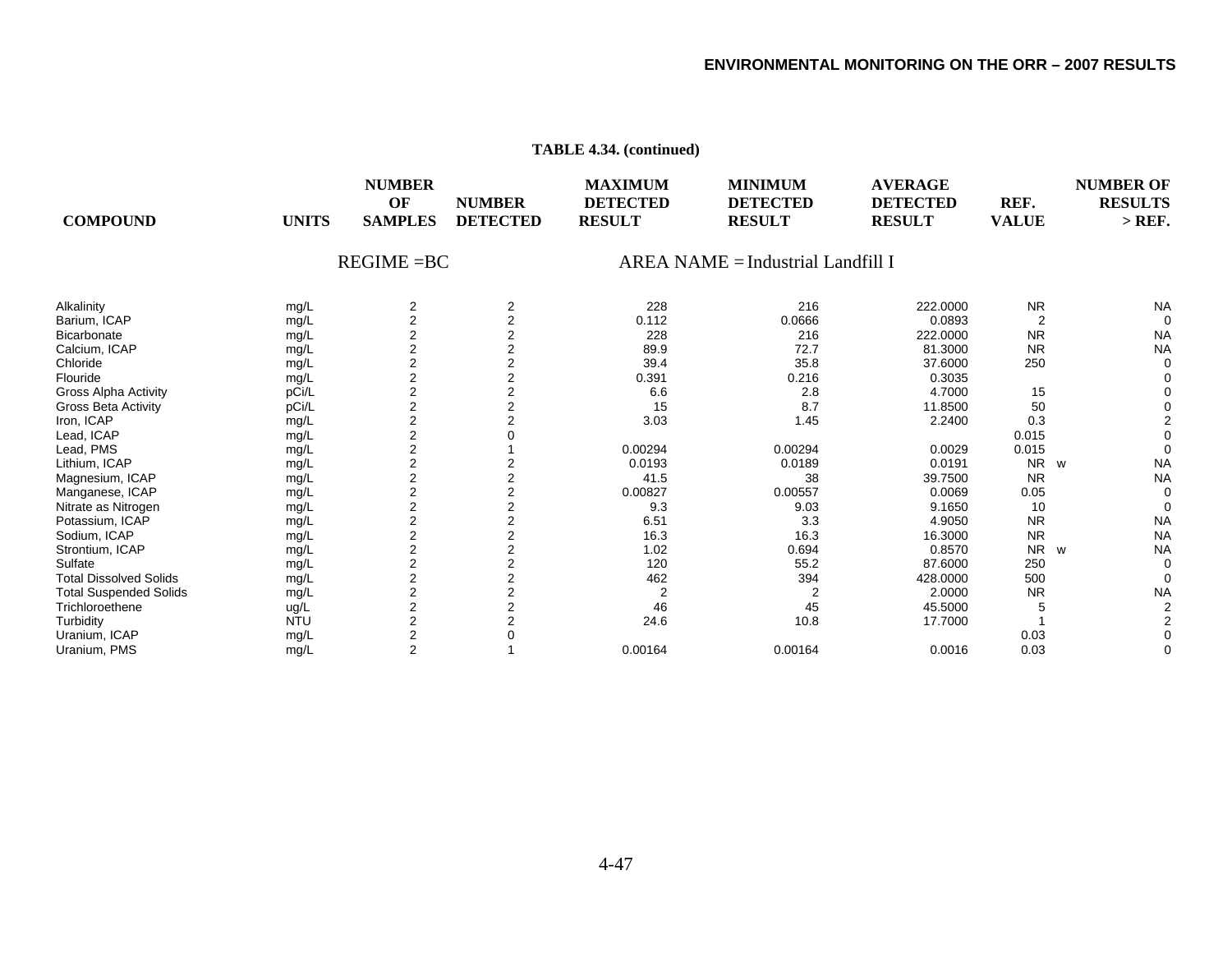| <b>COMPOUND</b>                                      | <b>UNITS</b> | <b>NUMBER</b><br>OF<br><b>SAMPLES</b> | <b>NUMBER</b><br><b>DETECTED</b> | <b>MAXIMUM</b><br><b>DETECTED</b><br><b>RESULT</b> | <b>MINIMUM</b><br><b>DETECTED</b><br><b>RESULT</b> | <b>AVERAGE</b><br><b>DETECTED</b><br><b>RESULT</b> | REF.<br><b>VALUE</b> | <b>NUMBER OF</b><br><b>RESULTS</b><br>$>$ REF. |
|------------------------------------------------------|--------------|---------------------------------------|----------------------------------|----------------------------------------------------|----------------------------------------------------|----------------------------------------------------|----------------------|------------------------------------------------|
|                                                      |              | $REGIME = BC$                         |                                  | $AREA NAME =$                                      | Oil Landfarm WMA                                   |                                                    |                      |                                                |
| 1,1,1-Trichloroethane                                | ug/L         | 16                                    | 1                                | 6                                                  | 6                                                  | 6.0000                                             | 200                  | $\Omega$                                       |
| 1,1,2-Trichloro-1,2,2-trifluoroethane<br>(Freon 113) | ug/L         | 10                                    |                                  | 37 D                                               | 37 D                                               | 37.0000                                            | <b>NR</b>            | <b>NA</b>                                      |
| 1,1-Dichloroethane                                   | ug/L         | 16                                    | 3                                | 13                                                 | 7 DJ                                               | 10.3333                                            | <b>NR</b>            | <b>NA</b>                                      |
| 1,1-Dichloroethene                                   | ug/L         | 12                                    | 7                                | 30 D                                               | 1 J                                                | 7.0000                                             | 7                    |                                                |
| 1,2-Dichloroethene                                   | ug/L         | 10                                    | 6                                | 330 D                                              | 2J                                                 | 58.1667                                            | <b>NR</b>            | <b>NA</b>                                      |
| 1,4-Dichlorobenzene                                  | ug/L         | 14                                    |                                  | 3J                                                 | 3J                                                 | 3.0000                                             | 75                   | $\Omega$                                       |
| Aldrin                                               | ug/L         | $\overline{4}$                        |                                  | $0.014$ J                                          | $0.014$ J                                          | 0.0140                                             |                      |                                                |
| Alkalinity                                           | mg/L         | 10                                    | 10                               | 636                                                | 196                                                | 335.5000                                           | <b>NR</b>            | <b>NA</b>                                      |
| Aluminum, ICAP                                       | mg/L         | 16                                    | 4                                | 0.729                                              | 0.0327                                             | 0.2732                                             | 0.2                  | $\mathfrak{p}$                                 |
| Americium-243                                        | pCi/L        | $\overline{4}$                        | 4                                | 1.22                                               | $0.13$ J                                           | 0.5950                                             | 1.2                  |                                                |
| Arsenic, ICAP                                        | mg/L         | 16                                    | 0                                |                                                    |                                                    |                                                    | 0.05                 |                                                |
| Arsenic, PMS                                         | mg/L         | 10                                    |                                  | 0.0115                                             | 0.0115                                             | 0.0115                                             | 0.05                 |                                                |
| Barium, ICAP                                         | mg/L         | 16                                    | 16                               | 1.76                                               | 0.0487                                             | 0.3701                                             | $\overline{2}$<br>k  |                                                |
| Benzene                                              | ug/L         | 16                                    | 2                                | 10 DJ                                              | 0.5J                                               | 5.2500                                             | 5                    |                                                |
| <b>Bicarbonate</b>                                   | mg/L         | 10                                    | 10                               | 636                                                | 196                                                | 335.5000                                           | <b>NR</b>            | <b>NA</b>                                      |
| Bis(2-ethylhexyl)phthalate                           | ug/L         | $\overline{4}$                        | $\overline{c}$                   | 2J                                                 | 0.6J                                               | 1.3000                                             | <b>NR</b>            | <b>NA</b>                                      |
| Boron, ICAP                                          | mg/L         | 16                                    | 11                               | 3.16                                               | 0.1                                                | 0.4762                                             | <b>NR</b><br>W       | <b>NA</b>                                      |
| Calcium, ICAP                                        | mg/L         | 16                                    | 16                               | 691                                                | 1.19                                               | 125.1350                                           | <b>NR</b><br>k       | <b>NA</b>                                      |
| Carbon Tetrachloride                                 | ug/L         | 16                                    | $\overline{4}$                   | 4 J                                                | 1J                                                 | 2.5000                                             | 5                    | $\Omega$                                       |
| Chloride                                             | mg/L         | 10                                    | 10                               | 134                                                | 5.57                                               | 66.7830                                            | 250                  |                                                |
| Chlorobenzene                                        | ug/L         | 16                                    | $\overline{2}$                   | 14                                                 | 1 J                                                | 7.5000                                             | 100                  |                                                |
| Chloroform                                           | ug/L         | 16                                    | 3                                | 2J                                                 | 2J                                                 | 2.0000                                             | 100                  |                                                |
| cis-1,2-Dichloroethene                               | ug/L         | 16                                    | 8                                | 330 D                                              | 2J                                                 | 49.1250                                            | 70                   |                                                |
| Cobalt, ICAP                                         | mg/L         | 16                                    | $\overline{2}$                   | 0.0393                                             | 0.0241                                             | 0.0317                                             | <b>NR</b>            | <b>NA</b>                                      |
| Copper, ICAP                                         | mg/L         | 16                                    | 2                                | 0.0037                                             | 0.0028                                             | 0.0033                                             | 1.3                  |                                                |
| Curium-245                                           | pCi/L        | $\overline{4}$                        |                                  | 1.45                                               | $0.23$ J                                           | 0.7250                                             | 1.2                  |                                                |
| Curium-246                                           | pCi/L        | $\overline{4}$                        | 4                                | 1.45                                               | $0.23$ J                                           | 0.7250                                             | 1.2                  |                                                |
| Di-n-butyl phthalate                                 | ug/L         | $\overline{4}$                        | 3                                | 1 J                                                | 0.5J                                               | 0.8333                                             | <b>NR</b>            | <b>NA</b>                                      |
| Flouride                                             | mg/L         | 10                                    |                                  | 0.482                                              | 0.126                                              | 0.3783                                             |                      |                                                |
| Gross Alpha Activity                                 | pCi/L        | 12                                    | 5                                | 79                                                 | 4.8                                                | 22.2000                                            | 15                   |                                                |
| <b>Gross Beta Activity</b>                           | pCi/L        | 12                                    | 8                                | 330                                                | 15                                                 | 71.8750                                            | 50                   |                                                |
| Iron, ICAP                                           | mg/L         | 16                                    | 15                               | 22.9                                               | 0.0631                                             | 2.6759                                             | 0.3                  |                                                |
| Lead, ICAP                                           | mg/L         | 16                                    | $\mathbf 0$                      |                                                    |                                                    |                                                    | 0.015                |                                                |
| Lead, PMS                                            | mg/L         | 10                                    | 8                                | 0.0945                                             | 0.00056                                            | 0.0150                                             | 0.015                |                                                |
| Lithium, ICAP                                        | mg/L         | 16                                    | 14                               | 0.12                                               | 0.0164                                             | 0.0392                                             | <b>NR</b><br>W       | <b>NA</b>                                      |
| Magnesium, ICAP                                      | mg/L         | 16                                    | 16                               | 55                                                 | 0.468                                              | 23.8826                                            | NR k                 | <b>NA</b>                                      |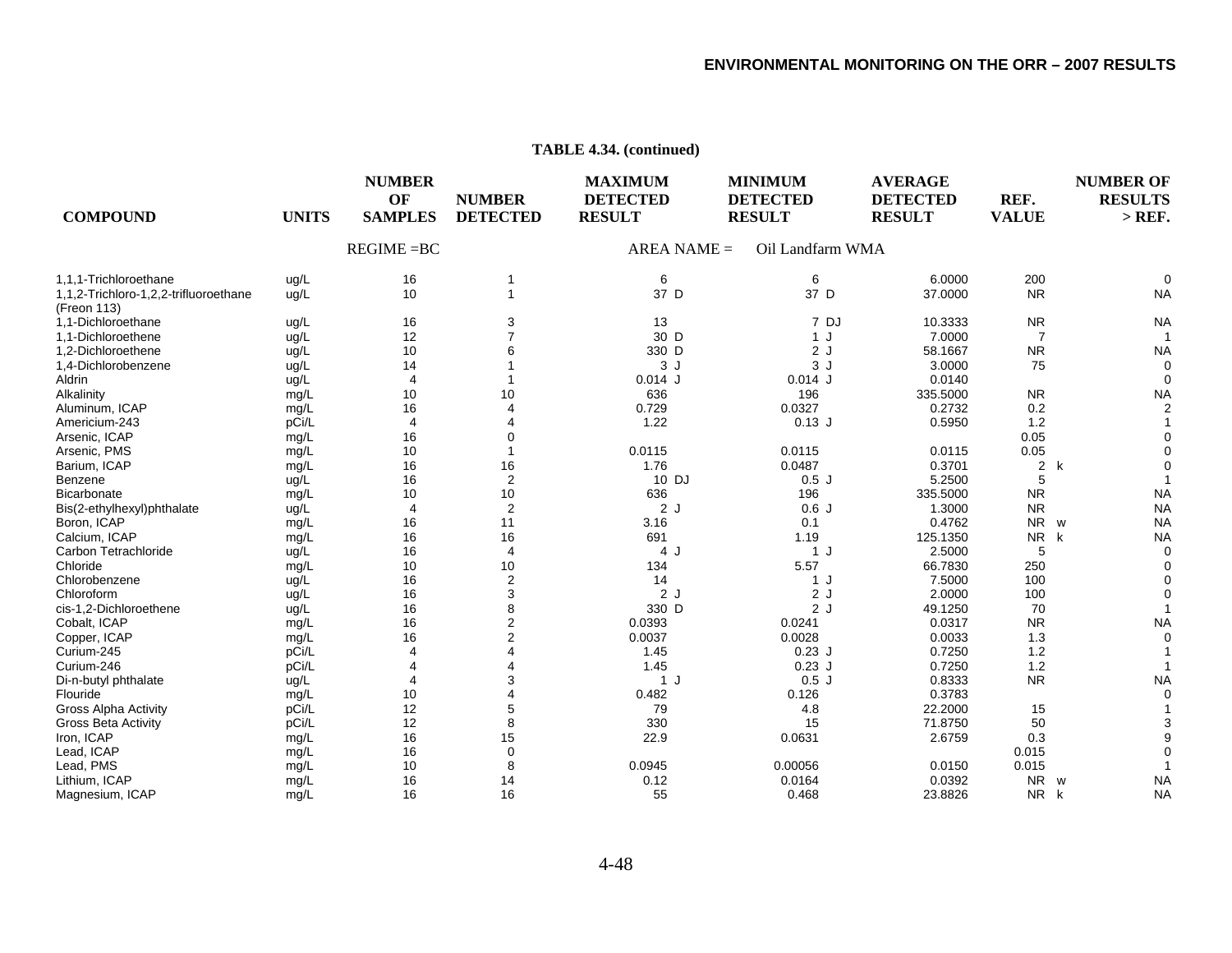| <b>NUMBER</b>                 |              | MAXIMUMMINIMUMAVERAGE<br>OF | <b>NUMBER</b>   | <b>NUMBER OF</b><br><b>DETECTED</b> | <b>DETECTED</b> | <b>DETECTED</b> | REF.            | <b>RESULTS</b> |
|-------------------------------|--------------|-----------------------------|-----------------|-------------------------------------|-----------------|-----------------|-----------------|----------------|
| <b>COMPOUND</b>               | <b>UNITS</b> | <b>SAMPLES</b>              | <b>DETECTED</b> | <b>RESULT</b>                       | <b>RESULT</b>   | <b>RESULT</b>   | <b>VALUE</b>    | $>$ REF.       |
| Manganese, ICAP               | mg/L         | 16                          | 13              | 6.28                                | 0.0026          | 1.1378          | 0.05 k          |                |
| Mercury, CVAA                 | mg/L         | 16                          |                 | 0.000206                            | 0.000206        | 0.0002          | 0.002           |                |
| Nickel, ICAP                  | mg/L         | 16                          | 3               | 0.0512                              | 0.0265          | 0.0388          | 0.1<br>z        |                |
| Nickel, PMS                   | mg/L         | 10                          |                 | 0.0548                              | 0.00713         | 0.0324          | 0.1             |                |
| Nitrate as Nitrogen           | mg/L         | 10                          |                 | 462                                 | 8.22            | 90.9025         | 10              |                |
| Plutonium-242                 | pCi/L        | $\overline{4}$              |                 | $0.18$ J                            | $0.18$ J        | 0.1800          | 1.2             | $\Omega$       |
| Potassium, ICAP               | mg/L         | 16                          | 14              | 12.8                                | 1.16            | 3.2400          | <b>NR</b>       | <b>NA</b>      |
| Radium-228                    | pCi/L        | $\overline{4}$              |                 | 0.86J                               | 0.86J           | 0.8600          | 4               | $\Omega$       |
| Selenium, ICAP                | mg/L         | 16                          |                 |                                     |                 |                 | 0.05            | $\Omega$       |
| Selenium, PMS                 | mg/L         | 10                          |                 | 0.0106                              | 0.0106          | 0.0106          | 0.05            | $\Omega$       |
| Sodium, ICAP                  | mg/L         | 16                          | 16              | 111                                 | 2.74            | 45.8119         | <b>NR</b><br>k  | <b>NA</b>      |
| Strontium, ICAP               | mg/L         | 16                          | 16              | $\overline{2}$                      | 0.0328          | 0.7183          | <b>NR</b><br>kw | <b>NA</b>      |
| Sulfate                       | mg/L         | 10                          | 10              | 76.2                                | 4.65            | 28.0070         | 250             | $\Omega$       |
| Technetium-99                 | pCi/L        | 4                           |                 | 4.43J                               | 4.43J           | 4.4300          | 4000            | $\Omega$       |
| Tetrachloroethene             | ug/L         | 16                          | 5               | 73                                  | 1 J             | 23.6000         | 5               | 2              |
| Thorium-230                   | pCi/L        |                             |                 |                                     |                 |                 | 12              | $\Omega$       |
| Thorium-232                   | pCi/L        |                             |                 | $0.14$ J                            | $0.14$ J        | 0.1400          | $\overline{2}$  |                |
| Thorium-234                   | pCi/L        |                             |                 | 0.14                                | 0.14            | 0.1400          | 400             | $\Omega$       |
| Titanium, ICAP                | mg/L         | 14                          | 2               | 0.0122                              | 0.003           | 0.0076          | <b>NR</b>       | <b>NA</b>      |
| <b>Total Dissolved Solids</b> | mg/L         | 10                          | 10              | 3010                                | 505             | 897.7000        | 500             | 10             |
| <b>Total Suspended Solids</b> | mg/L         | 10                          | 5               | 15                                  | $\overline{2}$  | 5.8000          | <b>NR</b>       | <b>NA</b>      |
| Trichloroethene               | ug/L         | 16                          | 9               | 290 D                               | 6               | 101.1111        | 5               | 9              |
| Turbidity                     | <b>NTU</b>   | 10                          | 10              | 198                                 | 0.515           | 25.4895         |                 |                |
| Uranium. ICAP                 | mg/L         | 14                          |                 |                                     |                 |                 | 0.03            |                |
| Uranium, PMS                  | mg/L         | 12                          |                 | 0.172                               | 0.00114         | 0.0281          | 0.03            |                |
| Uranium-232                   | pCi/L        |                             |                 | 1.4J                                | 1.4J            | 1.4000          | 4               |                |
| Uranium-233/234               | pCi/L        |                             |                 | 0.18                                | 0.18            | 0.1800          | 20              |                |
| Uranium-238                   | pCi/L        |                             |                 | 0.14                                | 0.14            | 0.1400          | 24              |                |
| Vinyl Chloride                | ug/L         | 16                          |                 | 25 D                                | 25 D            | 25.0000         | 2               |                |
| Zinc, ICAP                    | mg/L         | 16                          | 2               | 0.0108                              | 0.0058          | 0.0083          | 5               | $\Omega$       |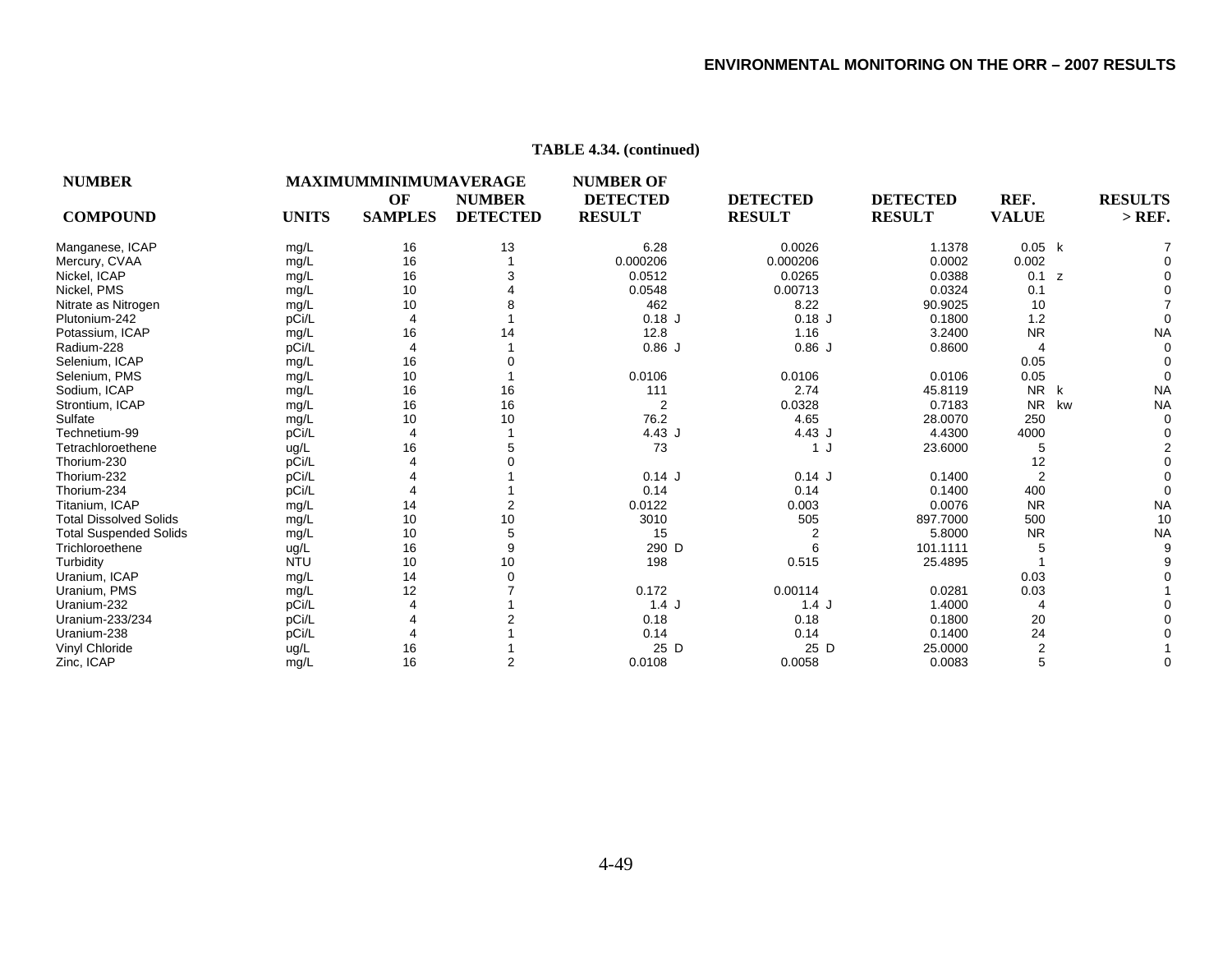| <b>COMPOUND</b>               | <b>UNITS</b> | <b>NUMBER</b><br>OF<br><b>SAMPLES</b> | <b>NUMBER</b><br><b>DETECTED</b> | <b>MAXIMUM</b><br><b>DETECTED</b><br><b>RESULT</b> | <b>MINIMUM</b><br><b>DETECTED</b><br><b>RESULT</b> | <b>AVERAGE</b><br><b>DETECTED</b><br><b>RESULT</b> | REF.<br><b>VALUE</b> | <b>NUMBER OF</b><br><b>RESULTS</b><br>$>$ REF. |
|-------------------------------|--------------|---------------------------------------|----------------------------------|----------------------------------------------------|----------------------------------------------------|----------------------------------------------------|----------------------|------------------------------------------------|
|                               |              | $REGIME = BC$                         |                                  |                                                    | AREA NAME = Rust Spoil Area                        |                                                    |                      |                                                |
| 1,1-Dichloroethane            | ug/L         |                                       |                                  | 1 J                                                | 1 J                                                | 1.0000                                             | <b>NR</b>            | <b>NA</b>                                      |
| 1.2-Dichloroethene            | ug/L         |                                       |                                  | 3J                                                 | 3J                                                 | 3.0000                                             | <b>NR</b>            | <b>NA</b>                                      |
| Alkalinity                    | mg/L         |                                       |                                  | 371                                                | 371                                                | 371.0000                                           | <b>NR</b>            | <b>NA</b>                                      |
| Barium, ICAP                  | mg/L         |                                       |                                  | 0.0754                                             | 0.0754                                             | 0.0754                                             | $\overline{2}$       | $\Omega$                                       |
| <b>Bicarbonate</b>            | mg/L         |                                       |                                  | 371                                                | 371                                                | 371.0000                                           | <b>NR</b>            | <b>NA</b>                                      |
| Calcium, ICAP                 | mg/L         |                                       |                                  | 159                                                | 159                                                | 159.0000                                           | <b>NR</b>            | <b>NA</b>                                      |
| Chloride                      | mg/L         |                                       |                                  | 26.7                                               | 26.7                                               | 26.7000                                            | 250                  |                                                |
| cis-1,2-Dichloroethene        | ug/L         |                                       |                                  | 3 <sub>1</sub>                                     | 3J                                                 | 3.0000                                             | 70                   |                                                |
| Gross Alpha Activity          | pCi/L        |                                       |                                  | 3.2                                                | 3.2                                                | 3.2000                                             | 15                   |                                                |
| <b>Gross Beta Activity</b>    | pCi/L        |                                       |                                  | 11                                                 | 11                                                 | 11.0000                                            | 50                   |                                                |
| Magnesium, ICAP               | mg/L         |                                       |                                  | 16.1                                               | 16.1                                               | 16.1000                                            | <b>NR</b>            | <b>NA</b>                                      |
| Manganese, ICAP               | mg/L         |                                       |                                  | 0.0629                                             | 0.0629                                             | 0.0629                                             | 0.05                 |                                                |
| Nitrate as Nitrogen           | mg/L         |                                       |                                  | 1.06                                               | 1.06                                               | 1.0600                                             | 10                   |                                                |
| Potassium, ICAP               | mg/L         |                                       |                                  | 4.1                                                | 4.1                                                | 4.1000                                             | <b>NR</b>            | <b>NA</b>                                      |
| Sodium, ICAP                  | mg/L         |                                       |                                  | 12.3                                               | 12.3                                               | 12.3000                                            | <b>NR</b>            | <b>NA</b>                                      |
| Strontium, ICAP               | mg/L         |                                       |                                  | 0.257                                              | 0.257                                              | 0.2570                                             | <b>NR</b><br>W       | <b>NA</b>                                      |
| Sulfate                       | mg/L         |                                       |                                  | 87.8                                               | 87.8                                               | 87.8000                                            | 250                  |                                                |
| <b>Total Dissolved Solids</b> | mg/L         |                                       |                                  | 534                                                | 534                                                | 534.0000                                           | 500                  |                                                |
| Trichloroethene               | ug/L         |                                       |                                  | 13                                                 | 13                                                 | 13.0000                                            | 5                    |                                                |
| Turbidity                     | <b>NTU</b>   |                                       |                                  | 0.491                                              | 0.491                                              | 0.4910                                             |                      |                                                |
| Uranium, ICAP                 | mg/L         |                                       |                                  |                                                    |                                                    |                                                    | 0.03                 |                                                |
| Uranium, PMS                  | mg/L         |                                       |                                  | 0.00156                                            | 0.00156                                            | 0.0016                                             | 0.03                 |                                                |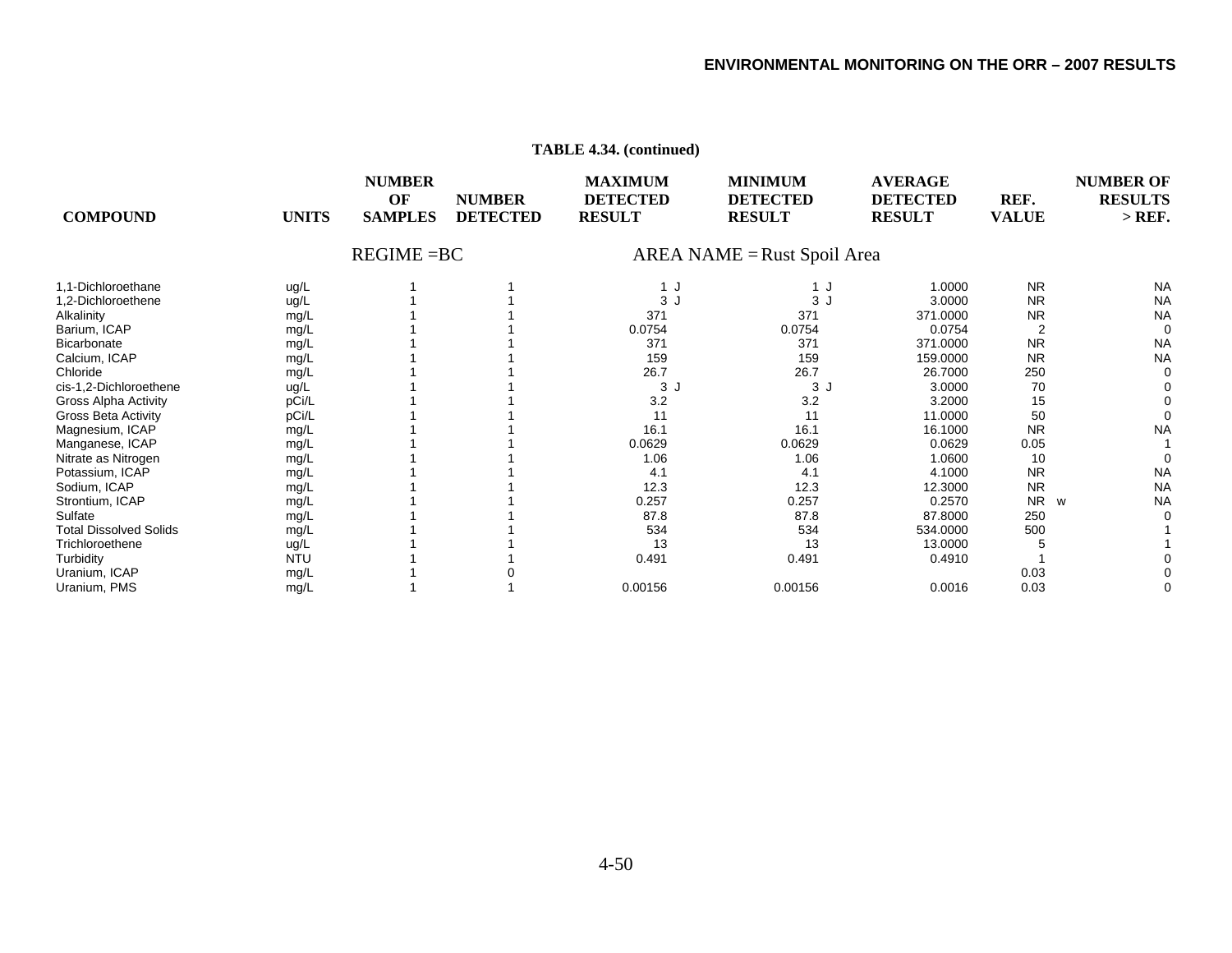| <b>COMPOUND</b><br><b>UNITS</b>                              | <b>NUMBER</b><br>OF<br><b>SAMPLES</b> | <b>NUMBER</b><br><b>DETECTED</b> | <b>MAXIMUM</b><br><b>DETECTED</b><br><b>RESULT</b> | <b>MINIMUM</b><br><b>DETECTED</b><br><b>RESULT</b> | <b>AVERAGE</b><br><b>DETECTED</b><br><b>RESULT</b> | REF.<br><b>VALUE</b> | <b>NUMBER OF</b><br><b>RESULTS</b><br>$>$ REF. |
|--------------------------------------------------------------|---------------------------------------|----------------------------------|----------------------------------------------------|----------------------------------------------------|----------------------------------------------------|----------------------|------------------------------------------------|
|                                                              | $REGIME = BC$                         |                                  |                                                    | S-3 Site<br>$AREA NAME =$                          |                                                    |                      |                                                |
| 1,1,2-Trichloro-1,2,2-trifluoroethane<br>ug/L<br>(Freon 113) | 10                                    | 3                                | 61                                                 | 6                                                  | 36.3333                                            | <b>NR</b>            | <b>NA</b>                                      |
| 1.1-Dichloroethene<br>ug/L                                   | 12                                    | $\overline{c}$                   | 3J                                                 | 3J                                                 | 3.0000                                             | $\overline{7}$       |                                                |
| 1,2-Dichloroethene<br>ug/L                                   | 10                                    | 2                                | 1 J                                                | 1J                                                 | 1.0000                                             | <b>NR</b>            | <b>NA</b>                                      |
| Alkalinity<br>mg/L                                           | 10                                    | 10                               | 540                                                | 42.1                                               | 266.1600                                           | <b>NR</b>            | <b>NA</b>                                      |
| Aluminum, ICAP<br>mg/L                                       | 12                                    | 6                                | 73.9                                               | 0.425                                              | 23.2062                                            | 0.2                  |                                                |
| Americium-241<br>pCi/L                                       | $\overline{2}$                        |                                  | 0.0427                                             | 0.0427                                             | 0.0427                                             | 1.2                  |                                                |
| Barium, ICAP<br>mg/L                                         | 12                                    | 12                               | 397                                                | 0.0241                                             | 34.0446                                            | $\overline{2}$       |                                                |
| Benzene<br>ug/L                                              | 12                                    | $\overline{1}$                   | 1J                                                 | 1 J                                                | 1.0000                                             | 5                    |                                                |
| Beryllium, ICAP<br>mg/L                                      | 12                                    | 5                                | 0.0389                                             | 0.000886                                           | 0.0152                                             | 0.004                |                                                |
| <b>Bicarbonate</b><br>mg/L                                   | 10                                    | 10                               | 540                                                | 42.1                                               | 259.8900                                           | <b>NR</b>            | <b>NA</b>                                      |
| Boron, ICAP<br>mg/L                                          | 12                                    | 4                                | 0.889                                              | 0.0308                                             | 0.3345                                             | N <sub>R</sub><br>W  | <b>NA</b>                                      |
| Cadmium, ICAP<br>mg/L                                        | 12                                    | 4                                | 0.418                                              | 0.0074                                             | 0.2021                                             | 0.005<br>z           |                                                |
| Cadmium, PMS<br>mg/L                                         | 10                                    | 3                                | 0.39                                               | 0.0225                                             | 0.2388                                             | 0.005                |                                                |
| Calcium, ICAP<br>mg/L                                        | 12                                    | 12                               | 9800                                               | 2.03                                               | 1435.5192                                          | <b>NR</b>            | <b>NA</b>                                      |
| Carbon Disulfide<br>ug/L                                     | 12                                    | $\overline{\phantom{a}}$         | 2J                                                 | 2J                                                 | 2.0000                                             | <b>NR</b>            | <b>NA</b>                                      |
| Carbonate<br>mg/L                                            | 10                                    |                                  | 62.6                                               | 62.6                                               | 62.6000                                            | <b>NR</b>            | <b>NA</b>                                      |
| Chloride<br>mg/L                                             | 10                                    | 10                               | 320                                                | 12.7                                               | 131.8200                                           | 250                  |                                                |
| Chloroform<br>ug/L                                           | 12                                    | 3                                | 37                                                 | 3J                                                 | 23.0000                                            | 100                  |                                                |
| Chromium, ICAP<br>mg/L                                       | 12                                    |                                  | 0.17                                               | 0.17                                               | 0.1700                                             | 0.1 z                |                                                |
| Chromium, PMS<br>mg/L                                        | 10                                    |                                  | 0.168                                              | 0.168                                              | 0.1680                                             | 0.1                  |                                                |
| cis-1,2-Dichloroethene<br>ug/L                               | 12                                    | 2                                | 1 J                                                | 1J                                                 | 1.0000                                             | 70                   |                                                |
| Cobalt, ICAP<br>mg/L                                         | 12                                    |                                  | 0.566                                              | 0.024                                              | 0.2866                                             | <b>NR</b>            | <b>NA</b>                                      |
| Flouride<br>mg/L                                             | 10                                    |                                  | 30.1                                               | 0.137                                              | 5.2030                                             |                      |                                                |
| pCi/L<br><b>Gross Alpha Activity</b>                         | 12                                    |                                  | 670                                                | 8.8                                                | 154.8000                                           | 15                   |                                                |
| pCi/L<br><b>Gross Beta Activity</b>                          | 12                                    | 8                                | 19000                                              | 20                                                 | 4579.3750                                          | 50                   |                                                |
| Iron, ICAP<br>mg/L                                           | 12                                    |                                  | 2.23                                               | 0.0141                                             | 0.7939                                             | 0.3                  |                                                |
| Lead, ICAP<br>mg/L                                           | 12                                    | 0                                |                                                    |                                                    |                                                    | 0.015                |                                                |
| Lead, PMS<br>mg/L                                            | 10                                    | $\overline{7}$                   | 0.00878                                            | 0.000525                                           | 0.0023                                             | 0.015                |                                                |
| Lithium, ICAP<br>mg/L                                        | 12                                    | 9                                | 1.17                                               | 0.011                                              | 0.3584                                             | NR w                 | <b>NA</b>                                      |
| Magnesium, ICAP<br>mg/L                                      | 12                                    | 12                               | 2530                                               | 0.754                                              | 337.3953                                           | <b>NR</b>            | <b>NA</b>                                      |
| Manganese, ICAP<br>mg/L                                      | 12                                    | 12                               | 122                                                | 0.015                                              | 22.5531                                            | 0.05                 | 11                                             |
| Mercury, CVAA<br>mg/L                                        | 12                                    | 4                                | 0.000918                                           | 0.00024                                            | 0.0005                                             | 0.002                |                                                |
| Methylene chloride<br>ug/L                                   | 12                                    |                                  | 16                                                 | 4 J                                                | 10.2500                                            | 5                    |                                                |
| Nickel, ICAP<br>mg/L                                         | 12                                    |                                  | 5.25                                               | 0.102                                              | 2.5293                                             | 0.1<br>z             |                                                |
| Nickel, PMS<br>mg/L                                          | 10                                    | 8                                | 3.9                                                | 0.00588                                            | 0.9565                                             | 0.1                  |                                                |
| Nitrate as Nitrogen<br>mg/L                                  | 10                                    | 10                               | 11100                                              | 0.237                                              | 1855.7137                                          | 10                   |                                                |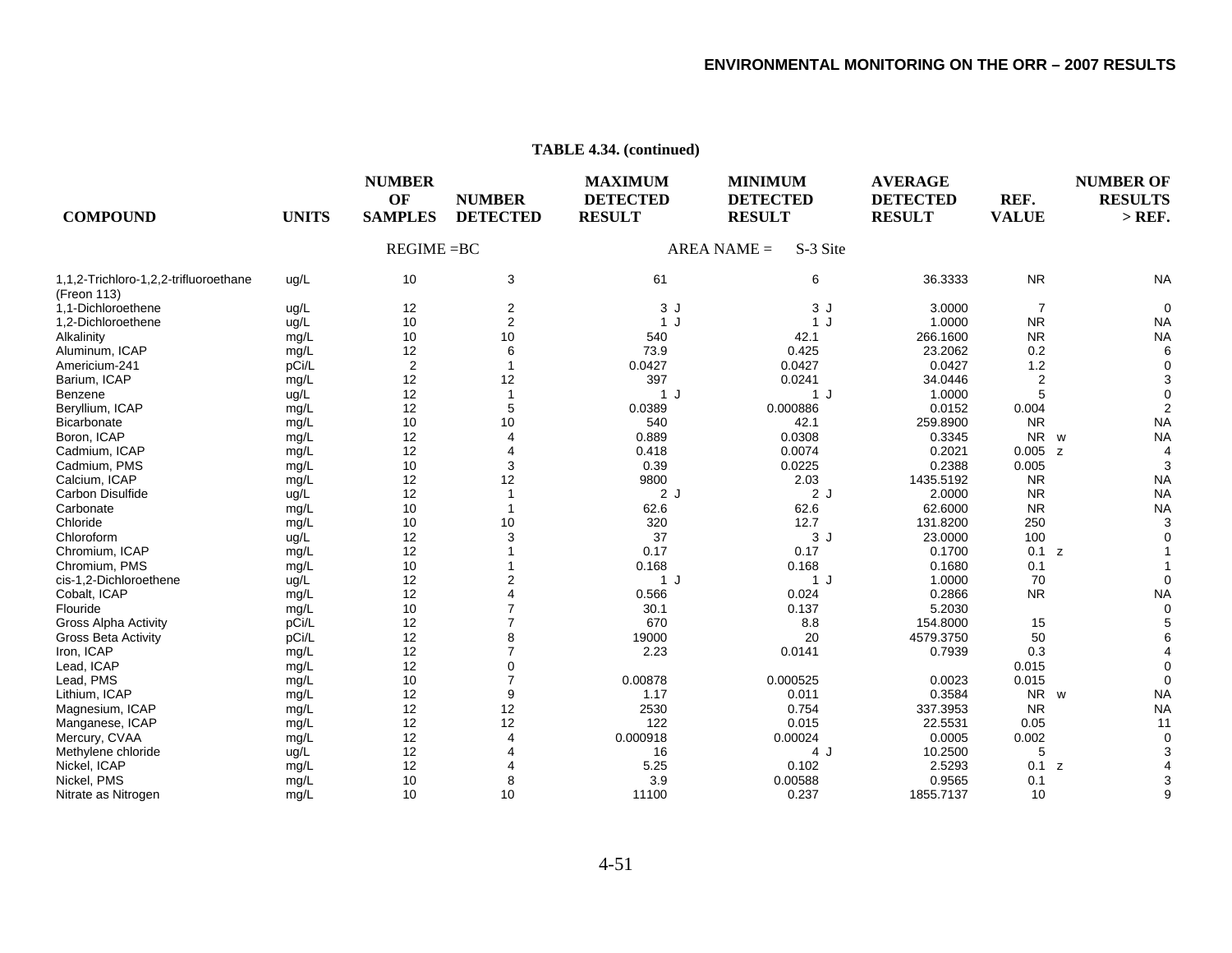| <b>COMPOUND</b>               | <b>UNITS</b> | <b>NUMBER</b><br>OF<br><b>SAMPLES</b> | <b>NUMBER</b><br><b>DETECTED</b> | <b>MAXIMUM</b><br><b>DETECTED</b><br><b>RESULT</b> | <b>MINIMUM</b><br><b>DETECTED</b><br><b>RESULT</b> | <b>AVERAGE</b><br><b>DETECTED</b><br><b>RESULT</b> | REF.<br><b>VALUE</b> | <b>NUMBER OF</b><br><b>RESULTS</b><br>$>$ REF. |
|-------------------------------|--------------|---------------------------------------|----------------------------------|----------------------------------------------------|----------------------------------------------------|----------------------------------------------------|----------------------|------------------------------------------------|
| Nitrate/Nitrite               | mg/L         | 2                                     | 2                                | 29.6                                               | 19.4                                               | 24.5000                                            | 10                   |                                                |
| Np-237                        | pCi/L        | $\overline{c}$                        | $\overline{2}$                   | 6.77                                               | 4.6                                                | 5.6850                                             | 1.2                  |                                                |
| Potassium, ICAP               | mg/L         | 12                                    | 11                               | 129                                                | 2.45                                               | 23.0218                                            | <b>NR</b>            | <b>NA</b>                                      |
| Selenium, ICAP                | mg/L         | 12                                    |                                  |                                                    |                                                    |                                                    | 0.05                 |                                                |
| Selenium, PMS                 | mg/L         | 10                                    |                                  | 0.0164                                             | 0.0164                                             | 0.0164                                             | 0.05                 |                                                |
| Sodium, ICAP                  | mg/L         | 12                                    | 12                               | 2290                                               | 6.96                                               | 348.4550                                           | <b>NR</b>            | <b>NA</b>                                      |
| Strontium, ICAP               | mg/L         | 12                                    | 12                               | 300                                                | 0.0925                                             | 28.0110                                            | NR<br>W              | <b>NA</b>                                      |
| Strontium-90                  | pCi/L        | $\overline{2}$                        | $\overline{2}$                   | 2.41                                               | 1.4                                                | 1.9050                                             | 8                    |                                                |
| Sulfate                       | mg/L         | 10                                    | 9                                | 100                                                | 15                                                 | 38.7778                                            | 250                  |                                                |
| Technetium-99                 | pCi/L        | 6                                     |                                  | 25000                                              | 91                                                 | 8241.0000                                          | 4000                 |                                                |
| Tetrachloroethene             | ug/L         | 12                                    |                                  | 120                                                |                                                    | 47.4000                                            | 5                    |                                                |
| Thallium, ICAP                | mg/L         | 12                                    |                                  |                                                    |                                                    |                                                    | 0.002                |                                                |
| Thallium, PMS                 | mg/L         | 10                                    |                                  | 0.00059                                            | 0.00059                                            | 0.0006                                             | 0.002                |                                                |
| <b>Total Dissolved Solids</b> | mg/L         | 10                                    | 10                               | 62700                                              | 530                                                | 10801.7000                                         | 500                  | 10                                             |
| Total Radium Alpha            | pCi/L        | $\overline{2}$                        | $\overline{2}$                   | 1.24                                               | 0.177                                              | 0.7085                                             | 5                    |                                                |
| <b>Total Suspended Solids</b> | mg/L         | 10                                    | 6                                | 12                                                 | 2                                                  | 5.0000                                             | <b>NR</b>            | <b>NA</b>                                      |
| Trichloroethene               | ug/L         | 12                                    | $\overline{2}$                   | 2J                                                 |                                                    | 1.5000                                             |                      |                                                |
| Turbidity                     | <b>NTU</b>   | 10                                    | 10                               | 14.5                                               | 0.118                                              | 3.8162                                             |                      |                                                |
| Uranium, ICAP                 | mg/L         | 10                                    | $\Omega$                         |                                                    |                                                    |                                                    | 0.03                 |                                                |
| Uranium, PMS                  | mg/L         | 12                                    | 11                               | 1.65                                               | 0.00147                                            | 0.3245                                             | 0.03                 |                                                |
| Uranium-233/234               | pCi/L        |                                       |                                  | 49.2                                               | 49.2                                               | 49.2000                                            | 20                   |                                                |
| Uranium-234                   | pCi/L        | 5                                     |                                  | 160                                                | 7.9                                                | 76.4200                                            | 20                   |                                                |
| Uranium-235                   | pCi/L        |                                       |                                  | 9.9                                                | 0.52                                               | 4.7040                                             | 24                   |                                                |
| Uranium-235/236               | pCi/L        |                                       |                                  | 3.96                                               | 3.96                                               | 3.9600                                             | 20                   |                                                |
| Uranium-236                   | pCi/L        |                                       |                                  | 3                                                  | 0.25                                               | 1.8625                                             | 20                   |                                                |
| Uranium-238                   | pCi/L        | 6                                     |                                  | 420                                                | 23                                                 | 174.6667                                           | 24                   |                                                |
| Zinc, ICAP                    | mg/L         | 12                                    | 3                                | 0.124                                              | 0.0163                                             | 0.0578                                             | 5                    |                                                |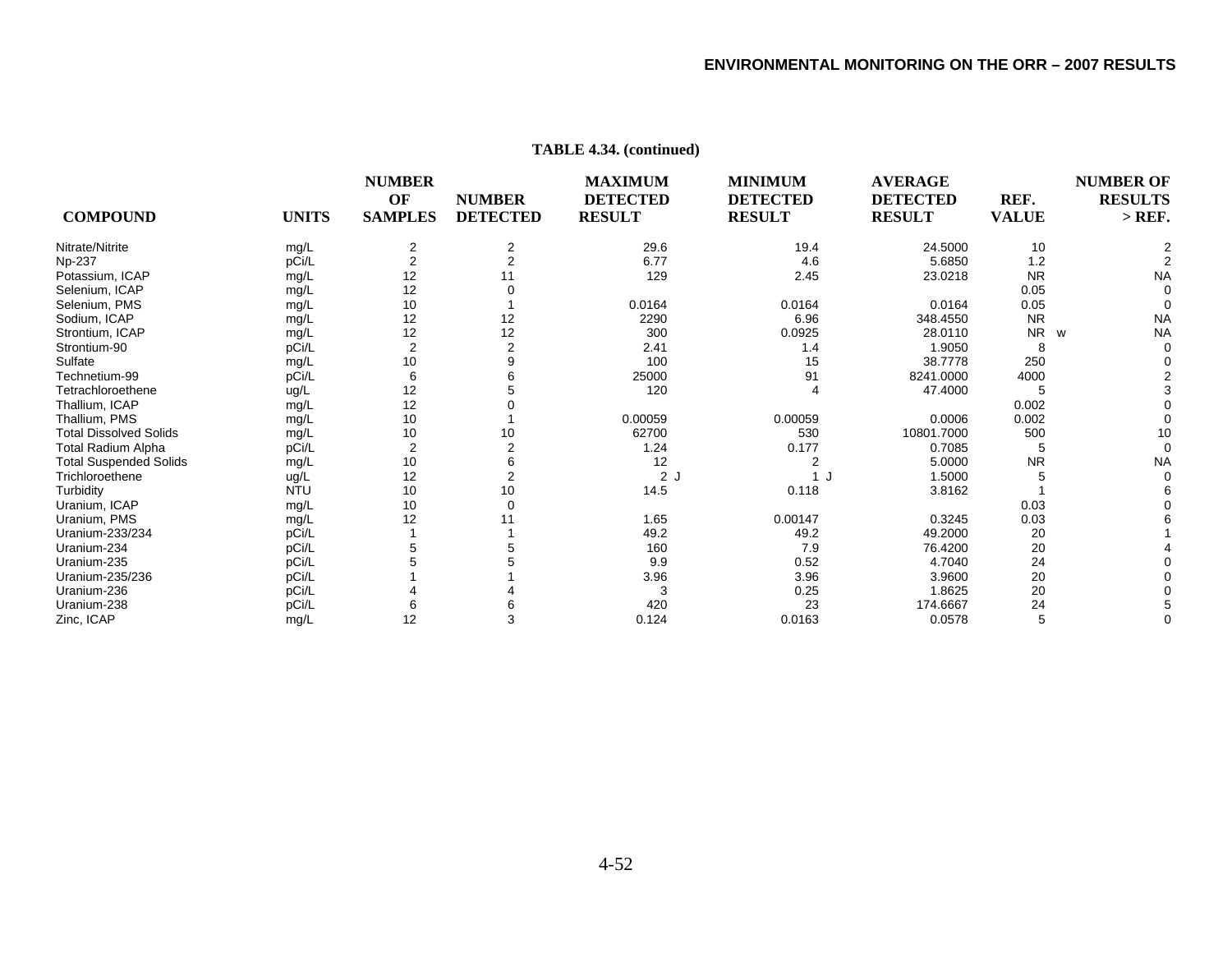| <b>COMPOUND</b>               | <b>UNITS</b> | <b>NUMBER</b><br>OF<br><b>SAMPLES</b> | <b>NUMBER</b><br><b>DETECTED</b> | <b>MAXIMUM</b><br><b>DETECTED</b><br><b>RESULT</b> | <b>MINIMUM</b><br><b>DETECTED</b><br><b>RESULT</b> | <b>AVERAGE</b><br><b>DETECTED</b><br><b>RESULT</b> | REF.<br><b>VALUE</b> | <b>NUMBER OF</b><br><b>RESULTS</b><br>$>$ REF. |
|-------------------------------|--------------|---------------------------------------|----------------------------------|----------------------------------------------------|----------------------------------------------------|----------------------------------------------------|----------------------|------------------------------------------------|
|                               |              | $REGIME = BC$                         |                                  |                                                    | AREA NAME = Spoil Area I                           |                                                    |                      |                                                |
| Alkalinity                    | mg/L         | 2                                     | 2                                | 367                                                | 306                                                | 336.5000                                           | <b>NR</b>            | <b>NA</b>                                      |
| Barium, ICAP                  | mg/L         | $\overline{2}$                        | $\overline{2}$                   | 0.0685                                             | 0.0287                                             | 0.0486                                             | $\overline{2}$       | $\Omega$                                       |
| <b>Bicarbonate</b>            | mg/L         | $\overline{\mathbf{c}}$               | $\overline{2}$                   | 367                                                | 306                                                | 336.5000                                           | <b>NR</b>            | <b>NA</b>                                      |
| Calcium, ICAP                 | mg/L         | 2                                     | $\overline{2}$                   | 132                                                | 107                                                | 119.5000                                           | <b>NR</b>            | <b>NA</b>                                      |
| Chloride                      | mg/L         | $\overline{\mathbf{c}}$               | 2                                | 13.5                                               | 2.98                                               | 8.2400                                             | 250                  |                                                |
| <b>Gross Alpha Activity</b>   | pCi/L        | $\overline{2}$                        |                                  |                                                    |                                                    |                                                    | 15                   |                                                |
| <b>Gross Beta Activity</b>    | pCi/L        | 2                                     |                                  | 16                                                 | 16                                                 | 16.0000                                            | 50                   |                                                |
| Lead, ICAP                    | mg/L         | 2                                     |                                  |                                                    |                                                    |                                                    | 0.015                |                                                |
| Lead, PMS                     | mg/L         | $\overline{\mathbf{c}}$               |                                  | 0.000885                                           | 0.000885                                           | 0.0009                                             | 0.015                |                                                |
| Magnesium, ICAP               | mg/L         | $\overline{\mathbf{c}}$               |                                  | 25                                                 | 16.1                                               | 20.5500                                            | <b>NR</b>            | <b>NA</b>                                      |
| Manganese, ICAP               | mg/L         | $\overline{\mathbf{c}}$               |                                  | 0.122                                              | 0.122                                              | 0.1220                                             | 0.05                 |                                                |
| Nitrate as Nitrogen           | mg/L         | $\overline{2}$                        |                                  | 5.85                                               | 1.45                                               | 3.6500                                             | 10                   |                                                |
| Potassium, ICAP               | mg/L         | 2                                     |                                  | 3.91                                               | 3.91                                               | 3.9100                                             | <b>NR</b>            | <b>NA</b>                                      |
| Sodium, ICAP                  | mg/L         | $\overline{\mathbf{c}}$               |                                  | 8.6                                                | 1.96                                               | 5.2800                                             | <b>NR</b>            | <b>NA</b>                                      |
| Strontium, ICAP               | mg/L         | 2                                     | 2                                | 0.222                                              | 0.0873                                             | 0.1547                                             | <b>NR</b><br>W       | <b>NA</b>                                      |
| Sulfate                       | mg/L         | $\overline{\mathbf{c}}$               | 2                                | 74                                                 | 8.25                                               | 41.1250                                            | 250                  |                                                |
| Tetrachloroethene             | ug/L         | $\overline{2}$                        | $\overline{2}$                   |                                                    |                                                    | 6.5000                                             | 5                    |                                                |
| <b>Total Dissolved Solids</b> | mg/L         | $\overline{\mathbf{c}}$               | $\overline{2}$                   | 445                                                | 362                                                | 403.5000                                           | 500                  |                                                |
| Trichloroethene               | ug/L         | $\overline{\mathbf{c}}$               | $\overline{2}$                   | 2 <sub>1</sub>                                     | 2J                                                 | 2.0000                                             | 5                    |                                                |
| Turbidity                     | <b>NTU</b>   | 2                                     |                                  | 0.219                                              | 0.143                                              | 0.1810                                             |                      |                                                |
| Uranium, ICAP                 | mg/L         | $\overline{\mathbf{c}}$               |                                  |                                                    |                                                    |                                                    | 0.03                 |                                                |
| Uranium, PMS                  | mg/L         | 2                                     |                                  | 0.00258                                            | 0.00258                                            | 0.0026                                             | 0.03                 |                                                |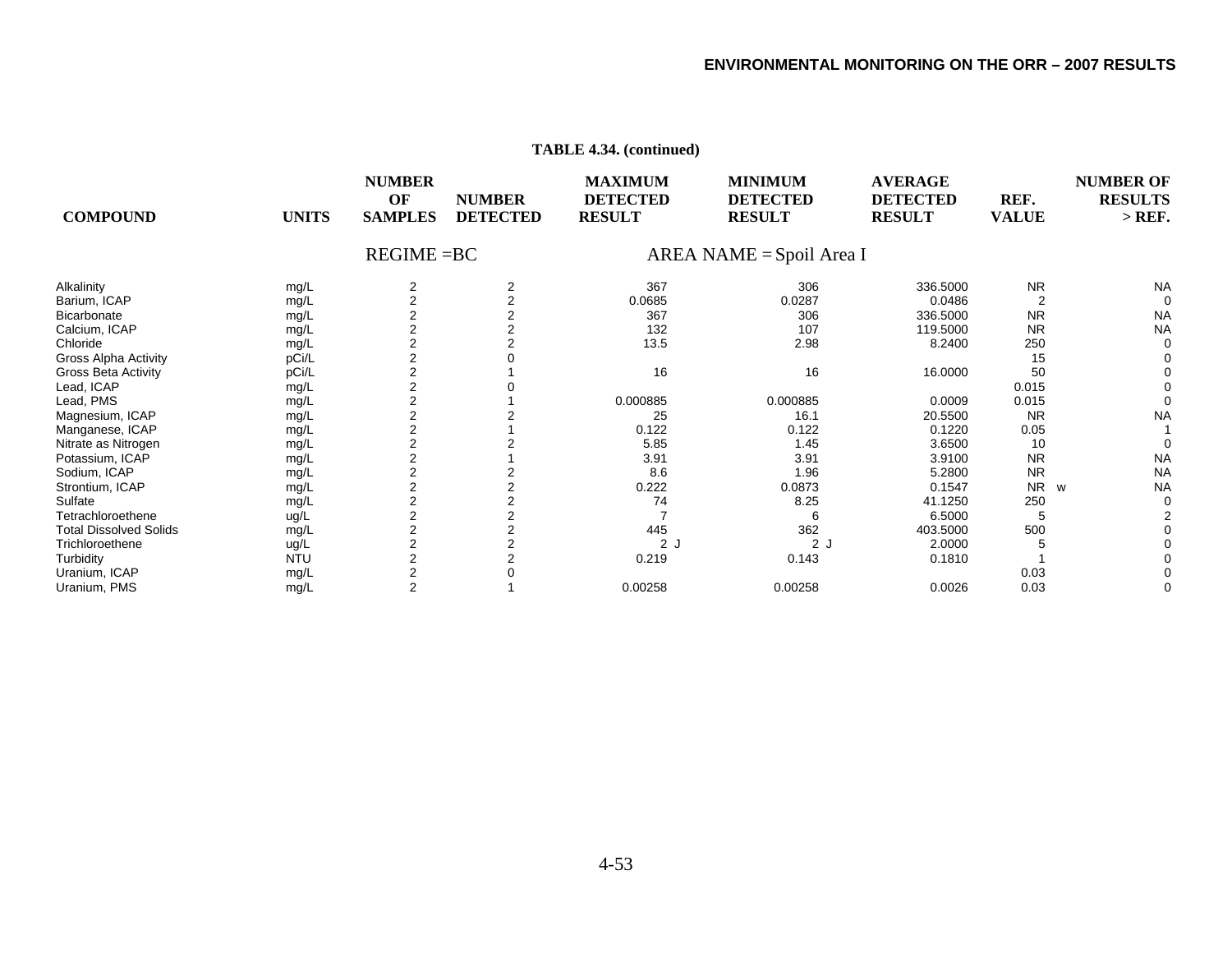|                      |               |                                       |                                                   | 111D112 7.97. (Continued)                          |                                                    |                                                    |                      |                                              |
|----------------------|---------------|---------------------------------------|---------------------------------------------------|----------------------------------------------------|----------------------------------------------------|----------------------------------------------------|----------------------|----------------------------------------------|
| <b>COMPOUND</b>      | <b>UNITS</b>  | <b>NUMBER</b><br>OF<br><b>SAMPLES</b> | <b>NUMBER</b><br><b>DETECTED</b>                  | <b>MAXIMUM</b><br><b>DETECTED</b><br><b>RESULT</b> | <b>MINIMUM</b><br><b>DETECTED</b><br><b>RESULT</b> | <b>AVERAGE</b><br><b>DETECTED</b><br><b>RESULT</b> | REF.<br><b>VALUE</b> | <b>NUMBER OF</b><br><b>RESULTS</b><br>> REF. |
|                      | $REGIME = CR$ |                                       | AREA NAME = Chestnut Ridge Borrow Area Waste Pile |                                                    |                                                    |                                                    |                      |                                              |
| Barium, ICAP         | mg/L          |                                       |                                                   | 0.0172                                             | 0.0143                                             | 0.0153                                             |                      |                                              |
| Bicarbonate          | mg/L          |                                       |                                                   | 219                                                | 168                                                | 192.2500                                           | <b>NR</b>            | <b>NA</b>                                    |
| Cadmium, ICAP        | mg/L          |                                       |                                                   | 0.0002                                             | 0.0002                                             | 0.0002                                             | 0.005                | 0                                            |
| Calcium, ICAP        | mg/L          |                                       |                                                   | 44.8                                               | 32.7                                               | 37.1750                                            | <b>NR</b>            | <b>NA</b>                                    |
| Chloride             | mg/L          |                                       |                                                   | 2.6                                                | 0.98                                               | 1.8200                                             | 250                  | 0                                            |
| Chromium, ICAP       | mg/L          |                                       |                                                   | 0.0083                                             | 0.0083                                             | 0.0083                                             | 0.1                  |                                              |
| Gross Alpha Activity | pCi/L         |                                       |                                                   | 2.18                                               | 2.18                                               | 2.1800                                             | 15                   |                                              |
| Iron, ICAP           | mg/L          |                                       |                                                   | 4.14                                               | 0.0184                                             | 2.2495                                             | 0.3                  |                                              |
| Magnesium, ICAP      | mg/L          |                                       |                                                   | 26.7                                               | 18.8                                               | 22.2750                                            | <b>NR</b>            | <b>NA</b>                                    |
| Manganese, ICAP      | mg/L          |                                       |                                                   | 0.262                                              | 0.0079                                             | 0.1350                                             | 0.05                 |                                              |
| Nitrate/Nitrite      | mg/L          |                                       |                                                   | 0.4                                                | 0.075                                              | 0.2317                                             | 10                   |                                              |
| Potassium, ICAP      | mg/L          |                                       |                                                   | 2.09                                               | 0.731                                              | 1.1305                                             | <b>NR</b>            | <b>NA</b>                                    |
| Sodium, ICAP         | mg/L          |                                       |                                                   | 1.48                                               | 0.793                                              | 0.9805                                             | <b>NR</b>            | <b>NA</b>                                    |
| Strontium, ICAP      | mg/L          |                                       |                                                   | 0.0242                                             | 0.0138                                             | 0.0188                                             | <b>NR</b>            | <b>NA</b>                                    |
| Sulfate              | mg/L          |                                       |                                                   | 6.4                                                | 0.58                                               | 3.4950                                             | 250                  | 0                                            |
| Zinc, ICAP           | mg/L          |                                       |                                                   | 0.0144                                             | 0.0144                                             | 0.0144                                             | 5                    | 0                                            |
|                      |               |                                       |                                                   |                                                    |                                                    |                                                    |                      |                                              |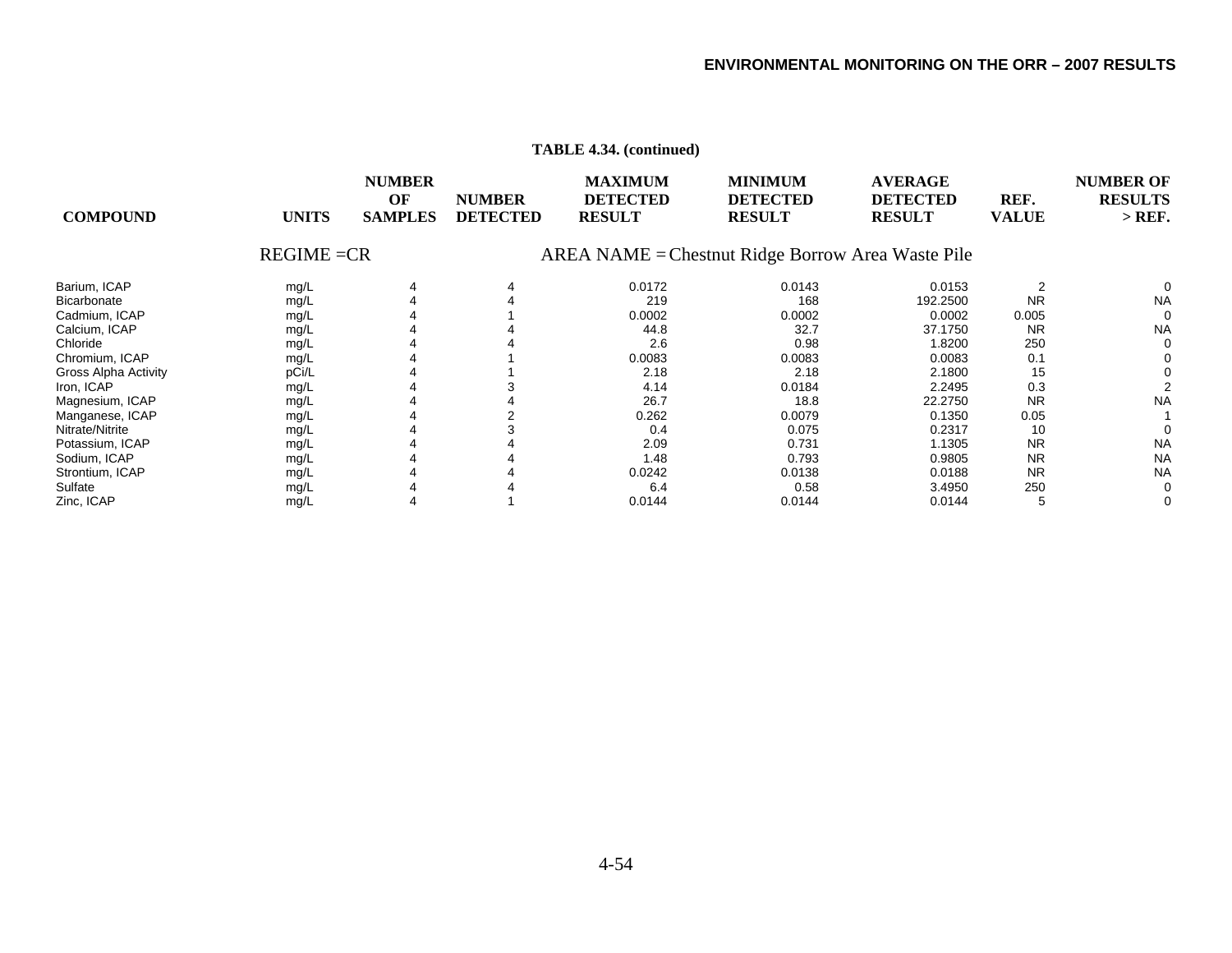| <b>COMPOUND</b>                                      | <b>UNITS</b> | <b>NUMBER</b><br>OF<br><b>SAMPLES</b> | <b>NUMBER</b><br><b>DETECTED</b> | <b>MAXIMUM</b><br><b>DETECTED</b><br><b>RESULT</b> | <b>MINIMUM</b><br><b>DETECTED</b><br><b>RESULT</b> | <b>AVERAGE</b><br><b>DETECTED</b><br><b>RESULT</b> | REF.<br><b>VALUE</b> | <b>NUMBER OF</b><br><b>RESULTS</b><br>$>$ REF. |
|------------------------------------------------------|--------------|---------------------------------------|----------------------------------|----------------------------------------------------|----------------------------------------------------|----------------------------------------------------|----------------------|------------------------------------------------|
|                                                      |              | $REGIME = CR$                         |                                  | $AREA NAME =$                                      | <b>Chestnut Ridge Security Pits</b>                |                                                    |                      |                                                |
| 1.1.1-Trichloroethane                                | ug/L         | 9                                     | 5                                | 15                                                 | $\mathbf{7}$                                       | 10.6000                                            | 200                  | $\Omega$                                       |
| 1,1,2-Trichloro-1,2,2-trifluoroethane<br>(Freon 113) | ug/L         | 5                                     | $\overline{2}$                   | 6                                                  | 4 J                                                | 5.0000                                             | <b>NR</b>            | <b>NA</b>                                      |
| 1,1-Dichloroethane                                   | ug/L         | 9                                     | 5                                | 51                                                 | 25                                                 | 35.2000                                            | <b>NR</b>            | <b>NA</b>                                      |
| 1,1-Dichloroethene                                   | ug/L         | 9                                     | 5                                | 26                                                 | 5                                                  | 15.6000                                            |                      |                                                |
| Alkalinity                                           | mg/L         | 5                                     | 5                                | 301                                                | 229                                                | 263.0000                                           | <b>NR</b>            | <b>NA</b>                                      |
| Arsenic, ICAP                                        | mg/L         | $\overline{7}$                        |                                  |                                                    |                                                    |                                                    | 0.05                 |                                                |
| Arsenic, PMS                                         | mg/L         | 5                                     |                                  | 0.0269                                             | 0.0269                                             | 0.0269                                             | 0.05                 |                                                |
| Barium, ICAP                                         | mg/L         | $\overline{7}$                        |                                  | 0.0311                                             | 0.0155                                             | 0.0198                                             | $\overline{2}$       |                                                |
| Bicarbonate                                          | mg/L         | 5                                     | 5                                | 301                                                | 229                                                | 263.0000                                           | <b>NR</b>            | <b>NA</b>                                      |
| Boron, ICAP                                          | mg/L         | $\overline{7}$                        | $\overline{2}$                   | 0.149                                              | 0.126                                              | 0.1375                                             | NR w                 | <b>NA</b>                                      |
| Cadmium, ICAP                                        | mg/L         | $\overline{7}$                        |                                  | 0.0002                                             | 0.0002                                             | 0.0002                                             | 0.005                |                                                |
| Cadmium, PMS                                         | mg/L         | 5                                     |                                  |                                                    |                                                    |                                                    | 0.005                |                                                |
| Calcium, ICAP                                        | mg/L         | 7                                     |                                  | 60.6                                               | 40                                                 | 48.8429                                            | <b>NR</b>            | <b>NA</b>                                      |
| Chloride                                             | mg/L         | 5                                     | 5                                | 9.22                                               | 1.31                                               | 3.1000                                             | 250                  |                                                |
| Chromium, ICAP                                       | mg/L         | $\overline{7}$                        | $\overline{2}$                   | 0.0194                                             | 0.0127                                             | 0.0161                                             | 0.1                  |                                                |
| Chromium, PMS                                        | mg/L         | 5                                     | 0                                |                                                    |                                                    |                                                    | 0.1                  |                                                |
| Copper, ICAP                                         | mg/L         |                                       |                                  | 0.0222                                             | 0.0222                                             | 0.0222                                             | 1.3                  |                                                |
| <b>Gross Alpha Activity</b>                          | pCi/L        |                                       |                                  | 5.3                                                | 2.73                                               | 4.0150                                             | 15                   |                                                |
| <b>Gross Beta Activity</b>                           | pCi/L        |                                       |                                  |                                                    |                                                    |                                                    | 50                   |                                                |
| Iron, ICAP                                           | mg/L         | $\overline{7}$                        |                                  | 3.43                                               | 0.0209                                             | 0.8950                                             | 0.3                  |                                                |
| Lead, ICAP                                           | mg/L         | 7                                     |                                  |                                                    |                                                    |                                                    | 0.015                |                                                |
| Lead, PMS                                            | mg/L         | 5                                     | 2                                | 0.00517                                            | 0.00159                                            | 0.0034                                             | 0.015                |                                                |
| Magnesium, ICAP                                      | mg/L         | $\overline{7}$                        |                                  | 35.7                                               | 28.9                                               | 31.0429                                            | <b>NR</b>            | <b>NA</b>                                      |
| Manganese, ICAP                                      | mg/L         | $\overline{7}$                        |                                  | 0.142                                              | 0.142                                              | 0.1420                                             | 0.05                 |                                                |
| Nickel, ICAP                                         | mg/L         |                                       | 2                                | 0.0134                                             | 0.0113                                             | 0.0124                                             | 0.1                  |                                                |
| Nickel, PMS                                          | mg/L         | 5                                     | 0                                |                                                    |                                                    |                                                    | 0.1                  |                                                |
| Nitrate as Nitrogen                                  | mg/L         | 5                                     |                                  | 0.605                                              | 0.133                                              | 0.4272                                             | 10                   | $\Omega$                                       |
| Potassium, ICAP                                      | mg/L         | $\overline{7}$                        | 3                                | 4.38                                               | 2.55                                               | 3.2000                                             | <b>NR</b>            | <b>NA</b>                                      |
| Selenium, ICAP                                       | mg/L         |                                       |                                  |                                                    |                                                    |                                                    | 0.05                 |                                                |
| Selenium, PMS                                        | mg/L         | 5                                     |                                  | 0.135                                              | 0.135                                              | 0.1350                                             | 0.05                 |                                                |
| Sodium, ICAP                                         | mg/L         | $\overline{7}$                        |                                  | 8.18                                               | 0.614                                              | 1.9200                                             | <b>NR</b>            | <b>NA</b>                                      |
| Strontium, ICAP                                      | mg/L         | 7                                     |                                  | 0.051                                              | 0.0148                                             | 0.0255                                             | NR w                 | <b>NA</b>                                      |
| Sulfate                                              | mg/L         | 5                                     | 5                                | 3.36                                               | 0.73                                               | 2.1200                                             | 250                  |                                                |
| Tetrachloroethene                                    | ug/L         | 9                                     |                                  | 18                                                 | 1 J                                                | 5.6000                                             | 5                    |                                                |
| <b>Total Dissolved Solids</b>                        | mg/L         | $\overline{7}$                        |                                  | 279                                                | 209                                                | 251.0000                                           | 500                  |                                                |
| <b>Total Suspended Solids</b>                        | mg/L         | $\overline{7}$                        |                                  | 3                                                  | 3                                                  | 3.0000                                             | <b>NR</b>            | <b>NA</b>                                      |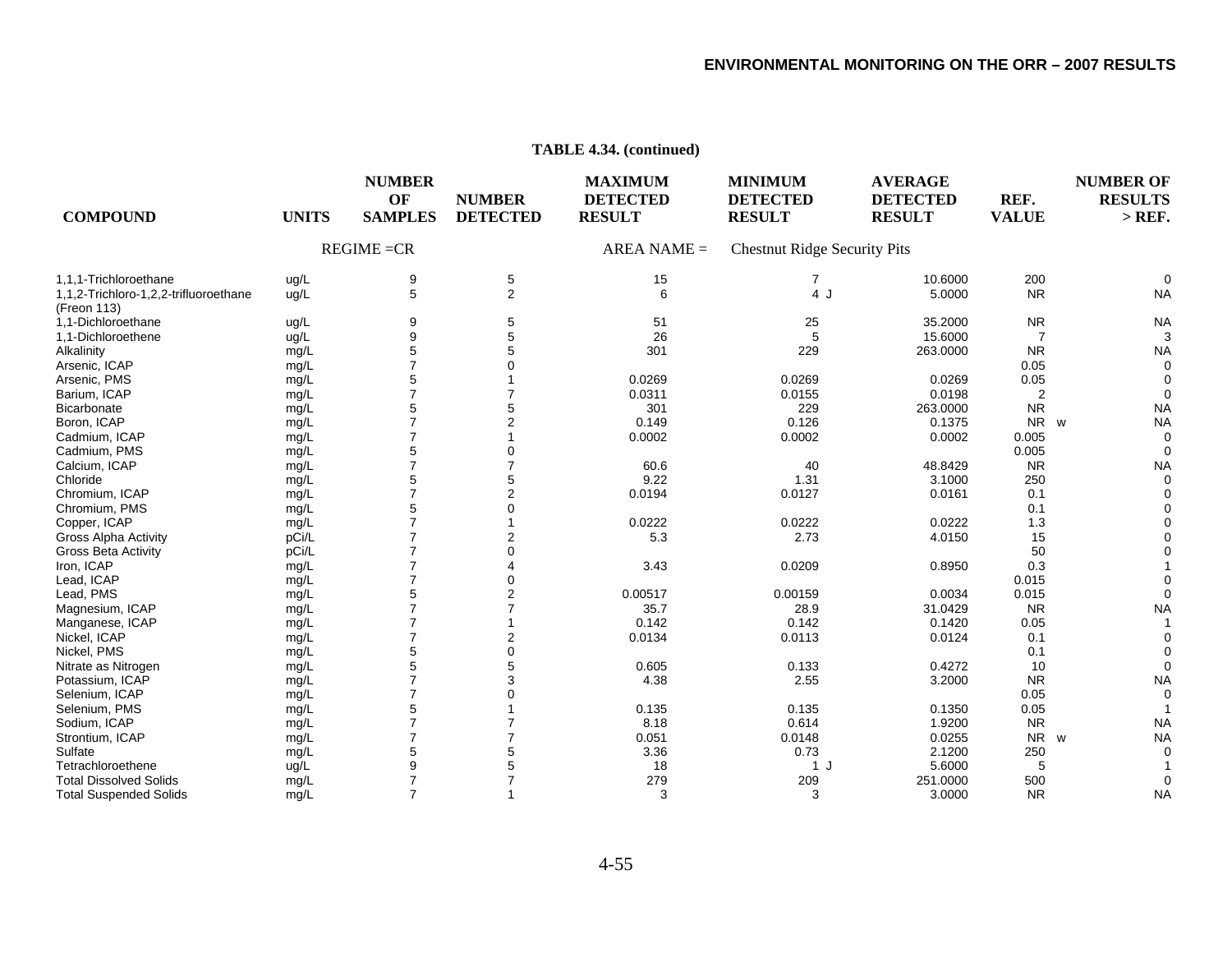|                        |            | <b>NUMBER</b><br>OF | <b>NUMBER</b>   | <b>MAXIMUM</b><br><b>DETECTED</b> | <b>MINIMUM</b><br><b>DETECTED</b> | <b>AVERAGE</b><br><b>DETECTED</b> | REF.         | <b>NUMBER OF</b><br><b>RESULTS</b> |
|------------------------|------------|---------------------|-----------------|-----------------------------------|-----------------------------------|-----------------------------------|--------------|------------------------------------|
| <b>COMPOUND</b>        | UNITS      | <b>SAMPLES</b>      | <b>DETECTED</b> | <b>RESULT</b>                     | <b>RESULT</b>                     | <b>RESULT</b>                     | <b>VALUE</b> | > REF                              |
| Trichlorofluoromethane | ug/L       |                     |                 |                                   |                                   | 5.3333                            | <b>NR</b>    | <b>NA</b>                          |
| Turbidity              | <b>NTU</b> |                     |                 | 32.8                              | 0.122                             | 7.2880                            |              | ີ                                  |
| Zinc, ICAP             | mg/L       |                     |                 | 0.0607                            | 0.0375                            | 0.0491                            |              | 0                                  |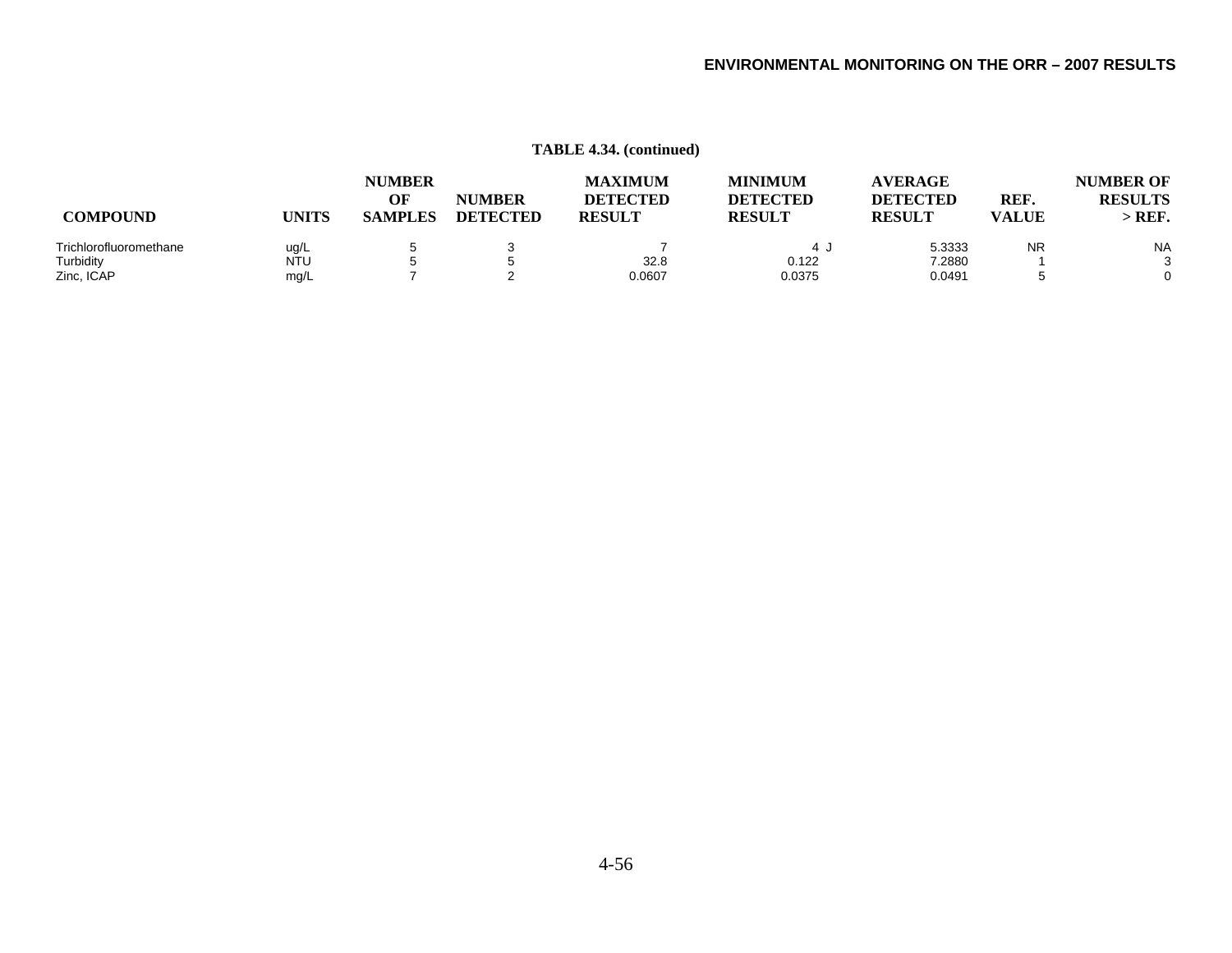|                               |               |                                       |                                  | $\ldots$ $\ldots$ $\ldots$ $\ldots$                |                                                    |                                                    |                      |                                                |
|-------------------------------|---------------|---------------------------------------|----------------------------------|----------------------------------------------------|----------------------------------------------------|----------------------------------------------------|----------------------|------------------------------------------------|
| <b>COMPOUND</b>               | <b>UNITS</b>  | <b>NUMBER</b><br>OF<br><b>SAMPLES</b> | <b>NUMBER</b><br><b>DETECTED</b> | <b>MAXIMUM</b><br><b>DETECTED</b><br><b>RESULT</b> | <b>MINIMUM</b><br><b>DETECTED</b><br><b>RESULT</b> | <b>AVERAGE</b><br><b>DETECTED</b><br><b>RESULT</b> | REF.<br><b>VALUE</b> | <b>NUMBER OF</b><br><b>RESULTS</b><br>$>$ REF. |
|                               | $REGIME = CR$ |                                       |                                  | AREA NAME = Chestnut Ridge Sediment Disposal Basin |                                                    |                                                    |                      |                                                |
| Aluminum, ICAP                | mg/L          |                                       |                                  | 0.695                                              | 0.695                                              | 0.6950                                             | 0.2                  |                                                |
| Barium, ICAP                  | mg/L          |                                       |                                  | 0.0347                                             | 0.0107                                             | 0.0174                                             |                      |                                                |
| Calcium, ICAP                 | mg/L          |                                       |                                  | 66.5                                               | 27.4                                               | 42.4500                                            | <b>NR</b>            | <b>NA</b>                                      |
| Iron, ICAP                    | mg/L          |                                       |                                  | 0.651                                              | 0.0304                                             | 0.2092                                             | 0.3                  |                                                |
| Magnesium, ICAP               | mg/L          |                                       |                                  | 41.9                                               | 16.1                                               | 26.1750                                            | <b>NR</b>            | <b>NA</b>                                      |
| Manganese, ICAP               | mg/L          |                                       |                                  | 0.0194                                             | 0.0194                                             | 0.0194                                             | 0.05                 | $\Omega$                                       |
| Potassium, ICAP               | mg/L          |                                       |                                  | 20.5                                               | 1.06                                               | 6.1750                                             | <b>NR</b>            | <b>NA</b>                                      |
| Sodium, ICAP                  | mg/L          |                                       |                                  | 5.78                                               | 0.529                                              | 1.9553                                             | <b>NR</b>            | <b>NA</b>                                      |
| Strontium, ICAP               | mg/L          |                                       |                                  | $0.0265$ N                                         | 0.016                                              | 0.0217                                             | <b>NR</b>            | <b>NA</b>                                      |
| <b>Total Dissolved Solids</b> | mg/L          |                                       |                                  | 384                                                | 159                                                | 233.2500                                           | 500                  | $\Omega$                                       |
| <b>Total Suspended Solids</b> | mg/L          |                                       |                                  | 12                                                 | 12                                                 | 12.0000                                            | <b>NR</b>            | <b>NA</b>                                      |
| Zinc, ICAP                    | mg/L          |                                       |                                  | 0.032                                              | 0.0134                                             | 0.0227                                             |                      | 0                                              |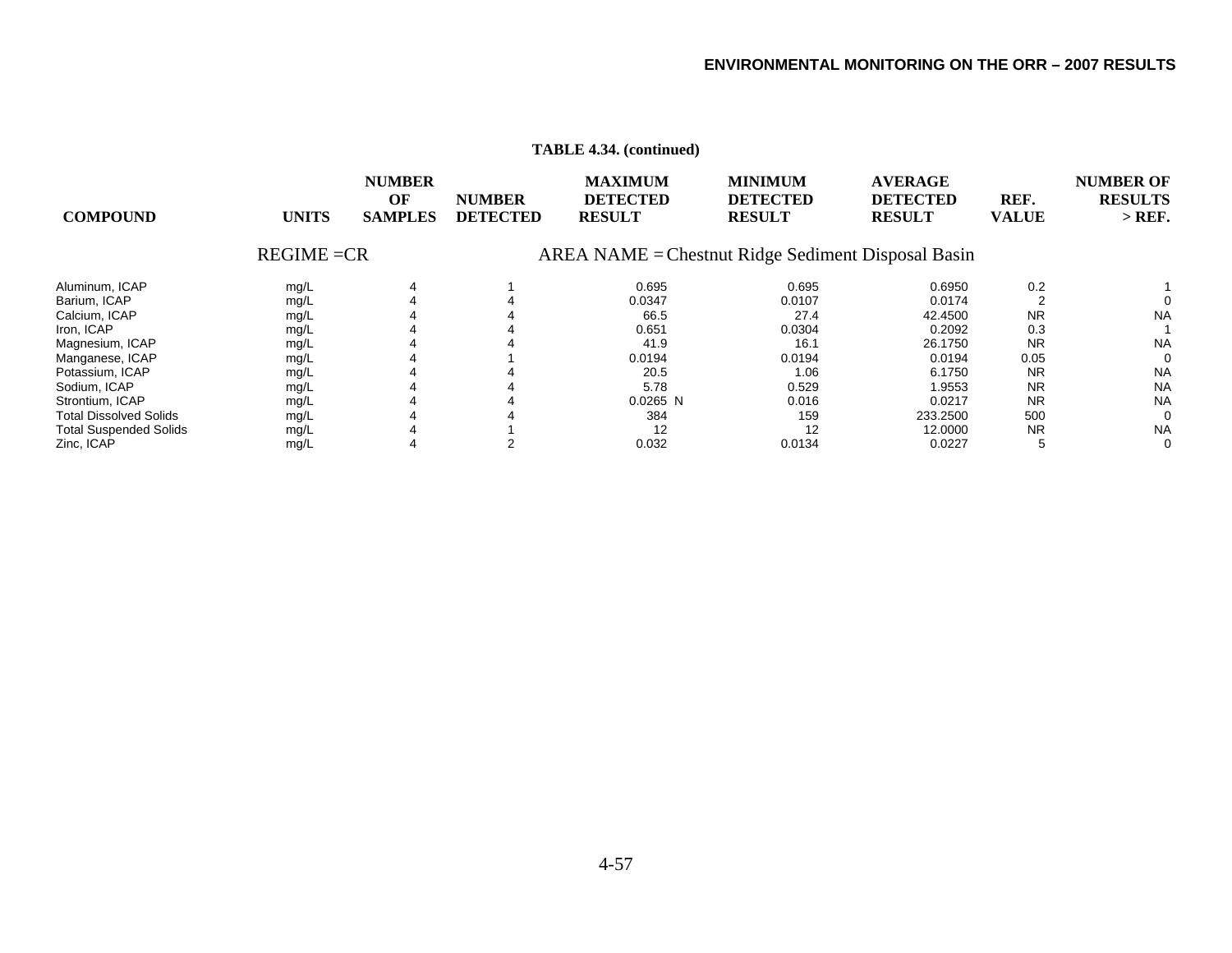| <b>COMPOUND</b>               | <b>UNITS</b>  | <b>NUMBER</b><br>OF<br><b>SAMPLES</b> | <b>NUMBER</b><br><b>DETECTED</b> | <b>MAXIMUM</b><br><b>DETECTED</b><br><b>RESULT</b> | <b>MINIMUM</b><br><b>DETECTED</b><br><b>RESULT</b> | <b>AVERAGE</b><br><b>DETECTED</b><br><b>RESULT</b> | REF.<br><b>VALUE</b> | <b>NUMBER OF</b><br><b>RESULTS</b><br>$>$ REF. |
|-------------------------------|---------------|---------------------------------------|----------------------------------|----------------------------------------------------|----------------------------------------------------|----------------------------------------------------|----------------------|------------------------------------------------|
|                               | $REGIME = CR$ |                                       |                                  |                                                    | $AREA NAME = Construction/Demolition Landfill VI$  |                                                    |                      |                                                |
| Alkalinity                    | mg/L          |                                       | 4                                | 270                                                | 140                                                | 207.5000                                           | <b>NR</b>            | <b>NA</b>                                      |
| Alkalinity as HCO3            | mg/L          |                                       |                                  | 280                                                | 110                                                | 203.7500                                           | <b>NR</b>            | <b>NA</b>                                      |
| Barium, ICAP                  | mg/L          |                                       |                                  | 0.022                                              | 0.01                                               | 0.0160                                             |                      | $\mathbf 0$                                    |
| Boron, ICAP                   | mg/L          |                                       |                                  | 1.1                                                | 0.84                                               | 0.9700                                             | <b>NR</b>            | <b>NA</b>                                      |
| <b>Bromoform</b>              | ug/L          |                                       |                                  | $0.27$ J                                           | $0.27$ J                                           | 0.2700                                             | 100                  | 0                                              |
| Calcium, ICAP                 | mg/L          |                                       |                                  | 97                                                 | 28                                                 | 54.7500                                            | <b>NR</b>            | <b>NA</b>                                      |
| Chloride                      | mg/L          | 8                                     |                                  | 16                                                 | 15                                                 | 15.5000                                            | 250                  | 0                                              |
| Chloroform                    | ug/L          |                                       |                                  | 3.1                                                | 2.6J                                               | 2.8500                                             | 100                  | 0                                              |
| Conductivity                  | umho/cm       |                                       |                                  | 830                                                | 220                                                | 453.7500                                           | <b>NR</b>            | <b>NA</b>                                      |
| <b>Gross Beta Activity</b>    | pCi/L         |                                       |                                  | $1.54$ J                                           | 1.54J                                              | 1.5400                                             | 50                   | $\Omega$                                       |
| Magnesium, ICAP               | mg/L          |                                       |                                  | 53                                                 | 14                                                 | 30.1250                                            | <b>NR</b>            | <b>NA</b>                                      |
| Nitrate as Nitrogen           | mg/L          |                                       |                                  | 0.53                                               | 0.53                                               | 0.5300                                             | 10                   | 0                                              |
| pН                            | Std Unit      |                                       |                                  | 8                                                  |                                                    | 7.4625                                             | 6.5/8.5              | 0                                              |
| Potassium, ICAP               | mg/L          | 8                                     |                                  |                                                    |                                                    | 2.0000                                             | <b>NR</b>            | <b>NA</b>                                      |
| Sodium, ICAP                  | mg/L          |                                       |                                  | 11                                                 | 2.2                                                | 7.6667                                             | <b>NR</b>            | <b>NA</b>                                      |
| Strontium, ICAP               | mg/L          | 8                                     |                                  | 0.051 E                                            | 0.018                                              | 0.0309                                             | <b>NR</b>            | <b>NA</b>                                      |
| Sulfate                       | mg/L          |                                       |                                  | 160                                                | 6.8                                                | 78.6750                                            | 250                  |                                                |
| <b>Total Dissolved Solids</b> | mg/L          |                                       |                                  | 540                                                | 120                                                | 267.5000                                           | 500                  |                                                |
| <b>Total Uranium</b>          | mg/L          |                                       |                                  |                                                    |                                                    |                                                    | 0.03                 |                                                |
| Turbidity                     | <b>NTU</b>    |                                       |                                  | 0.87                                               | 0.1                                                | 0.3300                                             |                      |                                                |
| Zinc, ICAP                    | mg/L          |                                       |                                  |                                                    |                                                    |                                                    | .h                   |                                                |
| Zinc, PMS                     | mg/L          |                                       |                                  | 0.018                                              | 0.014                                              | 0.0160                                             |                      |                                                |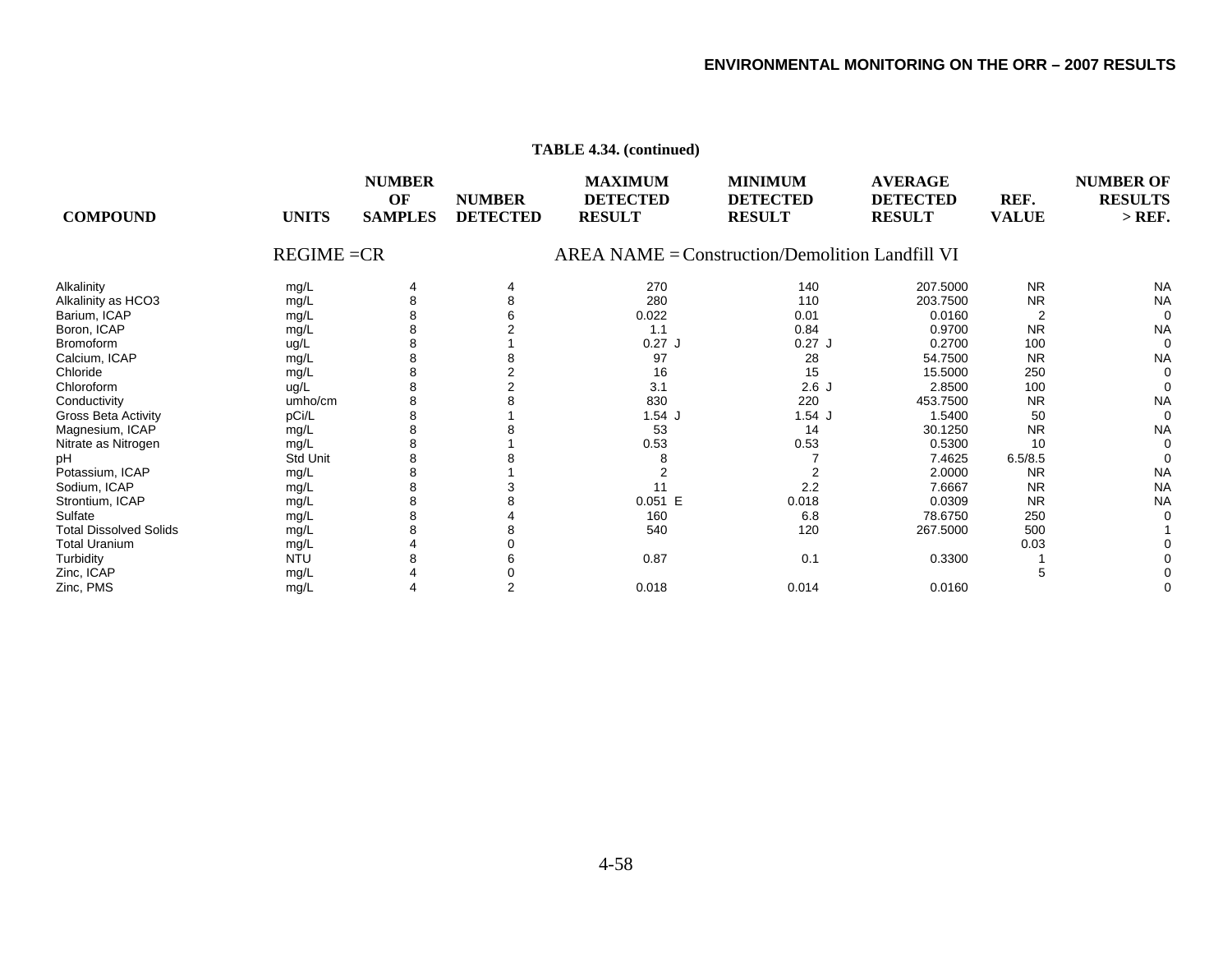| <b>COMPOUND</b>               | <b>UNITS</b>  | <b>NUMBER</b><br>OF<br><b>SAMPLES</b> | <b>NUMBER</b><br><b>DETECTED</b> | <b>MAXIMUM</b><br><b>DETECTED</b><br><b>RESULT</b> | <b>MINIMUM</b><br><b>DETECTED</b><br><b>RESULT</b> | <b>AVERAGE</b><br><b>DETECTED</b><br><b>RESULT</b> | REF.<br><b>VALUE</b> | <b>NUMBER OF</b><br><b>RESULTS</b><br>$>$ REF. |
|-------------------------------|---------------|---------------------------------------|----------------------------------|----------------------------------------------------|----------------------------------------------------|----------------------------------------------------|----------------------|------------------------------------------------|
|                               | $REGIME = CR$ |                                       |                                  |                                                    | $AREA NAME = Construction/Demolition Landfill VII$ |                                                    |                      |                                                |
| 1.1.1-Trichloroethane         | ug/L          | 8                                     | $\overline{c}$                   | 1.5                                                | $0.98$ J                                           | 1.2400                                             | 200                  | $\Omega$                                       |
| 1.1-Dichloroethane            | ug/L          | 8                                     | $\overline{2}$                   | $\overline{2}$                                     | 1.6J                                               | 1.8000                                             | <b>NR</b>            | <b>NA</b>                                      |
| 1,1-Dichloroethene            | ug/L          |                                       |                                  | 2.9                                                | 1.6J                                               | 2.2500                                             | $\overline{7}$       | $\mathbf 0$                                    |
| Alkalinity                    | mg/L          |                                       |                                  | 200                                                | 120                                                | 155.0000                                           | <b>NR</b>            | <b>NA</b>                                      |
| Alkalinity as HCO3            | mg/L          |                                       |                                  | 200                                                | 120                                                | 156.2500                                           | <b>NR</b>            | <b>NA</b>                                      |
| Aluminum, ICAP                | mg/L          |                                       |                                  | 2.6                                                | 0.44                                               | 1.5200                                             | 0.2                  | $\overline{2}$                                 |
| Barium, ICAP                  | mg/L          | 8                                     |                                  | 0.24                                               | 0.012                                              | 0.0918                                             | $\overline{2}$       | $\mathbf 0$                                    |
| Calcium, ICAP                 | mg/L          | 8                                     |                                  | 43                                                 | 29                                                 | 37.0000                                            | <b>NR</b>            | <b>NA</b>                                      |
| Chloride                      | mg/L          | 8                                     |                                  | 3.2                                                | 3.2                                                | 3.2000                                             | 250                  | $\mathbf 0$                                    |
| cis-1.2-Dichloroethene        | ug/L          |                                       |                                  | 4.3J                                               | $\overline{4}$                                     | 4.1500                                             | 70                   | $\Omega$                                       |
| Conductivity                  | umho/cm       |                                       |                                  | 370                                                | 250                                                | 301.2500                                           | <b>NR</b>            | <b>NA</b>                                      |
| Copper, ICAP                  | mg/L          |                                       |                                  | 0.027                                              | 0.027                                              | 0.0270                                             | 1.3                  | $\mathbf 0$                                    |
| Copper, PMS                   | mg/L          |                                       |                                  |                                                    |                                                    |                                                    |                      |                                                |
| <b>Gross Alpha Activity</b>   | pCi/L         | 8                                     |                                  | 3.3                                                | 3.3                                                | 3.3000                                             | 15                   | $\Omega$                                       |
| <b>Gross Beta Activity</b>    | pCi/L         | 8                                     |                                  | 1.8J                                               | 1.8J                                               | 1.8000                                             | 50                   | $\Omega$                                       |
| Iron, ICAP                    | mg/L          | 8                                     |                                  | 1.7                                                | 0.56                                               | 1.1300                                             | 0.3                  | $\overline{2}$                                 |
| Magnesium, ICAP               | mg/L          |                                       |                                  | 25                                                 | 12                                                 | 18.0000                                            | <b>NR</b>            | <b>NA</b>                                      |
| Manganese, ICAP               | mg/L          |                                       | 2                                | 0.032                                              | 0.01                                               | 0.0210                                             | 0.05                 | $\mathbf 0$                                    |
| Nitrate as Nitrogen           | mg/L          |                                       |                                  | 0.68                                               | 0.65                                               | 0.6650                                             | 10                   | $\Omega$                                       |
| рH                            | Std Unit      |                                       |                                  | 7.9                                                | $\overline{7}$                                     | 7.5750                                             | 6.5/8.5              | $\mathbf{C}$                                   |
| Sodium, ICAP                  | mg/L          | 8                                     |                                  | 6.4                                                | 6.4                                                | 6.4000                                             | <b>NR</b>            | <b>NA</b>                                      |
| Strontium, ICAP               | mg/L          | 8                                     |                                  | 0.067                                              | 0.016                                              | 0.0311                                             | <b>NR</b>            | <b>NA</b>                                      |
| Sulfate                       | mg/L          |                                       |                                  | 14                                                 | 10                                                 | 12.0000                                            | 250                  | $\Omega$                                       |
| Tetrachloroethene             | ug/L          |                                       | 2                                | 5.5                                                | 3.4J                                               | 4.4500                                             | 5                    |                                                |
| <b>Total Dissolved Solids</b> | mg/L          | 8                                     | 8                                | 200                                                | 140                                                | 167.5000                                           | 500                  | $\mathbf 0$                                    |
| <b>Total Suspended Solids</b> | mg/L          | 8                                     |                                  | 21                                                 | 8.8                                                | 14.9000                                            | <b>NR</b>            | <b>NA</b>                                      |
| <b>Total Uranium</b>          | mg/L          | 5                                     |                                  | 0.000315 J                                         | 0.000315 J                                         | 0.0003                                             | 0.03                 | $\mathbf 0$                                    |
| Trichloroethene               | ug/L          | 8                                     | 2                                | 0.44J                                              | 0.39J                                              | 0.4150                                             | 5                    | $\Omega$                                       |
| Trichlorofluoromethane        | ug/L          | 8                                     |                                  | 12                                                 | 2.6J                                               | 7.3000                                             | <b>NR</b>            | <b>NA</b>                                      |
| Turbidity                     | <b>NTU</b>    | 8                                     |                                  | 40                                                 | 0.13                                               | 9.7817                                             |                      | 3                                              |
| Zinc, ICAP                    | mg/L          |                                       |                                  | 0.021                                              | 0.021                                              | 0.0210                                             | 5                    | $\Omega$                                       |
| Zinc, PMS                     | mg/L          | Δ                                     | 3                                | 0.026                                              | 0.017                                              | 0.0207                                             |                      | 0                                              |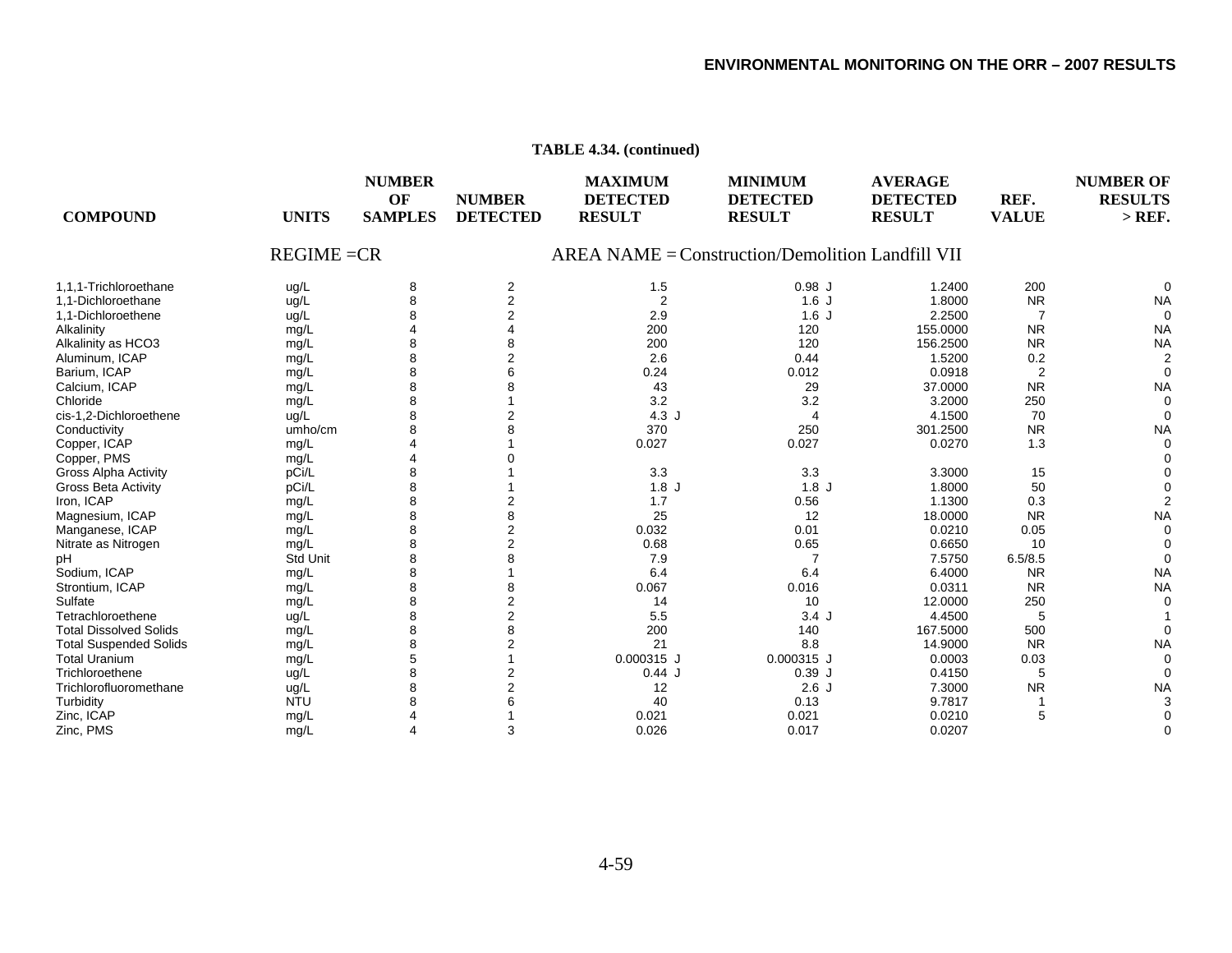| <b>COMPOUND</b> | <b>UNITS</b> | <b>NUMBER</b><br>OF<br><b>SAMPLES</b><br>$REGIME = CR$ | <b>NUMBER</b><br><b>DETECTED</b> | <b>MAXIMUM</b><br><b>DETECTED</b><br><b>RESULT</b> | <b>MINIMUM</b><br><b>DETECTED</b><br><b>RESULT</b><br>$AREA NAME = East Chestnut Ridge Wave Pile$ | <b>AVERAGE</b><br><b>DETECTED</b><br><b>RESULT</b> | REF.<br><b>VALUE</b> | <b>NUMBER OF</b><br><b>RESULTS</b><br>$>$ REF. |
|-----------------|--------------|--------------------------------------------------------|----------------------------------|----------------------------------------------------|---------------------------------------------------------------------------------------------------|----------------------------------------------------|----------------------|------------------------------------------------|
|                 |              |                                                        |                                  |                                                    |                                                                                                   |                                                    |                      |                                                |
| Barium, ICAP    | mg/L         | 8                                                      | 8                                | 0.204                                              | 0.0101                                                                                            | 0.0792                                             | 2                    | 0                                              |
| Bicarbonate     | mg/L         |                                                        | 8                                | 272                                                | 225                                                                                               | 251.6250                                           | <b>NR</b>            | <b>NA</b>                                      |
| Calcium, ICAP   | mg/L         |                                                        | 8                                | 63.6                                               | 42.2                                                                                              | 50.3000                                            | <b>NR</b>            | <b>NA</b>                                      |
| Chloride        | mg/L         | 8                                                      | 8                                | 15.2                                               | 3.4                                                                                               | 10.1875                                            | 250                  | 0                                              |
| Chromium, ICAP  | mg/L         |                                                        |                                  | 0.0257                                             | 0.01                                                                                              | 0.0179                                             | 0.1                  |                                                |
| Copper, ICAP    | mg/L         |                                                        |                                  | 0.0055                                             | 0.0055                                                                                            | 0.0055                                             | 1.3                  |                                                |
| Iron, ICAP      | mg/L         |                                                        |                                  | 7.97                                               | 0.0181                                                                                            | 1.3412                                             | 0.3                  |                                                |
| Magnesium, ICAP | mg/L         |                                                        |                                  | 32.3                                               | 26.4                                                                                              | 30.1875                                            | <b>NR</b>            | <b>NA</b>                                      |
| Manganese, ICAP | mg/L         |                                                        |                                  | 0.101                                              | 0.0114                                                                                            | 0.0693                                             | 0.05                 |                                                |
| Nickel, ICAP    | mg/L         | 8                                                      |                                  | 0.0747                                             | 0.0541                                                                                            | 0.0644                                             | 0.1                  |                                                |
| Nitrate/Nitrite | mg/L         | 8                                                      | 8                                | 1.7                                                | 0.028                                                                                             | 0.5998                                             | 10                   |                                                |
| Potassium, ICAP | mg/L         | 8                                                      | 8                                | 2.66                                               | 0.632                                                                                             | 1.3655                                             | <b>NR</b>            | <b>NA</b>                                      |
| Sodium, ICAP    | mg/L         |                                                        | 8                                | 8.14                                               | 1.28                                                                                              | 5.2700                                             | <b>NR</b>            | <b>NA</b>                                      |
| Strontium, ICAP | mg/L         |                                                        | 8                                | 0.0284                                             | 0.0157                                                                                            | 0.0224                                             | <b>NR</b>            | <b>NA</b>                                      |
| Sulfate         | mg/L         | 8                                                      | 8                                | 4.5                                                | 0.79                                                                                              | 2.9238                                             | 250                  | $\Omega$                                       |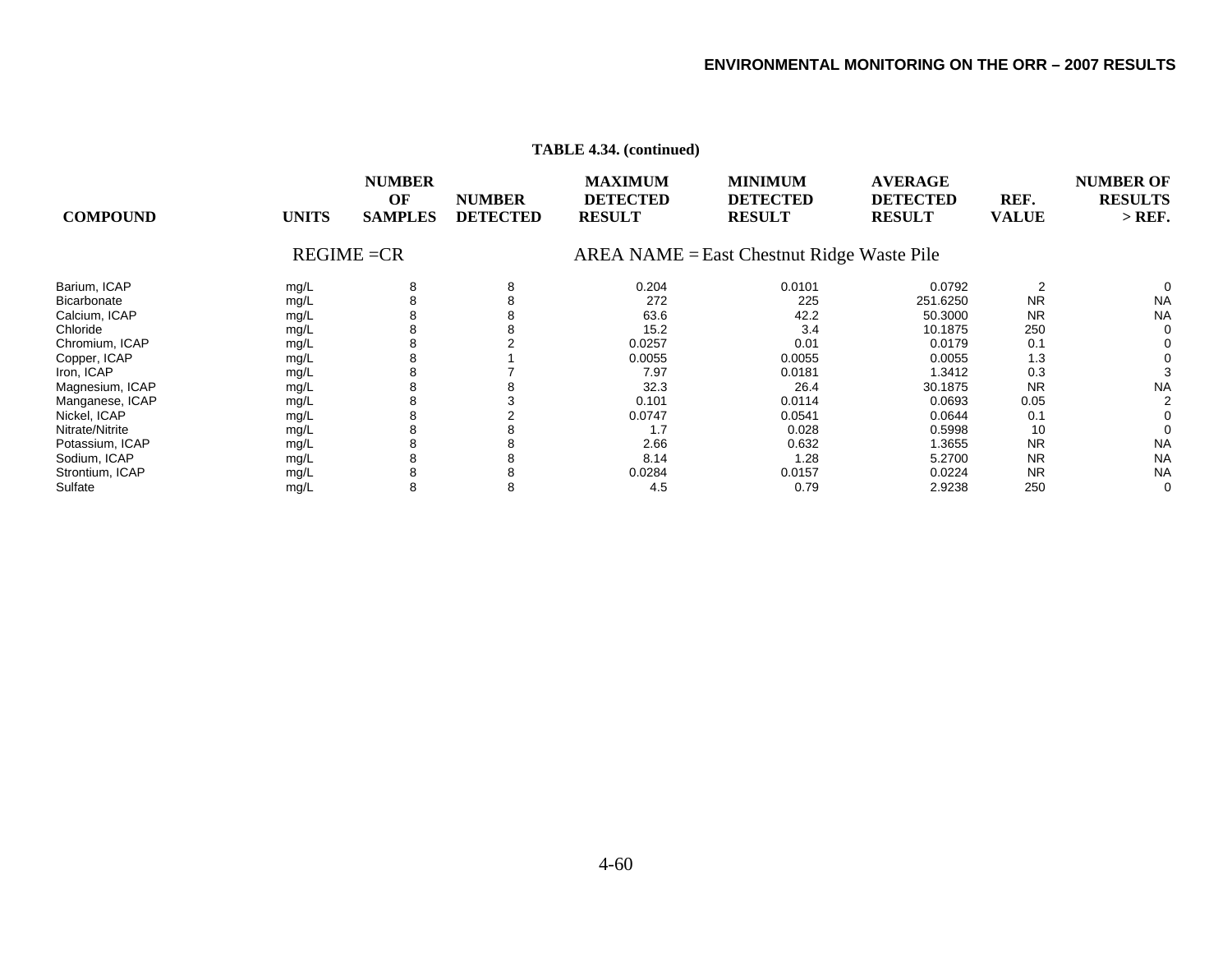| <b>COMPOUND</b>               | <b>UNITS</b>  | <b>NUMBER</b><br>OF<br><b>SAMPLES</b> | <b>NUMBER</b><br><b>DETECTED</b> | <b>MAXIMUM</b><br><b>DETECTED</b><br><b>RESULT</b> | <b>MINIMUM</b><br><b>DETECTED</b><br><b>RESULT</b> | <b>AVERAGE</b><br><b>DETECTED</b><br><b>RESULT</b> | REF.<br><b>VALUE</b> | <b>NUMBER OF</b><br><b>RESULTS</b><br>$>$ REF. |
|-------------------------------|---------------|---------------------------------------|----------------------------------|----------------------------------------------------|----------------------------------------------------|----------------------------------------------------|----------------------|------------------------------------------------|
|                               | $REGIME = CR$ |                                       |                                  |                                                    | $AREA NAME = Exist Pathway Spring/Surface Water$   |                                                    |                      |                                                |
| Alkalinity                    | mg/L          | $\overline{2}$                        | 2                                | 195                                                | 173                                                | 184.0000                                           | <b>NR</b>            | <b>NA</b>                                      |
| Aluminum, ICAP                | mg/L          | 6                                     | 5                                | 0.289                                              | 0.0779                                             | 0.1838                                             | 0.2                  |                                                |
| Barium, ICAP                  | mg/L          |                                       |                                  | 0.0898                                             | 0.0339                                             | 0.0595                                             | $\overline{2}$       |                                                |
| Bicarbonate                   | mg/L          | 6                                     |                                  | 195                                                | 83.2                                               | 156.2000                                           | <b>NR</b>            | <b>NA</b>                                      |
| Boron, ICAP                   | mg/L          | 6                                     |                                  | 0.0814                                             | 0.0103                                             | 0.0422                                             | <b>NR</b>            | <b>NA</b>                                      |
| Calcium, ICAP                 | mg/L          | 6                                     |                                  | 52.3                                               | 38.3                                               | 44.3500                                            | <b>NR</b>            | <b>NA</b>                                      |
| Chloride                      | mg/L          | 6                                     |                                  | 2.2                                                | 1.63                                               | 1.9233                                             | 250                  |                                                |
| Flouride                      | mg/L          | 6                                     |                                  | 0.14                                               | 0.11                                               | 0.1250                                             |                      |                                                |
| Gross Alpha Activity          | pCi/L         | 6                                     |                                  | 3.4                                                | 3.4                                                | 3.4000                                             | 15                   |                                                |
| <b>Gross Beta Activity</b>    | pCi/L         | 6                                     |                                  |                                                    |                                                    |                                                    | 50                   |                                                |
| Iron, ICAP                    | mg/L          | 6                                     |                                  | 0.72                                               | 0.102                                              | 0.3730                                             | 0.3                  |                                                |
| Lead, ICAP                    | mg/L          | 6                                     |                                  |                                                    |                                                    |                                                    | 0.015                |                                                |
| Lead, PMS                     | mg/L          | 2                                     |                                  | 0.00062                                            | 0.00062                                            | 0.0006                                             | 0.015                |                                                |
| Lithium, ICAP                 | mg/L          | 6                                     |                                  | 0.0221                                             | 0.0153                                             | 0.0187                                             | <b>NR</b>            | <b>NA</b>                                      |
| Magnesium, ICAP               | mg/L          | 6                                     |                                  | 20.3                                               | 11.9                                               | 15.1833                                            | <b>NR</b>            | <b>NA</b>                                      |
| Manganese, ICAP               | mg/L          |                                       |                                  | 0.0732                                             | 0.00969                                            | 0.0358                                             | 0.05                 |                                                |
| Nitrate as Nitrogen           | mg/L          | 2                                     |                                  | 0.915                                              | 0.194                                              | 0.5545                                             | 10                   |                                                |
| Nitrate/Nitrite               | mg/L          |                                       |                                  | 0.43                                               | 0.14                                               | 0.2200                                             | 10                   | $\Omega$                                       |
| Potassium, ICAP               | mg/L          | 6                                     |                                  | 2.12                                               | 0.949                                              | 1.5048                                             | <b>NR</b>            | <b>NA</b>                                      |
| Sodium, ICAP                  | mg/L          | 6                                     |                                  | 1.67                                               | 0.997                                              | 1.2995                                             | <b>NR</b>            | <b>NA</b>                                      |
| Strontium, ICAP               | mg/L          | 6                                     |                                  | 0.341                                              | 0.0485                                             | 0.1322                                             | NR<br>W              | <b>NA</b>                                      |
| Sulfate                       | mg/L          | 6                                     |                                  | 13.8                                               | 4.9                                                | 8.6233                                             | 250                  |                                                |
| <b>Total Dissolved Solids</b> | mg/L          | 6                                     |                                  | 207                                                | 147                                                | 179.1667                                           | 500                  | 0                                              |
| <b>Total Suspended Solids</b> | mg/L          | 6                                     |                                  | 11.6                                               | 3                                                  | 6.1500                                             | <b>NR</b>            | <b>NA</b>                                      |
| Turbidity                     | <b>NTU</b>    | $\overline{2}$                        |                                  | 1.89                                               | 1.2                                                | 1.5450                                             |                      |                                                |
| Uranium, ICAP                 | mg/L          | $\overline{2}$                        |                                  |                                                    |                                                    |                                                    | 0.03                 |                                                |
| Uranium, PMS                  | mq/L          | 6                                     | $\overline{2}$                   | 0.0021                                             | 0.00063                                            | 0.0014                                             | 0.03                 | $\Omega$                                       |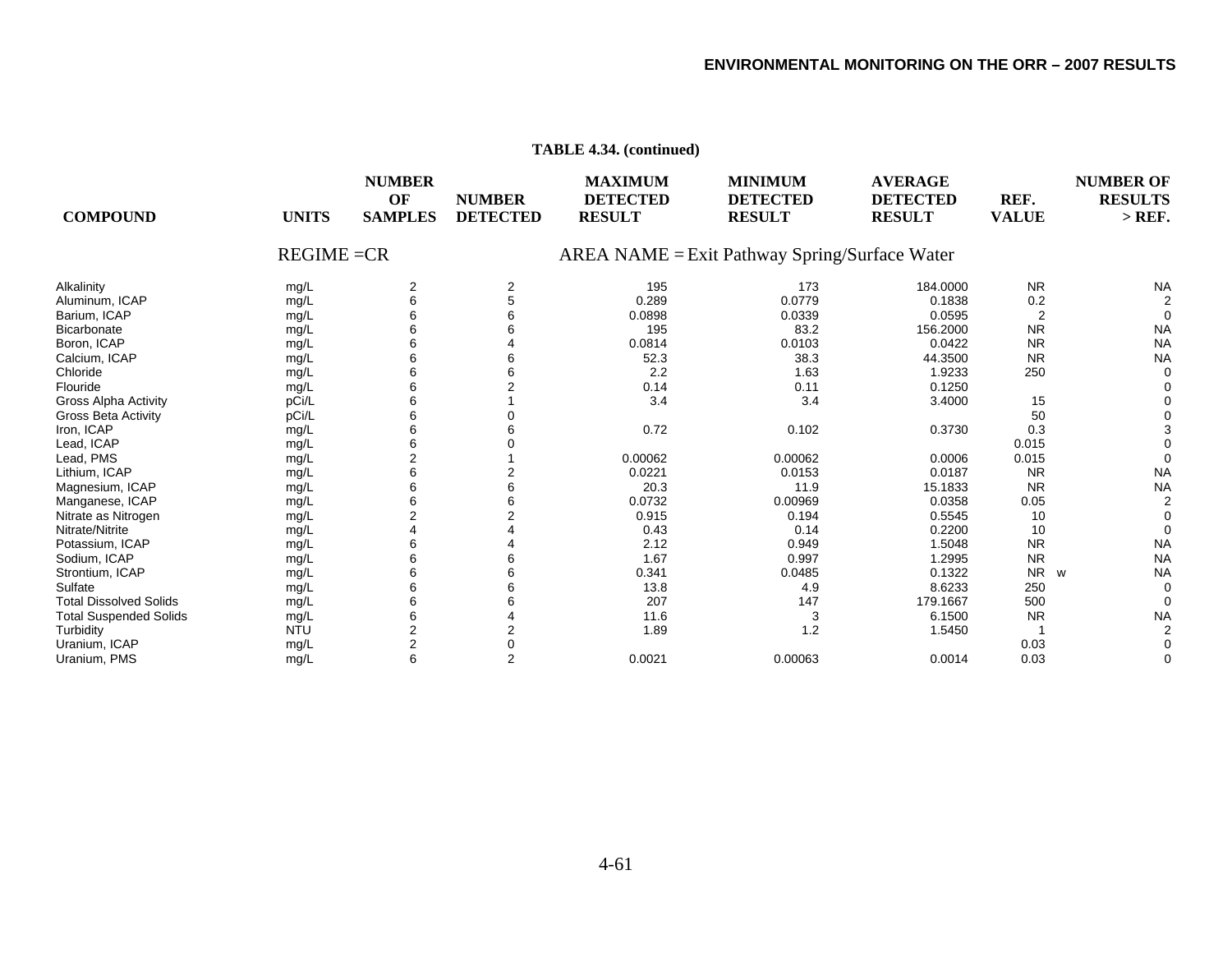| <b>COMPOUND</b><br><b>UNITS</b>       | <b>NUMBER</b><br>OF<br><b>SAMPLES</b> | <b>NUMBER</b><br><b>DETECTED</b> | <b>MAXIMUM</b><br><b>DETECTED</b><br><b>RESULT</b> | <b>MINIMUM</b><br><b>DETECTED</b><br><b>RESULT</b> | <b>AVERAGE</b><br><b>DETECTED</b><br><b>RESULT</b> | REF.<br><b>VALUE</b> | <b>NUMBER OF</b><br><b>RESULTS</b><br>$>$ REF. |
|---------------------------------------|---------------------------------------|----------------------------------|----------------------------------------------------|----------------------------------------------------|----------------------------------------------------|----------------------|------------------------------------------------|
|                                       | $REGIME = CR$                         |                                  |                                                    | $AREA NAME = Industrial Landfill II$               |                                                    |                      |                                                |
| Alkalinity<br>mg/L                    | 3                                     | 3                                | 240                                                | 110                                                | 180.0000                                           | <b>NR</b>            | <b>NA</b>                                      |
| Alkalinity as CO3<br>mg/L             |                                       |                                  | 76                                                 | 60                                                 | 68.0000                                            | <b>NR</b>            | <b>NA</b>                                      |
| Alkalinity as HCO3<br>mg/L            |                                       |                                  | 240                                                | 35                                                 | 153.6667                                           | <b>NR</b>            | <b>NA</b>                                      |
| Barium, ICAP<br>mg/L                  |                                       |                                  | 0.6                                                | 0.012                                              | 0.2202                                             | 2                    | $\Omega$                                       |
| Calcium, ICAP<br>mg/L                 |                                       |                                  | 44                                                 | 2.3                                                | 25.1500                                            | <b>NR</b>            | <b>NA</b>                                      |
| Conductivity<br>umho/cm               |                                       |                                  | 450                                                | 290                                                | 365.0000                                           | <b>NR</b>            | <b>NA</b>                                      |
| Copper, ICAP<br>mg/L                  |                                       |                                  | 0.017                                              | 0.017                                              | 0.0170                                             | 1.3                  |                                                |
| Copper, PMS<br>mg/L                   |                                       |                                  |                                                    |                                                    |                                                    |                      |                                                |
| Flouride<br>mg/L                      |                                       |                                  | 1.6                                                | 1.5                                                | 1.5500                                             |                      |                                                |
| pCi/L<br><b>Gross Alpha Activity</b>  |                                       |                                  | $2.1$ J                                            | 1.84J                                              | 1.9467                                             | 15                   |                                                |
| pCi/L<br>Gross Beta Activity          |                                       |                                  | 15                                                 | 1.6J                                               | 8.6500                                             | 50                   |                                                |
| Magnesium, ICAP<br>mg/L               |                                       |                                  | 30                                                 | 1.7                                                | 19.7500                                            | <b>NR</b>            | <b>NA</b>                                      |
| <b>Std Unit</b><br>pН                 |                                       |                                  | 10                                                 | 7.9                                                | 8.7667                                             | 6.5/8.5              |                                                |
| Potassium, ICAP<br>mg/L               |                                       |                                  | 20                                                 | 3                                                  | 13.6667                                            | <b>NR</b>            | <b>NA</b>                                      |
| Sodium, ICAP<br>mg/L                  |                                       |                                  | 48                                                 | 3.2                                                | 26.4400                                            | <b>NR</b>            | <b>NA</b>                                      |
| Strontium, ICAP<br>mg/L               |                                       |                                  | 0.13                                               | 0.029                                              | 0.0648                                             | <b>NR</b>            | <b>NA</b>                                      |
| Sulfate<br>mg/L                       |                                       |                                  | 17                                                 | 6.1                                                | 10.7000                                            | 250                  | $\Omega$                                       |
| <b>Total Dissolved Solids</b><br>mg/L |                                       |                                  | 240                                                | 150                                                | 193.3333                                           | 500                  |                                                |
| <b>Total Uranium</b><br>mg/L          |                                       |                                  |                                                    |                                                    |                                                    | 0.03                 |                                                |
| Turbidity<br><b>NTU</b>               |                                       |                                  | 0.28                                               | 0.15                                               | 0.2160                                             |                      |                                                |
| Uranium, PMS<br>mg/L                  |                                       |                                  | 0.001                                              | 0.001                                              | 0.0010                                             | 0.03                 |                                                |
| Vanadium, ICAP<br>mg/L                |                                       |                                  | 0.015                                              | 0.015                                              | 0.0150                                             | <b>NR</b>            | <b>NA</b>                                      |
| Zinc, ICAP<br>mg/L                    |                                       |                                  | 0.064                                              | 0.064                                              | 0.0640                                             | 5                    |                                                |
| Zinc, PMS<br>mg/L                     | 3                                     |                                  | 0.023                                              | 0.023                                              | 0.0230                                             |                      |                                                |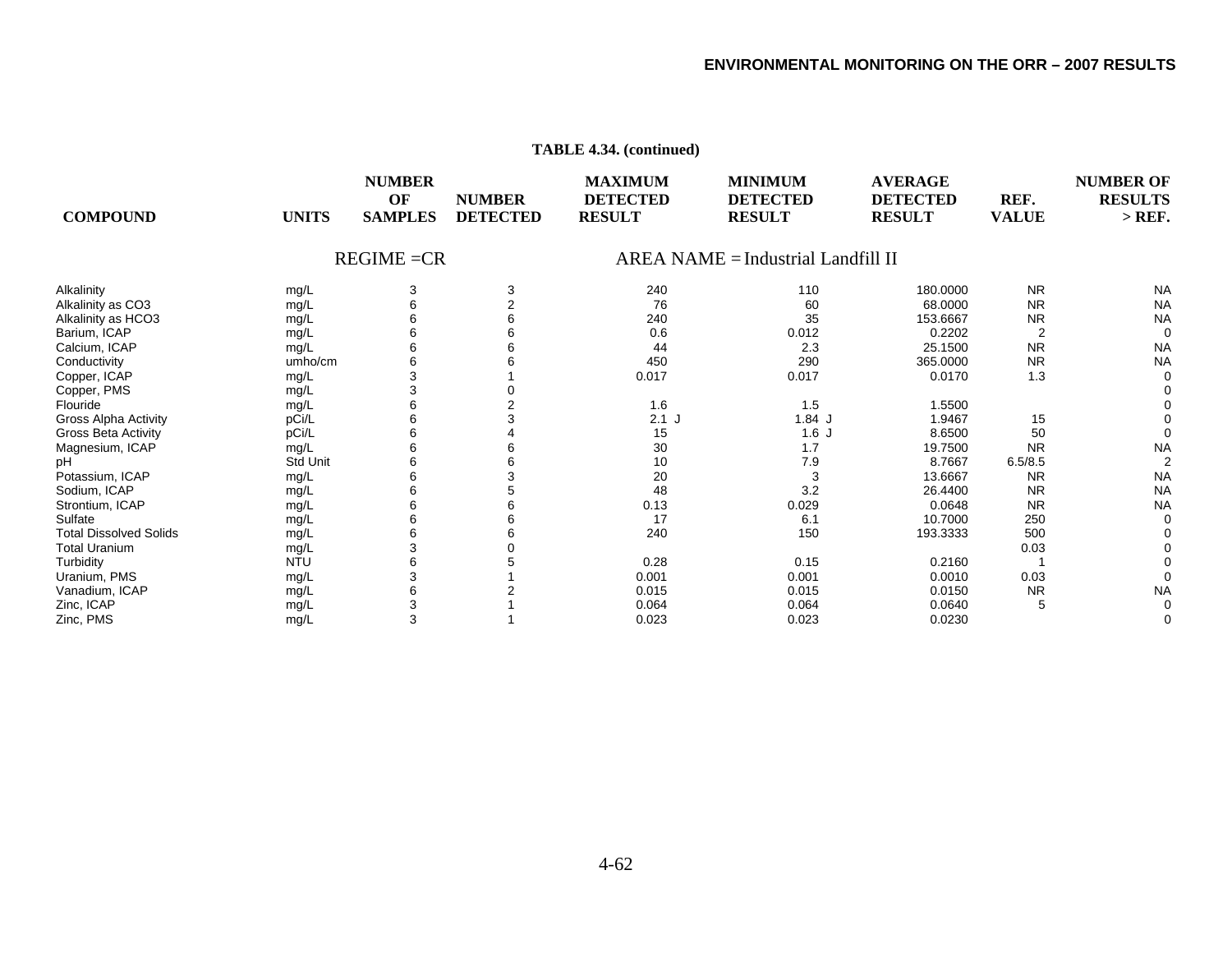| <b>COMPOUND</b>               | <b>UNITS</b> | <b>NUMBER</b><br>OF<br><b>SAMPLES</b> | <b>NUMBER</b><br><b>DETECTED</b> | <b>MAXIMUM</b><br><b>DETECTED</b><br><b>RESULT</b> | <b>MINIMUM</b><br><b>DETECTED</b><br><b>RESULT</b> | <b>AVERAGE</b><br><b>DETECTED</b><br><b>RESULT</b> | REF.<br><b>VALUE</b> | <b>NUMBER OF</b><br><b>RESULTS</b><br>$>$ REF. |
|-------------------------------|--------------|---------------------------------------|----------------------------------|----------------------------------------------------|----------------------------------------------------|----------------------------------------------------|----------------------|------------------------------------------------|
|                               |              | $REGIME = CR$                         |                                  |                                                    | <b>AREA NAME = Industrial Landfill IV</b>          |                                                    |                      |                                                |
| 1.1.1-Trichloroethane         | ug/L         | 12                                    |                                  | 19                                                 | 14                                                 | 15.2500                                            | 200                  | $\Omega$                                       |
| 1.1-Dichloroethane            | ug/L         | 12                                    |                                  | 31                                                 | 24                                                 | 26.7500                                            | <b>NR</b>            | <b>NA</b>                                      |
| 1,1-Dichloroethene            | ug/L         | 12                                    |                                  | 9.3                                                | 4 J                                                | 6.4500                                             | 7                    |                                                |
| Alkalinity                    | mg/L         | 5                                     | 5                                | 220                                                | 170                                                | 192.0000                                           | <b>NR</b>            | <b>NA</b>                                      |
| Alkalinity as HCO3            | mg/L         | 12                                    | 12                               | 220                                                | 170                                                | 184.1667                                           | <b>NR</b>            | <b>NA</b>                                      |
| Aluminum, ICAP                | mg/L         | 12                                    |                                  | 0.15                                               | 0.15                                               | 0.1500                                             | 0.2                  | $\Omega$                                       |
| Barium, ICAP                  | mg/L         | 12                                    | 8                                | 0.033                                              | 0.01                                               | 0.0174                                             | $\overline{2}$       |                                                |
| Calcium, ICAP                 | mg/L         | 12                                    | 12                               | 45                                                 | 26                                                 | 35.4167                                            | <b>NR</b>            | <b>NA</b>                                      |
| Carbon Tetrachloride          | ug/L         | 12                                    |                                  | 2.6J                                               | 2.6J                                               | 2.6000                                             | 5                    |                                                |
| Chloride                      | mg/L         | 12                                    |                                  | 6                                                  | 3.7                                                | 4.6750                                             | 250                  |                                                |
| Chromium, ICAP                | mg/L         | 5                                     |                                  |                                                    |                                                    |                                                    | 0.1                  |                                                |
| Chromium, PMS                 | mg/L         | $\overline{7}$                        |                                  | 0.1                                                | 0.1                                                | 0.1000                                             | 0.1                  | $\Omega$                                       |
| Conductivity                  | umho/cm      | 12                                    | 12                               | 410                                                | 300                                                | 348.3333                                           | <b>NR</b>            | <b>NA</b>                                      |
| Copper, ICAP                  | mg/L         | 5                                     |                                  |                                                    |                                                    |                                                    | 1.3                  |                                                |
| Copper, PMS                   | mg/L         |                                       |                                  | 0.095                                              | 0.095                                              | 0.0950                                             |                      |                                                |
| Dibromochloromethane          | ug/L         | 12                                    |                                  | $0.19$ J                                           | $0.18$ J                                           | 0.1850                                             | 100                  |                                                |
| <b>Gross Alpha Activity</b>   | pCi/L        | 12                                    |                                  | 1.5J                                               | 1.5J                                               | 1.5000                                             | 15                   |                                                |
| <b>Gross Beta Activity</b>    | pCi/L        | 12                                    |                                  | 2.4J                                               | 2.4J                                               | 2.4000                                             | 50                   |                                                |
| Iron, ICAP                    | mg/L         | 12                                    | $\overline{2}$                   | 0.53                                               | 0.14                                               | 0.3350                                             | 0.3                  |                                                |
| Magnesium, ICAP               | mg/L         | 12                                    | 12                               | 27                                                 | 20                                                 | 22.1667                                            | <b>NR</b>            | <b>NA</b>                                      |
| Nickel, ICAP                  | mg/L         | 5                                     |                                  | 0.22                                               | 0.22                                               | 0.2200                                             | 0.1                  |                                                |
| Nickel, PMS                   | mg/L         |                                       |                                  | 0.23                                               | 0.032                                              | 0.1090                                             | 0.1                  |                                                |
| pН                            | Std Unit     | 12                                    | 12                               | 8.3                                                | 7.5                                                | 7.9667                                             | 6.5/8.5              |                                                |
| Sodium, ICAP                  | mg/L         | 12                                    | $\overline{4}$                   | 9.8                                                | 2.6                                                | 5.5500                                             | <b>NR</b>            | <b>NA</b>                                      |
| Strontium, ICAP               | mg/L         | 12                                    | 11                               | 0.02                                               | 0.011                                              | 0.0158                                             | <b>NR</b>            | <b>NA</b>                                      |
| Sulfate                       | mg/L         | 12                                    | $\overline{2}$                   | 6.6                                                | 5.1                                                | 5.8500                                             | 250                  |                                                |
| <b>Total Dissolved Solids</b> | mg/L         | 12                                    | 12                               | 200                                                | 110                                                | 171.6667                                           | 500                  |                                                |
| Turbidity                     | <b>NTU</b>   | 12                                    |                                  | 3.4                                                | 0.11                                               | 0.9538                                             |                      |                                                |
| Zinc, ICAP                    | mg/L         | 5                                     |                                  | 0.034                                              | 0.034                                              | 0.0340                                             | 5                    |                                                |
| Zinc, PMS                     | mq/L         | $\overline{7}$                        |                                  | 0.058                                              | 0.011                                              | 0.0277                                             |                      |                                                |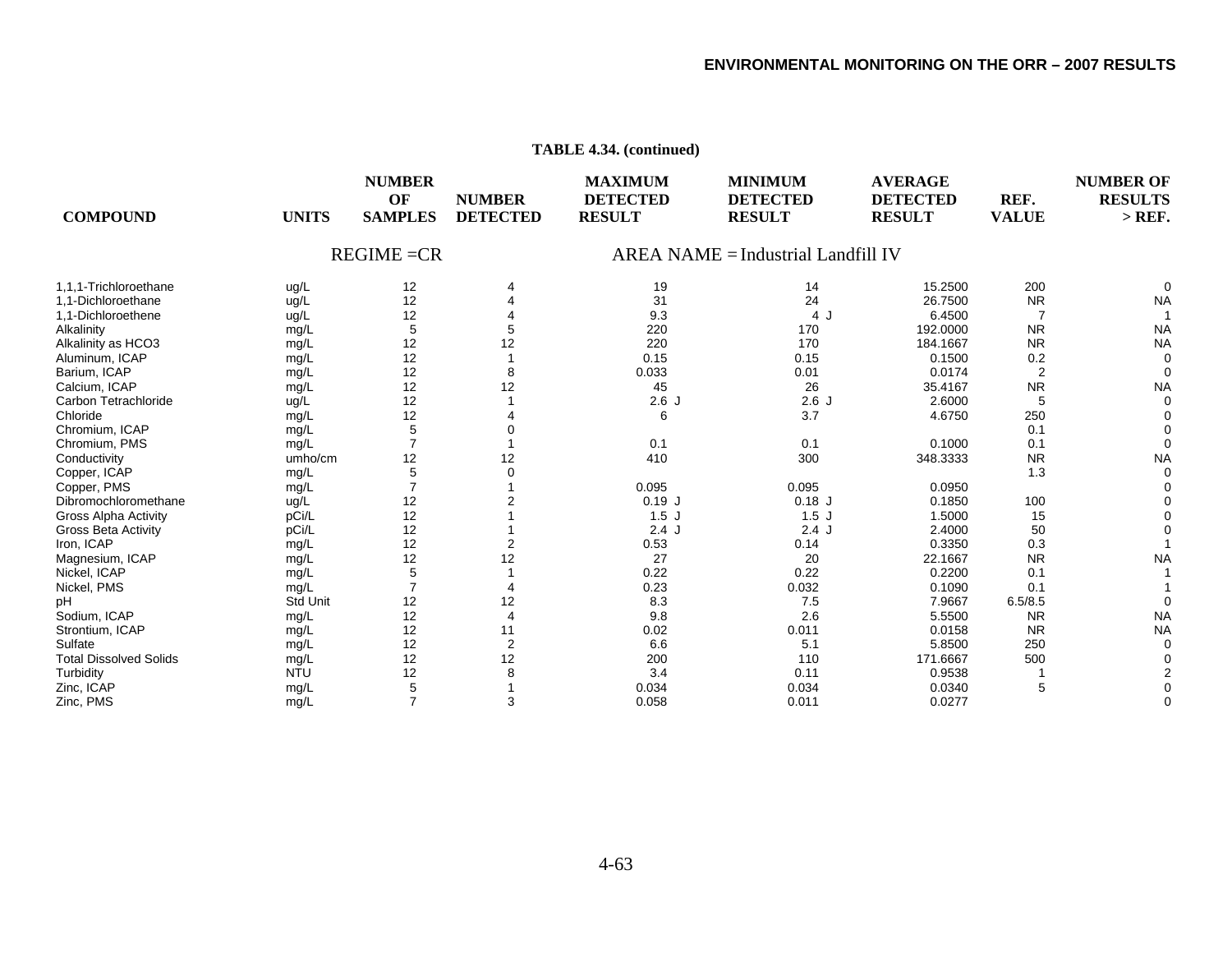| <b>COMPOUND</b>               | <b>UNITS</b>    | <b>NUMBER</b><br>OF<br><b>SAMPLES</b> | <b>NUMBER</b><br><b>DETECTED</b> | <b>MAXIMUM</b><br><b>DETECTED</b><br><b>RESULT</b> | <b>MINIMUM</b><br><b>DETECTED</b><br><b>RESULT</b> | <b>AVERAGE</b><br><b>DETECTED</b><br><b>RESULT</b> | REF.<br><b>VALUE</b> | <b>NUMBER OF</b><br><b>RESULTS</b><br>$>$ REF. |
|-------------------------------|-----------------|---------------------------------------|----------------------------------|----------------------------------------------------|----------------------------------------------------|----------------------------------------------------|----------------------|------------------------------------------------|
|                               |                 | $REGIME = CR$                         |                                  |                                                    | AREA NAME = Industrial Landfill V                  |                                                    |                      |                                                |
| 1,1,1-Trichloroethane         | ug/L            | 12                                    | 2                                | 0.5J                                               | $0.31$ J                                           | 0.4050                                             | 200                  |                                                |
| 1.1-Dichloroethane            | ug/L            | 12                                    | $\overline{2}$                   | $0.32$ J                                           | $0.31$ J                                           | 0.3150                                             | <b>NR</b>            | <b>NA</b>                                      |
| 1.1-Dichloroethene            | ug/L            | 12                                    |                                  | $0.16$ J                                           | $0.16$ J                                           | 0.1600                                             |                      | $\Omega$                                       |
| Alkalinity                    | mg/L            | 6                                     |                                  | 200                                                | 99                                                 | 148.1667                                           | <b>NR</b>            | <b>NA</b>                                      |
| Alkalinity as HCO3            | mg/L            | 12                                    | 12                               | 200                                                | 99                                                 | 151.5833                                           | <b>NR</b>            | <b>NA</b>                                      |
| Aluminum, ICAP                | mg/L            | 12                                    |                                  | 1.1                                                | 0.13                                               | 0.4750                                             | 0.2                  |                                                |
| Barium, ICAP                  | mg/L            | 12                                    |                                  | 0.13                                               | 0.01                                               | 0.0422                                             | $\overline{2}$       |                                                |
| Cadmium, PMS                  | mg/L            | 12                                    |                                  | 0.0003                                             | 0.0003                                             | 0.0003                                             | 0.005                |                                                |
| Calcium, ICAP                 | mg/L            | 12                                    | 12                               | 57                                                 | 27                                                 | 37.4167                                            | <b>NR</b>            | <b>NA</b>                                      |
| Chloride                      | mg/L            | 12                                    |                                  | 7.5                                                | 3.1                                                | 5.9500                                             | 250                  |                                                |
| Chromium, ICAP                | mg/L            | 6                                     |                                  | 0.032                                              | 0.032                                              | 0.0320                                             | 0.1                  |                                                |
| Chromium, PMS                 | mg/L            | 6                                     |                                  | 0.04                                               | 0.04                                               | 0.0400                                             | 0.1                  | O                                              |
| Conductivity                  | umho/cm         | 12                                    | 12                               | 510                                                | 230                                                | 318.3333                                           | <b>NR</b>            | <b>NA</b>                                      |
| <b>Gross Beta Activity</b>    | pCi/L           | 12                                    | 3                                | 2.6J                                               | 1.8J                                               | 2.1533                                             | 50                   |                                                |
| Iron, ICAP                    | mg/L            | 12                                    |                                  | 1.3                                                | 0.11                                               | 0.4825                                             | 0.3                  |                                                |
| Magnesium, ICAP               | mg/L            | 12                                    | 12                               | 32                                                 | 9.8                                                | 19.4000                                            | <b>NR</b>            | <b>NA</b>                                      |
| Manganese, ICAP               | mg/L            | 12                                    |                                  | 0.019                                              | 0.019                                              | 0.0190                                             | 0.05                 |                                                |
| Nitrate as Nitrogen           | mg/L            | 12                                    |                                  | 2.7                                                | 0.63                                               | 1.4833                                             | 10                   |                                                |
| pH                            | <b>Std Unit</b> | 12                                    | 12                               | 8.5                                                |                                                    | 7.9250                                             | 6.5/8.5              | $\Omega$                                       |
| Potassium, ICAP               | mg/L            | 12                                    |                                  | $\overline{2}$                                     | $\overline{2}$                                     | 2.0000                                             | <b>NR</b>            | <b>NA</b>                                      |
| Sodium, ICAP                  | mg/L            | 12                                    | 2                                | 5.5                                                | 4.9                                                | 5.2000                                             | <b>NR</b>            | <b>NA</b>                                      |
| Strontium, ICAP               | mg/L            | 12                                    | 12                               | 0.11                                               | 0.013                                              | 0.0340                                             | <b>NR</b>            | <b>NA</b>                                      |
| Sulfate                       | mg/L            | 12                                    | $\overline{4}$                   | 53                                                 | 22                                                 | 38.5000                                            | 250                  |                                                |
| <b>Total Dissolved Solids</b> | mg/L            | 12                                    | 12                               | 310                                                | 120                                                | 180.8333                                           | 500                  | $\Omega$                                       |
| <b>Total Suspended Solids</b> | mg/L            | 12                                    | $\overline{2}$                   | 21                                                 | 4                                                  | 12.5000                                            | <b>NR</b>            | <b>NA</b>                                      |
| <b>Total Uranium</b>          | mg/L            | 11                                    | 3                                | 0.00129                                            | 0.000359 J                                         | 0.0009                                             | 0.03                 |                                                |
| Turbidity                     | <b>NTU</b>      | 12                                    | 11                               | 45                                                 | 0.1                                                | 6.4564                                             |                      |                                                |
| Zinc, ICAP                    | mg/L            | 6                                     |                                  | 0.022                                              | 0.022                                              | 0.0220                                             | 5                    |                                                |
| Zinc, PMS                     | mq/L            | 6                                     |                                  | 0.015                                              | 0.015                                              | 0.0150                                             |                      |                                                |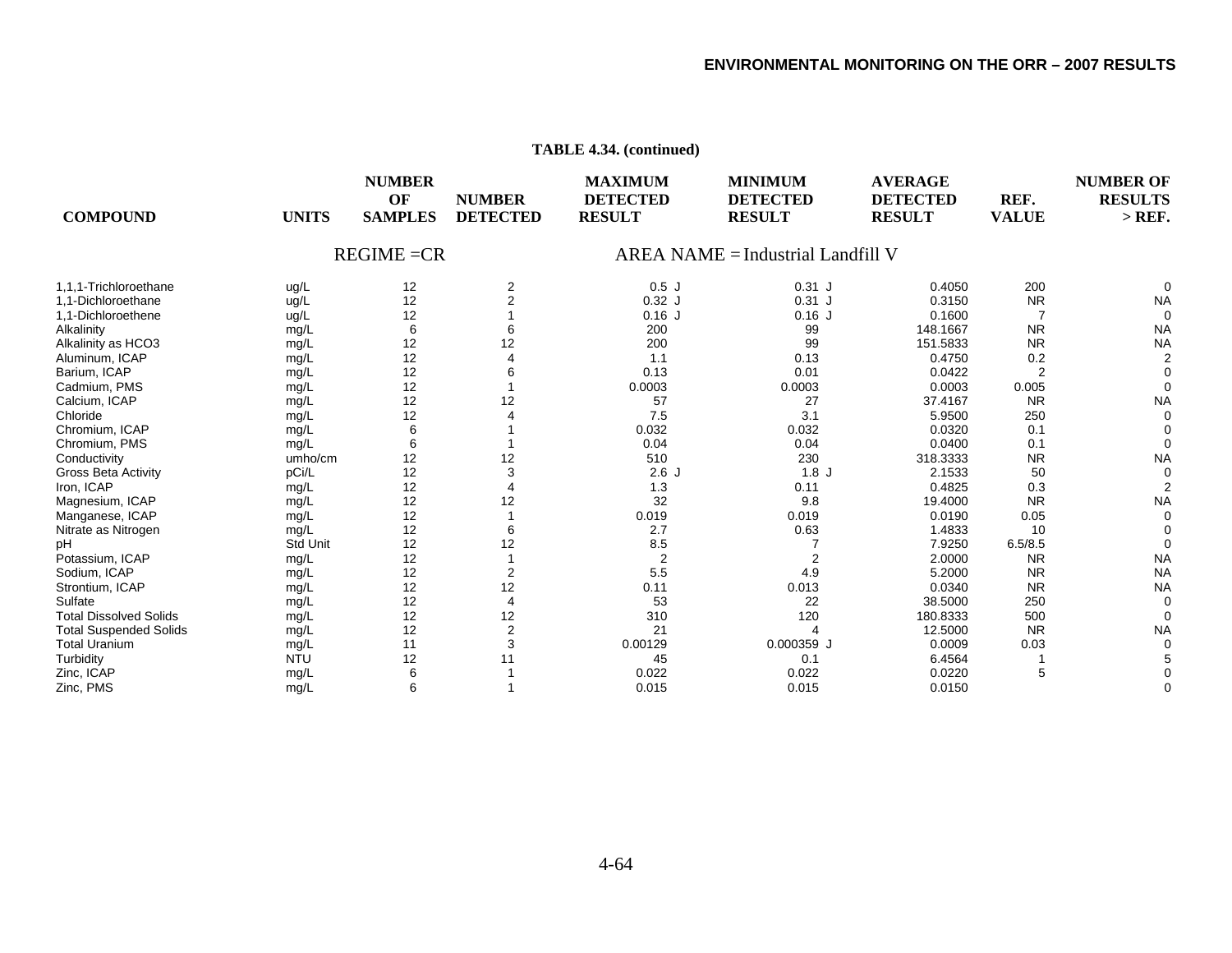|                               |              | <b>NUMBER</b><br>OF | <b>NUMBER</b>   | <b>MAXIMUM</b><br><b>DETECTED</b> | <b>MINIMUM</b><br><b>DETECTED</b> | <b>AVERAGE</b><br><b>DETECTED</b> | REF.         | <b>NUMBER OF</b><br><b>RESULTS</b> |
|-------------------------------|--------------|---------------------|-----------------|-----------------------------------|-----------------------------------|-----------------------------------|--------------|------------------------------------|
| <b>COMPOUND</b>               | <b>UNITS</b> | <b>SAMPLES</b>      | <b>DETECTED</b> | <b>RESULT</b>                     | <b>RESULT</b>                     | <b>RESULT</b>                     | <b>VALUE</b> | $>$ REF.                           |
|                               |              | $REGIME = CR$       |                 |                                   | $AREA NAME = Kerr$ Hollow Quarry  |                                   |              |                                    |
| Barium, ICAP                  | mg/L         |                     |                 | 0.099                             | 0.0463                            | 0.0710                            |              |                                    |
| Boron, ICAP                   | mg/L         |                     |                 | 0.812                             | 0.0169                            | 0.3546                            | <b>NR</b>    | <b>NA</b>                          |
| Calcium, ICAP                 | mg/L         |                     |                 | 54.8                              | 29.8                              | 44.3250                           | <b>NR</b>    | <b>NA</b>                          |
| <b>Gross Alpha Activity</b>   | pCi/L        |                     |                 | 12.5                              | 2.47                              | 6.2300                            | 15           | $\Omega$                           |
| <b>Gross Beta Activity</b>    | pCi/L        |                     |                 | 15.1                              | 4.27                              | 9.7800                            | 50           |                                    |
| Iron, ICAP                    | mg/L         |                     |                 | 0.68                              | 0.0243                            | 0.3522                            | 0.3          |                                    |
| Lithium, ICAP                 | mg/L         |                     |                 | 0.315                             | 0.0269                            | 0.1520                            | <b>NR</b>    | <b>NA</b>                          |
| Magnesium, ICAP               | mg/L         |                     |                 | 35.9                              | 18.5                              | 26.4000                           | <b>NR</b>    | <b>NA</b>                          |
| Manganese, ICAP               | mg/L         |                     |                 | 0.0094                            | 0.0094                            | 0.0094                            | 0.05         | 0                                  |
| Potassium, ICAP               | mg/L         |                     |                 | 17.3                              | 1.62                              | 8.1825                            | <b>NR</b>    | <b>NA</b>                          |
| Sodium, ICAP                  | mg/L         |                     |                 | 19.3                              | 0.792                             | 6.3380                            | <b>NR</b>    | <b>NA</b>                          |
| Strontium, ICAP               | mg/L         |                     |                 | 6.64 N                            | 0.0497                            | 2.4187                            | <b>NR</b>    | <b>NA</b>                          |
| <b>Total Dissolved Solids</b> | mg/L         |                     |                 | 300                               | 251                               | 276.5000                          | 500          | $\Omega$                           |
| Uranium, PMS                  | mg/L         |                     |                 | 0.012                             | 0.012                             | 0.0120                            | 0.03         | 0                                  |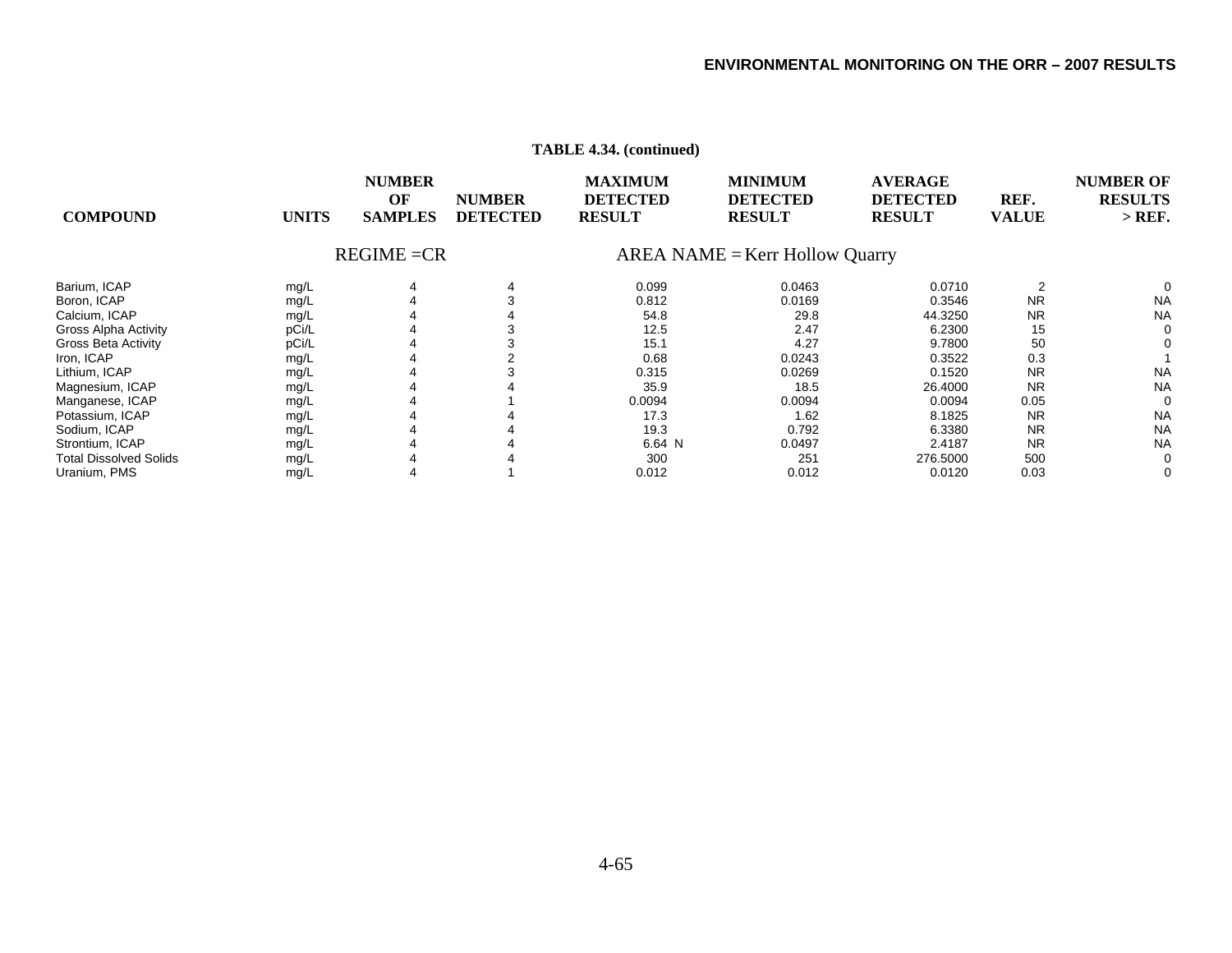| <b>COMPOUND</b>                                                 | <b>UNITS</b>         | <b>NUMBER</b><br>OF<br><b>SAMPLES</b> | <b>NUMBER</b><br><b>DETECTED</b> | <b>MAXIMUM</b><br><b>DETECTED</b><br><b>RESULT</b> | <b>MINIMUM</b><br><b>DETECTED</b><br><b>RESULT</b> | <b>AVERAGE</b><br><b>DETECTED</b><br><b>RESULT</b> | REF.<br><b>VALUE</b> | <b>NUMBER OF</b><br><b>RESULTS</b><br>$>$ REF. |
|-----------------------------------------------------------------|----------------------|---------------------------------------|----------------------------------|----------------------------------------------------|----------------------------------------------------|----------------------------------------------------|----------------------|------------------------------------------------|
|                                                                 | $REGIME = CR$        |                                       |                                  |                                                    | $AREA NAME = South Campus Facility, Bethel Valley$ |                                                    |                      |                                                |
| 1,2-Dichloroethene<br>cis-1,2-Dichloroethene<br>Trichloroethene | ug/L<br>ug/L<br>ug/L |                                       | ົ                                | 41<br>41<br>21                                     | 1 J<br>2 J                                         | 21.0000<br>21.0000<br>11.5000                      | <b>NR</b><br>70      | <b>NA</b><br>$\Omega$                          |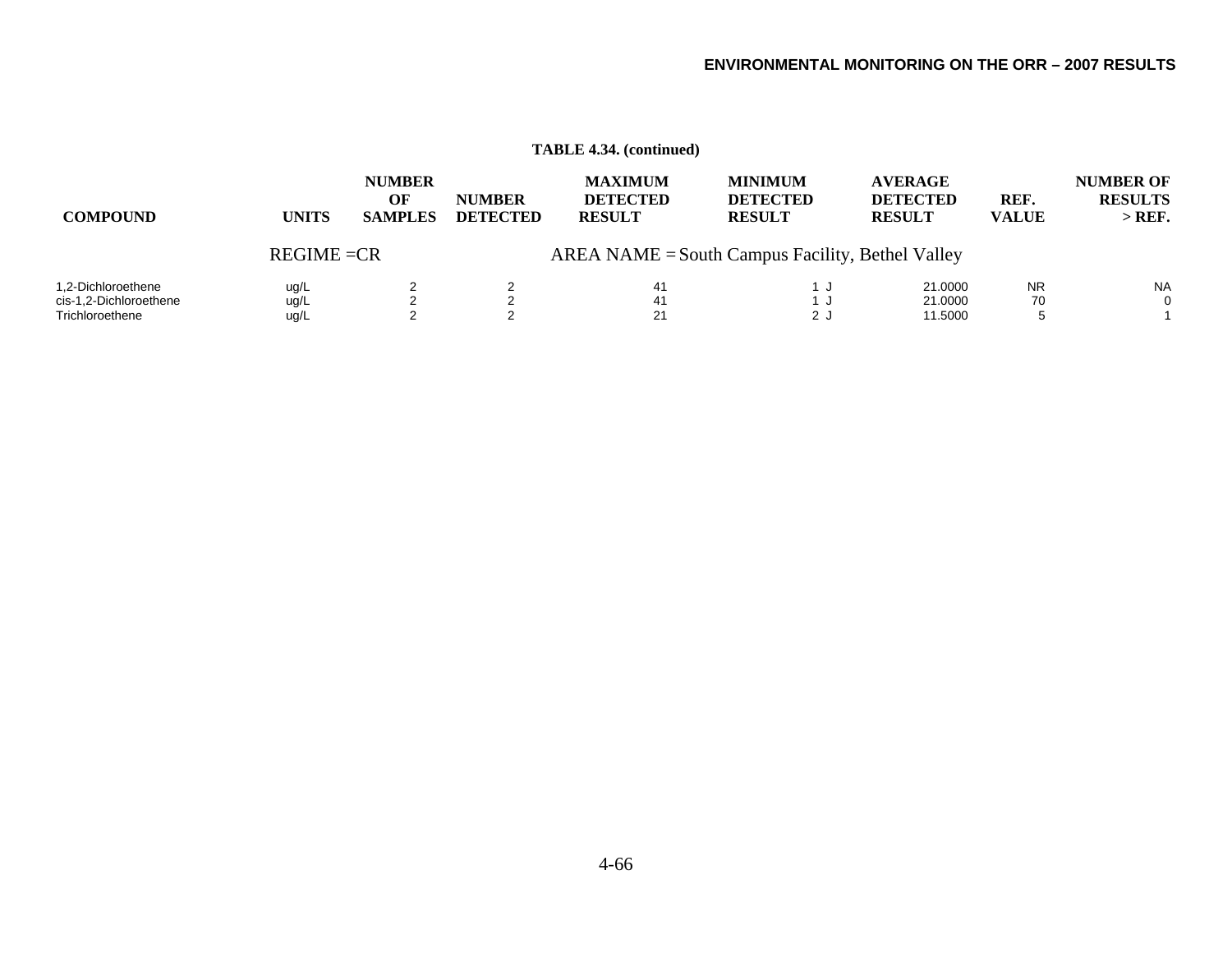| <b>COMPOUND</b>               | <b>UNITS</b> | <b>NUMBER</b><br>OF<br><b>SAMPLES</b> | <b>NUMBER</b><br><b>DETECTED</b> | <b>MAXIMUM</b><br><b>DETECTED</b><br><b>RESULT</b> | <b>MINIMUM</b><br><b>DETECTED</b><br><b>RESULT</b> | <b>AVERAGE</b><br><b>DETECTED</b><br><b>RESULT</b> | REF.<br><b>VALUE</b> | <b>NUMBER OF</b><br><b>RESULTS</b><br>$>$ REF. |
|-------------------------------|--------------|---------------------------------------|----------------------------------|----------------------------------------------------|----------------------------------------------------|----------------------------------------------------|----------------------|------------------------------------------------|
|                               |              | $REGIME = CR$                         |                                  |                                                    | <b>AREA NAME</b> = United Nuclear Corporation Site |                                                    |                      |                                                |
| Aluminum, ICAP                | mg/L         | 8                                     |                                  | 0.0701                                             | 0.0701                                             | 0.0701                                             | 0.2                  |                                                |
| Antimony, ICAP                | mg/L         |                                       |                                  | 0.0079                                             | 0.0079                                             | 0.0079                                             | 0.006                |                                                |
| Barium, ICAP                  | mg/L         |                                       |                                  | 0.0274                                             | 0.0074                                             | 0.0156                                             | $\overline{2}$       |                                                |
| Bicarbonate                   | mg/L         |                                       |                                  | 257                                                | 87.1                                               | 166.0125                                           | <b>NR</b>            | <b>NA</b>                                      |
| Calcium, ICAP                 | mg/L         |                                       |                                  | 53.5                                               | 1.27                                               | 29.0325                                            | <b>NR</b>            | <b>NA</b>                                      |
| Carbonate                     | mg/L         |                                       |                                  | 131                                                | 79.2                                               | 105.1000                                           | <b>NR</b>            | <b>NA</b>                                      |
| Chloride                      | mg/L         |                                       |                                  | 14.6                                               | 1.4                                                | 5.3125                                             | 250                  |                                                |
| Copper, ICAP                  | mg/L         |                                       |                                  | 0.0168                                             | 0.0076                                             | 0.0120                                             | 1.3                  |                                                |
| Gross Alpha Activity          | pCi/L        |                                       |                                  | 3.35                                               | 3.35                                               | 3.3500                                             | 15                   |                                                |
| <b>Gross Beta Activity</b>    | pCi/L        |                                       |                                  | 67.1                                               | 67.1                                               | 67.1000                                            | 50                   |                                                |
| Iron, ICAP                    | mg/L         |                                       |                                  | 0.134                                              | 0.0101                                             | 0.0447                                             | 0.3                  |                                                |
| Lead, ICAP                    | mg/L         |                                       |                                  | 0.0042                                             | 0.0042                                             | 0.0042                                             | 0.015                |                                                |
| Lithium, ICAP                 | mg/L         |                                       |                                  | 0.144                                              | 0.135                                              | 0.1395                                             | <b>NR</b>            | <b>NA</b>                                      |
| Magnesium, ICAP               | mg/L         |                                       |                                  | 31.7                                               | 10.9                                               | 19.6875                                            | <b>NR</b>            | <b>NA</b>                                      |
| Nitrate/Nitrite               | mg/L         |                                       |                                  | 0.58                                               | 0.066                                              | 0.3983                                             | 10                   |                                                |
| Potassium, ICAP               | mg/L         |                                       |                                  | 71.5                                               | 0.783                                              | 17.8931                                            | <b>NR</b>            | <b>NA</b>                                      |
| Potassium-40                  | pCi/L        |                                       |                                  | 201                                                | 201                                                | 201.0000                                           | 280                  |                                                |
| Sodium, ICAP                  | mg/L         |                                       |                                  | 10.9                                               | 0.445                                              | 4.4388                                             | <b>NR</b>            | <b>NA</b>                                      |
| Strontium, ICAP               | mg/L         |                                       |                                  | 0.0254                                             | 0.0098                                             | 0.0158                                             | <b>NR</b>            | <b>NA</b>                                      |
| Sulfate                       | mg/L         |                                       |                                  | 3.1                                                | 1.1                                                | 2.2000                                             | 250                  |                                                |
| <b>Total Dissolved Solids</b> | mg/L         |                                       |                                  | 309                                                | 170                                                | 225.6250                                           | 500                  |                                                |
| <b>Total Suspended Solids</b> | mg/L         |                                       |                                  | 5.5                                                | 5.5                                                | 5.5000                                             | <b>NR</b>            | <b>NA</b>                                      |
| Uranium-233/234               | pCi/L        | 8                                     |                                  | 0.79                                               | 0.409                                              | 0.6213                                             | 20                   |                                                |
| Zinc, ICAP                    | mg/L         | 8                                     | $\overline{2}$                   | 0.0161                                             | 0.0138                                             | 0.0150                                             | 5                    |                                                |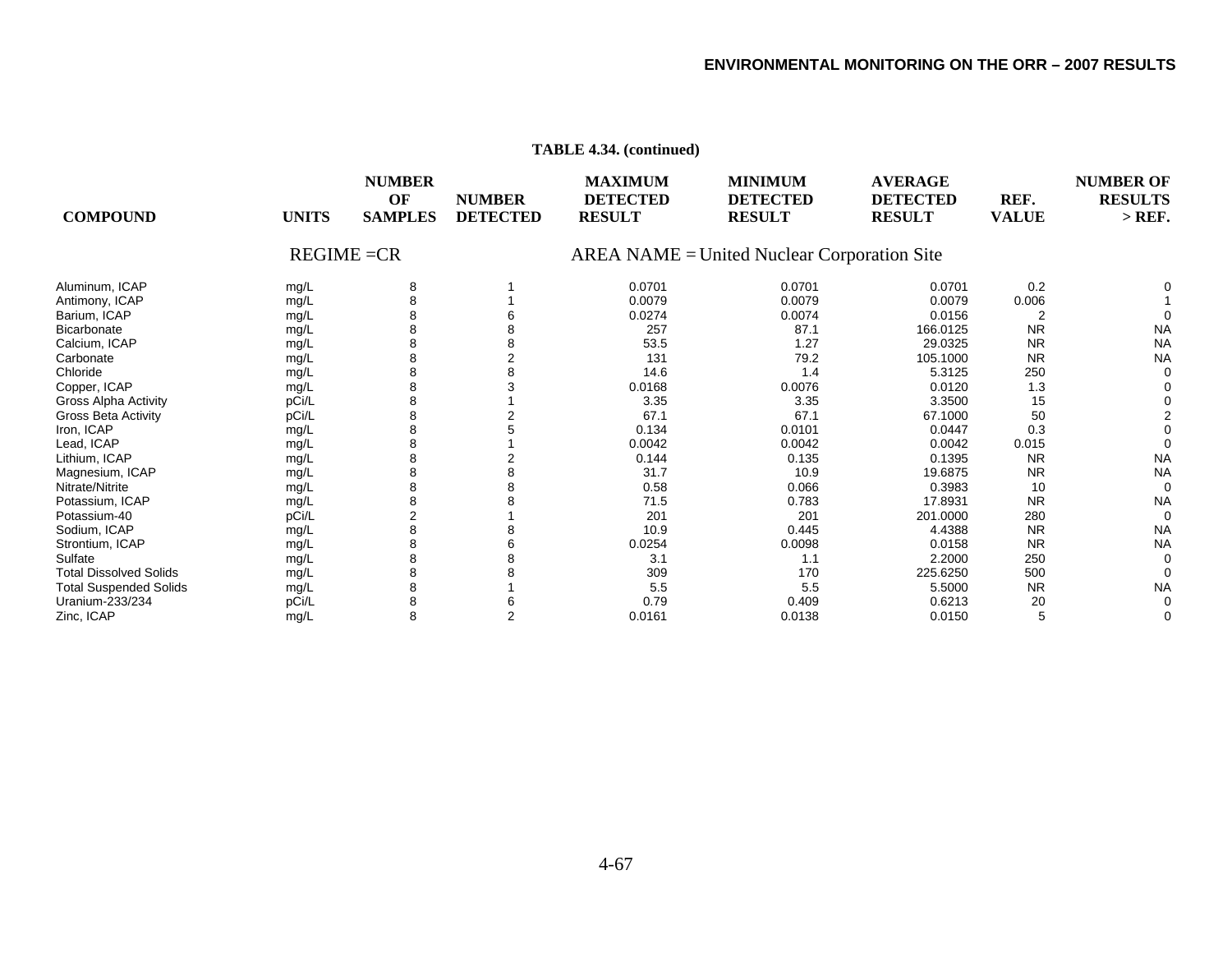| <b>COMPOUND</b>               | <b>UNITS</b> | <b>NUMBER</b><br>OF<br><b>SAMPLES</b> | <b>NUMBER</b><br><b>DETECTED</b> | <b>MAXIMUM</b><br><b>DETECTED</b><br><b>RESULT</b> | <b>MINIMUM</b><br><b>DETECTED</b><br><b>RESULT</b> | <b>AVERAGE</b><br><b>DETECTED</b><br><b>RESULT</b> | REF.<br><b>VALUE</b> | <b>NUMBER OF</b><br><b>RESULTS</b><br>$>$ REF. |
|-------------------------------|--------------|---------------------------------------|----------------------------------|----------------------------------------------------|----------------------------------------------------|----------------------------------------------------|----------------------|------------------------------------------------|
|                               |              | $REGIME = EF$                         |                                  |                                                    | $AREA NAME = Beta-4 Security Pits$                 |                                                    |                      |                                                |
| 1.2-Dichloroethene            | ug/L         |                                       |                                  | 25                                                 | 25                                                 | 25.0000                                            | <b>NR</b>            | <b>NA</b>                                      |
| Alkalinity                    | mg/L         |                                       |                                  | 262                                                | 262                                                | 262.0000                                           | <b>NR</b>            | <b>NA</b>                                      |
| Barium, ICAP                  | mg/L         |                                       |                                  | 0.142                                              | 0.142                                              | 0.1420                                             |                      |                                                |
| <b>Bicarbonate</b>            | mg/L         |                                       |                                  | 262                                                | 262                                                | 262.0000                                           | <b>NR</b>            | <b>NA</b>                                      |
| Calcium, ICAP                 | mg/L         |                                       |                                  | 101                                                | 101                                                | 101.0000                                           | <b>NR</b>            | <b>NA</b>                                      |
| Chloride                      | mg/L         |                                       |                                  | 29.1                                               | 29.1                                               | 29.1000                                            | 250                  |                                                |
| cis-1,2-Dichloroethene        | ug/L         |                                       |                                  | 25                                                 | 25                                                 | 25.0000                                            | 70                   |                                                |
| Flouride                      | mg/L         |                                       |                                  | 0.124                                              | 0.124                                              | 0.1240                                             |                      |                                                |
| Gross Alpha Activity          | pCi/L        |                                       |                                  |                                                    |                                                    |                                                    | 15                   |                                                |
| Gross Beta Activity           | pCi/L        |                                       |                                  |                                                    |                                                    |                                                    | 50                   |                                                |
| Iron, ICAP                    | mg/L         |                                       |                                  | 1.91                                               | 1.91                                               | 1.9100                                             | 0.3                  |                                                |
| Lithium, ICAP                 | mg/L         |                                       |                                  | 0.0168                                             | 0.0168                                             | 0.0168                                             | N <sub>R</sub><br>W  | <b>NA</b>                                      |
| Magnesium, ICAP               | mg/L         |                                       |                                  | 9.39                                               | 9.39                                               | 9.3900                                             | <b>NR</b>            | <b>NA</b>                                      |
| Manganese, ICAP               | mg/L         |                                       |                                  | 2.06                                               | 2.06                                               | 2.0600                                             | 0.05                 |                                                |
| Nickel, ICAP                  | mg/L         |                                       |                                  |                                                    |                                                    |                                                    | 0.1                  |                                                |
| Nickel, PMS                   | mg/L         |                                       |                                  | 0.00732                                            | 0.00732                                            | 0.0073                                             | 0.1                  |                                                |
| Sodium, ICAP                  | mg/L         |                                       |                                  | 9.01                                               | 9.01                                               | 9.0100                                             | <b>NR</b>            | <b>NA</b>                                      |
| Strontium, ICAP               | mg/L         |                                       |                                  | 0.165                                              | 0.165                                              | 0.1650                                             | N <sub>R</sub><br>W  | <b>NA</b>                                      |
| Sulfate                       | mg/L         |                                       |                                  | 5.07                                               | 5.07                                               | 5.0700                                             | 250                  |                                                |
| Tetrachloroethene             | ug/L         |                                       |                                  | 2 <sub>1</sub>                                     | 2 J                                                | 2.0000                                             |                      |                                                |
| <b>Total Dissolved Solids</b> | mg/L         |                                       |                                  | 340                                                | 340                                                | 340.0000                                           | 500                  |                                                |
| <b>Total Suspended Solids</b> | mg/L         |                                       |                                  | 3                                                  |                                                    | 3.0000                                             | <b>NR</b>            | <b>NA</b>                                      |
| Trichloroethene               | ug/L         |                                       |                                  | 4                                                  | 4.                                                 | 4.0000                                             |                      |                                                |
| Turbidity                     | <b>NTU</b>   |                                       |                                  | 8.33                                               | 8.33                                               | 8.3300                                             |                      |                                                |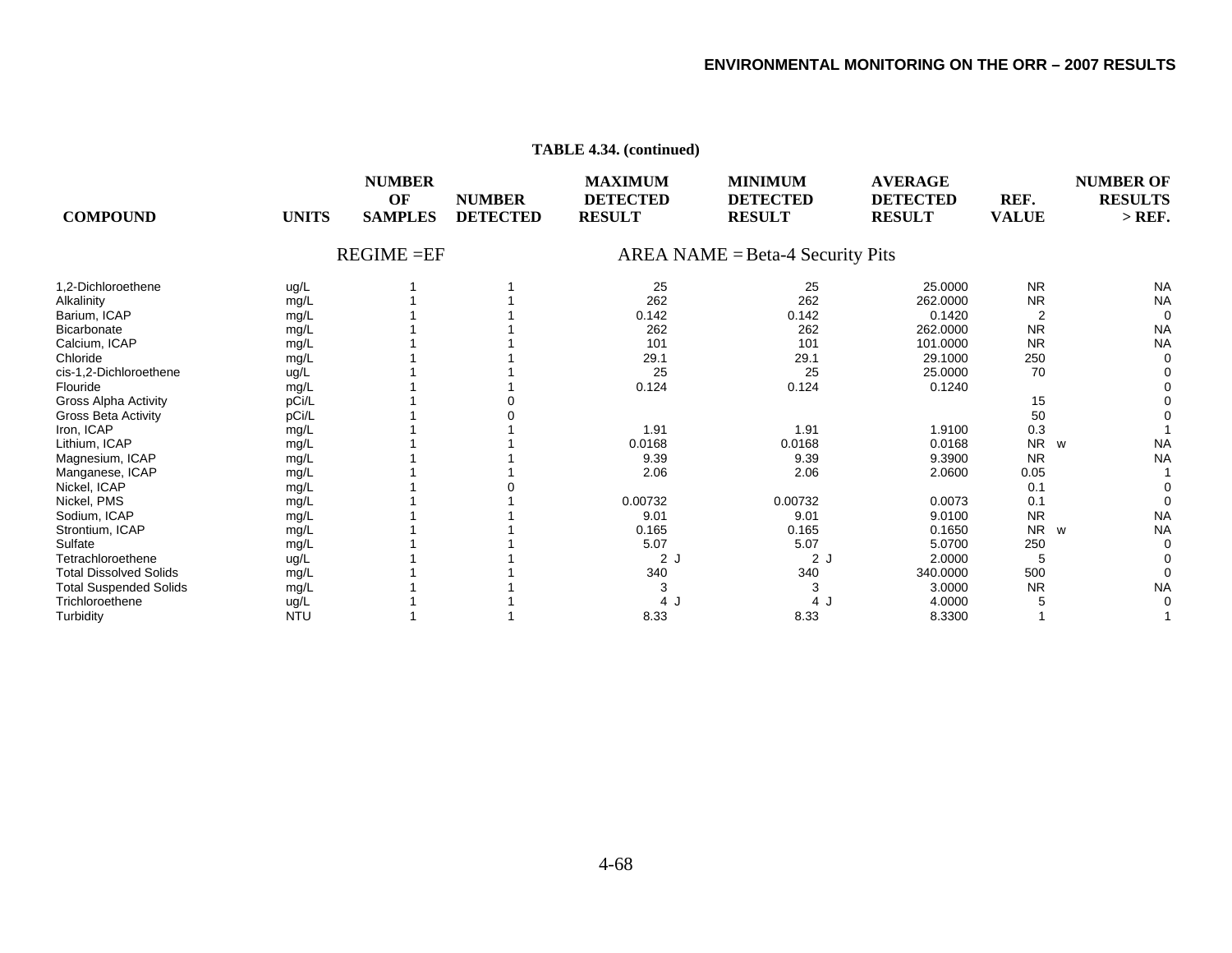#### **NUMBER MAXIMUM MINIMUM AVERAGE NUMBER OF OF NUMBER DETECTED DETECTED DETECTED REF. RESULTS COMPOUND UNITS SAMPLES DETECTED RESULT RESULT RESULT VALUE > REF.**  REGIME =EFAREA NAME = Building  $8110$ 1,1,2-Trichloro-1,2,2-trifluoroethane ug/L 3 3 3 3 29 2 3 3 29 3 17.6667 NR NA (Freon 113) 1,2-Dichloroethene ug/L 3 3 47 33 39.0000 NR NA Alkalinity mg/L 3 3 258 243 252.3333 NR NA Barium, ICAP mg/L 3 3 0.276 0.0412 0.1851 2 0 Bicarbonatee mg/L 3 3 258 243 252.3333 NR NA Calcium, ICAP mg/L 3 3 255 115 203.0000 NR NA Carbon Tetrachloridee ug/L 3 2 9 7 8.0000 5 2 Chloridee mg/L 3 3 24.3 11.5 18.9000 250 0 Chloroformm ug/L 3 2 25 20 22.5000 100 0 cis-1,2-Dichloroethene ug/L 3 3 47 33 39.0000 70 0 Gross Alpha Activity pCi/L 3 1 40 40 40.0000 15 1 Gross Beta Activity pCi/L 3 1 21 21 21.0000 50 0 Iron, ICAP mg/L 3 2 0.153 0.118 0.1355 0.3 0 Magnesium, ICAP mg/L 3 3 79.1 9.2 53.9333 NR NA Manganese, ICAP mg/L 3 3 0.237 0.192 0.2117 0.05 3 Mercury, CVAA mg/L 3 2 0.000284 0.000271 0.0003 0.002 0 Nickel, ICAP mg/L 3 0 0.1 0 Nickel, PMS mg/L 3 1 0.0144 0.0144 0.0144 0.1 0 Nitrate as Nitrogen mg/L 3 3 210 0.215 124.4050 10 2 Potassium, ICAP mg/L 3 2 4.13 3.63 3.8800 NR NA Sodium, ICAP mg/L 3 3 30.2 12.7 23.3000 NR NA Strontium, ICAP mg/L 3 3 0.844 0.159 0.5803 NR NR w NA Sulfatee mg/L 3 3 83.6 46.5 60.4667 250 0 **Tetrachloroethene** e ug/L 3 3 160 62 124.0000 5 3 Total Dissolved Solidss mg/L 3 3 1340 394 1004.6667 500 2 Total Suspended Solids mg/L 3 2 3 2 2.5000 NR NA **Trichloroethene** e ug/L 3 3 610 610 D 13 374.3333 5 3 Turbidity NTU 3 3 3.64 0.433 1.8543 1 2 Uranium, ICAP mg/L 3 0 0.03 0

#### **TABLE 4.34. (continued)**

Uranium, PMS mg/L 3 3 0.0011 0.00066 0.0010 0.03 0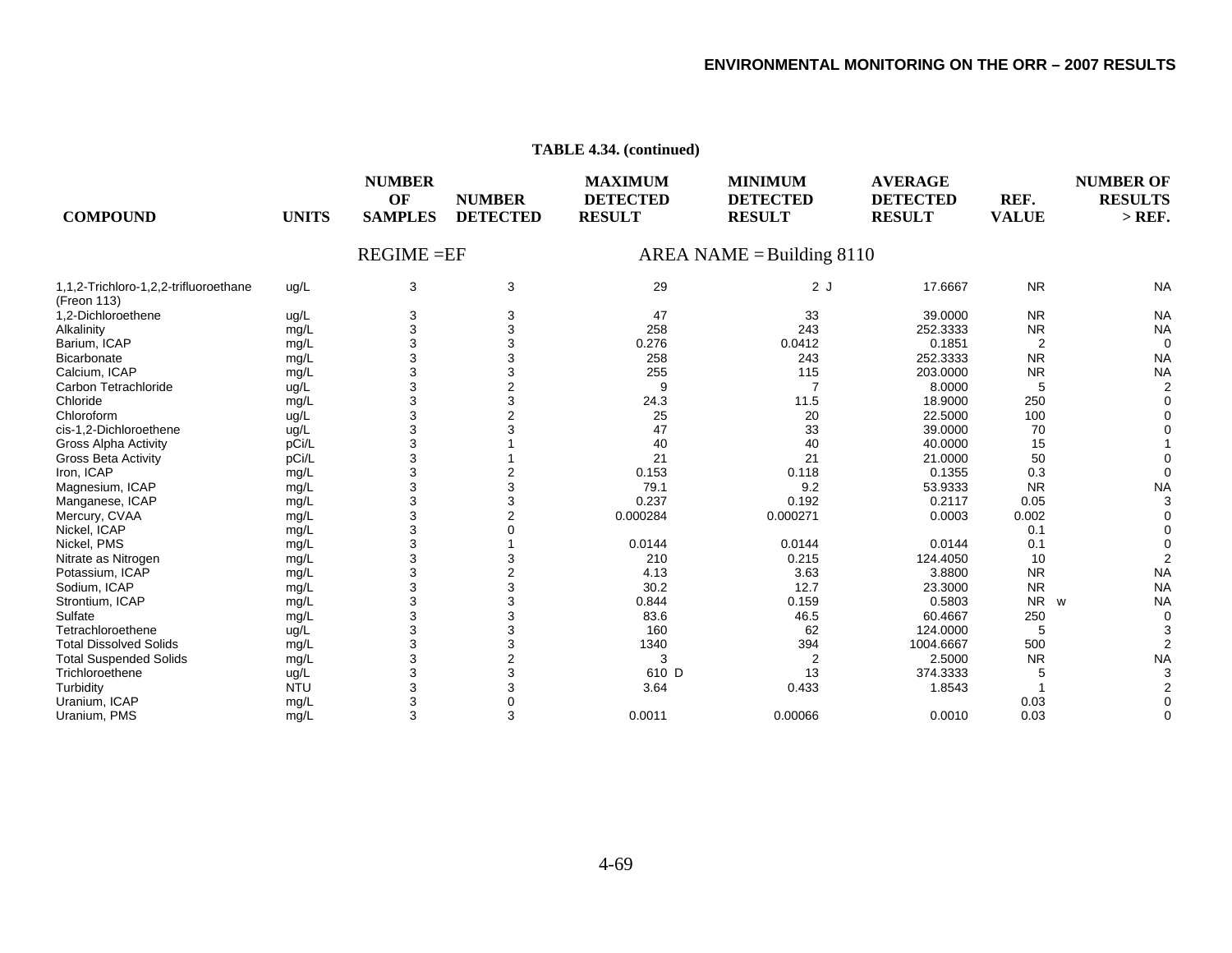| <b>COMPOUND</b>                                      | <b>UNITS</b>  | <b>NUMBER</b><br>OF<br><b>SAMPLES</b> | <b>NUMBER</b><br><b>DETECTED</b> | <b>MAXIMUM</b><br><b>DETECTED</b><br><b>RESULT</b> | <b>MINIMUM</b><br><b>DETECTED</b><br><b>RESULT</b> | <b>AVERAGE</b><br><b>DETECTED</b><br><b>RESULT</b> | REF.<br><b>VALUE</b> | <b>NUMBER OF</b><br><b>RESULTS</b><br>$>$ REF. |
|------------------------------------------------------|---------------|---------------------------------------|----------------------------------|----------------------------------------------------|----------------------------------------------------|----------------------------------------------------|----------------------|------------------------------------------------|
|                                                      | $REGIME = EF$ |                                       |                                  |                                                    | AREA NAME = Building $9201-2$                      |                                                    |                      |                                                |
| 1,1,2-Trichloro-1,2,2-trifluoroethane<br>(Freon 113) | ug/L          | 2                                     | 2                                | 61                                                 | 52                                                 | 56.5000                                            | <b>NR</b>            | <b>NA</b>                                      |
| 1,1-Dichloroethene                                   | ug/L          | $\overline{2}$                        | 2                                | 5J                                                 | 5J                                                 | 5.0000                                             | 7                    | $\Omega$                                       |
| 1.2-Dichloroethene                                   | ug/L          | $\overline{2}$                        | $\overline{2}$                   | 1200 D                                             | 920 D                                              | 1060.0000                                          | <b>NR</b>            | <b>NA</b>                                      |
| 1,4-Dichlorobenzene                                  | ug/L          | 2                                     |                                  | 3J                                                 | 3J                                                 | 3.0000                                             | 75                   |                                                |
| Alkalinity                                           | mg/L          | $\overline{c}$                        | 2                                | 187                                                | 172                                                | 179.5000                                           | <b>NR</b>            | <b>NA</b>                                      |
| Barium, ICAP                                         | mg/L          | $\overline{2}$                        | $\overline{2}$                   | 0.204                                              | 0.198                                              | 0.2010                                             | $\overline{2}$       |                                                |
| Bicarbonate                                          | mg/L          | $\overline{c}$                        | 2                                | 187                                                | 172                                                | 179.5000                                           | <b>NR</b>            | <b>NA</b>                                      |
| Calcium, ICAP                                        | mg/L          | $\overline{2}$                        | 2                                | 68.2                                               | 67.6                                               | 67.9000                                            | NR k                 | <b>NA</b>                                      |
| Chloride                                             | mg/L          | $\overline{2}$                        | 2                                | 33.5                                               | 32.5                                               | 33.0000                                            | 250                  |                                                |
| Chlorobenzene                                        | ug/L          | $\overline{2}$                        | 2                                | 1 J                                                | 1 J                                                | 1.0000                                             | 100                  |                                                |
| cis-1,2-Dichloroethene                               | ug/L          | $\overline{2}$                        |                                  | 1200 D                                             | 910 D                                              | 1055.0000                                          | 70                   |                                                |
| Dichlorodifluoromethane                              | ug/L          | $\overline{c}$                        |                                  | 2J                                                 | 2J                                                 | 2.0000                                             | <b>NR</b>            | <b>NA</b>                                      |
| Flouride                                             | mg/L          | $\overline{c}$                        |                                  | 0.217                                              | 0.206                                              | 0.2115                                             |                      |                                                |
| <b>Gross Alpha Activity</b>                          | pCi/L         | 2                                     |                                  |                                                    |                                                    |                                                    | 15                   |                                                |
| <b>Gross Beta Activity</b>                           | pCi/L         | $\overline{\mathbf{c}}$               |                                  |                                                    |                                                    |                                                    | 50                   |                                                |
| Iron, ICAP                                           | mg/L          | $\overline{\mathbf{c}}$               | 2                                | 0.603                                              | 0.176                                              | 0.3895                                             | 0.3                  |                                                |
| Lead, ICAP                                           | mg/L          | $\overline{\mathbf{c}}$               |                                  |                                                    |                                                    |                                                    | 0.015                |                                                |
| Lead, PMS                                            | mg/L          | $\overline{2}$                        |                                  | 0.00398                                            | 0.00398                                            | 0.0040                                             | 0.015                |                                                |
| Magnesium, ICAP                                      | mg/L          | $\overline{c}$                        | 2                                | 12.3                                               | 11.1                                               | 11.7000                                            | NR k                 | <b>NA</b>                                      |
| Manganese, ICAP                                      | mg/L          | $\overline{2}$                        | $\overline{2}$                   | 0.609                                              | 0.591                                              | 0.6000                                             | 0.05                 |                                                |
| Potassium, ICAP                                      | mg/L          | $\overline{c}$                        | 2                                | 2.51                                               | 2.46                                               | 2.4850                                             | <b>NR</b>            | <b>NA</b>                                      |
| Sodium, ICAP                                         | mg/L          | $\overline{c}$                        | $\overline{2}$                   | 21.9                                               | 21.8                                               | 21.8500                                            | NR<br>k              | <b>NA</b>                                      |
| Strontium, ICAP                                      | mg/L          | $\overline{2}$                        | $\overline{2}$                   | 0.293                                              | 0.268                                              | 0.2805                                             | N <sub>R</sub><br>W  | <b>NA</b>                                      |
| Sulfate                                              | mg/L          | $\overline{c}$                        | 2                                | 39.3                                               | 39                                                 | 39.1500                                            | 250                  |                                                |
| Tetrachloroethene                                    | ug/L          | $\overline{2}$                        | $\overline{2}$                   | 3400 D                                             | 2000 D                                             | 2700.0000                                          | 5                    |                                                |
| <b>Total Dissolved Solids</b>                        | mg/L          | 2                                     | 2                                | 313                                                | 293                                                | 303.0000                                           | 500                  |                                                |
| trans-1,2-Dichloroethene                             | ug/L          | $\overline{2}$                        |                                  | 6                                                  | 6                                                  | 6.0000                                             | 100                  |                                                |
| Trichloroethene                                      | ug/L          | $\overline{2}$                        | 2                                | 800 D                                              | 460 D                                              | 630.0000                                           |                      |                                                |
| Turbidity                                            | <b>NTU</b>    | $\overline{2}$                        | 2                                | 4.46                                               | 0.529                                              | 2.4945                                             |                      |                                                |
| Vinyl Chloride                                       | ug/L          | $\overline{2}$                        | $\overline{2}$                   | 81                                                 | 71                                                 | 76.0000                                            | 2                    |                                                |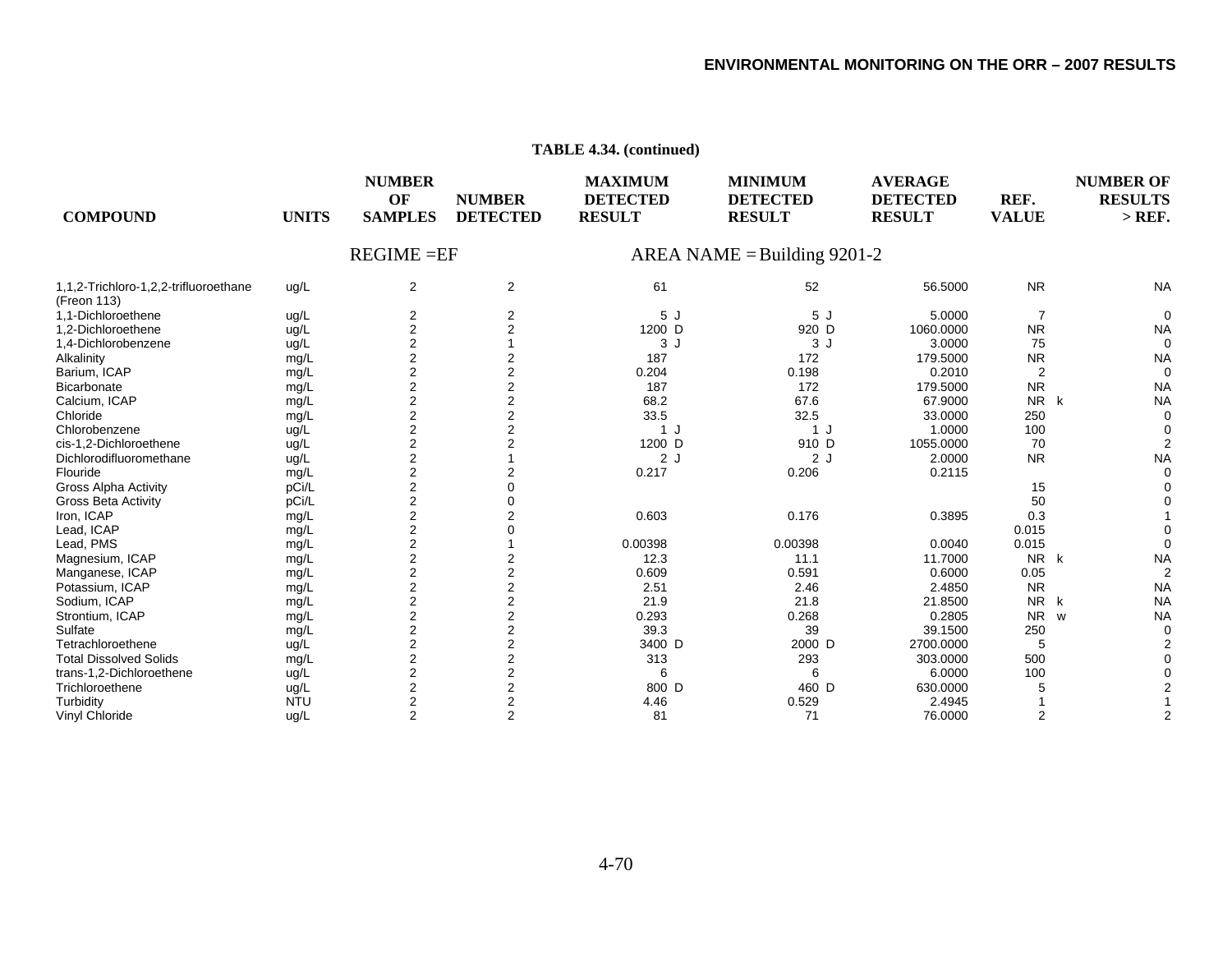D 1 J 882.0000 5 2

#### **NUMBER MAXIMUMMINIMUM AVERAGE NUMBER OF OF NUMBER DETECTED DETECTED DETECTED REF. RESULTS COMPOUND UNITS SAMPLES DETECTED RESULT RESULT RESULT VALUE > REF.**  REGIME =EFAREA NAME  $=$  Coal Pile Trench 1,2-Dichloroethene ug/L 5 5 33 7 19.2000 NR NA Alkalinity mg/L 5 5 326 164 278.6000 NR NA Aluminum, ICAP mg/L 5 1 0.223 0.223 0.2230 0.2 Barium, ICAP mg/L 5 5 0.0929 0.0172 0.0532 2 0 Beryllium, ICAP mg/L 5 2 0.00548 0.000746 0.0031 0.004 1 **Bicarbonate** e mg/L 5 5 326 164 278.6000 NR NA Boron, ICAP mg/L 5 1 0.127 0.127 0.1270 NR NR w NA Calcium, ICAP mg/L 5 5 522 81.3 241.2600 NR NA e mg/L 5 5 62.2 13 27.0000 250 0 m ug/L 5 1 2 J 2 J 2.0000 100 0 cis-1,2-Dichloroethene ug/L 5 5 33 7 19.2000 70 0 Cobalt, ICAP mg/L 5 1 0.0531 0.0531 0.0531 NR NA Copper, ICAP mg/L 5 1 0.0306 0.0306 0.0306 1.3 0 mg/L 5 1 1.01 1.01 1.0100 0 Gross Alpha Activity pCi/L 5 0 15 0 Gross Beta Activity pCi/L 5 1 12 12 12.0000 50 0 lron, ICAP mg/L 5 4 2.98 0.0922 1.0966 0.3 3 Lead, ICAP mg/L 5 0 0.015 0 Lead, PMS mg/L 5 1 0.00264 0.00264 0.0026 0.015 0 Lithium, ICAP mg/L 5 3 0.0427 0.0114 0.0234 NR NR w NA Magnesium, ICAP mg/L 5 5 75.1 17 35.1200 NR NA Manganese, ICAP mg/L 5 5 14 0.00756 3.4837 0.05 4 Mercury, CVAA mg/L 5 1 0.000521 0.000521 0.0005 0.002 0 Nickel, ICAP mg/L 5 1 0.0623 0.0623 0.0623 0.1 z 0 Nickel, PMS mg/L 5 3 0.0376 0.00522 0.0181 0.1 0 Nitrate as Nitrogen mg/L 5 5 4.03 0.0474 1.2591 10 0 Potassium, ICAP mg/L 5 5 9.93 2.4 4.9240 NR NA Sodium, ICAP mg/L 5 5 16.3 7.72 13.4840 NR NA Strontium, ICAP mg/L 5 5 0.738 0.222 0.4256 NR NR w NA e mg/L 5 5 1150 114 410.4000 250 2

 $2600$  D

e ug/L 5 3 18 3 J 8.3333 5 1

s mg/L 5 5 2230 358 1006.2000 500 4

Chloride

**Flouride** 

Sulfate

Tetrachloroethene

**Trichloroethene** 

Total Dissolved Solids

Chloroform

#### **TABLE 4.34. (continued)**

Total Suspended Solids mg/L 5 2 4 2 3.0000 NR NA

Turbidity NTU 5 5 6.61 0.223 3.1820 1 3

e ug/L 5 3 2600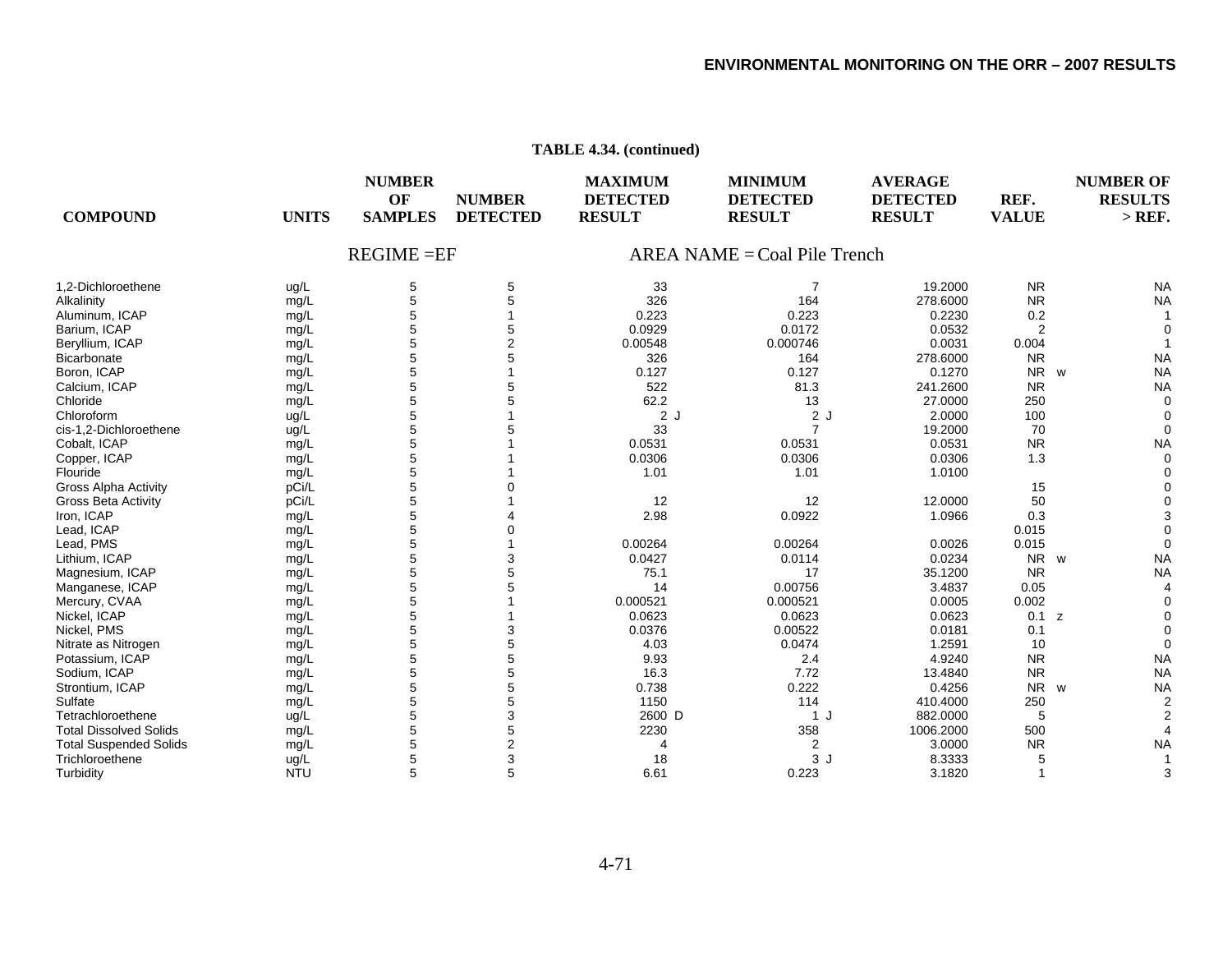| <b>COMPOUND</b> | <b>UNITS</b> | <b>NUMBER</b><br>OF<br><b>SAMPLES</b> | <b>NUMBER</b><br><b>DETECTED</b> | <b>MAXIMUM</b><br><b>DETECTED</b><br><b>RESULT</b> | <b>MINIMUM</b><br><b>DETECTED</b><br><b>RESULT</b> | <b>AVERAGE</b><br><b>DETECTED</b><br><b>RESULT</b> | REF.<br><b>VALUE</b> | <b>NUMBER OF</b><br><b>RESULTS</b><br>$>$ REF. |
|-----------------|--------------|---------------------------------------|----------------------------------|----------------------------------------------------|----------------------------------------------------|----------------------------------------------------|----------------------|------------------------------------------------|
| Uranium, ICAP   | mg/L         |                                       | 0                                |                                                    |                                                    |                                                    | 0.03                 | $\Omega$                                       |
| Uranium, PMS    | mg/L         |                                       |                                  | 0.00131                                            | 0.000965                                           | 0.0011                                             | 0.03                 | $\Omega$                                       |
| Vanadium, ICAP  | mg/L         |                                       |                                  | 0.0265                                             | 0.0265                                             | 0.0265                                             | <b>NR</b>            | <b>NA</b>                                      |
| Vinyl Chloride  | ug/L         |                                       |                                  |                                                    |                                                    | 2.0000                                             |                      | $\Omega$                                       |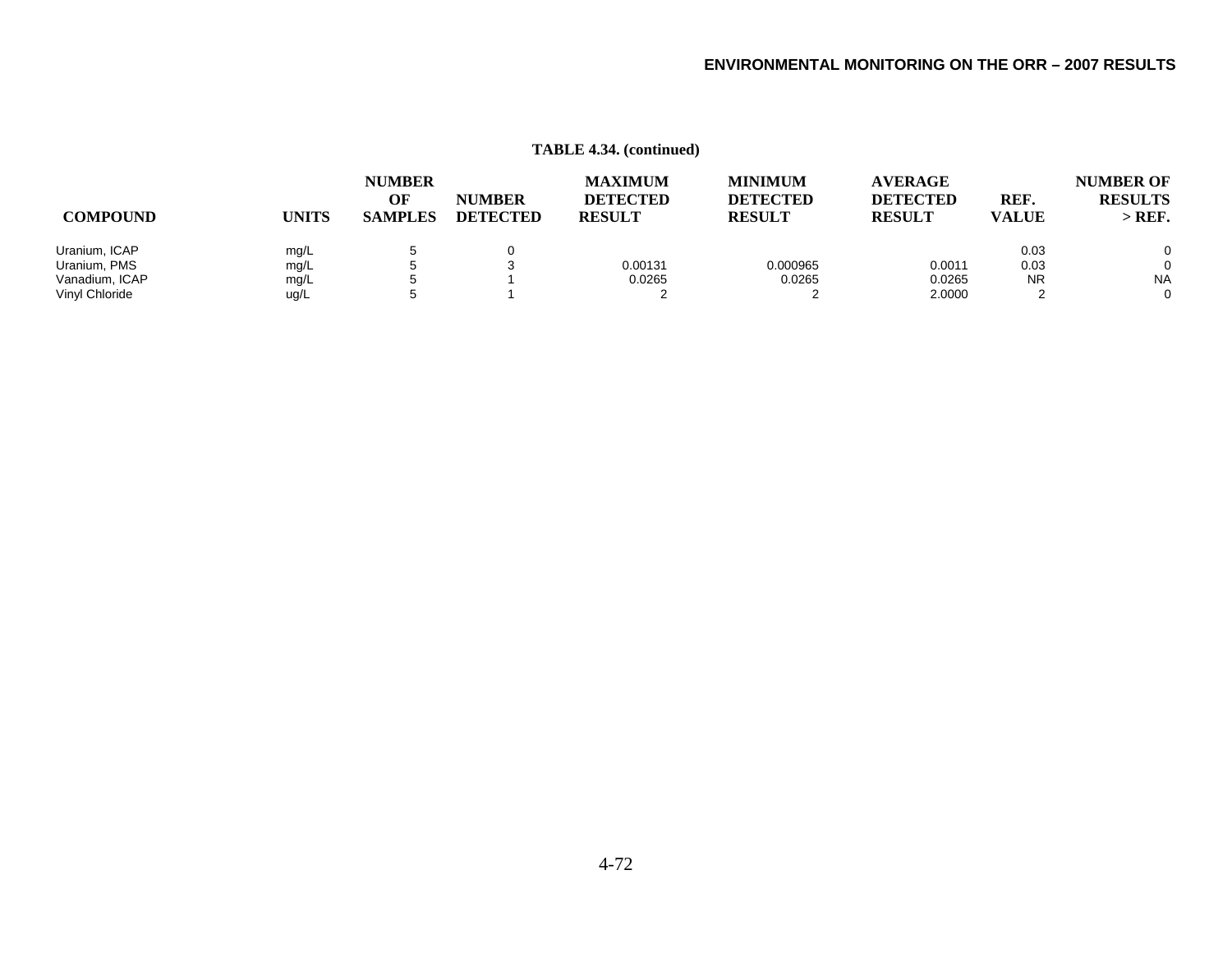| <b>COMPOUND</b>               | <b>UNITS</b> | <b>NUMBER</b><br>OF<br><b>SAMPLES</b> | <b>NUMBER</b><br><b>DETECTED</b> | <b>MAXIMUM</b><br><b>DETECTED</b><br><b>RESULT</b> | <b>MINIMUM</b><br><b>DETECTED</b><br><b>RESULT</b> | <b>AVERAGE</b><br><b>DETECTED</b><br><b>RESULT</b> | REF.<br><b>VALUE</b> | <b>NUMBER OF</b><br><b>RESULTS</b><br>$>$ REF. |
|-------------------------------|--------------|---------------------------------------|----------------------------------|----------------------------------------------------|----------------------------------------------------|----------------------------------------------------|----------------------|------------------------------------------------|
|                               |              | $REGIME = EF$                         |                                  | AREA NAME = Exit Pathway - Traverse E              |                                                    |                                                    |                      |                                                |
| 1.2-Dichloroethene            | ug/L         |                                       |                                  | 9                                                  |                                                    | 9.0000                                             | <b>NR</b>            | <b>NA</b>                                      |
| Barium, ICAP                  | mg/L         |                                       |                                  | 0.0422                                             | 0.0422                                             | 0.0422                                             |                      |                                                |
| Bicarbonate                   | mg/L         |                                       |                                  | 287                                                | 287                                                | 287.0000                                           | <b>NR</b>            | <b>NA</b>                                      |
| Boron, ICAP                   | mg/L         |                                       |                                  | 0.113                                              | 0.113                                              | 0.1130                                             | <b>NR</b>            | <b>NA</b>                                      |
| Cadmium, ICAP                 | mg/L         |                                       |                                  | 0.0042                                             | 0.0042                                             | 0.0042                                             | 0.005                |                                                |
| Calcium, ICAP                 | mg/L         |                                       |                                  | 95.5                                               | 95.5                                               | 95.5000                                            | <b>NR</b>            | <b>NA</b>                                      |
| Chloride                      | mg/L         |                                       |                                  |                                                    |                                                    | 9.0000                                             | 250                  |                                                |
| cis-1,2-Dichloroethene        | ug/L         |                                       |                                  |                                                    |                                                    | 9.0000                                             | 70                   |                                                |
| Flouride                      | mg/L         |                                       |                                  | 0.25                                               | 0.25                                               | 0.2500                                             |                      |                                                |
| <b>Gross Beta Activity</b>    | pCi/L        |                                       |                                  | 5.47                                               | 5.47                                               | 5.4700                                             | 50                   |                                                |
| Iron, ICAP                    | mg/L         |                                       |                                  | 0.314                                              | 0.314                                              | 0.3140                                             | 0.3                  |                                                |
| Magnesium, ICAP               | mg/L         |                                       |                                  | 8.87                                               | 8.87                                               | 8.8700                                             | <b>NR</b>            | <b>NA</b>                                      |
| Manganese, ICAP               | mg/L         |                                       |                                  | 0.239                                              | 0.239                                              | 0.2390                                             | 0.05                 |                                                |
| Methane                       | ug/L         |                                       |                                  | 25                                                 | 25                                                 | 25.0000                                            | <b>NR</b>            | <b>NA</b>                                      |
| Nitrate/Nitrite               | mg/L         |                                       |                                  | 0.34                                               | 0.34                                               | 0.3400                                             | 10                   |                                                |
| Potassium, ICAP               | mg/L         |                                       |                                  | 4.29                                               | 4.29                                               | 4.2900                                             | <b>NR</b>            | <b>NA</b>                                      |
| Sodium, ICAP                  | mg/L         |                                       |                                  | 13.4                                               | 13.4                                               | 13.4000                                            | <b>NR</b>            | <b>NA</b>                                      |
| Strontium, ICAP               | mg/L         |                                       |                                  | 0.208                                              | 0.208                                              | 0.2080                                             | <b>NR</b>            | <b>NA</b>                                      |
| Sulfate                       | mg/L         |                                       |                                  | 19                                                 | 19                                                 | 19.0000                                            | 250                  |                                                |
| Tetrachloroethene             | ug/L         |                                       |                                  |                                                    |                                                    | 6.0000                                             |                      |                                                |
| <b>Total Dissolved Solids</b> | mg/L         |                                       |                                  | 327                                                | 327                                                | 327.0000                                           | 500                  |                                                |
| Trichloroethene               | ug/L         |                                       |                                  |                                                    | 5                                                  | 5.0000                                             | 5                    |                                                |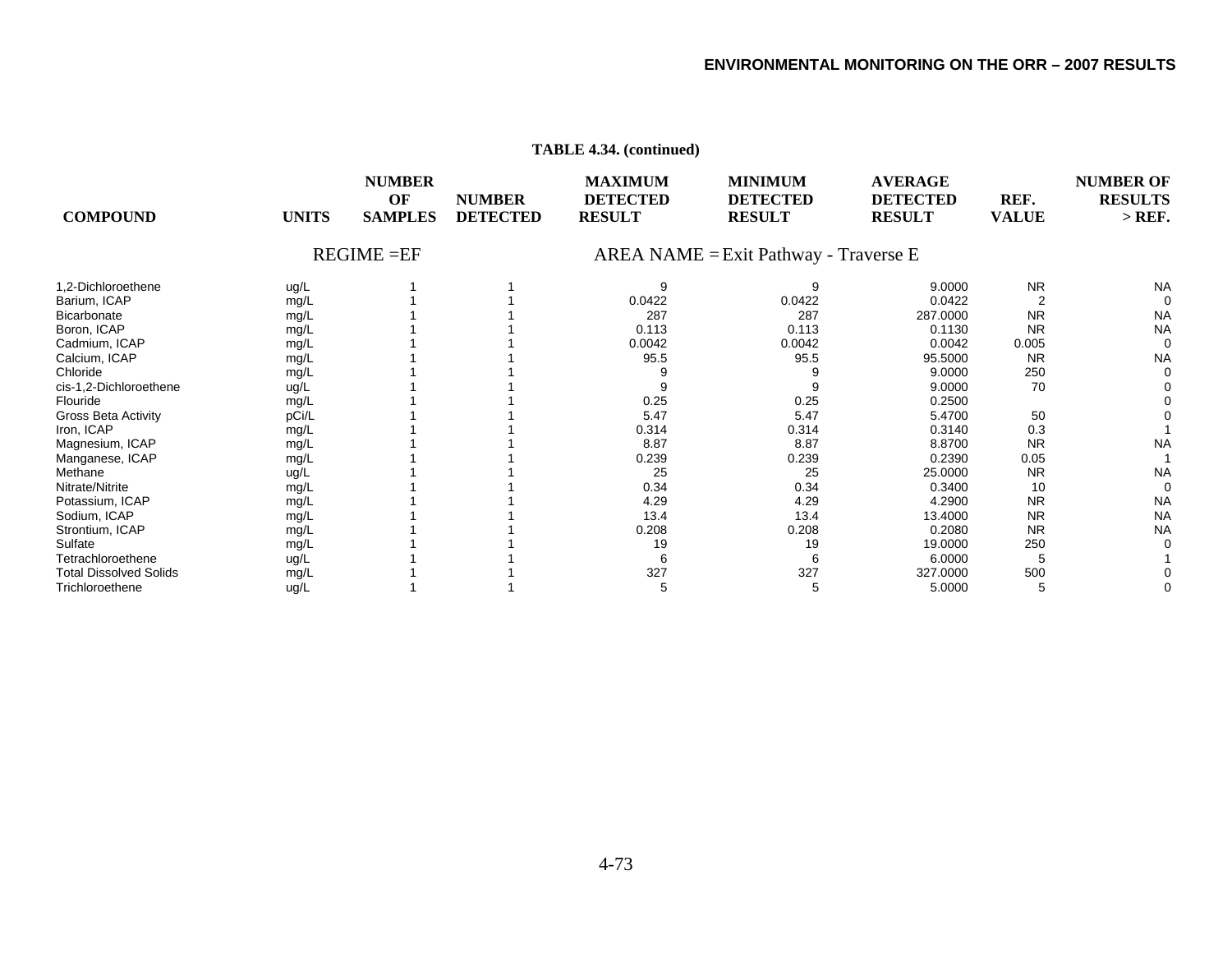| <b>COMPOUND</b>             | <b>UNITS</b>  | <b>NUMBER</b><br>OF<br><b>SAMPLES</b> | <b>NUMBER</b><br><b>DETECTED</b> | <b>MAXIMUM</b><br><b>DETECTED</b><br><b>RESULT</b> | <b>MINIMUM</b><br><b>DETECTED</b><br><b>RESULT</b> | <b>AVERAGE</b><br><b>DETECTED</b><br><b>RESULT</b> | REF.<br><b>VALUE</b> | <b>NUMBER OF</b><br><b>RESULTS</b><br>$>$ REF. |
|-----------------------------|---------------|---------------------------------------|----------------------------------|----------------------------------------------------|----------------------------------------------------|----------------------------------------------------|----------------------|------------------------------------------------|
|                             | $REGIME = EF$ |                                       |                                  | AREA NAME = Exit Pathway - Traverse I              |                                                    |                                                    |                      |                                                |
| Barium, ICAP                | mg/L          |                                       |                                  | 0.192                                              | 0.0414                                             | 0.1151                                             | $\overline{2}$       |                                                |
| Bicarbonate                 | mg/L          |                                       |                                  | 319                                                | 277                                                | 302.0000                                           | <b>NR</b>            | <b>NA</b>                                      |
| Boron, ICAP                 | mg/L          |                                       |                                  | 0.0945                                             | 0.0194                                             | 0.0537                                             | <b>NR</b>            | <b>NA</b>                                      |
| Cadmium, ICAP               | mg/L          |                                       |                                  | 0.00015                                            | 0.00015                                            | 0.0002                                             | 0.005                | $\Omega$                                       |
| Calcium, ICAP               | mg/L          |                                       |                                  | 95.1                                               | 76.9                                               | 85.8250                                            | <b>NR</b>            | <b>NA</b>                                      |
| Carbon Tetrachloride        | ug/L          |                                       |                                  | 110 D                                              | 39                                                 | 62.7500                                            | 5                    |                                                |
| Chloride                    | mg/L          |                                       |                                  | 31                                                 | 20.3                                               | 24.7000                                            | 250                  |                                                |
| Chloroform                  | ug/L          |                                       |                                  | 94                                                 | 13                                                 | 49.7500                                            | 100                  |                                                |
| cis-1,2-Dichloroethene      | ug/L          |                                       |                                  | 180 D                                              | 97                                                 | 138.5000                                           | 70                   |                                                |
| Flouride                    | mg/L          |                                       |                                  | 0.21                                               | 0.11                                               | 0.1650                                             |                      |                                                |
| <b>Gross Alpha Activity</b> | pCi/L         |                                       |                                  | 49.4                                               | 9.62                                               | 29.2800                                            | 15                   |                                                |
| Gross Beta Activity         | pCi/L         |                                       |                                  | 21.3                                               | 5.47                                               | 11.4175                                            | 50                   |                                                |
| Iron, ICAP                  | mg/L          |                                       |                                  | 0.0486                                             | 0.0246                                             | 0.0366                                             | 0.3                  |                                                |
| Lithium, ICAP               | mg/L          |                                       |                                  | 0.0114                                             | 0.0114                                             | 0.0114                                             | <b>NR</b>            | <b>NA</b>                                      |
| Magnesium, ICAP             | mg/L          |                                       |                                  | 43.6                                               | 19.8                                               | 30.9500                                            | <b>NR</b>            | <b>NA</b>                                      |
| Manganese, ICAP             | mg/L          |                                       |                                  | 0.183                                              | 0.0114                                             | 0.0971                                             | 0.05                 |                                                |
| Nickel, ICAP                | mg/L          |                                       |                                  | 0.0143                                             | 0.0106                                             | 0.0125                                             | 0.1                  |                                                |
| Nitrate/Nitrite             | mg/L          |                                       |                                  | 9.2                                                | 0.056                                              | 4.2290                                             | 10                   |                                                |
| Potassium, ICAP             | mg/L          |                                       |                                  | 3.54                                               | 2.1                                                | 2.9425                                             | <b>NR</b>            | <b>NA</b>                                      |
| Sodium, ICAP                | mg/L          |                                       |                                  | 18.4                                               | 5.86                                               | 11.0025                                            | <b>NR</b>            | <b>NA</b>                                      |
| Strontium, ICAP             | mg/L          |                                       |                                  | 0.54                                               | 0.159                                              | 0.3513                                             | <b>NR</b>            | <b>NA</b>                                      |
| Sulfate                     | mg/L          |                                       |                                  | 58.1                                               | 27                                                 | 43.5000                                            | 250                  |                                                |
| Tetrachloroethene           | ug/L          |                                       |                                  | 110 D                                              | 5J                                                 | 47.7500                                            | 5                    |                                                |
| Trichloroethene             | ug/L          |                                       |                                  | 120 D                                              | 72                                                 | 96.0000                                            |                      |                                                |
| Uranium, PMS                | mg/L          |                                       |                                  | 0.15                                               | 0.0052                                             | 0.0676                                             | 0.03                 |                                                |
| Vinyl Chloride              | ug/L          |                                       |                                  | 2                                                  | $\overline{2}$                                     | 2.0000                                             |                      |                                                |
| Zinc, ICAP                  | mq/L          |                                       |                                  | 0.0104                                             | 0.0101                                             | 0.0103                                             |                      |                                                |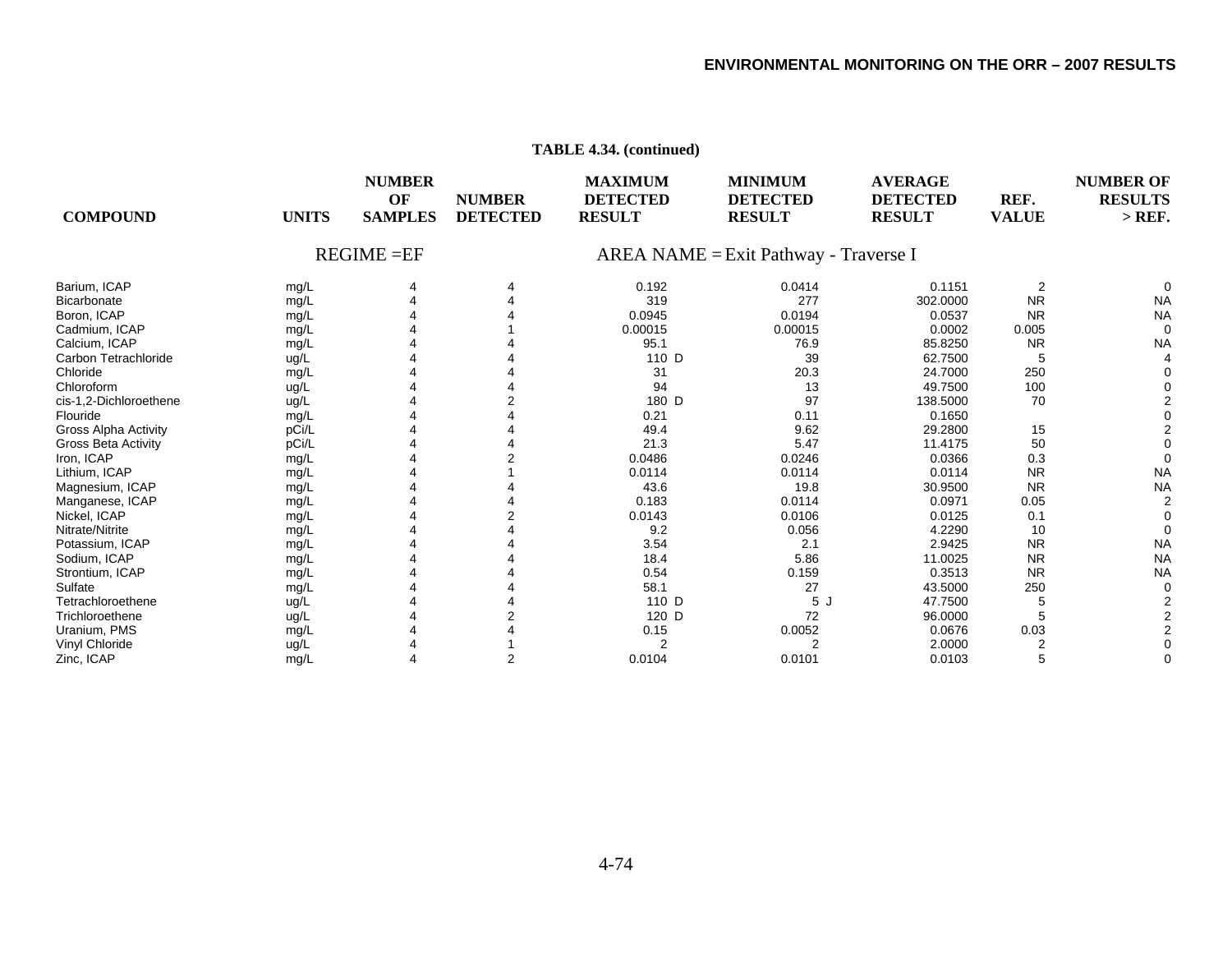| <b>COMPOUND</b>               | <b>UNITS</b> | <b>NUMBER</b><br>OF<br><b>SAMPLES</b> | <b>NUMBER</b><br><b>DETECTED</b> | <b>MAXIMUM</b><br><b>DETECTED</b><br><b>RESULT</b> | <b>MINIMUM</b><br><b>DETECTED</b><br><b>RESULT</b> | <b>AVERAGE</b><br><b>DETECTED</b><br><b>RESULT</b> | REF.<br><b>VALUE</b> | <b>NUMBER OF</b><br><b>RESULTS</b><br>$>$ REF. |
|-------------------------------|--------------|---------------------------------------|----------------------------------|----------------------------------------------------|----------------------------------------------------|----------------------------------------------------|----------------------|------------------------------------------------|
|                               |              | <b>REGIME = EF</b>                    |                                  |                                                    | AREA NAME = Exit Pathway - Traverse J              |                                                    |                      |                                                |
| 2-Hexanone                    | ug/L         | 24                                    | 1                                | 1 J                                                | 1 J                                                | 1.0000                                             | <b>NR</b>            | <b>NA</b>                                      |
| 4-Methyl-2-pentanone          | ug/L         | 24                                    | $\mathbf{1}$                     | 2J                                                 | 2J                                                 | 2.0000                                             | <b>NR</b>            | <b>NA</b>                                      |
| Alkalinity                    | mg/L         | 12                                    | 12                               | 310                                                | 141                                                | 230.7500                                           | <b>NR</b>            | <b>NA</b>                                      |
| Aluminum, ICAP                | mg/L         | 12                                    | $\mathbf{1}$                     | 0.274                                              | 0.274                                              | 0.2740                                             | 0.2                  |                                                |
| Barium, ICAP                  | mg/L         | 12                                    | 12                               | 0.729                                              | 0.0353                                             | 0.1636                                             | $\overline{2}$       |                                                |
| Benzene                       | ug/L         | 24                                    | $\mathbf{1}$                     | 1J                                                 | 1J                                                 | 1.0000                                             | 5                    | $\Omega$                                       |
| Bicarbonate                   | mg/L         | 12                                    | 12                               | 310                                                | 141                                                | 230.7500                                           | <b>NR</b>            | <b>NA</b>                                      |
| Boron, ICAP                   | mg/L         | 12                                    | $\overline{7}$                   | 0.703                                              | 0.102                                              | 0.2486                                             | NR w                 | <b>NA</b>                                      |
| Calcium, ICAP                 | mg/L         | 12                                    | 12                               | 126                                                | 17.8                                               | 62.2167                                            | <b>NR</b>            | <b>NA</b>                                      |
| Carbon Tetrachloride          | ug/L         | 24                                    | 14                               | 71                                                 | 4 J                                                | 30.5000                                            | 5                    | 12                                             |
| Chloride                      | mg/L         | 12                                    | 12                               | 90.9                                               | 2.45                                               | 21.7067                                            | 250                  | $\Omega$                                       |
| Chloroform                    | ug/L         | 24                                    | 14                               | 13                                                 | 1 J                                                | 5.7143                                             | 100                  |                                                |
| Ethanol                       | ug/L         | 12                                    | 1                                | 150 J                                              | 150 J                                              | 150.0000                                           |                      |                                                |
| <b>Ethyl Benzene</b>          | ug/L         | 24                                    |                                  | 4 J                                                | 4 J                                                | 4.0000                                             | 700                  |                                                |
| Flouride                      | mg/L         | 12                                    | 8                                | 1.12                                               | 0.165                                              | 0.5985                                             |                      |                                                |
| <b>Gross Alpha Activity</b>   | pCi/L        | 14                                    | 4                                | 14                                                 | 6.3                                                | 8.7000                                             | 15                   |                                                |
| <b>Gross Beta Activity</b>    | pCi/L        | 14                                    | $\overline{7}$                   | 14                                                 | 4.32                                               | 8.7029                                             | 50                   |                                                |
| Iron, ICAP                    | mg/L         | 12                                    | 10                               | 0.504                                              | 0.0623                                             | 0.1678                                             | 0.3                  |                                                |
| Lead, ICAP                    | mg/L         | 12                                    | $\mathbf 0$                      |                                                    |                                                    |                                                    | 0.015                |                                                |
| Lead, PMS                     | mg/L         | 12                                    | 5                                | 0.00199                                            | 0.00059                                            | 0.0011                                             | 0.015                |                                                |
| Lithium, ICAP                 | mg/L         | 12                                    | $\overline{7}$                   | 0.121                                              | 0.013                                              | 0.0429                                             | NR w                 | <b>NA</b>                                      |
| Magnesium, ICAP               | mg/L         | 12                                    | 12                               | 28.4                                               | 9.79                                               | 19.4742                                            | <b>NR</b>            | <b>NA</b>                                      |
| Manganese, ICAP               | mg/L         | 12                                    | 5                                | 0.17                                               | 0.00662                                            | 0.0653                                             | 0.05                 | 3                                              |
| Nitrate as Nitrogen           | mg/L         | 12                                    | $\overline{7}$                   | 0.928                                              | 0.0836                                             | 0.4478                                             | 10                   | $\Omega$                                       |
| Potassium, ICAP               | mg/L         | 12                                    | 9                                | 4.85                                               | 2.03                                               | 3.0422                                             | <b>NR</b>            | <b>NA</b>                                      |
| Sodium, ICAP                  | mg/L         | 12                                    | 12                               | 162                                                | 0.841                                              | 31.1726                                            | <b>NR</b>            | <b>NA</b>                                      |
| Strontium, ICAP               | mg/L         | 12                                    | 12                               | 3.73                                               | 0.0715                                             | 1.0440                                             | NR w                 | <b>NA</b>                                      |
| Styrene                       | ug/L         | 24                                    | $\mathbf{1}$                     | 3J                                                 | 3J                                                 | 3.0000                                             | 100                  | $\Omega$                                       |
| Sulfate                       | mg/L         | 12                                    | 12                               | 55                                                 | 0.7                                                | 21.5583                                            | 250                  |                                                |
| Tetrachloroethene             | ug/L         | 24                                    | 12                               | 12                                                 | 3J                                                 | 6.1667                                             | 5                    |                                                |
| Toluene                       | ug/L         | 24                                    | $\mathbf{1}$                     | 4 J                                                | 4 J                                                | 4.0000                                             | 1000                 |                                                |
| <b>Total Dissolved Solids</b> | mg/L         | 12                                    | 12                               | 513                                                | 170                                                | 317.0000                                           | 500                  |                                                |
| <b>Total Suspended Solids</b> | mg/L         | 12                                    | 3                                | 2                                                  |                                                    | 1.3333                                             | <b>NR</b>            | <b>NA</b>                                      |
| Trichloroethene               | ug/L         | 24                                    | 12                               | 2J                                                 | 1J                                                 | 1.4167                                             | 5                    |                                                |
| Turbidity                     | <b>NTU</b>   | 12                                    | 12                               | 6.24                                               | 0.381                                              | 1.5693                                             | $\mathbf{1}$         |                                                |
| Uranium, ICAP                 | mg/L         | 12                                    | $\mathbf 0$                      |                                                    |                                                    |                                                    | 0.03                 |                                                |
| Uranium, PMS                  | mg/L         | 12                                    | $\overline{c}$                   | 0.00061                                            | 0.00052                                            | 0.0006                                             | 0.03                 |                                                |
| Zinc, ICAP                    | mg/L         | 12                                    | 4                                | 0.239                                              | 0.0767                                             | 0.1534                                             | 5                    | 0                                              |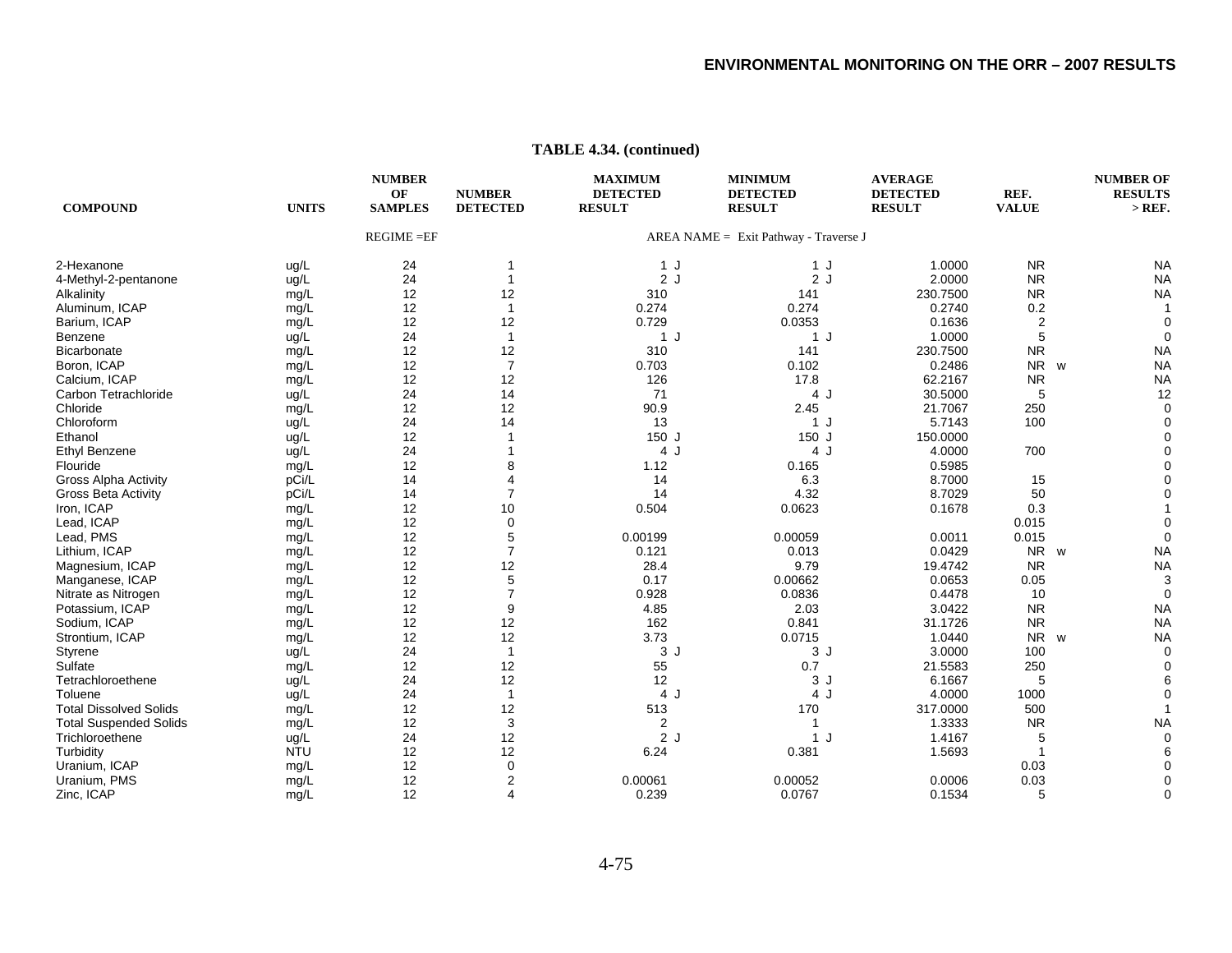| <b>COMPOUND</b>               | <b>UNITS</b>  | <b>NUMBER</b><br>OF<br><b>SAMPLES</b> | <b>NUMBER</b><br><b>DETECTED</b> | <b>MAXIMUM</b><br><b>DETECTED</b><br><b>RESULT</b> | <b>MINIMUM</b><br><b>DETECTED</b><br><b>RESULT</b>   | <b>AVERAGE</b><br><b>DETECTED</b><br><b>RESULT</b> | REF.<br><b>VALUE</b> | <b>NUMBER OF</b><br><b>RESULTS</b><br>$>$ REF. |
|-------------------------------|---------------|---------------------------------------|----------------------------------|----------------------------------------------------|------------------------------------------------------|----------------------------------------------------|----------------------|------------------------------------------------|
|                               | $REGIME = EF$ |                                       |                                  |                                                    | $AREA NAME = Exist Pathway$ Scarboro Road/Pine Ridge |                                                    |                      |                                                |
| Alkalinity                    | mg/L          |                                       |                                  | 177                                                | 177                                                  | 177,0000                                           | <b>NR</b>            | <b>NA</b>                                      |
| Barium, ICAP                  | mg/L          |                                       |                                  | 0.0841                                             | 0.0841                                               | 0.0841                                             |                      | 0                                              |
| Bicarbonate                   | mg/L          |                                       |                                  | 177                                                | 177                                                  | 177.0000                                           | <b>NR</b>            | <b>NA</b>                                      |
| Calcium, ICAP                 | mg/L          |                                       |                                  | 54.7                                               | 54.7                                                 | 54.7000                                            | <b>NR</b>            | <b>NA</b>                                      |
| Chloride                      | mg/L          |                                       |                                  | 24.7                                               | 24.7                                                 | 24.7000                                            | 250                  | $\Omega$                                       |
| Flouride                      | mg/L          |                                       |                                  | 0.141                                              | 0.141                                                | 0.1410                                             |                      |                                                |
| <b>Gross Alpha Activity</b>   | pCi/L         |                                       |                                  | 2.8                                                | 2.8                                                  | 2.8000                                             | 15                   |                                                |
| <b>Gross Beta Activity</b>    | pCi/L         |                                       |                                  |                                                    |                                                      |                                                    | 50                   |                                                |
| Iron, ICAP                    | mg/L          |                                       |                                  | 18                                                 | 18                                                   | 18.0000                                            | 0.3                  |                                                |
| Magnesium, ICAP               | mg/L          |                                       |                                  | 17.5                                               | 17.5                                                 | 17.5000                                            | <b>NR</b>            | <b>NA</b>                                      |
| Manganese, ICAP               | mg/L          |                                       |                                  | 2.52                                               | 2.52                                                 | 2.5200                                             | 0.05                 |                                                |
| Potassium, ICAP               | mg/L          |                                       |                                  | 4.27                                               | 4.27                                                 | 4.2700                                             | <b>NR</b>            | <b>NA</b>                                      |
| Sodium, ICAP                  | mg/L          |                                       |                                  | 7.32                                               | 7.32                                                 | 7.3200                                             | <b>NR</b>            | <b>NA</b>                                      |
| Strontium, ICAP               | mg/L          |                                       |                                  | 0.08                                               | 0.08                                                 | 0.0800                                             | <b>NR</b><br>W       | <b>NA</b>                                      |
| Sulfate                       | mg/L          |                                       |                                  | 13.8                                               | 13.8                                                 | 13.8000                                            | 250                  |                                                |
| <b>Total Dissolved Solids</b> | mg/L          |                                       |                                  | 242                                                | 242                                                  | 242.0000                                           | 500                  |                                                |
| <b>Total Suspended Solids</b> | mg/L          |                                       |                                  | 23                                                 | 23                                                   | 23.0000                                            | <b>NR</b>            | <b>NA</b>                                      |
| Turbidity                     | <b>NTU</b>    |                                       |                                  | 23.3                                               | 23.3                                                 | 23.3000                                            |                      |                                                |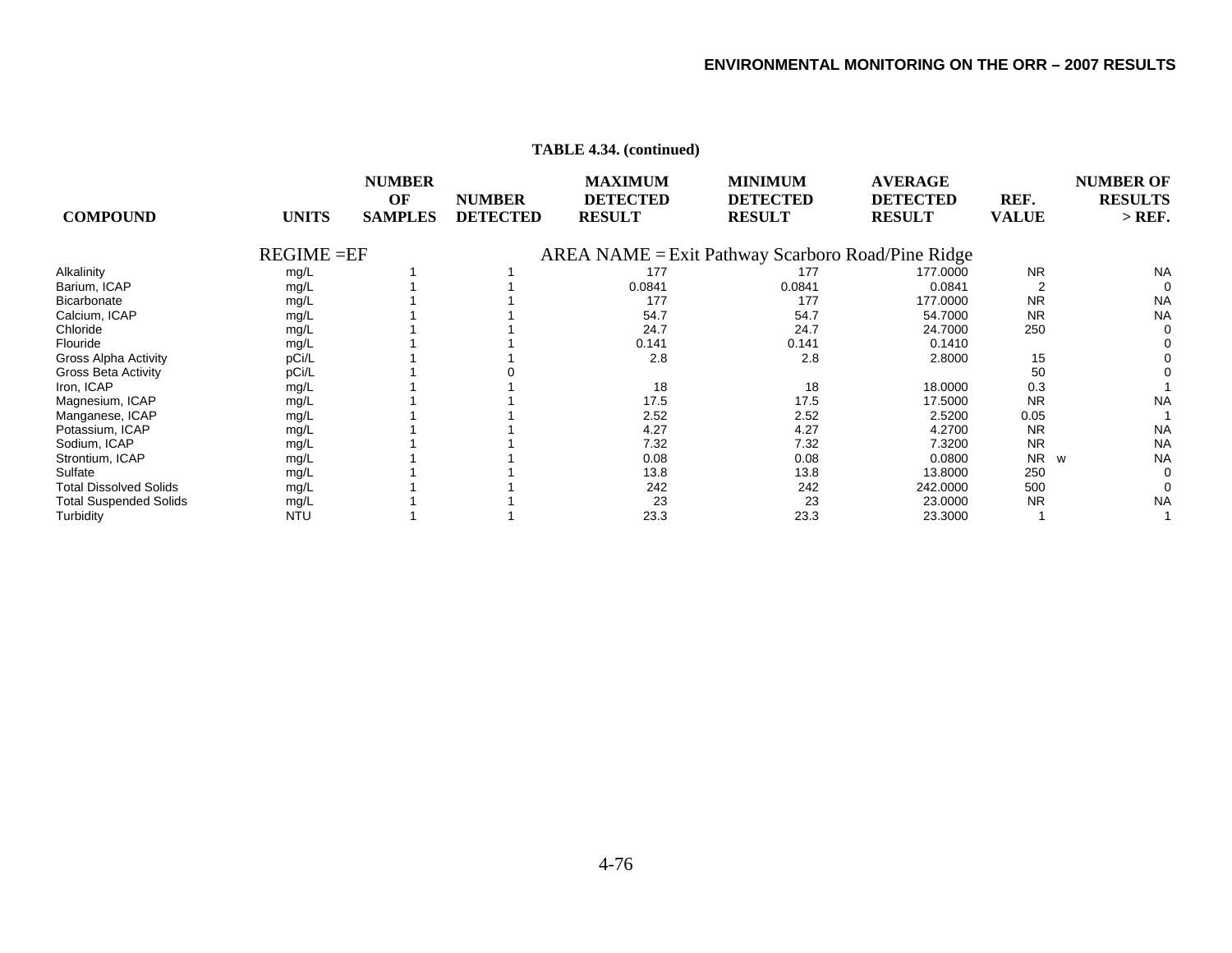|                               |              |                                                                 |                                  | <b>TABLE 4.34. (continued)</b>                     |                                                    |                                                    |                      |                                                |
|-------------------------------|--------------|-----------------------------------------------------------------|----------------------------------|----------------------------------------------------|----------------------------------------------------|----------------------------------------------------|----------------------|------------------------------------------------|
| <b>COMPOUND</b>               | <b>UNITS</b> | <b>NUMBER</b><br>OF<br><b>SAMPLES</b>                           | <b>NUMBER</b><br><b>DETECTED</b> | <b>MAXIMUM</b><br><b>DETECTED</b><br><b>RESULT</b> | <b>MINIMUM</b><br><b>DETECTED</b><br><b>RESULT</b> | <b>AVERAGE</b><br><b>DETECTED</b><br><b>RESULT</b> | REF.<br><b>VALUE</b> | <b>NUMBER OF</b><br><b>RESULTS</b><br>$>$ REF. |
|                               |              | $AREA NAME =Exit$ Pathway Spring/Surface Water<br>$REGIME = EF$ |                                  |                                                    |                                                    |                                                    |                      |                                                |
| <b>Total Dissolved Solids</b> | mg/L         |                                                                 |                                  | 223                                                | 223                                                | 223,0000                                           | 500                  | $\mathbf{0}$                                   |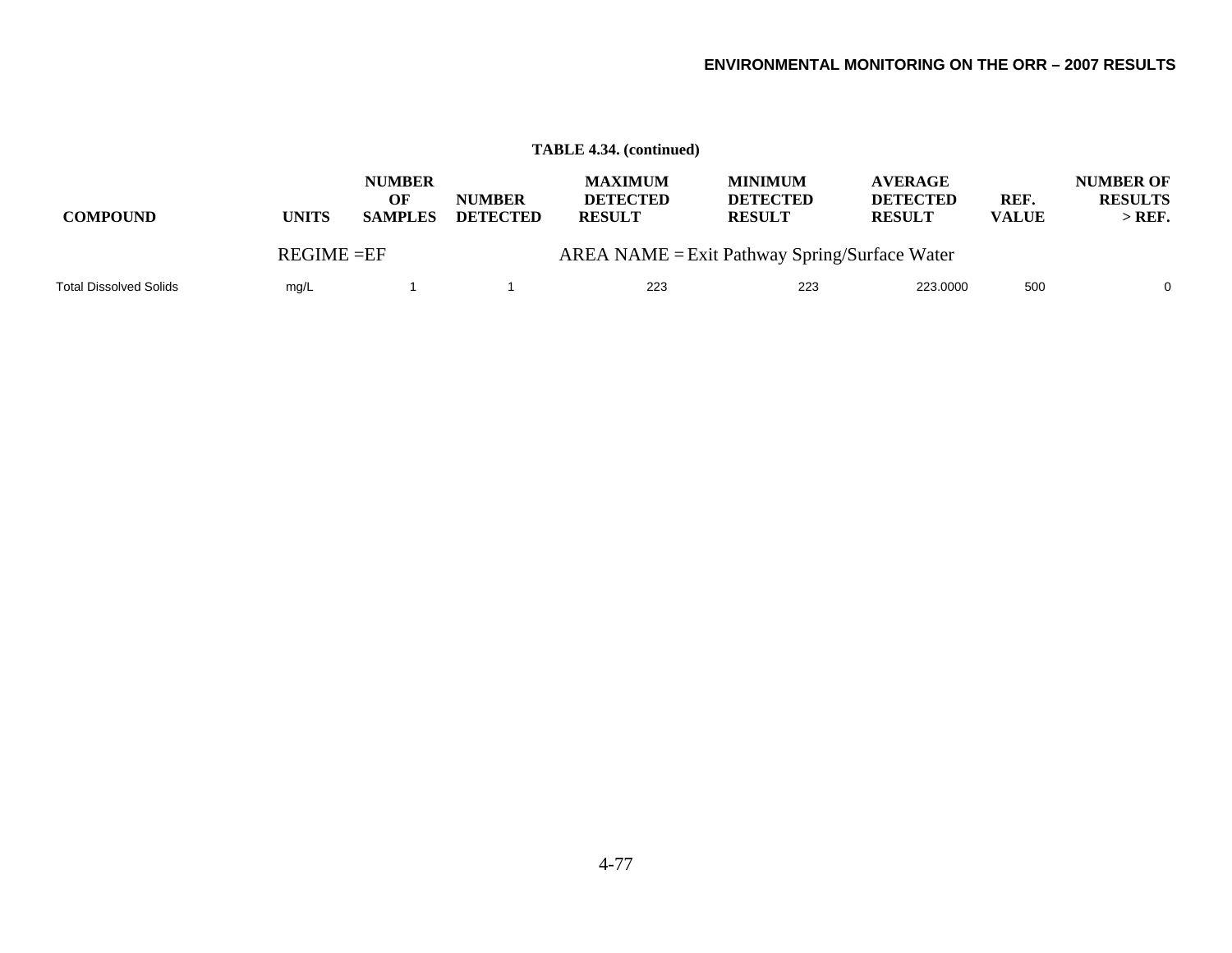| <b>COMPOUND</b>               | <b>UNITS</b> | <b>NUMBER</b><br>OF<br><b>SAMPLES</b> | <b>NUMBER</b><br><b>DETECTED</b> | <b>MAXIMUM</b><br><b>DETECTED</b><br><b>RESULT</b> | <b>MINIMUM</b><br><b>DETECTED</b><br><b>RESULT</b> | <b>AVERAGE</b><br><b>DETECTED</b><br><b>RESULT</b> | REF.<br><b>VALUE</b> | <b>NUMBER OF</b><br><b>RESULTS</b><br>$>$ REF. |
|-------------------------------|--------------|---------------------------------------|----------------------------------|----------------------------------------------------|----------------------------------------------------|----------------------------------------------------|----------------------|------------------------------------------------|
|                               |              | $REGIME = EF$                         |                                  | $AREA NAME = Fire Training Facility$               |                                                    |                                                    |                      |                                                |
| Alkalinity                    | mg/L         |                                       |                                  | 32.7                                               | 32.7                                               | 32.7000                                            | <b>NR</b>            | <b>NA</b>                                      |
| Aluminum, ICAP                | mg/L         |                                       |                                  | 0.247                                              | 0.247                                              | 0.2470                                             | 0.2                  |                                                |
| Barium, ICAP                  | mg/L         |                                       |                                  | 0.00971                                            | 0.00971                                            | 0.0097                                             |                      |                                                |
| Bicarbonate                   | mg/L         |                                       |                                  | 32.7                                               | 32.7                                               | 32.7000                                            | <b>NR</b>            | <b>NA</b>                                      |
| Calcium, ICAP                 | mg/L         |                                       |                                  | 2.3                                                | 2.3                                                | 2.3000                                             | <b>NR</b>            | <b>NA</b>                                      |
| Chloride                      | mg/L         |                                       |                                  | 2.03                                               | 2.03                                               | 2.0300                                             | 250                  |                                                |
| Flouride                      | mg/L         |                                       |                                  | 0.131                                              | 0.131                                              | 0.1310                                             |                      |                                                |
| Gross Alpha Activity          | pCi/L        |                                       |                                  |                                                    |                                                    |                                                    | 15                   |                                                |
| Gross Beta Activity           | pCi/L        |                                       |                                  | 21                                                 | 21                                                 | 21.0000                                            | 50                   |                                                |
| Lithium, ICAP                 | mg/L         |                                       |                                  | 0.0268                                             | 0.0268                                             | 0.0268                                             | <b>NR</b><br>W       | <b>NA</b>                                      |
| Nitrate as Nitrogen           | mg/L         |                                       |                                  | 1.34                                               | 1.34                                               | 1.3400                                             | 10                   | 0                                              |
| Potassium, ICAP               | mg/L         |                                       |                                  | 25.1                                               | 25.1                                               | 25.1000                                            | <b>NR</b>            | <b>NA</b>                                      |
| Sodium, ICAP                  | mg/L         |                                       |                                  | 2.99                                               | 2.99                                               | 2.9900                                             | <b>NR</b>            | <b>NA</b>                                      |
| Strontium, ICAP               | mg/L         |                                       |                                  | 0.155                                              | 0.155                                              | 0.1550                                             | <b>NR</b><br>W       | <b>NA</b>                                      |
| Sulfate                       | mg/L         |                                       |                                  | 5.79                                               | 5.79                                               | 5.7900                                             | 250                  | $\Omega$                                       |
| <b>Total Dissolved Solids</b> | mg/L         |                                       |                                  | 79                                                 | 79                                                 | 79.0000                                            | 500                  |                                                |
| Turbidity                     | <b>NTU</b>   |                                       |                                  | 0.466                                              | 0.466                                              | 0.4660                                             |                      | 0                                              |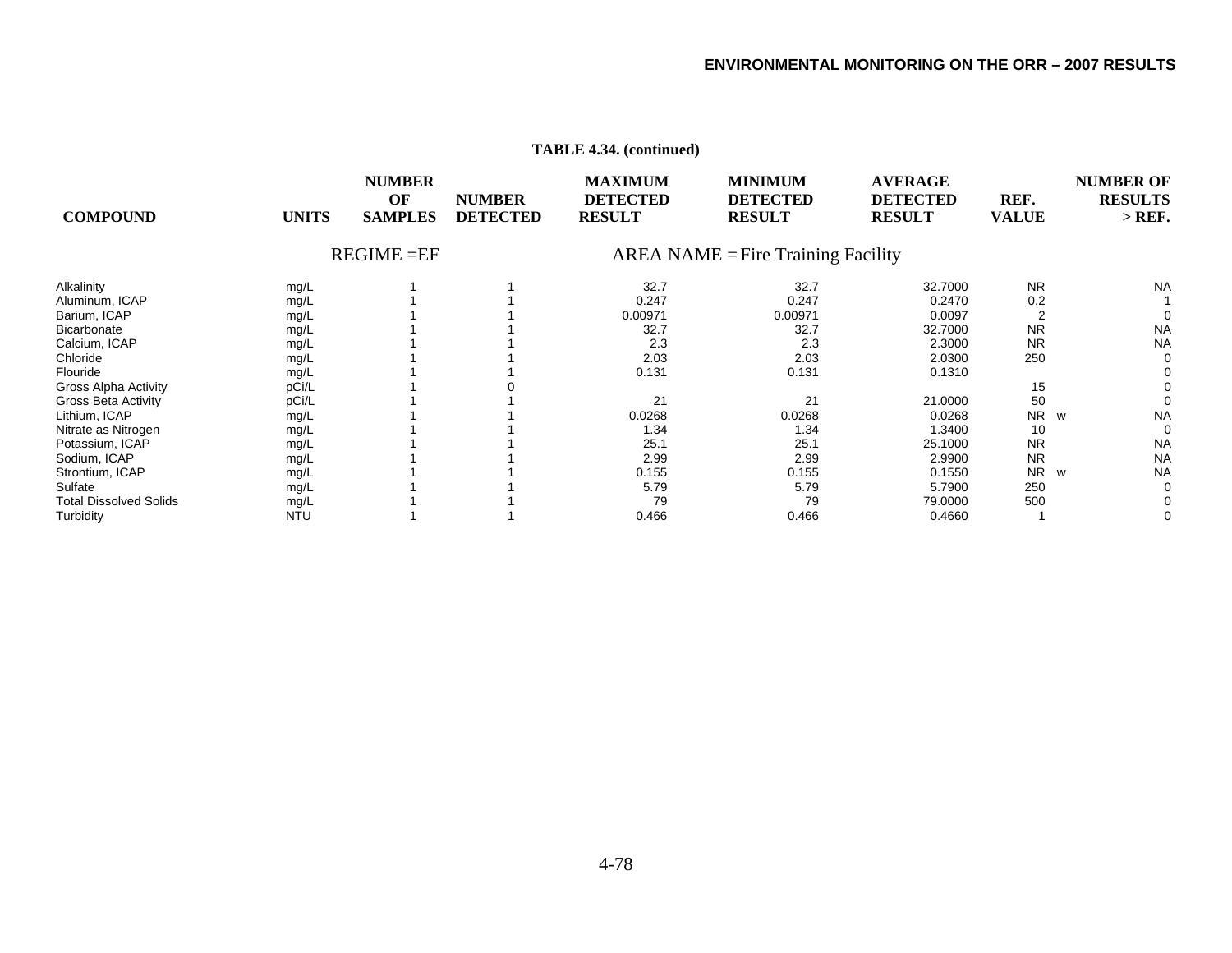#### **NUMBER MAXIMUMMINIMUM AVERAGE NUMBER OF OF NUMBER DETECTED DETECTED DETECTED REF. RESULTS COMPOUND UNITS SAMPLES DETECTED RESULT RESULT RESULT VALUE > REF.**   $REGIME = EF$  $AREA NAME =$  New Hope Pond 1,1-Dichloroethene ug/L 19 4 3 J 1 2.2500 7 0 1,2-Dichloroethene ug/L 19 11 230<br>Alkalinity 11 230<br>Alkalinity 1281  $230$  D D 1 J 74.7273 NR NA Alkalinity mg/L 7 7 281 175 222.4286 NR NA Aluminum, ICAP mg/L 19 5 0.689 0.202 0.4418 0.2 5 Barium, ICAP mg/L 19 19 0.636 0.0305 0.2167 2 0 **Bicarbonate** e mg/L 17 17 281 130 207.1176 NR NA Boron, ICAP mg/L 19 12 0.121 0.0197 0.0529 NR NA Cadmium, ICAP mg/L 19 1 0.00015 0.00015 0.0002 0.005 0 Cadmium, PMS mg/L 7 0 0.005 0 Calcium, ICAP mg/L 19 19 141 37.3 76.2105 NR NA Carbon Disulfidee ug/L 19 1 2 2 2.0000 NR NA Carbon Tetrachloridee ug/L 19 11 1100  $1100$  D 3 427.0909 5 8 Chloridee mg/L 17 17 65.1 10.9 26.5882 250 0 Chloroformm ug/L 19 9 140 140 D D 1 J 54.5556 100 1 Chromium, ICAP mg/L 19 3 2.19 0.0761 0.7829 0.1 z 1 Chromium, PMS mg/L 7 1 0.0531 0.0531 0.0531 0.0531 0.1 cis-1,2-Dichloroethene ug/L 19 11 230<br>Cobalt, ICAP 19 11 230  $230$  D D 1 J 75.0909 70 4 Cobalt, ICAP mg/L 19 1 0.0217 0.0217 NA Copper, ICAP mg/L 19 7 0.0227 0.0054 0.0111 1.3 0 Flouridee mg/L 17 12 0.56 0.12 0.2587 0 Gross Alpha Activity pCi/L 19 11 335 2.44 60.1418 15 2 Gross Beta Activity pCi/L 19 10 89.3 4.87 19.7090 50 1 lron, ICAP mg/L 19 16 10.3 0.0202 1.6483 0.3 9 Lead, ICAP mg/L 19 0 0.015 0 Lead, PMS mg/L 7 4 0.0114 0.0007 0.0053 0.015 0 Lithium, ICAP mg/L 19 4 0.0154 0.0111 0.0141 NR NR w NA Magnesium, ICAP mg/L 19 19 27.5 10.7 19.0158 NR NA Manganese, ICAP mg/L 19 13 1.05 0.0189 0.2940 0.05 8 Methanee ug/L 12 5 170 1.5 J 56.4000 NR NA Nickel, ICAP mg/L 19 2 0.287 0.219 0.2530 0.1 2 Nickel, PMS mg/L 7 1 0.00629 0.00629 0.0063 0.1 0 Nitrate as Nitrogen mg/L 7 4 1.57 0.587 0.9705 10 0 Nitrate/Nitritee mg/L 10 8 1.8 0.091 0.9764 10 0 Potassium, ICAP mg/L 19 18 7.35 1.17 2.8700 NR NA Sodium, ICAP mg/L 19 19 18.9 5.21 10.7784 NR NA Strontium, ICAP mg/L 19 19 0.541 0.0472 0.2919 NR NR w NA Sulfatee mg/L 17 17 37.3 2.94 20.4729 250 0 Tetrachloroethenee ug/L 19 13 660 660 D D 2 J 244.9231 5 11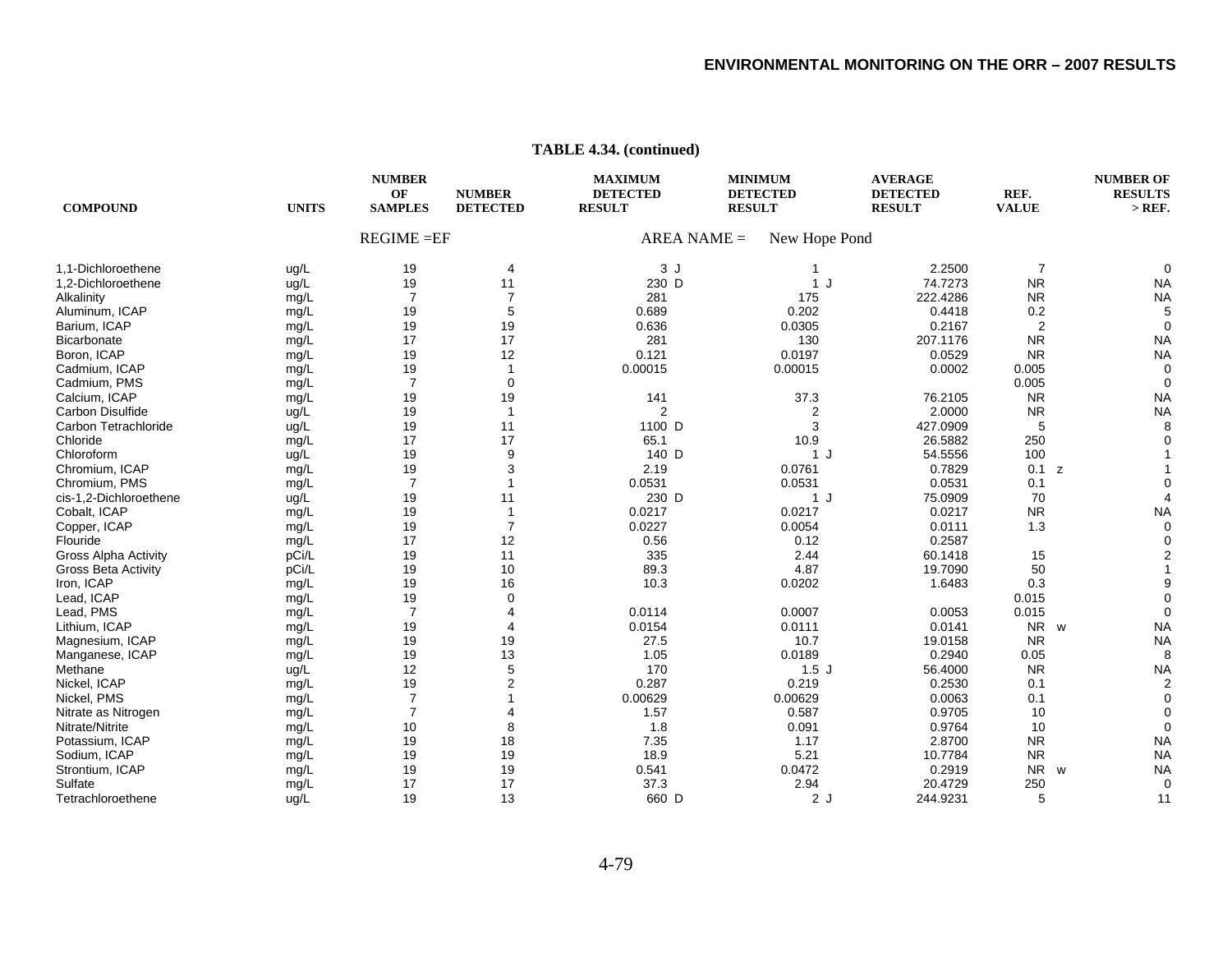|                               |              | <b>NUMBER</b><br>OF | <b>NUMBER</b>   | <b>MAXIMUM</b><br><b>DETECTED</b> | <b>MINIMUM</b><br><b>DETECTED</b> | <b>AVERAGE</b><br><b>DETECTED</b> | REF.         | <b>NUMBER OF</b><br><b>RESULTS</b> |
|-------------------------------|--------------|---------------------|-----------------|-----------------------------------|-----------------------------------|-----------------------------------|--------------|------------------------------------|
|                               |              |                     |                 |                                   |                                   |                                   |              |                                    |
| <b>COMPOUND</b>               | <b>UNITS</b> | <b>SAMPLES</b>      | <b>DETECTED</b> | <b>RESULT</b>                     | <b>RESULT</b>                     | <b>RESULT</b>                     | <b>VALUE</b> | $>$ REF.                           |
| <b>Total Dissolved Solids</b> | mg/L         | 19                  | 19              | 541                               | 191                               | 332.9474                          | 500          |                                    |
| <b>Total Suspended Solids</b> | mg/L         | 19                  | 10              | 51                                |                                   | 12.7000                           | <b>NR</b>    | <b>NA</b>                          |
| trans-1,2-Dichloroethene      | ug/L         | 19                  |                 | 2 J                               |                                   | 1.5000                            | 100          | ∩                                  |
| Trichloroethene               | ug/L         | 19                  | 10              | 180                               | 0.3J                              | 78.7300                           |              |                                    |
| Turbidity                     | <b>NTU</b>   |                     |                 | 140                               | 1.36                              | 22.6014                           |              |                                    |
| Uranium, ICAP                 | mg/L         |                     |                 |                                   |                                   |                                   | 0.03         |                                    |
| Uranium, PMS                  | mg/L         | 19                  |                 | 0.44                              | 0.00164                           | 0.1188                            | 0.03         |                                    |
| Uranium-233/234               | pCi/L        |                     |                 | 311                               | 0.598                             | 77.2860                           | 20           |                                    |
| Uranium-235/236               | pCi/L        |                     |                 | 19.9                              | 0.833                             | 9.9175                            | 20           |                                    |
| Uranium-238                   | pCi/L        |                     |                 | 153                               | 0.312                             | 39.3889                           | 24           |                                    |
| Vanadium, ICAP                | mg/L         | 19                  |                 | 0.0148                            | 0.0148                            | 0.0148                            | <b>NR</b>    | <b>NA</b>                          |
| Vinyl Chloride                | ug/L         | 19                  |                 |                                   | 0.8J                              | 3.1600                            |              | 3                                  |
| Zinc, ICAP                    | mg/L         | 19                  | b               | 0.0316                            | 0.0129                            | 0.0197                            |              | 0                                  |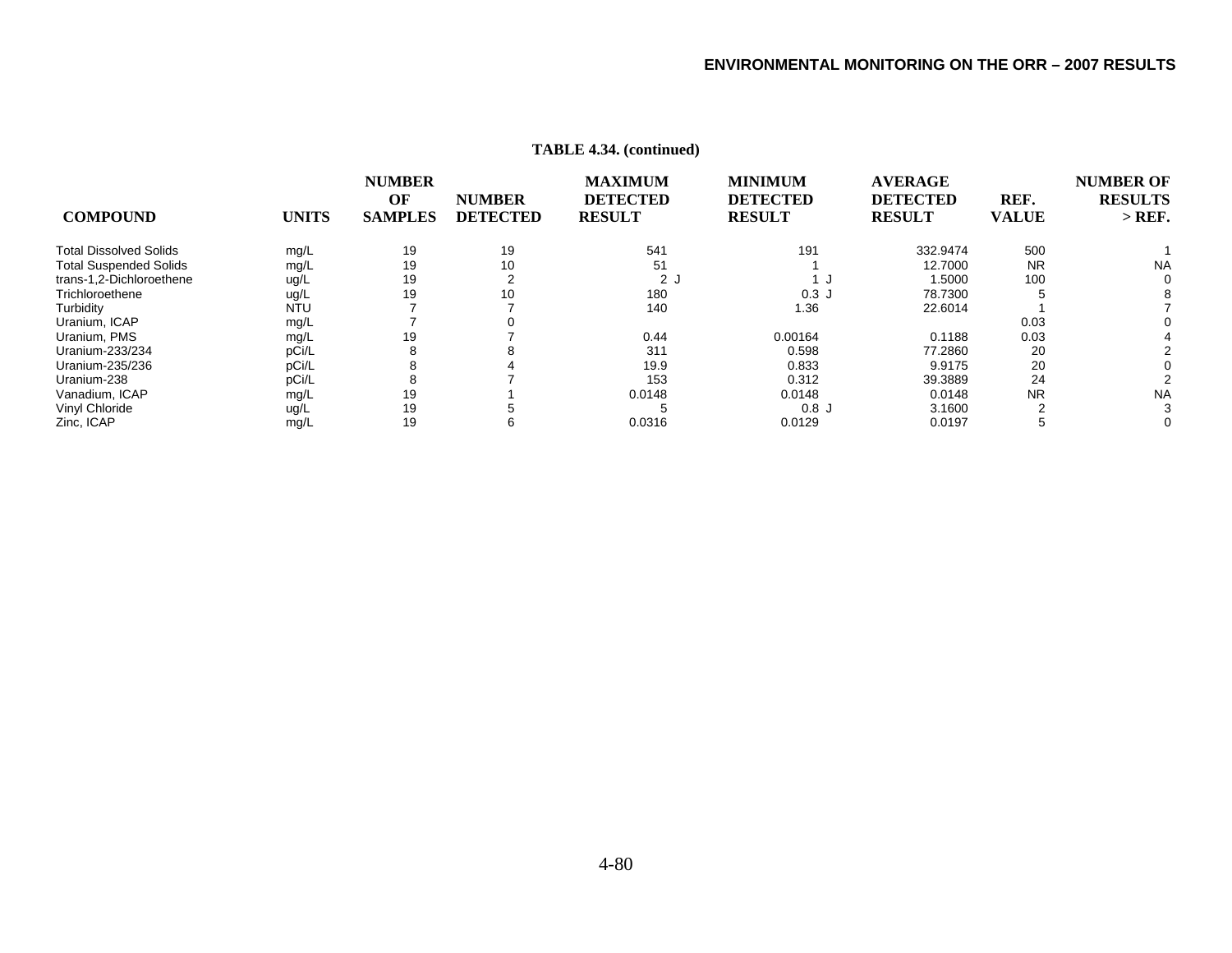#### **NUMBER MAXIMUM MINIMUM AVERAGE NUMBER OF OF NUMBER DETECTED DETECTED DETECTED REF. RESULTS COMPOUND UNITS SAMPLES DETECTED RESULT RESULT RESULT VALUE > REF.**  REGIME =EF AREA NAME =Rust Garage Area Alkalinity mg/L 1 1 99.4 99.4 99.4000 NR NA Aluminum, ICAP mg/L 1 1 0.347 0.347 0.2 1 Barium, ICAP mg/L 1 1 0.0945 0.0945 2 0 **Bicarbonate** e mg/L 1 1 99.4 99.4 99.4000 NR NA Calcium, ICAP mg/L 1 1 50.7 50.7 50.7000 NR NA Chloridee mg/L 1 1 13.6 13.6 13.6000 250 0 Chromium, ICAP mg/L 1 1 0.242 0.242 0.2420 0.1 z 1 Chromium, PMS mg/L 1 1 0.205 0.205 0.2050 0.1 1 Flouridee mg/L 1 1 0.415 0.415 0.4150 0 Gross Alpha Activity pCi/L 1 1 15 15 15.0000 15 0 Gross Beta Activity pCi/L 1 0 50 0 lron, ICAP mg/L 1 1 0.783 0.783 0.7830 0.3 1 Magnesium, ICAP mg/L 1 1 8.56 8.56 8.5600 NR NA Manganese, ICAP mg/L 1 1 0.138 0.138 0.1380 0.05 1 Nickel, ICAP mg/L 1 0 0.1 0 Nickel, PMS mg/L 1 1 0.027 0.027 0.0270 0.1 0 Nitrate as Nitrogen mg/L 1 1 0.535 0.535 0.5350 10 0 Sodium, ICAP mg/L 1 1 4.32 4.32 4.3200 NR NA Strontium, ICAP mg/L 1 1 0.112 0.112 0.1120 NR NR w NA Sulfatee mg/L 1 1 27.3 27.3 27.3000 250 0 Total Dissolved Solids mg/L 1 1 188 188 188.0000 500 0 Total Suspended Solids mg/L 1 1 5 5 5.0000 NR NA Turbidity NTU 1 1 5.9 5.9 5.9000 1 1 Uranium, ICAP mg/L 1 0 0.03 0 Uranium, PMS mg/L 1 1 0.0124 0.0124 0.0124 0.03 0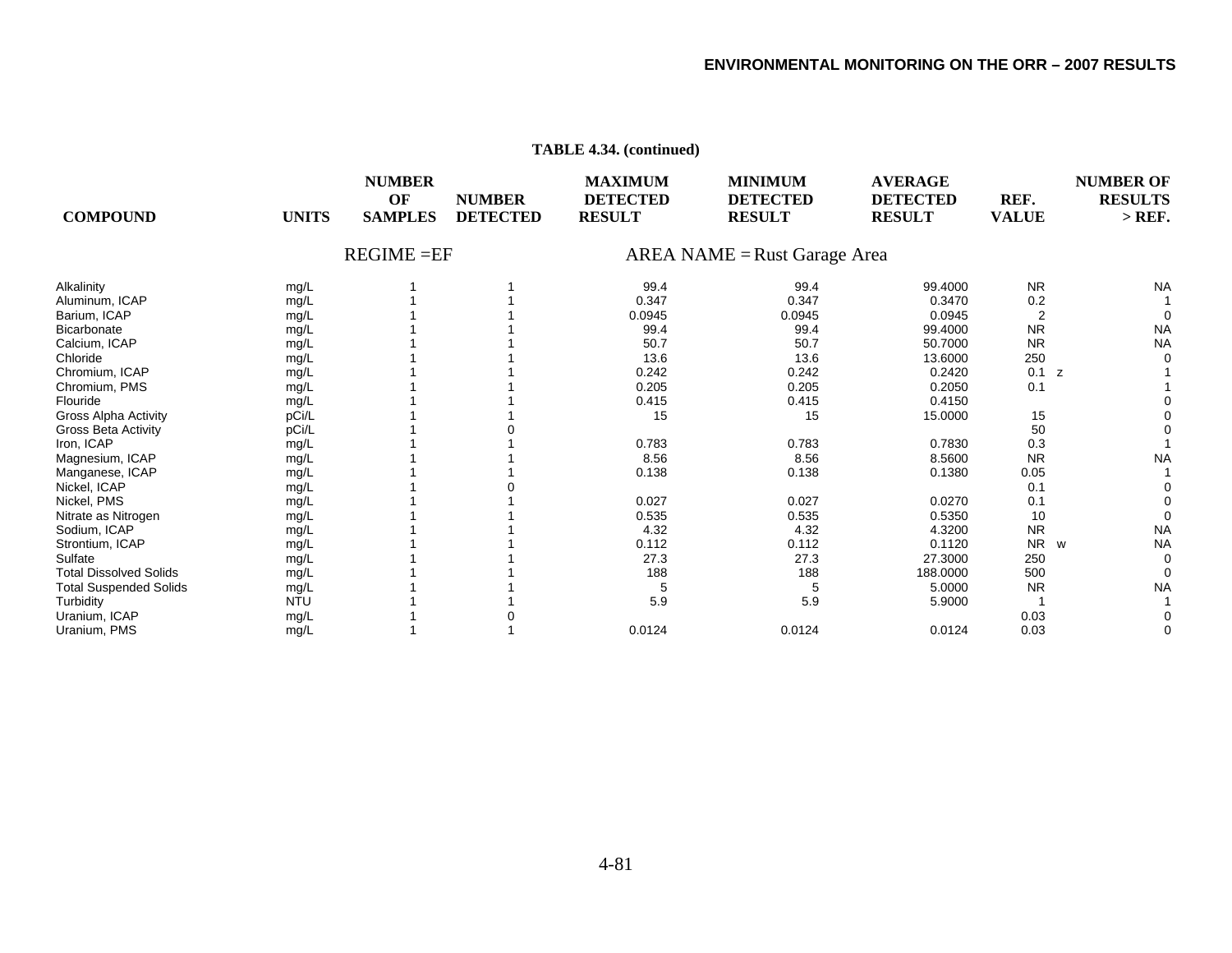| <b>COMPOUND</b><br><b>UNITS</b>      | <b>NUMBER</b><br>OF<br><b>SAMPLES</b> | <b>NUMBER</b><br><b>DETECTED</b> | <b>MAXIMUM</b><br><b>DETECTED</b><br><b>RESULT</b> | <b>MINIMUM</b><br><b>DETECTED</b><br><b>RESULT</b> | <b>AVERAGE</b><br><b>DETECTED</b><br><b>RESULT</b> | REF.<br><b>VALUE</b>  | <b>NUMBER OF</b><br><b>RESULTS</b><br>$>$ REF. |  |
|--------------------------------------|---------------------------------------|----------------------------------|----------------------------------------------------|----------------------------------------------------|----------------------------------------------------|-----------------------|------------------------------------------------|--|
|                                      | <b>REGIME = EF</b>                    |                                  |                                                    | AREA NAME = $S-2$ Site                             |                                                    |                       |                                                |  |
| 1,2-Dichloroethene<br>ug/L           | 2                                     | 2                                | 240 D                                              | 4 J                                                | 122.0000                                           | <b>NR</b>             | <b>NA</b>                                      |  |
| Alkalinity<br>mg/L                   |                                       |                                  | 202                                                | 202                                                | 202.0000                                           | <b>NR</b>             | <b>NA</b>                                      |  |
| Aluminum, ICAP<br>mg/L               | 2                                     |                                  | 3.49                                               | 3.49                                               | 3.4900                                             | 0.2                   |                                                |  |
| Arsenic, ICAP<br>mg/L                | $\overline{2}$                        |                                  | 0.0051                                             | 0.0051                                             | 0.0051                                             | 0.05                  |                                                |  |
| Arsenic, PMS<br>mg/L                 |                                       |                                  |                                                    |                                                    |                                                    | 0.05                  |                                                |  |
| Barium, ICAP<br>mg/L                 | $\overline{2}$                        | 2                                | 0.228                                              | 0.0843                                             | 0.1562                                             | 2                     |                                                |  |
| Beryllium, ICAP<br>mg/L              | $\overline{2}$                        |                                  | 0.0106                                             | 0.0106                                             | 0.0106                                             | 0.004                 |                                                |  |
| Bicarbonate<br>mg/L                  | $\overline{c}$                        | 2                                | 202                                                | 56.6                                               | 129.3000                                           | <b>NR</b>             | <b>NA</b>                                      |  |
| Boron, ICAP<br>mg/L                  | $\overline{2}$                        |                                  | 0.34                                               | 0.34                                               | 0.3400                                             | <b>NR</b>             | <b>NA</b>                                      |  |
| Cadmium, ICAP<br>mg/L                | $\overline{2}$                        | 2                                | 2.94                                               | 0.0709                                             | 1.5055                                             | $0.005$ z             |                                                |  |
| Cadmium, PMS<br>mg/L                 |                                       |                                  | 0.0705                                             | 0.0705                                             | 0.0705                                             | 0.005                 |                                                |  |
| Calcium, ICAP<br>mg/L                | $\mathbf{2}$                          | 2                                | 453                                                | 109                                                | 281.0000                                           | <b>NR</b>             | <b>NA</b>                                      |  |
| Chloride<br>mg/L                     | $\overline{2}$                        | 2                                | 112                                                | 5.68                                               | 58.8400                                            | 250                   | $\Omega$                                       |  |
| Chloroform<br>ug/L                   | $\mathbf 2$                           | 2                                | 31 D                                               | 8                                                  | 19.5000                                            | 100                   |                                                |  |
| cis-1,2-Dichloroethene<br>ug/L       | $\overline{c}$                        | 2                                | 240 D                                              | 4 J                                                | 122.0000                                           | 70                    |                                                |  |
| Cobalt, ICAP<br>mg/L                 | $\overline{\mathbf{c}}$               |                                  | 0.229                                              | 0.229                                              | 0.2290                                             | <b>NR</b>             | <b>NA</b>                                      |  |
| Copper, ICAP<br>mg/L                 | $\overline{2}$                        | 2                                | 55.8                                               | 0.129                                              | 27.9645                                            | 1.3                   |                                                |  |
| Flouride<br>mg/L                     | $\overline{c}$                        | $\overline{2}$                   | 4.2                                                | 1.32                                               | 2.7600                                             |                       |                                                |  |
| <b>Gross Alpha Activity</b><br>pCi/L | $\mathbf 2$                           |                                  | 30.3                                               | 30.3                                               | 30.3000                                            | 15                    |                                                |  |
| <b>Gross Beta Activity</b><br>pCi/L  | $\overline{2}$                        |                                  | 23.5                                               | 23.5                                               | 23.5000                                            | 50                    |                                                |  |
| Iron, ICAP<br>mg/L                   | $\mathbf{2}$                          |                                  | 0.197                                              | 0.197                                              | 0.1970                                             | 0.3                   |                                                |  |
| Lead, ICAP<br>mg/L                   | $\overline{2}$                        |                                  | 0.0219                                             | 0.0219                                             | 0.0219                                             | 0.015                 |                                                |  |
| Lead, PMS<br>mg/L                    |                                       |                                  |                                                    |                                                    |                                                    | 0.015                 |                                                |  |
| Lithium, ICAP<br>mg/L                | $\overline{2}$                        |                                  | 0.0682                                             | 0.0682                                             | 0.0682                                             | <b>NR</b>             | <b>NA</b>                                      |  |
| Magnesium, ICAP<br>mg/L              | $\overline{2}$                        | 2                                | 111                                                | 15.8                                               | 63.4000                                            | <b>NR</b>             | <b>NA</b>                                      |  |
| Manganese, ICAP<br>mg/L              | $\overline{2}$                        | 2                                | 41.5                                               | 2.05                                               | 21.7750                                            | 0.05                  |                                                |  |
| Methane<br>ug/L                      |                                       |                                  | 8.9                                                | 8.9                                                | 8.9000                                             | <b>NR</b>             | <b>NA</b>                                      |  |
| Nickel, ICAP<br>mg/L                 | 2                                     |                                  | 1.79                                               | 1.79                                               | 1.7900                                             | 0.1                   |                                                |  |
| Nickel, PMS<br>mg/L                  |                                       |                                  | 0.0177                                             | 0.0177                                             | 0.0177                                             | 0.1                   |                                                |  |
| Nitrate as Nitrogen<br>mg/L          |                                       |                                  | 49.7                                               | 49.7                                               | 49.7000                                            | 10                    |                                                |  |
| Nitrate/Nitrite<br>mg/L              |                                       |                                  | 551                                                | 551                                                | 551.0000                                           | 10                    |                                                |  |
| Potassium, ICAP<br>mg/L              | $\overline{2}$                        | 2                                | 7.39                                               | 2.8                                                | 5.0950                                             | <b>NR</b>             | <b>NA</b>                                      |  |
| Sodium, ICAP<br>mg/L                 | $\mathbf{2}$                          | 2                                | 114                                                | 11.5                                               | 62.7500                                            | <b>NR</b>             | <b>NA</b>                                      |  |
| Strontium, ICAP<br>mg/L              | $\mathbf 2$                           | 2                                | 0.804                                              | 0.161                                              | 0.4825                                             | <b>NR</b><br><b>W</b> | <b>NA</b>                                      |  |
| Sulfate<br>mg/L                      | $\overline{c}$                        | 2                                | 97.4                                               | 16                                                 | 56.7000                                            | 250                   | 0                                              |  |
| Tetrachloroethene<br>ug/L            | $\overline{2}$                        | 2                                | 490 D                                              | 100                                                | 295.0000                                           | 5                     |                                                |  |
| Thallium, ICAP<br>mg/L               | $\overline{2}$                        | 1                                | 0.0087                                             | 0.0087                                             | 0.0087                                             | 0.002                 |                                                |  |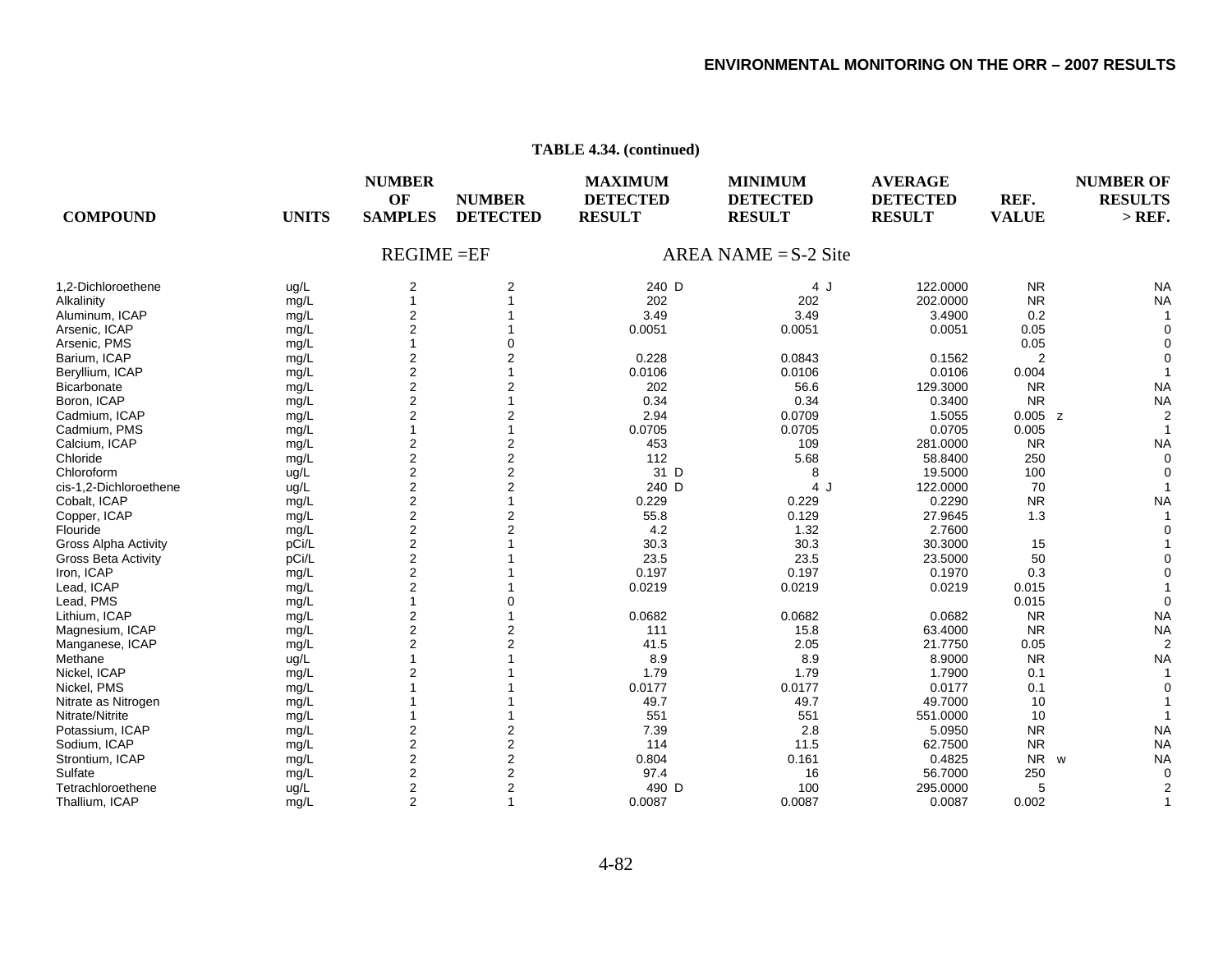|                               |              | <b>NUMBER</b>        |                                  | <b>MAXIMUM</b>                   | <b>MINIMUM</b>                   | <b>AVERAGE</b>                   |                      | <b>NUMBER OF</b>           |  |
|-------------------------------|--------------|----------------------|----------------------------------|----------------------------------|----------------------------------|----------------------------------|----------------------|----------------------------|--|
| <b>COMPOUND</b>               | <b>UNITS</b> | OF<br><b>SAMPLES</b> | <b>NUMBER</b><br><b>DETECTED</b> | <b>DETECTED</b><br><b>RESULT</b> | <b>DETECTED</b><br><b>RESULT</b> | <b>DETECTED</b><br><b>RESULT</b> | REF.<br><b>VALUE</b> | <b>RESULTS</b><br>$>$ REF. |  |
| Thallium, PMS                 | mg/L         |                      |                                  | 0.00144                          | 0.00144                          | 0.0014                           | 0.002                | $\Omega$                   |  |
| <b>Total Dissolved Solids</b> | mg/L         |                      |                                  | 3940                             | 604                              | 2272,0000                        | 500                  | 2                          |  |
| Trichloroethene               | ug/L         |                      |                                  | 260 D                            | 47                               | 153.5000                         |                      |                            |  |
| Turbidity                     | <b>NTU</b>   |                      |                                  | 0.496                            | 0.496                            | 0.4960                           |                      | $\Omega$                   |  |
| Uranium, ICAP                 | mg/L         |                      | υ                                |                                  |                                  |                                  | 0.03                 | 0                          |  |
| Uranium, PMS                  | mg/L         |                      |                                  | 0.00458                          | 0.0041                           | 0.0043                           | 0.03                 | $\Omega$                   |  |
| Zinc, ICAP                    | mg/L         |                      |                                  | 5.08                             | 5.08                             | 5.0800                           | ∽                    |                            |  |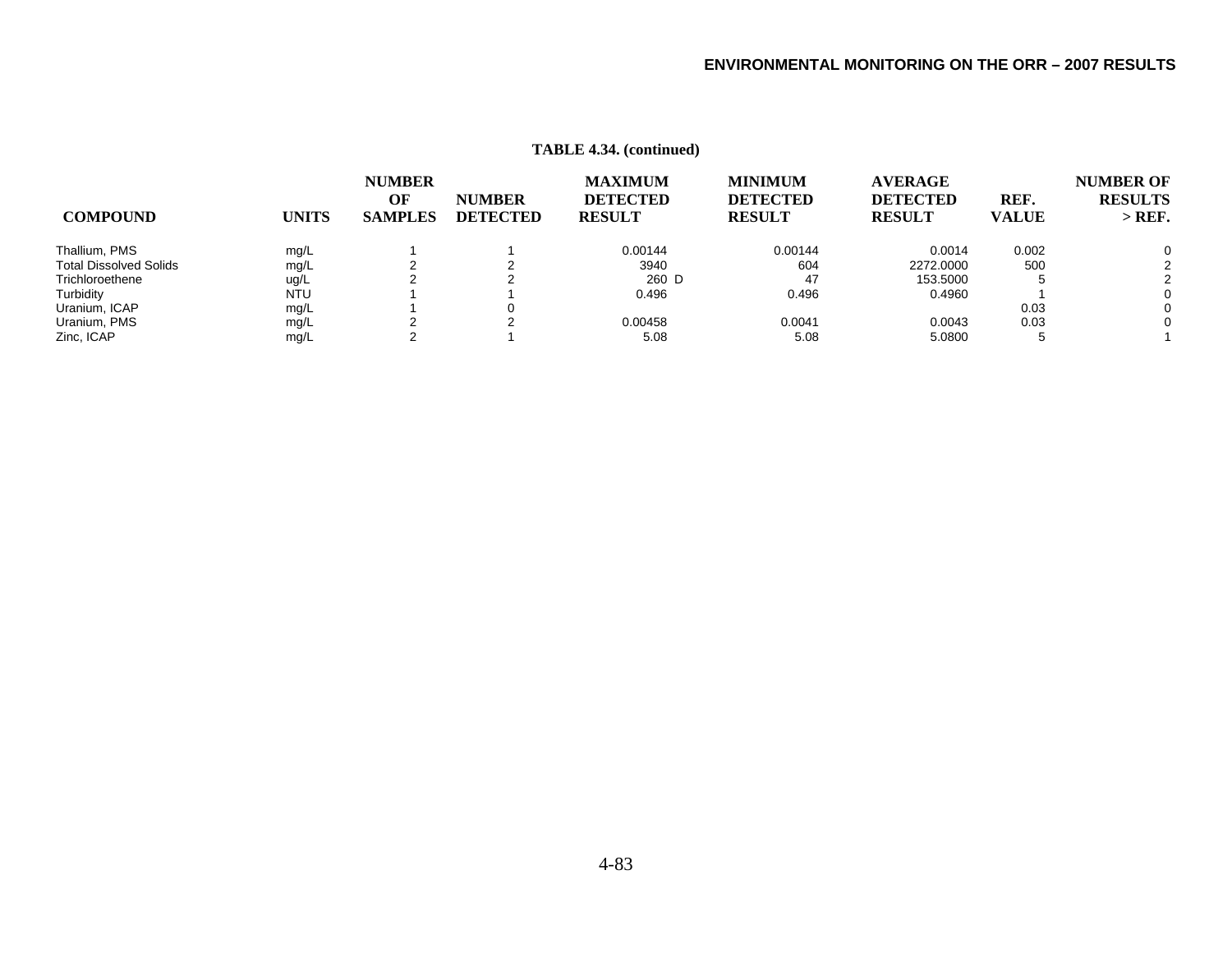| <b>COMPOUND</b>                       | <b>UNITS</b> | <b>NUMBER</b><br>OF<br><b>SAMPLES</b> | <b>NUMBER</b><br><b>DETECTED</b> | <b>MAXIMUM</b><br><b>DETECTED</b><br><b>RESULT</b> | <b>MINIMUM</b><br><b>DETECTED</b><br><b>RESULT</b> | <b>AVERAGE</b><br><b>DETECTED</b><br><b>RESULT</b> | REF.<br><b>VALUE</b>  | <b>NUMBER OF</b><br><b>RESULTS</b><br>$>$ REF. |
|---------------------------------------|--------------|---------------------------------------|----------------------------------|----------------------------------------------------|----------------------------------------------------|----------------------------------------------------|-----------------------|------------------------------------------------|
|                                       |              | $REGIME = EF$                         |                                  |                                                    | $AREA NAME =$<br>S-3 Site                          |                                                    |                       |                                                |
| 1,1,2-Trichloro-1,2,2-trifluoroethane | ug/L         | 3                                     | 1                                | 3J                                                 | 3J                                                 | 3.0000                                             | <b>NR</b>             | <b>NA</b>                                      |
| (Freon 113)                           |              |                                       |                                  |                                                    |                                                    |                                                    |                       |                                                |
| 1,1-Dichloroethene                    | ug/L         | 5                                     |                                  | 1 J                                                | 1J                                                 | 1.0000                                             | $\overline{7}$        |                                                |
| Alkalinity                            | mg/L         | 3                                     | 3                                | 496                                                | 122                                                | 251.3333                                           | <b>NR</b>             | <b>NA</b>                                      |
| Aluminum, ICAP                        | mg/L         | 5                                     |                                  | 0.219                                              | 0.219                                              | 0.2190                                             | 0.2                   |                                                |
| Barium, ICAP                          | mg/L         | 5                                     | 5                                | 87.7                                               | 3.11                                               | 48.5640                                            | $\overline{2}$        |                                                |
| Benzene                               | ug/L         | 5                                     |                                  | 1J                                                 | 1J                                                 | 1.0000                                             | 5                     |                                                |
| Bicarbonate                           | mg/L         | 5                                     | 5                                | 776                                                | 122                                                | 459.8000                                           | <b>NR</b>             | <b>NA</b>                                      |
| Boron, ICAP                           | mg/L         | 5                                     |                                  | 0.101                                              | 0.101                                              | 0.1010                                             | NR w                  | <b>NA</b>                                      |
| <b>Bromoform</b>                      | ug/L         | 5                                     | $\overline{2}$                   | 5J                                                 | 5J                                                 | 5.0000                                             | 100                   |                                                |
| Cadmium, ICAP                         | mg/L         | 5                                     |                                  | 1.37                                               | 1.37                                               | 1.3700                                             | $0.005$ z             |                                                |
| Cadmium, PMS                          | mg/L         | 3                                     |                                  | 1.26                                               | 1.26                                               | 1.2600                                             | 0.005                 |                                                |
| Calcium, ICAP                         | mg/L         | 5                                     | 5                                | 11300                                              | 729                                                | 6373.6000                                          | <b>NR</b>             | <b>NA</b>                                      |
| Chloride                              | mg/L         | 5                                     | 5                                | 199                                                | 11.1                                               | 95.2400                                            | 250                   | $\Omega$                                       |
| Chloroform                            | ug/L         | 5                                     | 3                                | 35                                                 | 8                                                  | 25.6667                                            | 100                   |                                                |
| Chloromethane                         | ug/L         | 5                                     |                                  | 8 J                                                | 8 J                                                | 8.0000                                             | <b>NR</b>             | <b>NA</b>                                      |
| Chromium, ICAP                        | mg/L         | 5                                     |                                  | 0.054                                              | 0.054                                              | 0.0540                                             | 0.1 z                 | $\Omega$                                       |
| Chromium, PMS                         | mg/L         | 3                                     |                                  | 0.0554                                             | 0.0554                                             | 0.0554                                             | 0.1                   |                                                |
| Cobalt, ICAP                          | mg/L         | 5                                     | $\overline{2}$                   | 0.151                                              | 0.146                                              | 0.1485                                             | <b>NR</b>             | <b>NA</b>                                      |
| Flouride                              | mg/L         | 5                                     |                                  | 3.88                                               | 3.88                                               | 3.8800                                             |                       | $\Omega$                                       |
| <b>Gross Alpha Activity</b>           | pCi/L        | 5                                     | $\overline{2}$                   | 331                                                | 68.9                                               | 199.9500                                           | 15                    |                                                |
| <b>Gross Beta Activity</b>            | pCi/L        | 5                                     | 3                                | 18400                                              | 2800                                               | 12033.3333                                         | 50                    |                                                |
| Iron, ICAP                            | mg/L         | 5                                     |                                  | 0.0919                                             | 0.0919                                             | 0.0919                                             | 0.3                   |                                                |
| Lead, ICAP                            | mg/L         | 5                                     | $\Omega$                         |                                                    |                                                    |                                                    | 0.015                 |                                                |
| Lead, PMS                             | mg/L         | 3                                     |                                  | 0.00487                                            | 0.00487                                            | 0.0049                                             | 0.015                 |                                                |
| Lithium, ICAP                         | mg/L         | 5                                     | 4                                | 0.749                                              | 0.035                                              | 0.3268                                             | NR w                  | <b>NA</b>                                      |
| Magnesium, ICAP                       | mg/L         | 5                                     | 5                                | 1450                                               | 115                                                | 754.2000                                           | <b>NR</b>             | <b>NA</b>                                      |
|                                       |              | 5                                     | 5                                | 141                                                | 0.052                                              | 71.2834                                            | 0.05                  |                                                |
| Manganese, ICAP                       | mg/L         |                                       |                                  | 0.00563                                            |                                                    | 0.0056                                             |                       |                                                |
| Mercury, CVAA                         | mg/L         | 5<br>5                                |                                  |                                                    | 0.00563<br>12                                      | 12.0000                                            | 0.002<br>5            |                                                |
| Methylene chloride                    | ug/L         | 5                                     | 3                                | 12                                                 |                                                    |                                                    |                       |                                                |
| Nickel, ICAP                          | mg/L         |                                       |                                  | 2                                                  | 0.182                                              | 0.7927                                             | 0.1 z                 |                                                |
| Nickel, PMS                           | mg/L         | 3                                     | 3                                | 2.53                                               | 0.0448                                             | 0.8772                                             | 0.1                   |                                                |
| Nitrate as Nitrogen                   | mg/L         | 3                                     | 3                                | 9350                                               | 702                                                | 3588.3333                                          | 10                    |                                                |
| Nitrate/Nitrite                       | mg/L         | 2                                     | $\overline{2}$                   | 6580                                               | 6370                                               | 6475.0000                                          | 10                    |                                                |
| Potassium, ICAP                       | mg/L         | 5                                     | 5                                | 87.5                                               | 12.3                                               | 32.0000                                            | <b>NR</b>             | <b>NA</b>                                      |
| Sodium, ICAP                          | mg/L         | 5                                     | 5                                | 501                                                | 20.3                                               | 285.5400                                           | <b>NR</b>             | <b>NA</b>                                      |
| Strontium, ICAP                       | mg/L         | 5                                     | 5                                | 69                                                 | 2.08                                               | 29.4960                                            | <b>NR</b><br><b>W</b> | <b>NA</b>                                      |
| Sulfate                               | mg/L         | 5                                     | 3                                | 17.6                                               | 5.85                                               | 10.3167                                            | 250                   | 0                                              |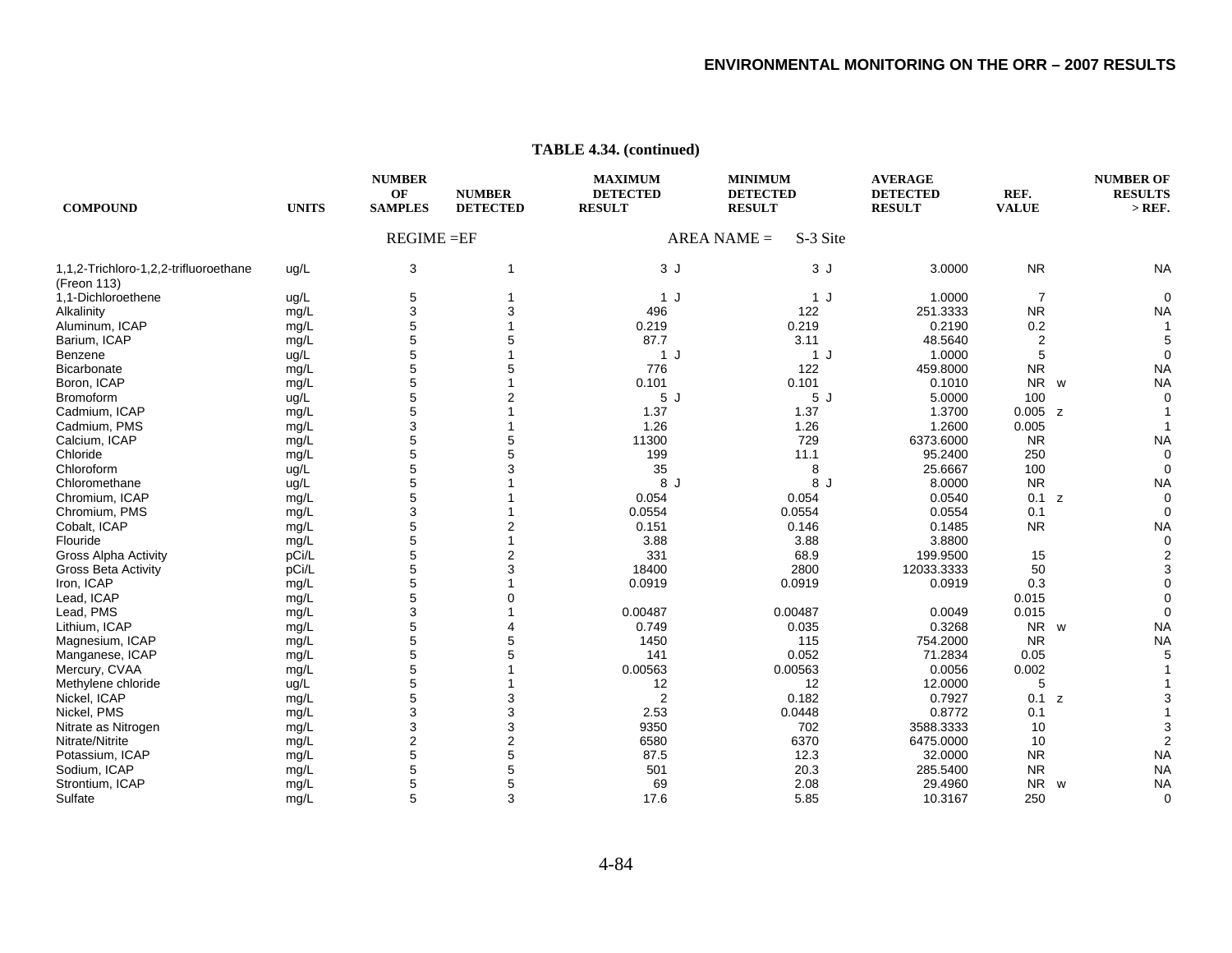| <b>COMPOUND</b>               | <b>UNITS</b> | <b>NUMBER</b><br>OF<br><b>SAMPLES</b> | <b>NUMBER</b><br><b>DETECTED</b> | <b>MAXIMUM</b><br><b>DETECTED</b><br><b>RESULT</b> | <b>MINIMUM</b><br><b>DETECTED</b><br><b>RESULT</b> | <b>AVERAGE</b><br><b>DETECTED</b><br><b>RESULT</b> | REF.<br><b>VALUE</b> | <b>NUMBER OF</b><br><b>RESULTS</b><br>$>$ REF. |
|-------------------------------|--------------|---------------------------------------|----------------------------------|----------------------------------------------------|----------------------------------------------------|----------------------------------------------------|----------------------|------------------------------------------------|
| Technetium-99                 | pCi/L        |                                       |                                  | 30000                                              | 7100                                               | 22033.3333                                         | 4000                 |                                                |
| Tetrachloroethene             | ug/L         |                                       |                                  | 99                                                 | 4 J                                                | 35.6667                                            |                      |                                                |
| Thallium, ICAP                | mg/L         |                                       |                                  |                                                    |                                                    |                                                    | 0.002                |                                                |
| Thallium, PMS                 | mg/L         |                                       |                                  | 0.0016                                             | 0.0016                                             | 0.0016                                             | 0.002                |                                                |
| <b>Total Dissolved Solids</b> | mg/L         |                                       |                                  | 52100                                              | 3220                                               | 19706.6667                                         | 500                  |                                                |
| <b>Total Suspended Solids</b> | mg/L         |                                       |                                  |                                                    |                                                    | 4.0000                                             | <b>NR</b>            | <b>NA</b>                                      |
| Trichloroethene               | ug/L         |                                       |                                  | 4.                                                 | 2 <sub>1</sub>                                     | 3.0000                                             |                      |                                                |
| Turbidity                     | <b>NTU</b>   |                                       |                                  | 2.66                                               | 0.15                                               | 1.6267                                             |                      |                                                |
| Uranium                       | mg/L         |                                       |                                  | 0.0166                                             | 0.0143                                             | 0.0155                                             | 0.03                 |                                                |
| Uranium, ICAP                 | mg/L         |                                       |                                  |                                                    |                                                    |                                                    | 0.03                 |                                                |
| Uranium, PMS                  | mg/L         |                                       |                                  | 0.0226                                             | 0.00093                                            | 0.0087                                             | 0.03                 |                                                |
| Uranium-233/234               | pCi/L        |                                       |                                  | 0.00199                                            | 0.00199                                            | 0.0020                                             | 20                   |                                                |
| Uranium-234                   | pCi/L        |                                       |                                  | 3.2                                                | 3.2                                                | 3.2000                                             | 20                   |                                                |
| Uranium-235                   | pCi/L        |                                       |                                  |                                                    |                                                    |                                                    | 24                   |                                                |
| Uranium-235/236               | pCi/L        |                                       |                                  | 0.164                                              | 0.164                                              | 0.1640                                             | 20                   |                                                |
| Uranium-236                   | pCi/L        |                                       |                                  |                                                    |                                                    |                                                    | 20                   |                                                |
| Uranium-238                   | pCi/L        |                                       |                                  | 14.2                                               | 5.9                                                | 10.0500                                            | 24                   |                                                |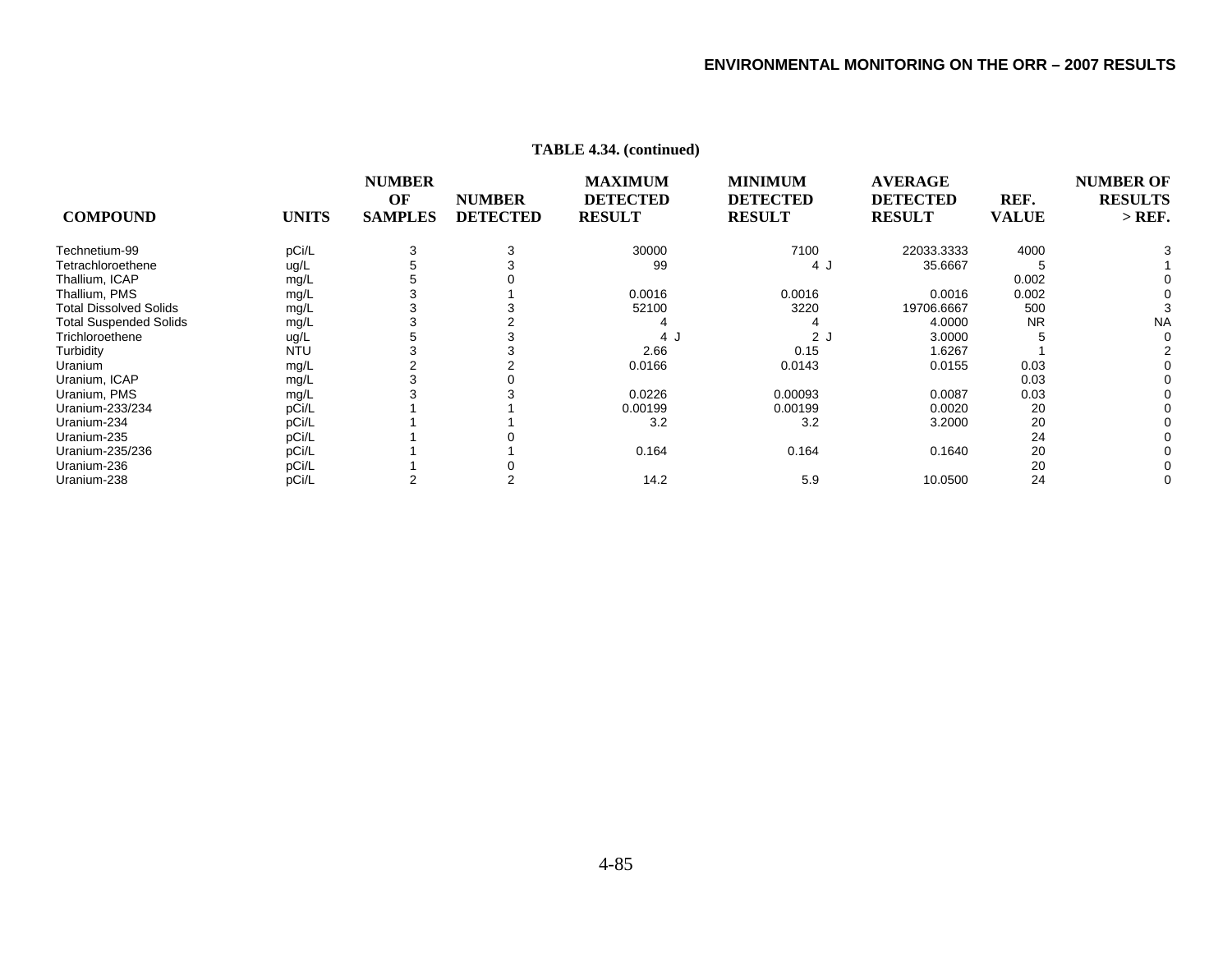|                               |              |                                       |                                  | $\mu$                                              |                                                    |                                                    |                      |                                                |
|-------------------------------|--------------|---------------------------------------|----------------------------------|----------------------------------------------------|----------------------------------------------------|----------------------------------------------------|----------------------|------------------------------------------------|
| <b>COMPOUND</b>               | <b>UNITS</b> | <b>NUMBER</b><br>OF<br><b>SAMPLES</b> | <b>NUMBER</b><br><b>DETECTED</b> | <b>MAXIMUM</b><br><b>DETECTED</b><br><b>RESULT</b> | <b>MINIMUM</b><br><b>DETECTED</b><br><b>RESULT</b> | <b>AVERAGE</b><br><b>DETECTED</b><br><b>RESULT</b> | REF.<br><b>VALUE</b> | <b>NUMBER OF</b><br><b>RESULTS</b><br>$>$ REF. |
|                               |              | $REGIME = EF$                         |                                  |                                                    | $AREA NAME = Union Valley - Exit Pathway$          |                                                    |                      |                                                |
| Aluminum, ICAP                | mg/L         | 4                                     |                                  | 0.83                                               | 0.247                                              | 0.5045                                             | 0.2                  |                                                |
| Barium, ICAP                  | mg/L         |                                       |                                  | 0.148                                              | 0.0272                                             | 0.0840                                             | $\overline{2}$       |                                                |
| Bicarbonate                   | mg/L         |                                       |                                  | 182                                                | 156                                                | 169.0000                                           | <b>NR</b>            | <b>NA</b>                                      |
| Boron, ICAP                   | mg/L         |                                       |                                  | 0.0167                                             | 0.0161                                             | 0.0164                                             | <b>NR</b>            | <b>NA</b>                                      |
| Calcium, ICAP                 | mg/L         |                                       |                                  | 122 N                                              | 58.8                                               | 89.4750                                            | <b>NR</b>            | <b>NA</b>                                      |
| Carbon Tetrachloride          | ug/L         |                                       |                                  | 4                                                  |                                                    | 3.5000                                             | 5                    | $\Omega$                                       |
| Carbonate                     | mg/L         |                                       |                                  | 41                                                 | 32.3                                               | 36.6500                                            | <b>NR</b>            | <b>NA</b>                                      |
| Chloride                      | mg/L         |                                       |                                  | 7.1                                                | 1.4                                                | 4.2750                                             | 250                  |                                                |
| Chloroform                    | ug/L         |                                       |                                  | 2J                                                 | 2J                                                 | 2.0000                                             | 100                  |                                                |
| Copper, ICAP                  | mg/L         |                                       |                                  | 0.0089                                             | 0.0089                                             | 0.0089                                             | 1.3                  |                                                |
| Flouride                      | mg/L         |                                       |                                  | 0.23                                               | 0.12                                               | 0.1567                                             |                      |                                                |
| <b>Gross Alpha Activity</b>   | pCi/L        |                                       |                                  | 2.28                                               | 1.75                                               | 2.0150                                             | 15                   |                                                |
| Gross Beta Activity           | pCi/L        |                                       |                                  | 16.7                                               | 6.58                                               | 11.4267                                            | 50                   |                                                |
| Iron, ICAP                    | mg/L         |                                       |                                  | $1.41$ *N                                          | 0.375                                              | 0.8630                                             | 0.3                  |                                                |
| Lithium, ICAP                 | mg/L         |                                       |                                  | 0.0439                                             | 0.043                                              | 0.0435                                             | <b>NR</b>            | <b>NA</b>                                      |
| Magnesium, ICAP               | mg/L         |                                       |                                  | 4.28                                               | 2.51                                               | 3.3925                                             | <b>NR</b>            | <b>NA</b>                                      |
| Manganese, ICAP               | mg/L         |                                       |                                  | 0.0228                                             | 0.0074                                             | 0.0135                                             | 0.05                 |                                                |
| Nitrate/Nitrite               | mg/L         |                                       |                                  | 0.81                                               | 0.23                                               | 0.5125                                             | 10                   |                                                |
| Potassium, ICAP               | mg/L         |                                       |                                  | 15.9 E                                             | 2.25                                               | 9.0775                                             | <b>NR</b>            | <b>NA</b>                                      |
| Sodium, ICAP                  | mg/L         |                                       |                                  | 7.47                                               | 1.06                                               | 4.1650                                             | <b>NR</b>            | <b>NA</b>                                      |
| Strontium, ICAP               | mg/L         |                                       |                                  | 0.617                                              | 0.0721                                             | 0.3445                                             | <b>NR</b>            | <b>NA</b>                                      |
| Sulfate                       | mg/L         |                                       |                                  | 6.3                                                |                                                    | 5.5250                                             | 250                  |                                                |
| Tetrachloroethene             | ug/L         |                                       |                                  | 2J                                                 |                                                    | 1.5000                                             | 5                    |                                                |
| <b>Total Dissolved Solids</b> | mg/L         |                                       |                                  | 601                                                | 179                                                | 307.1250                                           | 500                  |                                                |
| <b>Total Suspended Solids</b> | mg/L         |                                       |                                  | 45                                                 | 6                                                  | 15.0000                                            | <b>NR</b>            | <b>NA</b>                                      |
| Trichloroethene               | ug/L         | 8                                     |                                  | 1J                                                 | 1                                                  | 1.0000                                             | 5                    | $\Omega$                                       |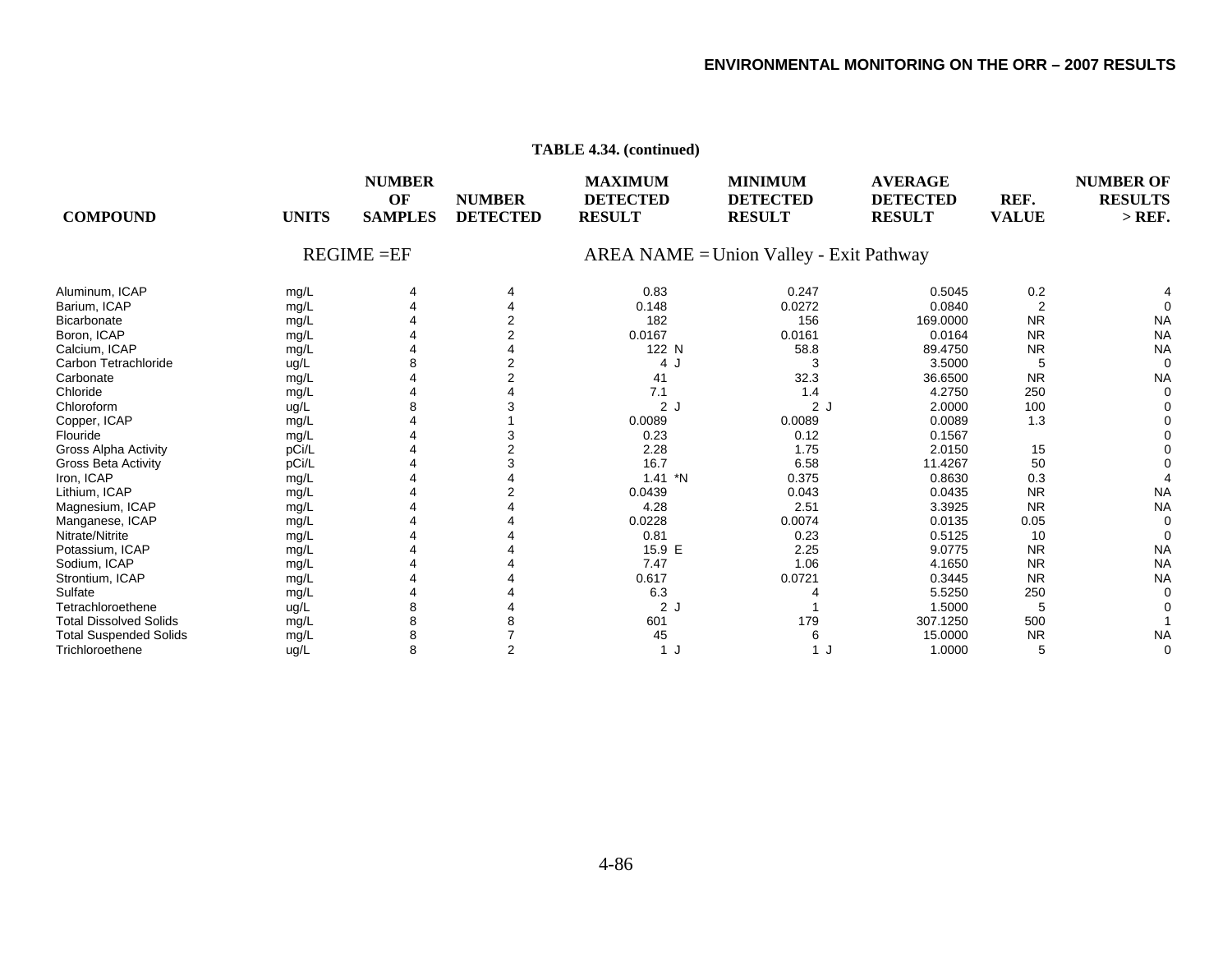| <b>COMPOUND</b>               | <b>UNITS</b> | <b>NUMBER</b><br>OF<br><b>SAMPLES</b> | <b>NUMBER</b><br><b>DETECTED</b> | <b>MAXIMUM</b><br><b>DETECTED</b><br><b>RESULT</b> | <b>MINIMUM</b><br><b>DETECTED</b><br><b>RESULT</b> | <b>AVERAGE</b><br><b>DETECTED</b><br><b>RESULT</b> | REF.<br><b>VALUE</b>  | <b>NUMBER OF</b><br><b>RESULTS</b><br>$>$ REF. |
|-------------------------------|--------------|---------------------------------------|----------------------------------|----------------------------------------------------|----------------------------------------------------|----------------------------------------------------|-----------------------|------------------------------------------------|
|                               |              | $REGIME = EF$                         |                                  |                                                    | $AREA NAME = Uranium Oxide Vault$                  |                                                    |                       |                                                |
| Alkalinity                    | mg/L         |                                       |                                  | 307                                                | 307                                                | 307.0000                                           | <b>NR</b>             | <b>NA</b>                                      |
| Barium, ICAP                  | mg/L         |                                       |                                  | 0.0782                                             | 0.0782                                             | 0.0782                                             |                       |                                                |
| Bicarbonate                   | mg/L         |                                       |                                  | 307                                                | 307                                                | 307.0000                                           | <b>NR</b>             | <b>NA</b>                                      |
| Calcium, ICAP                 | mg/L         |                                       |                                  | 127                                                | 127                                                | 127.0000                                           | <b>NR</b>             | <b>NA</b>                                      |
| Chloride                      | mg/L         |                                       |                                  | 2.47                                               | 2.47                                               | 2.4700                                             | 250                   |                                                |
| Gross Alpha Activity          | pCi/L        |                                       |                                  | 260                                                | 260                                                | 260.0000                                           | 15                    |                                                |
| <b>Gross Beta Activity</b>    | pCi/L        |                                       |                                  | 65                                                 | 65                                                 | 65.0000                                            | 50                    |                                                |
| Magnesium, ICAP               | mg/L         |                                       |                                  | 12.8                                               | 12.8                                               | 12.8000                                            | <b>NR</b>             | <b>NA</b>                                      |
| Nickel, ICAP                  | mg/L         |                                       |                                  |                                                    |                                                    |                                                    | 0.1                   |                                                |
| Nickel, PMS                   | mg/L         |                                       |                                  | 0.0202                                             | 0.0202                                             | 0.0202                                             | 0.1                   |                                                |
| Nitrate as Nitrogen           | mg/L         |                                       |                                  | 0.111                                              | 0.111                                              | 0.1110                                             | 10                    |                                                |
| Potassium, ICAP               | mg/L         |                                       |                                  | 3.45                                               | 3.45                                               | 3.4500                                             | <b>NR</b>             | <b>NA</b>                                      |
| Sodium, ICAP                  | mg/L         |                                       |                                  | 12.4                                               | 12.4                                               | 12.4000                                            | <b>NR</b>             | <b>NA</b>                                      |
| Strontium, ICAP               | mg/L         |                                       |                                  | 0.216                                              | 0.216                                              | 0.2160                                             | <b>NR</b><br><b>W</b> | <b>NA</b>                                      |
| Sulfate                       | mg/L         |                                       |                                  | 67.7                                               | 67.7                                               | 67.7000                                            | 250                   |                                                |
| <b>Total Dissolved Solids</b> | mg/L         |                                       |                                  | 421                                                | 421                                                | 421.0000                                           | 500                   |                                                |
| Turbidity                     | NTU          |                                       |                                  | 0.616                                              | 0.616                                              | 0.6160                                             |                       |                                                |
| Uranium, ICAP                 | mg/L         |                                       |                                  |                                                    |                                                    |                                                    | 0.03                  |                                                |
| Uranium, PMS                  | mg/L         |                                       |                                  | 0.746                                              | 0.746                                              | 0.7460                                             | 0.03                  |                                                |
|                               |              |                                       |                                  |                                                    |                                                    |                                                    |                       |                                                |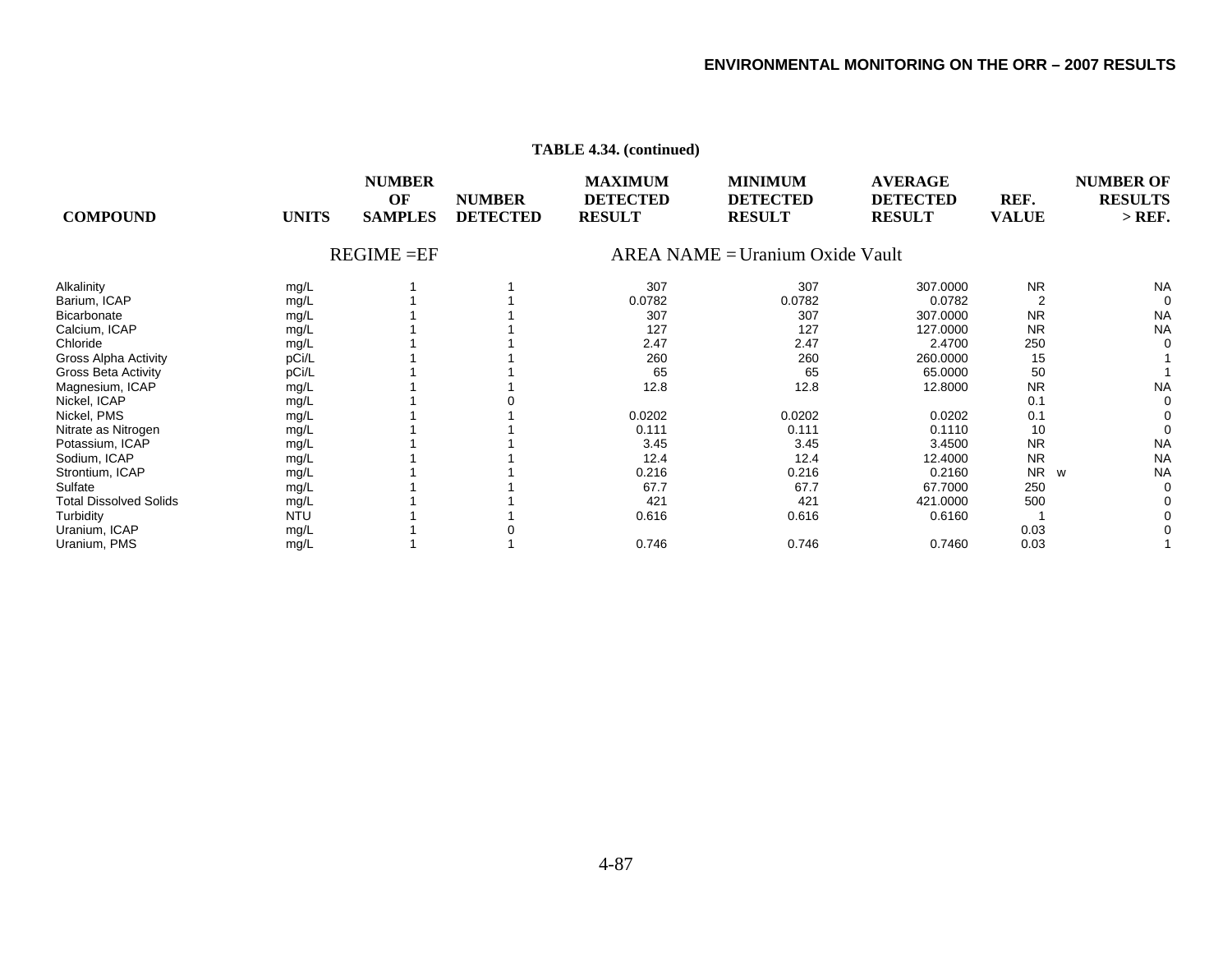| <b>COMPOUND</b>                                      | <b>UNITS</b>  | <b>NUMBER</b><br>OF<br><b>SAMPLES</b> | <b>NUMBER</b><br><b>DETECTED</b> | <b>MAXIMUM</b><br><b>DETECTED</b><br><b>RESULT</b> | <b>MINIMUM</b><br><b>DETECTED</b><br><b>RESULT</b> | <b>AVERAGE</b><br><b>DETECTED</b><br><b>RESULT</b> | REF.<br><b>VALUE</b> | <b>NUMBER OF</b><br><b>RESULTS</b><br>$>$ REF. |
|------------------------------------------------------|---------------|---------------------------------------|----------------------------------|----------------------------------------------------|----------------------------------------------------|----------------------------------------------------|----------------------|------------------------------------------------|
|                                                      | $REGIME = EF$ |                                       |                                  |                                                    | $AREA NAME = Waste Coolant Processing Facility$    |                                                    |                      |                                                |
| 1.1.1-Trichloroethane                                | ug/L          | 3                                     | 3                                | 59                                                 |                                                    | 26.6667                                            | 200                  |                                                |
| 1,1,2-Trichloro-1,2,2-trifluoroethane<br>(Freon 113) | ug/L          | 3                                     | 3                                | 3600 D                                             | 790 D                                              | 1796.6667                                          | <b>NR</b>            | <b>NA</b>                                      |
| 1,1-Dichloroethane                                   | ug/L          | 3                                     | 3                                | 57                                                 | 25                                                 | 41.3333                                            | <b>NR</b>            | <b>NA</b>                                      |
| 1.1-Dichloroethene                                   | ug/L          | 3                                     | 3                                | 72                                                 | 25                                                 | 54.3333                                            | $\overline{7}$       | 3                                              |
| 1,2-Dichloroethene                                   | ug/L          | 3                                     | 3                                | 1600 D                                             | 1000 D                                             | 1233.3333                                          | <b>NR</b>            | <b>NA</b>                                      |
| Alkalinity                                           | mg/L          | 3                                     | 3                                | 216                                                | 68.6                                               | 144.5333                                           | <b>NR</b>            | <b>NA</b>                                      |
| Barium, ICAP                                         | mg/L          | 3                                     | 3                                | 0.212                                              | 0.121                                              | 0.1703                                             | 2                    | $\Omega$                                       |
| Bicarbonate                                          | mg/L          | 3                                     | 3                                | 216                                                | 68.6                                               | 144.5333                                           | <b>NR</b>            | <b>NA</b>                                      |
| Calcium, ICAP                                        | mg/L          | 3                                     | 3                                | 87.4                                               | 27.7                                               | 57.3667                                            | <b>NR</b>            | <b>NA</b>                                      |
| Chloride                                             | mg/L          | 3                                     | 3                                | 17.3                                               | 10.7                                               | 13.1667                                            | 250                  | $\Omega$                                       |
| cis-1.2-Dichloroethene                               | ug/L          | 3                                     | 3                                | 1600 D                                             | 1000 D                                             | 1233.3333                                          | 70                   | 3                                              |
| Dichlorodifluoromethane                              | ug/L          | 3                                     | 3                                | 48                                                 |                                                    | 21.0000                                            | <b>NR</b>            | <b>NA</b>                                      |
| <b>Gross Alpha Activity</b>                          | pCi/L         | 3                                     |                                  | 4.3                                                | 4.3                                                | 4.3000                                             | 15                   |                                                |
| <b>Gross Beta Activity</b>                           | pCi/L         | 3                                     |                                  |                                                    |                                                    |                                                    | 50                   |                                                |
| Lead, ICAP                                           | mg/L          | 3                                     |                                  |                                                    |                                                    |                                                    | 0.015                |                                                |
| Lead, PMS                                            | mg/L          | 3                                     | $\overline{2}$                   | 0.00314                                            | 0.00263                                            | 0.0029                                             | 0.015                |                                                |
| Magnesium, ICAP                                      | mg/L          | 3                                     | 3                                | 8.7                                                | 4.32                                               | 6.4067                                             | <b>NR</b>            | <b>NA</b>                                      |
| Manganese, ICAP                                      | mg/L          | 3                                     |                                  | 0.00677                                            | 0.00677                                            | 0.0068                                             | 0.05                 | $\Omega$                                       |
| Nitrate as Nitrogen                                  | mg/L          | 3                                     | 3                                | 3.93                                               | 1.7                                                | 2.5367                                             | 10                   | $\Omega$                                       |
| Sodium, ICAP                                         | mg/L          | 3                                     | 3                                | 7.16                                               | 5.13                                               | 6.1633                                             | <b>NR</b>            | <b>NA</b>                                      |
| Strontium, ICAP                                      | mg/L          | 3                                     | 3                                | 0.229                                              | 0.114                                              | 0.1680                                             | <b>NR</b><br>w       | <b>NA</b>                                      |
| Sulfate                                              | mg/L          | 3                                     | 3                                | 12.6                                               | 9.12                                               | 10.8400                                            | 250                  | $\Omega$                                       |
| Tetrachloroethene                                    | ug/L          | 3                                     | 3                                | 1100 D                                             | 270 D                                              | 630.0000                                           | 5                    |                                                |
| <b>Total Dissolved Solids</b>                        | mg/L          | 3                                     | 3                                | 305                                                | 138                                                | 218.6667                                           | 500                  | $\Omega$                                       |
| <b>Total Suspended Solids</b>                        | mg/L          | 3                                     |                                  |                                                    |                                                    | 1.0000                                             | <b>NR</b>            | <b>NA</b>                                      |
| trans-1,2-Dichloroethene                             | ug/L          | 3                                     | 3                                | 19                                                 | 10                                                 | 13.3333                                            | 100                  |                                                |
| Trichloroethene                                      | ug/L          | 3                                     | 3                                | 430 D                                              | 200                                                | 283.3333                                           | 5                    |                                                |
| Turbidity                                            | <b>NTU</b>    | 3                                     | 3                                | 0.366                                              | 0.195                                              | 0.2860                                             |                      |                                                |
| Uranium, ICAP                                        | mg/L          | 3                                     |                                  |                                                    |                                                    |                                                    | 0.03                 |                                                |
| Uranium, PMS                                         | mg/L          | 3                                     |                                  | 0.00114                                            | 0.00114                                            | 0.0011                                             | 0.03                 |                                                |
| Vinyl Chloride                                       | ug/L          | 3                                     | 3                                | 17                                                 | 13                                                 | 15.0000                                            | $\overline{2}$       |                                                |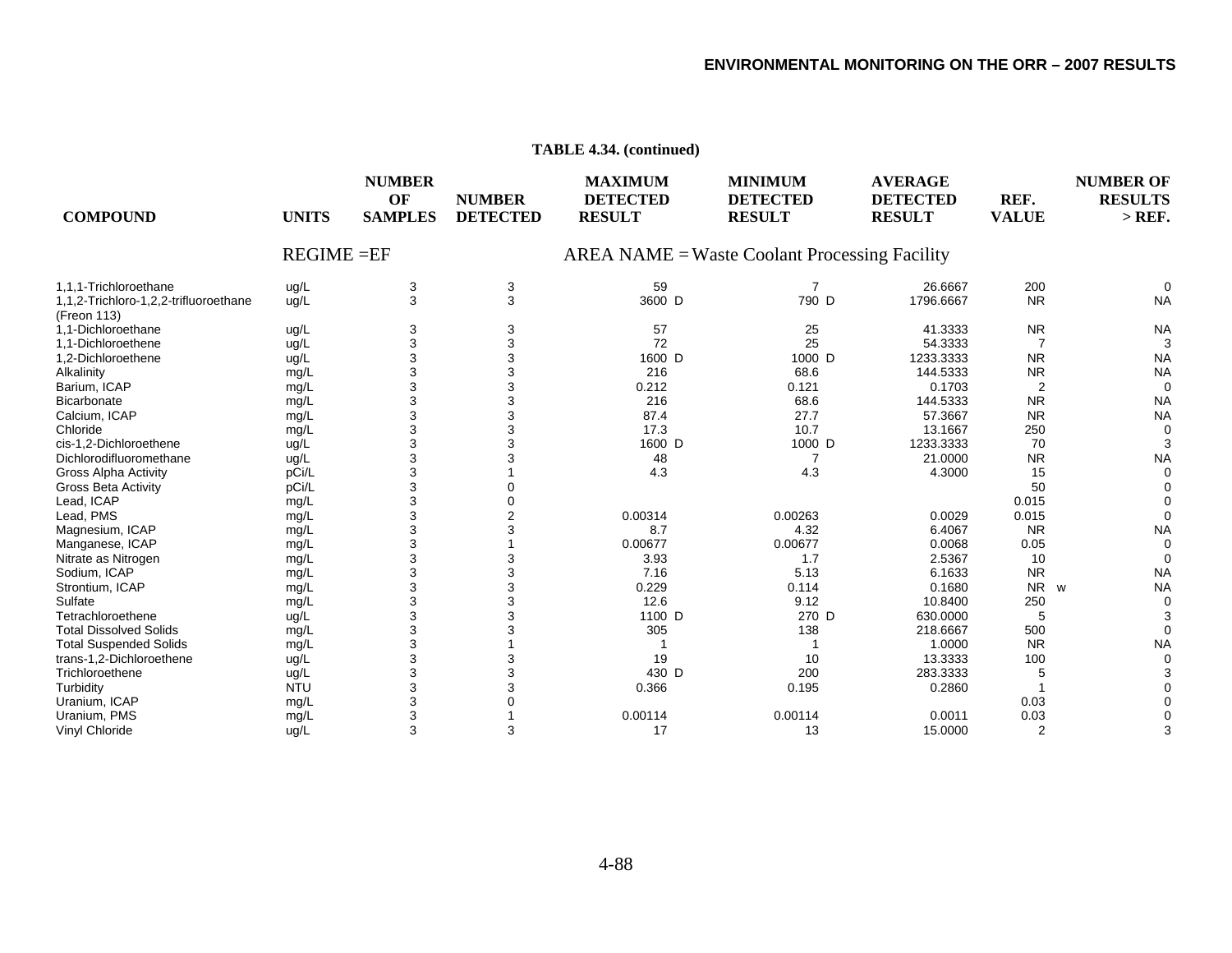|                     |              |                                       |                                  | <b>TABLE 4.34. (continued)</b>                     |                                                    |                                                    |                      |                                                |
|---------------------|--------------|---------------------------------------|----------------------------------|----------------------------------------------------|----------------------------------------------------|----------------------------------------------------|----------------------|------------------------------------------------|
| <b>COMPOUND</b>     | <b>UNITS</b> | <b>NUMBER</b><br>OF<br><b>SAMPLES</b> | <b>NUMBER</b><br><b>DETECTED</b> | <b>MAXIMUM</b><br><b>DETECTED</b><br><b>RESULT</b> | <b>MINIMUM</b><br><b>DETECTED</b><br><b>RESULT</b> | <b>AVERAGE</b><br><b>DETECTED</b><br><b>RESULT</b> | REF.<br><b>VALUE</b> | <b>NUMBER OF</b><br><b>RESULTS</b><br>$>$ REF. |
|                     |              | $REGIME = EF$                         |                                  |                                                    | $AREA NAME = Y-12$ Fuel Station                    |                                                    |                      |                                                |
| 1,2-Dichloropropane | ug/L         |                                       |                                  | 11                                                 | 11                                                 | 11.0000                                            |                      |                                                |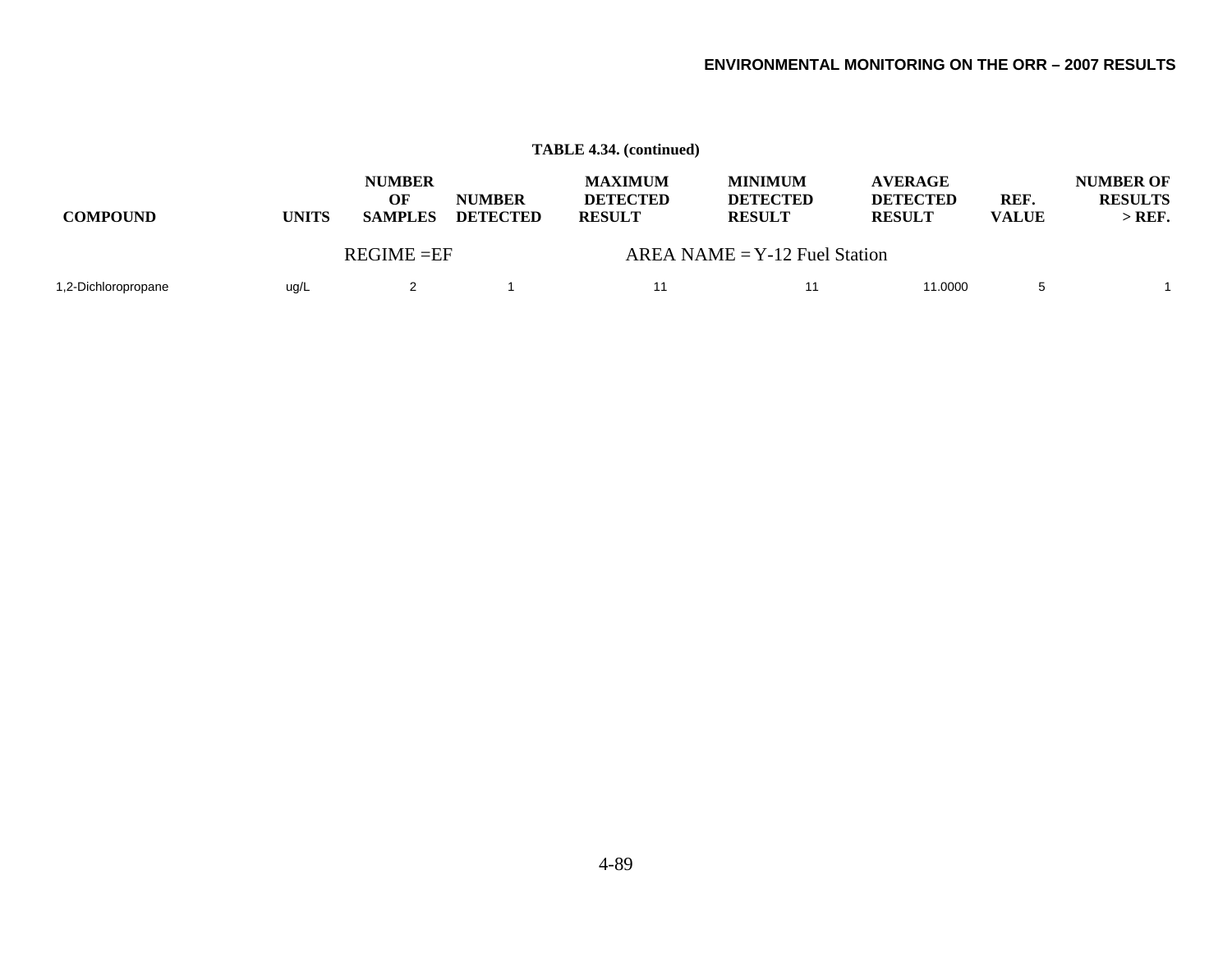| <b>COMPOUND</b>               | <b>UNITS</b> | <b>NUMBER</b><br>OF<br><b>SAMPLES</b> | <b>NUMBER</b><br><b>DETECTED</b> | <b>MAXIMUM</b><br><b>DETECTED</b><br><b>RESULT</b> | <b>MINIMUM</b><br><b>DETECTED</b><br><b>RESULT</b> | <b>AVERAGE</b><br><b>DETECTED</b><br><b>RESULT</b> | REF.<br><b>VALUE</b> | <b>NUMBER OF</b><br><b>RESULTS</b><br>$>$ REF. |
|-------------------------------|--------------|---------------------------------------|----------------------------------|----------------------------------------------------|----------------------------------------------------|----------------------------------------------------|----------------------|------------------------------------------------|
|                               |              | $REGIME = EF$                         |                                  |                                                    | $AREA NAME = Y-12$ Grid Well B2                    |                                                    |                      |                                                |
| Alkalinity                    | mg/L         |                                       |                                  | 142                                                | 142                                                | 142.0000                                           | <b>NR</b>            | <b>NA</b>                                      |
| Barium, ICAP                  | mg/L         |                                       |                                  | 0.0968                                             | 0.0968                                             | 0.0968                                             | $\overline{2}$       | $\Omega$                                       |
| Bicarbonate                   | mg/L         |                                       |                                  | 142                                                | 142                                                | 142,0000                                           | <b>NR</b>            | <b>NA</b>                                      |
| Calcium, ICAP                 | mg/L         |                                       |                                  | 145                                                | 145                                                | 145.0000                                           | <b>NR</b>            | <b>NA</b>                                      |
| Chloride                      | mg/L         |                                       |                                  | 209                                                | 209                                                | 209.0000                                           | 250                  | $\Omega$                                       |
| Chromium, ICAP                | mg/L         |                                       |                                  | 0.163                                              | 0.163                                              | 0.1630                                             | 0.1<br>z             |                                                |
| Chromium, PMS                 | mg/L         |                                       |                                  | 0.149                                              | 0.149                                              | 0.1490                                             | 0.1                  |                                                |
| <b>Gross Alpha Activity</b>   | pCi/L        |                                       |                                  |                                                    |                                                    |                                                    | 15                   |                                                |
| Gross Beta Activity           | pCi/L        |                                       |                                  |                                                    |                                                    |                                                    | 50                   |                                                |
| Iron, ICAP                    | mg/L         |                                       |                                  | 1.13                                               | 1.13                                               | 1.1300                                             | 0.3                  |                                                |
| Lithium, ICAP                 | mg/L         |                                       |                                  | 0.0286                                             | 0.0286                                             | 0.0286                                             | <b>NR</b>            | <b>NA</b><br>W                                 |
| Magnesium, ICAP               | mg/L         |                                       |                                  | 17.2                                               | 17.2                                               | 17.2000                                            | <b>NR</b>            | <b>NA</b>                                      |
| Manganese, ICAP               | mg/L         |                                       |                                  | 0.344                                              | 0.344                                              | 0.3440                                             | 0.05                 |                                                |
| Nickel, ICAP                  | mg/L         |                                       |                                  | 0.456                                              | 0.456                                              | 0.4560                                             | 0.1<br>z             |                                                |
| Nickel, PMS                   | mg/L         |                                       |                                  | 0.448                                              | 0.448                                              | 0.4480                                             | 0.1                  |                                                |
| Nitrate as Nitrogen           | mg/L         |                                       |                                  | 8.76                                               | 8.76                                               | 8.7600                                             | 10                   | $\Omega$                                       |
| Potassium, ICAP               | mg/L         |                                       |                                  | 2.24                                               | 2.24                                               | 2.2400                                             | <b>NR</b>            | <b>NA</b>                                      |
| Sodium, ICAP                  | mg/L         |                                       |                                  | 26.8                                               | 26.8                                               | 26.8000                                            | <b>NR</b>            | <b>NA</b>                                      |
| Strontium, ICAP               | mg/L         |                                       |                                  | 0.267                                              | 0.267                                              | 0.2670                                             | <b>NR</b><br>W       | <b>NA</b>                                      |
| Sulfate                       | mg/L         |                                       |                                  | 86                                                 | 86                                                 | 86,0000                                            | 250                  | 0                                              |
| <b>Total Dissolved Solids</b> | mg/L         |                                       |                                  | 843                                                | 843                                                | 843.0000                                           | 500                  |                                                |
| <b>Total Suspended Solids</b> | mg/L         |                                       |                                  | 2                                                  | $\overline{2}$                                     | 2.0000                                             | <b>NR</b>            | <b>NA</b>                                      |
| Turbidity                     | <b>NTU</b>   |                                       |                                  | 12.8                                               | 12.8                                               | 12.8000                                            |                      |                                                |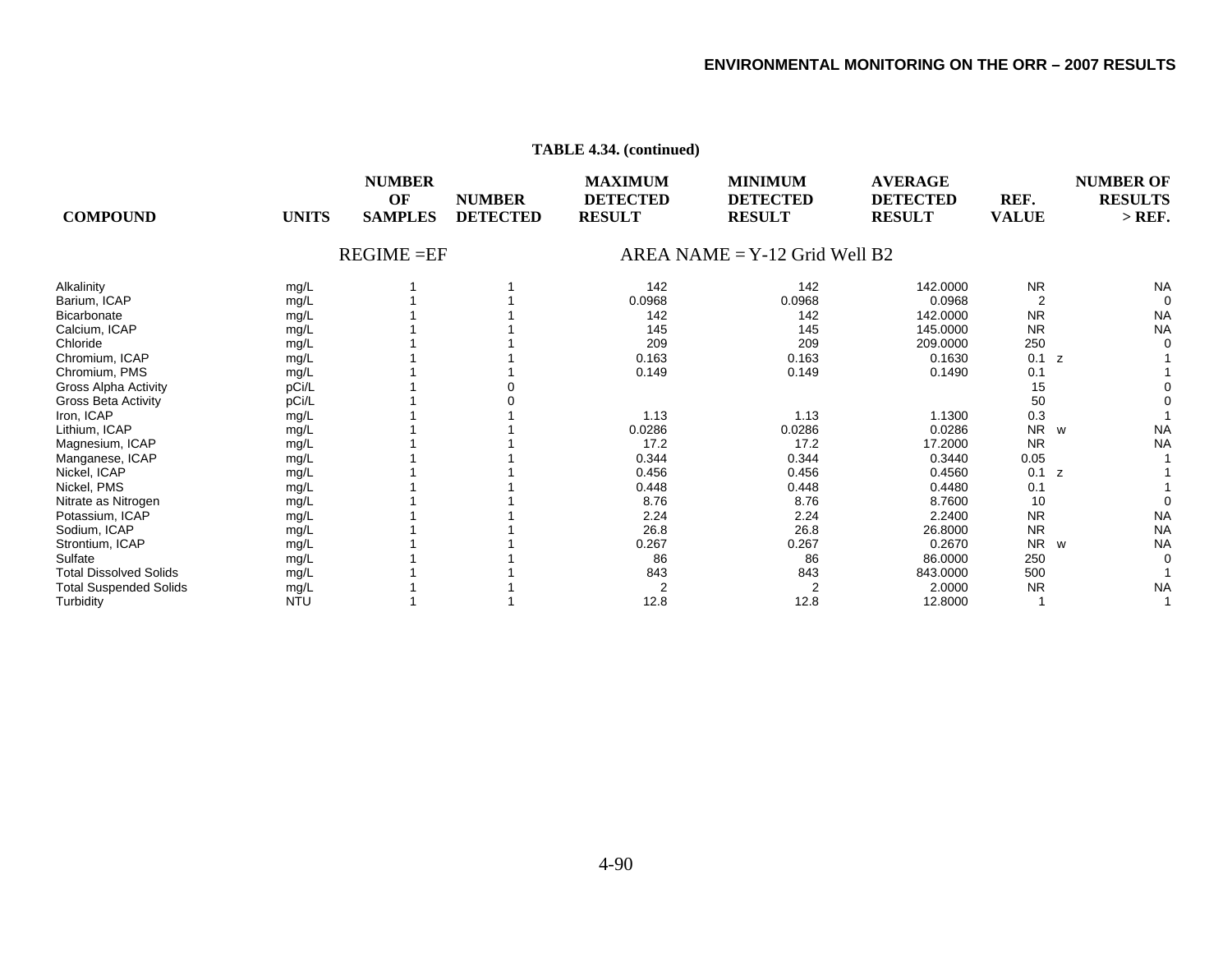| <b>COMPOUND</b>                                      | <b>UNITS</b> | <b>NUMBER</b><br>OF<br><b>SAMPLES</b> | <b>NUMBER</b><br><b>DETECTED</b> | <b>MAXIMUM</b><br><b>DETECTED</b><br><b>RESULT</b> | <b>MINIMUM</b><br><b>DETECTED</b><br><b>RESULT</b> | <b>AVERAGE</b><br><b>DETECTED</b><br><b>RESULT</b> | REF.<br><b>VALUE</b>  | <b>NUMBER OF</b><br><b>RESULTS</b><br>$>$ REF. |
|------------------------------------------------------|--------------|---------------------------------------|----------------------------------|----------------------------------------------------|----------------------------------------------------|----------------------------------------------------|-----------------------|------------------------------------------------|
|                                                      |              | $REGIME = EF$                         |                                  |                                                    | $AREA NAME = Y-12$ Grid Well B3                    |                                                    |                       |                                                |
| 1,1,1-Trichloroethane                                | ug/L         | 3                                     | 2                                | 2J                                                 | 2J                                                 | 2.0000                                             | 200                   | ∩                                              |
| 1,1,2-Trichloro-1,2,2-trifluoroethane<br>(Freon 113) | ug/L         | 3                                     | 3                                | 390 D                                              | 270 D                                              | 336.6667                                           | <b>NR</b>             | <b>NA</b>                                      |
| 1.1-Dichloroethane                                   | ug/L         | 3                                     | 3                                | 19                                                 | 13                                                 | 15.3333                                            | <b>NR</b>             | <b>NA</b>                                      |
| 1.1-Dichloroethene                                   | ug/L         | 3                                     | 3                                | 20                                                 | 17                                                 | 18.3333                                            | $\overline{7}$        | 3                                              |
| 1,2-Dichloroethene                                   | ug/L         | 3                                     | 3                                | 760 D                                              | 630 D                                              | 696.6667                                           | <b>NR</b>             | <b>NA</b>                                      |
| Alkalinity                                           | mg/L         | 3                                     | 3                                | 204                                                | 131                                                | 156.3333                                           | <b>NR</b>             | <b>NA</b>                                      |
| Barium, ICAP                                         | mg/L         | 3                                     | 3                                | 1.36                                               | 0.96                                               | 1.1133                                             | 2                     | $\Omega$                                       |
| Bicarbonate                                          | mg/L         | 3                                     | 3                                | 204                                                | 131                                                | 156.3333                                           | <b>NR</b>             | <b>NA</b>                                      |
| Calcium, ICAP                                        | mg/L         | 3                                     | 3                                | 384                                                | 260                                                | 336.3333                                           | <b>NR</b>             | <b>NA</b>                                      |
| Chloride                                             | mg/L         | 3                                     | 3                                | 14.5                                               | 13.1                                               | 13.9000                                            | 250                   | $\Omega$                                       |
| cis-1.2-Dichloroethene                               | ug/L         | 3                                     | 3                                | 760 D                                              | 630 D                                              | 696.6667                                           | 70                    | 3                                              |
| Dichlorodifluoromethane                              | ug/L         | 3                                     | $\overline{2}$                   | 12                                                 | 10                                                 | 11.0000                                            | <b>NR</b>             | <b>NA</b>                                      |
| <b>Gross Alpha Activity</b>                          | pCi/L        | 3                                     |                                  | 23                                                 | 23                                                 | 23.0000                                            | 15                    |                                                |
| <b>Gross Beta Activity</b>                           | pCi/L        | 3                                     | 2                                | 59                                                 | 30                                                 | 44.5000                                            | 50                    |                                                |
| Iron, ICAP                                           | mg/L         | 3                                     | 2                                | 0.108                                              | 0.0576                                             | 0.0828                                             | 0.3                   | $\Omega$                                       |
| Lithium, ICAP                                        | mg/L         | 3                                     | 3                                | 0.0553                                             | 0.0197                                             | 0.0325                                             | <b>NR</b><br><b>W</b> | <b>NA</b>                                      |
| Magnesium, ICAP                                      | mg/L         | 3                                     | 3                                | 45.7                                               | 32.2                                               | 37.0333                                            | <b>NR</b>             | <b>NA</b>                                      |
| Manganese, ICAP                                      | mg/L         | 3                                     | 3                                | 0.815                                              | 0.471                                              | 0.6100                                             | 0.05                  | 3                                              |
| Nickel, ICAP                                         | mg/L         | 3                                     | 0                                |                                                    |                                                    |                                                    | 0.1                   | $\Omega$                                       |
| Nickel, PMS                                          | mg/L         | 3                                     | 3                                | 0.0129                                             | 0.00616                                            | 0.0094                                             | 0.1                   | $\Omega$                                       |
| Nitrate as Nitrogen                                  | mg/L         | 3                                     | 3                                | 271                                                | 230                                                | 247.6667                                           | 10                    | 3                                              |
| Potassium, ICAP                                      | mg/L         | 3                                     | 3                                | 14                                                 | 3.15                                               | 6.8233                                             | <b>NR</b>             | <b>NA</b>                                      |
| Sodium, ICAP                                         | mg/L         | 3                                     | 3                                | 89.7                                               | 11.2                                               | 37.5667                                            | <b>NR</b>             | <b>NA</b>                                      |
| Strontium, ICAP                                      | mg/L         | 3                                     | 3                                | 5.6                                                | 1.2                                                | 2.6833                                             | <b>NR</b><br><b>W</b> | <b>NA</b>                                      |
| Sulfate                                              | mg/L         | 3                                     | 3                                | 20.6                                               | 17.7                                               | 19.3667                                            | 250                   | $\Omega$                                       |
| Tetrachloroethene                                    | ug/L         | 3                                     | 3                                | 680 D                                              | 480 D                                              | 560.0000                                           | 5                     |                                                |
| <b>Total Dissolved Solids</b>                        | mg/L         | 3                                     | 3                                | 1980                                               | 1440                                               | 1663.3333                                          | 500                   |                                                |
| trans-1.2-Dichloroethene                             | ug/L         | 3                                     | 3                                | 8                                                  | 8                                                  | 8.0000                                             | 100                   |                                                |
| Trichloroethene                                      | ug/L         | 3                                     | 3                                | 230 D                                              | 210 D                                              | 220.0000                                           | 5                     |                                                |
| Turbidity                                            | <b>NTU</b>   | 3                                     | 3                                | 2.05                                               | 0.854                                              | 1.3480                                             |                       |                                                |
| Vinyl Chloride                                       | ug/L         | 3                                     | 3                                | 16                                                 | 13                                                 | 14.3333                                            | 2                     | 3                                              |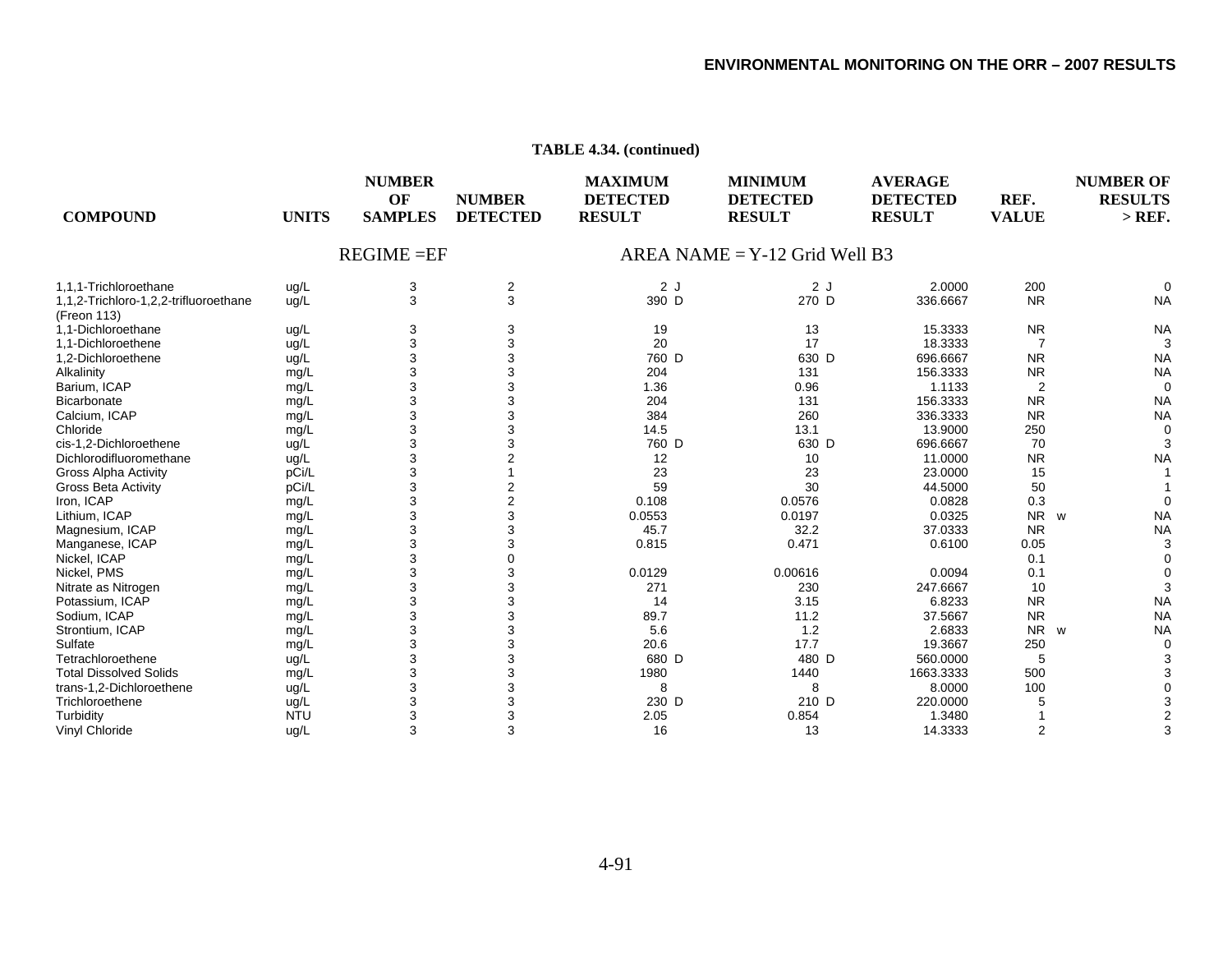| <b>COMPOUND</b>                                      | <b>UNITS</b> | <b>NUMBER</b><br>OF<br><b>SAMPLES</b> | <b>NUMBER</b><br><b>DETECTED</b> | <b>MAXIMUM</b><br><b>DETECTED</b><br><b>RESULT</b> | <b>MINIMUM</b><br><b>DETECTED</b><br><b>RESULT</b> | <b>AVERAGE</b><br><b>DETECTED</b><br><b>RESULT</b> | REF.<br><b>VALUE</b> | <b>NUMBER OF</b><br><b>RESULTS</b><br>$>$ REF. |
|------------------------------------------------------|--------------|---------------------------------------|----------------------------------|----------------------------------------------------|----------------------------------------------------|----------------------------------------------------|----------------------|------------------------------------------------|
|                                                      |              | $REGIME = EF$                         |                                  |                                                    | $AREA NAME = Y-12$ Grid Well C3                    |                                                    |                      |                                                |
| 1,1,2-Trichloro-1,2,2-trifluoroethane<br>(Freon 113) | ug/L         | 3                                     |                                  | 5                                                  | 5                                                  | 5.0000                                             | <b>NR</b>            | <b>NA</b>                                      |
| 1.1-Dichloroethene                                   | ug/L         |                                       |                                  | 16                                                 | 16                                                 | 16.0000                                            |                      |                                                |
| 1,2-Dichloroethene                                   | ug/L         |                                       |                                  | 960 D                                              | 76                                                 | 518.0000                                           | <b>NR</b>            | <b>NA</b>                                      |
| Alkalinity                                           | mg/L         |                                       |                                  | 219                                                | 175                                                | 196.3333                                           | <b>NR</b>            | <b>NA</b>                                      |
| Barium, ICAP                                         | mg/L         |                                       |                                  | 0.133                                              | 0.0564                                             | 0.1008                                             |                      |                                                |
| Bicarbonate                                          | mg/L         |                                       |                                  | 219                                                | 175                                                | 196.3333                                           | <b>NR</b>            | <b>NA</b>                                      |
| Boron, ICAP                                          | mg/L         |                                       |                                  | 1.15                                               | 0.107                                              | 0.4620                                             | <b>NR</b><br>W       | <b>NA</b>                                      |
| Calcium, ICAP                                        | mg/L         |                                       |                                  | 106                                                | 5.71                                               | 67.4700                                            | <b>NR</b>            | <b>NA</b>                                      |
| Chloride                                             | mg/L         |                                       |                                  | 32.3                                               | 13.9                                               | 23.2000                                            | 250                  |                                                |
| cis-1,2-Dichloroethene                               | ug/L         |                                       |                                  | 950 D                                              | 76                                                 | 513.0000                                           | 70                   |                                                |
| Flouride                                             | mg/L         |                                       |                                  | 0.503                                              | 0.503                                              | 0.5030                                             |                      |                                                |
| Gross Alpha Activity                                 | pCi/L        |                                       |                                  | 4.1                                                | 3                                                  | 3.5500                                             | 15                   |                                                |
| <b>Gross Beta Activity</b>                           | pCi/L        |                                       |                                  |                                                    |                                                    |                                                    | 50                   |                                                |
| Iron, ICAP                                           | mg/L         |                                       |                                  | 0.139                                              | 0.0942                                             | 0.1166                                             | 0.3                  |                                                |
| Lithium, ICAP                                        | mg/L         |                                       |                                  | 0.0817                                             | 0.0143                                             | 0.0380                                             | N <sub>R</sub><br>W  | <b>NA</b>                                      |
| Magnesium, ICAP                                      | mg/L         |                                       |                                  | 12.9                                               | 1.78                                               | 7.5967                                             | <b>NR</b>            | <b>NA</b>                                      |
| Nickel, ICAP                                         | mg/L         |                                       |                                  |                                                    |                                                    |                                                    | 0.1                  |                                                |
| Nickel, PMS                                          | mg/L         |                                       |                                  | 0.0229                                             | 0.0229                                             | 0.0229                                             | 0.1                  |                                                |
| Nitrate as Nitrogen                                  | mg/L         |                                       |                                  | 1.57                                               | 0.404                                              | 0.9870                                             | 10                   |                                                |
| Potassium, ICAP                                      | mg/L         |                                       |                                  | 4.54                                               | 2.4                                                | 3.2433                                             | <b>NR</b>            | <b>NA</b>                                      |
| Sodium, ICAP                                         | mg/L         |                                       |                                  | 123                                                | 8.63                                               | 47.8433                                            | <b>NR</b>            | <b>NA</b>                                      |
| Strontium, ICAP                                      | mg/L         |                                       |                                  | 0.333                                              | 0.252                                              | 0.2993                                             | N <sub>R</sub><br>W  | <b>NA</b>                                      |
| Sulfate                                              | mg/L         |                                       |                                  | 104                                                | 25.8                                               | 66.9667                                            | 250                  |                                                |
| Tetrachloroethene                                    | ug/L         |                                       |                                  | 900 D                                              | 6                                                  | 472.0000                                           | 5                    |                                                |
| <b>Total Dissolved Solids</b>                        | mg/L         |                                       |                                  | 377                                                | 339                                                | 361.3333                                           | 500                  |                                                |
| trans-1,2-Dichloroethene                             | ug/L         |                                       |                                  | 9                                                  |                                                    | 9.0000                                             | 100                  |                                                |
| Trichloroethene                                      | ug/L         |                                       |                                  | 410 D                                              | 58                                                 | 234.0000                                           |                      |                                                |
| Turbidity                                            | <b>NTU</b>   |                                       |                                  | 1.62                                               | 0.133                                              | 1.0743                                             |                      |                                                |
| Vinyl Chloride                                       | ug/L         | 3                                     |                                  | 40                                                 | 40                                                 | 40.0000                                            | 2                    |                                                |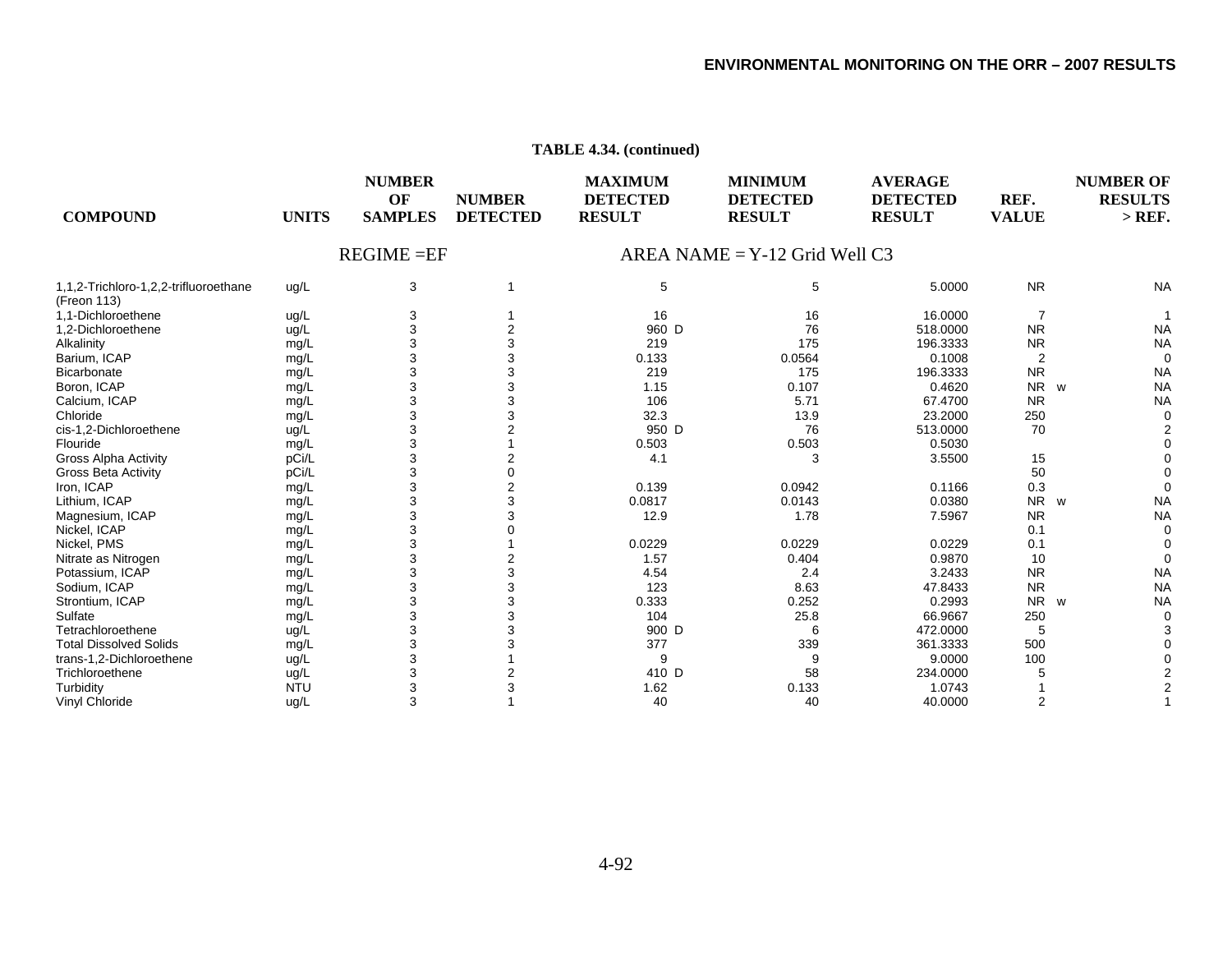| <b>COMPOUND</b>               | <b>UNITS</b> | <b>NUMBER</b><br>OF<br><b>SAMPLES</b> | <b>NUMBER</b><br><b>DETECTED</b> | <b>MAXIMUM</b><br><b>DETECTED</b><br><b>RESULT</b> | <b>MINIMUM</b><br><b>DETECTED</b><br><b>RESULT</b> | <b>AVERAGE</b><br><b>DETECTED</b><br><b>RESULT</b> | REF.<br><b>VALUE</b> | <b>NUMBER OF</b><br><b>RESULTS</b><br>$>$ REF. |
|-------------------------------|--------------|---------------------------------------|----------------------------------|----------------------------------------------------|----------------------------------------------------|----------------------------------------------------|----------------------|------------------------------------------------|
|                               |              | $REGIME = EF$                         |                                  |                                                    | $AREA NAME = Y-12$ Grid Well D2                    |                                                    |                      |                                                |
| Alkalinity                    | mg/L         | 2                                     | 2                                | 204                                                | 87.7                                               | 145.8500                                           | <b>NR</b>            | <b>NA</b>                                      |
| Barium, ICAP                  | mg/L         | $\overline{2}$                        | $\overline{2}$                   | 0.244                                              | 0.117                                              | 0.1805                                             | 2                    |                                                |
| <b>Bicarbonate</b>            | mg/L         |                                       |                                  | 204                                                | 87.7                                               | 145.8500                                           | <b>NR</b>            | <b>NA</b>                                      |
| Calcium, ICAP                 | mg/L         | $\overline{2}$                        |                                  | 64.3                                               | 60.7                                               | 62.5000                                            | <b>NR</b>            | <b>NA</b>                                      |
| Chloride                      | mg/L         | 2                                     |                                  | 36.8                                               | 7.91                                               | 22.3550                                            | 250                  |                                                |
| Chromium, ICAP                | mg/L         | $\overline{2}$                        |                                  | 0.029                                              | 0.029                                              | 0.0290                                             | 0.1<br>z             |                                                |
| Chromium, PMS                 | mg/L         | 2                                     |                                  | 0.0284                                             | 0.0284                                             | 0.0284                                             | 0.1                  |                                                |
| <b>Gross Alpha Activity</b>   | pCi/L        | $\overline{2}$                        |                                  |                                                    |                                                    |                                                    | 15                   |                                                |
| Gross Beta Activity           | pCi/L        | $\overline{2}$                        |                                  | 28                                                 | 28                                                 | 28.0000                                            | 50                   |                                                |
| Iron, ICAP                    | mg/L         | $\overline{2}$                        |                                  | 0.481                                              | 0.481                                              | 0.4810                                             | 0.3                  |                                                |
| Lead, ICAP                    | mg/L         | $\overline{2}$                        |                                  |                                                    |                                                    |                                                    | 0.015                |                                                |
| Lead, PMS                     | mg/L         | $\overline{2}$                        |                                  | 0.00274                                            | 0.00274                                            | 0.0027                                             | 0.015                |                                                |
| Lithium, ICAP                 | mg/L         | $\overline{2}$                        |                                  | 0.0116                                             | 0.0116                                             | 0.0116                                             | N <sub>R</sub><br>W  | <b>NA</b>                                      |
| Magnesium, ICAP               | mg/L         | $\overline{2}$                        |                                  | 13.6                                               | 5.67                                               | 9.6350                                             | <b>NR</b>            | <b>NA</b>                                      |
| Manganese, ICAP               | mg/L         | $\overline{2}$                        |                                  | 0.0371                                             | 0.016                                              | 0.0266                                             | 0.05                 |                                                |
| Nickel, ICAP                  | mg/L         | $\overline{2}$                        |                                  | 0.175                                              | 0.175                                              | 0.1750                                             | 0.1<br>z             |                                                |
| Nickel, PMS                   | mg/L         | $\overline{\mathbf{c}}$               |                                  | 0.159                                              | 0.159                                              | 0.1590                                             | 0.1                  |                                                |
| Nitrate as Nitrogen           | mg/L         | $\overline{2}$                        |                                  | 5.05                                               | 5.05                                               | 5.0500                                             | 10                   |                                                |
| Sodium, ICAP                  | mg/L         | $\overline{2}$                        |                                  | 11.3                                               | 6.78                                               | 9.0400                                             | <b>NR</b>            | <b>NA</b>                                      |
| Strontium, ICAP               | mg/L         | $\overline{2}$                        |                                  | 0.387                                              | 0.109                                              | 0.2480                                             | <b>NR</b><br>W       | <b>NA</b>                                      |
| Sulfate                       | mg/L         | $\overline{2}$                        |                                  | 31                                                 | 10.5                                               | 20.7500                                            | 250                  |                                                |
| Tetrachloroethene             | ug/L         |                                       |                                  | 30                                                 | 3 J                                                | 16.5000                                            | 5                    |                                                |
| <b>Total Dissolved Solids</b> | mg/L         | $\overline{2}$                        |                                  | 309                                                | 265                                                | 287.0000                                           | 500                  |                                                |
| <b>Total Suspended Solids</b> | mg/L         | $\overline{2}$                        |                                  |                                                    |                                                    | 1.0000                                             | <b>NR</b>            | <b>NA</b>                                      |
| Turbidity                     | <b>NTU</b>   | 2                                     |                                  | 4.71                                               | 0.351                                              | 2.5305                                             |                      |                                                |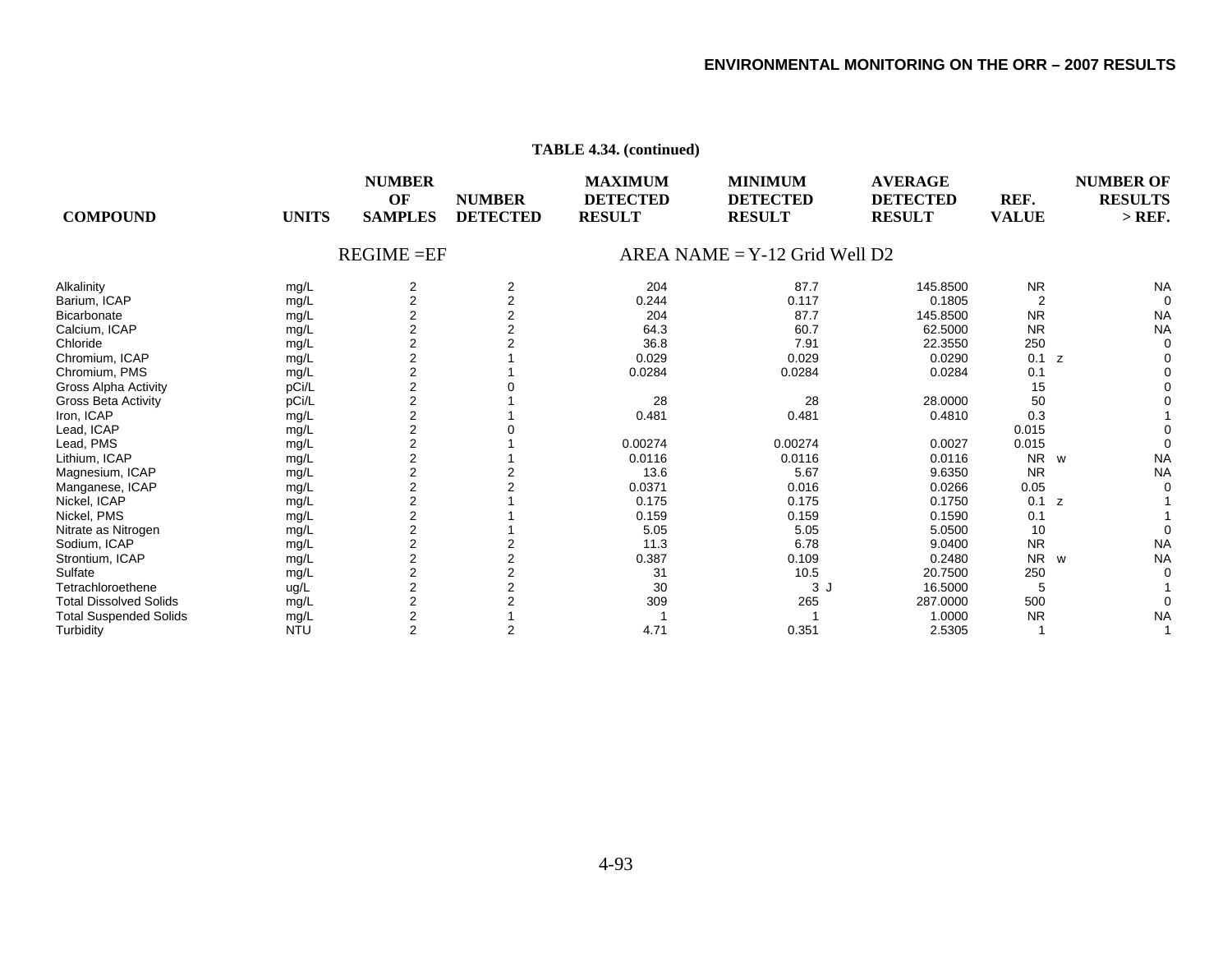| <b>COMPOUND</b>               | <b>UNITS</b> | <b>NUMBER</b><br>OF<br><b>SAMPLES</b> | <b>NUMBER</b><br><b>DETECTED</b> | <b>MAXIMUM</b><br><b>DETECTED</b><br><b>RESULT</b> | <b>MINIMUM</b><br><b>DETECTED</b><br><b>RESULT</b> | <b>AVERAGE</b><br><b>DETECTED</b><br><b>RESULT</b> | REF.<br><b>VALUE</b> | <b>NUMBER OF</b><br><b>RESULTS</b><br>$>$ REF. |
|-------------------------------|--------------|---------------------------------------|----------------------------------|----------------------------------------------------|----------------------------------------------------|----------------------------------------------------|----------------------|------------------------------------------------|
|                               |              | $REGIME = EF$                         |                                  |                                                    | $AREA NAME = Y-12$ Grid Well E1                    |                                                    |                      |                                                |
| Alkalinity                    | mg/L         |                                       |                                  | 324                                                | 324                                                | 324.0000                                           | <b>NR</b>            | <b>NA</b>                                      |
| Barium, ICAP                  | mg/L         |                                       |                                  | 0.164                                              | 0.164                                              | 0.1640                                             |                      | 0                                              |
| Bicarbonate                   | mg/L         |                                       |                                  | 324                                                | 324                                                | 324.0000                                           | <b>NR</b>            | <b>NA</b>                                      |
| Calcium, ICAP                 | mg/L         |                                       |                                  | 125                                                | 125                                                | 125.0000                                           | <b>NR</b>            | <b>NA</b>                                      |
| Chloride                      | mg/L         |                                       |                                  | 29.1                                               | 29.1                                               | 29.1000                                            | 250                  | 0                                              |
| Gross Alpha Activity          | pCi/L        |                                       |                                  |                                                    |                                                    |                                                    | 15                   | 0                                              |
| <b>Gross Beta Activity</b>    | pCi/L        |                                       |                                  |                                                    |                                                    |                                                    | 50                   | 0                                              |
| Iron, ICAP                    | mg/L         |                                       |                                  | 0.0651                                             | 0.0651                                             | 0.0651                                             | 0.3                  |                                                |
| Lithium, ICAP                 | mg/L         |                                       |                                  | 0.0168                                             | 0.0168                                             | 0.0168                                             | <b>NR</b><br>W       | <b>NA</b>                                      |
| Magnesium, ICAP               | mg/L         |                                       |                                  | 13                                                 | 13                                                 | 13.0000                                            | <b>NR</b>            | <b>NA</b>                                      |
| Manganese, ICAP               | mg/L         |                                       |                                  | 0.299                                              | 0.299                                              | 0.2990                                             | 0.05                 |                                                |
| Sodium, ICAP                  | mg/L         |                                       |                                  | 10.9                                               | 10.9                                               | 10.9000                                            | <b>NR</b>            | <b>NA</b>                                      |
| Strontium, ICAP               | mg/L         |                                       |                                  | 0.179                                              | 0.179                                              | 0.1790                                             | <b>NR</b><br>W       | <b>NA</b>                                      |
| Sulfate                       | mg/L         |                                       |                                  | 10.4                                               | 10.4                                               | 10.4000                                            | 250                  | 0                                              |
| <b>Total Dissolved Solids</b> | mg/L         |                                       |                                  | 405                                                | 405                                                | 405.0000                                           | 500                  | 0                                              |
| Turbidity                     | <b>NTU</b>   |                                       |                                  | 0.545                                              | 0.545                                              | 0.5450                                             |                      | 0                                              |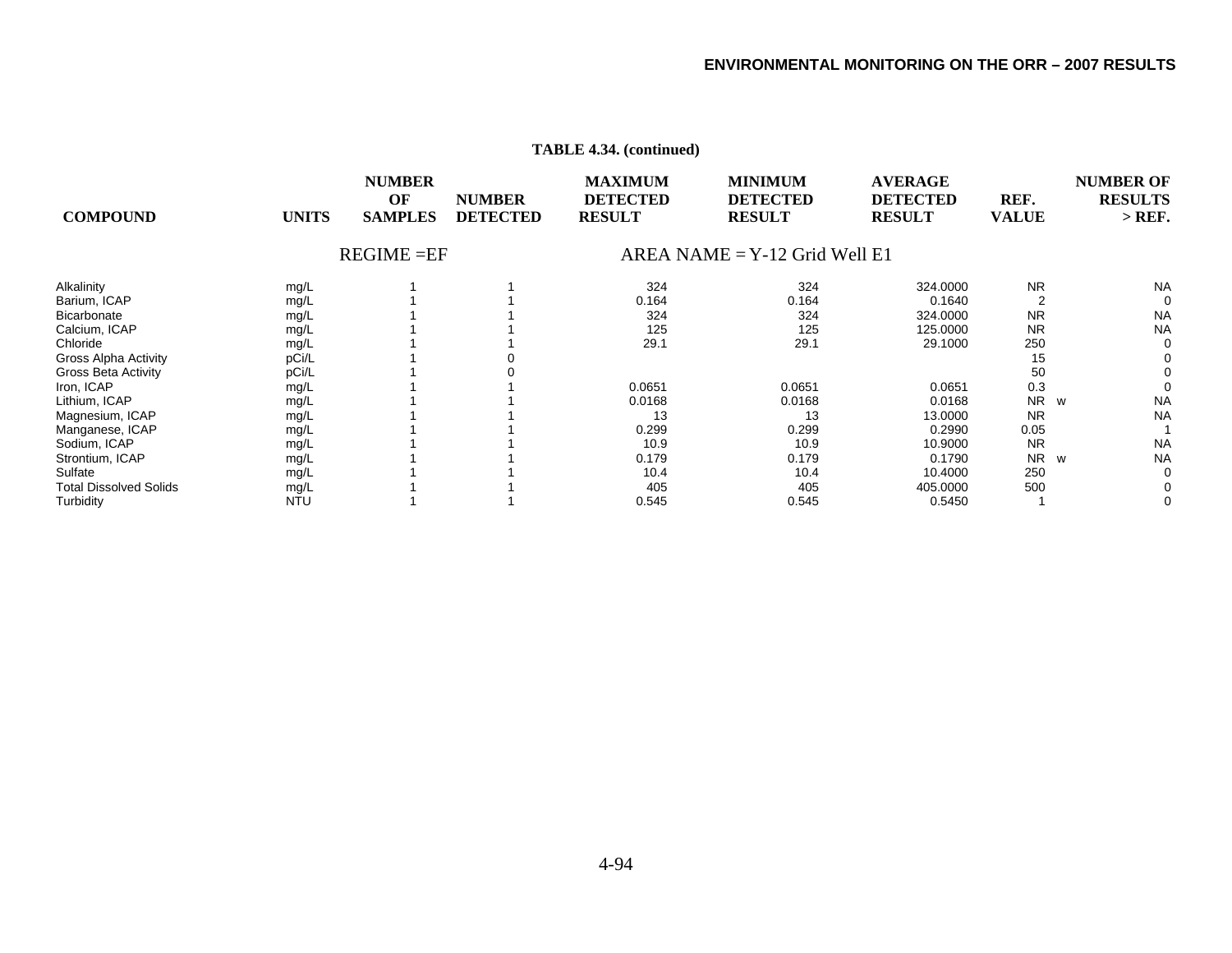| <b>COMPOUND</b>               | <b>UNITS</b> | <b>NUMBER</b><br>OF<br><b>SAMPLES</b> | <b>NUMBER</b><br><b>DETECTED</b> | <b>MAXIMUM</b><br><b>DETECTED</b><br><b>RESULT</b> | <b>MINIMUM</b><br><b>DETECTED</b><br><b>RESULT</b> | <b>AVERAGE</b><br><b>DETECTED</b><br><b>RESULT</b> | REF.<br><b>VALUE</b> | <b>NUMBER OF</b><br><b>RESULTS</b><br>$>$ REF. |
|-------------------------------|--------------|---------------------------------------|----------------------------------|----------------------------------------------------|----------------------------------------------------|----------------------------------------------------|----------------------|------------------------------------------------|
|                               |              | $REGIME = EF$                         |                                  |                                                    | AREA NAME = $Y-12$ Grid Well E3                    |                                                    |                      |                                                |
| 1.1.1-Trichloroethane         | ug/L         | 3                                     |                                  | 3J                                                 | 3J                                                 | 3.0000                                             | 200                  | $\Omega$                                       |
| 1,1-Dichloroethane            | ug/L         | 3                                     | $\overline{2}$                   | 92                                                 | 13                                                 | 52.5000                                            | <b>NR</b>            | <b>NA</b>                                      |
| 1,1-Dichloroethene            | ug/L         | 3                                     | $\overline{c}$                   | 46                                                 | 5                                                  | 25.5000                                            | $\overline{7}$       |                                                |
| 1,2-Dichloroethene            | ug/L         | 3                                     | $\overline{c}$                   | 26                                                 | 8                                                  | 17.0000                                            | <b>NR</b>            | <b>NA</b>                                      |
| Alkalinity                    | mg/L         | 3                                     | 3                                | 231                                                | 190                                                | 204.3333                                           | <b>NR</b>            | <b>NA</b>                                      |
| Barium, ICAP                  | mg/L         | 3                                     | 3                                | 0.509                                              | 0.12                                               | 0.2940                                             | $\overline{2}$       | $\mathbf 0$                                    |
| <b>Bicarbonate</b>            | mg/L         | 3                                     | 3                                | 231                                                | 190                                                | 204.3333                                           | <b>NR</b>            | <b>NA</b>                                      |
| Boron, ICAP                   | mg/L         | 3                                     | $\overline{2}$                   | 0.528                                              | 0.121                                              | 0.3245                                             | NR                   | <b>NA</b><br>W                                 |
| Calcium, ICAP                 | mg/L         | 3                                     | 3                                | 91.4                                               | 8.51                                               | 58.4367                                            | <b>NR</b>            | <b>NA</b>                                      |
| Chloride                      | mg/L         | 3                                     |                                  | 33.8                                               | 6.51                                               | 18.5700                                            | 250                  | $\mathbf 0$                                    |
| Chloroethane                  | ug/L         | 3                                     |                                  | 13                                                 | 13                                                 | 13.0000                                            | <b>NR</b>            | <b>NA</b>                                      |
| cis-1,2-Dichloroethene        | uq/L         | 3                                     | 2                                | 25                                                 | 6                                                  | 15.5000                                            | 70                   | $\Omega$                                       |
| <b>Gross Alpha Activity</b>   | pCi/L        | 3                                     |                                  | 25                                                 | 15                                                 | 20.0000                                            | 15                   |                                                |
|                               | pCi/L        | 3                                     |                                  | 16                                                 | 8.1                                                | 11.3667                                            | 50                   | $\Omega$                                       |
| <b>Gross Beta Activity</b>    |              | 3                                     |                                  | 0.229                                              | 0.229                                              |                                                    | 0.3                  |                                                |
| Iron, ICAP                    | mg/L         |                                       |                                  |                                                    |                                                    | 0.2290                                             |                      |                                                |
| Lead, ICAP                    | mg/L         | 3                                     |                                  |                                                    |                                                    |                                                    | 0.015                |                                                |
| Lead, PMS                     | mg/L         | 3                                     | 2                                | 0.00934                                            | 0.00217                                            | 0.0058                                             | 0.015                | $\Omega$                                       |
| Lithium, ICAP                 | mg/L         | 3                                     |                                  | 0.0619                                             | 0.0187                                             | 0.0403                                             | <b>NR</b>            | <b>NA</b><br>W                                 |
| Magnesium, ICAP               | mg/L         | 3                                     |                                  | 15.6                                               | 2.93                                               | 8.1967                                             | <b>NR</b>            | <b>NA</b>                                      |
| Manganese, ICAP               | mg/L         | 3                                     |                                  | 0.0869                                             | 0.0869                                             | 0.0869                                             | 0.05                 |                                                |
| Nickel, ICAP                  | mg/L         | 3                                     |                                  | 0.0742                                             | 0.0742                                             | 0.0742                                             | 0.1 z                | $\Omega$                                       |
| Nickel, PMS                   | mg/L         | 3                                     |                                  | 0.0767                                             | 0.0767                                             | 0.0767                                             | 0.1                  | $\Omega$                                       |
| Nitrate as Nitrogen           | mg/L         | 3                                     | 3                                | 1.04                                               | 0.111                                              | 0.4237                                             | 10                   | 0                                              |
| Potassium, ICAP               | mg/L         | 3                                     | $\overline{2}$                   | 5.54                                               | 4.82                                               | 5.1800                                             | <b>NR</b>            | <b>NA</b>                                      |
| Sodium, ICAP                  | mg/L         | 3                                     | 3                                | 80.6                                               | 9.39                                               | 35.9300                                            | <b>NR</b>            | <b>NA</b>                                      |
| Strontium, ICAP               | mg/L         | 3                                     | 3                                | 1.16                                               | 0.211                                              | 0.6167                                             | <b>NR</b>            | <b>NA</b><br>W                                 |
| Sulfate                       | mg/L         | 3                                     | 3                                | 26.7                                               | 8.65                                               | 16.7167                                            | 250                  | $\mathbf 0$                                    |
| Tetrachloroethene             | ug/L         | 3                                     | 3                                | 92                                                 | 1 J                                                | 34.6667                                            | 5                    | 2                                              |
| <b>Total Dissolved Solids</b> | mg/L         | 3                                     | 3                                | 303                                                | 244                                                | 280.0000                                           | 500                  | $\Omega$                                       |
| trans-1,2-Dichloroethene      | ug/L         | 3                                     | $\overline{2}$                   | 2J                                                 | 1 J                                                | 1.5000                                             | 100                  | $\Omega$                                       |
| Trichloroethene               | ug/L         | 3                                     | $\overline{2}$                   | 45                                                 | 6                                                  | 25.5000                                            | 5                    | $\overline{2}$                                 |
| Turbidity                     | <b>NTU</b>   | 3                                     |                                  | 1.5                                                | 0.095                                              | 0.5993                                             |                      |                                                |
| Uranium, ICAP                 | mg/L         | 3                                     |                                  |                                                    |                                                    |                                                    | 0.03                 |                                                |
| Uranium, PMS                  | mq/L         | 3                                     | 2                                | 0.00112                                            | 0.000755                                           | 0.0009                                             | 0.03                 | $\Omega$                                       |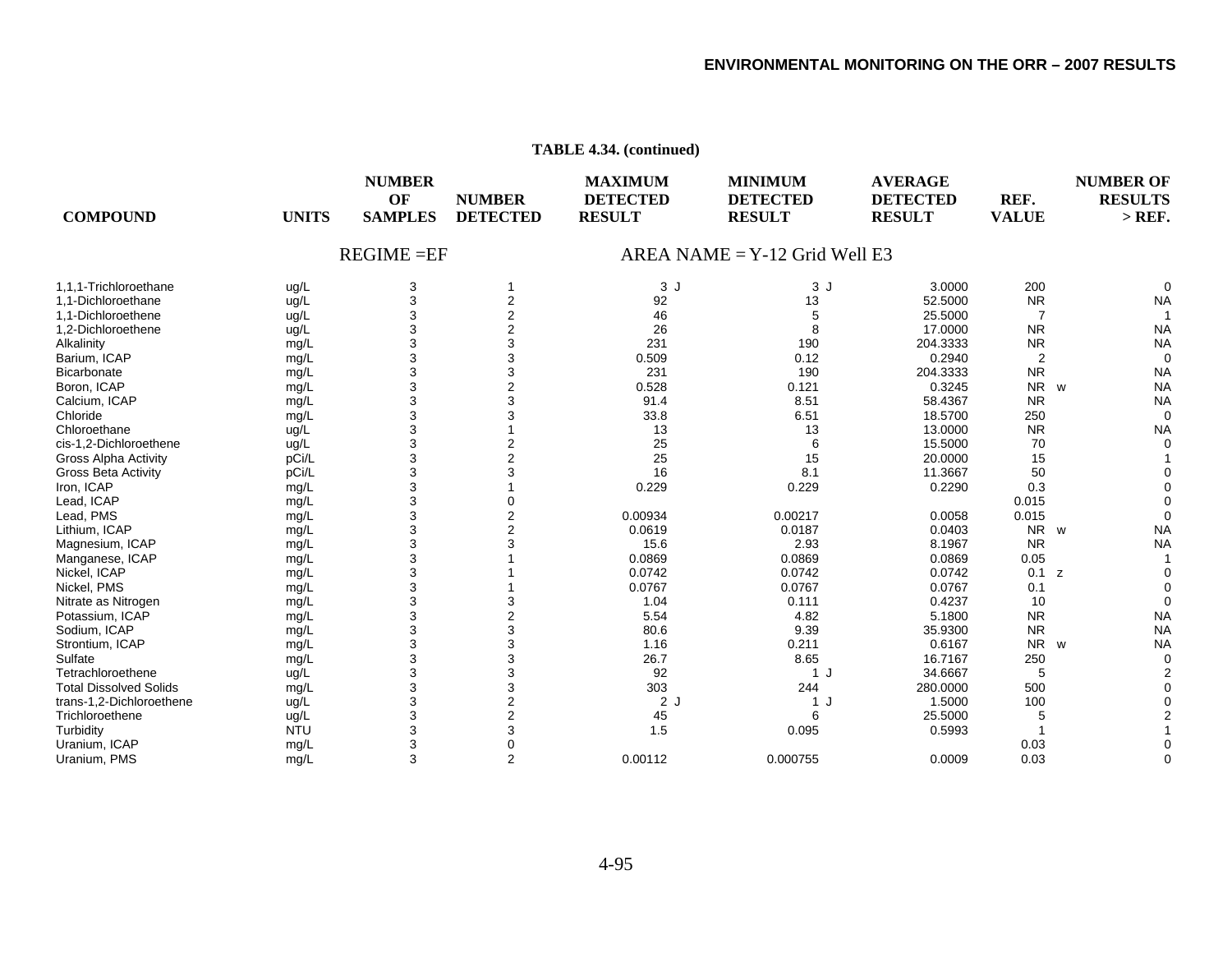| <b>UNITS</b> | <b>NUMBER</b><br>OF<br><b>SAMPLES</b>                                                                                                                                                  | <b>NUMBER</b><br><b>DETECTED</b> | <b>MAXIMUM</b><br><b>DETECTED</b><br><b>RESULT</b> | <b>MINIMUM</b><br><b>DETECTED</b><br><b>RESULT</b>          | <b>AVERAGE</b><br><b>DETECTED</b><br><b>RESULT</b> | REF.<br><b>VALUE</b>                                                         | <b>NUMBER OF</b><br><b>RESULTS</b><br>$>$ REF.                        |
|--------------|----------------------------------------------------------------------------------------------------------------------------------------------------------------------------------------|----------------------------------|----------------------------------------------------|-------------------------------------------------------------|----------------------------------------------------|------------------------------------------------------------------------------|-----------------------------------------------------------------------|
|              |                                                                                                                                                                                        |                                  |                                                    |                                                             |                                                    |                                                                              |                                                                       |
|              | 4                                                                                                                                                                                      |                                  |                                                    |                                                             |                                                    |                                                                              | <b>NA</b>                                                             |
|              |                                                                                                                                                                                        |                                  |                                                    | 0.104                                                       | 0.1800                                             |                                                                              | $\Omega$                                                              |
|              |                                                                                                                                                                                        |                                  |                                                    | 144                                                         |                                                    | <b>NR</b>                                                                    | <b>NA</b>                                                             |
|              |                                                                                                                                                                                        |                                  | 0.181                                              | 0.176                                                       | 0.1785                                             | N <sub>R</sub>                                                               | <b>NA</b>                                                             |
|              |                                                                                                                                                                                        |                                  |                                                    |                                                             |                                                    |                                                                              | <b>NA</b>                                                             |
|              |                                                                                                                                                                                        |                                  |                                                    |                                                             | 56.8000                                            | <b>NR</b>                                                                    | <b>NA</b>                                                             |
|              |                                                                                                                                                                                        |                                  | 34.2                                               | 7.69                                                        | 19.1425                                            | 250                                                                          |                                                                       |
|              |                                                                                                                                                                                        |                                  | 0.524                                              |                                                             |                                                    |                                                                              |                                                                       |
|              |                                                                                                                                                                                        |                                  | 7.5                                                | 7.5                                                         | 7.5000                                             | 15                                                                           |                                                                       |
|              |                                                                                                                                                                                        |                                  |                                                    | 8.6                                                         | 8.6000                                             | 50                                                                           |                                                                       |
|              |                                                                                                                                                                                        |                                  |                                                    | 1.47                                                        | 1.5450                                             | 0.3                                                                          |                                                                       |
|              |                                                                                                                                                                                        |                                  |                                                    |                                                             |                                                    | 0.015                                                                        |                                                                       |
|              |                                                                                                                                                                                        |                                  | 0.00246                                            | 0.00191                                                     | 0.0022                                             |                                                                              |                                                                       |
|              |                                                                                                                                                                                        |                                  | 0.0379                                             | 0.0105                                                      | 0.0238                                             | <b>NR</b>                                                                    | <b>NA</b>                                                             |
|              |                                                                                                                                                                                        |                                  | 19.9                                               | 2.11                                                        | 10.8250                                            | <b>NR</b>                                                                    | <b>NA</b>                                                             |
|              |                                                                                                                                                                                        |                                  | 0.376                                              | 0.291                                                       | 0.3335                                             | 0.05                                                                         |                                                                       |
|              |                                                                                                                                                                                        |                                  |                                                    | 0.0565                                                      | 0.0565                                             | 10                                                                           |                                                                       |
|              |                                                                                                                                                                                        |                                  | 3.28                                               | 2.54                                                        | 2.9200                                             | <b>NR</b>                                                                    | <b>NA</b>                                                             |
|              |                                                                                                                                                                                        |                                  | 96                                                 |                                                             | 59.7750                                            | N <sub>R</sub>                                                               | <b>NA</b>                                                             |
|              |                                                                                                                                                                                        |                                  | 1.87                                               |                                                             | 1.0923                                             | <b>NR</b>                                                                    | <b>NA</b>                                                             |
|              |                                                                                                                                                                                        |                                  | 88.5                                               | 8.04                                                        | 40.6150                                            | 250                                                                          |                                                                       |
|              |                                                                                                                                                                                        |                                  | 499                                                | 234                                                         | 360.0000                                           | 500                                                                          |                                                                       |
|              |                                                                                                                                                                                        |                                  | 3                                                  |                                                             | 2.0000                                             | <b>NR</b>                                                                    | <b>NA</b>                                                             |
| <b>NTU</b>   |                                                                                                                                                                                        |                                  | 19.6                                               | 0.806                                                       | 8.5928                                             |                                                                              |                                                                       |
|              | mg/L<br>mg/L<br>mg/L<br>mg/L<br>mg/L<br>mg/L<br>mg/L<br>mg/L<br>pCi/L<br>pCi/L<br>mg/L<br>mg/L<br>mg/L<br>mg/L<br>mg/L<br>mg/L<br>mg/L<br>mg/L<br>mg/L<br>mg/L<br>mg/L<br>mg/L<br>mg/L |                                  | $REGIME = EF$                                      | 286<br>0.216<br>286<br>113<br>56.8<br>8.6<br>1.62<br>0.0565 | 193<br>3.23<br>56.8<br>0.503<br>24.8<br>0.375      | $AREA NAME = Y-12$ Grid Well F2<br>234.5000<br>220.5000<br>56.9475<br>0.5135 | <b>NR</b><br>$\overline{2}$<br>W<br><b>NR</b><br>0.015<br>W<br>k<br>W |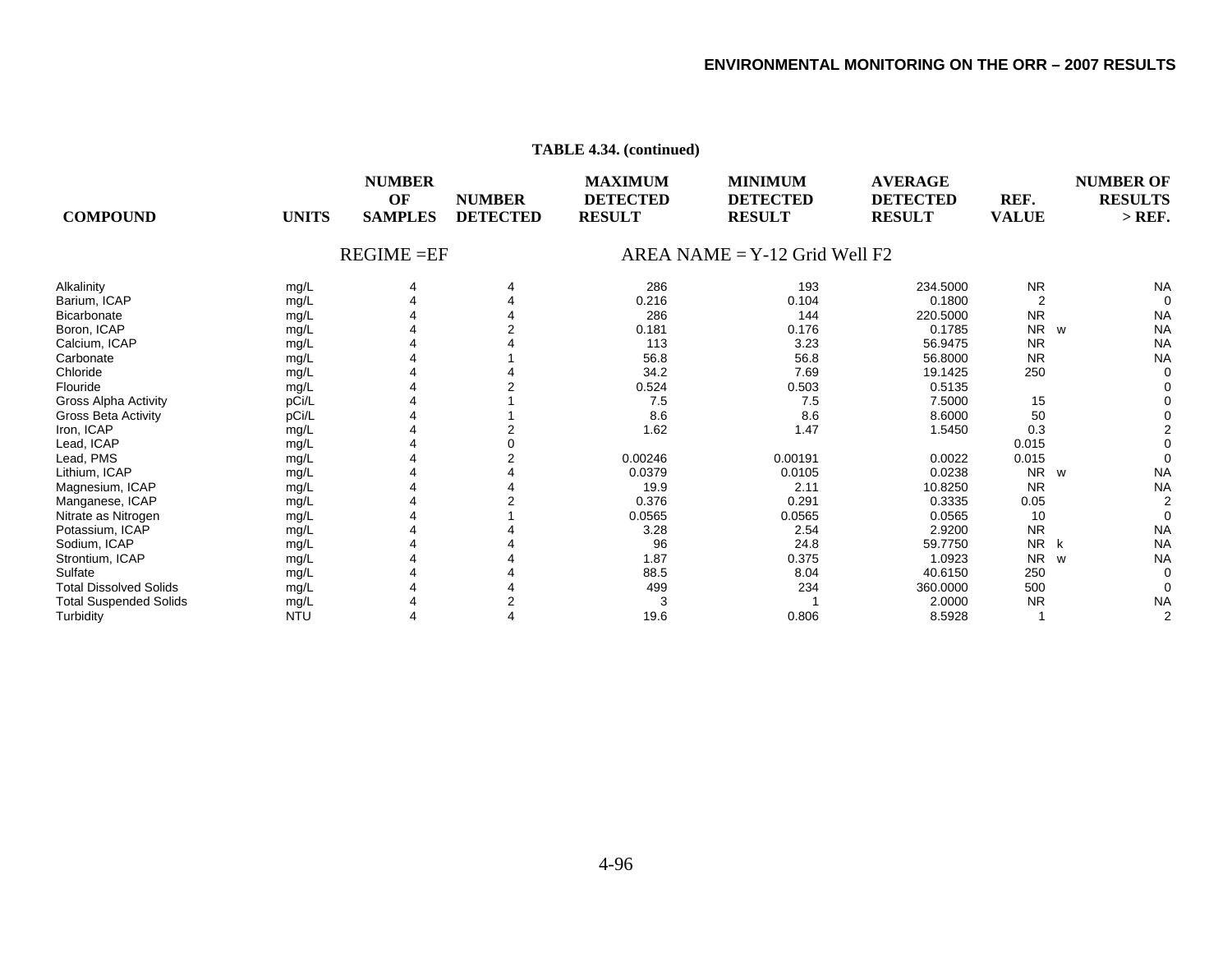| <b>COMPOUND</b>                                      | <b>UNITS</b> | <b>NUMBER</b><br>OF<br><b>SAMPLES</b> | <b>NUMBER</b><br><b>DETECTED</b> | <b>MAXIMUM</b><br><b>DETECTED</b><br><b>RESULT</b> | <b>MINIMUM</b><br><b>DETECTED</b><br><b>RESULT</b> | <b>AVERAGE</b><br><b>DETECTED</b><br><b>RESULT</b> | REF.<br><b>VALUE</b>  | <b>NUMBER OF</b><br><b>RESULTS</b><br>$>$ REF. |
|------------------------------------------------------|--------------|---------------------------------------|----------------------------------|----------------------------------------------------|----------------------------------------------------|----------------------------------------------------|-----------------------|------------------------------------------------|
|                                                      |              | $REGIME = EF$                         |                                  | $AREA NAME =$                                      | Y-12 Grid Well G3                                  |                                                    |                       |                                                |
| 1,1,1-Trichloroethane                                | ug/L         | 4                                     |                                  | 1J                                                 | 1J                                                 | 1.0000                                             | 200                   | ∩                                              |
| 1,1,2-Trichloro-1,2,2-trifluoroethane<br>(Freon 113) | ug/L         | $\overline{4}$                        | $\overline{2}$                   | 2J                                                 | 1J                                                 | 1.5000                                             | <b>NR</b>             | <b>NA</b>                                      |
| 1.1-Dichloroethene                                   | ug/L         |                                       | 2                                | 2J                                                 | 1J                                                 | 1.5000                                             | $\overline{7}$        | $\Omega$                                       |
| 1,2-Dichloroethene                                   | ug/L         |                                       |                                  | 4 J                                                | 3J                                                 | 3.5000                                             | <b>NR</b>             | <b>NA</b>                                      |
| Alkalinity                                           | mg/L         |                                       |                                  | 222                                                | 146                                                | 182.7500                                           | <b>NR</b>             | <b>NA</b>                                      |
| Aluminum, ICAP                                       | mg/L         |                                       |                                  | 0.658                                              | 0.658                                              | 0.6580                                             | 0.2                   |                                                |
| Barium, ICAP                                         | mg/L         |                                       |                                  | 0.401                                              | 0.0578                                             | 0.2201                                             | 2                     | $\Omega$                                       |
| Bicarbonate                                          | mg/L         |                                       |                                  | 222                                                | 146                                                | 182.7500                                           | <b>NR</b>             | <b>NA</b>                                      |
| Calcium, ICAP                                        | mg/L         |                                       |                                  | 83.6                                               | 53.5                                               | 69.7750                                            | <b>NR</b>             | <b>NA</b>                                      |
| Carbon Tetrachloride                                 | ug/L         |                                       |                                  | 170                                                | 22                                                 | 76.0000                                            | 5                     |                                                |
| Chloride                                             | mg/L         |                                       |                                  | 16.7                                               | 2.45                                               | 9.6175                                             | 250                   |                                                |
| Chloroform                                           | ug/L         |                                       |                                  | 5J                                                 | 2J                                                 | 3.2500                                             | 100                   |                                                |
| Chromium, ICAP                                       | mg/L         |                                       |                                  |                                                    |                                                    |                                                    | 0.1                   |                                                |
| Chromium, PMS                                        | mg/L         |                                       |                                  | 0.0303                                             | 0.0303                                             | 0.0303                                             | 0.1                   |                                                |
| cis-1,2-Dichloroethene                               | ug/L         |                                       |                                  | 4 J                                                | 3J                                                 | 3.5000                                             | 70                    |                                                |
| Flouride                                             | mg/L         |                                       | 2                                | 0.219                                              | 0.214                                              | 0.2165                                             |                       |                                                |
| <b>Gross Alpha Activity</b>                          | pCi/L        |                                       | 2                                | 14                                                 | 5.8                                                | 9.9000                                             | 15                    |                                                |
| Gross Beta Activity                                  | pCi/L        |                                       | $\overline{2}$                   | 16                                                 | 8.4                                                | 12.2000                                            | 50                    |                                                |
| Iron, ICAP                                           | mg/L         |                                       | 3                                | 0.612                                              | 0.0679                                             | 0.2610                                             | 0.3                   |                                                |
| Lead, ICAP                                           | mg/L         |                                       |                                  |                                                    |                                                    |                                                    | 0.015                 |                                                |
| Lead, PMS                                            | mg/L         |                                       | 3                                | 0.0114                                             | 0.000715                                           | 0.0073                                             | 0.015                 | $\Omega$                                       |
| Lithium, ICAP                                        | mg/L         |                                       | 2                                | 0.0163                                             | 0.0152                                             | 0.0158                                             | NR w                  | <b>NA</b>                                      |
| Magnesium, ICAP                                      | mg/L         |                                       |                                  | 10.4                                               | 4.51                                               | 7.4050                                             | <b>NR</b>             | <b>NA</b>                                      |
| Manganese, ICAP                                      | mg/L         |                                       |                                  | 0.0187                                             | 0.00603                                            | 0.0124                                             | 0.05                  | $\Omega$                                       |
| Nitrate as Nitrogen                                  | mg/L         |                                       |                                  | 1.32                                               | 0.309                                              | 0.7433                                             | 10                    | ∩                                              |
| Potassium, ICAP                                      | mg/L         |                                       |                                  | 3.07                                               | 2.53                                               | 2.7600                                             | <b>NR</b>             | <b>NA</b>                                      |
| Sodium, ICAP                                         | mg/L         |                                       |                                  | 7.18                                               | 5.9                                                | 6.5050                                             | <b>NR</b>             | <b>NA</b>                                      |
| Strontium, ICAP                                      | mg/L         |                                       |                                  | 0.388                                              | 0.0744                                             | 0.2259                                             | <b>NR</b><br><b>W</b> | <b>NA</b>                                      |
| Sulfate                                              | mg/L         |                                       |                                  | 22.1                                               | 17.6                                               | 19.6500                                            | 250                   | $\Omega$                                       |
| Tetrachloroethene                                    | ug/L         |                                       |                                  | 22                                                 | 16                                                 | 19.0000                                            | 5                     |                                                |
| <b>Total Dissolved Solids</b>                        | mg/L         |                                       |                                  | 299                                                | 184                                                | 245.5000                                           | 500                   |                                                |
| <b>Total Suspended Solids</b>                        | mg/L         |                                       |                                  | 3                                                  | 3                                                  | 3.0000                                             | <b>NR</b>             | <b>NA</b>                                      |
| Trichloroethene                                      | ug/L         |                                       |                                  | 6                                                  | 4 J                                                | 5.0000                                             | 5                     |                                                |
| Turbidity                                            | <b>NTU</b>   |                                       |                                  | 7.9                                                | 0.209                                              | 2.3215                                             |                       |                                                |
| Uranium, ICAP                                        | mg/L         |                                       |                                  |                                                    |                                                    |                                                    | 0.03                  |                                                |
| Uranium, PMS                                         | mg/L         | 4                                     | 3                                | 0.00197                                            | 0.000515                                           | 0.0011                                             | 0.03                  | O                                              |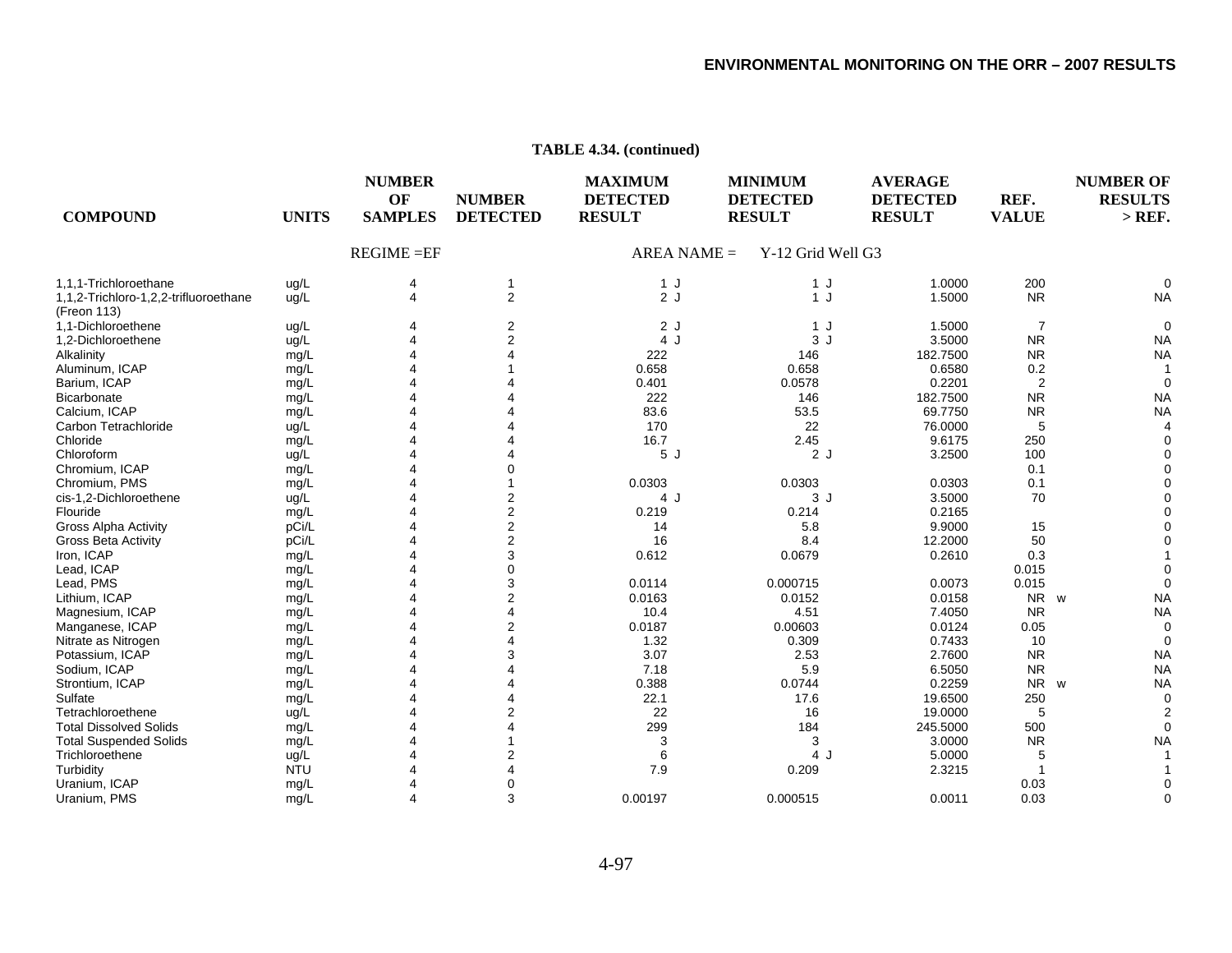| <b>COMPOUND</b>               | <b>UNITS</b>       | <b>NUMBER</b><br>OF<br><b>SAMPLES</b> | <b>NUMBER</b><br><b>DETECTED</b> | <b>MAXIMUM</b><br><b>DETECTED</b><br><b>RESULT</b> | <b>MINIMUM</b><br><b>DETECTED</b><br><b>RESULT</b> | <b>AVERAGE</b><br><b>DETECTED</b><br><b>RESULT</b> | REF.<br><b>VALUE</b> | <b>NUMBER OF</b><br><b>RESULTS</b><br>$>$ REF. |
|-------------------------------|--------------------|---------------------------------------|----------------------------------|----------------------------------------------------|----------------------------------------------------|----------------------------------------------------|----------------------|------------------------------------------------|
|                               |                    | $REGIME = EF$                         |                                  |                                                    | $AREA NAME = Y-12$ Grid Well H3                    |                                                    |                      |                                                |
| Alkalinity                    | mg/L               | 2                                     | 2                                | 209                                                | 202                                                | 205.5000                                           | <b>NR</b>            | <b>NA</b>                                      |
| Barium, ICAP                  | mg/L               | $\overline{2}$                        | $\overline{2}$                   | 0.212                                              | 0.0862                                             | 0.1491                                             | 2                    | $\Omega$                                       |
| Bicarbonate                   | mg/L               | 2                                     |                                  | 209                                                | 202                                                | 205.5000                                           | <b>NR</b>            | <b>NA</b>                                      |
| Calcium, ICAP                 | mg/L               | $\overline{2}$                        |                                  | 98.7                                               | 98.2                                               | 98.4500                                            | <b>NR</b>            | <b>NA</b>                                      |
| Chloride                      | mg/L               | $\mathbf 2$                           |                                  | 34.7                                               | 31.8                                               | 33.2500                                            | 250                  |                                                |
| Chromium, ICAP                | mg/L               | 2                                     |                                  | 0.0261                                             | 0.0261                                             | 0.0261                                             | 0.1<br>z             |                                                |
| Chromium, PMS                 | mg/L               | 2                                     |                                  | 0.0106                                             | 0.0106                                             | 0.0106                                             | 0.1                  |                                                |
| <b>Gross Alpha Activity</b>   | pCi/L              | 2                                     |                                  |                                                    |                                                    |                                                    | 15                   |                                                |
| <b>Gross Beta Activity</b>    | pCi/L              | $\mathbf 2$                           |                                  | 8.3                                                | 8.3                                                | 8.3000                                             | 50                   |                                                |
| Iron, ICAP                    | mg/L               | 2                                     |                                  | 0.589                                              | 0.589                                              | 0.5890                                             | 0.3                  |                                                |
| Lead, ICAP                    | mg/L               | 2                                     |                                  |                                                    |                                                    |                                                    | 0.015                |                                                |
| Lead, PMS                     | mg/L               | 2                                     |                                  | 0.00255                                            | 0.00255                                            | 0.0026                                             | 0.015                |                                                |
| Lithium, ICAP                 | mg/L               | $\mathbf 2$                           |                                  | 0.01                                               | 0.01                                               | 0.0100                                             | NR<br>W              | <b>NA</b>                                      |
| Magnesium, ICAP               | mg/L               | 2                                     |                                  | 8.02                                               | 5.43                                               | 6.7250                                             | <b>NR</b>            | <b>NA</b>                                      |
| Manganese, ICAP               | mg/L               | 2                                     |                                  | 0.0193                                             | 0.0193                                             | 0.0193                                             | 0.05                 |                                                |
| Nickel, ICAP                  | mg/L               | $\overline{2}$                        |                                  | 0.453                                              | 0.453                                              | 0.4530                                             | 0.1<br>z             |                                                |
| Nickel, PMS                   | mg/L               | $\mathbf 2$                           |                                  | 0.442                                              | 0.442                                              | 0.4420                                             | 0.1                  |                                                |
| Nitrate as Nitrogen           | mg/L               | 2                                     |                                  | 0.989                                              | 0.454                                              | 0.7215                                             | 10                   |                                                |
| Potassium, ICAP               | mg/L               | 2                                     |                                  | 2.75                                               | 2.68                                               | 2.7150                                             | <b>NR</b>            | <b>NA</b>                                      |
| Sodium, ICAP                  | mg/L               | $\overline{2}$                        |                                  | 11.4                                               | 5.26                                               | 8.3300                                             | <b>NR</b>            | <b>NA</b>                                      |
| Strontium, ICAP               |                    | $\overline{\mathbf{c}}$               |                                  | 0.249                                              | 0.165                                              | 0.2070                                             | <b>NR</b><br>W       | <b>NA</b>                                      |
| Sulfate                       | mg/L               | 2                                     |                                  | 35.4                                               | 31.7                                               | 33.5500                                            | 250                  |                                                |
| <b>Total Dissolved Solids</b> | mg/L               | $\overline{2}$                        |                                  | 326                                                | 319                                                | 322.5000                                           | 500                  |                                                |
| Trichloroethene               | mg/L               | $\overline{\mathbf{c}}$               |                                  | 3J                                                 | 2J                                                 | 2.5000                                             |                      |                                                |
|                               | ug/L<br><b>NTU</b> | 2                                     | 2                                | 3.6                                                | 0.279                                              |                                                    |                      |                                                |
| Turbidity                     |                    |                                       |                                  |                                                    |                                                    | 1.9395                                             |                      |                                                |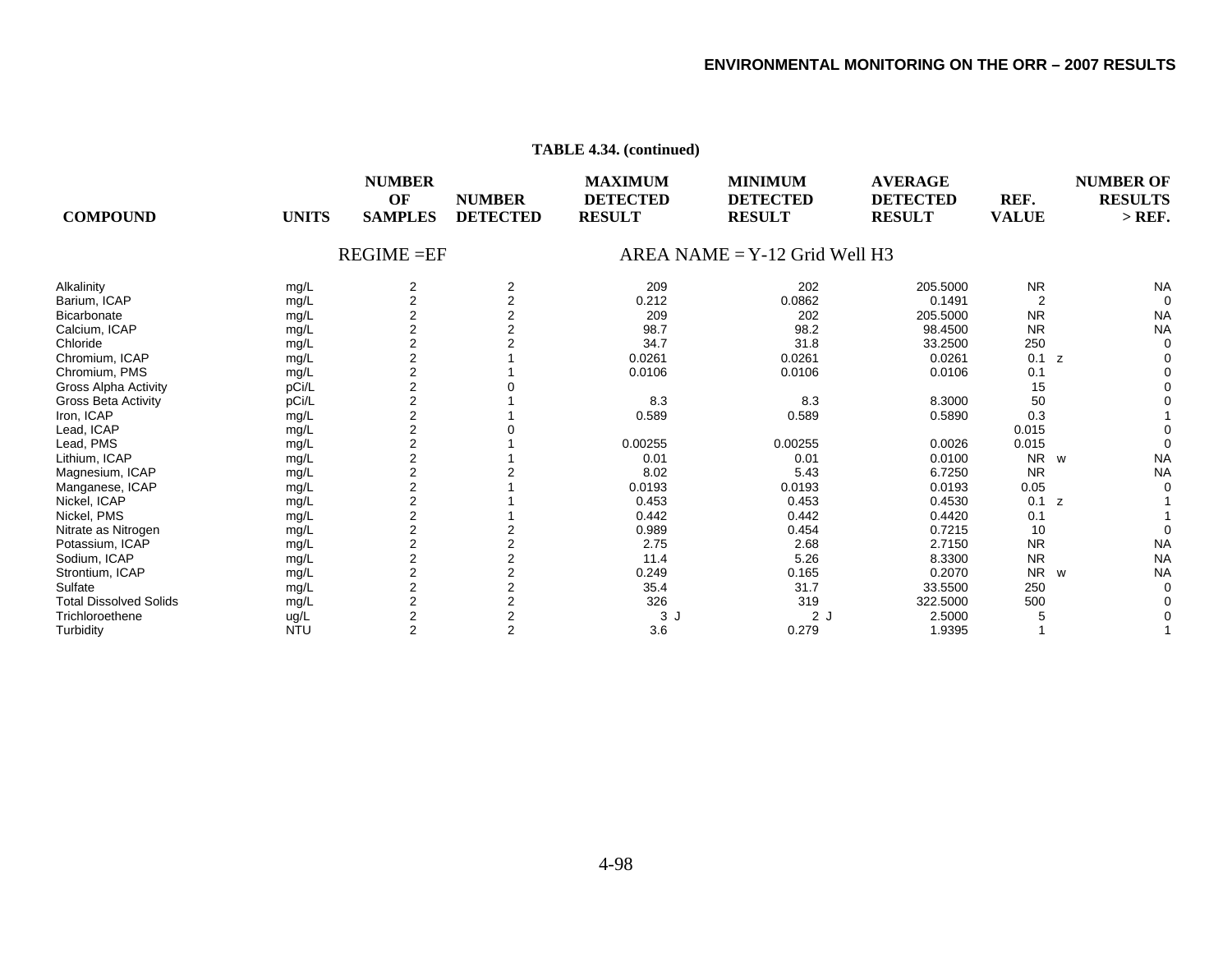| <b>COMPOUND</b>               | <b>UNITS</b> | <b>NUMBER</b><br>OF<br><b>SAMPLES</b> | <b>NUMBER</b><br><b>DETECTED</b> | <b>MAXIMUM</b><br><b>DETECTED</b><br><b>RESULT</b> | <b>MINIMUM</b><br><b>DETECTED</b><br><b>RESULT</b> | <b>AVERAGE</b><br><b>DETECTED</b><br><b>RESULT</b> | REF.<br><b>VALUE</b> | <b>NUMBER OF</b><br><b>RESULTS</b><br>$>$ REF. |
|-------------------------------|--------------|---------------------------------------|----------------------------------|----------------------------------------------------|----------------------------------------------------|----------------------------------------------------|----------------------|------------------------------------------------|
|                               |              | $REGIME = EF$                         |                                  |                                                    | $AREA NAME = Y-12$ Grid Well J-Primary             |                                                    |                      |                                                |
| 1.1.1-Trichloroethane         | ug/L         | 3                                     |                                  | 2                                                  | 2                                                  | 2.0000                                             | 200                  | $\Omega$                                       |
| 1.1-Dichloroethane            | ug/L         | 3                                     |                                  | 12                                                 | 12                                                 | 12.0000                                            | <b>NR</b>            | <b>NA</b>                                      |
| 1,2-Dichloroethene            | ug/L         | 3                                     | 3                                | 67 JD                                              | 3J                                                 | 33.6667                                            | <b>NR</b>            | <b>NA</b>                                      |
| Alkalinity                    | mg/L         |                                       |                                  | 276                                                | 276                                                | 276.0000                                           | <b>NR</b>            | <b>NA</b>                                      |
| Barium, ICAP                  | mg/L         | 3                                     | 3                                | 0.526                                              | 0.0588                                             | 0.3573                                             | $\overline{2}$       | $\Omega$                                       |
| Bicarbonate                   | mg/L         | 3                                     | 3                                | 276                                                | 248                                                | 263.3333                                           | <b>NR</b>            | <b>NA</b>                                      |
| Boron, ICAP                   | mg/L         | 3                                     | $\overline{2}$                   | 0.0729                                             | 0.0712                                             | 0.0721                                             | <b>NR</b>            | <b>NA</b>                                      |
| Calcium, ICAP                 | mg/L         | 3                                     | 3                                | 112                                                | 76.6 N                                             | 88.8000                                            | <b>NR</b>            | <b>NA</b>                                      |
| Chloride                      | mg/L         | 3                                     | 3                                | 84.7                                               | 37.2                                               | 53.2000                                            | 250                  | $\Omega$                                       |
| cis-1.2-Dichloroethene        | ug/L         | 3                                     | 3                                | 67 JD                                              | 3J                                                 | 33.6667                                            | 70                   |                                                |
| Copper, ICAP                  | mg/L         | 3                                     | $\overline{c}$                   | 0.0226                                             | 0.0097                                             | 0.0162                                             | 1.3                  |                                                |
| Flouride                      | mg/L         | 3                                     | $\overline{2}$                   | 0.242                                              | 0.19                                               | 0.2160                                             |                      |                                                |
| <b>Gross Alpha Activity</b>   | pCi/L        | 3                                     | $\Omega$                         |                                                    |                                                    |                                                    | 15                   |                                                |
| <b>Gross Beta Activity</b>    | pCi/L        | 3                                     | $\Omega$                         |                                                    |                                                    |                                                    | 50                   |                                                |
| Iron, ICAP                    | mg/L         | 3                                     | 3                                | 16.2                                               | 0.0116                                             | 5.4084                                             | 0.3                  |                                                |
| Lead, ICAP                    | mg/L         | 3                                     | $\Omega$                         |                                                    |                                                    |                                                    | 0.015                |                                                |
| Lead, PMS                     | mg/L         |                                       |                                  | 0.00593                                            | 0.00593                                            | 0.0059                                             | 0.015                | $\Omega$                                       |
| Lithium, ICAP                 | mg/L         | 3                                     | $\overline{2}$                   | 0.0153 N                                           | 0.015                                              | 0.0152                                             | <b>NR</b>            | <b>NA</b>                                      |
| Magnesium, ICAP               | mg/L         | 3                                     | 3                                | 22.8                                               | 15                                                 | 20.1000                                            | <b>NR</b>            | <b>NA</b>                                      |
| Manganese, ICAP               | mg/L         | 3                                     | 3                                | 0.49                                               | 0.048                                              | 0.1954                                             | 0.05                 |                                                |
| Methane                       | ug/L         | $\overline{c}$                        |                                  | 20                                                 | 20                                                 | 20.0000                                            | <b>NR</b>            | <b>NA</b>                                      |
| Nitrate/Nitrite               | mg/L         | $\overline{c}$                        | $\overline{2}$                   | 0.03                                               | 0.021                                              | 0.0255                                             | 10                   | $\Omega$                                       |
| Potassium, ICAP               | mg/L         | 3                                     | $\overline{\mathbf{c}}$          | 3.36                                               | 3.32                                               | 3.3400                                             | <b>NR</b>            | <b>NA</b>                                      |
| Sodium, ICAP                  | mg/L         | 3                                     | 3                                | 22.7                                               | 10.9                                               | 14.8333                                            | <b>NR</b>            | <b>NA</b>                                      |
| Strontium, ICAP               | mg/L         | 3                                     | 3                                | 0.732                                              | 0.231                                              | 0.5510                                             | <b>NR</b><br>W       | <b>NA</b>                                      |
| Sulfate                       | mg/L         | 3                                     | $\overline{2}$                   | 15.4                                               | 13.9                                               | 14.6500                                            | 250                  | $\Omega$                                       |
| <b>Total Dissolved Solids</b> | mg/L         | 3                                     | 3                                | 401                                                | 339                                                | 375.6667                                           | 500                  | $\Omega$                                       |
| <b>Total Suspended Solids</b> | mg/L         | 3                                     |                                  | 21                                                 | 21                                                 | 21.0000                                            | <b>NR</b>            | <b>NA</b>                                      |
| trans-1,2-Dichloroethene      | ug/L         | 3                                     |                                  | 2                                                  | 2                                                  | 2.0000                                             | 100                  |                                                |
| Turbidity                     | <b>NTU</b>   |                                       |                                  | 203                                                | 203                                                | 203.0000                                           |                      |                                                |
| Vinyl Chloride                | ug/L         | 3                                     |                                  | 5                                                  | 5                                                  | 5.0000                                             | 2                    |                                                |
| Zinc, ICAP                    | mg/L         | 3                                     | $\overline{2}$                   | 0.0224                                             | 0.0135                                             | 0.0180                                             | 5                    | $\Omega$                                       |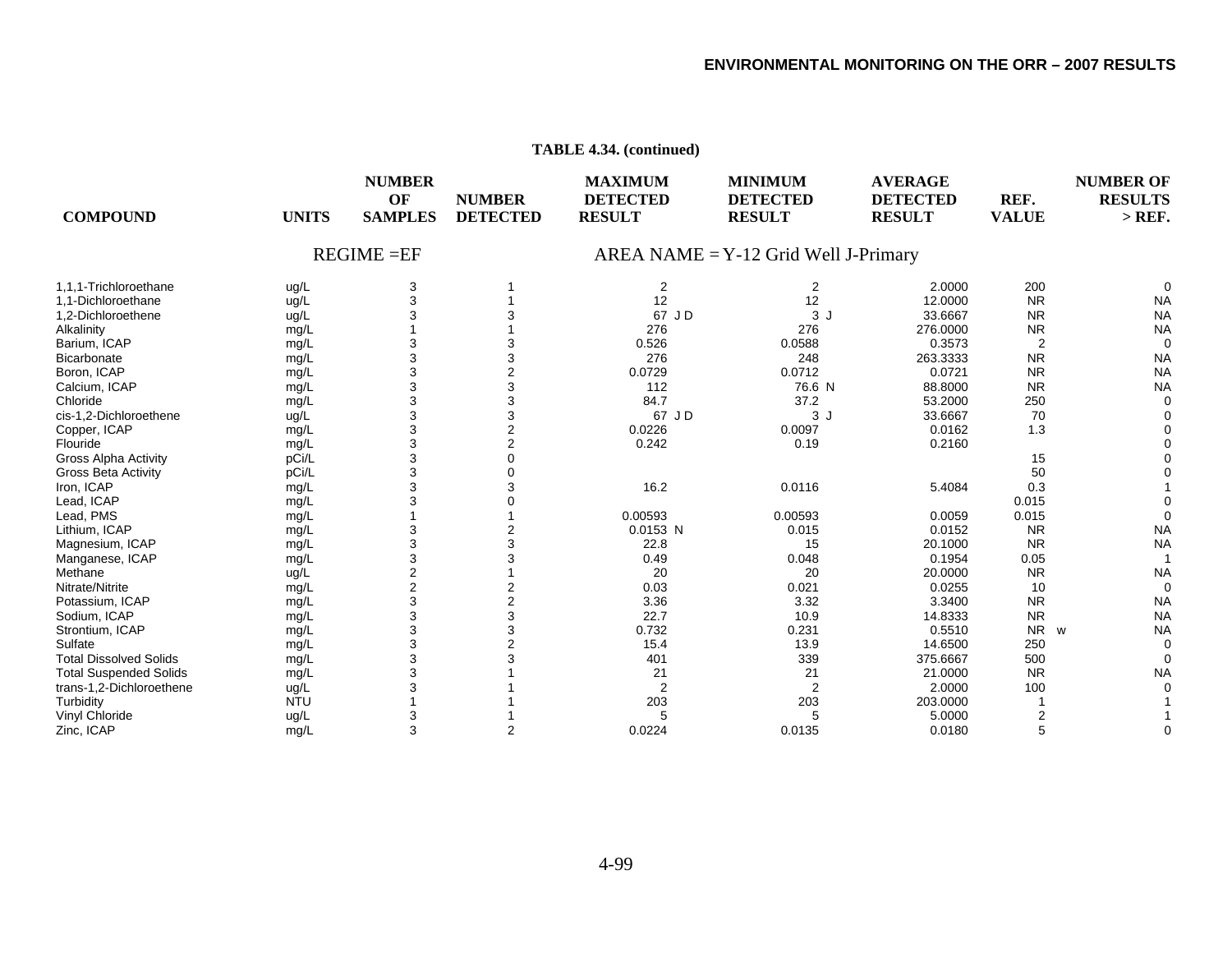| <b>COMPOUND</b><br><b>UNITS</b>       | <b>NUMBER</b><br>OF<br><b>SAMPLES</b> | <b>NUMBER</b><br><b>DETECTED</b> | <b>MAXIMUM</b><br><b>DETECTED</b><br><b>RESULT</b> | <b>MINIMUM</b><br><b>DETECTED</b><br><b>RESULT</b> | <b>AVERAGE</b><br><b>DETECTED</b><br><b>RESULT</b> | REF.<br><b>VALUE</b> | <b>NUMBER OF</b><br><b>RESULTS</b><br>$>$ REF. |
|---------------------------------------|---------------------------------------|----------------------------------|----------------------------------------------------|----------------------------------------------------|----------------------------------------------------|----------------------|------------------------------------------------|
|                                       | $REGIME = EF$                         |                                  |                                                    | $AREA NAME = Y-12$ Grid Well K1                    |                                                    |                      |                                                |
| Alkalinity<br>mg/L                    |                                       |                                  | 224                                                | 224                                                | 224.0000                                           | <b>NR</b>            | <b>NA</b>                                      |
| Barium, ICAP<br>mg/L                  |                                       |                                  | 0.159                                              | 0.159                                              | 0.1590                                             |                      |                                                |
| <b>Bicarbonate</b><br>mg/L            |                                       |                                  | 224                                                | 224                                                | 224.0000                                           | <b>NR</b>            | <b>NA</b>                                      |
| Calcium, ICAP<br>mg/L                 |                                       |                                  | 36.7                                               | 36.7                                               | 36.7000                                            | <b>NR</b>            | <b>NA</b>                                      |
| Chloride<br>mg/L                      |                                       |                                  | 2.45                                               | 2.45                                               | 2.4500                                             | 250                  |                                                |
| Flouride<br>mg/L                      |                                       |                                  | 0.278                                              | 0.278                                              | 0.2780                                             |                      |                                                |
| Gross Alpha Activity<br>pCi/L         |                                       |                                  | 3                                                  | 3                                                  | 3.0000                                             | 15                   |                                                |
| <b>Gross Beta Activity</b><br>pCi/L   |                                       |                                  |                                                    |                                                    |                                                    | 50                   |                                                |
| Iron, ICAP<br>mg/L                    |                                       |                                  | 0.176                                              | 0.176                                              | 0.1760                                             | 0.3                  |                                                |
| Lithium, ICAP<br>mg/L                 |                                       |                                  | 0.0216                                             | 0.0216                                             | 0.0216                                             | <b>NR</b><br>W       | <b>NA</b>                                      |
| Magnesium, ICAP<br>mg/L               |                                       |                                  | 8.74                                               | 8.74                                               | 8.7400                                             | <b>NR</b>            | <b>NA</b>                                      |
| Manganese, ICAP<br>mg/L               |                                       |                                  | 0.0132                                             | 0.0132                                             | 0.0132                                             | 0.05                 |                                                |
| Nitrate as Nitrogen<br>mg/L           |                                       |                                  | 0.35                                               | 0.35                                               | 0.3500                                             | 10                   |                                                |
| Potassium, ICAP<br>mg/L               |                                       |                                  | 2.81                                               | 2.81                                               | 2.8100                                             | <b>NR</b>            | <b>NA</b>                                      |
| Sodium, ICAP<br>mg/L                  |                                       |                                  | 36.8                                               | 36.8                                               | 36.8000                                            | <b>NR</b>            | <b>NA</b>                                      |
| Strontium, ICAP<br>mg/L               |                                       |                                  | 0.641                                              | 0.641                                              | 0.6410                                             | <b>NR</b><br>W       | <b>NA</b>                                      |
| Sulfate<br>mg/L                       |                                       |                                  | 14.5                                               | 14.5                                               | 14.5000                                            | 250                  |                                                |
| <b>Total Dissolved Solids</b><br>mg/L |                                       |                                  | 234                                                | 234                                                | 234.0000                                           | 500                  |                                                |
| Turbidity<br><b>NTU</b>               |                                       |                                  | 0.973                                              | 0.973                                              | 0.9730                                             |                      |                                                |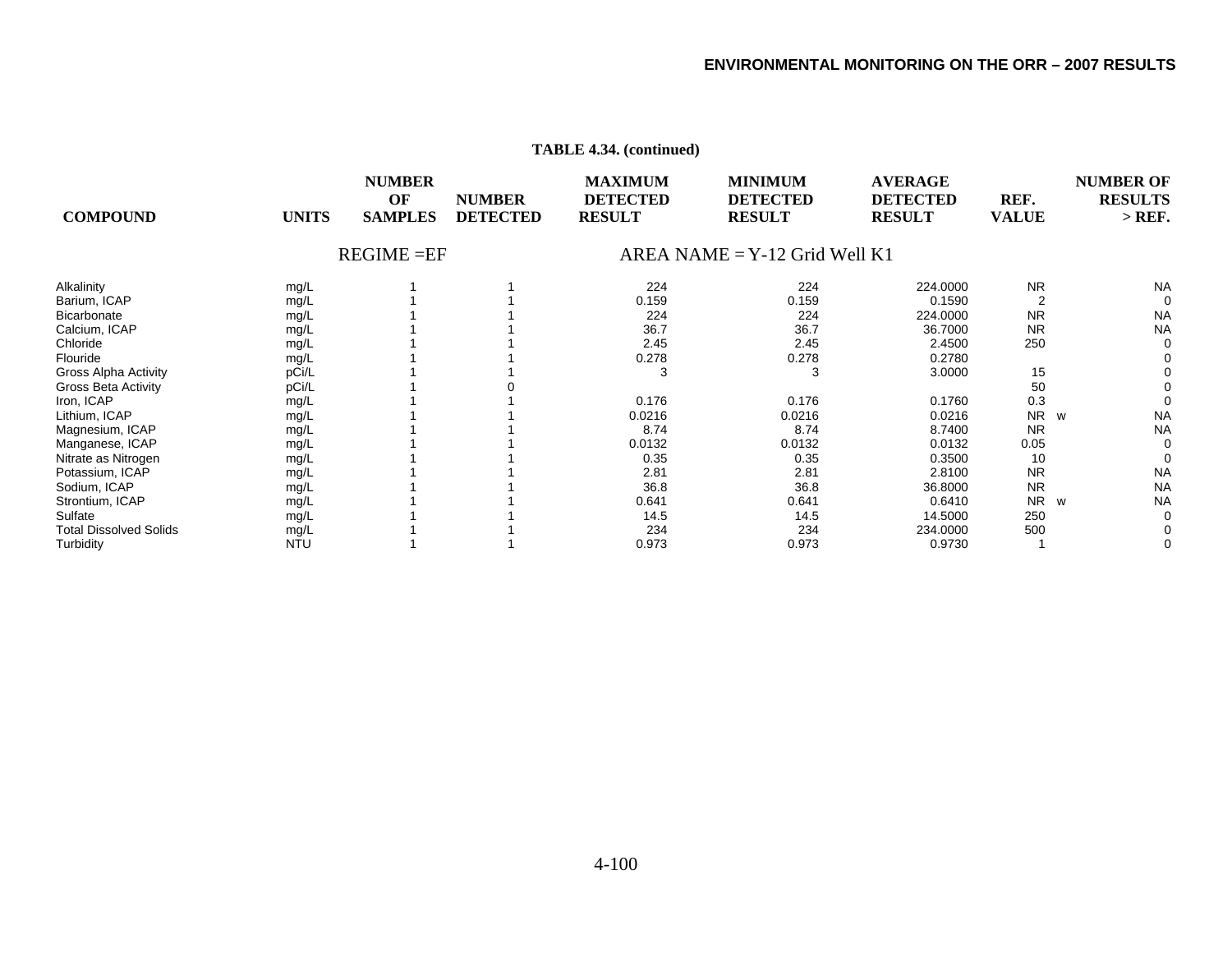| <b>COMPOUND</b>               | <b>UNITS</b> | <b>NUMBER</b><br>OF<br><b>SAMPLES</b> | <b>NUMBER</b><br><b>DETECTED</b> | <b>MAXIMUM</b><br><b>DETECTED</b><br><b>RESULT</b> | <b>MINIMUM</b><br><b>DETECTED</b><br><b>RESULT</b> | <b>AVERAGE</b><br><b>DETECTED</b><br><b>RESULT</b> | REF.<br><b>VALUE</b> | <b>NUMBER OF</b><br><b>RESULTS</b><br>$>$ REF. |
|-------------------------------|--------------|---------------------------------------|----------------------------------|----------------------------------------------------|----------------------------------------------------|----------------------------------------------------|----------------------|------------------------------------------------|
|                               |              | $REGIME = EF$                         |                                  |                                                    | $AREA NAME = Y-12$ Grid Well K2                    |                                                    |                      |                                                |
| Alkalinity                    | mg/L         |                                       |                                  | 242                                                | 242                                                | 242.0000                                           | <b>NR</b>            | <b>NA</b>                                      |
| Barium, ICAP                  | mg/L         |                                       |                                  | 0.247                                              | 0.247                                              | 0.2470                                             | $\overline{2}$       | $\mathbf 0$                                    |
| <b>Bicarbonate</b>            | mg/L         |                                       |                                  | 242                                                | 242                                                | 242.0000                                           | <b>NR</b>            | <b>NA</b>                                      |
| Calcium, ICAP                 | mg/L         |                                       |                                  | 53.2                                               | 53.2                                               | 53.2000                                            | <b>NR</b>            | <b>NA</b>                                      |
| Chloride                      | mg/L         |                                       |                                  | 10.6                                               | 10.6                                               | 10.6000                                            | 250                  | 0                                              |
| Flouride                      | mg/L         |                                       |                                  | 0.122                                              | 0.122                                              | 0.1220                                             |                      | 0                                              |
| Gross Alpha Activity          | pCi/L        |                                       |                                  |                                                    |                                                    |                                                    | 15                   | 0                                              |
| <b>Gross Beta Activity</b>    | pCi/L        |                                       |                                  |                                                    |                                                    |                                                    | 50                   | 0                                              |
| Lithium, ICAP                 | mg/L         |                                       |                                  | 0.0313                                             | 0.0313                                             | 0.0313                                             | N <sub>R</sub><br>W  | <b>NA</b>                                      |
| Magnesium, ICAP               | mg/L         |                                       |                                  | 10.1                                               | 10.1                                               | 10.1000                                            | <b>NR</b>            | <b>NA</b>                                      |
| Manganese, ICAP               | mg/L         |                                       |                                  | 0.0907                                             | 0.0907                                             | 0.0907                                             | 0.05                 |                                                |
| Potassium, ICAP               | mg/L         |                                       |                                  | 3.35                                               | 3.35                                               | 3.3500                                             | <b>NR</b>            | <b>NA</b>                                      |
| Sodium, ICAP                  | mg/L         |                                       |                                  | 36.9                                               | 36.9                                               | 36.9000                                            | <b>NR</b>            | <b>NA</b>                                      |
| Strontium, ICAP               | mg/L         |                                       |                                  | 1.23                                               | 1.23                                               | 1.2300                                             | <b>NR</b><br>W       | <b>NA</b>                                      |
| Sulfate                       | mg/L         |                                       |                                  | 13.3                                               | 13.3                                               | 13.3000                                            | 250                  | 0                                              |
| <b>Total Dissolved Solids</b> | mg/L         |                                       |                                  | 276                                                | 276                                                | 276.0000                                           | 500                  | 0                                              |
| Turbidity                     | <b>NTU</b>   |                                       |                                  | 0.128                                              | 0.128                                              | 0.1280                                             |                      | 0                                              |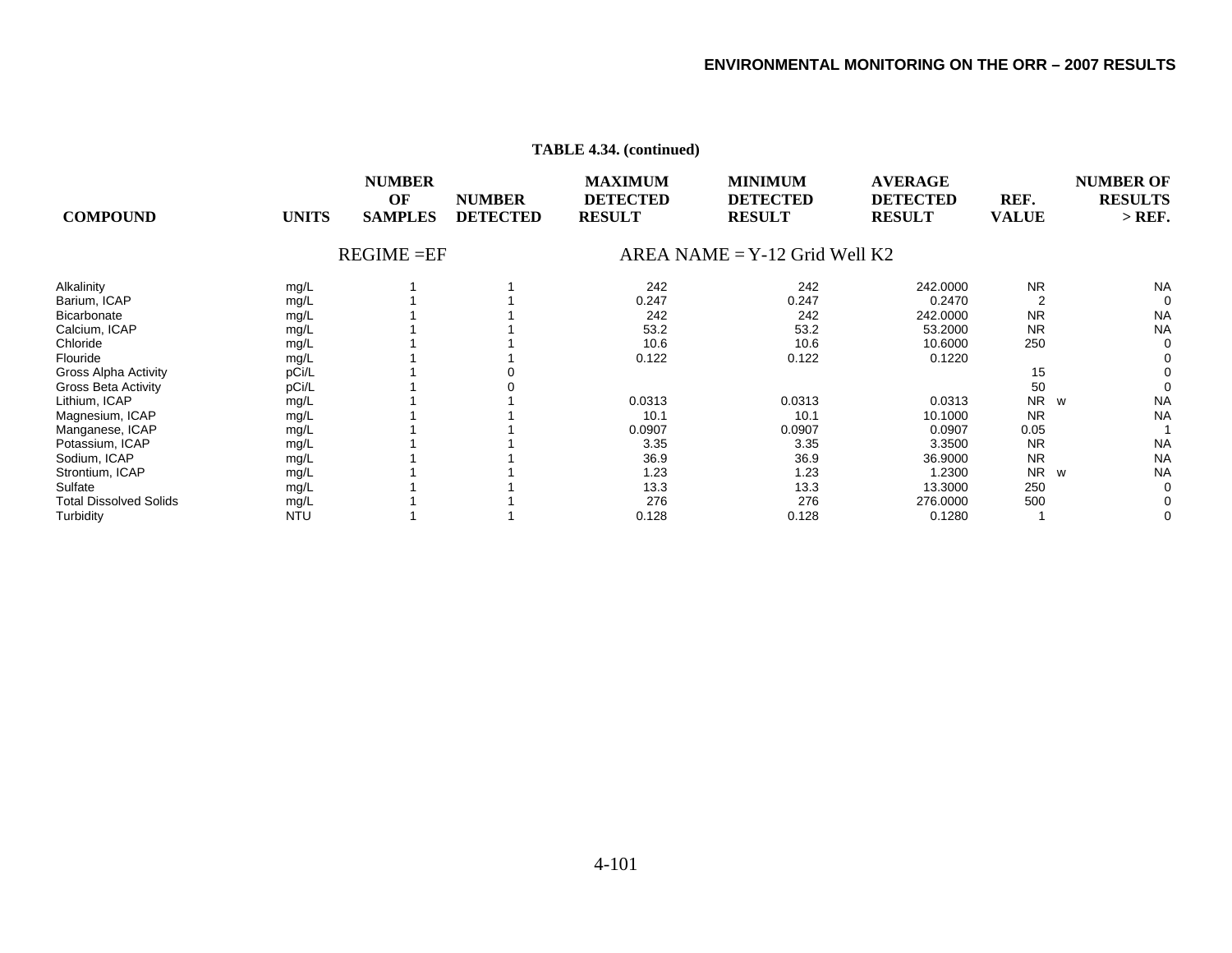| <b>COMPOUND</b>                                      | <b>UNITS</b> | <b>NUMBER</b><br>OF<br><b>SAMPLES</b> | <b>NUMBER</b><br><b>DETECTED</b> | <b>MAXIMUM</b><br><b>DETECTED</b><br><b>RESULT</b> | <b>MINIMUM</b><br><b>RESULT</b> | <b>DETECTED</b> | <b>AVERAGE</b><br><b>DETECTED</b><br><b>RESULT</b> | REF.<br><b>VALUE</b> | <b>NUMBER OF</b><br><b>RESULTS</b><br>$>$ REF. |
|------------------------------------------------------|--------------|---------------------------------------|----------------------------------|----------------------------------------------------|---------------------------------|-----------------|----------------------------------------------------|----------------------|------------------------------------------------|
|                                                      |              | $REGIME = EF$                         |                                  | $AREA NAME =$                                      |                                 | Y-12 Plant Site |                                                    |                      |                                                |
| 1,1,1-Trichloroethane                                | ug/L         | 39                                    | $\overline{\mathbf{c}}$          | 2J                                                 |                                 | 2J              | 2.0000                                             | 200                  |                                                |
| 1,1,2-Trichloro-1,2,2-trifluoroethane<br>(Freon 113) | ug/L         | 39                                    | $\overline{7}$                   | 170                                                |                                 | 5               | 61.4286                                            | <b>NR</b>            | <b>NA</b>                                      |
| 1,1-Dichloroethane                                   | ug/L         | 39                                    | 11                               | 50                                                 |                                 | 1 J             | 13.7273                                            | <b>NR</b>            | <b>NA</b>                                      |
| 1,1-Dichloroethene                                   | ug/L         | 39                                    | 11                               | 190                                                |                                 | 2J              | 63.4545                                            | 7                    | 8                                              |
| 1.2-Dichloroethene                                   | ug/L         | 39                                    | 16                               | 2300 D                                             |                                 | $\overline{7}$  | 650.5625                                           | <b>NR</b>            | <b>NA</b>                                      |
| 1,2-Dichloropropane                                  | ug/L         | 39                                    | 3                                | 4 J                                                |                                 | 2J              | 3.0000                                             | 5                    | $\Omega$                                       |
| 1,4-Dichlorobenzene                                  | ug/L         | 39                                    |                                  | 2J                                                 |                                 | 2J              | 2.0000                                             | 75                   | 0                                              |
| 1,4-Dioxane                                          | ug/L         | $\overline{4}$                        |                                  | 6 J                                                |                                 | 6 J             | 6.0000                                             | <b>NR</b>            | <b>NA</b>                                      |
| Acetone                                              | ug/L         | 39                                    | $\mathbf 0$                      |                                                    |                                 |                 |                                                    | <b>NR</b>            | <b>NA</b>                                      |
| Alkalinity                                           | mg/L         | 39                                    | 39                               | 352                                                |                                 | 88.9            | 204.9974                                           | <b>NR</b>            | <b>NA</b>                                      |
| Aluminum, ICAP                                       | mg/L         | 39                                    | 8                                | 1.03                                               |                                 | 0.218           | 0.7008                                             | 0.2                  |                                                |
| Antimony, ICAP                                       | mg/L         | 39                                    | $\mathbf 0$                      |                                                    |                                 |                 |                                                    | 0.006                |                                                |
| Antimony, PMS                                        | mg/L         | 39                                    | $\mathbf{1}$                     | 0.00276                                            |                                 | 0.00276         | 0.0028                                             | 0.006                |                                                |
| Barium, ICAP                                         | mg/L         | 39                                    | 39                               | 0.427                                              |                                 | 0.041           | 0.1623                                             | 2                    |                                                |
| Benzene                                              | ug/L         | 39                                    | $\overline{2}$                   | 2J                                                 |                                 | 2J              | 2.0000                                             | 5                    |                                                |
| Bicarbonate                                          | mg/L         | 39                                    | 39                               | 352                                                |                                 | 88.9            | 204.9974                                           | <b>NR</b>            | <b>NA</b>                                      |
| Boron, ICAP                                          | mg/L         | 39                                    | 13                               | 0.76                                               |                                 | 0.108           | 0.2838                                             | NR w                 | <b>NA</b>                                      |
| Calcium, ICAP                                        | mg/L         | 39                                    | 39                               | 314                                                |                                 | 1.63            | 77.0767                                            | NR k                 | <b>NA</b>                                      |
| Chloride                                             | mg/L         | 39                                    | 39                               | 34.4                                               |                                 | 1.47            | 15.9456                                            | 250                  | $\Omega$                                       |
| Chloroform                                           | ug/L         | 39                                    | $\overline{4}$                   | 6                                                  |                                 | 1J              | 3.7500                                             | 100                  |                                                |
| Chromium, ICAP                                       | mg/L         | 39                                    | $\overline{2}$                   | 0.0643                                             |                                 | 0.0224          | 0.0434                                             | 0.1 z                |                                                |
| Chromium, PMS                                        | mg/L         | 39                                    | $\boldsymbol{2}$                 | 0.0615                                             |                                 | 0.0207          | 0.0411                                             | 0.1                  |                                                |
| cis-1,2-Dichloroethene                               | ug/L         | 39                                    | 16                               | 2200 D                                             |                                 |                 | 643.0625                                           | 70                   | 11                                             |
| Dichlorodifluoromethane                              | ug/L         | 39                                    | $\overline{2}$                   | 5                                                  |                                 | 2J              | 3.5000                                             | <b>NR</b>            | <b>NA</b>                                      |
| Flouride                                             | mg/L         | 39                                    | 19                               | 2.38                                               |                                 | 0.102           | 0.5373                                             |                      |                                                |
| <b>Gross Alpha Activity</b>                          | pCi/L        | 39                                    | 6                                | 78                                                 |                                 | 4.9             | 19.2833                                            | 15                   |                                                |
| <b>Gross Beta Activity</b>                           | pCi/L        | 39                                    | 18                               | 18                                                 |                                 | 5.5             | 9.3556                                             | 50                   |                                                |
| Iron, ICAP                                           | mg/L         | 39                                    | 26                               | 1.37                                               |                                 | 0.0668          | 0.2958                                             | 0.3                  |                                                |
| Lead, ICAP                                           | mg/L         | 39                                    | $\mathbf 0$                      |                                                    |                                 |                 |                                                    | 0.015                |                                                |
| Lead, PMS                                            | mg/L         | 39                                    | 8                                | 0.0121                                             |                                 | 0.000575        | 0.0033                                             | 0.015                |                                                |
| Lithium, ICAP                                        | mg/L         | 39                                    | 26                               | 1.41                                               |                                 | 0.0102          | 0.1365                                             | <b>NR</b><br>W       | <b>NA</b>                                      |
| Magnesium, ICAP                                      | mg/L         | 39                                    | 39                               | 35.4                                               |                                 | 0.919           | 10.6251                                            | <b>NR</b><br>k       | <b>NA</b>                                      |
| Manganese, ICAP                                      | mg/L         | 39                                    | 27                               | 1.76                                               |                                 | 0.00582         | 0.2912                                             | 0.05<br>k            | 13                                             |
| Nickel, ICAP                                         | mg/L         | 39                                    | $\overline{2}$                   | 0.143                                              |                                 | 0.0593          | 0.1012                                             | 0.1 z                |                                                |
| Nickel, PMS                                          | mg/L         | 39                                    | 14                               | 0.148                                              |                                 | 0.0051          | 0.0275                                             | 0.1                  |                                                |
| Nitrate as Nitrogen                                  | mg/L         | 39                                    | 20                               | 184                                                |                                 | 0.0339          | 18.4078                                            | 10                   |                                                |
| Potassium, ICAP                                      | mg/L         | 39                                    | 29                               | 7.72                                               |                                 | 2.02            | 3.4721                                             | <b>NR</b>            | <b>NA</b>                                      |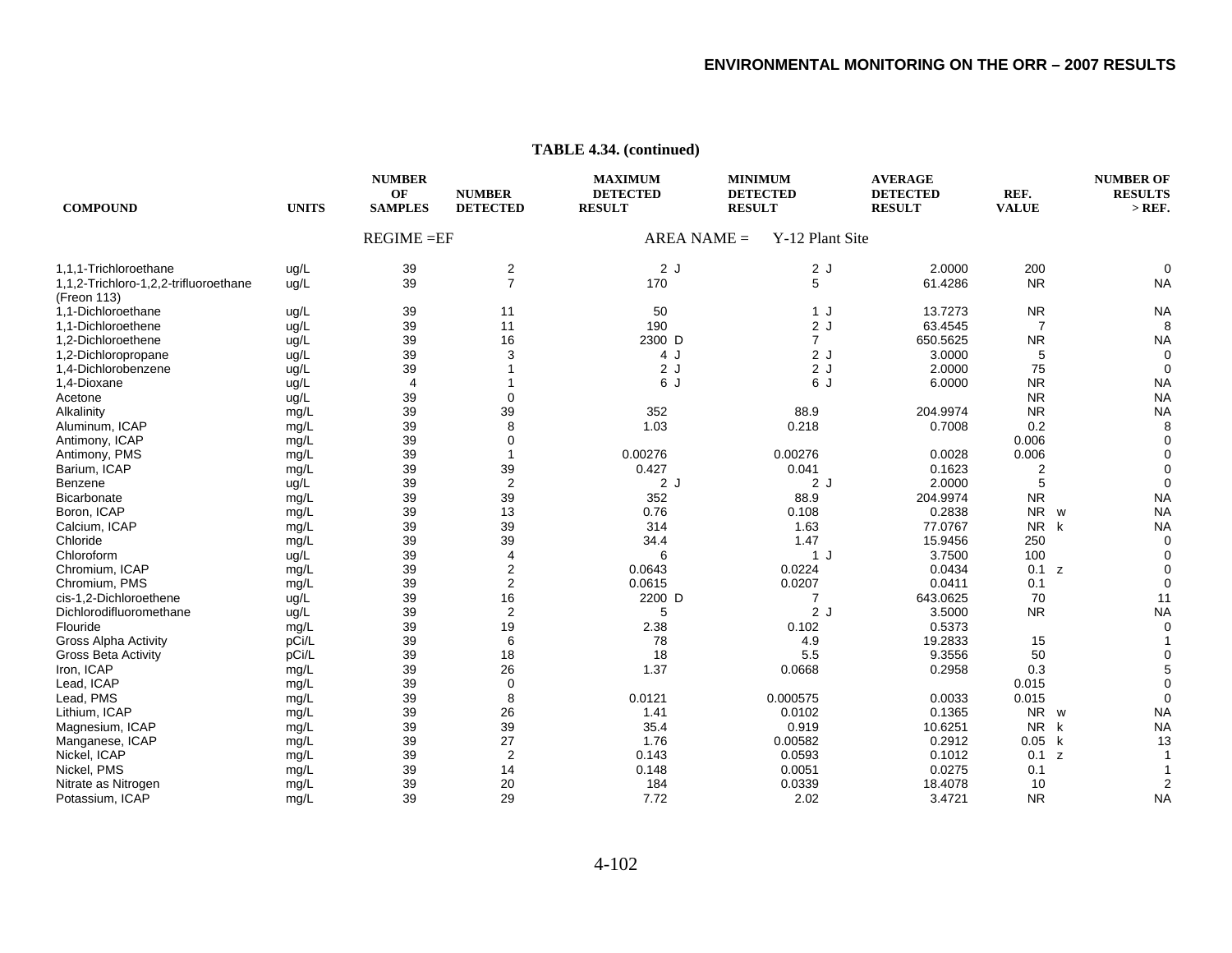|                               |              | <b>NUMBER</b>  |                 | <b>MAXIMUM</b>  | <b>MINIMUM</b>  | <b>AVERAGE</b>  |              | <b>NUMBER OF</b> |
|-------------------------------|--------------|----------------|-----------------|-----------------|-----------------|-----------------|--------------|------------------|
|                               |              | OF             | <b>NUMBER</b>   | <b>DETECTED</b> | <b>DETECTED</b> | <b>DETECTED</b> | REF.         | <b>RESULTS</b>   |
| <b>COMPOUND</b>               | <b>UNITS</b> | <b>SAMPLES</b> | <b>DETECTED</b> | <b>RESULT</b>   | <b>RESULT</b>   | <b>RESULT</b>   | <b>VALUE</b> | $>$ REF.         |
| Sodium, ICAP                  | mg/L         | 39             | 39              | 179             | 2.48            | 35.1844         | NR k         | <b>NA</b>        |
| Strontium, ICAP               | mg/L         | 39             | 39              | 1.63            | 0.0641          | 0.4631          | <b>NR</b>    | <b>NA</b><br>W   |
| Sulfate                       | mg/L         | 39             | 39              | 175             | 7.91            | 43.8003         | 250          |                  |
| Tetrachloroethene             | ug/L         | 39             | 19              | 97000 D         |                 | 13272.7895      |              | 15               |
| Toluene                       | ug/L         | 39             |                 | 10              | 3J              | 6.5000          | 1000         | n                |
| <b>Total Dissolved Solids</b> | mg/L         | 39             | 39              | 1530            | 143             | 374.1795        | 500          |                  |
| <b>Total Suspended Solids</b> | mg/L         | 39             | 19              | 22              |                 | 5.4211          | <b>NR</b>    | <b>NA</b>        |
| <b>Total Xylene</b>           | ug/L         | 39             |                 | 3 J             | 3 J             | 3.0000          | 10000        |                  |
| trans-1,2-Dichloroethene      | ug/L         | 39             |                 | 80              | 2 J             | 30.8889         | 100          |                  |
| Trichloroethene               | ug/L         | 39             | 17              | 8600 D          |                 | 1396.7059       |              | 14               |
| Turbidity                     | <b>NTU</b>   | 39             | 39              | 13.9            | 0.099           | 3.2752          |              | 23               |
| Uranium, ICAP                 | mg/L         | 39             |                 |                 |                 |                 | 0.03         |                  |
| Uranium, PMS                  | mg/L         | 39             | 13              | 0.122           | 0.00052         | 0.0108          | 0.03         |                  |
| Vinyl Chloride                | ug/L         | 39             | 10              | 400 D           |                 | 128.9000        |              |                  |
| Zinc, ICAP                    | mg/L         | 39             |                 | 0.123           | 0.123           | 0.1230          |              |                  |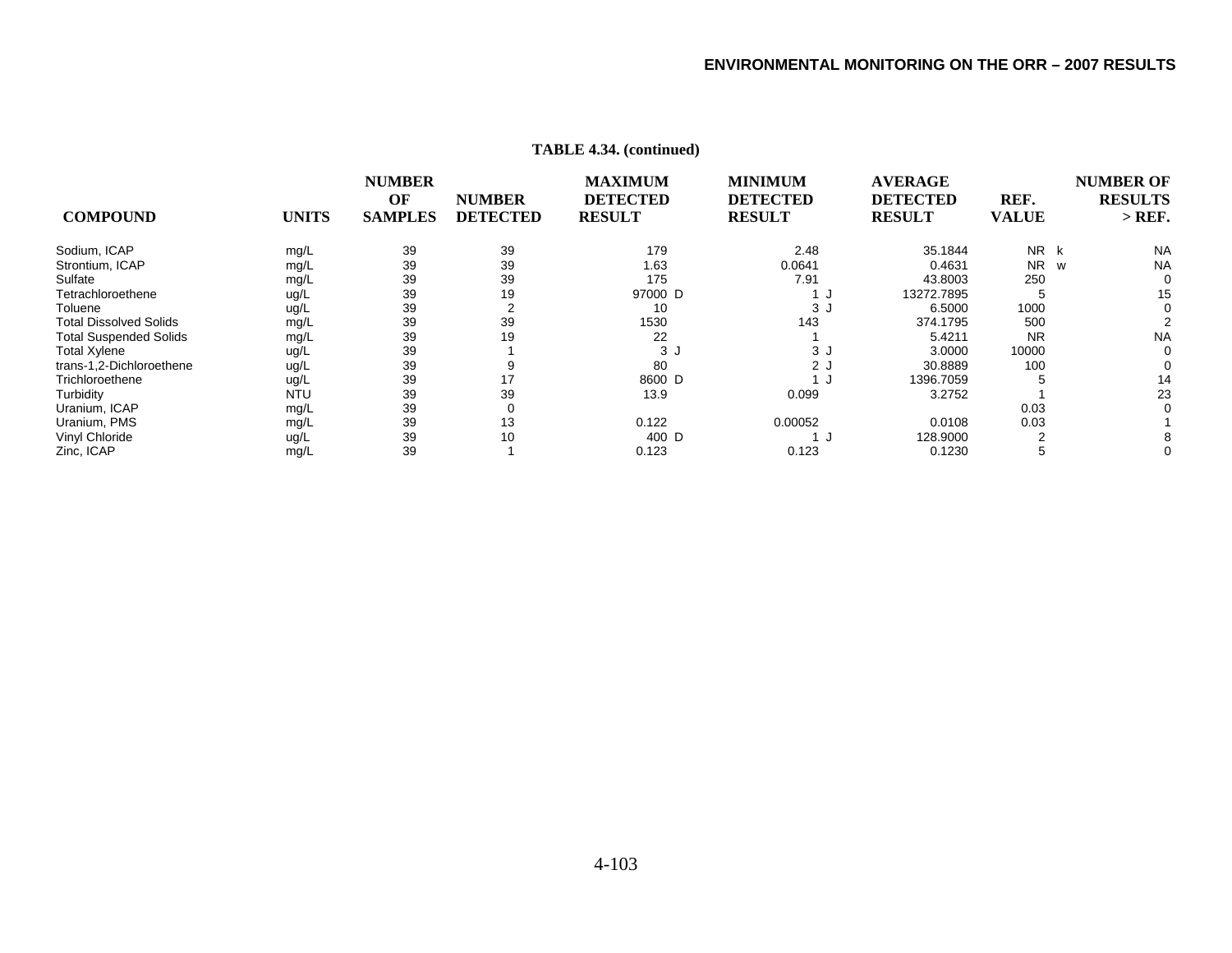| <b>COMPOUND</b>                       | <b>UNITS</b> | <b>NUMBER</b><br>OF<br><b>SAMPLES</b> | <b>NUMBER</b><br><b>DETECTED</b> | <b>MAXIMUM</b><br><b>DETECTED</b><br><b>RESULT</b> | <b>MINIMUM</b><br><b>DETECTED</b><br><b>RESULT</b> | <b>AVERAGE</b><br><b>DETECTED</b><br><b>RESULT</b> | REF.<br><b>VALUE</b>  | <b>NUMBER OF</b><br><b>RESULTS</b><br>$>$ REF. |
|---------------------------------------|--------------|---------------------------------------|----------------------------------|----------------------------------------------------|----------------------------------------------------|----------------------------------------------------|-----------------------|------------------------------------------------|
|                                       |              | $REGIME = EF$                         |                                  | $AREA NAME =$                                      | Y-12 Salvage Yard                                  |                                                    |                       |                                                |
| 1,1,1,2-Tetrachloroethane             | ug/L         | 9                                     | 1                                | 2J                                                 | 2J                                                 | 2.0000                                             | <b>NR</b>             | <b>NA</b>                                      |
| 1,1,1-Trichloroethane                 | ug/L         | $\boldsymbol{9}$                      | $\mathbf 2$                      | 16                                                 | 8                                                  | 12.0000                                            | 200                   |                                                |
| 1,1,2-Trichloro-1,2,2-trifluoroethane | ug/L         | 9                                     | $\overline{2}$                   | 35                                                 | 33                                                 | 34.0000                                            | <b>NR</b>             | <b>NA</b>                                      |
| (Freon 113)                           |              |                                       |                                  |                                                    |                                                    |                                                    |                       |                                                |
| 1.1-Dichloroethane                    | ug/L         | 9                                     |                                  | 6                                                  | 6                                                  | 6.0000                                             | <b>NR</b>             | <b>NA</b>                                      |
| 1,1-Dichloroethene                    | ug/L         | $\boldsymbol{9}$                      | 2                                | 160                                                | 130                                                | 145.0000                                           | $\overline{7}$        | $\mathcal{P}$                                  |
| 1,2-Dichloroethene                    | ug/L         | 9                                     |                                  | 66                                                 | 1 J                                                | 33.2500                                            | <b>NR</b>             | <b>NA</b>                                      |
| Alkalinity                            | mg/L         | 9                                     | 9                                | 617                                                | 50.1                                               | 154.0667                                           | <b>NR</b>             | <b>NA</b>                                      |
| Barium, ICAP                          | mg/L         | 9                                     | 9                                | 147                                                | 0.0531                                             | 18.3699                                            | $\overline{2}$        | 3                                              |
| Benzene                               | ug/L         | 9                                     |                                  | 180 D                                              | 180 D                                              | 180.0000                                           | 5                     |                                                |
| Bicarbonate                           | mg/L         | 9                                     |                                  | 617                                                | 50.1                                               | 154.0667                                           | <b>NR</b>             | <b>NA</b>                                      |
| <b>Bromoform</b>                      | ug/L         | 9                                     |                                  | $\overline{7}$                                     | $\overline{7}$                                     | 7.0000                                             | 100                   | $\Omega$                                       |
| Calcium, ICAP                         | mg/L         | 9                                     | 9                                | 9440                                               | 14.9                                               | 1436.3333                                          | NR k                  | <b>NA</b>                                      |
| Chloride                              | mg/L         | 9                                     | 9                                | 59.7                                               | 4.09                                               | 21.9567                                            | 250                   | 0                                              |
| Chloroform                            | ug/L         | 9                                     |                                  | 19                                                 | 2J                                                 | 6.7500                                             | 100                   |                                                |
| cis-1,2-Dichloroethene                | ug/L         | 9                                     |                                  | 66                                                 | 1J                                                 | 33.2500                                            | 70                    |                                                |
| <b>Gross Alpha Activity</b>           | pCi/L        | 9                                     | 3                                | 34                                                 | 2.3                                                | 13.9667                                            | 15                    |                                                |
| <b>Gross Beta Activity</b>            | pCi/L        | 9                                     | 3                                | 4400                                               | 15                                                 | 1478.0000                                          | 50                    |                                                |
| Iron, ICAP                            | mg/L         | 9                                     |                                  | 0.069                                              | 0.069                                              | 0.0690                                             | 0.3                   |                                                |
| Lead, ICAP                            | mg/L         | 9                                     | $\Omega$                         |                                                    |                                                    |                                                    | 0.015                 |                                                |
| Lead. PMS                             | mg/L         | 9                                     |                                  | 0.00136                                            | 0.00059                                            | 0.0010                                             | 0.015                 |                                                |
| Lithium, ICAP                         | mg/L         | 9                                     |                                  | 0.406                                              | 0.0107                                             | 0.1203                                             | NR w                  | <b>NA</b>                                      |
| Magnesium, ICAP                       | mg/L         | $\boldsymbol{9}$                      | 9                                | 1410                                               | 2.16                                               | 220.6933                                           | <b>NR</b><br>k        | <b>NA</b>                                      |
| Manganese, ICAP                       | mg/L         | 9                                     |                                  | 64.6                                               | 0.0233                                             | 16.7756                                            | 0.05                  |                                                |
| Mercury, CVAA                         | mg/L         | 9                                     |                                  | 0.000371                                           | 0.000371                                           | 0.0004                                             | 0.002                 |                                                |
| Methylene chloride                    | ug/L         | 9                                     |                                  | 31                                                 | 31                                                 | 31.0000                                            | 5                     |                                                |
| Nickel, ICAP                          | mg/L         | 9                                     | $\Omega$                         |                                                    |                                                    |                                                    | 0.1                   |                                                |
| Nickel, PMS                           | mg/L         | 9                                     | 5                                | 0.166                                              | 0.0061                                             | 0.0637                                             | 0.1                   |                                                |
| Nitrate as Nitrogen                   | mg/L         | 9                                     | 8                                | 8560                                               | 0.104                                              | 1425.9456                                          | 10                    |                                                |
| Potassium, ICAP                       | mg/L         | 9                                     | 3                                | 34.8                                               | 4.61                                               | 14.9267                                            | <b>NR</b>             | <b>NA</b>                                      |
| Sodium, ICAP                          | mg/L         | 9                                     | 9                                | 246                                                | 5.56                                               | 49.6000                                            | NR k                  | <b>NA</b>                                      |
| Strontium, ICAP                       | mg/L         | 9                                     | 9                                | 74.2                                               | 0.0368                                             | 9.5499                                             | <b>NR</b><br><b>W</b> | <b>NA</b>                                      |
| Sulfate                               | mg/L         | 9                                     | 8                                | 41.4                                               | 0.36                                               | 13.5063                                            | 250                   | $\Omega$                                       |
| Technetium-99                         | pCi/L        | 3                                     |                                  | 11000                                              | 11000                                              | 11000.0000                                         | 4000                  |                                                |
| Tetrachloroethene                     | ug/L         | 9                                     | 5                                | 1700 D                                             | 14                                                 | 357.0000                                           | 5                     |                                                |
| <b>Total Dissolved Solids</b>         | mg/L         | 9                                     | 9                                | 45500                                              | 109                                                | 6967.2222                                          | 500                   |                                                |
| <b>Total Suspended Solids</b>         | mg/L         | 9                                     | $\overline{2}$                   | 9                                                  | 6                                                  | 7.5000                                             | <b>NR</b>             | <b>NA</b>                                      |
| Trichloroethene                       | ug/L         | 9                                     | 5                                | 11                                                 | 3J                                                 | 5.2000                                             | 5                     |                                                |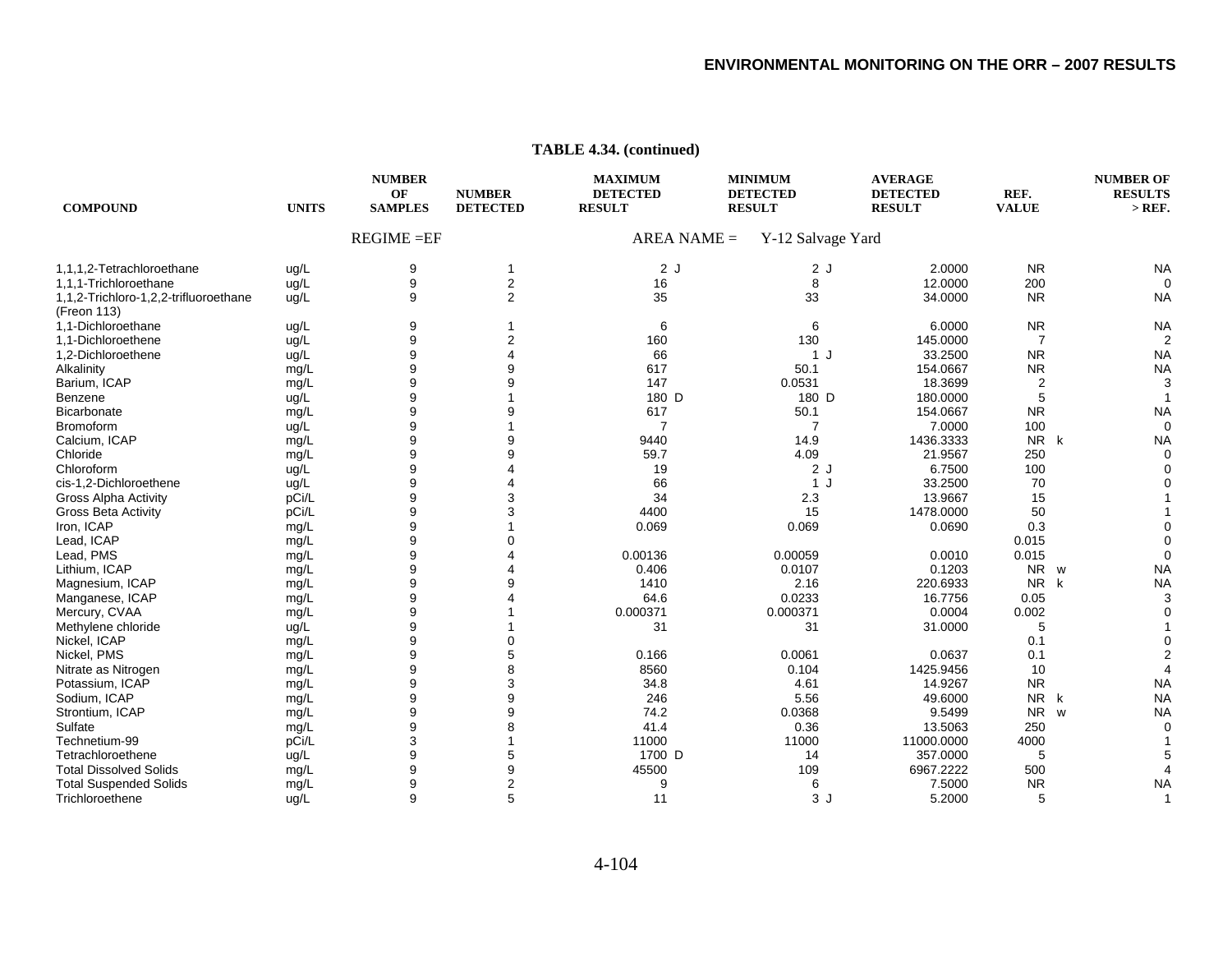|                 |              |                                       |                                  | $\ldots$                                           |                                                    |                                                    |                      |                                                |
|-----------------|--------------|---------------------------------------|----------------------------------|----------------------------------------------------|----------------------------------------------------|----------------------------------------------------|----------------------|------------------------------------------------|
| <b>COMPOUND</b> | <b>UNITS</b> | <b>NUMBER</b><br>OF<br><b>SAMPLES</b> | <b>NUMBER</b><br><b>DETECTED</b> | <b>MAXIMUM</b><br><b>DETECTED</b><br><b>RESULT</b> | <b>MINIMUM</b><br><b>DETECTED</b><br><b>RESULT</b> | <b>AVERAGE</b><br><b>DETECTED</b><br><b>RESULT</b> | REF.<br><b>VALUE</b> | <b>NUMBER OF</b><br><b>RESULTS</b><br>$>$ REF. |
| Turbidity       | <b>NTU</b>   | 9                                     | 9                                | 2.91                                               | 0.111                                              | 0.5226                                             |                      |                                                |
| Uranium, ICAP   | mg/L         |                                       |                                  |                                                    |                                                    |                                                    | 0.03                 | 0                                              |
| Uranium, PMS    | mg/L         |                                       |                                  | 0.0794                                             | 0.00104                                            | 0.0239                                             | 0.03                 |                                                |
| Uranium-234     | pCi/L        |                                       |                                  | 7.3                                                | 0.44                                               | 3.6467                                             | 20                   | 0                                              |
| Uranium-235     | pCi/L        |                                       |                                  | 0.36                                               | 0.36                                               | 0.3600                                             | 24                   | 0                                              |
| Uranium-236     | pCi/L        |                                       |                                  |                                                    |                                                    |                                                    | 20                   | 0                                              |
| Uranium-238     | pCi/L        |                                       |                                  | 7.9                                                | 1.7                                                | 4.8000                                             | 24                   | 0                                              |
| Vinyl Chloride  | ug/L         |                                       |                                  | ل 2                                                | $2 \cdot$                                          | 2.0000                                             |                      | 0                                              |
|                 |              |                                       |                                  |                                                    |                                                    |                                                    |                      |                                                |